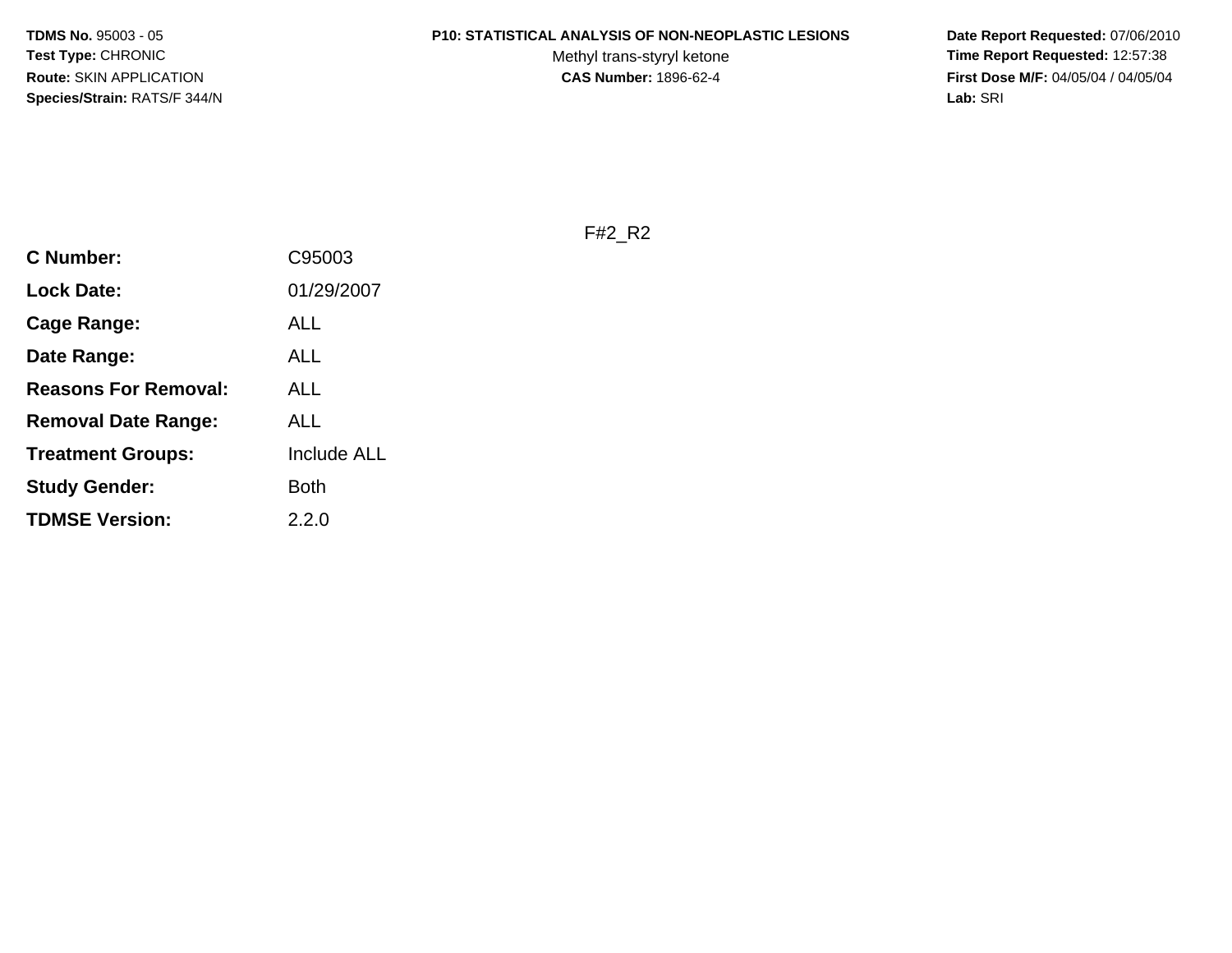Methyl trans-styryl ketone<br>CAS Number: 1896-62-4

 **Date Report Requested:** 07/06/2010 **Time Report Requested:** 12:57:38 **First Dose M/F:** 04/05/04 / 04/05/04 **Lab:** SRI **Lab:** SRI

#### **SUMMARY OF STATISTICALLY SIGNIFICANT (P<=.05) RESULTS IN THE ANALYSIS OF METHYL TRANS-STYRYL KETONE**

#### **MALE RATS**

#### **Organ**

Adrenal Cortex

Adrenal MedullaBone Marrow**Brain** EpididymisEye: RetinaIntestine Small, Duodenum: EpitheliumKidneyr **Clear Cell Focus** Liver

Liver: Bile DuctLungg<br>Edema

Lung: Alveolar EpitheliumLymph Node, MesentericLymph Node: Mediastinal

Nosee Fungus de la provincia de la provincia de la provincia de la provincia de la provincia de la provincia de la<br>En 1910, estableceu de la provincia de la provincia de la provincia de la provincia de la provincia de la prov Nose: Respiratory Epithelium**Pancreas** s Cyst Pituitary Gland: Pars DistalisPituitary Gland: Pars Intermedia

Pituitary Gland: Pars NervosaPreputial Glandd Cyst ProstateProstate: Epithelium**Skin** n Ulcer is a strong of the control of the Ulcer in the Ulcer is a strong of the Ulcer in the Ulcer is a strong of the Ulcer in the Ulcer in the Ulcer in the Ulcer in the Ulcer in the Ulcer in the Ulcer in the Ulcer in the

#### **Morphology**

 Degeneration Fatty Hyperplasia Focal Hyperplasia Hyperplasia Hemorrhage Inflammation Chronic **Degeneration**  Hyperplasia Inflammation Eosinophilic Focus Hepatodiaphragmatic Nodule HyperplasiaInfiltration Cellular HistiocyteInflammation Chronic Metaplasia Osseous Hyperplasia Hyperplasia Lymphoid Hemorrhage Hyperplasia LymphoidMetaplasia<br>Cyst Angiectasis Angiectasis Cysta **Infiltration Cellular Mixed Cell**  Inflammation Chronic Hyperplasia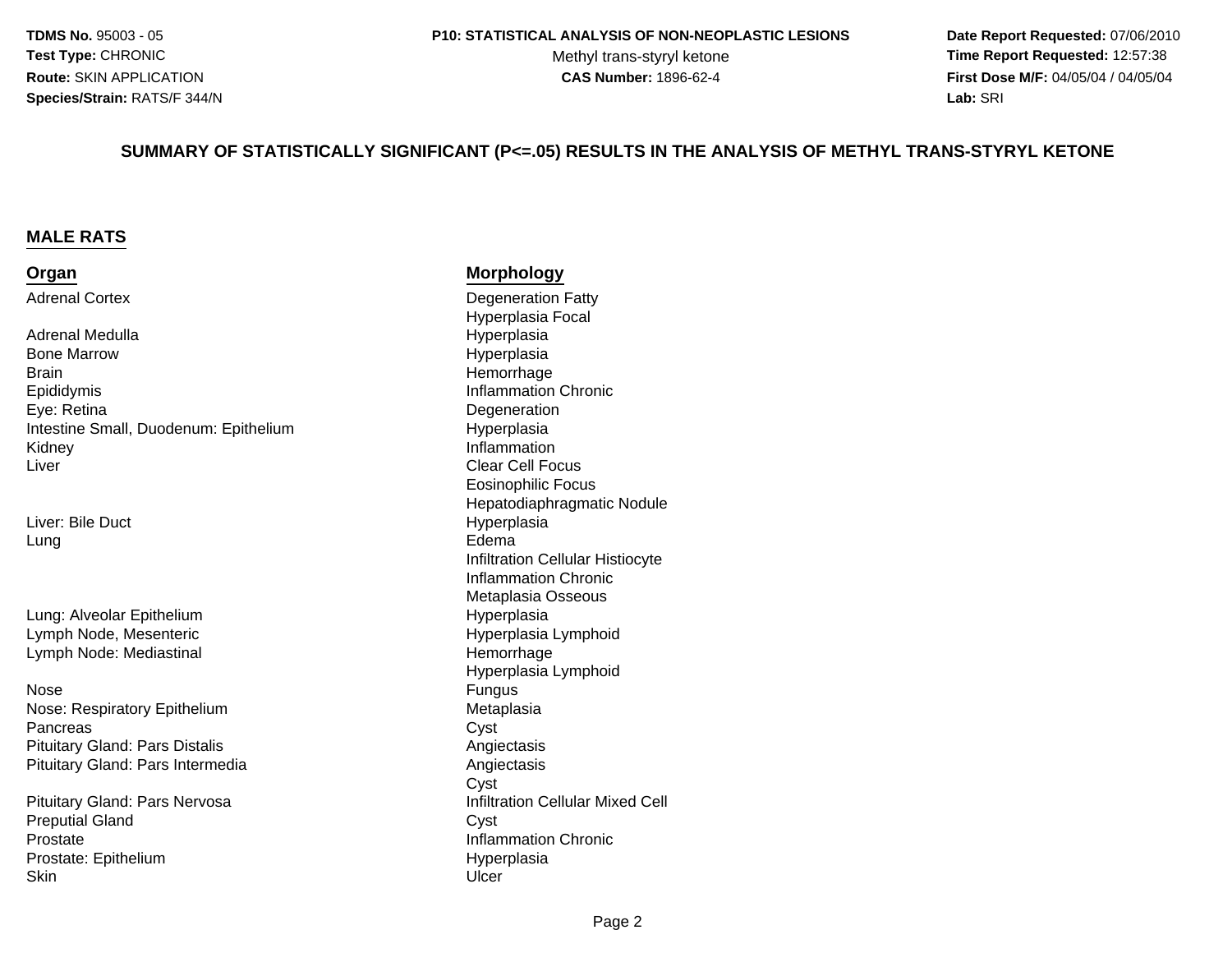Methyl trans-styryl ketone<br>CAS Number: 1896-62-4

 **Date Report Requested:** 07/06/2010 **Time Report Requested:** 12:57:38 **First Dose M/F:** 04/05/04 / 04/05/04 **Lab:** SRI **Lab:** SRI

#### **SUMMARY OF STATISTICALLY SIGNIFICANT (P<=.05) RESULTS IN THE ANALYSIS OF METHYL TRANS-STYRYL KETONE**

Skin: ControlSkin: EpidermisSkin: Epidermis, Site of ApplicationSkin: Site of ApplicationSpleenn Fibrosis<br>External of the contract of the contract of the contract of the contract of the contract of the contract of th

Testes: Interstitial CellThyroid Gland: Follicle

#### **FEMALE RATS**

#### **Organ**

Adrenal Cortex

Adrenal Medulla**Brain** 

Clitoral Glandd Cyst **Heart** Liver: HepatocyteLungLymph Node, MesentericLymph Node: Mediastinaly and the contract of the contract of the Accessory Spleen **Mesentery** Mesentery: Fate Inflammation Chronic NoseNose: Respiratory Epithelium**Ovary** y Cyst Pancreass Atrophy

n<br>
Inflammation Chronic **Skin** Skin: ControlSkin: Epidermis, Site of ApplicationSkin: Site of ApplicationSpleen: Lymphoid Follicle

**Hyperkeratosis**  Hyperplasian Hyperplasia Hyperkeratosis **Pigmentation** l and the contract of the Hyperplasia e Cyst

#### **Morphology**

 Accessory Adrenal Cortical NoduleDegeneration Fatty Hyperplasia Compression Hemorrhage**Thrombosis**  Hyperplasia Focal Infiltration Cellular Histiocyte Hyperplasia Lymphoid Hemorrhage**Necrosis** Hyperplasia<br>Cyst Cyst Hyperkeratosis Hyperplasia Hyperkeratosis Atrophy Hyperplasia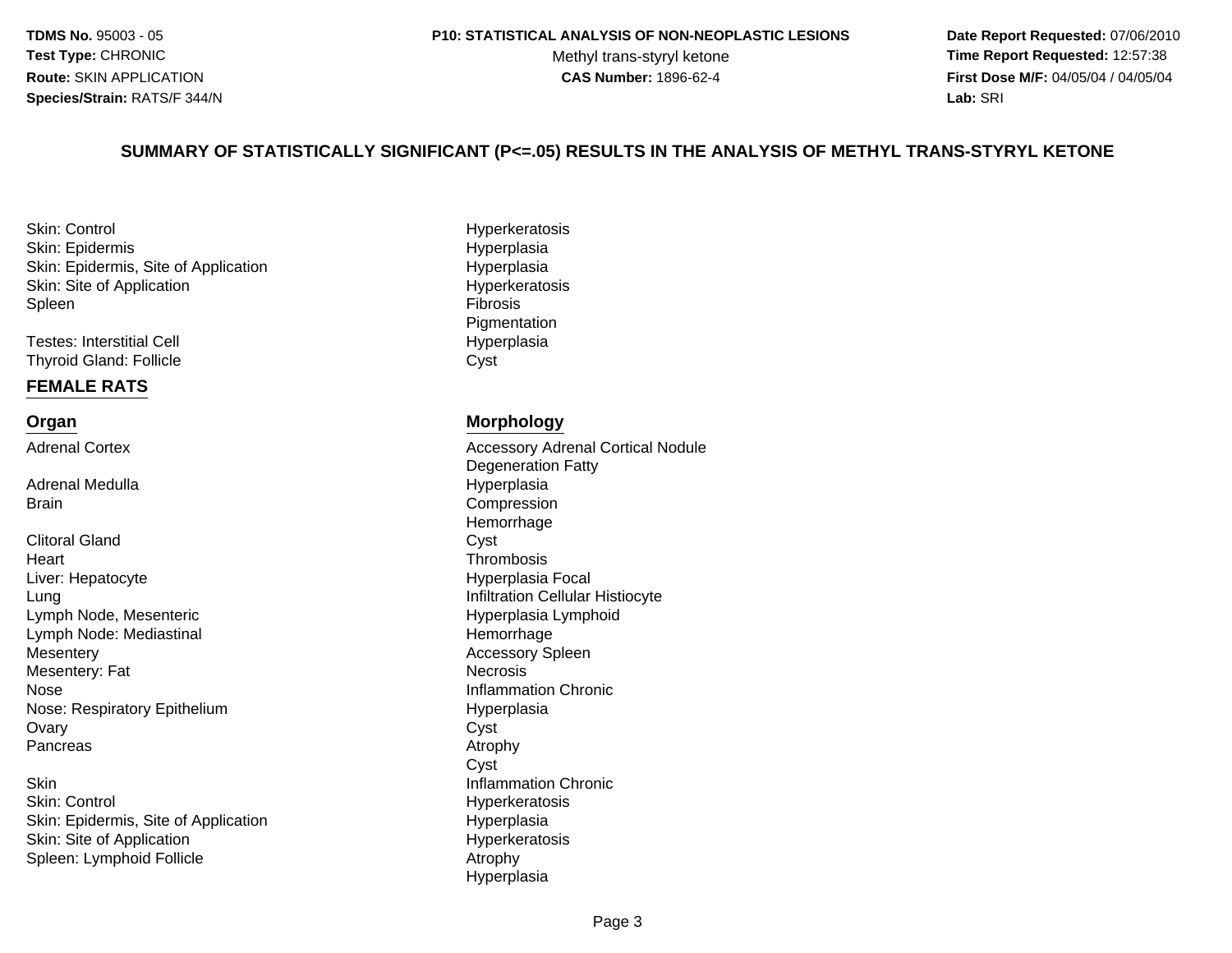Methyl trans-styryl ketone<br>CAS Number: 1896-62-4

 **Date Report Requested:** 07/06/2010 **Time Report Requested:** 12:57:38 **First Dose M/F:** 04/05/04 / 04/05/04 Lab: SRI **Lab:** SRI

#### **SUMMARY OF STATISTICALLY SIGNIFICANT (P<=.05) RESULTS IN THE ANALYSIS OF METHYL TRANS-STYRYL KETONE**

Stomach, ForestomachStomach, Forestomach: EpitheliumThyroid Gland: C-Cell

 Inflammation Chronic Hyperplasia Hyperplasia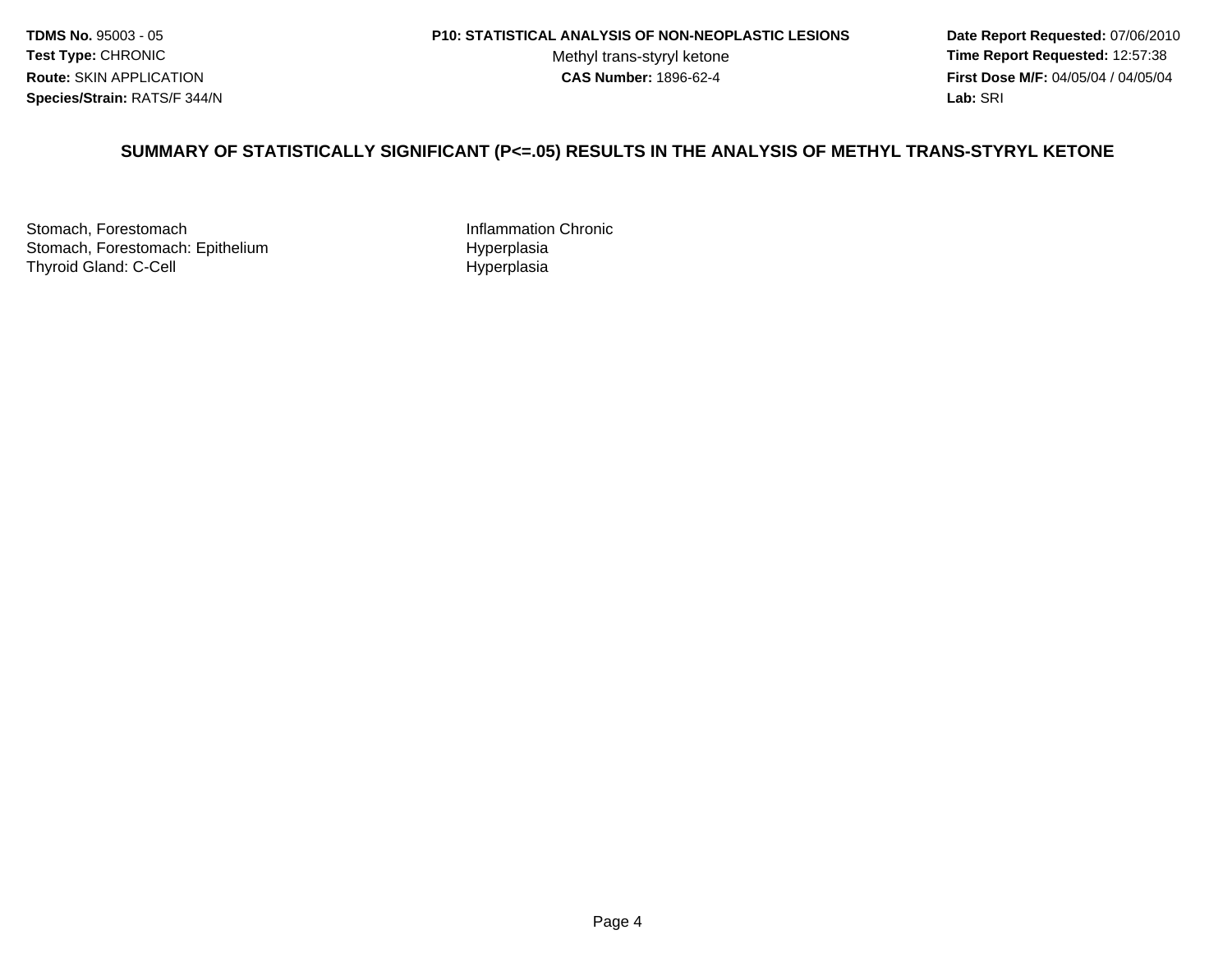Methyl trans-styryl ketone<br>CAS Number: 1896-62-4

 **Date Report Requested:** 07/06/2010 **Time Report Requested:** 12:57:38 **First Dose M/F:** 04/05/04 / 04/05/04<br>Lab: SRI **Lab:** SRI

|                                                                   |             |                 | <b>Males</b> |                 |  |  |  |  |
|-------------------------------------------------------------------|-------------|-----------------|--------------|-----------------|--|--|--|--|
| <b>DOSE</b>                                                       | 0 MG/KG     | <b>10 MG/KG</b> | 30 MG/KG     | <b>90 MG/KG</b> |  |  |  |  |
|                                                                   |             |                 |              |                 |  |  |  |  |
| <b>Adrenal Cortex</b><br><b>Accessory Adrenal Cortical Nodule</b> |             |                 |              |                 |  |  |  |  |
| <b>LESION RATES</b>                                               |             |                 |              |                 |  |  |  |  |
| <b>OVERALL</b> (a)                                                | 25/50 (50%) | 21/50 (42%)     | 23/50 (46%)  | 26/50 (52%)     |  |  |  |  |
| POLY-3 RATE (b)                                                   | 25/45.81    | 21/43.17        | 23/44.74     | 26/46.18        |  |  |  |  |
| POLY-3 PERCENT (g)                                                | 54.6%       | 48.6%           | 51.4%        | 56.3%           |  |  |  |  |
| <b>TERMINAL (d)</b>                                               | 15/27 (56%) | 17/30 (57%)     | 8/22 (36%)   | 18/30 (60%)     |  |  |  |  |
| <b>FIRST INCIDENCE</b>                                            | 480         | 659             | 362          | 562             |  |  |  |  |
| <b>STATISTICAL TESTS</b>                                          |             |                 |              |                 |  |  |  |  |
| POLY <sub>3</sub>                                                 | $P = 0.369$ | $P = 0.361N$    | P=0.463N     | $P = 0.518$     |  |  |  |  |
| <b>POLY 1.5</b>                                                   | $P = 0.347$ | P=0.332N        | P=0.442N     | $P = 0.510$     |  |  |  |  |
| POLY 6                                                            | $P = 0.398$ | $P = 0.391N$    | P=0.490N     | $P = 0.533$     |  |  |  |  |
| <b>COCH-ARM / FISHERS</b>                                         | $P = 0.310$ | $P = 0.274N$    | $P = 0.421N$ | $P = 0.500$     |  |  |  |  |
| <b>MAX-ISO-POLY-3</b>                                             | $P = 0.511$ | P=0.290N        | P=0.379N     | $P = 0.431$     |  |  |  |  |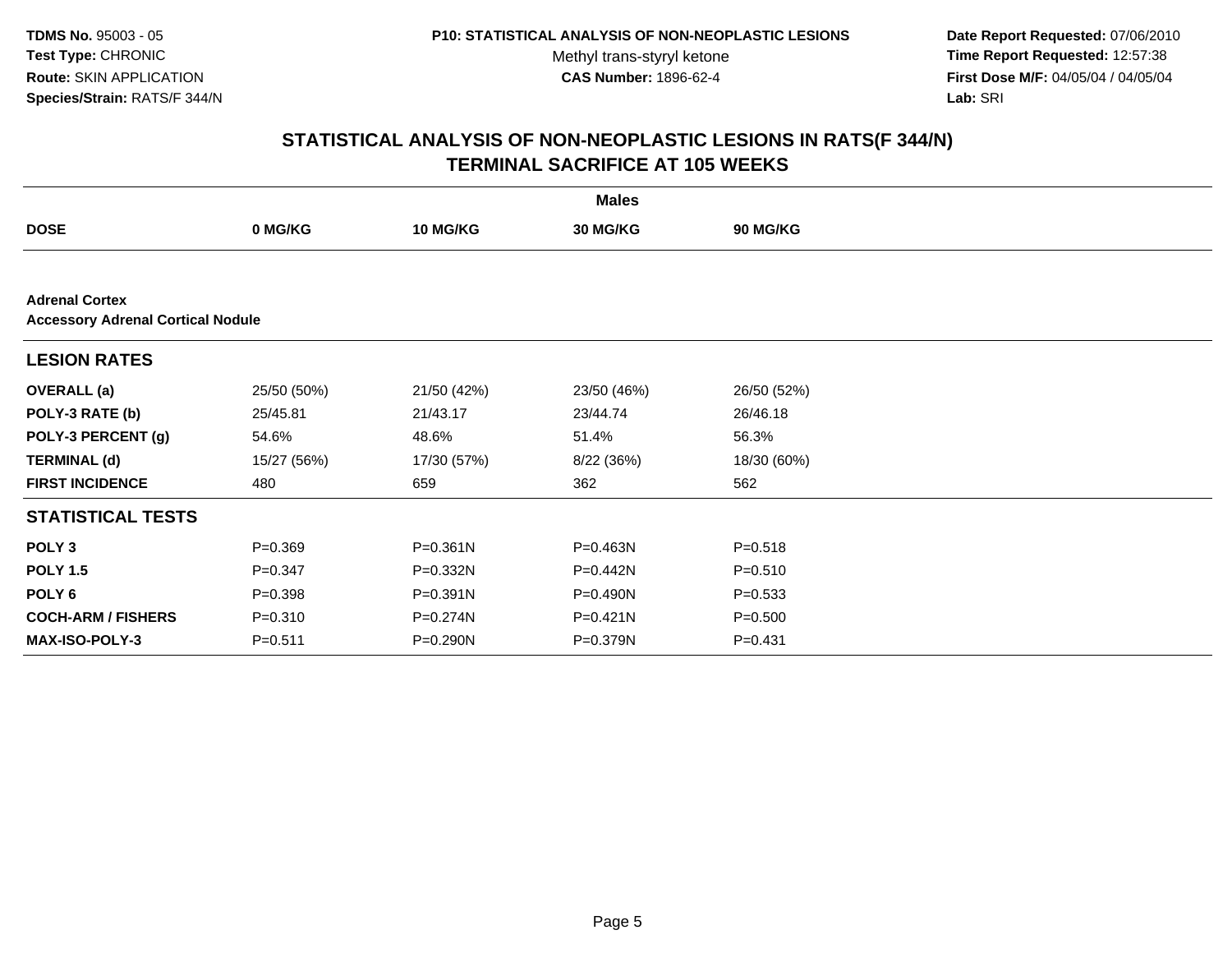Methyl trans-styryl ketone<br>CAS Number: 1896-62-4

 **Date Report Requested:** 07/06/2010 **Time Report Requested:** 12:57:38 **First Dose M/F:** 04/05/04 / 04/05/04<br>Lab: SRI **Lab:** SRI

|                                                    |             |                 | <b>Males</b> |                 |  |
|----------------------------------------------------|-------------|-----------------|--------------|-----------------|--|
| <b>DOSE</b>                                        | 0 MG/KG     | <b>10 MG/KG</b> | 30 MG/KG     | <b>90 MG/KG</b> |  |
|                                                    |             |                 |              |                 |  |
| <b>Adrenal Cortex</b><br><b>Degeneration Fatty</b> |             |                 |              |                 |  |
| <b>LESION RATES</b>                                |             |                 |              |                 |  |
| <b>OVERALL</b> (a)                                 | 30/50 (60%) | 23/50 (46%)     | 20/50 (40%)  | 25/50 (50%)     |  |
| POLY-3 RATE (b)                                    | 30/44.63    | 23/43.23        | 20/42.27     | 25/45.79        |  |
| POLY-3 PERCENT (g)                                 | 67.2%       | 53.2%           | 47.3%        | 54.6%           |  |
| <b>TERMINAL (d)</b>                                | 20/27 (74%) | 18/30 (60%)     | 11/22 (50%)  | 17/30 (57%)     |  |
| <b>FIRST INCIDENCE</b>                             | 554         | 591             | 626          | 632             |  |
| <b>STATISTICAL TESTS</b>                           |             |                 |              |                 |  |
| POLY <sub>3</sub>                                  | P=0.274N    | $P = 0.119N$    | P=0.039N*    | P=0.146N        |  |
| <b>POLY 1.5</b>                                    | P=0.316N    | $P = 0.121N$    | P=0.036N*    | P=0.173N        |  |
| POLY <sub>6</sub>                                  | P=0.216N    | $P = 0.113N$    | P=0.047N*    | $P = 0.111N$    |  |
| <b>COCH-ARM / FISHERS</b>                          | P=0.381N    | $P = 0.115N$    | P=0.036N*    | P=0.211N        |  |
| <b>MAX-ISO-POLY-3</b>                              | P=0.086N    | P=0.083N        | P=0.026N*    | P=0.104N        |  |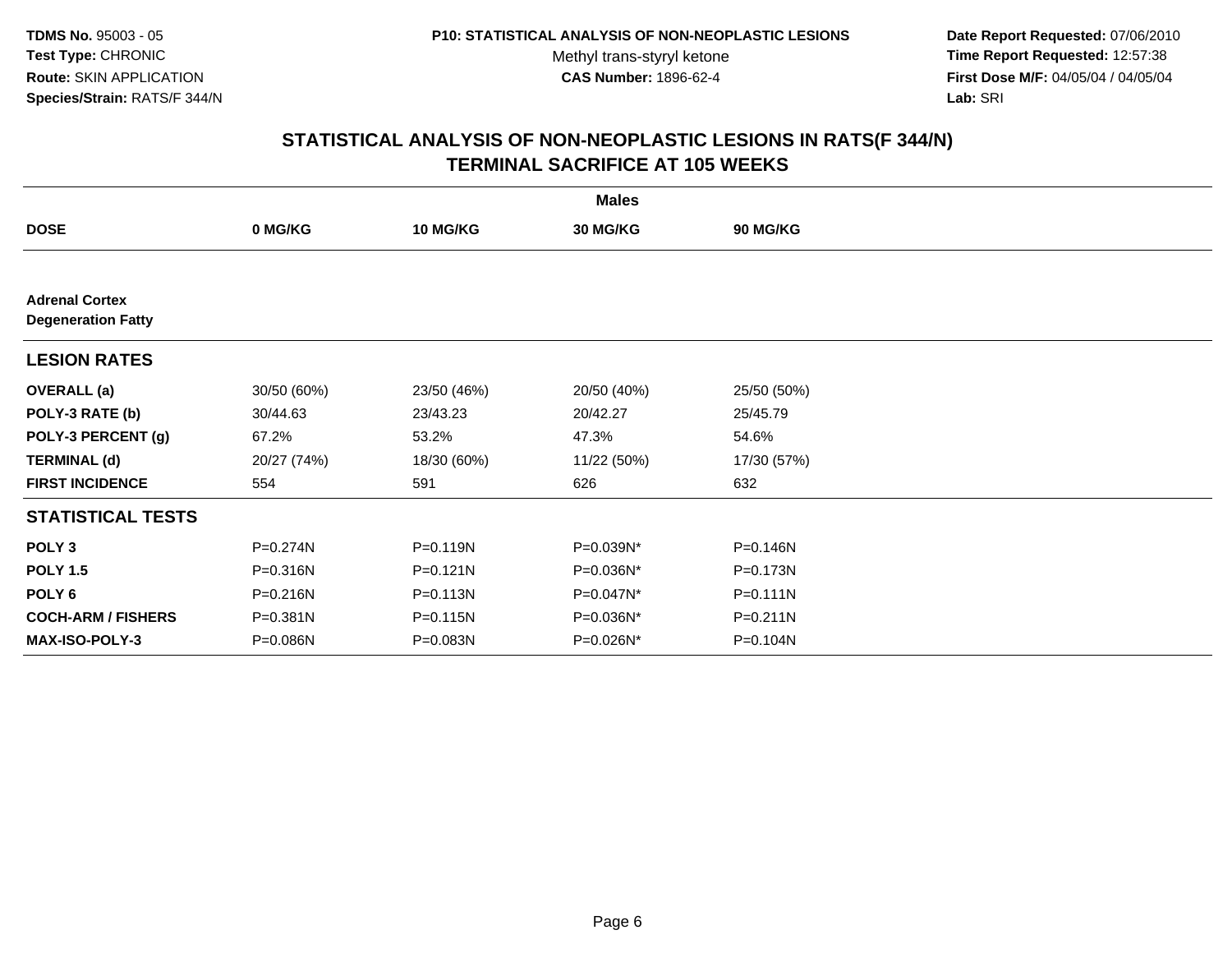Methyl trans-styryl ketone<br>CAS Number: 1896-62-4

 **Date Report Requested:** 07/06/2010 **Time Report Requested:** 12:57:38 **First Dose M/F:** 04/05/04 / 04/05/04<br>**Lab:** SRI **Lab:** SRI

|                                                   |              |                 | <b>Males</b> |                 |  |
|---------------------------------------------------|--------------|-----------------|--------------|-----------------|--|
| <b>DOSE</b>                                       | 0 MG/KG      | <b>10 MG/KG</b> | 30 MG/KG     | <b>90 MG/KG</b> |  |
|                                                   |              |                 |              |                 |  |
| <b>Adrenal Cortex</b><br><b>Hyperplasia Focal</b> |              |                 |              |                 |  |
| <b>LESION RATES</b>                               |              |                 |              |                 |  |
| <b>OVERALL</b> (a)                                | 12/50 (24%)  | 3/50(6%)        | 4/50 (8%)    | 6/50 (12%)      |  |
| POLY-3 RATE (b)                                   | 12/43.00     | 3/42.38         | 4/40.88      | 6/44.43         |  |
| POLY-3 PERCENT (g)                                | 27.9%        | 7.1%            | 9.8%         | 13.5%           |  |
| <b>TERMINAL (d)</b>                               | 10/27 (37%)  | 3/30 (10%)      | 3/22(14%)    | 4/30 (13%)      |  |
| <b>FIRST INCIDENCE</b>                            | 659          | 729 (T)         | 657          | 632             |  |
| <b>STATISTICAL TESTS</b>                          |              |                 |              |                 |  |
| POLY <sub>3</sub>                                 | P=0.250N     | P=0.010N**      | P=0.030N*    | P=0.078N        |  |
| <b>POLY 1.5</b>                                   | $P = 0.261N$ | $P=0.011N^*$    | P=0.028N*    | P=0.085N        |  |
| POLY 6                                            | P=0.235N     | P=0.009N**      | P=0.034N*    | P=0.068N        |  |
| <b>COCH-ARM / FISHERS</b>                         | P=0.286N     | $P=0.011N^*$    | P=0.027N*    | P=0.096N        |  |
| MAX-ISO-POLY-3                                    | P=0.014N*    | P=0.005N**      | P=0.017N*    | P=0.048N*       |  |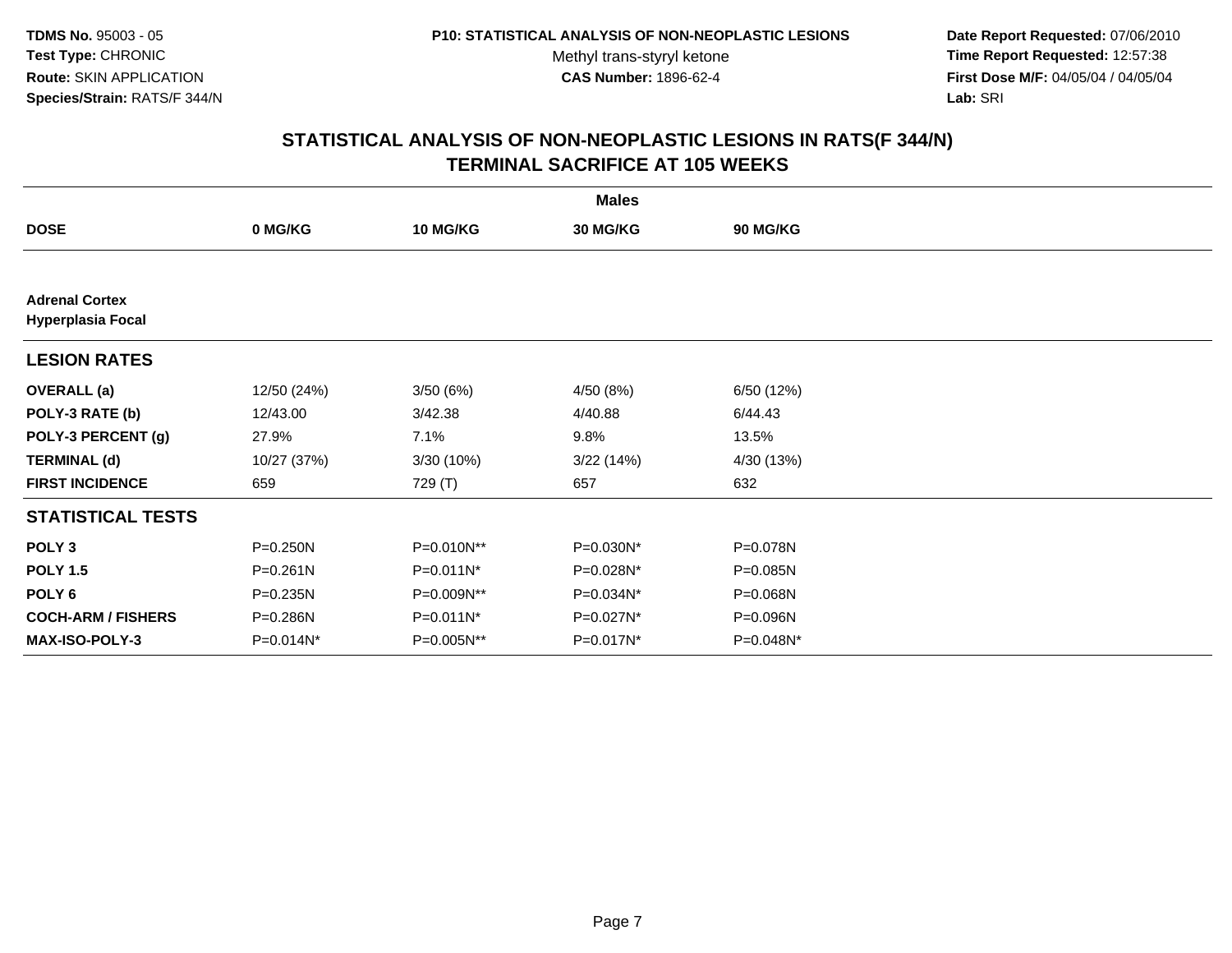**Date Report Requested:** 07/06/2010 **Time Report Requested:** 12:57:38 **First Dose M/F:** 04/05/04 / 04/05/04<br>Lab: SRI **Lab:** SRI

|                                                   |              |                 | <b>Males</b> |              |  |
|---------------------------------------------------|--------------|-----------------|--------------|--------------|--|
| <b>DOSE</b>                                       | 0 MG/KG      | <b>10 MG/KG</b> | 30 MG/KG     | 90 MG/KG     |  |
|                                                   |              |                 |              |              |  |
| <b>Adrenal Cortex</b><br><b>Hypertrophy Focal</b> |              |                 |              |              |  |
| <b>LESION RATES</b>                               |              |                 |              |              |  |
| <b>OVERALL</b> (a)                                | 7/50 (14%)   | 11/50 (22%)     | 6/50 (12%)   | 6/50 (12%)   |  |
| POLY-3 RATE (b)                                   | 7/42.86      | 11/42.66        | 6/41.03      | 6/44.15      |  |
| POLY-3 PERCENT (g)                                | 16.3%        | 25.8%           | 14.6%        | 13.6%        |  |
| <b>TERMINAL (d)</b>                               | 3/27(11%)    | $9/30(30\%)$    | 4/22 (18%)   | 3/30 (10%)   |  |
| <b>FIRST INCIDENCE</b>                            | 703          | 687             | 633          | 667          |  |
| <b>STATISTICAL TESTS</b>                          |              |                 |              |              |  |
| POLY <sub>3</sub>                                 | $P=0.227N$   | $P = 0.208$     | P=0.534N     | $P = 0.477N$ |  |
| <b>POLY 1.5</b>                                   | P=0.239N     | $P = 0.208$     | P=0.518N     | P=0.487N     |  |
| POLY <sub>6</sub>                                 | $P = 0.211N$ | $P = 0.215$     | P=0.559N     | $P=0.462N$   |  |
| <b>COCH-ARM / FISHERS</b>                         | $P = 0.257N$ | $P = 0.218$     | P=0.500N     | P=0.500N     |  |
| <b>MAX-ISO-POLY-3</b>                             | P=0.293N     | $P = 0.141$     | P=0.414N     | $P = 0.361N$ |  |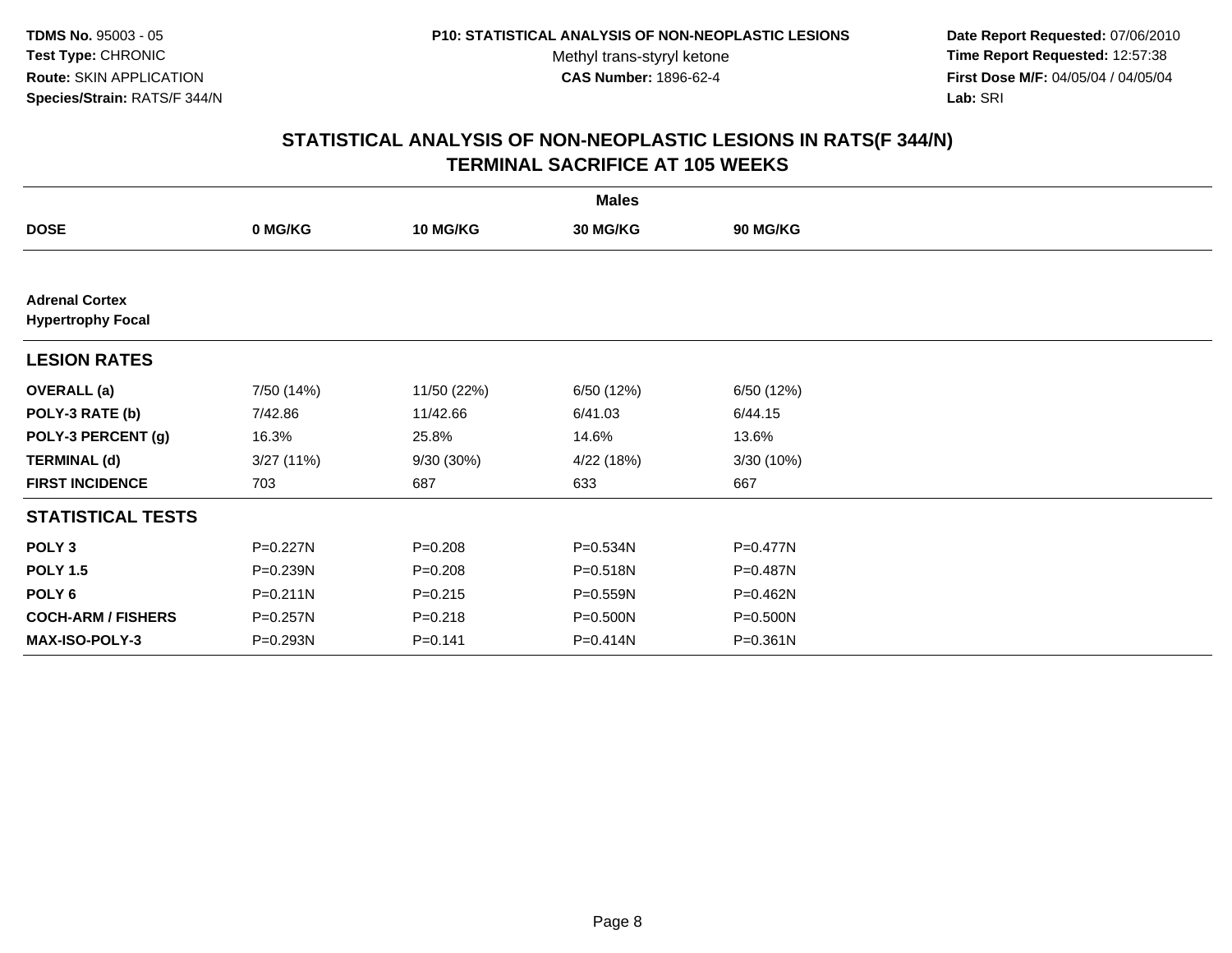**Date Report Requested:** 07/06/2010 **Time Report Requested:** 12:57:38 **First Dose M/F:** 04/05/04 / 04/05/04<br>Lab: SRI **Lab:** SRI

| <b>Males</b>                          |             |                 |                 |             |  |  |
|---------------------------------------|-------------|-----------------|-----------------|-------------|--|--|
| <b>DOSE</b>                           | 0 MG/KG     | <b>10 MG/KG</b> | <b>30 MG/KG</b> | 90 MG/KG    |  |  |
|                                       |             |                 |                 |             |  |  |
| <b>Adrenal Medulla</b><br>Hyperplasia |             |                 |                 |             |  |  |
| <b>LESION RATES</b>                   |             |                 |                 |             |  |  |
| <b>OVERALL</b> (a)                    | 22/49 (45%) | 17/50 (34%)     | 11/50 (22%)     | 20/50 (40%) |  |  |
| POLY-3 RATE (b)                       | 22/44.11    | 17/43.54        | 11/42.08        | 20/44.94    |  |  |
| POLY-3 PERCENT (g)                    | 49.9%       | 39.1%           | 26.1%           | 44.5%       |  |  |
| <b>TERMINAL (d)</b>                   | 12/27 (44%) | 13/30 (43%)     | 5/22 (23%)      | 15/30 (50%) |  |  |
| <b>FIRST INCIDENCE</b>                | 554         | 591             | 630             | 562         |  |  |
| <b>STATISTICAL TESTS</b>              |             |                 |                 |             |  |  |
| POLY <sub>3</sub>                     | P=0.549N    | P=0.206N        | P=0.017N*       | P=0.382N    |  |  |
| <b>POLY 1.5</b>                       | $P = 0.552$ | P=0.201N        | P=0.014N*       | P=0.381N    |  |  |
| POLY <sub>6</sub>                     | P=0.549N    | P=0.210N        | P=0.023N*       | P=0.389N    |  |  |
| <b>COCH-ARM / FISHERS</b>             | $P = 0.528$ | P=0.183N        | P=0.013N*       | P=0.386N    |  |  |
| <b>MAX-ISO-POLY-3</b>                 | P=0.125N    | P=0.152N        | P=0.011N*       | P=0.303N    |  |  |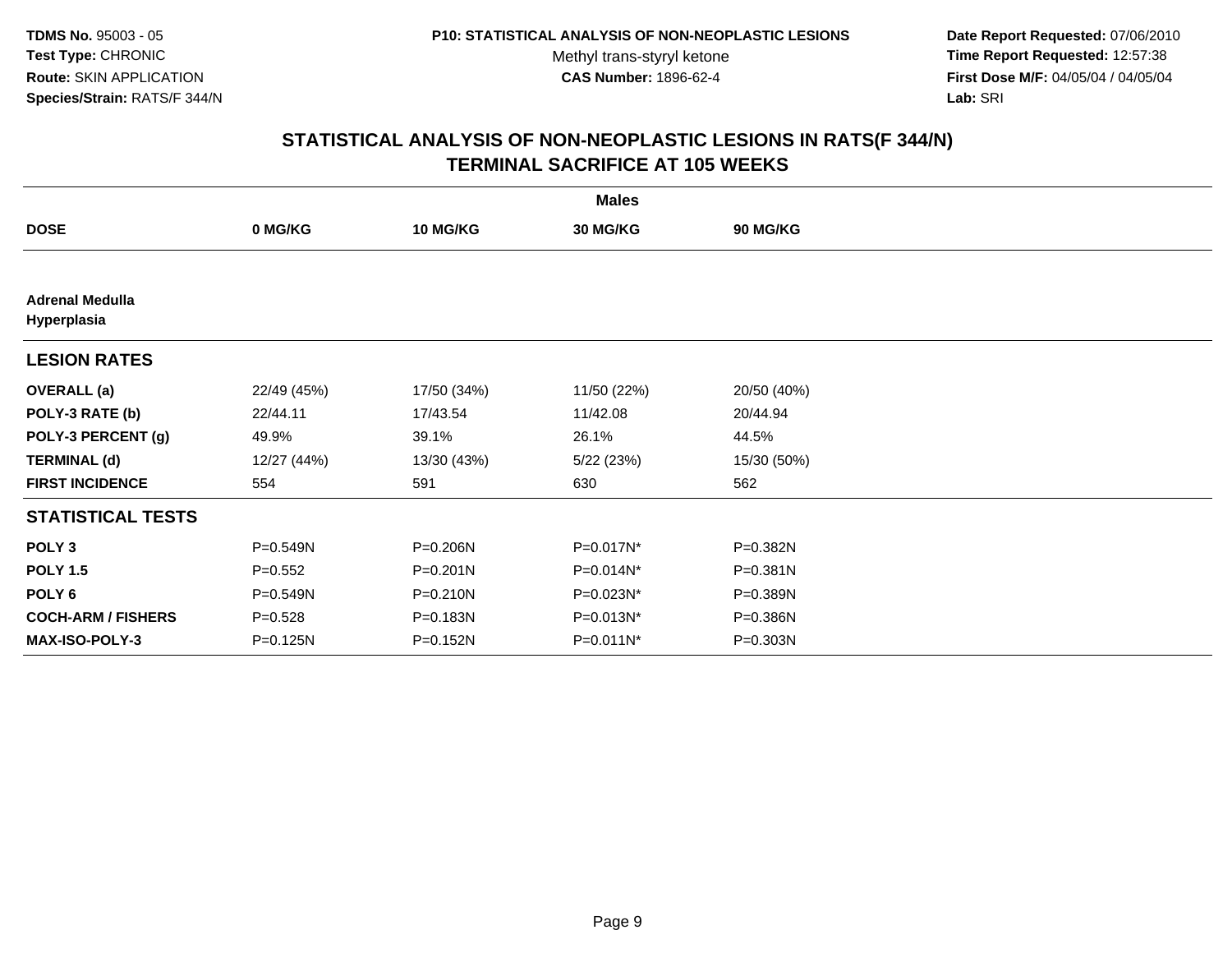**Date Report Requested:** 07/06/2010 **Time Report Requested:** 12:57:38 **First Dose M/F:** 04/05/04 / 04/05/04<br>Lab: SRI **Lab:** SRI

|                                   |             |                 | <b>Males</b> |             |  |
|-----------------------------------|-------------|-----------------|--------------|-------------|--|
| <b>DOSE</b>                       | 0 MG/KG     | <b>10 MG/KG</b> | 30 MG/KG     | 90 MG/KG    |  |
|                                   |             |                 |              |             |  |
| <b>Bone Marrow</b><br>Hyperplasia |             |                 |              |             |  |
| <b>LESION RATES</b>               |             |                 |              |             |  |
| <b>OVERALL</b> (a)                | 2/50(4%)    | 7/50 (14%)      | 10/50 (20%)  | 3/50(6%)    |  |
| POLY-3 RATE (b)                   | 2/42.98     | 7/43.46         | 10/44.52     | 3/45.01     |  |
| POLY-3 PERCENT (g)                | 4.7%        | 16.1%           | 22.5%        | 6.7%        |  |
| <b>TERMINAL (d)</b>               | 1/27(4%)    | 3/30 (10%)      | 2/22(9%)     | 1/30(3%)    |  |
| <b>FIRST INCIDENCE</b>            | 601         | 554             | 362          | 468         |  |
| <b>STATISTICAL TESTS</b>          |             |                 |              |             |  |
| POLY <sub>3</sub>                 | P=0.340N    | $P = 0.080$     | $P=0.015*$   | $P = 0.521$ |  |
| <b>POLY 1.5</b>                   | P=0.356N    | $P = 0.078$     | $P=0.015*$   | $P = 0.513$ |  |
| POLY <sub>6</sub>                 | P=0.322N    | $P = 0.085$     | $P=0.015*$   | $P = 0.532$ |  |
| <b>COCH-ARM / FISHERS</b>         | P=0.385N    | $P = 0.080$     | $P=0.014*$   | $P = 0.500$ |  |
| <b>MAX-ISO-POLY-3</b>             | $P = 0.115$ | $P=0.040*$      | P=0.007**    | $P = 0.345$ |  |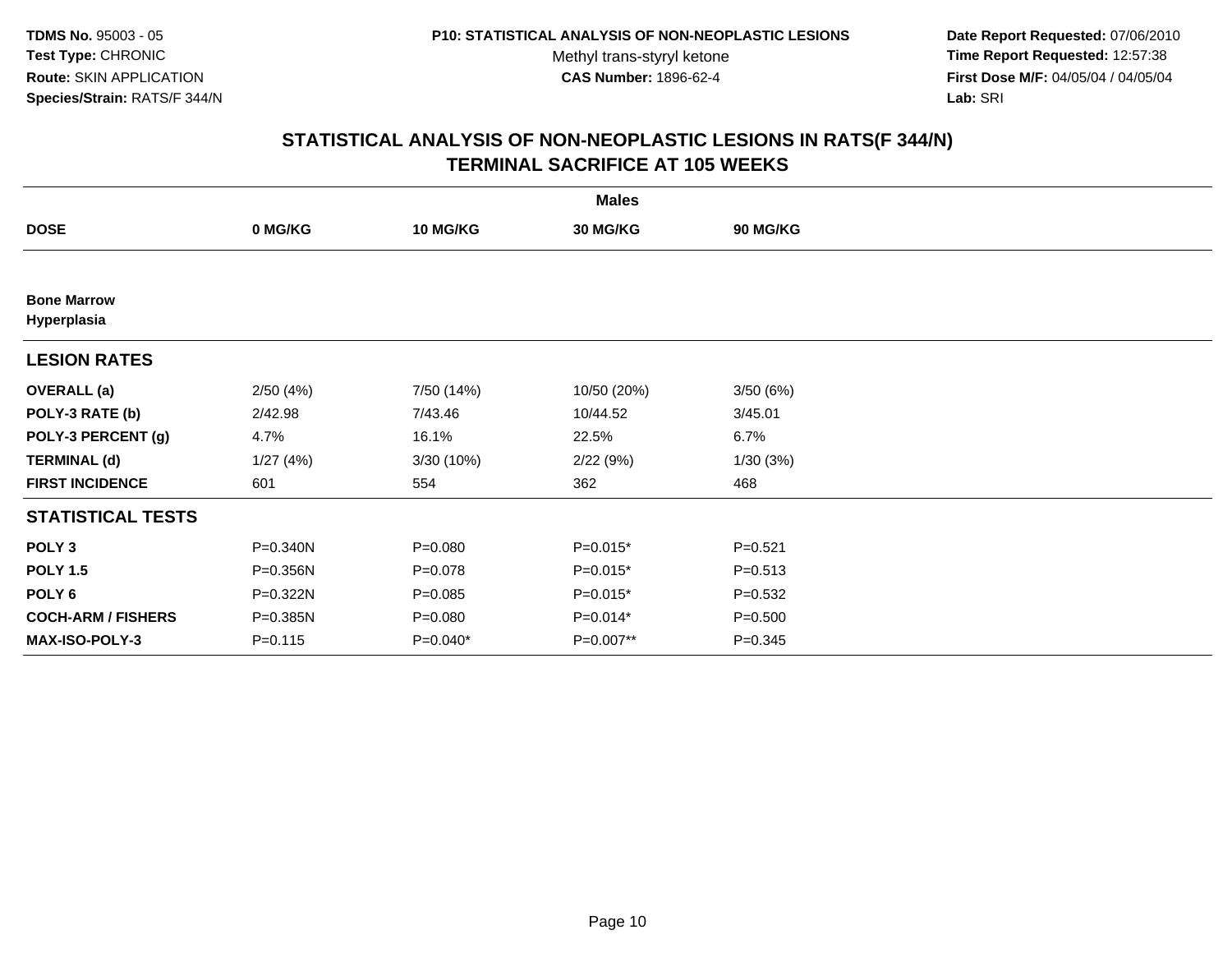**Date Report Requested:** 07/06/2010 **Time Report Requested:** 12:57:38 **First Dose M/F:** 04/05/04 / 04/05/04<br>Lab: SRI **Lab:** SRI

|                                            |          |                 | <b>Males</b> |          |  |
|--------------------------------------------|----------|-----------------|--------------|----------|--|
| <b>DOSE</b>                                | 0 MG/KG  | <b>10 MG/KG</b> | 30 MG/KG     | 90 MG/KG |  |
|                                            |          |                 |              |          |  |
| <b>Bone Marrow</b><br><b>Myelofibrosis</b> |          |                 |              |          |  |
| <b>LESION RATES</b>                        |          |                 |              |          |  |
| <b>OVERALL</b> (a)                         | 2/50(4%) | 2/50(4%)        | 1/50(2%)     | 1/50(2%) |  |
| POLY-3 RATE (b)                            | 2/43.04  | 2/42.87         | 1/40.76      | 1/44.00  |  |
| POLY-3 PERCENT (g)                         | 4.7%     | 4.7%            | 2.5%         | 2.3%     |  |
| <b>TERMINAL (d)</b>                        | 0/27(0%) | 0/30(0%)        | 0/22(0%)     | 0/30(0%) |  |
| <b>FIRST INCIDENCE</b>                     | 616      | 659             | 690          | 659      |  |
| <b>STATISTICAL TESTS</b>                   |          |                 |              |          |  |
| POLY <sub>3</sub>                          | P=0.375N | $P = 0.693$     | P=0.519N     | P=0.492N |  |
| <b>POLY 1.5</b>                            | P=0.378N | $P = 0.691$     | P=0.510N     | P=0.496N |  |
| POLY <sub>6</sub>                          | P=0.370N | $P = 0.690N$    | P=0.532N     | P=0.487N |  |
| <b>COCH-ARM / FISHERS</b>                  | P=0.383N | $P = 0.691N$    | P=0.500N     | P=0.500N |  |
| <b>MAX-ISO-POLY-3</b>                      | P=0.442N | $P = 0.498$     | P=0.301N     | P=0.276N |  |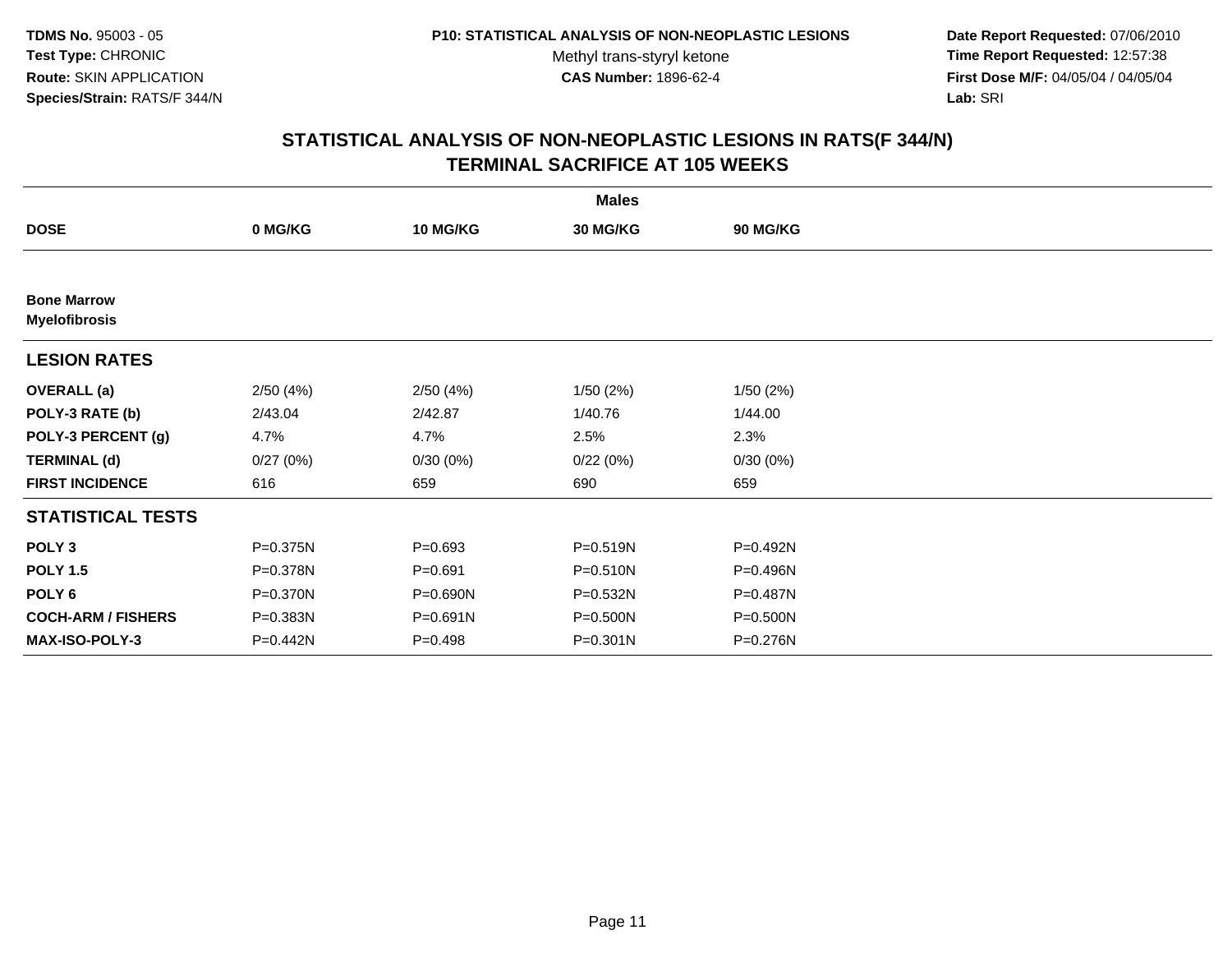**Date Report Requested:** 07/06/2010 **Time Report Requested:** 12:57:38 **First Dose M/F:** 04/05/04 / 04/05/04<br>Lab: SRI **Lab:** SRI

|                                     |             |                 | <b>Males</b> |          |  |
|-------------------------------------|-------------|-----------------|--------------|----------|--|
| <b>DOSE</b>                         | 0 MG/KG     | <b>10 MG/KG</b> | 30 MG/KG     | 90 MG/KG |  |
|                                     |             |                 |              |          |  |
| <b>Bone: Femur</b><br>Osteopetrosis |             |                 |              |          |  |
| <b>LESION RATES</b>                 |             |                 |              |          |  |
| <b>OVERALL</b> (a)                  | 0/50(0%)    | 0/50(0%)        | 1/50(2%)     | 0/50(0%) |  |
| POLY-3 RATE (b)                     | 0/42.54     | 0/42.38         | 1/41.17      | 0/43.73  |  |
| POLY-3 PERCENT (g)                  | 0%          | $0\%$           | 2.4%         | 0%       |  |
| <b>TERMINAL (d)</b>                 | 0/27(0%)    | 0/30(0%)        | 0/22(0%)     | 0/30(0%) |  |
| <b>FIRST INCIDENCE</b>              | $---$       | $---$           | 554          | $--$     |  |
| <b>STATISTICAL TESTS</b>            |             |                 |              |          |  |
| POLY <sub>3</sub>                   | P=0.780N    | (e)             | $P=0.493$    | (e)      |  |
| <b>POLY 1.5</b>                     | P=0.782N    | (e)             | $P=0.496$    | (e)      |  |
| POLY <sub>6</sub>                   | P=0.779N    | (e)             | $P=0.489$    | (e)      |  |
| <b>COCH-ARM / FISHERS</b>           | P=0.785N    | (e)             | $P = 0.500$  | (e)      |  |
| MAX-ISO-POLY-3                      | $P = 0.388$ | (e)             | $P = 0.158$  | (e)      |  |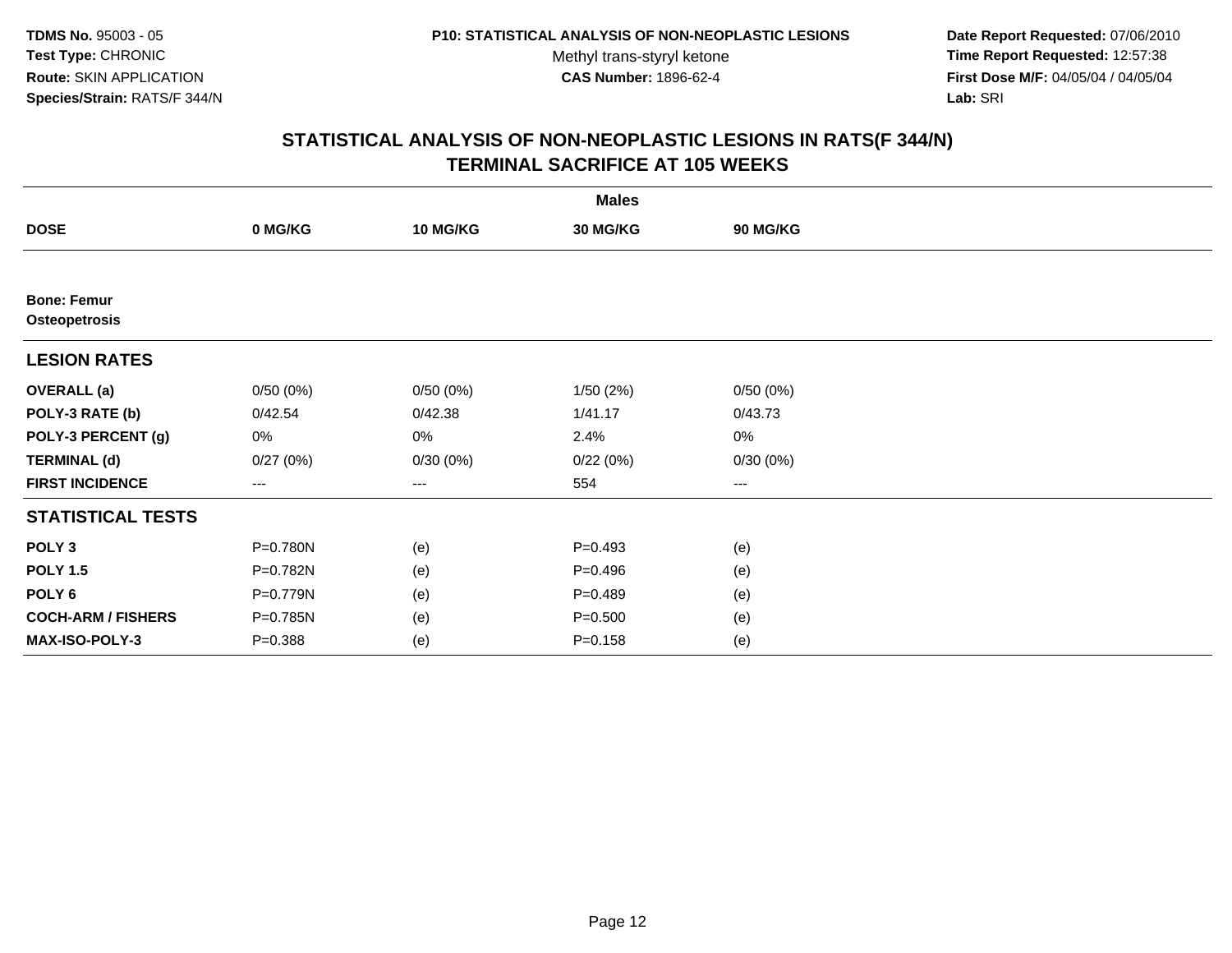**Date Report Requested:** 07/06/2010 **Time Report Requested:** 12:57:38 **First Dose M/F:** 04/05/04 / 04/05/04<br>Lab: SRI **Lab:** SRI

|                           |             |                 | <b>Males</b>    |             |  |
|---------------------------|-------------|-----------------|-----------------|-------------|--|
| <b>DOSE</b>               | 0 MG/KG     | <b>10 MG/KG</b> | <b>30 MG/KG</b> | 90 MG/KG    |  |
|                           |             |                 |                 |             |  |
| <b>Brain</b>              |             |                 |                 |             |  |
| <b>Compression</b>        |             |                 |                 |             |  |
| <b>LESION RATES</b>       |             |                 |                 |             |  |
| <b>OVERALL</b> (a)        | 17/50 (34%) | 19/50 (38%)     | 20/50 (40%)     | 18/50 (36%) |  |
| POLY-3 RATE (b)           | 17/44.65    | 19/44.43        | 20/44.12        | 18/46.05    |  |
| POLY-3 PERCENT (g)        | 38.1%       | 42.8%           | 45.3%           | 39.1%       |  |
| <b>TERMINAL (d)</b>       | 9/27(33%)   | 14/30 (47%)     | 8/22 (36%)      | 11/30 (37%) |  |
| <b>FIRST INCIDENCE</b>    | 554         | 480             | 467             | 522         |  |
| <b>STATISTICAL TESTS</b>  |             |                 |                 |             |  |
| POLY <sub>3</sub>         | P=0.497N    | $P = 0.406$     | $P = 0.314$     | $P = 0.547$ |  |
| <b>POLY 1.5</b>           | P=0.521N    | $P=0.404$       | $P = 0.325$     | $P = 0.527$ |  |
| POLY <sub>6</sub>         | P=0.464N    | $P=0.411$       | $P = 0.299$     | $P = 0.575$ |  |
| <b>COCH-ARM / FISHERS</b> | $P = 0.542$ | $P = 0.418$     | $P = 0.339$     | $P = 0.500$ |  |
| <b>MAX-ISO-POLY-3</b>     | $P = 0.538$ | $P = 0.324$     | $P = 0.243$     | $P = 0.460$ |  |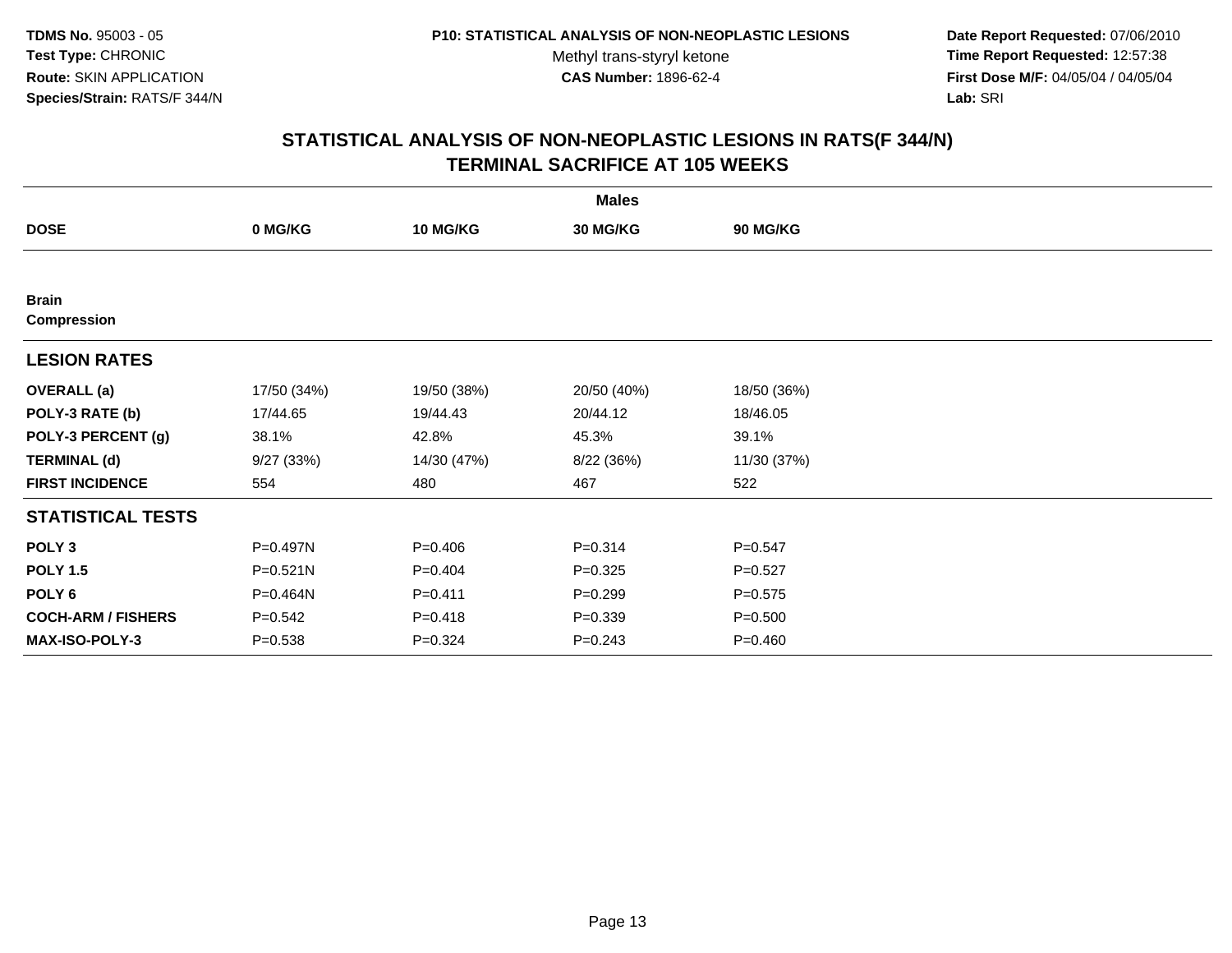**Date Report Requested:** 07/06/2010 **Time Report Requested:** 12:57:38 **First Dose M/F:** 04/05/04 / 04/05/04<br>Lab: SRI **Lab:** SRI

|                            |                        |             | <b>Males</b> |                   |  |
|----------------------------|------------------------|-------------|--------------|-------------------|--|
| <b>DOSE</b>                | 0 MG/KG                | 10 MG/KG    | 30 MG/KG     | <b>90 MG/KG</b>   |  |
|                            |                        |             |              |                   |  |
| <b>Brain</b><br>Hemorrhage |                        |             |              |                   |  |
| <b>LESION RATES</b>        |                        |             |              |                   |  |
| <b>OVERALL</b> (a)         | 0/50(0%)               | 4/50 (8%)   | 2/50(4%)     | 0/50(0%)          |  |
| POLY-3 RATE (b)            | 0/42.54                | 4/42.81     | 2/40.61      | 0/43.73           |  |
| POLY-3 PERCENT (g)         | 0%                     | 9.3%        | 4.9%         | $0\%$             |  |
| <b>TERMINAL (d)</b>        | 0/27(0%)               | 2/30(7%)    | 2/22(9%)     | 0/30(0%)          |  |
| <b>FIRST INCIDENCE</b>     | $\qquad \qquad \cdots$ | 670         | 729 (T)      | $\qquad \qquad -$ |  |
| <b>STATISTICAL TESTS</b>   |                        |             |              |                   |  |
| POLY <sub>3</sub>          | P=0.206N               | $P = 0.061$ | $P = 0.226$  | (e)               |  |
| <b>POLY 1.5</b>            | $P = 0.212N$           | $P = 0.060$ | $P = 0.231$  | (e)               |  |
| POLY <sub>6</sub>          | P=0.198N               | $P = 0.063$ | $P = 0.219$  | (e)               |  |
| <b>COCH-ARM / FISHERS</b>  | P=0.220N               | $P = 0.059$ | $P = 0.247$  | (e)               |  |
| <b>MAX-ISO-POLY-3</b>      | P=0.184N               | $P=0.020*$  | $P = 0.075$  | (e)               |  |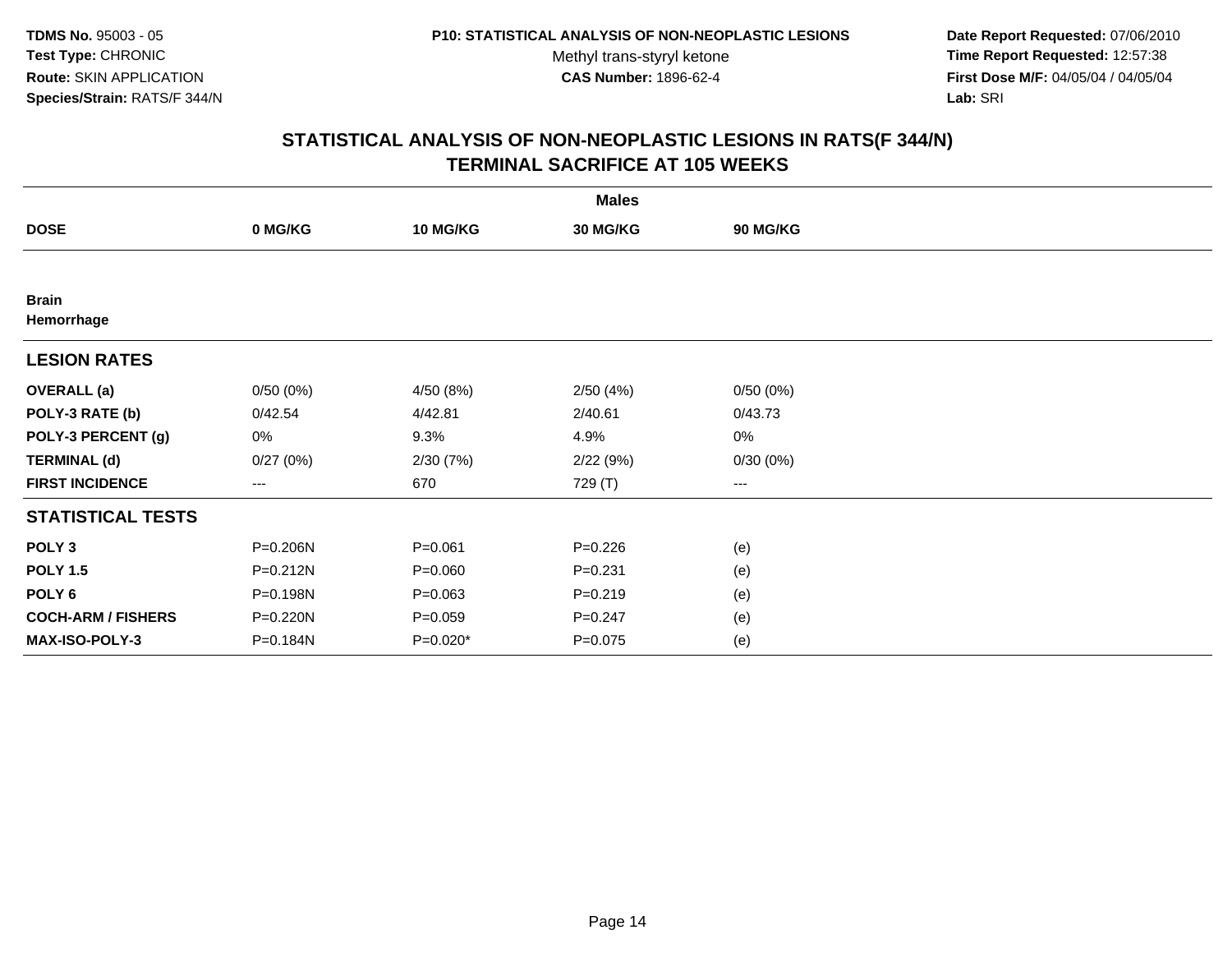**Date Report Requested:** 07/06/2010 **Time Report Requested:** 12:57:38 **First Dose M/F:** 04/05/04 / 04/05/04<br>Lab: SRI **Lab:** SRI

|                                 |          |                 | <b>Males</b> |                        |  |
|---------------------------------|----------|-----------------|--------------|------------------------|--|
| <b>DOSE</b>                     | 0 MG/KG  | <b>10 MG/KG</b> | 30 MG/KG     | <b>90 MG/KG</b>        |  |
|                                 |          |                 |              |                        |  |
| <b>Brain</b><br><b>Necrosis</b> |          |                 |              |                        |  |
| <b>LESION RATES</b>             |          |                 |              |                        |  |
| <b>OVERALL</b> (a)              | 2/50(4%) | 1/50(2%)        | 0/50(0%)     | 0/50(0%)               |  |
| POLY-3 RATE (b)                 | 2/43.19  | 1/42.38         | 0/40.61      | 0/43.73                |  |
| POLY-3 PERCENT (g)              | 4.6%     | 2.4%            | 0%           | 0%                     |  |
| <b>TERMINAL (d)</b>             | 0/27(0%) | 1/30(3%)        | 0/22(0%)     | 0/30(0%)               |  |
| <b>FIRST INCIDENCE</b>          | 616      | 729 (T)         | ---          | $\qquad \qquad \cdots$ |  |
| <b>STATISTICAL TESTS</b>        |          |                 |              |                        |  |
| POLY <sub>3</sub>               | P=0.165N | P=0.507N        | P=0.251N     | P=0.234N               |  |
| <b>POLY 1.5</b>                 | P=0.166N | P=0.506N        | P=0.245N     | $P = 0.235N$           |  |
| POLY <sub>6</sub>               | P=0.163N | P=0.505N        | P=0.261N     | P=0.233N               |  |
| <b>COCH-ARM / FISHERS</b>       | P=0.169N | P=0.500N        | P=0.247N     | P=0.247N               |  |
| <b>MAX-ISO-POLY-3</b>           | P=0.080N | P=0.288N        | P=0.089N     | P=0.076N               |  |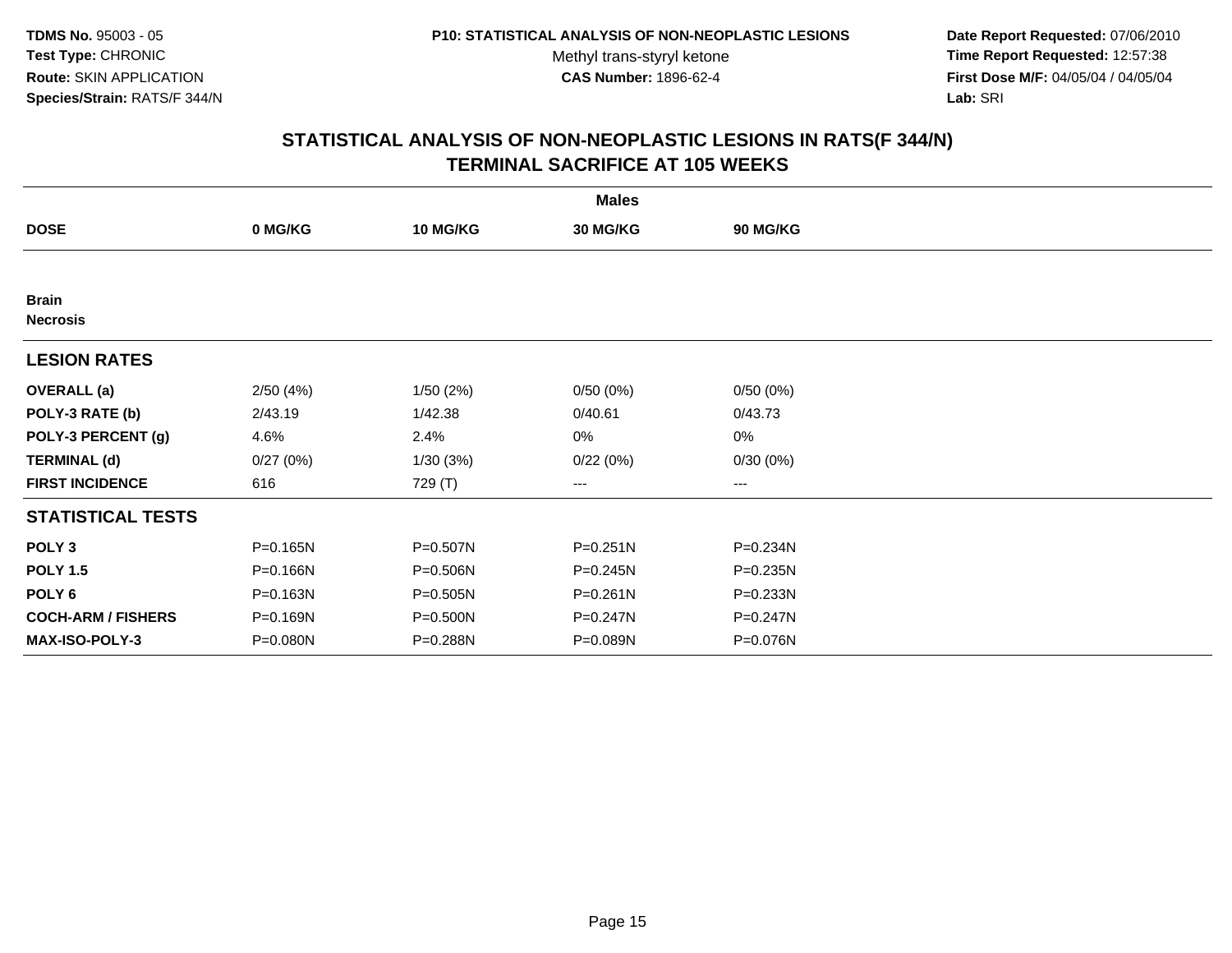**Date Report Requested:** 07/06/2010 **Time Report Requested:** 12:57:38 **First Dose M/F:** 04/05/04 / 04/05/04<br>Lab: SRI **Lab:** SRI

|                                                  |              |                 | <b>Males</b>    |              |  |
|--------------------------------------------------|--------------|-----------------|-----------------|--------------|--|
| <b>DOSE</b>                                      | 0 MG/KG      | <b>10 MG/KG</b> | <b>30 MG/KG</b> | 90 MG/KG     |  |
|                                                  |              |                 |                 |              |  |
| <b>Epididymis</b><br><b>Inflammation Chronic</b> |              |                 |                 |              |  |
| <b>LESION RATES</b>                              |              |                 |                 |              |  |
| <b>OVERALL</b> (a)                               | 3/50(6%)     | 4/50 (8%)       | 3/50(6%)        | 0/50(0%)     |  |
| POLY-3 RATE (b)                                  | 3/42.83      | 4/42.38         | 3/40.97         | 0/43.73      |  |
| POLY-3 PERCENT (g)                               | 7%           | 9.4%            | 7.3%            | 0%           |  |
| <b>TERMINAL (d)</b>                              | 0/27(0%)     | 4/30 (13%)      | 2/22(9%)        | 0/30(0%)     |  |
| <b>FIRST INCIDENCE</b>                           | 703          | 729 (T)         | 626             | $\cdots$     |  |
| <b>STATISTICAL TESTS</b>                         |              |                 |                 |              |  |
| POLY <sub>3</sub>                                | P=0.057N     | $P=0.494$       | $P = 0.643$     | $P = 0.115N$ |  |
| <b>POLY 1.5</b>                                  | P=0.059N     | $P=0.493$       | $P = 0.651$     | $P = 0.116N$ |  |
| POLY 6                                           | P=0.055N     | $P=0.499$       | $P=0.628$       | $P = 0.112N$ |  |
| <b>COCH-ARM / FISHERS</b>                        | $P = 0.063N$ | $P = 0.500$     | P=0.661N        | $P = 0.121N$ |  |
| <b>MAX-ISO-POLY-3</b>                            | P=0.083N     | $P = 0.342$     | $P=0.477$       | P=0.038N*    |  |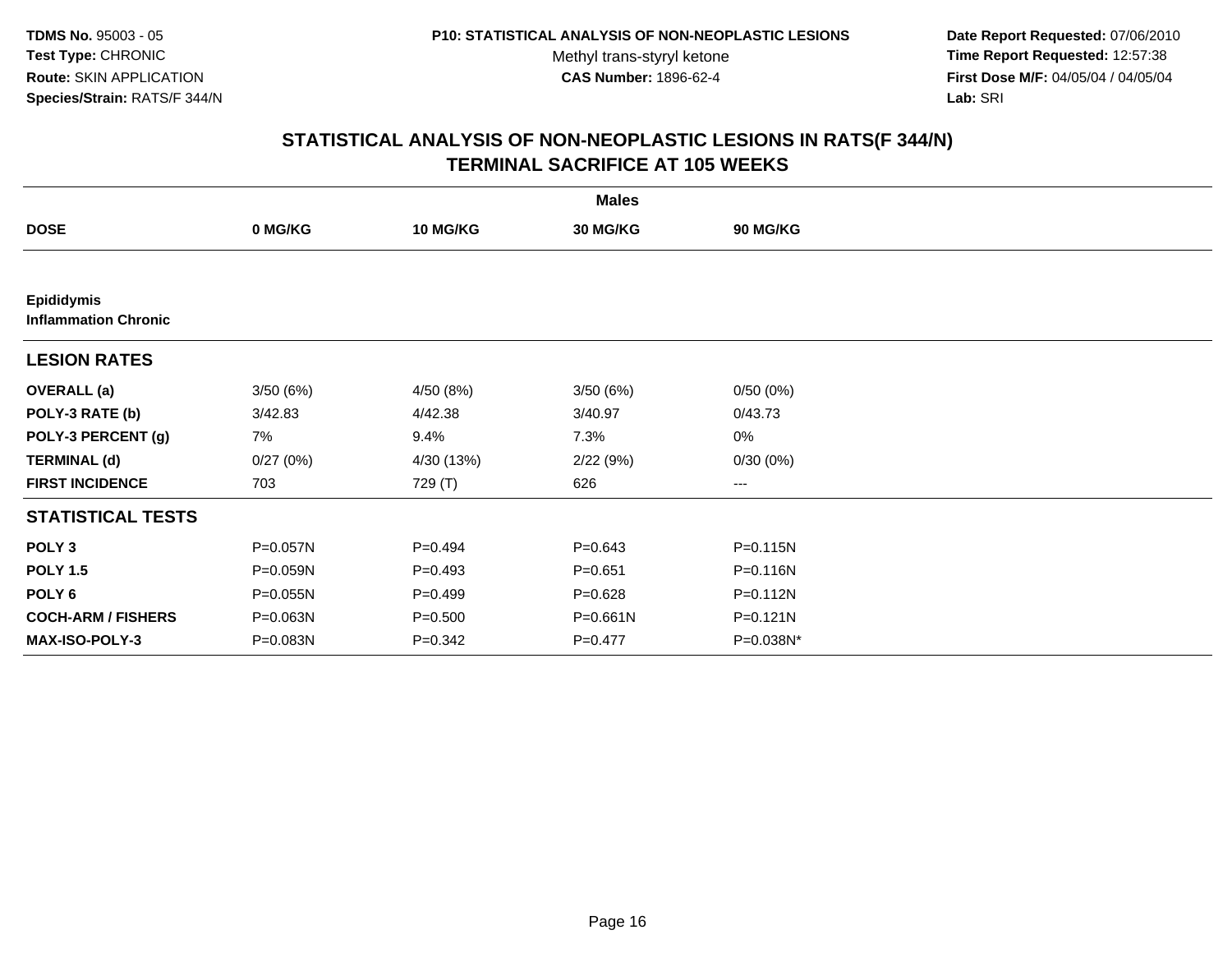**Date Report Requested:** 07/06/2010 **Time Report Requested:** 12:57:38 **First Dose M/F:** 04/05/04 / 04/05/04<br>Lab: SRI **Lab:** SRI

|                           |             |                 | <b>Males</b>    |             |  |
|---------------------------|-------------|-----------------|-----------------|-------------|--|
| <b>DOSE</b>               | 0 MG/KG     | <b>10 MG/KG</b> | <b>30 MG/KG</b> | 90 MG/KG    |  |
|                           |             |                 |                 |             |  |
| Eye<br><b>Cataract</b>    |             |                 |                 |             |  |
| <b>LESION RATES</b>       |             |                 |                 |             |  |
| <b>OVERALL</b> (a)        | 1/50(2%)    | 0/50(0%)        | 1/50(2%)        | 2/50(4%)    |  |
| POLY-3 RATE (b)           | 1/42.54     | 0/42.38         | 1/40.71         | 2/44.47     |  |
| POLY-3 PERCENT (g)        | 2.4%        | 0%              | 2.5%            | 4.5%        |  |
| <b>TERMINAL (d)</b>       | 1/27(4%)    | 0/30(0%)        | 0/22(0%)        | 1/30(3%)    |  |
| <b>FIRST INCIDENCE</b>    | 729 (T)     | ---             | 704             | 468         |  |
| <b>STATISTICAL TESTS</b>  |             |                 |                 |             |  |
| POLY <sub>3</sub>         | $P = 0.249$ | $P = 0.501N$    | $P=0.751$       | $P = 0.515$ |  |
| <b>POLY 1.5</b>           | $P = 0.245$ | P=0.502N        | $P=0.755$       | $P = 0.509$ |  |
| POLY <sub>6</sub>         | $P = 0.253$ | P=0.498N        | $P=0.745$       | $P = 0.524$ |  |
| <b>COCH-ARM / FISHERS</b> | $P = 0.235$ | P=0.500N        | P=0.753N        | $P = 0.500$ |  |
| MAX-ISO-POLY-3            | $P = 0.255$ | P=0.159N        | $P = 0.487$     | $P = 0.297$ |  |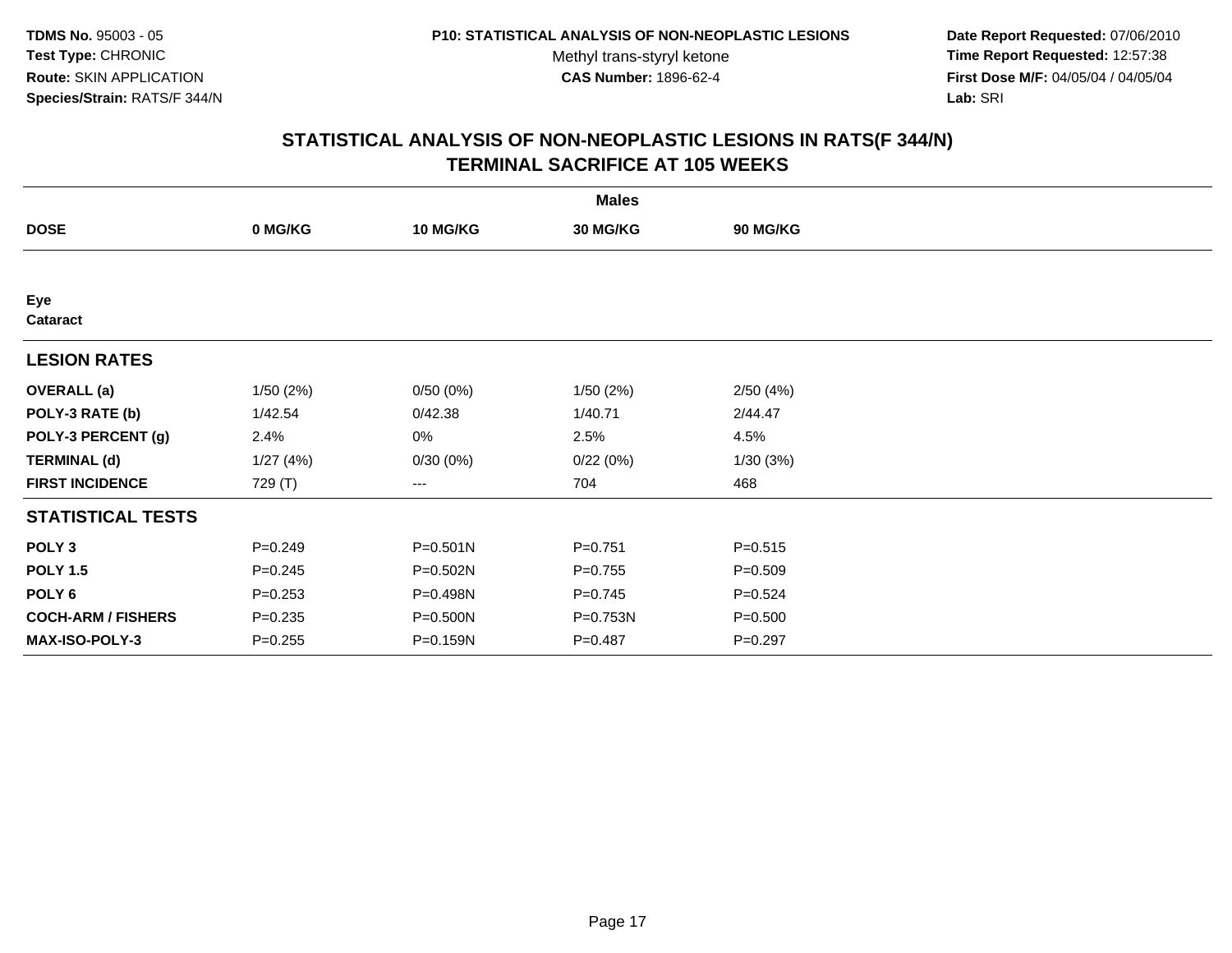**Date Report Requested:** 07/06/2010 **Time Report Requested:** 12:57:38 **First Dose M/F:** 04/05/04 / 04/05/04<br>Lab: SRI **Lab:** SRI

|                             |             |                 | <b>Males</b> |             |  |
|-----------------------------|-------------|-----------------|--------------|-------------|--|
| <b>DOSE</b>                 | 0 MG/KG     | <b>10 MG/KG</b> | 30 MG/KG     | 90 MG/KG    |  |
|                             |             |                 |              |             |  |
| Eye: Retina<br>Degeneration |             |                 |              |             |  |
| <b>LESION RATES</b>         |             |                 |              |             |  |
| <b>OVERALL</b> (a)          | 3/50(6%)    | 0/50(0%)        | 3/50(6%)     | 6/50 (12%)  |  |
| POLY-3 RATE (b)             | 3/42.65     | 0/42.38         | 3/41.42      | 6/44.47     |  |
| POLY-3 PERCENT (g)          | 7%          | 0%              | 7.2%         | 13.5%       |  |
| <b>TERMINAL (d)</b>         | 2/27(7%)    | 0/30(0%)        | 0/22(0%)     | 5/30 (17%)  |  |
| <b>FIRST INCIDENCE</b>      | 703         | ---             | 554          | 468         |  |
| <b>STATISTICAL TESTS</b>    |             |                 |              |             |  |
| POLY <sub>3</sub>           | $P=0.040*$  | P=0.119N        | $P = 0.650$  | $P=0.262$   |  |
| <b>POLY 1.5</b>             | $P=0.039*$  | P=0.120N        | $P = 0.655$  | $P = 0.254$ |  |
| POLY <sub>6</sub>           | $P=0.042*$  | P=0.116N        | $P = 0.641$  | $P=0.272$   |  |
| <b>COCH-ARM / FISHERS</b>   | $P=0.037*$  | $P = 0.121N$    | P=0.661N     | $P = 0.243$ |  |
| <b>MAX-ISO-POLY-3</b>       | $P = 0.055$ | P=0.039N*       | $P = 0.485$  | $P = 0.167$ |  |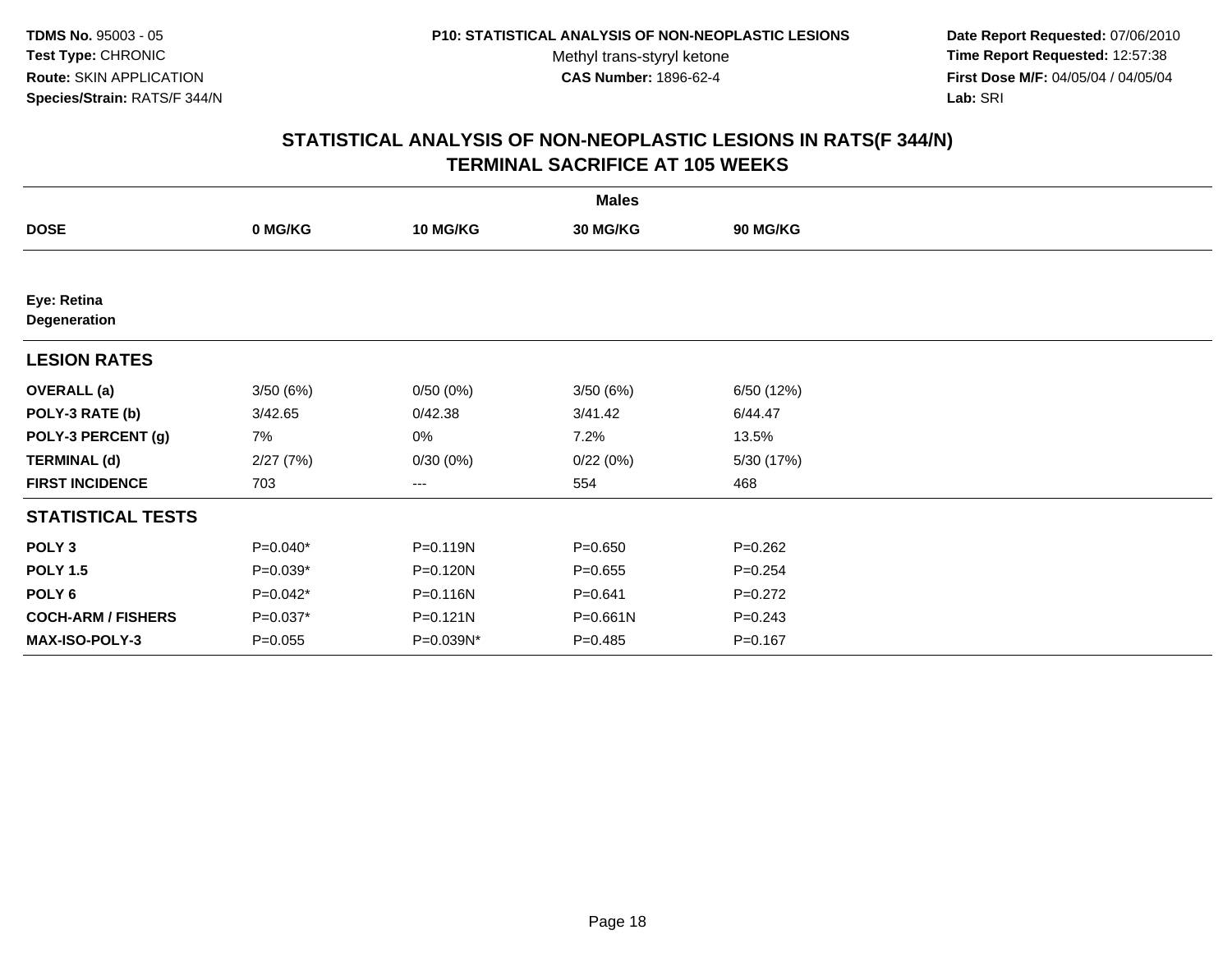**Date Report Requested:** 07/06/2010 **Time Report Requested:** 12:57:38 **First Dose M/F:** 04/05/04 / 04/05/04<br>Lab: SRI **Lab:** SRI

|                                                    |             |                 | <b>Males</b> |              |  |
|----------------------------------------------------|-------------|-----------------|--------------|--------------|--|
| <b>DOSE</b>                                        | 0 MG/KG     | <b>10 MG/KG</b> | 30 MG/KG     | 90 MG/KG     |  |
|                                                    |             |                 |              |              |  |
| <b>Harderian Gland</b><br><b>Hyperplasia Focal</b> |             |                 |              |              |  |
| <b>LESION RATES</b>                                |             |                 |              |              |  |
| <b>OVERALL</b> (a)                                 | 1/50(2%)    | 0/50(0%)        | 1/50(2%)     | 1/50(2%)     |  |
| POLY-3 RATE (b)                                    | 1/42.54     | 0/42.38         | 1/40.61      | 1/43.73      |  |
| POLY-3 PERCENT (g)                                 | 2.4%        | 0%              | 2.5%         | 2.3%         |  |
| <b>TERMINAL (d)</b>                                | 1/27(4%)    | 0/30(0%)        | 1/22(5%)     | 1/30(3%)     |  |
| <b>FIRST INCIDENCE</b>                             | 729 (T)     | ---             | 729 (T)      | 729 (T)      |  |
| <b>STATISTICAL TESTS</b>                           |             |                 |              |              |  |
| POLY <sub>3</sub>                                  | $P = 0.560$ | $P = 0.501N$    | $P = 0.751$  | P=0.755N     |  |
| <b>POLY 1.5</b>                                    | $P = 0.557$ | P=0.502N        | $P=0.755$    | P=0.757N     |  |
| POLY 6                                             | $P = 0.562$ | P=0.498N        | $P=0.743$    | $P = 0.751N$ |  |
| <b>COCH-ARM / FISHERS</b>                          | $P = 0.550$ | P=0.500N        | P=0.753N     | P=0.753N     |  |
| MAX-ISO-POLY-3                                     | $P = 0.537$ | P=0.159N        | $P = 0.486$  | P=0.491N     |  |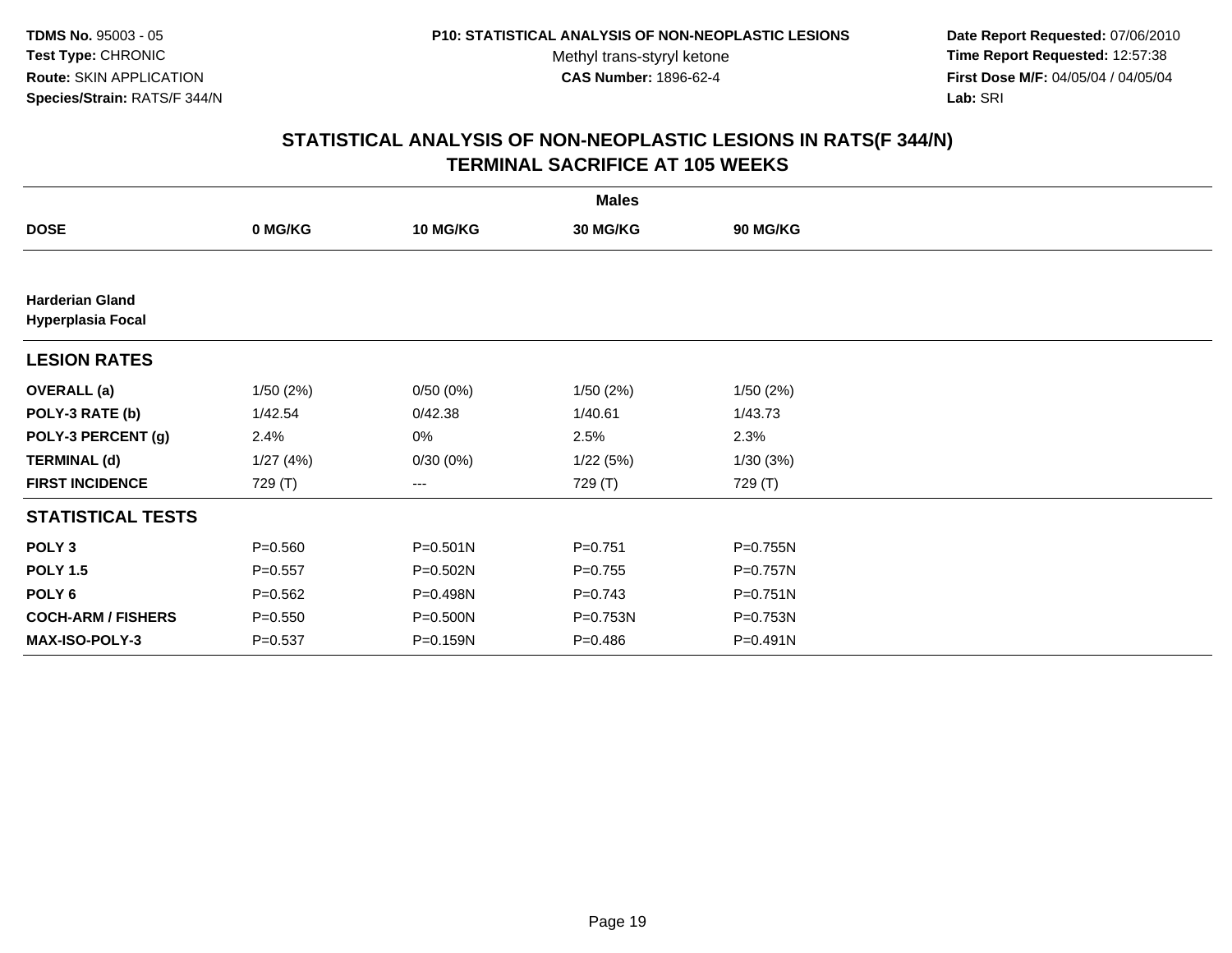**Date Report Requested:** 07/06/2010 **Time Report Requested:** 12:57:38 **First Dose M/F:** 04/05/04 / 04/05/04<br>Lab: SRI **Lab:** SRI

|                                                       |              |                 | <b>Males</b> |                 |  |
|-------------------------------------------------------|--------------|-----------------|--------------|-----------------|--|
| <b>DOSE</b>                                           | 0 MG/KG      | <b>10 MG/KG</b> | 30 MG/KG     | <b>90 MG/KG</b> |  |
|                                                       |              |                 |              |                 |  |
| <b>Harderian Gland</b><br><b>Inflammation Chronic</b> |              |                 |              |                 |  |
| <b>LESION RATES</b>                                   |              |                 |              |                 |  |
| <b>OVERALL</b> (a)                                    | 1/50(2%)     | 2/50(4%)        | 1/50(2%)     | 0/50(0%)        |  |
| POLY-3 RATE (b)                                       | 1/42.54      | 2/42.65         | 1/40.61      | 0/43.73         |  |
| POLY-3 PERCENT (g)                                    | 2.4%         | 4.7%            | 2.5%         | $0\%$           |  |
| <b>TERMINAL (d)</b>                                   | 1/27(4%)     | 1/30(3%)        | 1/22(5%)     | 0/30(0%)        |  |
| <b>FIRST INCIDENCE</b>                                | 729 (T)      | 657             | 729 (T)      | $\cdots$        |  |
| <b>STATISTICAL TESTS</b>                              |              |                 |              |                 |  |
| POLY <sub>3</sub>                                     | P=0.228N     | $P = 0.501$     | $P = 0.751$  | P=0.494N        |  |
| <b>POLY 1.5</b>                                       | $P = 0.231N$ | $P = 0.498$     | $P=0.755$    | $P = 0.497N$    |  |
| POLY 6                                                | P=0.223N     | $P = 0.508$     | $P = 0.743$  | P=0.491N        |  |
| <b>COCH-ARM / FISHERS</b>                             | P=0.235N     | $P = 0.500$     | $P = 0.753N$ | $P = 0.500N$    |  |
| <b>MAX-ISO-POLY-3</b>                                 | P=0.232N     | $P = 0.281$     | $P = 0.486$  | P=0.158N        |  |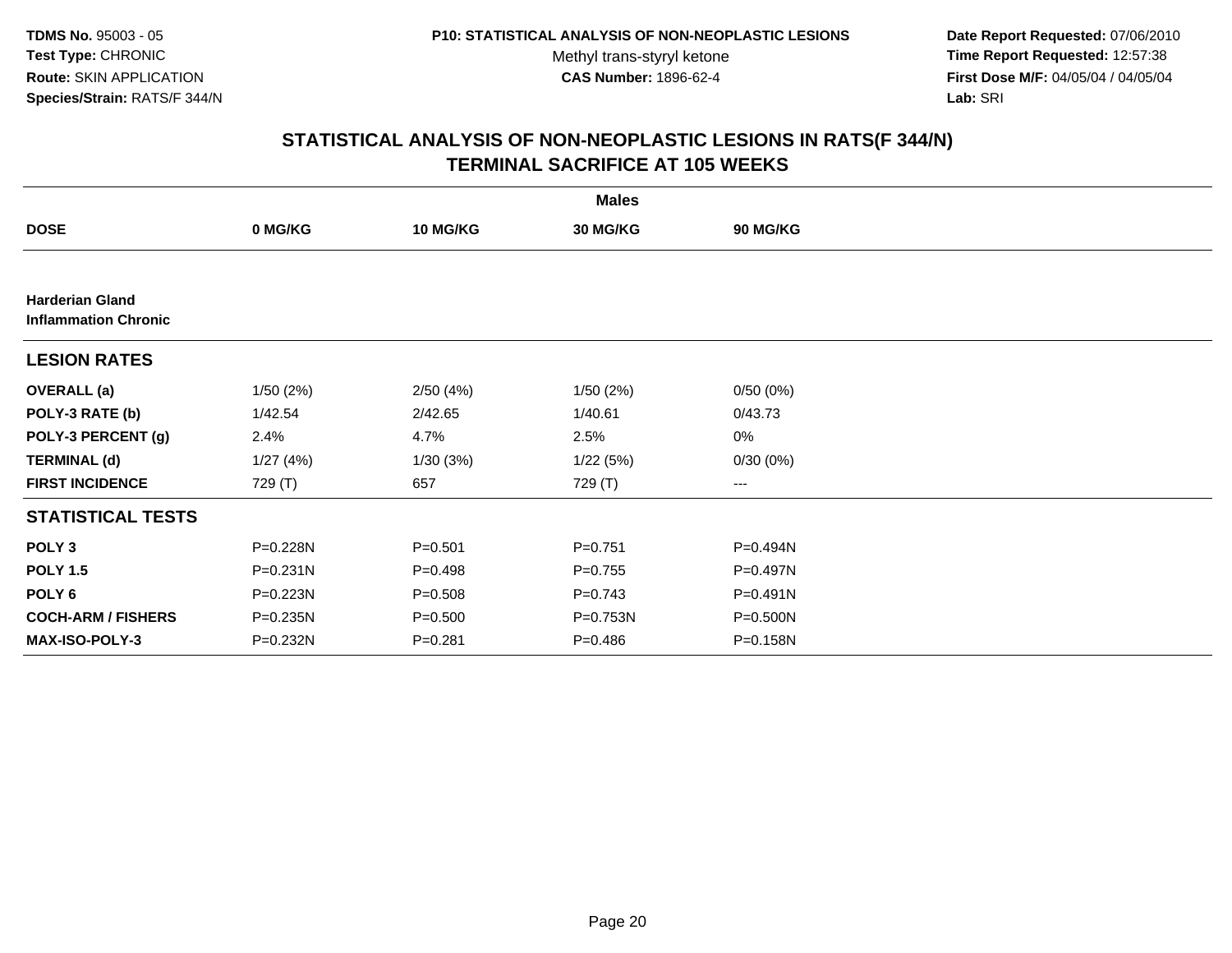**Date Report Requested:** 07/06/2010 **Time Report Requested:** 12:57:38 **First Dose M/F:** 04/05/04 / 04/05/04<br>Lab: SRI **Lab:** SRI

| <b>Males</b>              |             |                 |             |                 |  |  |  |
|---------------------------|-------------|-----------------|-------------|-----------------|--|--|--|
| <b>DOSE</b>               | 0 MG/KG     | <b>10 MG/KG</b> | 30 MG/KG    | <b>90 MG/KG</b> |  |  |  |
|                           |             |                 |             |                 |  |  |  |
| Heart                     |             |                 |             |                 |  |  |  |
| Cardiomyopathy            |             |                 |             |                 |  |  |  |
| <b>LESION RATES</b>       |             |                 |             |                 |  |  |  |
| <b>OVERALL</b> (a)        | 45/50 (90%) | 42/50 (84%)     | 46/50 (92%) | 45/50 (90%)     |  |  |  |
| POLY-3 RATE (b)           | 45/47.87    | 42/46.57        | 46/48.82    | 45/48.02        |  |  |  |
| POLY-3 PERCENT (g)        | 94%         | 90.2%           | 94.2%       | 93.7%           |  |  |  |
| <b>TERMINAL (d)</b>       | 26/27 (96%) | 29/30 (97%)     | 21/22 (96%) | 29/30 (97%)     |  |  |  |
| <b>FIRST INCIDENCE</b>    | 537         | 306             | 362         | 468             |  |  |  |
| <b>STATISTICAL TESTS</b>  |             |                 |             |                 |  |  |  |
| POLY <sub>3</sub>         | $P=0.497$   | P=0.362N        | $P = 0.668$ | P=0.659N        |  |  |  |
| <b>POLY 1.5</b>           | $P = 0.463$ | P=0.314N        | $P = 0.614$ | P=0.641N        |  |  |  |
| POLY <sub>6</sub>         | $P = 0.566$ | P=0.479N        | $P = 0.700$ | P=0.678N        |  |  |  |
| <b>COCH-ARM / FISHERS</b> | $P = 0.410$ | P=0.277N        | $P = 0.500$ | P=0.630N        |  |  |  |
| <b>MAX-ISO-POLY-3</b>     | $P = 0.541$ | P=0.216N        | $P = 0.477$ | P=0.471N        |  |  |  |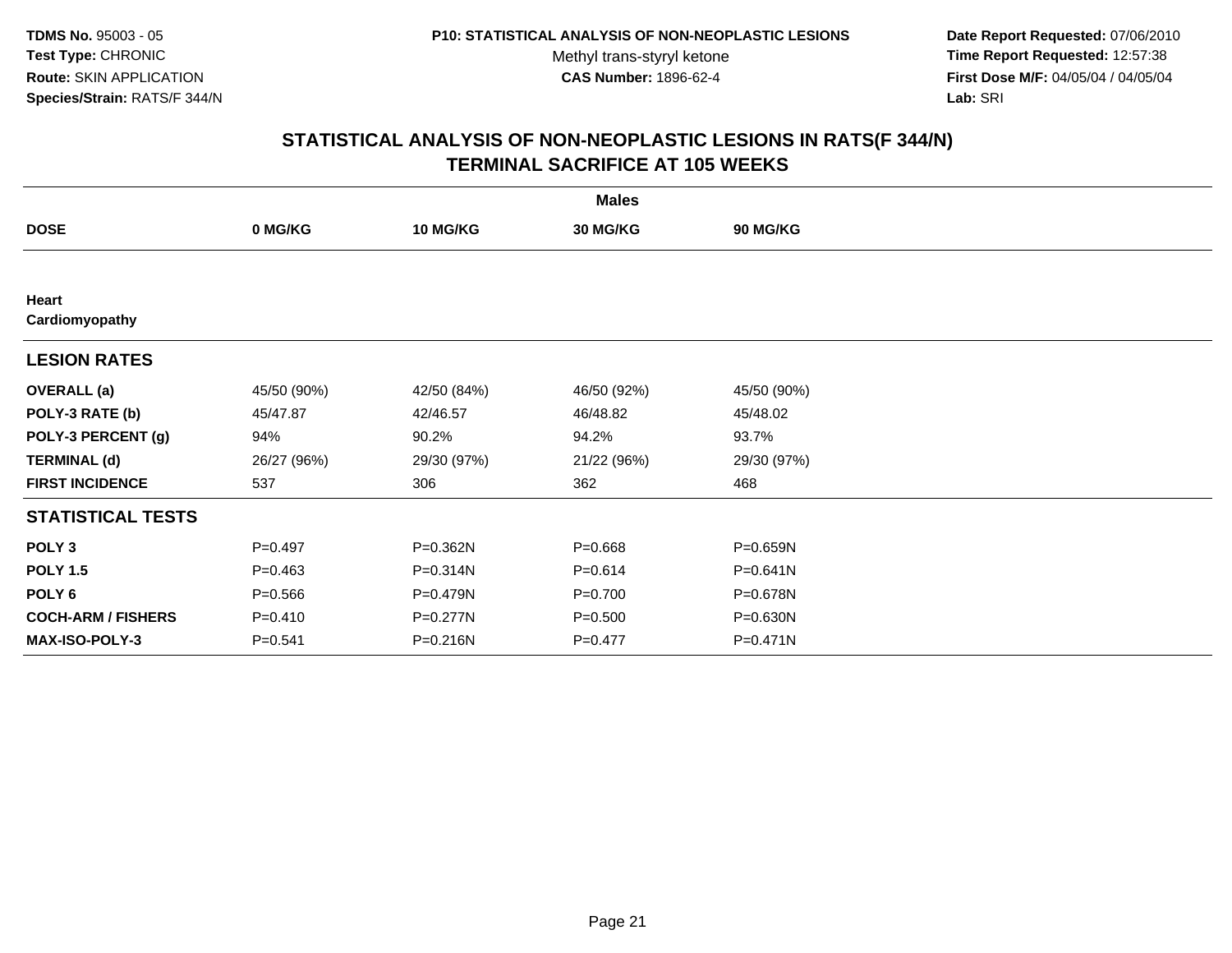**Date Report Requested:** 07/06/2010 **Time Report Requested:** 12:57:38 **First Dose M/F:** 04/05/04 / 04/05/04<br>Lab: SRI **Lab:** SRI

|                           |              |                 | <b>Males</b> |              |  |
|---------------------------|--------------|-----------------|--------------|--------------|--|
| <b>DOSE</b>               | 0 MG/KG      | <b>10 MG/KG</b> | 30 MG/KG     | 90 MG/KG     |  |
|                           |              |                 |              |              |  |
| Heart                     |              |                 |              |              |  |
| <b>Thrombosis</b>         |              |                 |              |              |  |
| <b>LESION RATES</b>       |              |                 |              |              |  |
| <b>OVERALL</b> (a)        | 5/50 (10%)   | 8/50 (16%)      | 3/50(6%)     | 3/50(6%)     |  |
| POLY-3 RATE (b)           | 5/42.75      | 8/43.72         | 3/41.11      | 3/43.96      |  |
| POLY-3 PERCENT (g)        | 11.7%        | 18.3%           | 7.3%         | 6.8%         |  |
| <b>TERMINAL (d)</b>       | 3/27(11%)    | 2/30(7%)        | 1/22(5%)     | 1/30(3%)     |  |
| <b>FIRST INCIDENCE</b>    | 703          | 591             | 632          | 694          |  |
| <b>STATISTICAL TESTS</b>  |              |                 |              |              |  |
| POLY <sub>3</sub>         | $P = 0.140N$ | $P = 0.288$     | P=0.377N     | $P = 0.340N$ |  |
| <b>POLY 1.5</b>           | $P = 0.145N$ | $P = 0.278$     | P=0.368N     | P=0.348N     |  |
| POLY <sub>6</sub>         | P=0.134N     | $P = 0.312$     | P=0.392N     | P=0.330N     |  |
| <b>COCH-ARM / FISHERS</b> | P=0.154N     | $P=0.277$       | P=0.357N     | P=0.357N     |  |
| MAX-ISO-POLY-3            | P=0.182N     | $P = 0.198$     | P=0.252N     | P=0.221N     |  |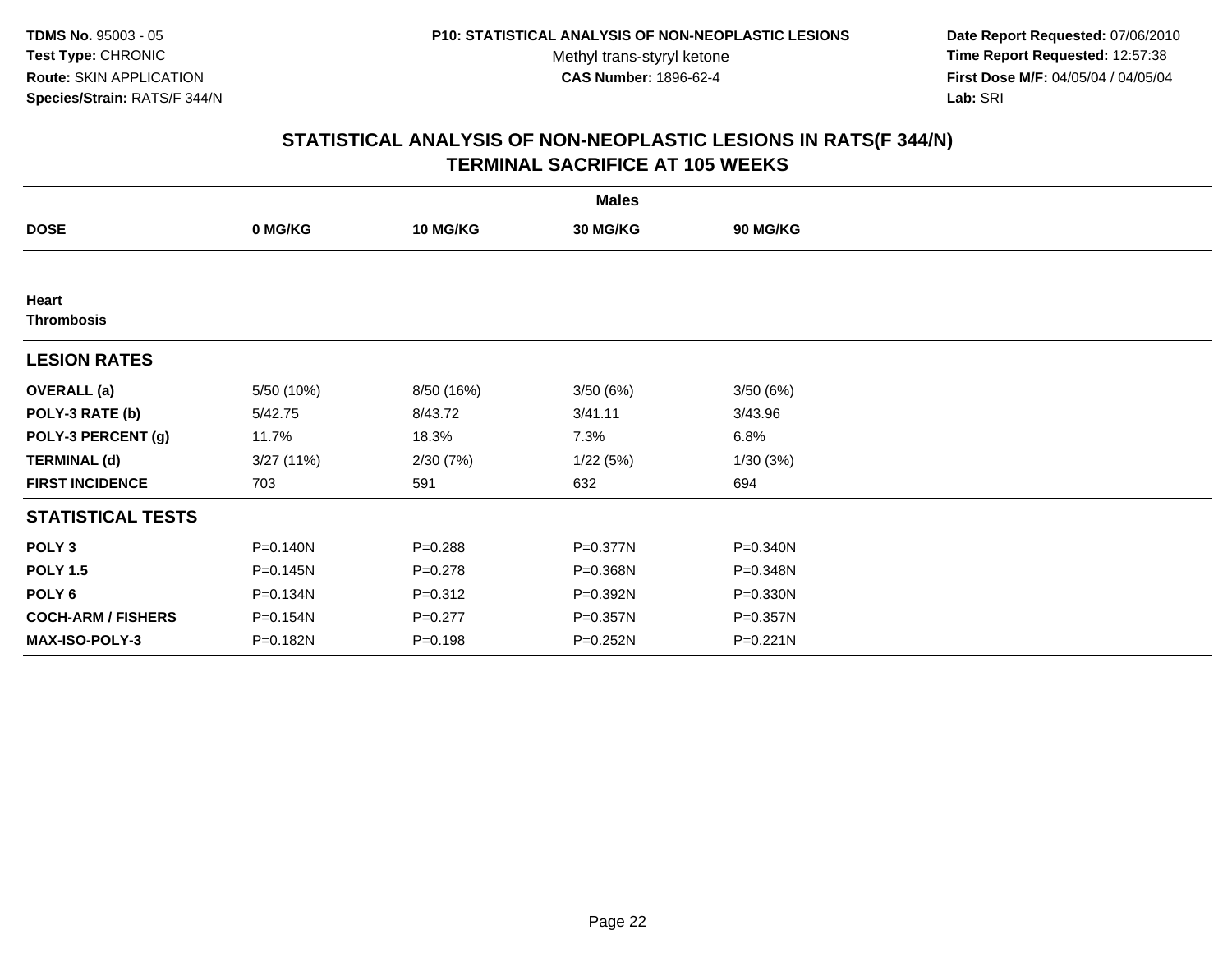**Date Report Requested:** 07/06/2010 **Time Report Requested:** 12:57:38 **First Dose M/F:** 04/05/04 / 04/05/04<br>Lab: SRI **Lab:** SRI

|                                        |              |                 | <b>Males</b>    |                 |  |
|----------------------------------------|--------------|-----------------|-----------------|-----------------|--|
| <b>DOSE</b>                            | 0 MG/KG      | <b>10 MG/KG</b> | <b>30 MG/KG</b> | <b>90 MG/KG</b> |  |
|                                        |              |                 |                 |                 |  |
| <b>Intestine Large, Cecum</b><br>Edema |              |                 |                 |                 |  |
| <b>LESION RATES</b>                    |              |                 |                 |                 |  |
| <b>OVERALL</b> (a)                     | 3/50(6%)     | 2/49(4%)        | 2/49(4%)        | 1/50(2%)        |  |
| POLY-3 RATE (b)                        | 3/42.78      | 2/42.52         | 2/40.50         | 1/43.79         |  |
| POLY-3 PERCENT (g)                     | 7%           | 4.7%            | 4.9%            | 2.3%            |  |
| <b>TERMINAL (d)</b>                    | 1/27(4%)     | 0/30(0%)        | 1/22(5%)        | 0/30(0%)        |  |
| <b>FIRST INCIDENCE</b>                 | 694          | 591             | 690             | 716             |  |
| <b>STATISTICAL TESTS</b>               |              |                 |                 |                 |  |
| POLY <sub>3</sub>                      | P=0.259N     | P=0.503N        | P=0.525N        | P=0.297N        |  |
| <b>POLY 1.5</b>                        | $P = 0.261N$ | P=0.509N        | P=0.517N        | P=0.300N        |  |
| POLY <sub>6</sub>                      | P=0.257N     | P=0.490N        | P=0.539N        | P=0.291N        |  |
| <b>COCH-ARM / FISHERS</b>              | P=0.265N     | $P = 0.510N$    | P=0.510N        | P=0.309N        |  |
| MAX-ISO-POLY-3                         | P=0.248N     | P=0.326N        | P=0.348N        | P=0.150N        |  |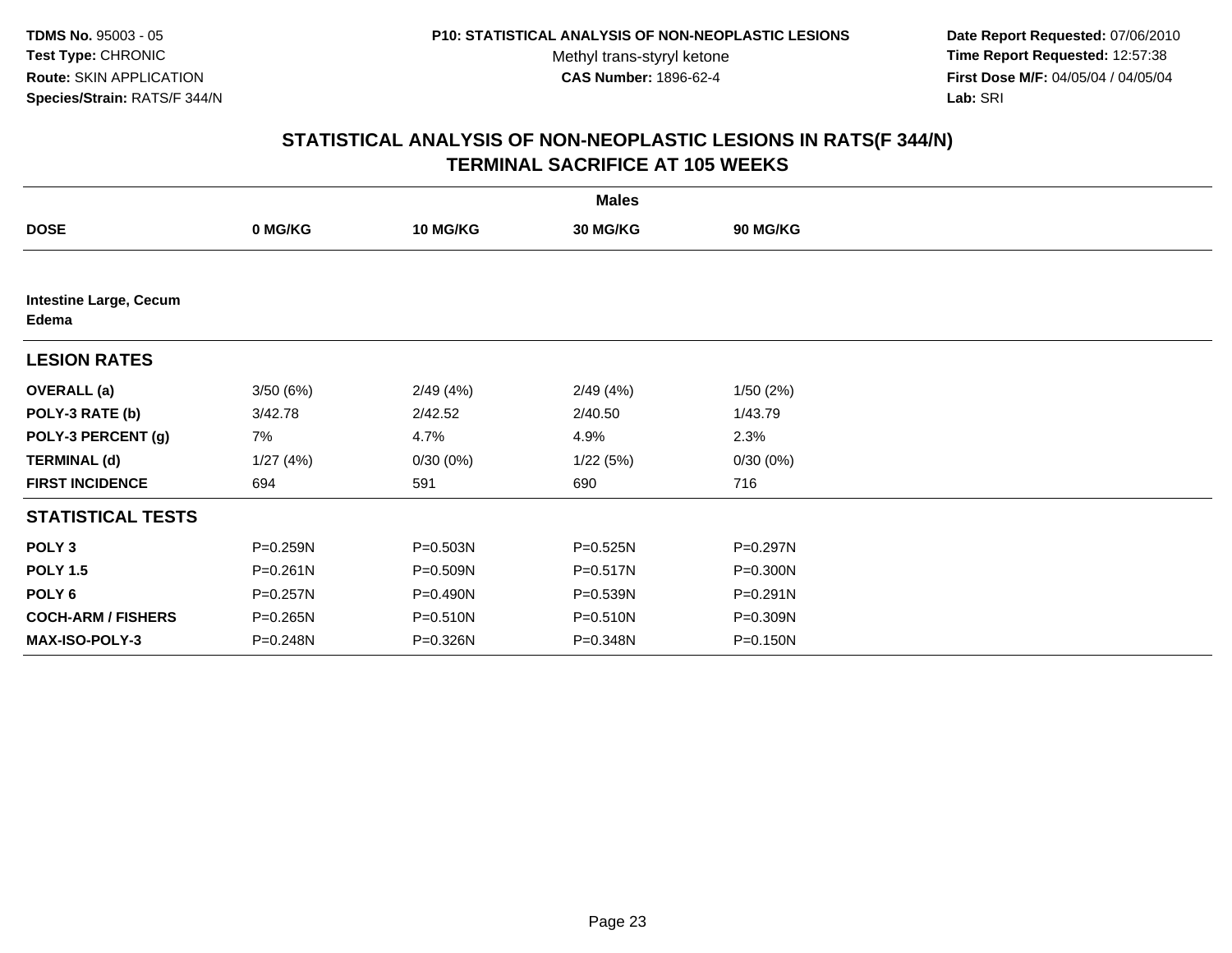**Date Report Requested:** 07/06/2010 **Time Report Requested:** 12:57:38 **First Dose M/F:** 04/05/04 / 04/05/04<br>Lab: SRI **Lab:** SRI

|                                                      |              |                 | <b>Males</b> |                 |  |  |  |  |
|------------------------------------------------------|--------------|-----------------|--------------|-----------------|--|--|--|--|
| <b>DOSE</b>                                          | 0 MG/KG      | <b>10 MG/KG</b> | 30 MG/KG     | <b>90 MG/KG</b> |  |  |  |  |
|                                                      |              |                 |              |                 |  |  |  |  |
| Intestine Small, Duodenum: Epithelium<br>Hyperplasia |              |                 |              |                 |  |  |  |  |
| <b>LESION RATES</b>                                  |              |                 |              |                 |  |  |  |  |
| <b>OVERALL</b> (a)                                   | 4/49 (8%)    | 0/50(0%)        | 3/50(6%)     | 0/50(0%)        |  |  |  |  |
| POLY-3 RATE (b)                                      | 4/42.88      | 0/42.38         | 3/41.14      | 0/43.73         |  |  |  |  |
| POLY-3 PERCENT (g)                                   | 9.3%         | 0%              | 7.3%         | 0%              |  |  |  |  |
| <b>TERMINAL (d)</b>                                  | 1/27(4%)     | 0/30(0%)        | 0/22(0%)     | 0/30(0%)        |  |  |  |  |
| <b>FIRST INCIDENCE</b>                               | 480          | $---$           | 626          | $\cdots$        |  |  |  |  |
| <b>STATISTICAL TESTS</b>                             |              |                 |              |                 |  |  |  |  |
| POLY <sub>3</sub>                                    | P=0.106N     | $P = 0.061N$    | P=0.523N     | P=0.057N        |  |  |  |  |
| <b>POLY 1.5</b>                                      | P=0.108N     | $P = 0.061N$    | P=0.508N     | $P = 0.058N$    |  |  |  |  |
| POLY <sub>6</sub>                                    | P=0.105N     | $P = 0.061N$    | P=0.543N     | P=0.057N        |  |  |  |  |
| <b>COCH-ARM / FISHERS</b>                            | P=0.116N     | P=0.056N        | P=0.489N     | $P = 0.056N$    |  |  |  |  |
| <b>MAX-ISO-POLY-3</b>                                | $P=0.021N^*$ | $P = 0.021N^*$  | P=0.371N     | P=0.019N*       |  |  |  |  |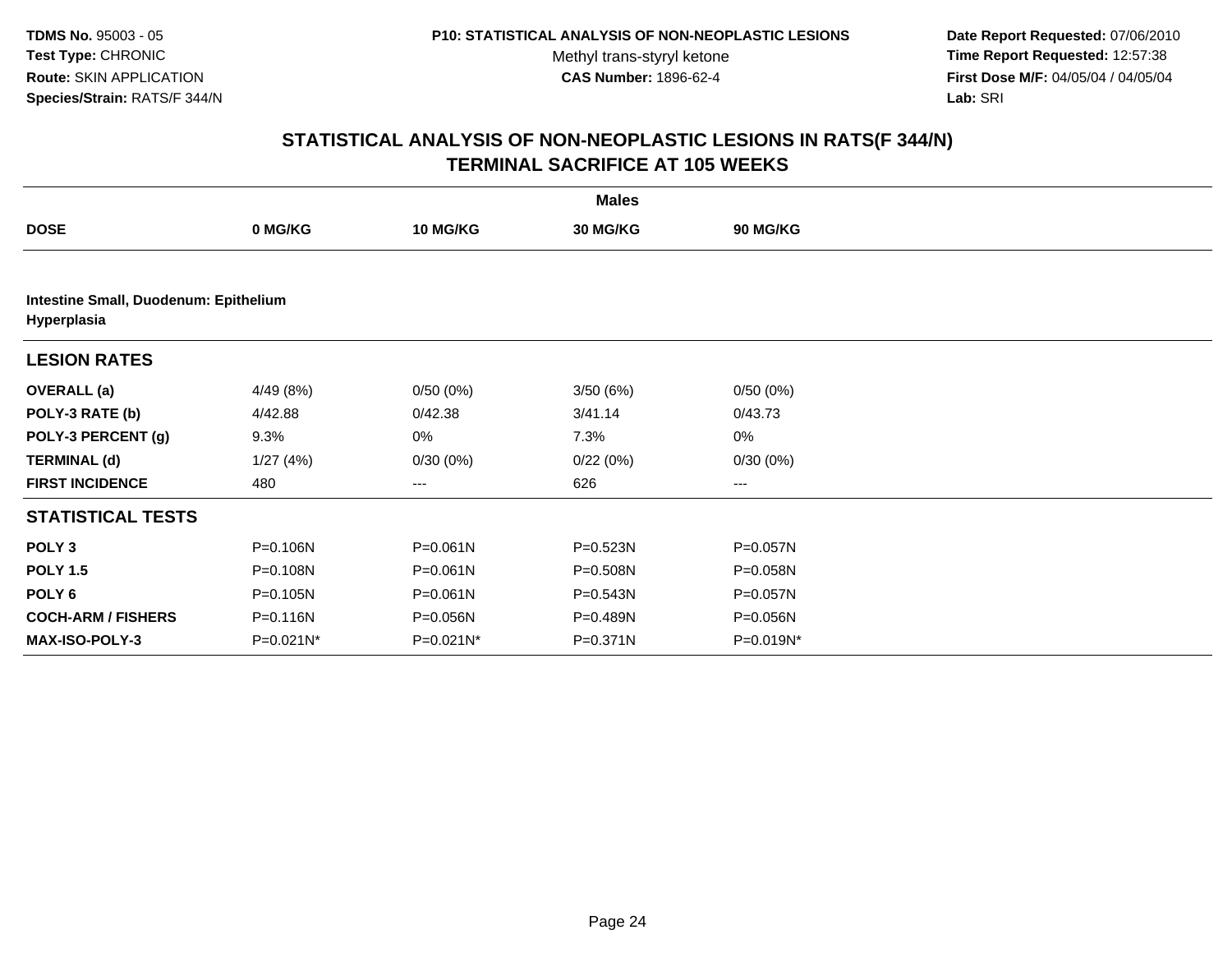**Date Report Requested:** 07/06/2010 **Time Report Requested:** 12:57:38 **First Dose M/F:** 04/05/04 / 04/05/04<br>Lab: SRI **Lab:** SRI

|                                          |              |             | <b>Males</b>    |                 |  |
|------------------------------------------|--------------|-------------|-----------------|-----------------|--|
| <b>DOSE</b>                              | 0 MG/KG      | 10 MG/KG    | <b>30 MG/KG</b> | <b>90 MG/KG</b> |  |
|                                          |              |             |                 |                 |  |
| <b>Islets, Pancreatic</b><br>Hyperplasia |              |             |                 |                 |  |
| <b>LESION RATES</b>                      |              |             |                 |                 |  |
| <b>OVERALL</b> (a)                       | 4/49 (8%)    | 4/50 (8%)   | 6/49 (12%)      | 2/50(4%)        |  |
| POLY-3 RATE (b)                          | 4/42.83      | 4/42.55     | 6/41.17         | 2/43.97         |  |
| POLY-3 PERCENT (g)                       | 9.3%         | 9.4%        | 14.6%           | 4.6%            |  |
| <b>TERMINAL (d)</b>                      | 1/27(4%)     | 3/30(10%)   | 3/22(14%)       | 1/30(3%)        |  |
| <b>FIRST INCIDENCE</b>                   | 590          | 687         | 554             | 667             |  |
| <b>STATISTICAL TESTS</b>                 |              |             |                 |                 |  |
| POLY <sub>3</sub>                        | P=0.232N     | $P = 0.640$ | $P = 0.344$     | P=0.325N        |  |
| <b>POLY 1.5</b>                          | P=0.236N     | $P = 0.643$ | $P = 0.356$     | $P = 0.326N$    |  |
| POLY <sub>6</sub>                        | P=0.229N     | $P = 0.641$ | $P = 0.325$     | P=0.323N        |  |
| <b>COCH-ARM / FISHERS</b>                | P=0.245N     | P=0.631N    | $P = 0.370$     | P=0.329N        |  |
| <b>MAX-ISO-POLY-3</b>                    | $P = 0.241N$ | P=0.495     | $P = 0.235$     | P=0.192N        |  |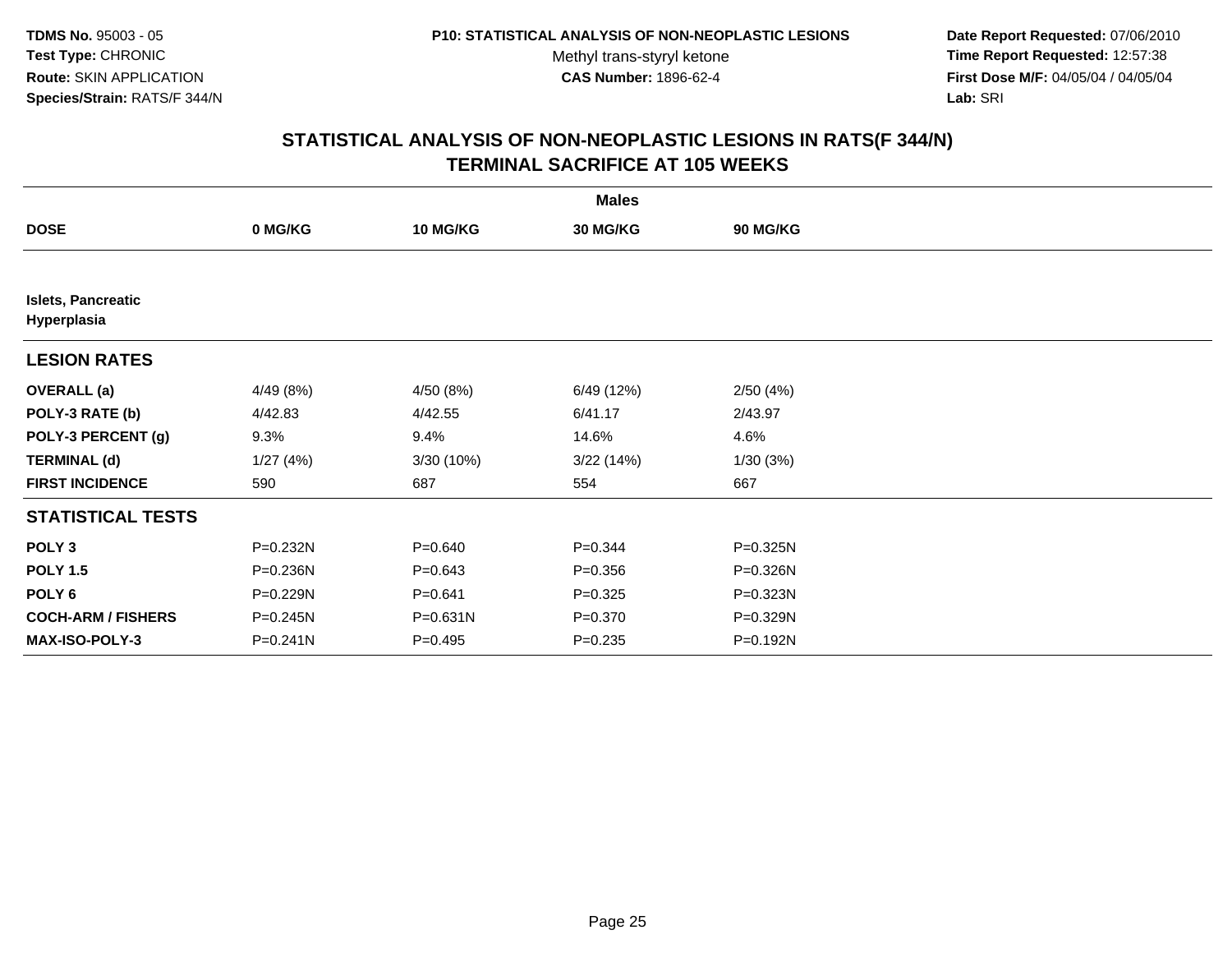**Date Report Requested:** 07/06/2010 **Time Report Requested:** 12:57:38 **First Dose M/F:** 04/05/04 / 04/05/04<br>Lab: SRI **Lab:** SRI

|                           | <b>Males</b> |                 |             |                        |  |  |  |  |
|---------------------------|--------------|-----------------|-------------|------------------------|--|--|--|--|
| <b>DOSE</b>               | 0 MG/KG      | <b>10 MG/KG</b> | 30 MG/KG    | <b>90 MG/KG</b>        |  |  |  |  |
|                           |              |                 |             |                        |  |  |  |  |
| Kidney<br>Cyst            |              |                 |             |                        |  |  |  |  |
| <b>LESION RATES</b>       |              |                 |             |                        |  |  |  |  |
| <b>OVERALL</b> (a)        | 0/50(0%)     | 2/50(4%)        | 2/50(4%)    | 0/50(0%)               |  |  |  |  |
| POLY-3 RATE (b)           | 0/42.54      | 2/42.40         | 2/40.61     | 0/43.73                |  |  |  |  |
| POLY-3 PERCENT (g)        | 0%           | 4.7%            | 4.9%        | $0\%$                  |  |  |  |  |
| <b>TERMINAL (d)</b>       | 0/27(0%)     | 1/30(3%)        | 2/22(9%)    | 0/30(0%)               |  |  |  |  |
| <b>FIRST INCIDENCE</b>    | $---$        | 726             | 729 (T)     | $\qquad \qquad \cdots$ |  |  |  |  |
| <b>STATISTICAL TESTS</b>  |              |                 |             |                        |  |  |  |  |
| POLY <sub>3</sub>         | P=0.374N     | $P = 0.236$     | $P = 0.226$ | (e)                    |  |  |  |  |
| <b>POLY 1.5</b>           | P=0.379N     | $P = 0.235$     | $P = 0.231$ | (e)                    |  |  |  |  |
| POLY <sub>6</sub>         | P=0.367N     | $P = 0.239$     | $P = 0.219$ | (e)                    |  |  |  |  |
| <b>COCH-ARM / FISHERS</b> | P=0.386N     | $P = 0.247$     | $P = 0.247$ | (e)                    |  |  |  |  |
| <b>MAX-ISO-POLY-3</b>     | P=0.269N     | $P = 0.076$     | $P = 0.075$ | (e)                    |  |  |  |  |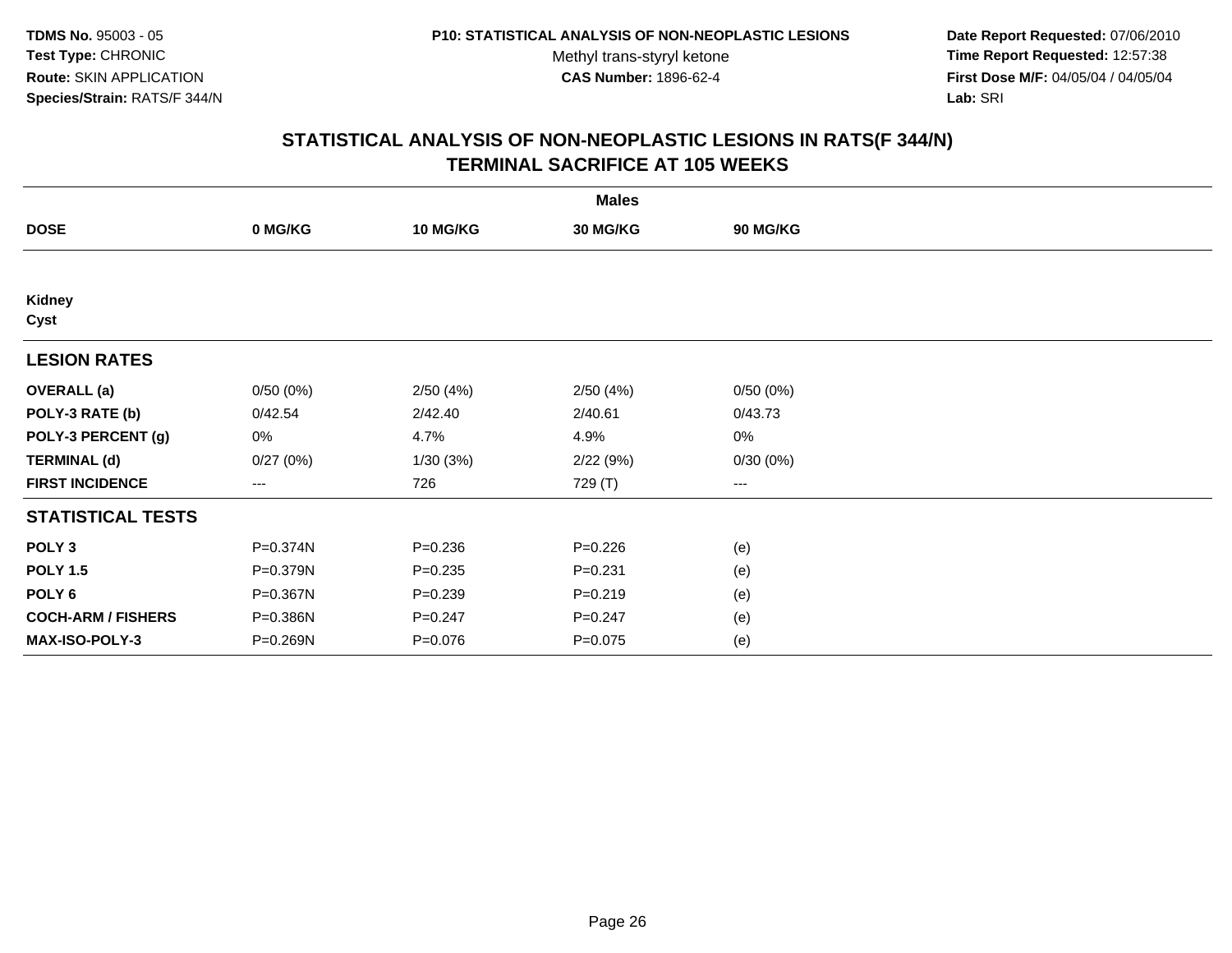**Date Report Requested:** 07/06/2010 **Time Report Requested:** 12:57:38 **First Dose M/F:** 04/05/04 / 04/05/04<br>Lab: SRI **Lab:** SRI

|                           |              |                 | <b>Males</b> |          |  |
|---------------------------|--------------|-----------------|--------------|----------|--|
| <b>DOSE</b>               | 0 MG/KG      | <b>10 MG/KG</b> | 30 MG/KG     | 90 MG/KG |  |
|                           |              |                 |              |          |  |
| Kidney<br><b>Infarct</b>  |              |                 |              |          |  |
| <b>LESION RATES</b>       |              |                 |              |          |  |
| <b>OVERALL</b> (a)        | 1/50(2%)     | 0/50(0%)        | 0/50(0%)     | 0/50(0%) |  |
| POLY-3 RATE (b)           | 1/42.82      | 0/42.38         | 0/40.61      | 0/43.73  |  |
| POLY-3 PERCENT (g)        | 2.3%         | 0%              | 0%           | 0%       |  |
| <b>TERMINAL (d)</b>       | 0/27(0%)     | 0/30(0%)        | 0/22(0%)     | 0/30(0%) |  |
| <b>FIRST INCIDENCE</b>    | 653          | ---             | $---$        | $---$    |  |
| <b>STATISTICAL TESTS</b>  |              |                 |              |          |  |
| POLY <sub>3</sub>         | P=0.468N     | P=0.502N        | P=0.511N     | P=0.496N |  |
| <b>POLY 1.5</b>           | P=0.469N     | P=0.502N        | P=0.506N     | P=0.498N |  |
| POLY <sub>6</sub>         | P=0.468N     | P=0.500N        | P=0.518N     | P=0.493N |  |
| <b>COCH-ARM / FISHERS</b> | $P = 0.471N$ | P=0.500N        | P=0.500N     | P=0.500N |  |
| <b>MAX-ISO-POLY-3</b>     | P=0.126N     | P=0.161N        | P=0.172N     | P=0.158N |  |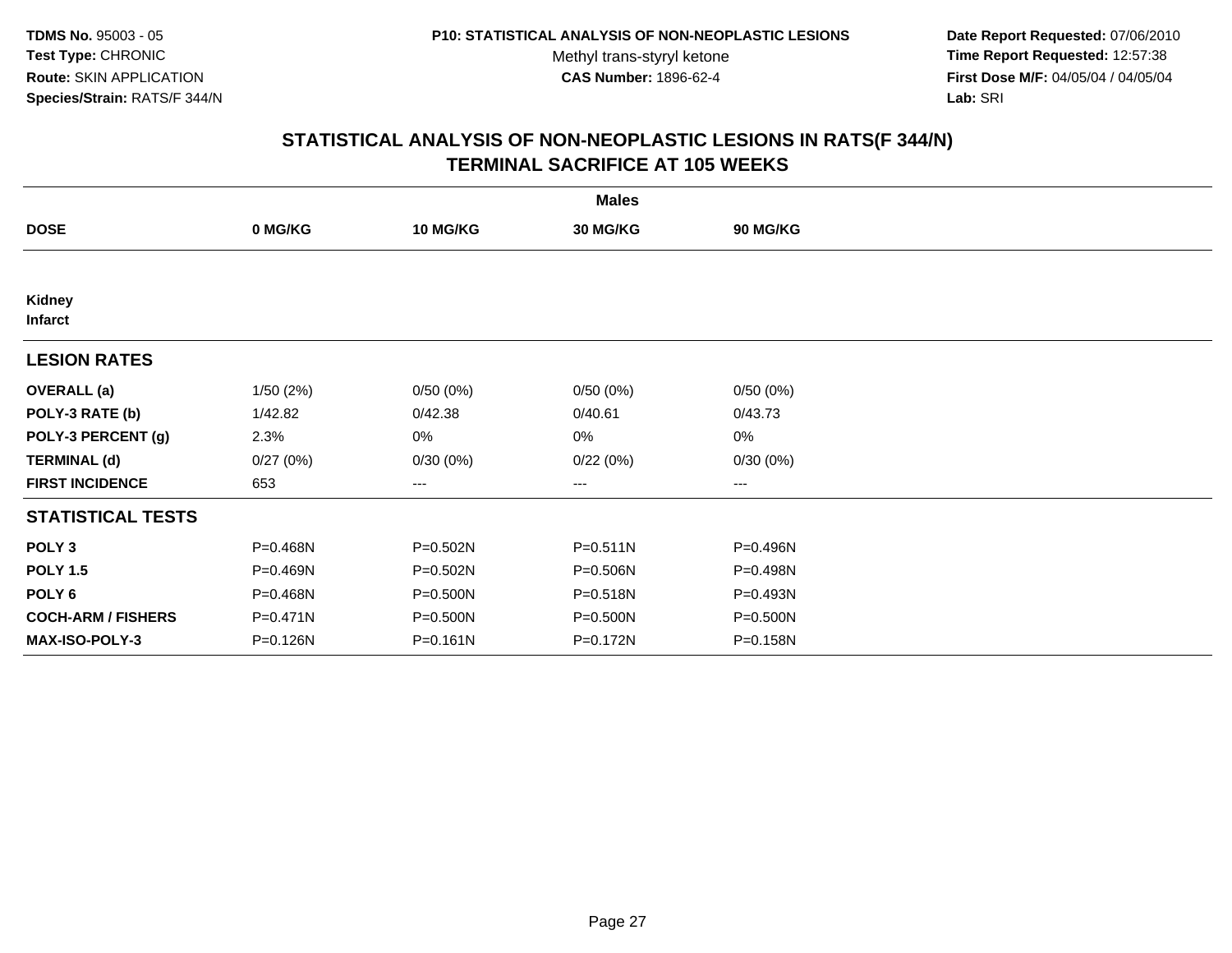**Date Report Requested:** 07/06/2010 **Time Report Requested:** 12:57:38 **First Dose M/F:** 04/05/04 / 04/05/04<br>Lab: SRI **Lab:** SRI

| <b>Males</b>              |                      |                 |                 |             |  |  |
|---------------------------|----------------------|-----------------|-----------------|-------------|--|--|
| <b>DOSE</b>               | 0 MG/KG              | <b>10 MG/KG</b> | <b>30 MG/KG</b> | 90 MG/KG    |  |  |
|                           |                      |                 |                 |             |  |  |
| Kidney<br>Inflammation    |                      |                 |                 |             |  |  |
| <b>LESION RATES</b>       |                      |                 |                 |             |  |  |
| <b>OVERALL</b> (a)        | 0/50(0%)             | 1/50(2%)        | 0/50(0%)        | 3/50(6%)    |  |  |
| POLY-3 RATE (b)           | 0/42.54              | 1/42.38         | 0/40.61         | 3/43.73     |  |  |
| POLY-3 PERCENT (g)        | 0%                   | 2.4%            | 0%              | 6.9%        |  |  |
| <b>TERMINAL (d)</b>       | 0/27(0%)             | 1/30(3%)        | 0/22(0%)        | 3/30 (10%)  |  |  |
| <b>FIRST INCIDENCE</b>    | $\scriptstyle\cdots$ | 729 (T)         | $\cdots$        | 729 (T)     |  |  |
| <b>STATISTICAL TESTS</b>  |                      |                 |                 |             |  |  |
| POLY <sub>3</sub>         | $P=0.042*$           | $P=0.499$       | (e)             | $P = 0.123$ |  |  |
| <b>POLY 1.5</b>           | $P=0.042*$           | $P=0.498$       | (e)             | $P = 0.121$ |  |  |
| POLY <sub>6</sub>         | P=0.043*             | $P = 0.502$     | (e)             | $P = 0.126$ |  |  |
| <b>COCH-ARM / FISHERS</b> | P=0.041*             | $P = 0.500$     | (e)             | $P = 0.121$ |  |  |
| MAX-ISO-POLY-3            | $P=0.028*$           | $P = 0.158$     | (e)             | $P=0.042*$  |  |  |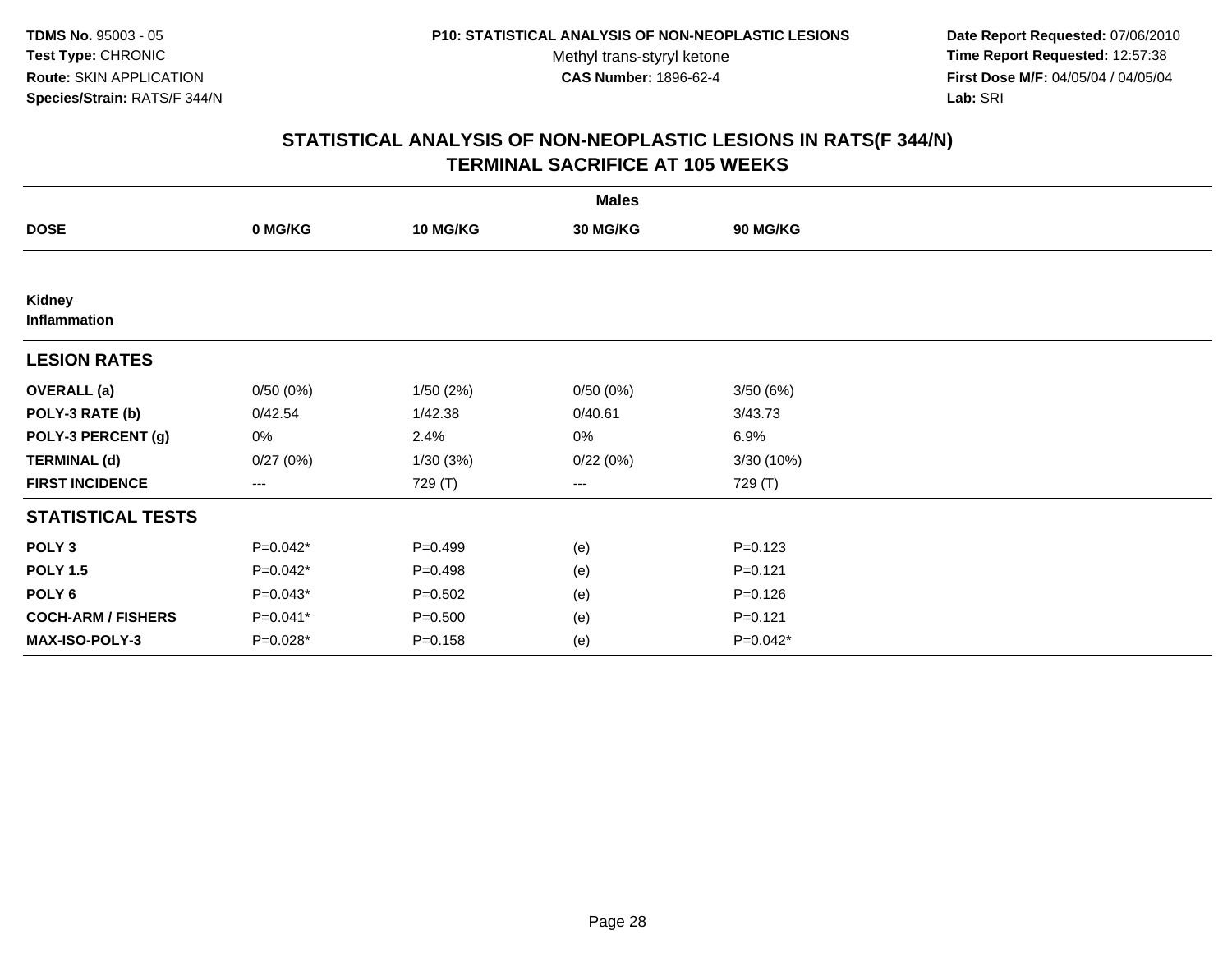**Date Report Requested:** 07/06/2010 **Time Report Requested:** 12:57:38 **First Dose M/F:** 04/05/04 / 04/05/04<br>Lab: SRI **Lab:** SRI

| <b>Males</b>                          |              |                 |              |                 |  |  |
|---------------------------------------|--------------|-----------------|--------------|-----------------|--|--|
| <b>DOSE</b>                           | 0 MG/KG      | <b>10 MG/KG</b> | 30 MG/KG     | <b>90 MG/KG</b> |  |  |
|                                       |              |                 |              |                 |  |  |
| Kidney<br><b>Inflammation Chronic</b> |              |                 |              |                 |  |  |
| <b>LESION RATES</b>                   |              |                 |              |                 |  |  |
| <b>OVERALL</b> (a)                    | 19/50 (38%)  | 14/50 (28%)     | 16/50 (32%)  | 16/50 (32%)     |  |  |
| POLY-3 RATE (b)                       | 19/42.54     | 14/42.38        | 16/40.91     | 16/43.73        |  |  |
| POLY-3 PERCENT (g)                    | 44.7%        | 33%             | 39.1%        | 36.6%           |  |  |
| <b>TERMINAL (d)</b>                   | 19/27 (70%)  | 14/30 (47%)     | 14/22 (64%)  | 16/30 (53%)     |  |  |
| <b>FIRST INCIDENCE</b>                | 729 (T)      | 729 (T)         | 673          | 729 (T)         |  |  |
| <b>STATISTICAL TESTS</b>              |              |                 |              |                 |  |  |
| POLY <sub>3</sub>                     | P=0.406N     | P=0.184N        | P=0.382N     | P=0.289N        |  |  |
| <b>POLY 1.5</b>                       | P=0.426N     | P=0.197N        | $P = 0.361N$ | $P = 0.310N$    |  |  |
| POLY <sub>6</sub>                     | $P = 0.380N$ | P=0.159N        | P=0.416N     | $P = 0.255N$    |  |  |
| <b>COCH-ARM / FISHERS</b>             | $P = 0.461N$ | P=0.198N        | P=0.338N     | P=0.338N        |  |  |
| <b>MAX-ISO-POLY-3</b>                 | $P = 0.335N$ | P=0.130N        | P=0.302N     | $P = 0.221N$    |  |  |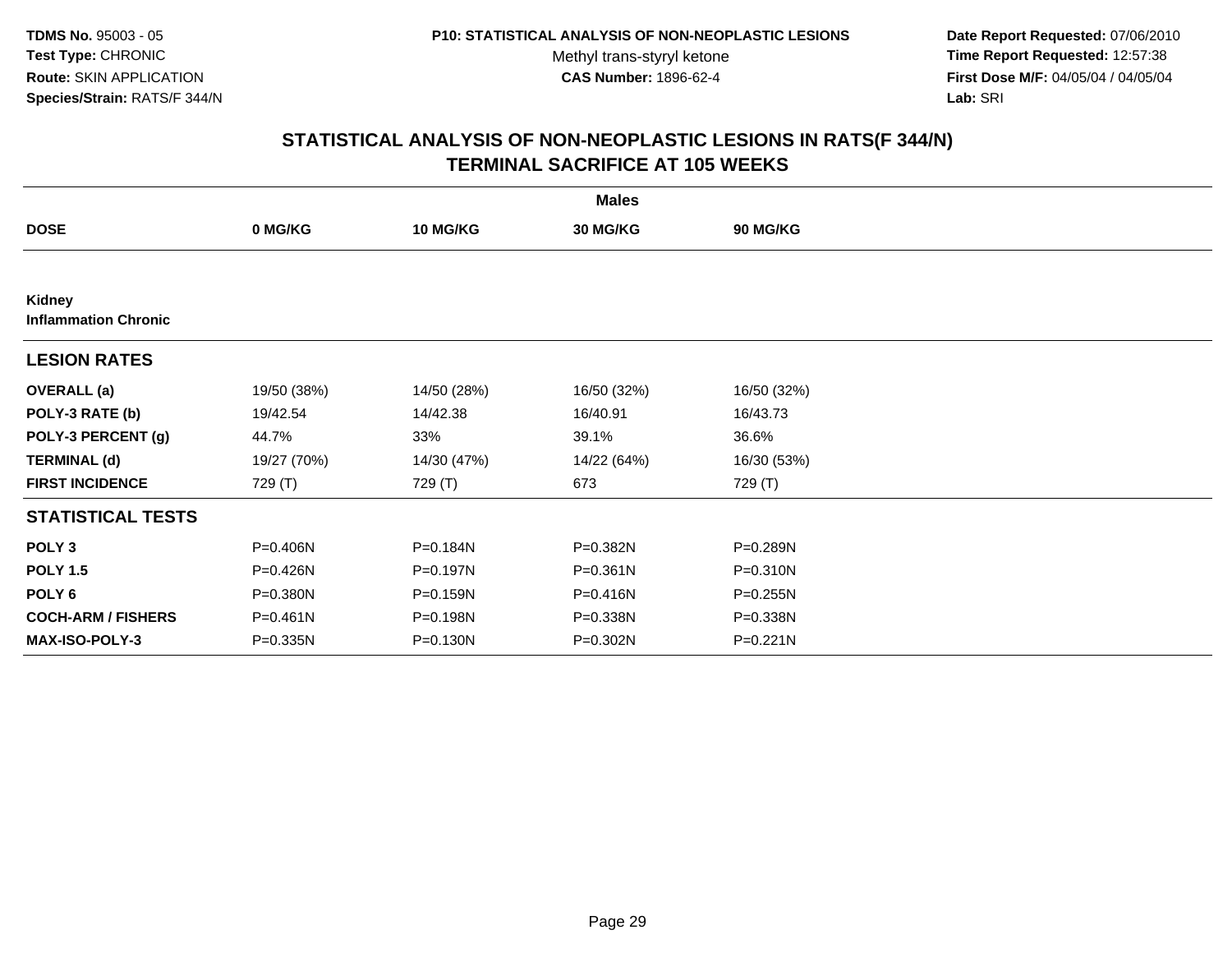**Date Report Requested:** 07/06/2010 **Time Report Requested:** 12:57:38 **First Dose M/F:** 04/05/04 / 04/05/04<br>Lab: SRI **Lab:** SRI

| <b>Males</b>              |              |                 |             |                 |  |  |
|---------------------------|--------------|-----------------|-------------|-----------------|--|--|
| <b>DOSE</b>               | 0 MG/KG      | <b>10 MG/KG</b> | 30 MG/KG    | <b>90 MG/KG</b> |  |  |
|                           |              |                 |             |                 |  |  |
| Kidney<br>Nephropathy     |              |                 |             |                 |  |  |
| <b>LESION RATES</b>       |              |                 |             |                 |  |  |
| <b>OVERALL</b> (a)        | 44/50 (88%)  | 47/50 (94%)     | 46/50 (92%) | 47/50 (94%)     |  |  |
| POLY-3 RATE (b)           | 44/46.92     | 47/47.66        | 46/48.34    | 47/48.54        |  |  |
| POLY-3 PERCENT (g)        | 93.8%        | 98.6%           | 95.2%       | 96.8%           |  |  |
| <b>TERMINAL (d)</b>       | 27/27 (100%) | 30/30 (100%)    | 21/22 (96%) | 30/30 (100%)    |  |  |
| <b>FIRST INCIDENCE</b>    | 537          | 480             | 467         | 468             |  |  |
| <b>STATISTICAL TESTS</b>  |              |                 |             |                 |  |  |
| POLY <sub>3</sub>         | $P = 0.504$  | $P=0.179$       | $P = 0.573$ | $P = 0.391$     |  |  |
| <b>POLY 1.5</b>           | $P = 0.413$  | $P = 0.163$     | $P=0.463$   | $P = 0.306$     |  |  |
| POLY <sub>6</sub>         | $P = 0.656$  | $P = 0.311$     | $P = 0.759$ | $P = 0.598$     |  |  |
| <b>COCH-ARM / FISHERS</b> | $P = 0.301$  | $P = 0.243$     | $P = 0.370$ | $P = 0.243$     |  |  |
| <b>MAX-ISO-POLY-3</b>     | $P = 0.283$  | $P=0.052$       | $P = 0.362$ | $P = 0.193$     |  |  |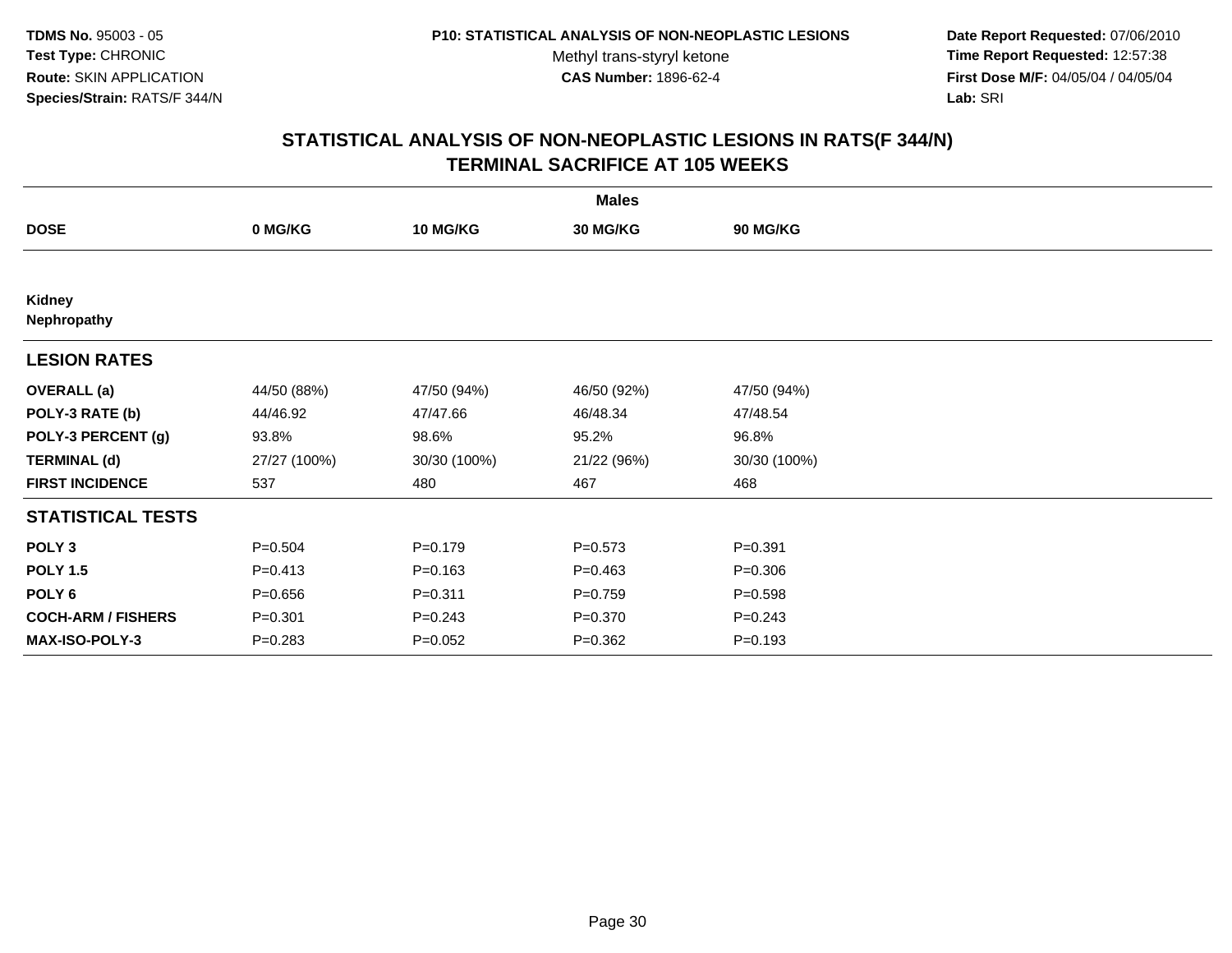Methyl trans-styryl ketone<br>CAS Number: 1896-62-4

 **Date Report Requested:** 07/06/2010 **Time Report Requested:** 12:57:38 **First Dose M/F:** 04/05/04 / 04/05/04<br>Lab: SRI **Lab:** SRI

| <b>Males</b>                                                        |                   |          |          |          |  |  |  |  |
|---------------------------------------------------------------------|-------------------|----------|----------|----------|--|--|--|--|
| <b>DOSE</b>                                                         | 0 MG/KG           | 10 MG/KG | 30 MG/KG | 90 MG/KG |  |  |  |  |
|                                                                     |                   |          |          |          |  |  |  |  |
| <b>Kidney: Renal Tubule</b><br><b>Accumulation, Hyaline Droplet</b> |                   |          |          |          |  |  |  |  |
| <b>LESION RATES</b>                                                 |                   |          |          |          |  |  |  |  |
| <b>OVERALL (a)</b>                                                  | 0/50(0%)          | 0/50(0%) | 0/50(0%) | 0/50(0%) |  |  |  |  |
| POLY-3 RATE (b)                                                     | 0/42.54           | 0/42.38  | 0/40.61  | 0/43.73  |  |  |  |  |
| POLY-3 PERCENT (g)                                                  | 0%                | 0%       | 0%       | 0%       |  |  |  |  |
| <b>TERMINAL (d)</b>                                                 | 0/27(0%)          | 0/30(0%) | 0/22(0%) | 0/30(0%) |  |  |  |  |
| <b>FIRST INCIDENCE</b>                                              | $\qquad \qquad -$ | $\cdots$ | $\cdots$ | ---      |  |  |  |  |
| <b>STATISTICAL TESTS</b>                                            |                   |          |          |          |  |  |  |  |
| POLY <sub>3</sub>                                                   | (e)               | (e)      | (e)      | (e)      |  |  |  |  |
| <b>POLY 1.5</b>                                                     | (e)               | (e)      | (e)      | (e)      |  |  |  |  |
| POLY <sub>6</sub>                                                   | (e)               | (e)      | (e)      | (e)      |  |  |  |  |
| <b>COCH-ARM / FISHERS</b>                                           | (e)               | (e)      | (e)      | (e)      |  |  |  |  |
| <b>MAX-ISO-POLY-3</b>                                               | (e)               | (e)      | (e)      | (e)      |  |  |  |  |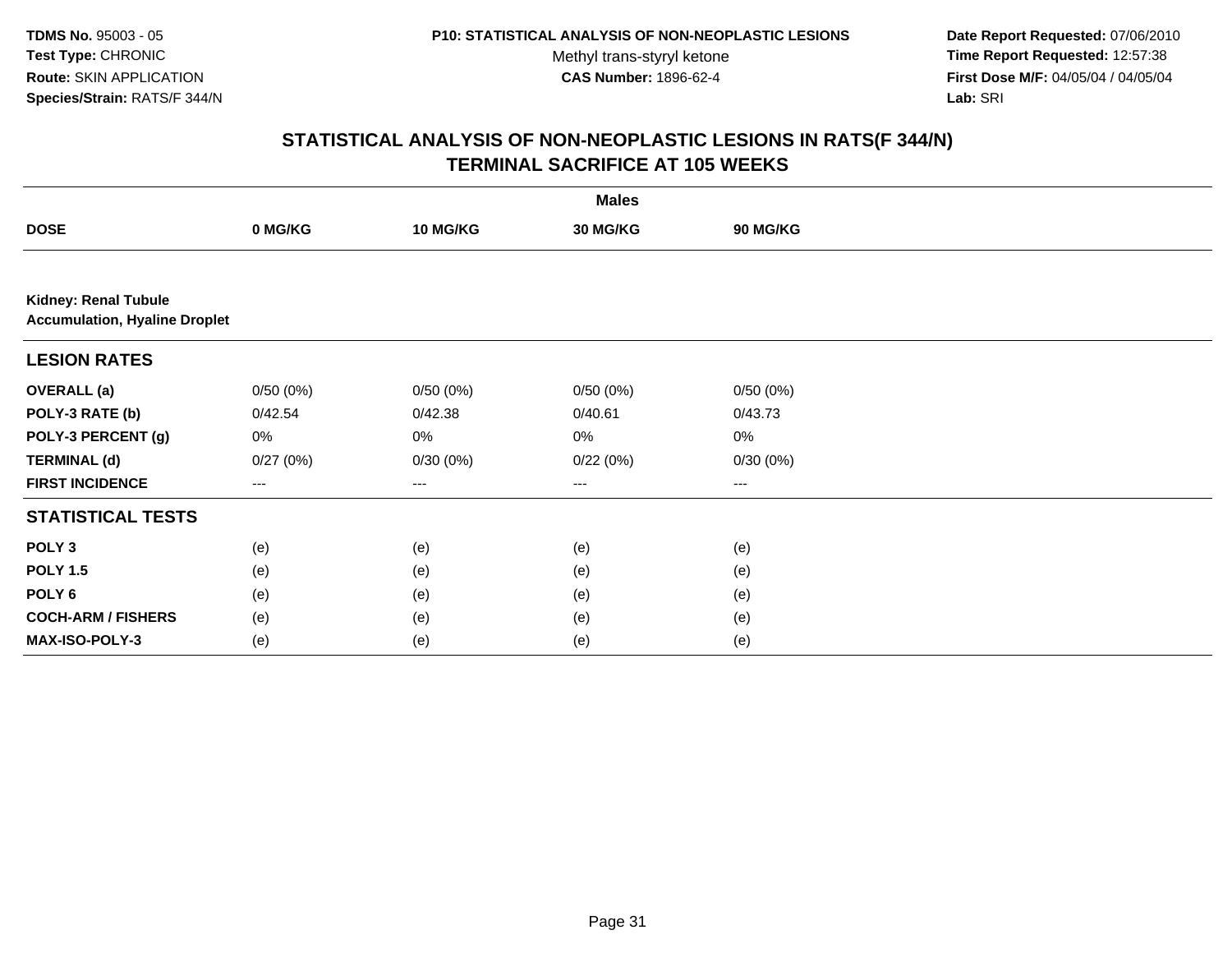**Date Report Requested:** 07/06/2010 **Time Report Requested:** 12:57:38 **First Dose M/F:** 04/05/04 / 04/05/04<br>Lab: SRI **Lab:** SRI

| <b>Males</b>                                |             |                        |                   |                 |  |  |
|---------------------------------------------|-------------|------------------------|-------------------|-----------------|--|--|
| <b>DOSE</b>                                 | 0 MG/KG     | 10 MG/KG               | 30 MG/KG          | <b>90 MG/KG</b> |  |  |
|                                             |             |                        |                   |                 |  |  |
| <b>Kidney: Renal Tubule</b><br>Pigmentation |             |                        |                   |                 |  |  |
| <b>LESION RATES</b>                         |             |                        |                   |                 |  |  |
| <b>OVERALL</b> (a)                          | 0/50(0%)    | 0/50(0%)               | 0/50(0%)          | 1/50(2%)        |  |  |
| POLY-3 RATE (b)                             | 0/42.54     | 0/42.38                | 0/40.61           | 1/44.47         |  |  |
| POLY-3 PERCENT (g)                          | 0%          | 0%                     | 0%                | 2.3%            |  |  |
| <b>TERMINAL (d)</b>                         | 0/27(0%)    | 0/30(0%)               | 0/22(0%)          | 0/30(0%)        |  |  |
| <b>FIRST INCIDENCE</b>                      | ---         | $\qquad \qquad \cdots$ | $\qquad \qquad -$ | 468             |  |  |
| <b>STATISTICAL TESTS</b>                    |             |                        |                   |                 |  |  |
| POLY <sub>3</sub>                           | $P = 0.223$ | (e)                    | (e)               | $P = 0.509$     |  |  |
| <b>POLY 1.5</b>                             | $P = 0.220$ | (e)                    | (e)               | $P = 0.505$     |  |  |
| POLY 6                                      | $P=0.225$   | (e)                    | (e)               | $P = 0.514$     |  |  |
| <b>COCH-ARM / FISHERS</b>                   | $P = 0.215$ | (e)                    | (e)               | $P = 0.500$     |  |  |
| MAX-ISO-POLY-3                              | $P = 0.142$ | (e)                    | (e)               | $P = 0.169$     |  |  |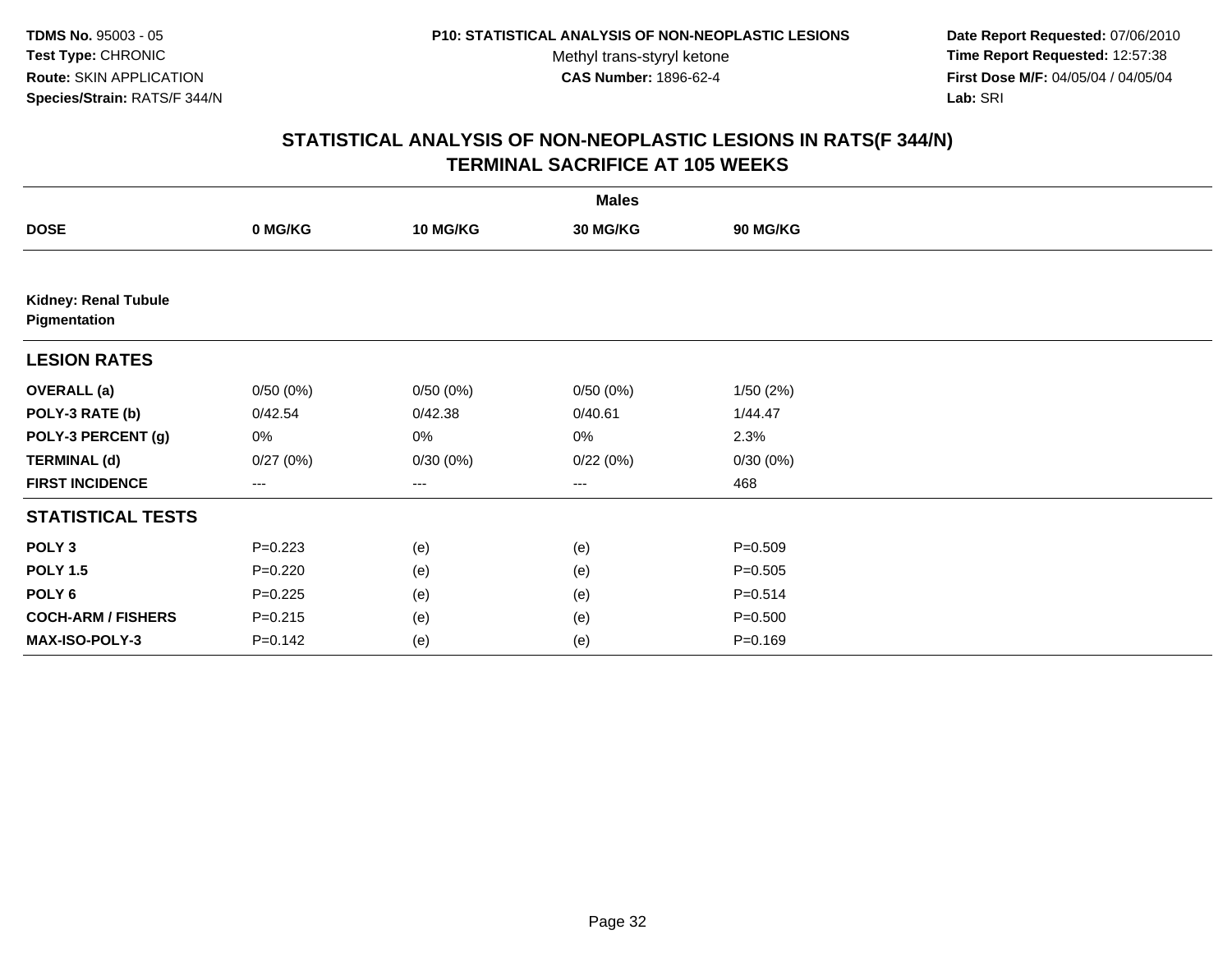**Date Report Requested:** 07/06/2010 **Time Report Requested:** 12:57:38 **First Dose M/F:** 04/05/04 / 04/05/04<br>Lab: SRI **Lab:** SRI

|                           |                        |                 | <b>Males</b> |             |  |
|---------------------------|------------------------|-----------------|--------------|-------------|--|
| <b>DOSE</b>               | 0 MG/KG                | <b>10 MG/KG</b> | 30 MG/KG     | 90 MG/KG    |  |
|                           |                        |                 |              |             |  |
| Liver<br>Angiectasis      |                        |                 |              |             |  |
| <b>LESION RATES</b>       |                        |                 |              |             |  |
| <b>OVERALL</b> (a)        | 0/50(0%)               | 1/50(2%)        | 0/50(0%)     | 1/50(2%)    |  |
| POLY-3 RATE (b)           | 0/42.54                | 1/42.38         | 0/40.61      | 1/43.73     |  |
| POLY-3 PERCENT (g)        | 0%                     | 2.4%            | 0%           | 2.3%        |  |
| <b>TERMINAL (d)</b>       | 0/27(0%)               | 1/30(3%)        | 0/22(0%)     | 1/30(3%)    |  |
| <b>FIRST INCIDENCE</b>    | $\qquad \qquad \cdots$ | 729 (T)         | ---          | 729 (T)     |  |
| <b>STATISTICAL TESTS</b>  |                        |                 |              |             |  |
| POLY <sub>3</sub>         | $P = 0.467$            | $P=0.499$       | (e)          | $P = 0.506$ |  |
| <b>POLY 1.5</b>           | $P=0.464$              | $P = 0.498$     | (e)          | $P = 0.503$ |  |
| POLY <sub>6</sub>         | $P = 0.473$            | $P = 0.502$     | (e)          | $P = 0.509$ |  |
| <b>COCH-ARM / FISHERS</b> | $P = 0.459$            | $P = 0.500$     | (e)          | $P = 0.500$ |  |
| <b>MAX-ISO-POLY-3</b>     | $P = 0.268$            | $P = 0.158$     | (e)          | $P = 0.165$ |  |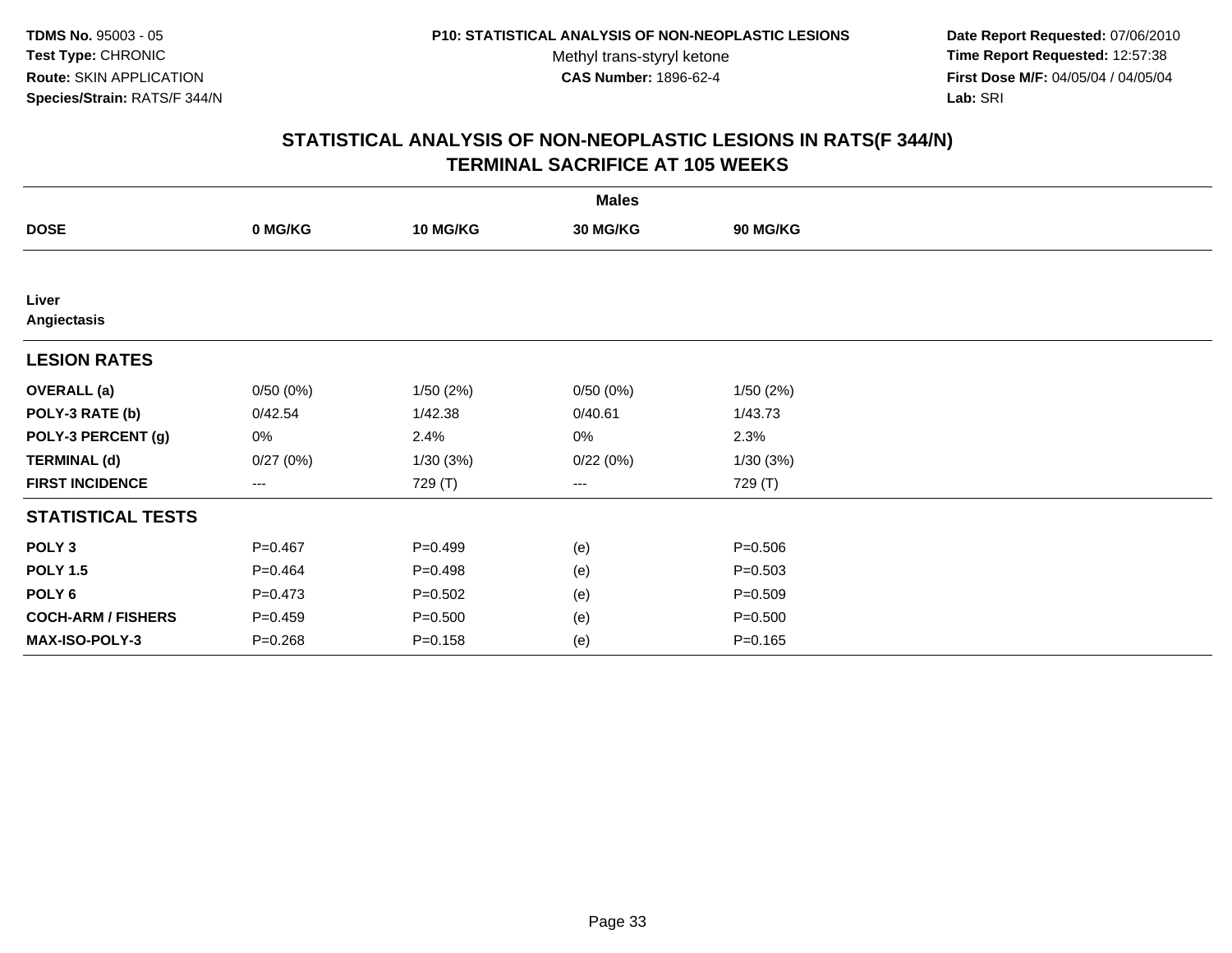**Date Report Requested:** 07/06/2010 **Time Report Requested:** 12:57:38 **First Dose M/F:** 04/05/04 / 04/05/04<br>Lab: SRI **Lab:** SRI

| <b>Males</b>                     |             |                 |             |             |  |  |
|----------------------------------|-------------|-----------------|-------------|-------------|--|--|
| <b>DOSE</b>                      | 0 MG/KG     | <b>10 MG/KG</b> | 30 MG/KG    | 90 MG/KG    |  |  |
|                                  |             |                 |             |             |  |  |
| Liver<br><b>Basophilic Focus</b> |             |                 |             |             |  |  |
| <b>LESION RATES</b>              |             |                 |             |             |  |  |
| <b>OVERALL</b> (a)               | 20/50 (40%) | 23/50 (46%)     | 19/50 (38%) | 27/50 (54%) |  |  |
| POLY-3 RATE (b)                  | 20/43.57    | 23/43.56        | 19/42.35    | 27/44.51    |  |  |
| POLY-3 PERCENT (g)               | 45.9%       | 52.8%           | 44.9%       | 60.7%       |  |  |
| <b>TERMINAL (d)</b>              | 17/27 (63%) | 21/30 (70%)     | 12/22 (55%) | 25/30 (83%) |  |  |
| <b>FIRST INCIDENCE</b>           | 537         | 530             | 554         | 562         |  |  |
| <b>STATISTICAL TESTS</b>         |             |                 |             |             |  |  |
| POLY <sub>3</sub>                | $P = 0.104$ | $P=0.329$       | P=0.549N    | $P = 0.110$ |  |  |
| <b>POLY 1.5</b>                  | $P = 0.106$ | $P = 0.325$     | P=0.528N    | $P = 0.112$ |  |  |
| POLY <sub>6</sub>                | $P = 0.101$ | $P = 0.345$     | P=0.577N    | $P = 0.109$ |  |  |
| <b>COCH-ARM / FISHERS</b>        | $P = 0.105$ | $P = 0.343$     | P=0.500N    | $P = 0.115$ |  |  |
| <b>MAX-ISO-POLY-3</b>            | $P=0.122$   | $P = 0.254$     | P=0.460N    | $P = 0.075$ |  |  |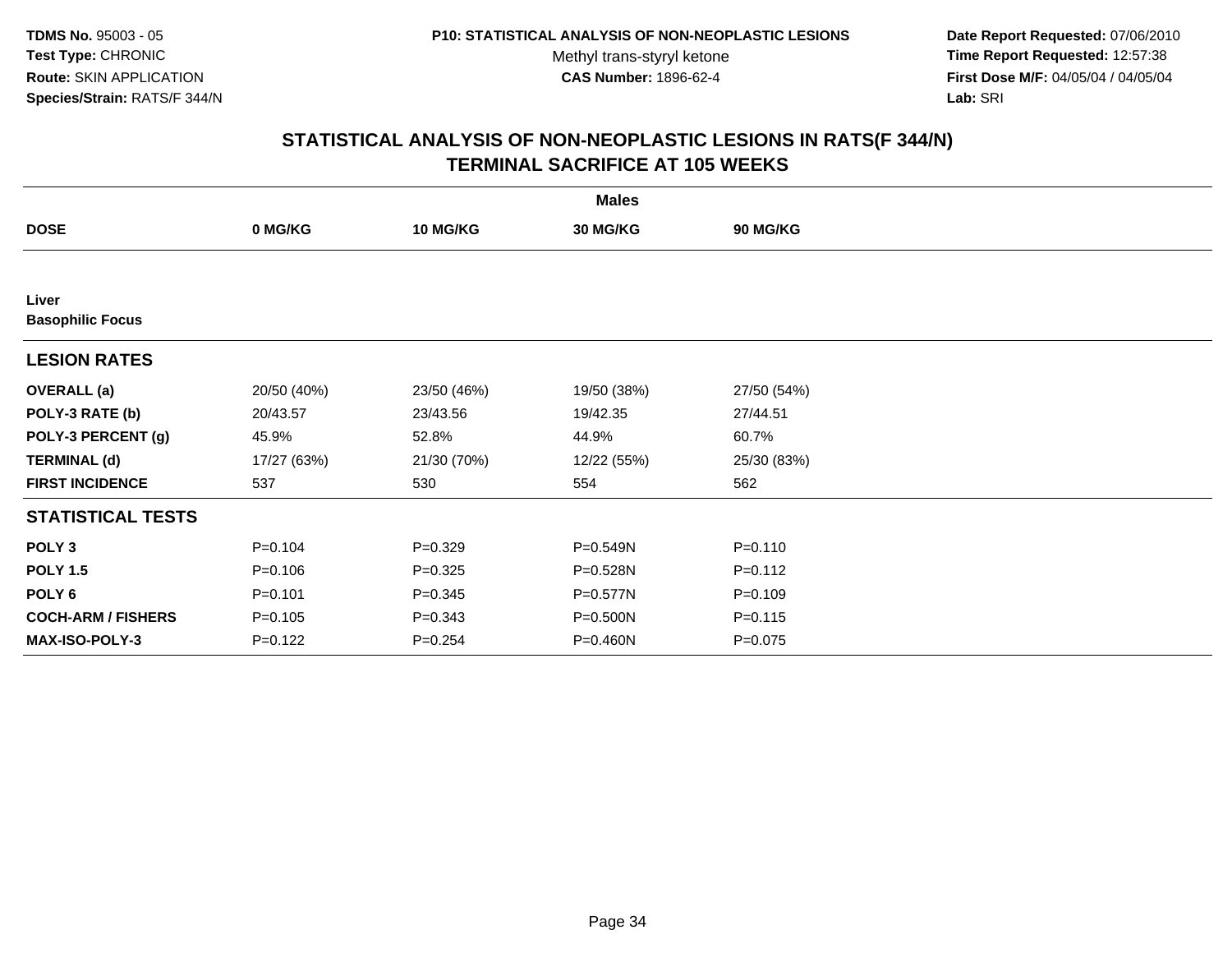**Date Report Requested:** 07/06/2010 **Time Report Requested:** 12:57:38 **First Dose M/F:** 04/05/04 / 04/05/04<br>Lab: SRI **Lab:** SRI

| <b>Males</b>                     |             |                 |             |              |  |  |
|----------------------------------|-------------|-----------------|-------------|--------------|--|--|
| <b>DOSE</b>                      | 0 MG/KG     | <b>10 MG/KG</b> | 30 MG/KG    | 90 MG/KG     |  |  |
|                                  |             |                 |             |              |  |  |
| Liver<br><b>Clear Cell Focus</b> |             |                 |             |              |  |  |
| <b>LESION RATES</b>              |             |                 |             |              |  |  |
| <b>OVERALL</b> (a)               | 16/50 (32%) | 19/50 (38%)     | 14/50 (28%) | 10/50 (20%)  |  |  |
| POLY-3 RATE (b)                  | 16/42.54    | 19/42.38        | 14/40.61    | 10/43.73     |  |  |
| POLY-3 PERCENT (g)               | 37.6%       | 44.8%           | 34.5%       | 22.9%        |  |  |
| <b>TERMINAL (d)</b>              | 16/27 (59%) | 19/30 (63%)     | 14/22 (64%) | 10/30 (33%)  |  |  |
| <b>FIRST INCIDENCE</b>           | 729 (T)     | 729 (T)         | 729 (T)     | 729 (T)      |  |  |
| <b>STATISTICAL TESTS</b>         |             |                 |             |              |  |  |
| POLY <sub>3</sub>                | P=0.027N*   | $P = 0.321$     | P=0.472N    | P=0.100N     |  |  |
| <b>POLY 1.5</b>                  | P=0.034N*   | $P = 0.319$     | P=0.444N    | $P = 0.111N$ |  |  |
| POLY <sub>6</sub>                | P=0.020N*   | $P = 0.337$     | P=0.518N    | P=0.084N     |  |  |
| <b>COCH-ARM / FISHERS</b>        | P=0.047N*   | $P = 0.338$     | P=0.414N    | P=0.127N     |  |  |
| <b>MAX-ISO-POLY-3</b>            | P=0.044N*   | $P = 0.245$     | P=0.382N    | P=0.066N     |  |  |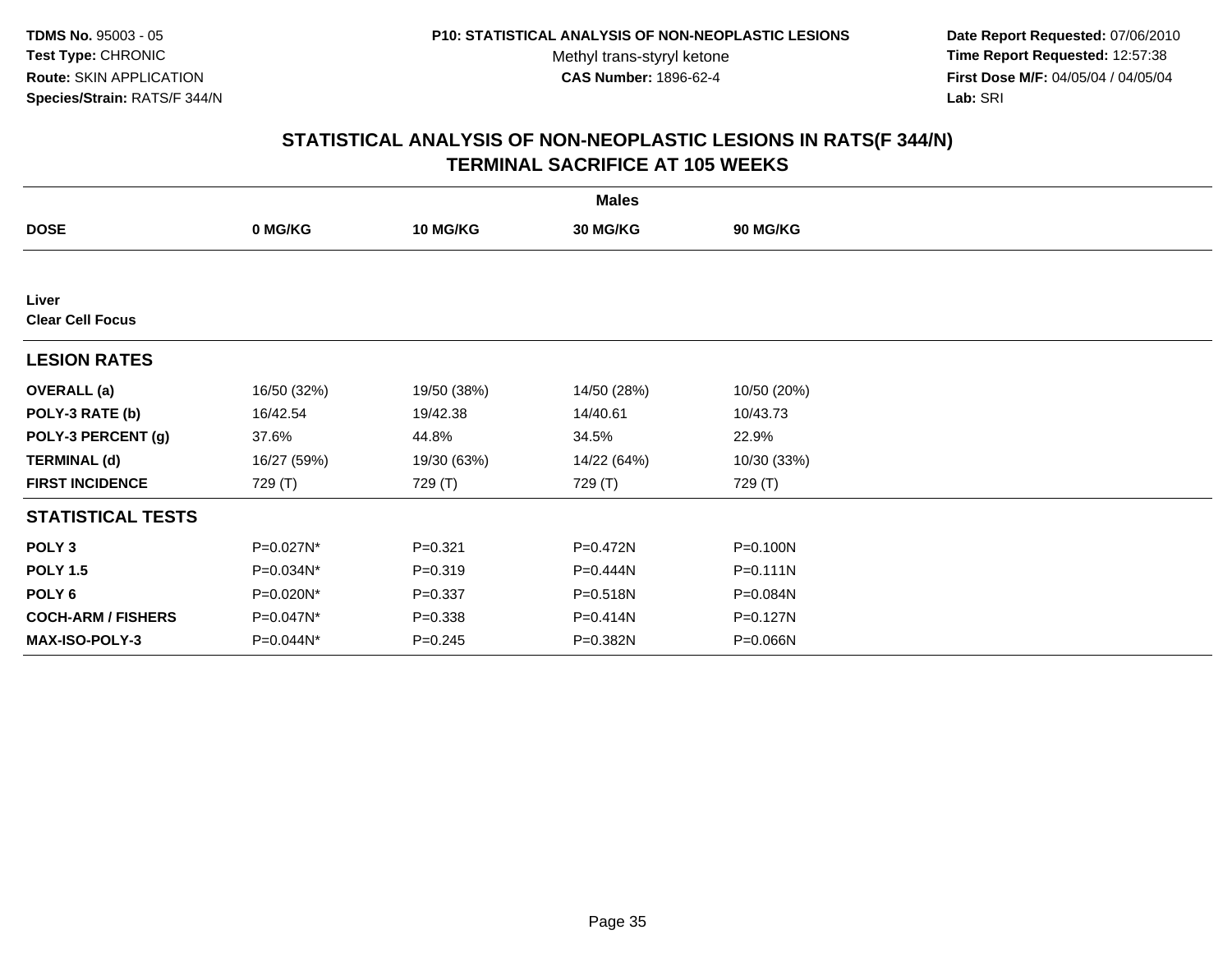**Date Report Requested:** 07/06/2010 **Time Report Requested:** 12:57:38 **First Dose M/F:** 04/05/04 / 04/05/04<br>Lab: SRI **Lab:** SRI

|                                     |              |                 | <b>Males</b> |                 |  |
|-------------------------------------|--------------|-----------------|--------------|-----------------|--|
| <b>DOSE</b>                         | 0 MG/KG      | <b>10 MG/KG</b> | 30 MG/KG     | <b>90 MG/KG</b> |  |
|                                     |              |                 |              |                 |  |
| Liver<br><b>Degeneration Cystic</b> |              |                 |              |                 |  |
| <b>LESION RATES</b>                 |              |                 |              |                 |  |
| <b>OVERALL</b> (a)                  | 4/50 (8%)    | 4/50 (8%)       | 3/50(6%)     | 1/50(2%)        |  |
| POLY-3 RATE (b)                     | 4/42.54      | 4/42.65         | 3/40.71      | 1/43.73         |  |
| POLY-3 PERCENT (g)                  | 9.4%         | 9.4%            | 7.4%         | 2.3%            |  |
| <b>TERMINAL (d)</b>                 | 4/27 (15%)   | 3/30 (10%)      | 2/22(9%)     | 1/30(3%)        |  |
| <b>FIRST INCIDENCE</b>              | 729 (T)      | 659             | 704          | 729 (T)         |  |
| <b>STATISTICAL TESTS</b>            |              |                 |              |                 |  |
| POLY <sub>3</sub>                   | P=0.107N     | P=0.643N        | P=0.524N     | P=0.170N        |  |
| <b>POLY 1.5</b>                     | $P = 0.111N$ | $P = 0.640$     | $P = 0.513N$ | P=0.174N        |  |
| POLY <sub>6</sub>                   | P=0.103N     | $P = 0.632N$    | $P = 0.541N$ | P=0.163N        |  |
| <b>COCH-ARM / FISHERS</b>           | P=0.116N     | P=0.643N        | P=0.500N     | P=0.181N        |  |
| <b>MAX-ISO-POLY-3</b>               | P=0.162N     | P=0.498N        | P=0.371N     | P=0.081N        |  |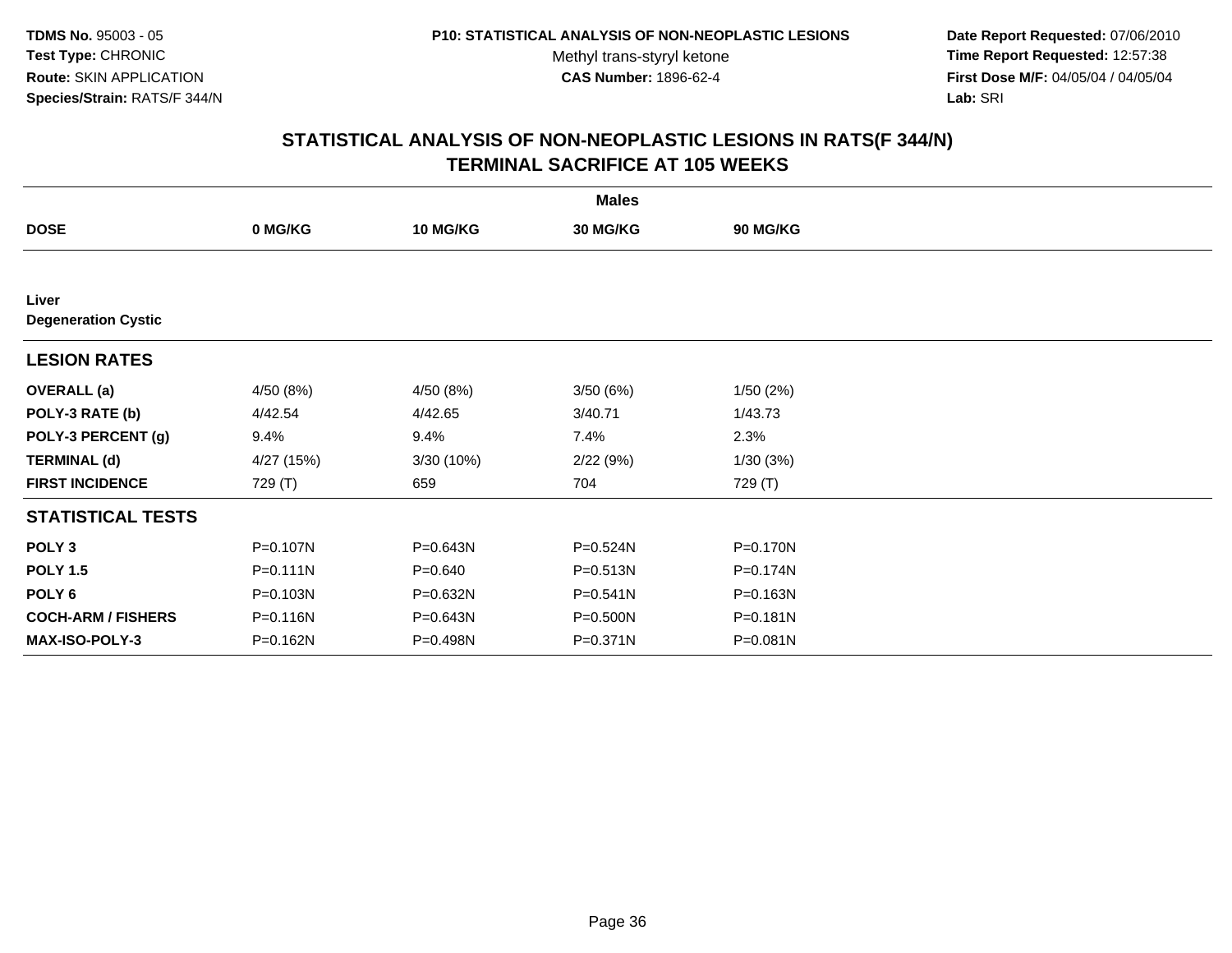**Date Report Requested:** 07/06/2010 **Time Report Requested:** 12:57:38 **First Dose M/F:** 04/05/04 / 04/05/04<br>Lab: SRI **Lab:** SRI

|                           |             |                 | <b>Males</b>    |                 |  |
|---------------------------|-------------|-----------------|-----------------|-----------------|--|
| <b>DOSE</b>               | 0 MG/KG     | <b>10 MG/KG</b> | <b>30 MG/KG</b> | <b>90 MG/KG</b> |  |
|                           |             |                 |                 |                 |  |
| Liver                     |             |                 |                 |                 |  |
| <b>Eosinophilic Focus</b> |             |                 |                 |                 |  |
| <b>LESION RATES</b>       |             |                 |                 |                 |  |
| <b>OVERALL</b> (a)        | 10/50 (20%) | 5/50 (10%)      | 2/50(4%)        | 8/50 (16%)      |  |
| POLY-3 RATE (b)           | 10/43.07    | 5/42.61         | 2/41.10         | 8/44.49         |  |
| POLY-3 PERCENT (g)        | 23.2%       | 11.7%           | 4.9%            | 18%             |  |
| <b>TERMINAL (d)</b>       | 8/27 (30%)  | 4/30 (13%)      | 0/22(0%)        | 5/30 (17%)      |  |
| <b>FIRST INCIDENCE</b>    | 653         | 670             | 630             | 632             |  |
| <b>STATISTICAL TESTS</b>  |             |                 |                 |                 |  |
| POLY <sub>3</sub>         | $P = 0.563$ | P=0.131N        | P=0.016N*       | P=0.366N        |  |
| <b>POLY 1.5</b>           | $P = 0.551$ | P=0.134N        | P=0.015N*       | P=0.380N        |  |
| POLY <sub>6</sub>         | P=0.574N    | P=0.123N        | P=0.017N*       | $P = 0.345N$    |  |
| <b>COCH-ARM / FISHERS</b> | $P = 0.531$ | P=0.131N        | P=0.014N*       | P=0.398N        |  |
| <b>MAX-ISO-POLY-3</b>     | P=0.099N    | P=0.080N        | P=0.008N**      | P=0.276N        |  |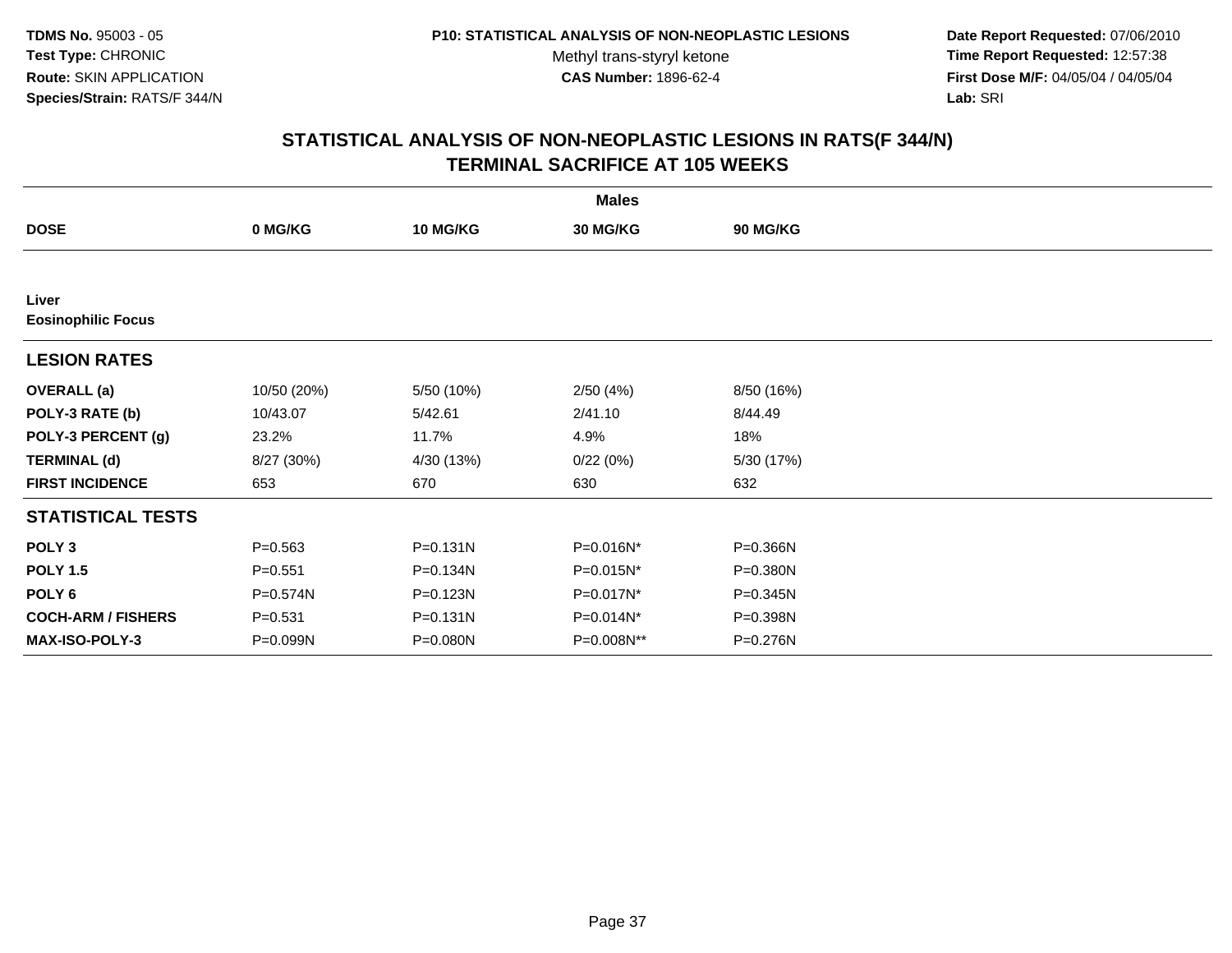**TDMS No.** 95003 - 05**Test Type:** CHRONIC**Route:** SKIN APPLICATION**Species/Strain:** RATS/F 344/N

Methyl trans-styryl ketone<br>CAS Number: 1896-62-4

 **Date Report Requested:** 07/06/2010 **Time Report Requested:** 12:57:38 **First Dose M/F:** 04/05/04 / 04/05/04<br>Lab: SRI **Lab:** SRI

|                                                  |                   |          | <b>Males</b> |             |  |
|--------------------------------------------------|-------------------|----------|--------------|-------------|--|
| <b>DOSE</b>                                      | 0 MG/KG           | 10 MG/KG | 30 MG/KG     | 90 MG/KG    |  |
|                                                  |                   |          |              |             |  |
| Liver<br><b>Hematopoietic Cell Proliferation</b> |                   |          |              |             |  |
| <b>LESION RATES</b>                              |                   |          |              |             |  |
| <b>OVERALL</b> (a)                               | 0/50(0%)          | 0/50(0%) | 0/50(0%)     | 1/50(2%)    |  |
| POLY-3 RATE (b)                                  | 0/42.54           | 0/42.38  | 0/40.61      | 1/44.47     |  |
| POLY-3 PERCENT (g)                               | 0%                | 0%       | 0%           | 2.3%        |  |
| <b>TERMINAL (d)</b>                              | 0/27(0%)          | 0/30(0%) | 0/22(0%)     | 0/30(0%)    |  |
| <b>FIRST INCIDENCE</b>                           | $\qquad \qquad -$ | ---      | $---$        | 468         |  |
| <b>STATISTICAL TESTS</b>                         |                   |          |              |             |  |
| POLY <sub>3</sub>                                | $P=0.223$         | (e)      | (e)          | $P = 0.509$ |  |
| <b>POLY 1.5</b>                                  | $P = 0.220$       | (e)      | (e)          | $P = 0.505$ |  |
| POLY <sub>6</sub>                                | $P=0.225$         | (e)      | (e)          | $P = 0.514$ |  |
| <b>COCH-ARM / FISHERS</b>                        | $P = 0.215$       | (e)      | (e)          | $P = 0.500$ |  |
| <b>MAX-ISO-POLY-3</b>                            | $P = 0.142$       | (e)      | (e)          | $P = 0.169$ |  |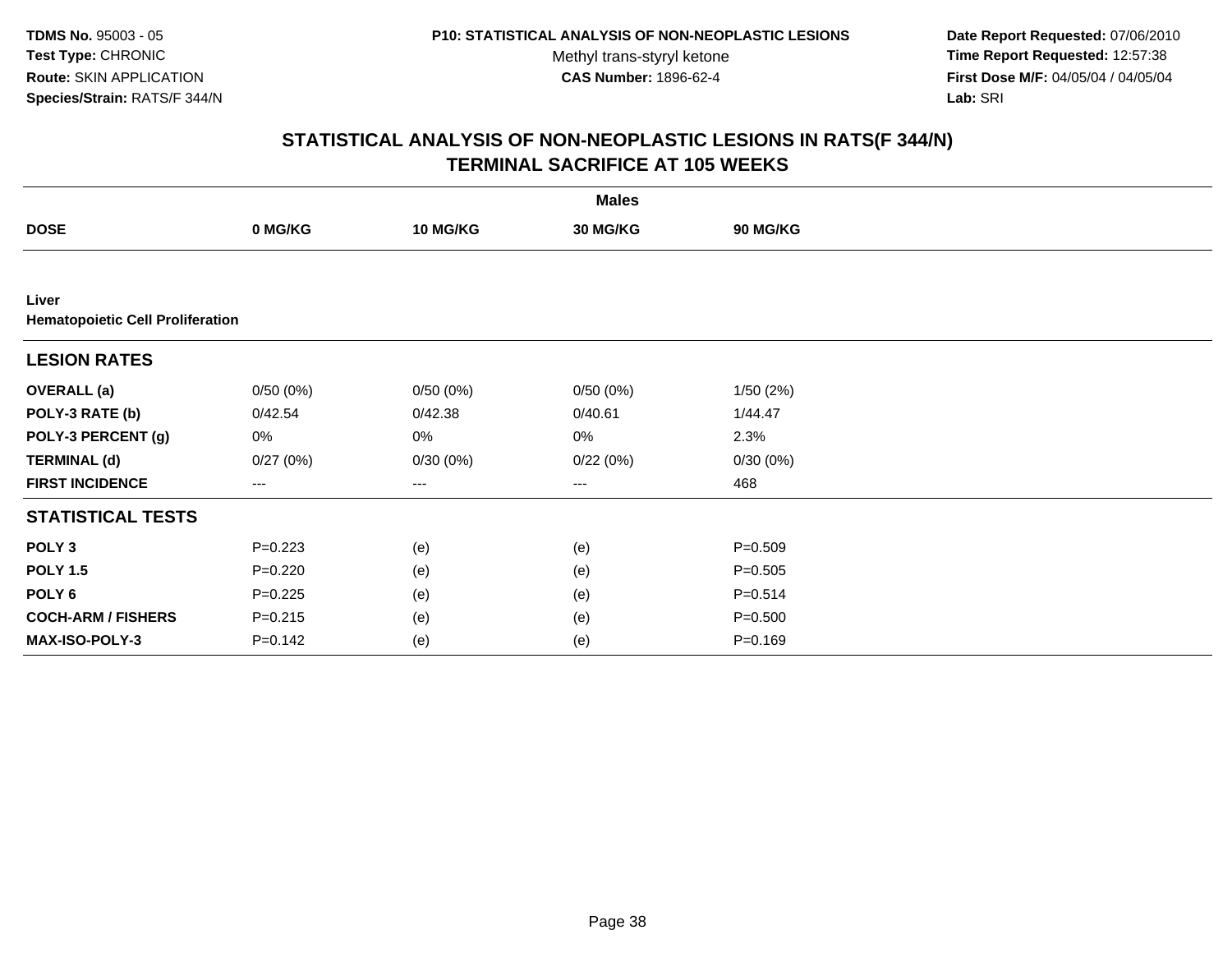**TDMS No.** 95003 - 05**Test Type:** CHRONIC**Route:** SKIN APPLICATION**Species/Strain:** RATS/F 344/N

Methyl trans-styryl ketone<br>CAS Number: 1896-62-4

 **Date Report Requested:** 07/06/2010 **Time Report Requested:** 12:57:38 **First Dose M/F:** 04/05/04 / 04/05/04<br>Lab: SRI **Lab:** SRI

|                                     |             |                 | <b>Males</b>    |                 |  |
|-------------------------------------|-------------|-----------------|-----------------|-----------------|--|
| <b>DOSE</b>                         | 0 MG/KG     | <b>10 MG/KG</b> | <b>30 MG/KG</b> | <b>90 MG/KG</b> |  |
|                                     |             |                 |                 |                 |  |
| Liver<br>Hepatodiaphragmatic Nodule |             |                 |                 |                 |  |
| <b>LESION RATES</b>                 |             |                 |                 |                 |  |
| <b>OVERALL</b> (a)                  | 3/50(6%)    | 9/50 (18%)      | 6/50 (12%)      | 7/50 (14%)      |  |
| POLY-3 RATE (b)                     | 3/42.73     | 9/43.59         | 6/42.56         | 7/45.13         |  |
| POLY-3 PERCENT (g)                  | 7%          | 20.7%           | 14.1%           | 15.5%           |  |
| <b>TERMINAL (d)</b>                 | 1/27(4%)    | 5/30 (17%)      | 2/22(9%)        | 3/30(10%)       |  |
| <b>FIRST INCIDENCE</b>              | 703         | 591             | 467             | 449             |  |
| <b>STATISTICAL TESTS</b>            |             |                 |                 |                 |  |
| POLY <sub>3</sub>                   | $P = 0.407$ | $P=0.062$       | $P = 0.238$     | $P = 0.179$     |  |
| <b>POLY 1.5</b>                     | $P = 0.390$ | $P=0.059$       | $P = 0.241$     | $P = 0.170$     |  |
| POLY <sub>6</sub>                   | $P = 0.431$ | $P = 0.068$     | $P = 0.232$     | $P=0.192$       |  |
| <b>COCH-ARM / FISHERS</b>           | $P = 0.362$ | $P = 0.061$     | $P = 0.243$     | $P = 0.159$     |  |
| <b>MAX-ISO-POLY-3</b>               | $P = 0.163$ | $P=0.033*$      | $P = 0.144$     | $P = 0.110$     |  |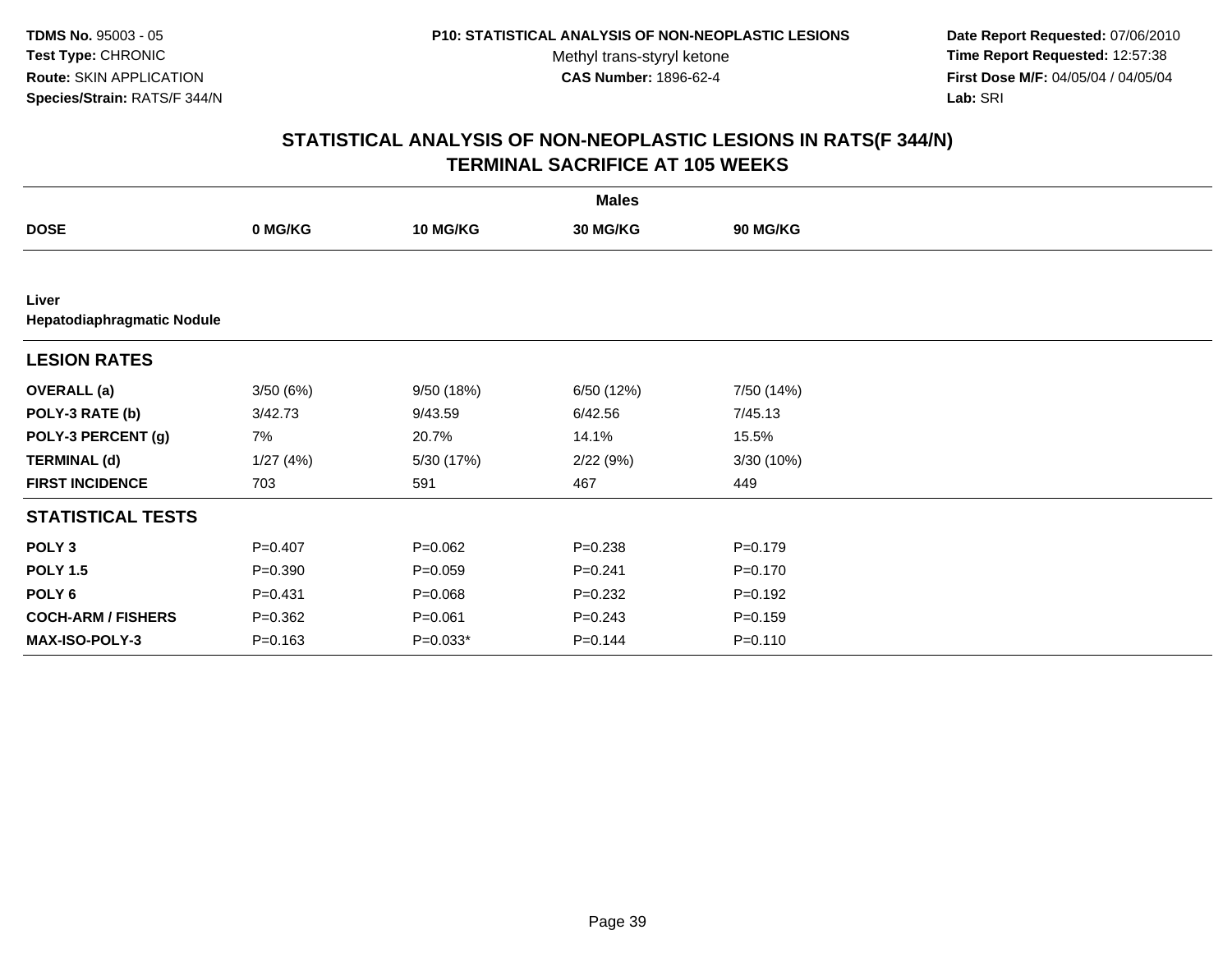**Date Report Requested:** 07/06/2010 **Time Report Requested:** 12:57:38 **First Dose M/F:** 04/05/04 / 04/05/04<br>Lab: SRI **Lab:** SRI

|                                                  |             |                 | <b>Males</b> |              |  |
|--------------------------------------------------|-------------|-----------------|--------------|--------------|--|
| <b>DOSE</b>                                      | 0 MG/KG     | <b>10 MG/KG</b> | 30 MG/KG     | 90 MG/KG     |  |
|                                                  |             |                 |              |              |  |
| Liver<br><b>Infiltration Cellular Mixed Cell</b> |             |                 |              |              |  |
| <b>LESION RATES</b>                              |             |                 |              |              |  |
| <b>OVERALL</b> (a)                               | 2/50(4%)    | 2/50(4%)        | 4/50 (8%)    | 2/50(4%)     |  |
| POLY-3 RATE (b)                                  | 2/42.54     | 2/42.38         | 4/40.68      | 2/43.73      |  |
| POLY-3 PERCENT (g)                               | 4.7%        | 4.7%            | 9.8%         | 4.6%         |  |
| <b>TERMINAL (d)</b>                              | 2/27(7%)    | 2/30(7%)        | 3/22 (14%)   | 2/30(7%)     |  |
| <b>FIRST INCIDENCE</b>                           | 729 (T)     | 729 (T)         | 710          | 729 (T)      |  |
| <b>STATISTICAL TESTS</b>                         |             |                 |              |              |  |
| POLY <sub>3</sub>                                | P=0.574N    | $P = 0.693$     | $P = 0.316$  | P=0.684N     |  |
| <b>POLY 1.5</b>                                  | P=0.580N    | $P = 0.691$     | $P = 0.326$  | P=0.688N     |  |
| POLY 6                                           | P=0.567N    | P=0.690N        | $P = 0.301$  | P=0.678N     |  |
| <b>COCH-ARM / FISHERS</b>                        | P=0.592N    | $P = 0.691N$    | $P = 0.339$  | $P = 0.691N$ |  |
| <b>MAX-ISO-POLY-3</b>                            | $P = 0.509$ | $P = 0.498$     | $P = 0.189$  | P=0.488N     |  |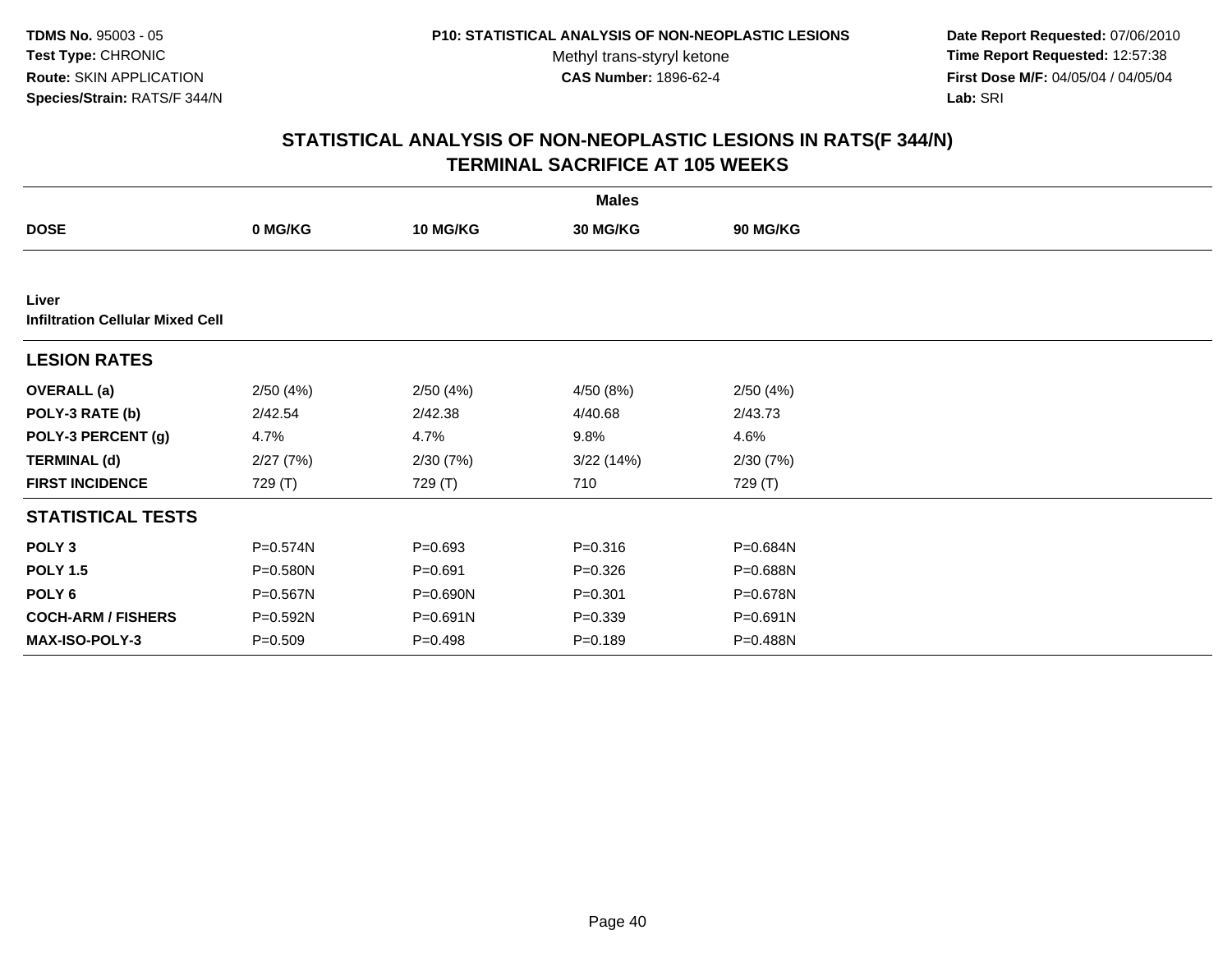**Date Report Requested:** 07/06/2010 **Time Report Requested:** 12:57:38 **First Dose M/F:** 04/05/04 / 04/05/04<br>Lab: SRI **Lab:** SRI

|                                  |             |                 | <b>Males</b>    |             |  |
|----------------------------------|-------------|-----------------|-----------------|-------------|--|
| <b>DOSE</b>                      | 0 MG/KG     | <b>10 MG/KG</b> | <b>30 MG/KG</b> | 90 MG/KG    |  |
|                                  |             |                 |                 |             |  |
| Liver<br><b>Mixed Cell Focus</b> |             |                 |                 |             |  |
| <b>LESION RATES</b>              |             |                 |                 |             |  |
| <b>OVERALL</b> (a)               | 7/50 (14%)  | 8/50 (16%)      | 8/50 (16%)      | 12/50 (24%) |  |
| POLY-3 RATE (b)                  | 7/42.80     | 8/42.43         | 8/41.40         | 12/43.87    |  |
| POLY-3 PERCENT (g)               | 16.4%       | 18.9%           | 19.3%           | 27.4%       |  |
| <b>TERMINAL (d)</b>              | 6/27(22%)   | 7/30 (23%)      | 5/22 (23%)      | 11/30 (37%) |  |
| <b>FIRST INCIDENCE</b>           | 659         | 718             | 590             | 694         |  |
| <b>STATISTICAL TESTS</b>         |             |                 |                 |             |  |
| POLY <sub>3</sub>                | $P = 0.117$ | $P=0.493$       | $P=0.472$       | $P = 0.162$ |  |
| <b>POLY 1.5</b>                  | $P = 0.115$ | $P=0.490$       | $P=0.484$       | $P = 0.158$ |  |
| POLY 6                           | $P=0.121$   | $P = 0.502$     | $P=0.452$       | $P = 0.168$ |  |
| <b>COCH-ARM / FISHERS</b>        | $P = 0.108$ | $P = 0.500$     | $P = 0.500$     | $P = 0.154$ |  |
| <b>MAX-ISO-POLY-3</b>            | $P = 0.165$ | $P = 0.380$     | $P = 0.362$     | $P = 0.108$ |  |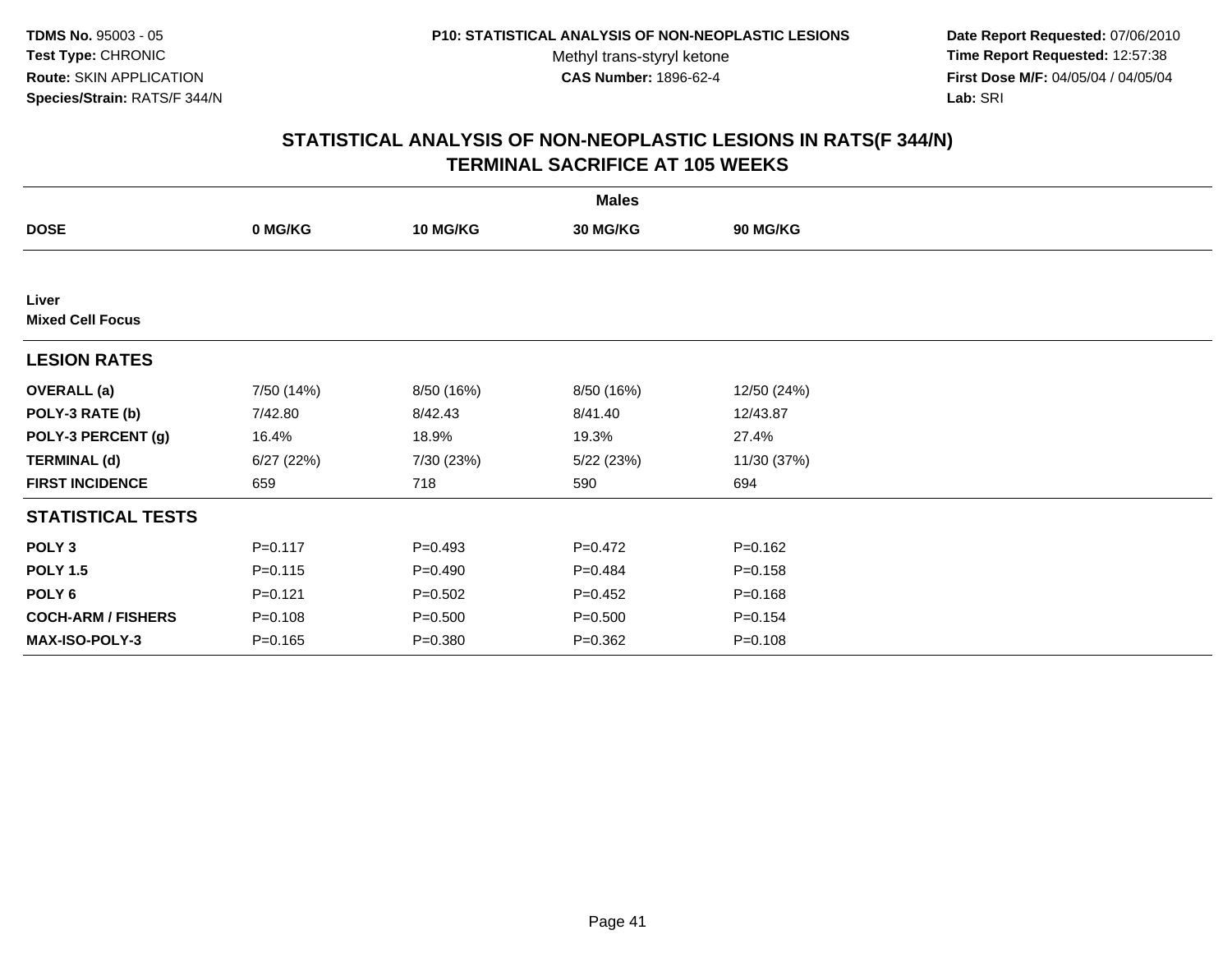**Date Report Requested:** 07/06/2010 **Time Report Requested:** 12:57:38 **First Dose M/F:** 04/05/04 / 04/05/04<br>Lab: SRI **Lab:** SRI

|                                |             |                 | <b>Males</b>    |             |  |
|--------------------------------|-------------|-----------------|-----------------|-------------|--|
| <b>DOSE</b>                    | 0 MG/KG     | <b>10 MG/KG</b> | <b>30 MG/KG</b> | 90 MG/KG    |  |
|                                |             |                 |                 |             |  |
| Liver<br><b>Necrosis Focal</b> |             |                 |                 |             |  |
| <b>LESION RATES</b>            |             |                 |                 |             |  |
| <b>OVERALL</b> (a)             | 1/50(2%)    | 1/50(2%)        | 0/50(0%)        | 2/50(4%)    |  |
| POLY-3 RATE (b)                | 1/42.54     | 1/42.50         | 0/40.61         | 2/44.77     |  |
| POLY-3 PERCENT (g)             | 2.4%        | 2.4%            | 0%              | 4.5%        |  |
| <b>TERMINAL (d)</b>            | 1/27(4%)    | 0/30(0%)        | 0/22(0%)        | 0/30(0%)    |  |
| <b>FIRST INCIDENCE</b>         | 729 (T)     | 701             | ---             | 449         |  |
| <b>STATISTICAL TESTS</b>       |             |                 |                 |             |  |
| POLY <sub>3</sub>              | $P = 0.348$ | $P=0.761$       | P=0.509N        | $P = 0.518$ |  |
| <b>POLY 1.5</b>                | $P = 0.342$ | $P=0.759$       | $P = 0.505N$    | $P = 0.510$ |  |
| POLY <sub>6</sub>              | $P = 0.355$ | P=0.757N        | P=0.516N        | $P = 0.528$ |  |
| <b>COCH-ARM / FISHERS</b>      | $P = 0.332$ | P=0.753N        | P=0.500N        | $P = 0.500$ |  |
| MAX-ISO-POLY-3                 | $P = 0.311$ | $P=0.499$       | P=0.170N        | $P = 0.300$ |  |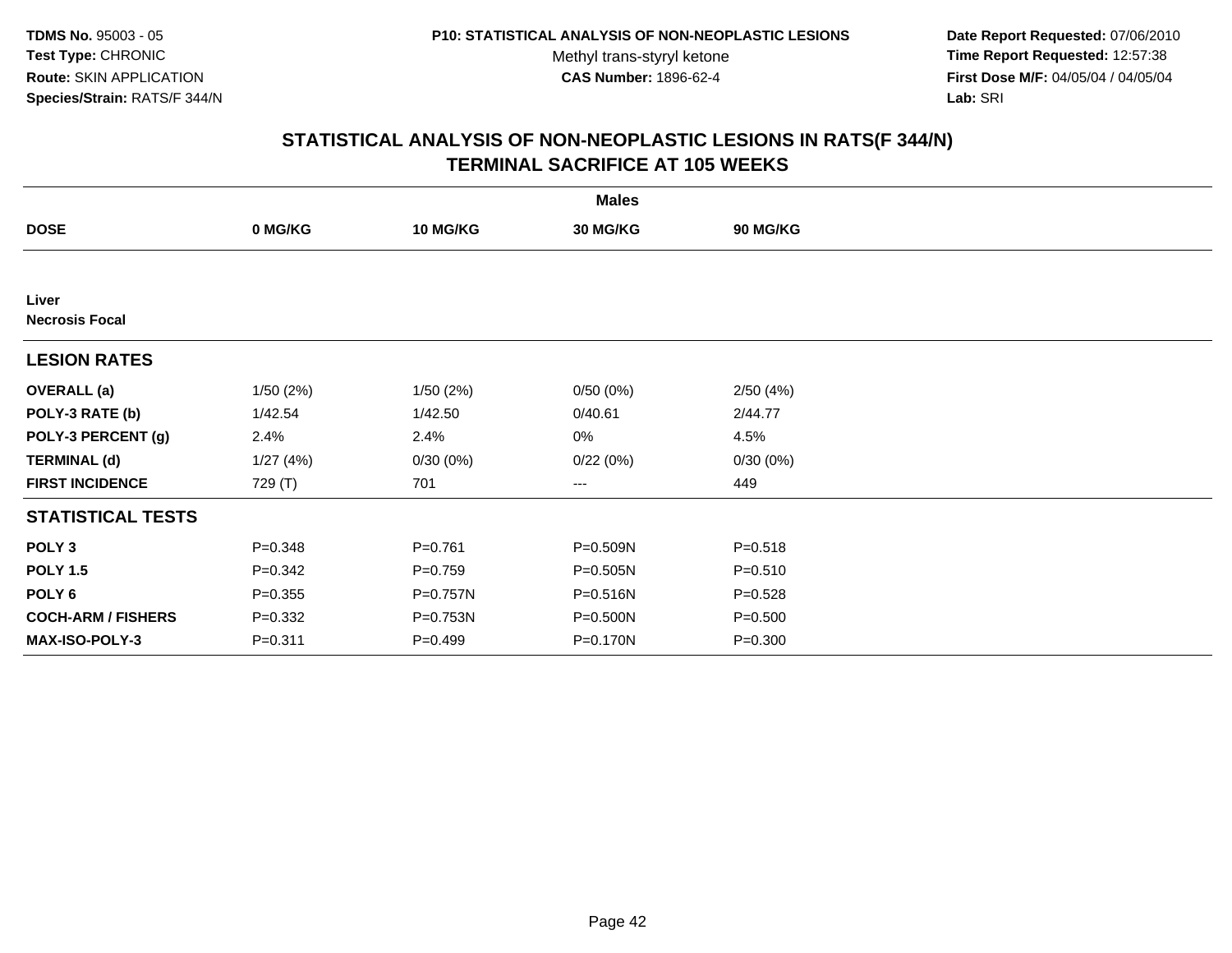**Date Report Requested:** 07/06/2010 **Time Report Requested:** 12:57:38 **First Dose M/F:** 04/05/04 / 04/05/04<br>Lab: SRI **Lab:** SRI

| <b>Males</b>                           |             |                 |                 |                 |  |  |  |
|----------------------------------------|-------------|-----------------|-----------------|-----------------|--|--|--|
| <b>DOSE</b>                            | 0 MG/KG     | <b>10 MG/KG</b> | <b>30 MG/KG</b> | <b>90 MG/KG</b> |  |  |  |
|                                        |             |                 |                 |                 |  |  |  |
| <b>Liver: Bile Duct</b><br>Hyperplasia |             |                 |                 |                 |  |  |  |
| <b>LESION RATES</b>                    |             |                 |                 |                 |  |  |  |
| <b>OVERALL</b> (a)                     | 40/50 (80%) | 31/50 (62%)     | 29/50 (58%)     | 37/50 (74%)     |  |  |  |
| POLY-3 RATE (b)                        | 40/47.34    | 31/45.99        | 29/44.78        | 37/45.89        |  |  |  |
| POLY-3 PERCENT (g)                     | 84.5%       | 67.4%           | 64.8%           | 80.6%           |  |  |  |
| <b>TERMINAL (d)</b>                    | 23/27 (85%) | 20/30 (67%)     | 13/22 (59%)     | 26/30 (87%)     |  |  |  |
| <b>FIRST INCIDENCE</b>                 | 480         | 480             | 534             | 632             |  |  |  |
| <b>STATISTICAL TESTS</b>               |             |                 |                 |                 |  |  |  |
| POLY <sub>3</sub>                      | $P = 0.384$ | P=0.037N*       | P=0.018N*       | P=0.407N        |  |  |  |
| <b>POLY 1.5</b>                        | $P = 0.423$ | P=0.039N*       | P=0.015N*       | P=0.363N        |  |  |  |
| POLY <sub>6</sub>                      | $P = 0.334$ | P=0.031N*       | P=0.024N*       | $P = 0.461N$    |  |  |  |
| <b>COCH-ARM / FISHERS</b>              | $P=0.452$   | P=0.038N*       | P=0.015N*       | P=0.318N        |  |  |  |
| <b>MAX-ISO-POLY-3</b>                  | P=0.091N    | P=0.022N*       | P=0.011N*       | $P = 0.301N$    |  |  |  |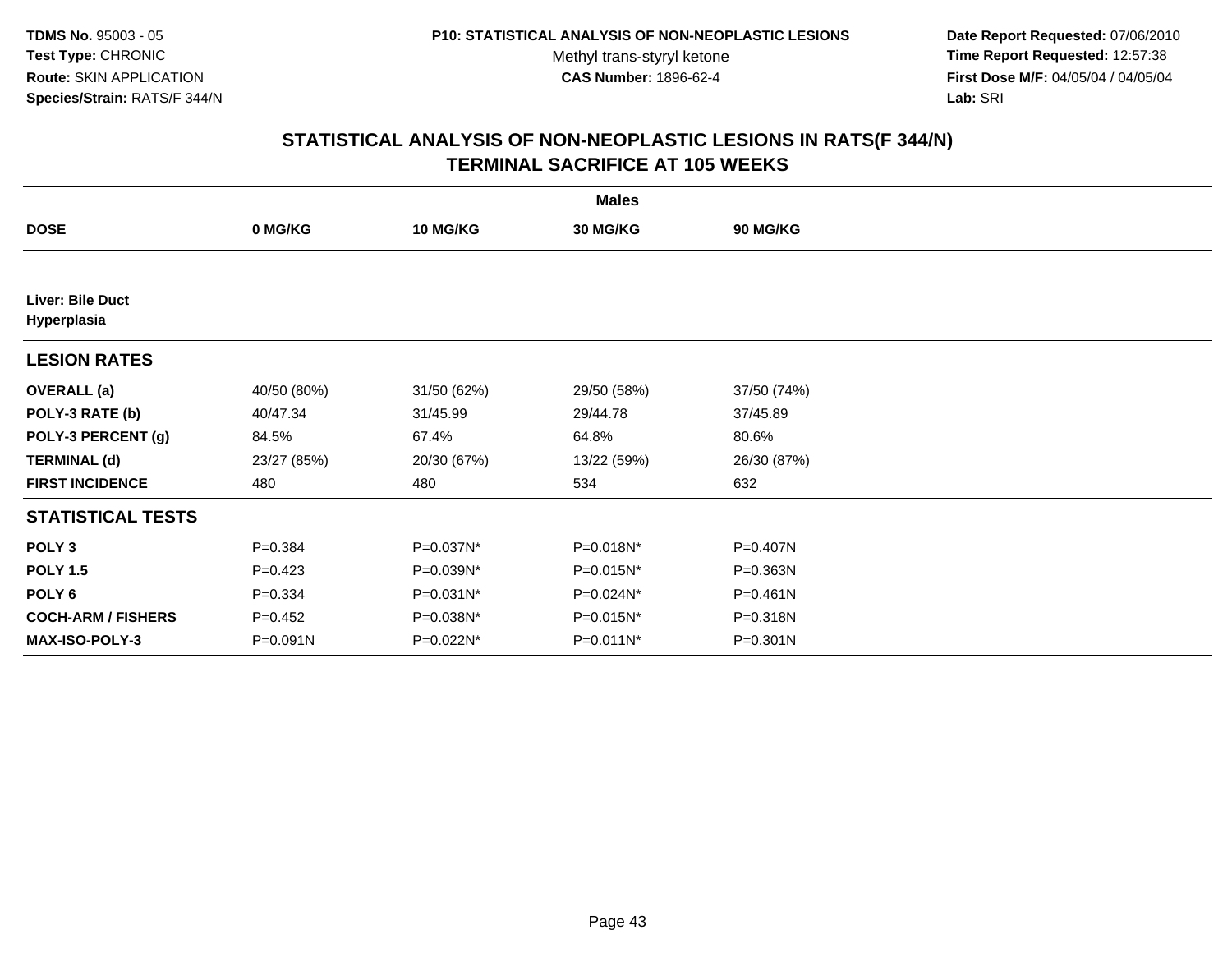**Date Report Requested:** 07/06/2010 **Time Report Requested:** 12:57:38 **First Dose M/F:** 04/05/04 / 04/05/04<br>Lab: SRI **Lab:** SRI

|                                         |              |                 | <b>Males</b>    |              |  |
|-----------------------------------------|--------------|-----------------|-----------------|--------------|--|
| <b>DOSE</b>                             | 0 MG/KG      | <b>10 MG/KG</b> | <b>30 MG/KG</b> | 90 MG/KG     |  |
|                                         |              |                 |                 |              |  |
| Liver: Centrilobular<br><b>Necrosis</b> |              |                 |                 |              |  |
| <b>LESION RATES</b>                     |              |                 |                 |              |  |
| <b>OVERALL</b> (a)                      | 3/50(6%)     | 5/50 (10%)      | 4/50 (8%)       | 3/50(6%)     |  |
| POLY-3 RATE (b)                         | 3/43.19      | 5/43.92         | 4/41.93         | 3/44.05      |  |
| POLY-3 PERCENT (g)                      | 7%           | 11.4%           | 9.5%            | 6.8%         |  |
| <b>TERMINAL (d)</b>                     | 0/27(0%)     | 0/30(0%)        | 0/22(0%)        | 1/30(3%)     |  |
| <b>FIRST INCIDENCE</b>                  | 601          | 591             | 554             | 659          |  |
| <b>STATISTICAL TESTS</b>                |              |                 |                 |              |  |
| POLY <sub>3</sub>                       | P=0.435N     | $P = 0.365$     | $P=0.484$       | P=0.654N     |  |
| <b>POLY 1.5</b>                         | $P = 0.439N$ | $P = 0.357$     | $P = 0.491$     | $P = 0.657N$ |  |
| POLY <sub>6</sub>                       | P=0.432N     | $P = 0.382$     | $P = 0.473$     | P=0.648N     |  |
| <b>COCH-ARM / FISHERS</b>               | P=0.446N     | $P = 0.357$     | $P = 0.500$     | P=0.661N     |  |
| <b>MAX-ISO-POLY-3</b>                   | P=0.540N     | $P = 0.240$     | $P = 0.334$     | P=0.489N     |  |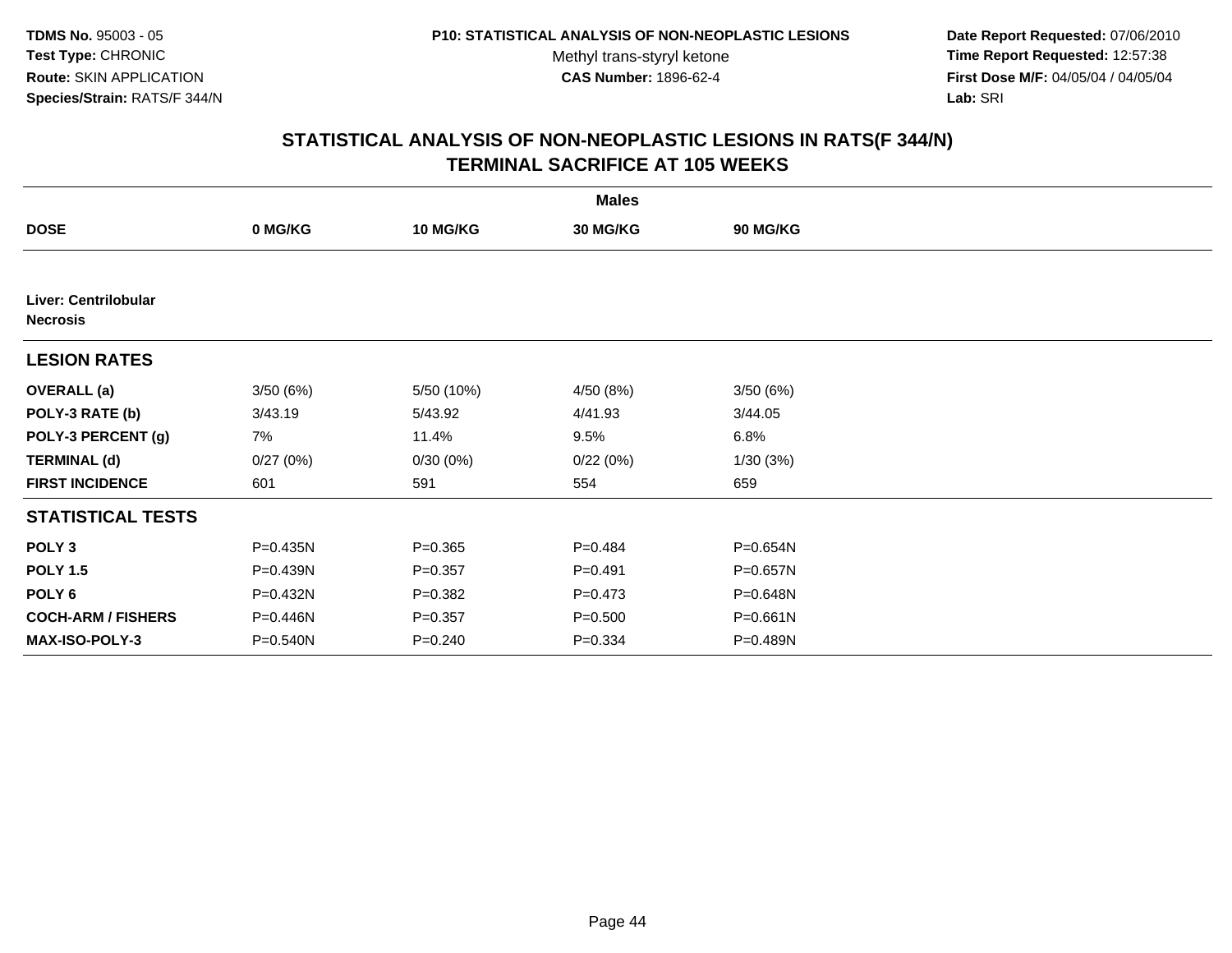**Date Report Requested:** 07/06/2010 **Time Report Requested:** 12:57:38 **First Dose M/F:** 04/05/04 / 04/05/04<br>Lab: SRI **Lab:** SRI

|                                               |             |                 | <b>Males</b>    |             |  |
|-----------------------------------------------|-------------|-----------------|-----------------|-------------|--|
| <b>DOSE</b>                                   | 0 MG/KG     | <b>10 MG/KG</b> | <b>30 MG/KG</b> | 90 MG/KG    |  |
|                                               |             |                 |                 |             |  |
| Liver: Hepatocyte<br><b>Hyperplasia Focal</b> |             |                 |                 |             |  |
| <b>LESION RATES</b>                           |             |                 |                 |             |  |
| <b>OVERALL</b> (a)                            | 1/50(2%)    | 1/50(2%)        | 1/50(2%)        | 2/50(4%)    |  |
| POLY-3 RATE (b)                               | 1/42.54     | 1/42.38         | 1/41.22         | 2/43.79     |  |
| POLY-3 PERCENT (g)                            | 2.4%        | 2.4%            | 2.4%            | 4.6%        |  |
| <b>TERMINAL (d)</b>                           | 1/27(4%)    | 1/30(3%)        | 0/22(0%)        | 1/30(3%)    |  |
| <b>FIRST INCIDENCE</b>                        | 729 (T)     | 729 (T)         | 534             | 716         |  |
| <b>STATISTICAL TESTS</b>                      |             |                 |                 |             |  |
| POLY <sub>3</sub>                             | $P = 0.373$ | $P = 0.760$     | $P = 0.754$     | $P = 0.510$ |  |
| <b>POLY 1.5</b>                               | $P = 0.369$ | $P=0.759$       | $P=0.757$       | $P = 0.506$ |  |
| POLY <sub>6</sub>                             | $P = 0.378$ | P=0.758N        | $P=0.749$       | $P = 0.517$ |  |
| <b>COCH-ARM / FISHERS</b>                     | $P = 0.361$ | P=0.753N        | P=0.753N        | $P = 0.500$ |  |
| <b>MAX-ISO-POLY-3</b>                         | $P = 0.441$ | $P = 0.498$     | $P = 0.490$     | $P=0.292$   |  |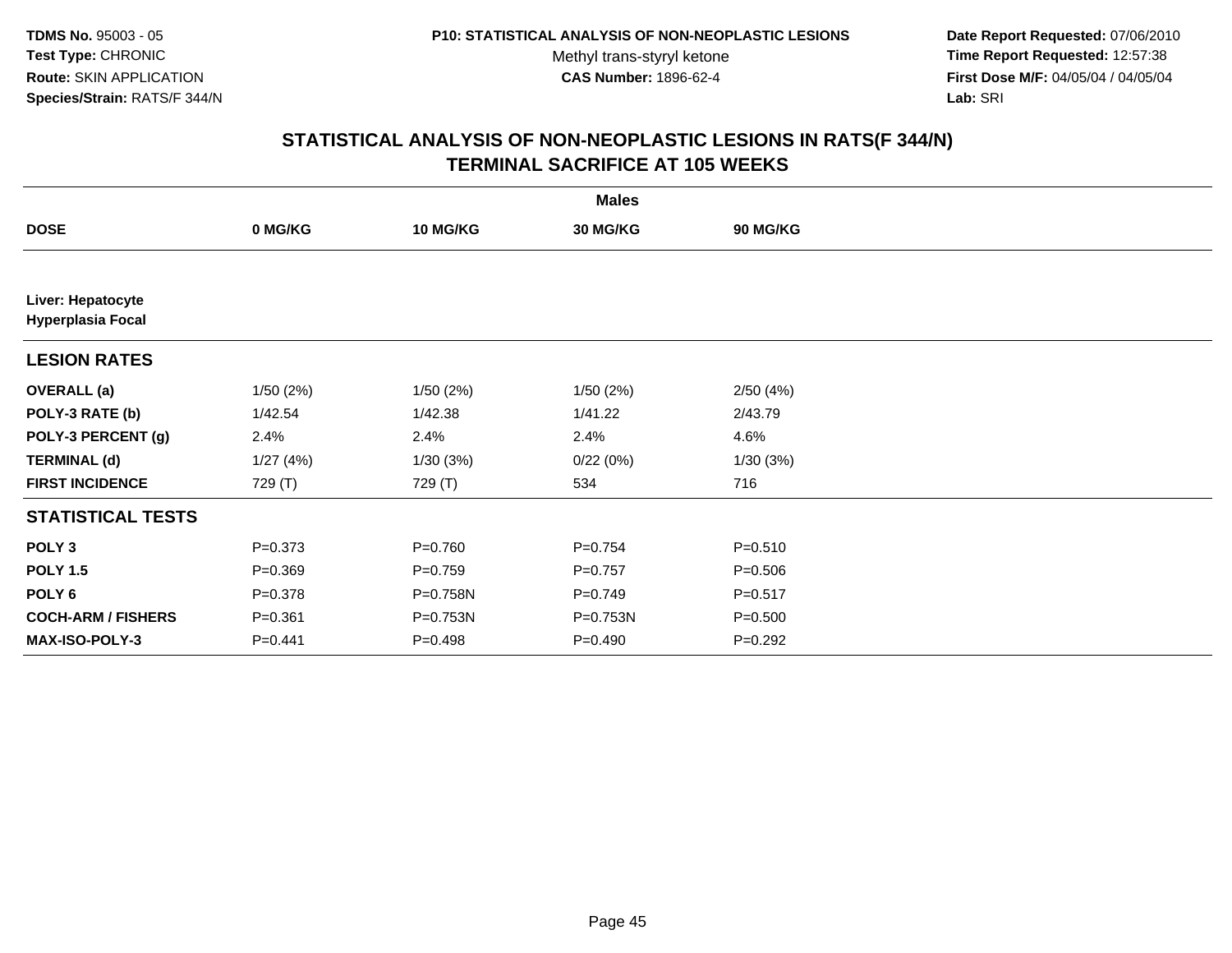**Date Report Requested:** 07/06/2010 **Time Report Requested:** 12:57:38 **First Dose M/F:** 04/05/04 / 04/05/04<br>Lab: SRI **Lab:** SRI

|                                                       |              |                 | <b>Males</b> |                 |  |
|-------------------------------------------------------|--------------|-----------------|--------------|-----------------|--|
| <b>DOSE</b>                                           | 0 MG/KG      | <b>10 MG/KG</b> | 30 MG/KG     | <b>90 MG/KG</b> |  |
|                                                       |              |                 |              |                 |  |
| Liver: Hepatocyte<br><b>Vacuolization Cytoplasmic</b> |              |                 |              |                 |  |
| <b>LESION RATES</b>                                   |              |                 |              |                 |  |
| <b>OVERALL</b> (a)                                    | 9/50 (18%)   | 6/50 (12%)      | 6/50 (12%)   | 6/50 (12%)      |  |
| POLY-3 RATE (b)                                       | 9/43.95      | 6/43.83         | 6/41.85      | 6/44.28         |  |
| POLY-3 PERCENT (g)                                    | 20.5%        | 13.7%           | 14.3%        | 13.6%           |  |
| <b>TERMINAL (d)</b>                                   | 4/27 (15%)   | 2/30(7%)        | 2/22(9%)     | 5/30 (17%)      |  |
| <b>FIRST INCIDENCE</b>                                | 554          | 306             | 467          | 562             |  |
| <b>STATISTICAL TESTS</b>                              |              |                 |              |                 |  |
| POLY <sub>3</sub>                                     | P=0.334N     | P=0.287N        | $P = 0.321N$ | P=0.280N        |  |
| <b>POLY 1.5</b>                                       | P=0.337N     | P=0.289N        | $P = 0.305N$ | P=0.283N        |  |
| POLY 6                                                | $P = 0.331N$ | P=0.282N        | P=0.348N     | P=0.277N        |  |
| <b>COCH-ARM / FISHERS</b>                             | P=0.345N     | P=0.288N        | P=0.288N     | P=0.288N        |  |
| MAX-ISO-POLY-3                                        | P=0.298N     | P=0.199N        | P=0.232N     | P=0.194N        |  |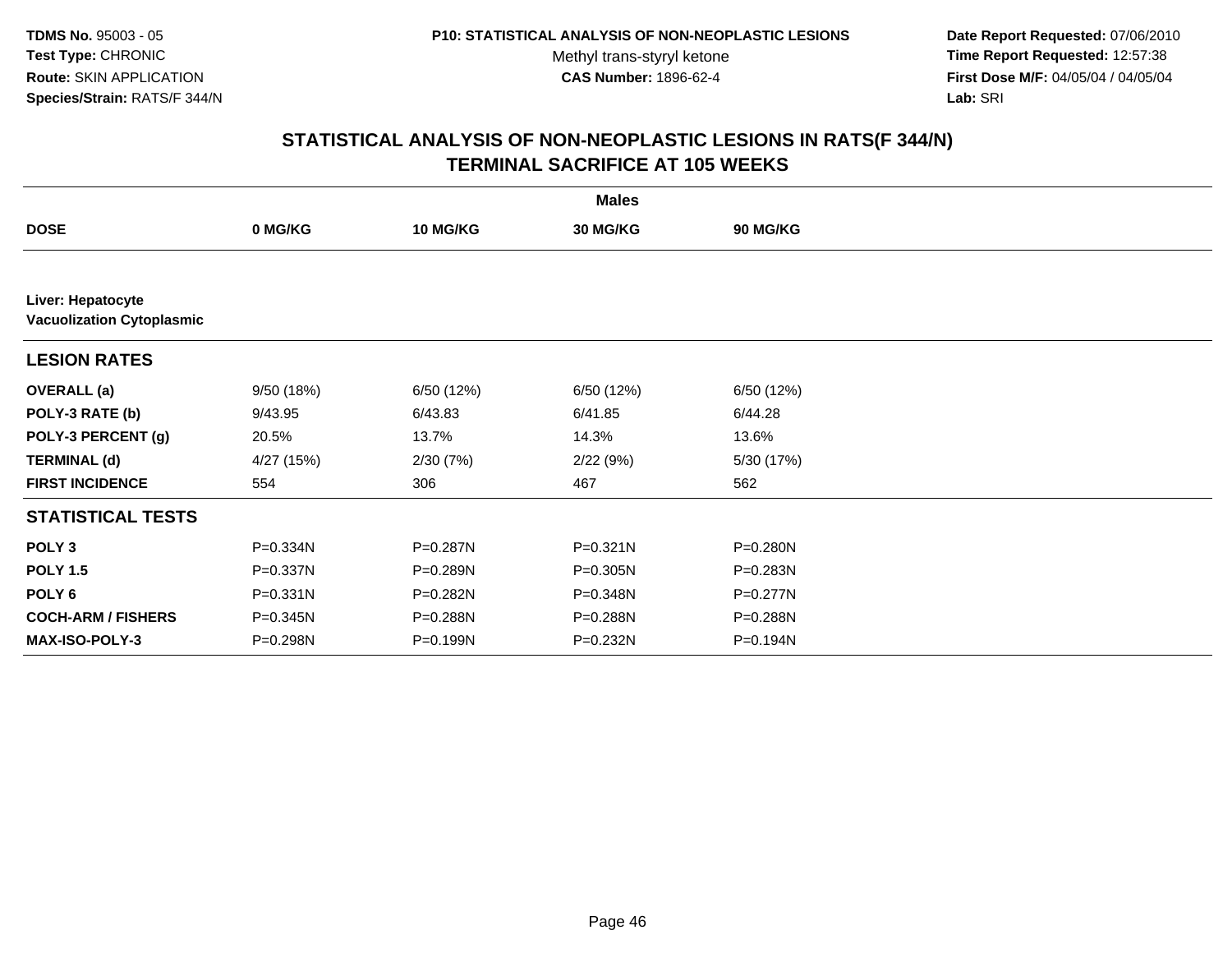**Date Report Requested:** 07/06/2010 **Time Report Requested:** 12:57:38 **First Dose M/F:** 04/05/04 / 04/05/04<br>Lab: SRI **Lab:** SRI

|                           |                   |             | <b>Males</b>    |                        |  |
|---------------------------|-------------------|-------------|-----------------|------------------------|--|
| <b>DOSE</b>               | 0 MG/KG           | 10 MG/KG    | <b>30 MG/KG</b> | 90 MG/KG               |  |
|                           |                   |             |                 |                        |  |
| Lung<br>Edema             |                   |             |                 |                        |  |
| <b>LESION RATES</b>       |                   |             |                 |                        |  |
| <b>OVERALL</b> (a)        | 0/50(0%)          | 3/50(6%)    | 0/50(0%)        | 0/50(0%)               |  |
| POLY-3 RATE (b)           | 0/42.54           | 3/42.38     | 0/40.61         | 0/43.73                |  |
| POLY-3 PERCENT (g)        | 0%                | 7.1%        | 0%              | 0%                     |  |
| <b>TERMINAL (d)</b>       | 0/27(0%)          | 3/30 (10%)  | 0/22(0%)        | 0/30(0%)               |  |
| <b>FIRST INCIDENCE</b>    | $\qquad \qquad -$ | 729 (T)     | ---             | $\qquad \qquad \cdots$ |  |
| <b>STATISTICAL TESTS</b>  |                   |             |                 |                        |  |
| POLY <sub>3</sub>         | $P = 0.257N$      | $P = 0.117$ | (e)             | (e)                    |  |
| <b>POLY 1.5</b>           | $P = 0.261N$      | $P = 0.117$ | (e)             | (e)                    |  |
| POLY <sub>6</sub>         | P=0.249N          | $P = 0.120$ | (e)             | (e)                    |  |
| <b>COCH-ARM / FISHERS</b> | P=0.266N          | $P = 0.121$ | (e)             | (e)                    |  |
| MAX-ISO-POLY-3            | P=0.169N          | P=0.038*    | (e)             | (e)                    |  |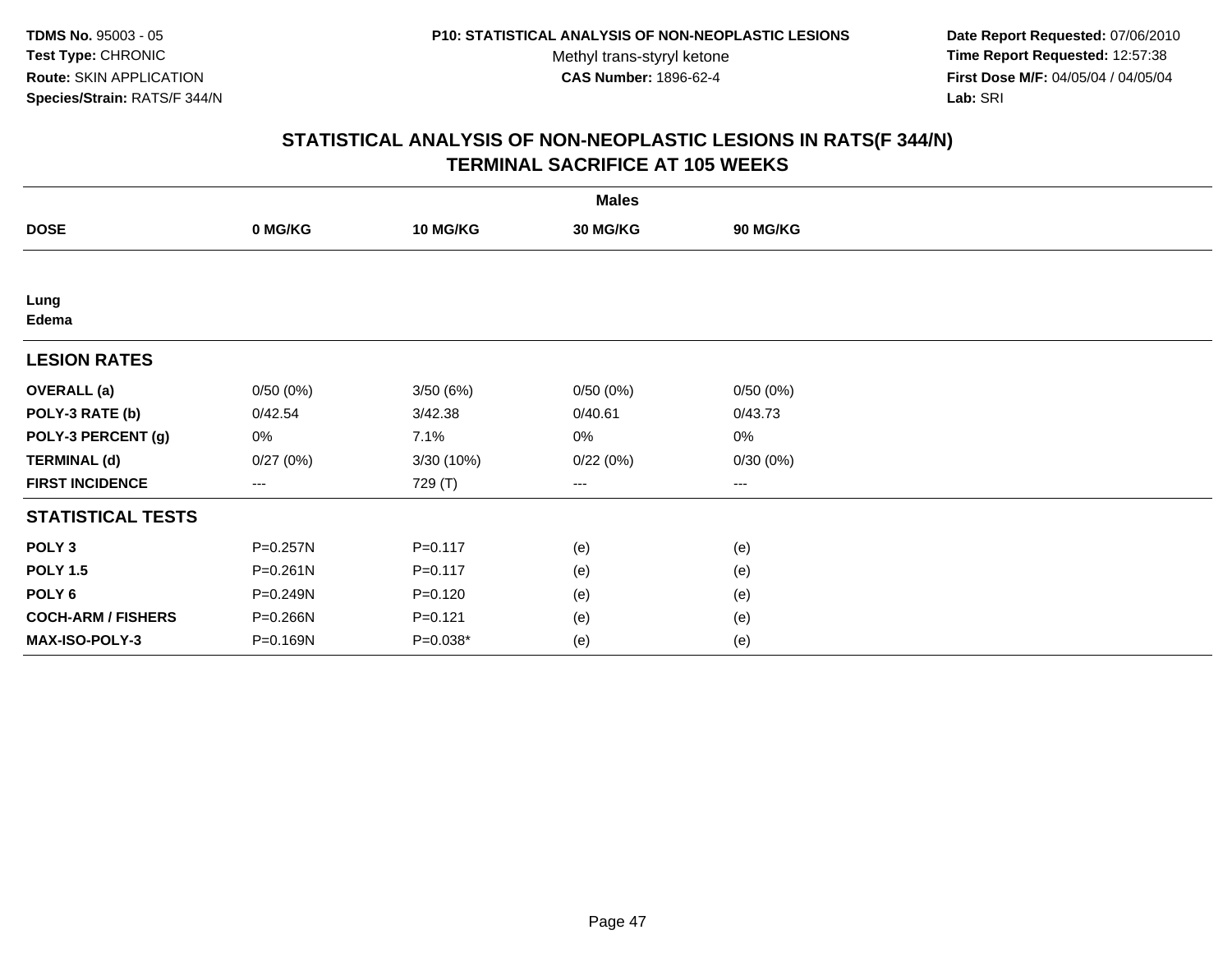**Date Report Requested:** 07/06/2010 **Time Report Requested:** 12:57:38 **First Dose M/F:** 04/05/04 / 04/05/04<br>Lab: SRI **Lab:** SRI

|                           |          |                 | <b>Males</b>    |          |  |
|---------------------------|----------|-----------------|-----------------|----------|--|
| <b>DOSE</b>               | 0 MG/KG  | <b>10 MG/KG</b> | <b>30 MG/KG</b> | 90 MG/KG |  |
|                           |          |                 |                 |          |  |
| Lung<br>Hemorrhage        |          |                 |                 |          |  |
| <b>LESION RATES</b>       |          |                 |                 |          |  |
| <b>OVERALL</b> (a)        | 2/50(4%) | 2/50(4%)        | 1/50(2%)        | 1/50(2%) |  |
| POLY-3 RATE (b)           | 2/42.87  | 2/42.50         | 1/40.61         | 1/43.73  |  |
| POLY-3 PERCENT (g)        | 4.7%     | 4.7%            | 2.5%            | 2.3%     |  |
| <b>TERMINAL (d)</b>       | 1/27(4%) | 1/30(3%)        | 1/22(5%)        | 1/30(3%) |  |
| <b>FIRST INCIDENCE</b>    | 639      | 701             | 729 (T)         | 729 (T)  |  |
| <b>STATISTICAL TESTS</b>  |          |                 |                 |          |  |
| POLY <sub>3</sub>         | P=0.375N | $P = 0.691$     | $P = 0.519N$    | P=0.493N |  |
| <b>POLY 1.5</b>           | P=0.378N | $P = 0.690$     | $P = 0.510N$    | P=0.496N |  |
| POLY 6                    | P=0.371N | P=0.694N        | $P = 0.533N$    | P=0.489N |  |
| <b>COCH-ARM / FISHERS</b> | P=0.383N | P=0.691N        | P=0.500N        | P=0.500N |  |
| MAX-ISO-POLY-3            | P=0.441N | $P=0.496$       | P=0.301N        | P=0.276N |  |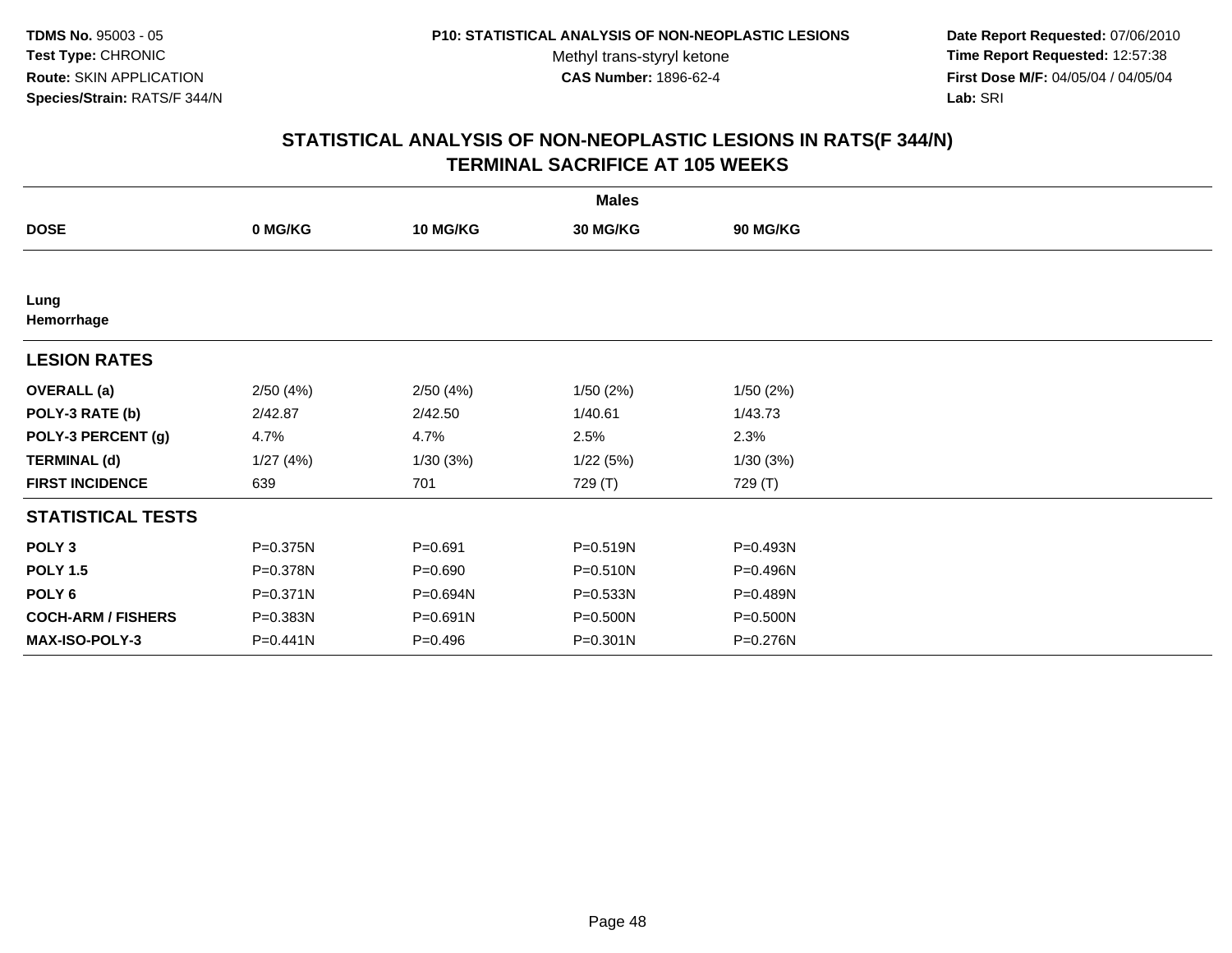**Date Report Requested:** 07/06/2010 **Time Report Requested:** 12:57:38 **First Dose M/F:** 04/05/04 / 04/05/04<br>Lab: SRI **Lab:** SRI

|                                                 |             |                 | <b>Males</b>    |                 |  |
|-------------------------------------------------|-------------|-----------------|-----------------|-----------------|--|
| <b>DOSE</b>                                     | 0 MG/KG     | <b>10 MG/KG</b> | <b>30 MG/KG</b> | <b>90 MG/KG</b> |  |
|                                                 |             |                 |                 |                 |  |
| Lung<br><b>Infiltration Cellular Histiocyte</b> |             |                 |                 |                 |  |
| <b>LESION RATES</b>                             |             |                 |                 |                 |  |
| <b>OVERALL</b> (a)                              | 14/50 (28%) | 15/50 (30%)     | 17/50 (34%)     | 22/50 (44%)     |  |
| POLY-3 RATE (b)                                 | 14/44.28    | 15/44.33        | 17/43.93        | 22/45.79        |  |
| POLY-3 PERCENT (g)                              | 31.6%       | 33.8%           | 38.7%           | 48%             |  |
| <b>TERMINAL (d)</b>                             | 8/27 (30%)  | 9/30 (30%)      | 7/22 (32%)      | 14/30 (47%)     |  |
| <b>FIRST INCIDENCE</b>                          | 480         | 591             | 467             | 562             |  |
| <b>STATISTICAL TESTS</b>                        |             |                 |                 |                 |  |
| POLY <sub>3</sub>                               | $P=0.050*$  | $P = 0.501$     | $P = 0.316$     | $P = 0.080$     |  |
| <b>POLY 1.5</b>                                 | $P=0.047*$  | $P=0.490$       | $P=0.323$       | $P = 0.075$     |  |
| POLY <sub>6</sub>                               | $P = 0.056$ | $P = 0.534$     | $P = 0.307$     | $P = 0.093$     |  |
| <b>COCH-ARM / FISHERS</b>                       | P=0.044*    | $P = 0.500$     | $P=0.333$       | $P=0.072$       |  |
| <b>MAX-ISO-POLY-3</b>                           | $P = 0.080$ | $P=0.409$       | $P = 0.242$     | $P = 0.054$     |  |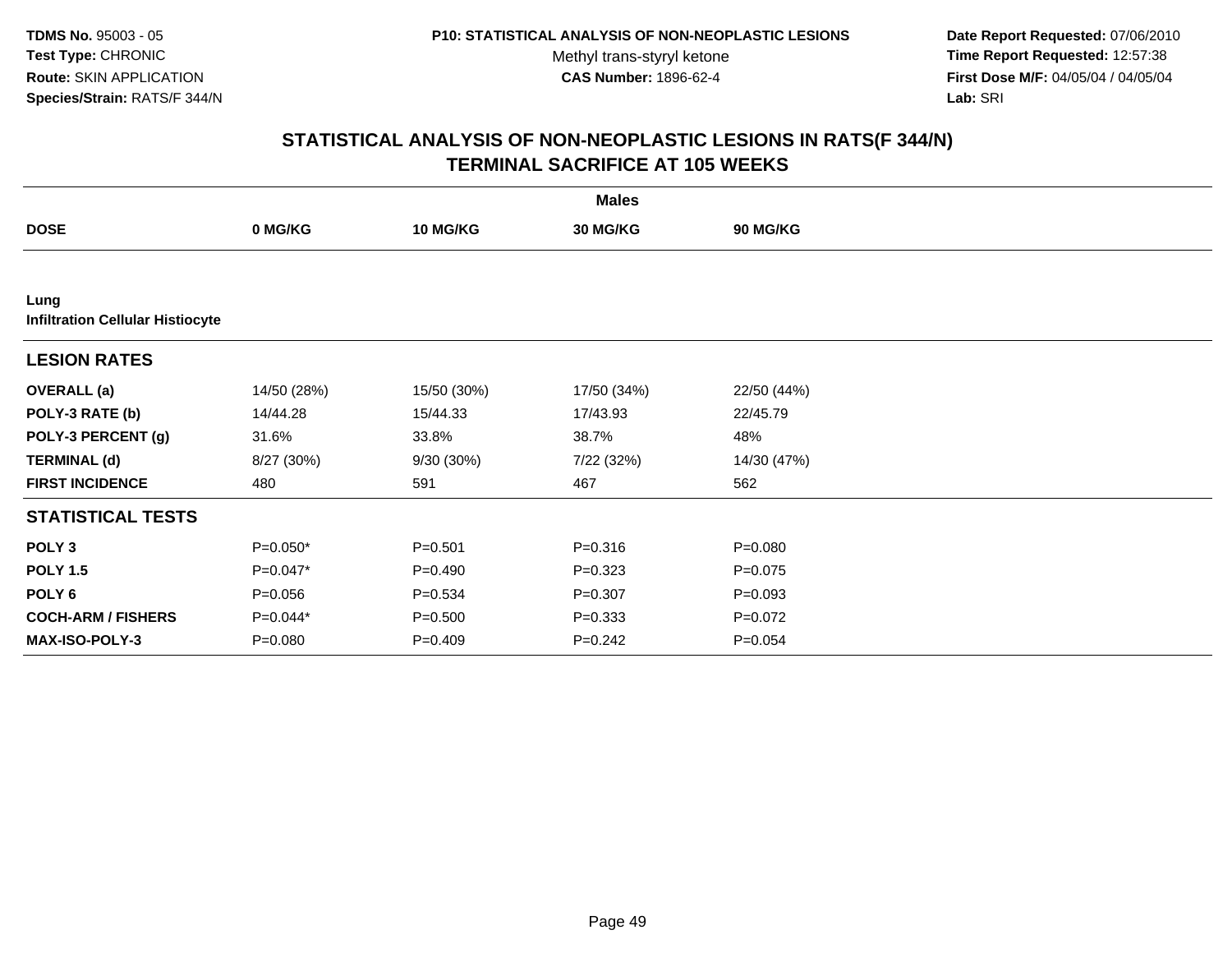**Date Report Requested:** 07/06/2010 **Time Report Requested:** 12:57:38 **First Dose M/F:** 04/05/04 / 04/05/04<br>Lab: SRI **Lab:** SRI

|                                     |             |                 | <b>Males</b>    |             |  |
|-------------------------------------|-------------|-----------------|-----------------|-------------|--|
| <b>DOSE</b>                         | 0 MG/KG     | <b>10 MG/KG</b> | <b>30 MG/KG</b> | 90 MG/KG    |  |
|                                     |             |                 |                 |             |  |
| Lung<br><b>Inflammation Chronic</b> |             |                 |                 |             |  |
| <b>LESION RATES</b>                 |             |                 |                 |             |  |
| <b>OVERALL</b> (a)                  | 4/50 (8%)   | 13/50 (26%)     | 7/50 (14%)      | 9/50 (18%)  |  |
| POLY-3 RATE (b)                     | 4/42.68     | 13/43.93        | 7/41.56         | 9/45.78     |  |
| POLY-3 PERCENT (g)                  | 9.4%        | 29.6%           | 16.8%           | 19.7%       |  |
| <b>TERMINAL (d)</b>                 | 3/27(11%)   | 10/30 (33%)     | 3/22(14%)       | 6/30 (20%)  |  |
| <b>FIRST INCIDENCE</b>              | 694         | 480             | 467             | 449         |  |
| <b>STATISTICAL TESTS</b>            |             |                 |                 |             |  |
| POLY <sub>3</sub>                   | $P = 0.469$ | $P=0.015*$      | $P = 0.243$     | $P = 0.142$ |  |
| <b>POLY 1.5</b>                     | $P = 0.441$ | $P=0.015*$      | $P = 0.252$     | $P = 0.132$ |  |
| POLY 6                              | $P = 0.503$ | P=0.017*        | $P=0.228$       | $P = 0.156$ |  |
| <b>COCH-ARM / FISHERS</b>           | $P = 0.398$ | P=0.016*        | $P = 0.262$     | $P = 0.117$ |  |
| <b>MAX-ISO-POLY-3</b>               | $P = 0.106$ | P=0.008**       | $P = 0.157$     | $P = 0.092$ |  |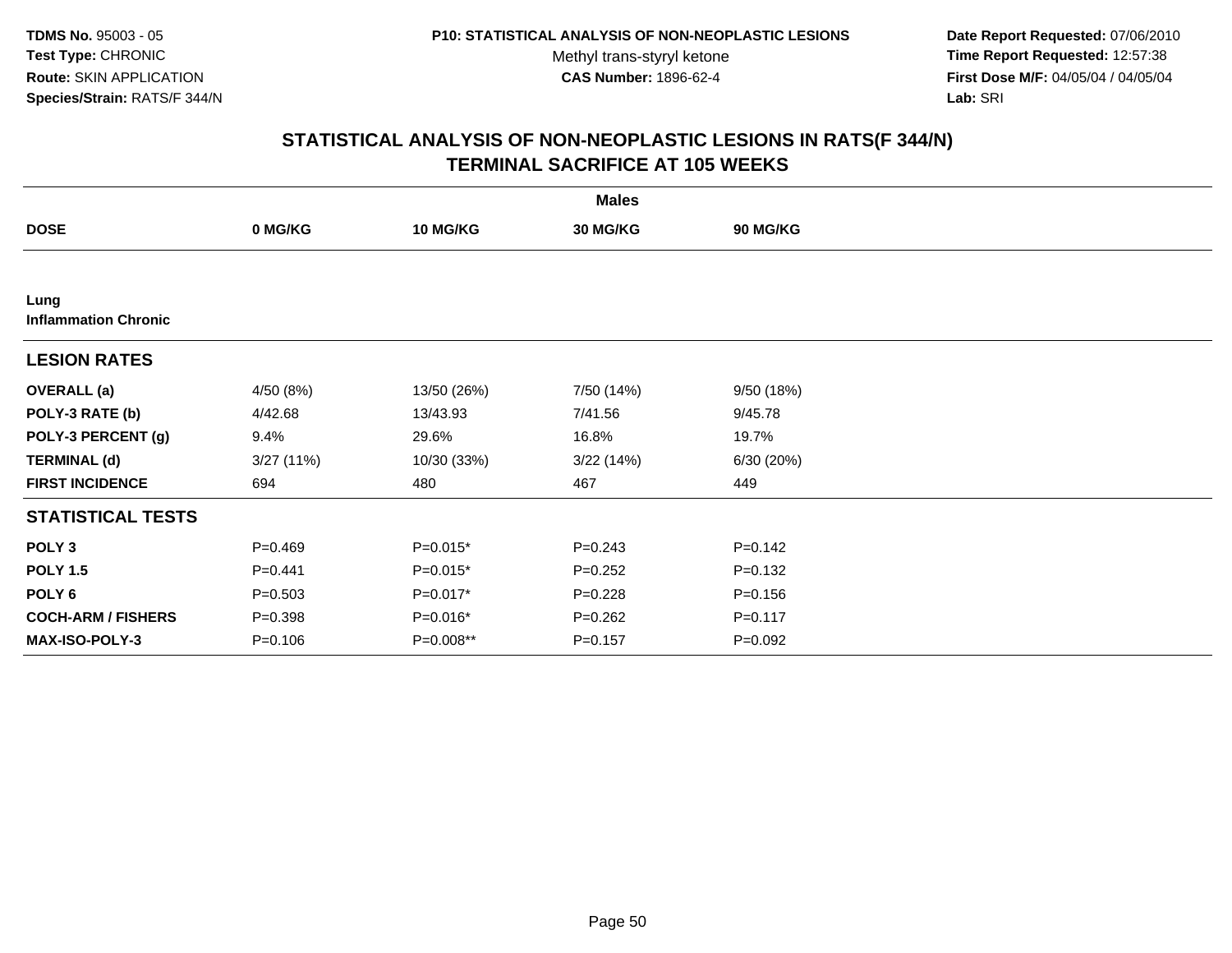**Date Report Requested:** 07/06/2010 **Time Report Requested:** 12:57:38 **First Dose M/F:** 04/05/04 / 04/05/04<br>Lab: SRI **Lab:** SRI

|                                   |                        |                 | <b>Males</b>    |                 |  |
|-----------------------------------|------------------------|-----------------|-----------------|-----------------|--|
| <b>DOSE</b>                       | 0 MG/KG                | <b>10 MG/KG</b> | <b>30 MG/KG</b> | <b>90 MG/KG</b> |  |
|                                   |                        |                 |                 |                 |  |
| Lung<br><b>Metaplasia Osseous</b> |                        |                 |                 |                 |  |
| <b>LESION RATES</b>               |                        |                 |                 |                 |  |
| <b>OVERALL</b> (a)                | 0/50(0%)               | 2/50(4%)        | 2/50(4%)        | 4/50 (8%)       |  |
| POLY-3 RATE (b)                   | 0/42.54                | 2/42.85         | 2/41.31         | 4/44.43         |  |
| POLY-3 PERCENT (g)                | 0%                     | 4.7%            | 4.8%            | 9%              |  |
| <b>TERMINAL (d)</b>               | 0/27(0%)               | 1/30(3%)        | 0/22(0%)        | 2/30(7%)        |  |
| <b>FIRST INCIDENCE</b>            | $\qquad \qquad \cdots$ | 591             | 554             | 522             |  |
| <b>STATISTICAL TESTS</b>          |                        |                 |                 |                 |  |
| POLY <sub>3</sub>                 | $P = 0.067$            | $P = 0.238$     | $P = 0.230$     | $P = 0.066$     |  |
| <b>POLY 1.5</b>                   | $P = 0.064$            | $P = 0.236$     | $P=0.233$       | $P = 0.063$     |  |
| POLY <sub>6</sub>                 | $P = 0.070$            | $P = 0.243$     | $P=0.225$       | $P = 0.069$     |  |
| <b>COCH-ARM / FISHERS</b>         | $P = 0.061$            | $P = 0.247$     | $P = 0.247$     | $P=0.059$       |  |
| <b>MAX-ISO-POLY-3</b>             | $P=0.039*$             | $P = 0.077$     | $P = 0.075$     | $P=0.024*$      |  |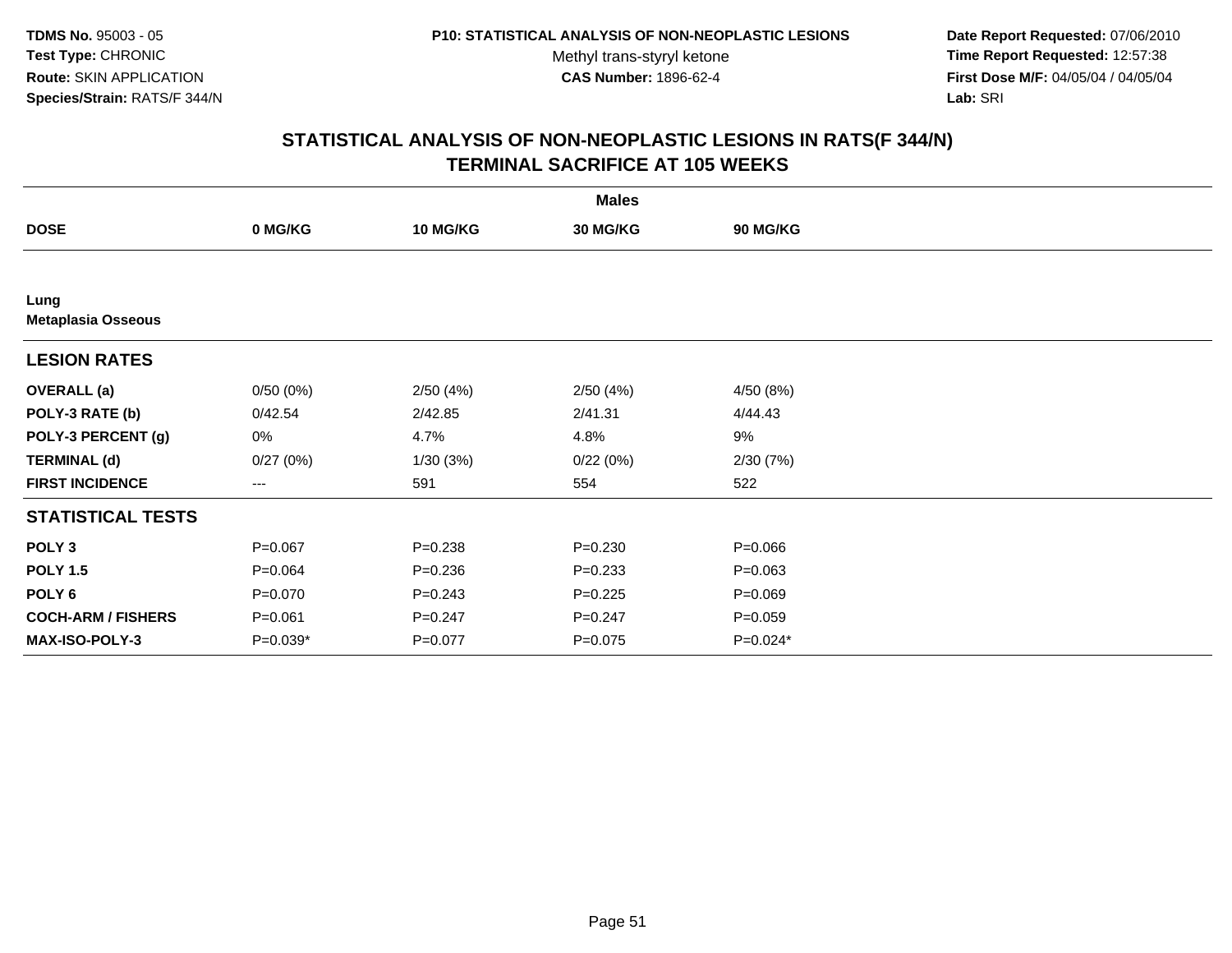**Date Report Requested:** 07/06/2010 **Time Report Requested:** 12:57:38 **First Dose M/F:** 04/05/04 / 04/05/04<br>Lab: SRI **Lab:** SRI

|                           |                        |          | <b>Males</b>    |                   |  |
|---------------------------|------------------------|----------|-----------------|-------------------|--|
| <b>DOSE</b>               | 0 MG/KG                | 10 MG/KG | <b>30 MG/KG</b> | 90 MG/KG          |  |
|                           |                        |          |                 |                   |  |
| Lung<br>Pigmentation      |                        |          |                 |                   |  |
| <b>LESION RATES</b>       |                        |          |                 |                   |  |
| <b>OVERALL (a)</b>        | 0/50(0%)               | 0/50(0%) | 0/50(0%)        | 0/50(0%)          |  |
| POLY-3 RATE (b)           | 0/42.54                | 0/42.38  | 0/40.61         | 0/43.73           |  |
| POLY-3 PERCENT (g)        | 0%                     | 0%       | 0%              | 0%                |  |
| <b>TERMINAL (d)</b>       | 0/27(0%)               | 0/30(0%) | 0/22(0%)        | 0/30(0%)          |  |
| <b>FIRST INCIDENCE</b>    | $\qquad \qquad \cdots$ | $---$    | ---             | $\qquad \qquad -$ |  |
| <b>STATISTICAL TESTS</b>  |                        |          |                 |                   |  |
| POLY <sub>3</sub>         | (e)                    | (e)      | (e)             | (e)               |  |
| <b>POLY 1.5</b>           | (e)                    | (e)      | (e)             | (e)               |  |
| POLY <sub>6</sub>         | (e)                    | (e)      | (e)             | (e)               |  |
| <b>COCH-ARM / FISHERS</b> | (e)                    | (e)      | (e)             | (e)               |  |
| MAX-ISO-POLY-3            | (e)                    | (e)      | (e)             | (e)               |  |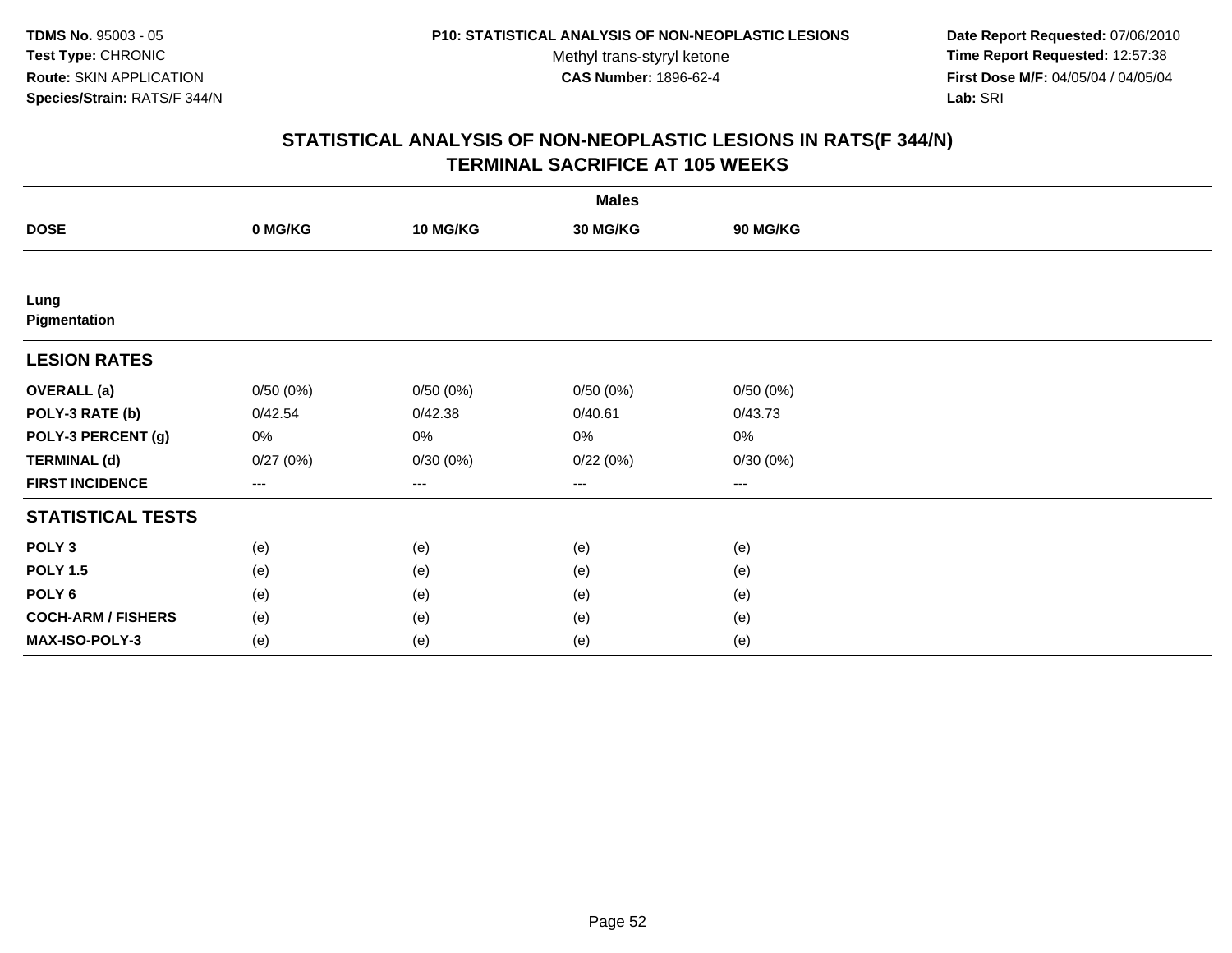**Date Report Requested:** 07/06/2010 **Time Report Requested:** 12:57:38 **First Dose M/F:** 04/05/04 / 04/05/04<br>Lab: SRI **Lab:** SRI

|                                          |           |                 | <b>Males</b> |                 |  |
|------------------------------------------|-----------|-----------------|--------------|-----------------|--|
| <b>DOSE</b>                              | 0 MG/KG   | <b>10 MG/KG</b> | 30 MG/KG     | <b>90 MG/KG</b> |  |
|                                          |           |                 |              |                 |  |
| Lung: Alveolar Epithelium<br>Hyperplasia |           |                 |              |                 |  |
| <b>LESION RATES</b>                      |           |                 |              |                 |  |
| <b>OVERALL</b> (a)                       | 0/50(0%)  | 0/50(0%)        | 4/50 (8%)    | 8/50 (16%)      |  |
| POLY-3 RATE (b)                          | 0/42.54   | 0/42.38         | 4/42.25      | 8/44.72         |  |
| POLY-3 PERCENT (g)                       | 0%        | 0%              | 9.5%         | 17.9%           |  |
| <b>TERMINAL (d)</b>                      | 0/27(0%)  | 0/30(0%)        | 0/22(0%)     | 5/30 (17%)      |  |
| <b>FIRST INCIDENCE</b>                   | $\cdots$  | ---             | 467          | 449             |  |
| <b>STATISTICAL TESTS</b>                 |           |                 |              |                 |  |
| POLY <sub>3</sub>                        | P<0.001** | (e)             | $P = 0.059$  | P=0.004**       |  |
| <b>POLY 1.5</b>                          | P<0.001** | (e)             | $P = 0.060$  | P=0.004**       |  |
| POLY 6                                   | P<0.001** | (e)             | $P = 0.057$  | P=0.005**       |  |
| <b>COCH-ARM / FISHERS</b>                | P<0.001** | (e)             | $P = 0.059$  | P=0.003**       |  |
| MAX-ISO-POLY-3                           | P<0.001** | (e)             | $P=0.019*$   | P=0.002**       |  |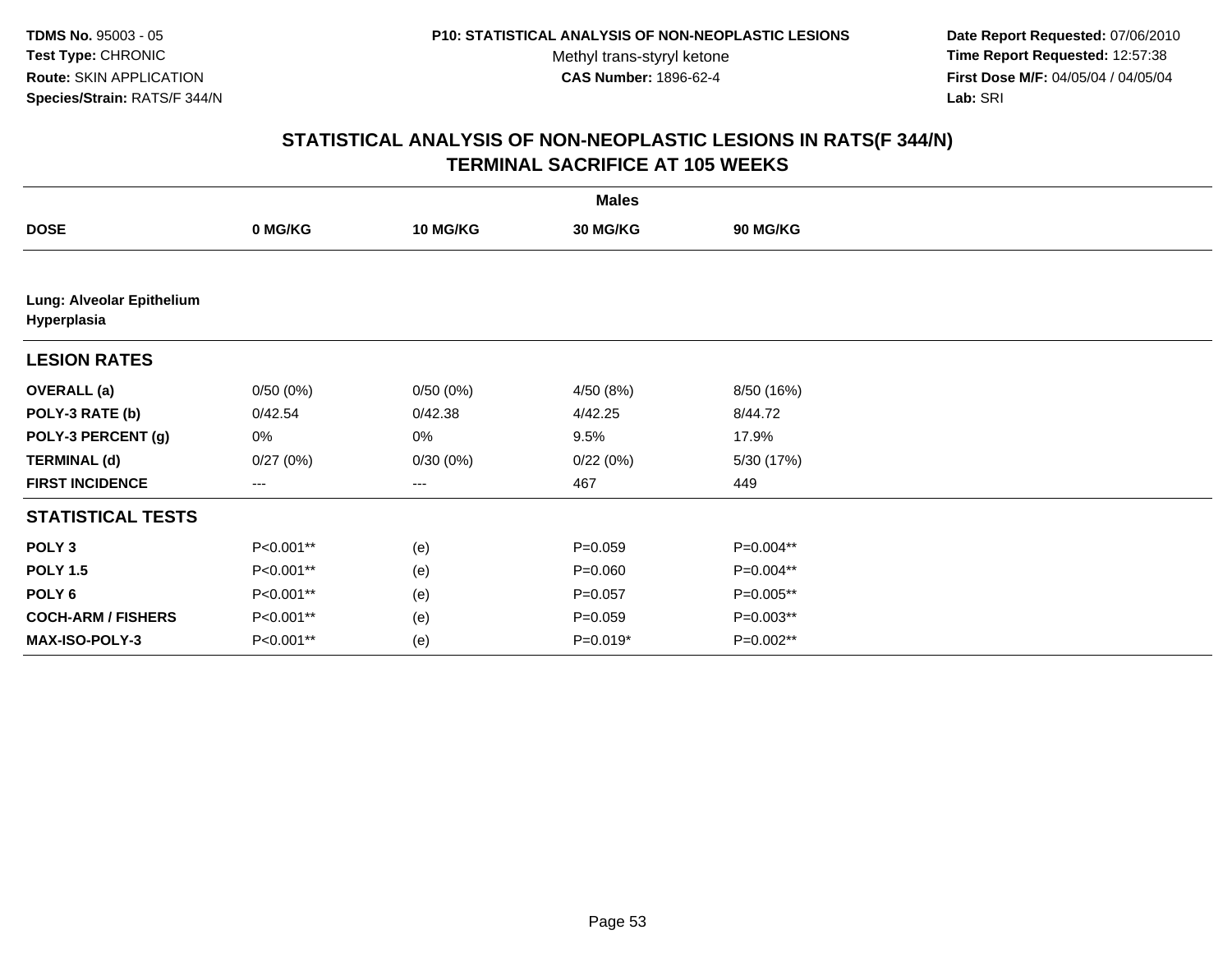**Date Report Requested:** 07/06/2010 **Time Report Requested:** 12:57:38 **First Dose M/F:** 04/05/04 / 04/05/04<br>Lab: SRI **Lab:** SRI

|                                                 |          |                 | <b>Males</b>    |          |  |
|-------------------------------------------------|----------|-----------------|-----------------|----------|--|
| <b>DOSE</b>                                     | 0 MG/KG  | <b>10 MG/KG</b> | <b>30 MG/KG</b> | 90 MG/KG |  |
|                                                 |          |                 |                 |          |  |
| <b>Lymph Node, Mesenteric</b><br><b>Atrophy</b> |          |                 |                 |          |  |
| <b>LESION RATES</b>                             |          |                 |                 |          |  |
| <b>OVERALL</b> (a)                              | 0/50(0%) | 2/50(4%)        | 0/50(0%)        | 0/50(0%) |  |
| POLY-3 RATE (b)                                 | 0/42.54  | 2/42.40         | 0/40.61         | 0/43.73  |  |
| POLY-3 PERCENT (g)                              | 0%       | 4.7%            | 0%              | 0%       |  |
| <b>TERMINAL (d)</b>                             | 0/27(0%) | 1/30(3%)        | 0/22(0%)        | 0/30(0%) |  |
| <b>FIRST INCIDENCE</b>                          | $\cdots$ | 726             | $\cdots$        | $\cdots$ |  |
| <b>STATISTICAL TESTS</b>                        |          |                 |                 |          |  |
| POLY <sub>3</sub>                               | P=0.374N | $P = 0.236$     | (e)             | (e)      |  |
| <b>POLY 1.5</b>                                 | P=0.378N | $P = 0.235$     | (e)             | (e)      |  |
| POLY <sub>6</sub>                               | P=0.367N | $P = 0.239$     | (e)             | (e)      |  |
| <b>COCH-ARM / FISHERS</b>                       | P=0.380N | $P = 0.247$     | (e)             | (e)      |  |
| MAX-ISO-POLY-3                                  | P=0.253N | $P = 0.076$     | (e)             | (e)      |  |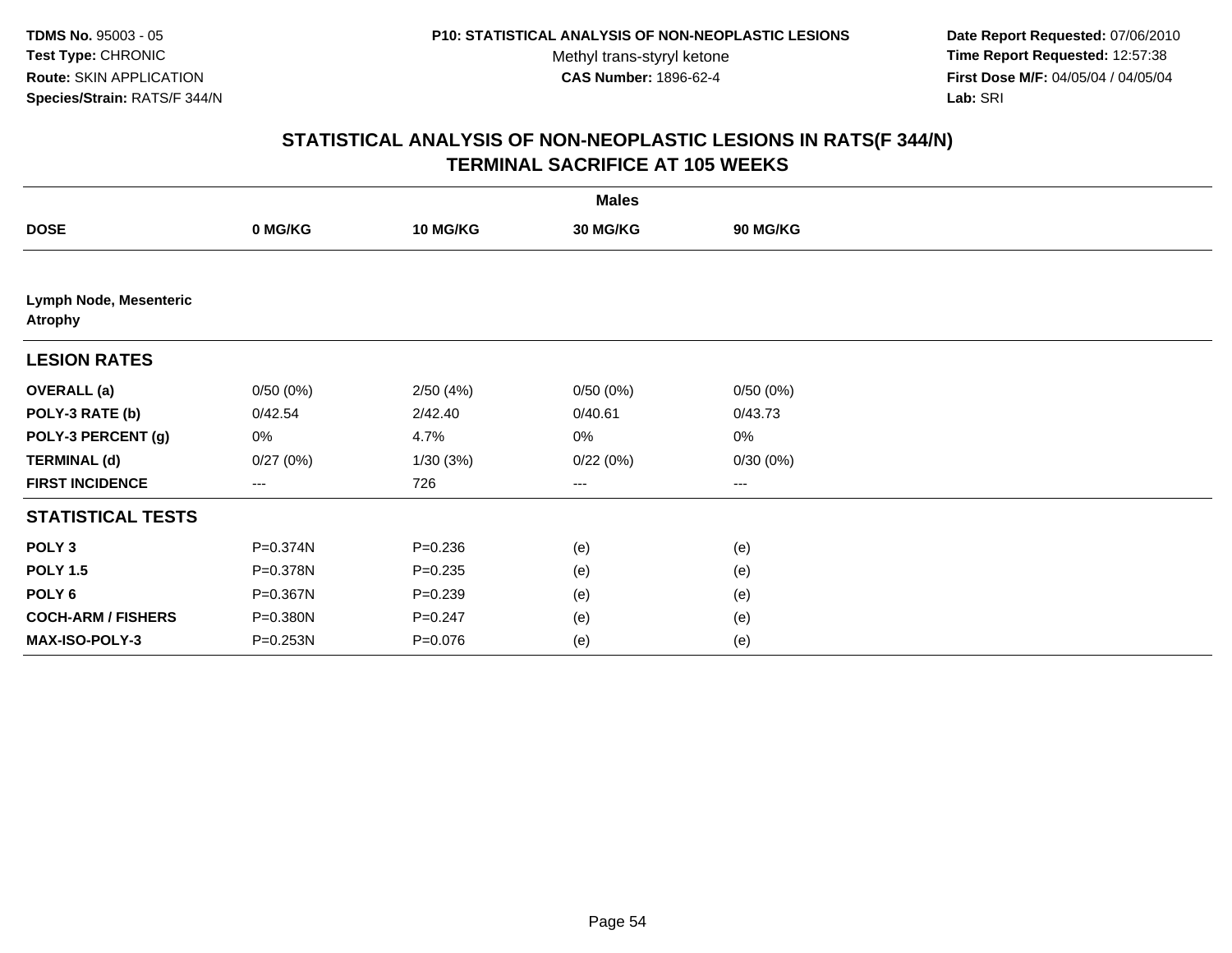**Date Report Requested:** 07/06/2010 **Time Report Requested:** 12:57:38 **First Dose M/F:** 04/05/04 / 04/05/04<br>Lab: SRI **Lab:** SRI

|                                          |             |                 | <b>Males</b>    |                 |  |
|------------------------------------------|-------------|-----------------|-----------------|-----------------|--|
| <b>DOSE</b>                              | 0 MG/KG     | <b>10 MG/KG</b> | <b>30 MG/KG</b> | <b>90 MG/KG</b> |  |
|                                          |             |                 |                 |                 |  |
| Lymph Node, Mesenteric<br><b>Ectasia</b> |             |                 |                 |                 |  |
| <b>LESION RATES</b>                      |             |                 |                 |                 |  |
| <b>OVERALL</b> (a)                       | 5/50 (10%)  | 2/50(4%)        | 3/50(6%)        | 5/50 (10%)      |  |
| POLY-3 RATE (b)                          | 5/42.65     | 2/42.38         | 3/41.62         | 5/43.83         |  |
| POLY-3 PERCENT (g)                       | 11.7%       | 4.7%            | 7.2%            | 11.4%           |  |
| <b>TERMINAL (d)</b>                      | 4/27 (15%)  | 2/30(7%)        | 1/22(5%)        | 4/30 (13%)      |  |
| <b>FIRST INCIDENCE</b>                   | 703         | 729 (T)         | 362             | 704             |  |
| <b>STATISTICAL TESTS</b>                 |             |                 |                 |                 |  |
| POLY <sub>3</sub>                        | $P = 0.391$ | P=0.217N        | P=0.369N        | P=0.614N        |  |
| <b>POLY 1.5</b>                          | $P = 0.385$ | P=0.220N        | P=0.362N        | P=0.620N        |  |
| POLY <sub>6</sub>                        | $P = 0.398$ | $P = 0.211N$    | P=0.383N        | P=0.603N        |  |
| <b>COCH-ARM / FISHERS</b>                | $P = 0.372$ | P=0.218N        | P=0.357N        | P=0.630N        |  |
| <b>MAX-ISO-POLY-3</b>                    | P=0.423N    | $P = 0.121N$    | P=0.243N        | P=0.481N        |  |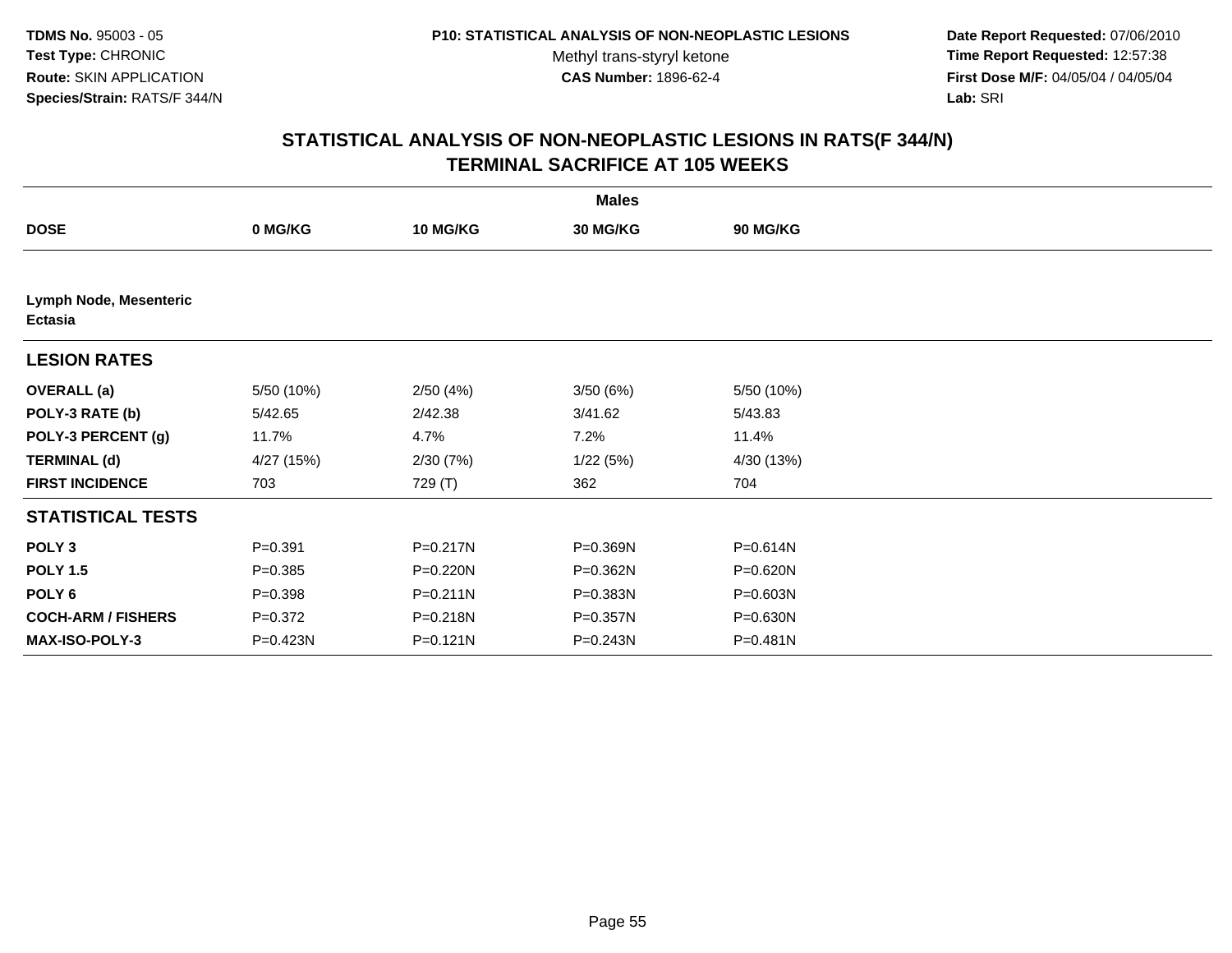**Date Report Requested:** 07/06/2010 **Time Report Requested:** 12:57:38 **First Dose M/F:** 04/05/04 / 04/05/04<br>Lab: SRI **Lab:** SRI

|                                      |             |                 | <b>Males</b> |                 |  |
|--------------------------------------|-------------|-----------------|--------------|-----------------|--|
| <b>DOSE</b>                          | 0 MG/KG     | <b>10 MG/KG</b> | 30 MG/KG     | <b>90 MG/KG</b> |  |
|                                      |             |                 |              |                 |  |
| Lymph Node, Mesenteric<br>Hemorrhage |             |                 |              |                 |  |
| <b>LESION RATES</b>                  |             |                 |              |                 |  |
| <b>OVERALL (a)</b>                   | 4/50 (8%)   | 3/50(6%)        | 4/50 (8%)    | 8/50 (16%)      |  |
| POLY-3 RATE (b)                      | 4/42.98     | 3/42.38         | 4/41.17      | 8/44.37         |  |
| POLY-3 PERCENT (g)                   | 9.3%        | 7.1%            | 9.7%         | 18%             |  |
| <b>TERMINAL (d)</b>                  | 3/27(11%)   | 3/30 (10%)      | 3/22(14%)    | 5/30 (17%)      |  |
| <b>FIRST INCIDENCE</b>               | 601         | 729 (T)         | 554          | 657             |  |
| <b>STATISTICAL TESTS</b>             |             |                 |              |                 |  |
| POLY <sub>3</sub>                    | $P = 0.070$ | P=0.508N        | $P = 0.620$  | $P = 0.191$     |  |
| <b>POLY 1.5</b>                      | $P = 0.067$ | P=0.508N        | $P = 0.631$  | $P = 0.185$     |  |
| POLY 6                               | $P = 0.074$ | $P = 0.503N$    | $P = 0.603$  | $P = 0.201$     |  |
| <b>COCH-ARM / FISHERS</b>            | $P = 0.062$ | P=0.500N        | P=0.643N     | $P = 0.178$     |  |
| MAX-ISO-POLY-3                       | $P = 0.112$ | P=0.354N        | $P = 0.474$  | $P = 0.121$     |  |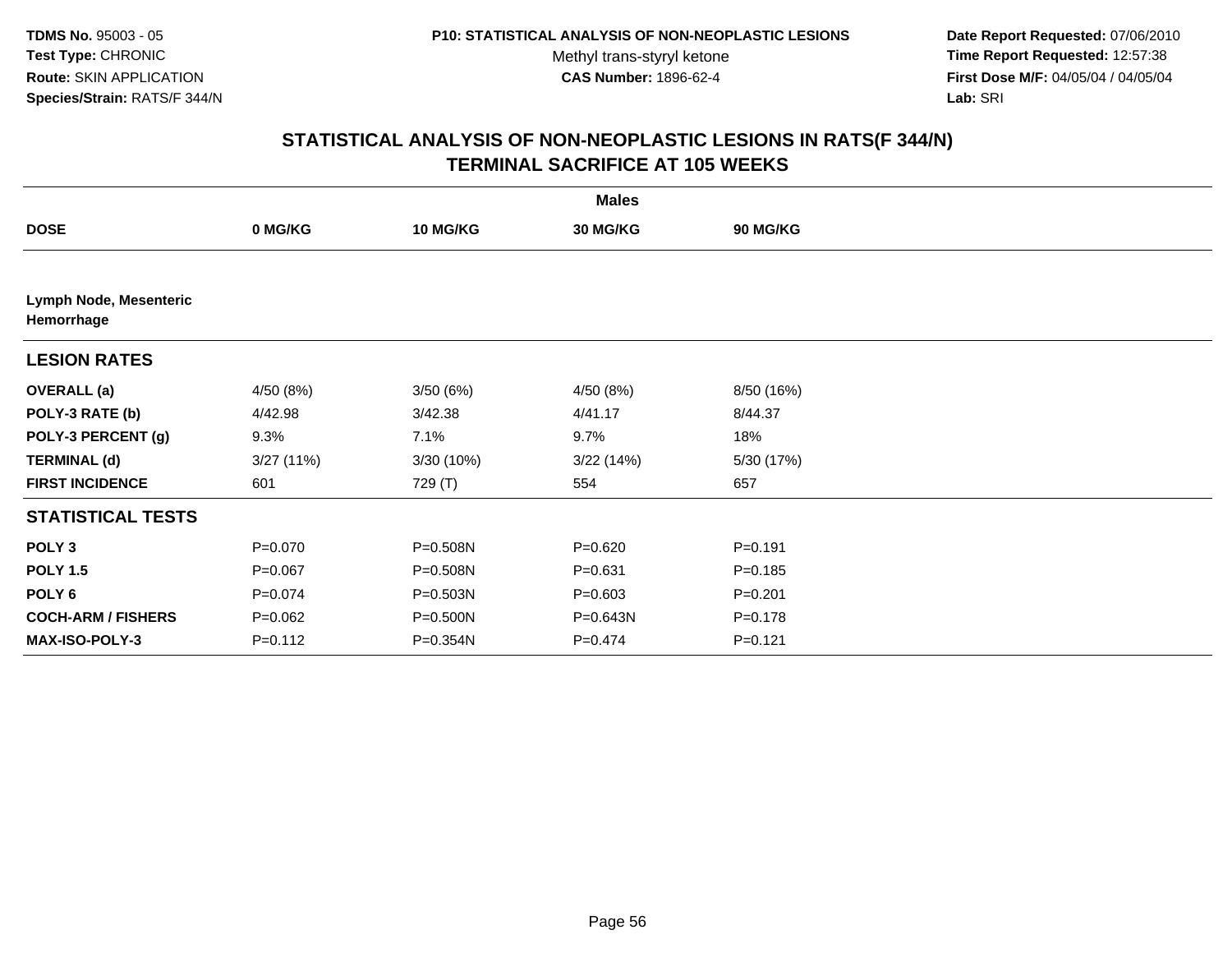**Date Report Requested:** 07/06/2010 **Time Report Requested:** 12:57:38 **First Dose M/F:** 04/05/04 / 04/05/04<br>Lab: SRI **Lab:** SRI

|                                                |             |                 | <b>Males</b> |                 |  |
|------------------------------------------------|-------------|-----------------|--------------|-----------------|--|
| <b>DOSE</b>                                    | 0 MG/KG     | <b>10 MG/KG</b> | 30 MG/KG     | <b>90 MG/KG</b> |  |
|                                                |             |                 |              |                 |  |
| Lymph Node, Mesenteric<br>Hyperplasia Lymphoid |             |                 |              |                 |  |
| <b>LESION RATES</b>                            |             |                 |              |                 |  |
| <b>OVERALL</b> (a)                             | 3/50(6%)    | 12/50 (24%)     | 7/50 (14%)   | 11/50 (22%)     |  |
| POLY-3 RATE (b)                                | 3/43.98     | 12/43.54        | 7/42.46      | 11/44.20        |  |
| POLY-3 PERCENT (g)                             | 6.8%        | 27.6%           | 16.5%        | 24.9%           |  |
| <b>TERMINAL (d)</b>                            | 1/27(4%)    | 10/30 (33%)     | 4/22 (18%)   | 9/30 (30%)      |  |
| <b>FIRST INCIDENCE</b>                         | 368         | 306             | 362          | 667             |  |
| <b>STATISTICAL TESTS</b>                       |             |                 |              |                 |  |
| POLY <sub>3</sub>                              | $P = 0.114$ | P=0.009**       | $P=0.141$    | P=0.019*        |  |
| <b>POLY 1.5</b>                                | $P = 0.113$ | P=0.009**       | $P = 0.149$  | $P=0.019*$      |  |
| POLY 6                                         | $P = 0.119$ | P=0.009**       | $P=0.129$    | P=0.019*        |  |
| <b>COCH-ARM / FISHERS</b>                      | $P = 0.118$ | $P=0.011*$      | $P = 0.159$  | P=0.020*        |  |
| MAX-ISO-POLY-3                                 | P=0.021*    | P=0.004**       | $P = 0.082$  | P=0.009**       |  |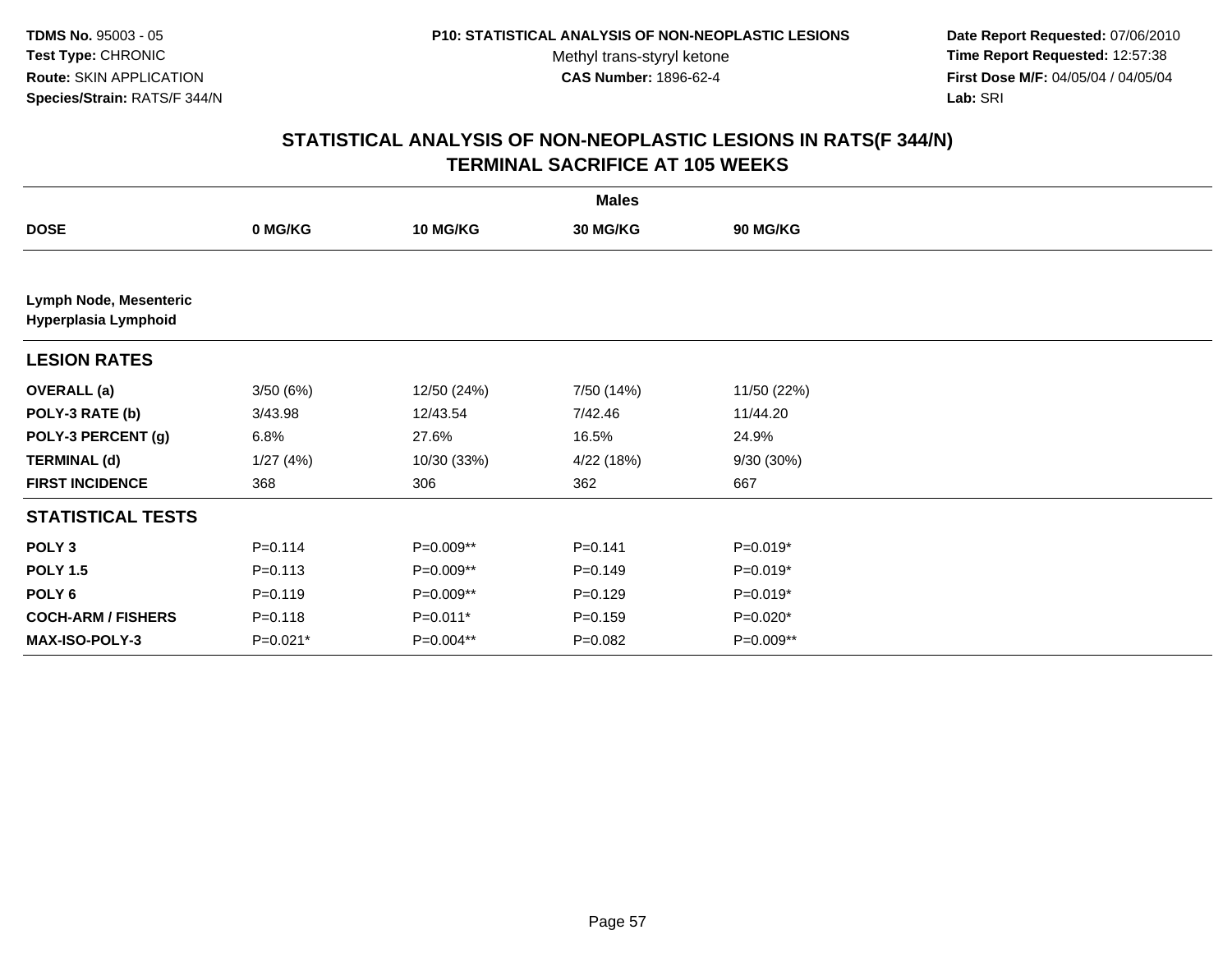**Date Report Requested:** 07/06/2010 **Time Report Requested:** 12:57:38 **First Dose M/F:** 04/05/04 / 04/05/04<br>Lab: SRI **Lab:** SRI

|                                        |          |                 | <b>Males</b> |              |  |
|----------------------------------------|----------|-----------------|--------------|--------------|--|
| <b>DOSE</b>                            | 0 MG/KG  | <b>10 MG/KG</b> | 30 MG/KG     | 90 MG/KG     |  |
|                                        |          |                 |              |              |  |
| Lymph Node, Mesenteric<br>Pigmentation |          |                 |              |              |  |
| <b>LESION RATES</b>                    |          |                 |              |              |  |
| <b>OVERALL</b> (a)                     | 2/50(4%) | 1/50(2%)        | 1/50(2%)     | 0/50(0%)     |  |
| POLY-3 RATE (b)                        | 2/42.83  | 1/42.38         | 1/40.61      | 0/43.73      |  |
| POLY-3 PERCENT (g)                     | 4.7%     | 2.4%            | 2.5%         | 0%           |  |
| <b>TERMINAL (d)</b>                    | 1/27(4%) | 1/30(3%)        | 1/22(5%)     | 0/30(0%)     |  |
| <b>FIRST INCIDENCE</b>                 | 650      | 729 (T)         | 729 (T)      | ---          |  |
| <b>STATISTICAL TESTS</b>               |          |                 |              |              |  |
| POLY <sub>3</sub>                      | P=0.187N | P=0.504N        | P=0.519N     | P=0.232N     |  |
| <b>POLY 1.5</b>                        | P=0.189N | P=0.504N        | P=0.510N     | P=0.234N     |  |
| POLY 6                                 | P=0.185N | P=0.500N        | P=0.532N     | P=0.229N     |  |
| <b>COCH-ARM / FISHERS</b>              | P=0.193N | P=0.500N        | P=0.500N     | $P = 0.247N$ |  |
| MAX-ISO-POLY-3                         | P=0.124N | P=0.284N        | P=0.300N     | P=0.076N     |  |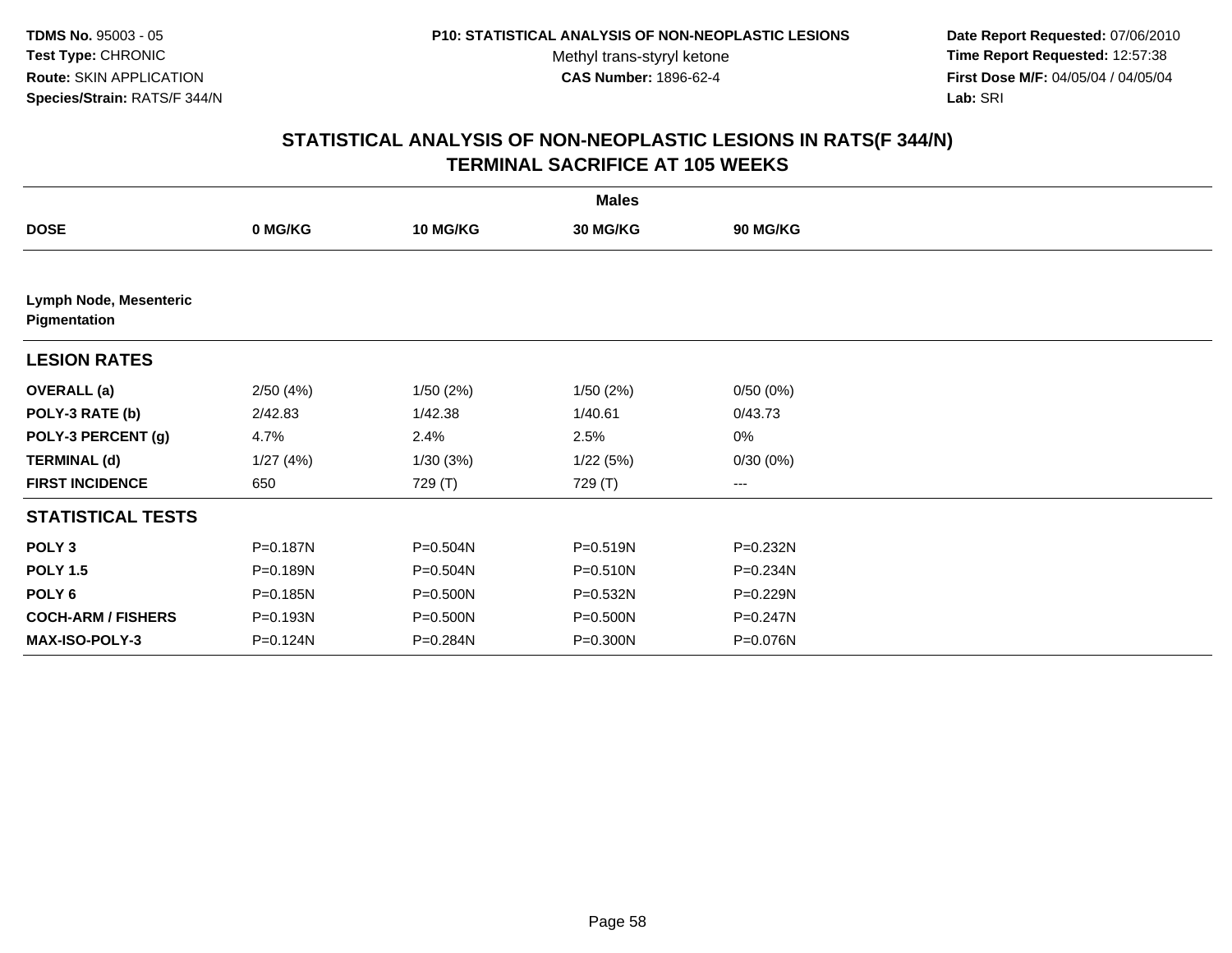**Date Report Requested:** 07/06/2010 **Time Report Requested:** 12:57:38 **First Dose M/F:** 04/05/04 / 04/05/04<br>Lab: SRI **Lab:** SRI

|                                                   |          |                 | <b>Males</b> |                 |  |
|---------------------------------------------------|----------|-----------------|--------------|-----------------|--|
| <b>DOSE</b>                                       | 0 MG/KG  | <b>10 MG/KG</b> | 30 MG/KG     | <b>90 MG/KG</b> |  |
|                                                   |          |                 |              |                 |  |
| Lymph Node: Deep Cervical<br>Hyperplasia Lymphoid |          |                 |              |                 |  |
| <b>LESION RATES</b>                               |          |                 |              |                 |  |
| <b>OVERALL</b> (a)                                | 1/25(4%) | 0/30(0%)        | 3/21(14%)    | 0/26(0%)        |  |
| POLY-3 RATE (b)                                   | 1/22.18  | 0/25.71         | 3/18.94      | 0/22.92         |  |
| POLY-3 PERCENT (g)                                | 4.5%     | 0%              | 15.8%        | 0%              |  |
| <b>TERMINAL (d)</b>                               | 1/14(7%) | 0/16(0%)        | $0/10(0\%)$  | 0/13(0%)        |  |
| <b>FIRST INCIDENCE</b>                            | 729 (T)  | ---             | 657          | ---             |  |
| <b>STATISTICAL TESTS</b>                          |          |                 |              |                 |  |
| POLY <sub>3</sub>                                 | P=0.444N | P=0.470N        | $P = 0.244$  | P=0.493N        |  |
| <b>POLY 1.5</b>                                   | P=0.446N | P=0.467N        | $P = 0.243$  | P=0.493N        |  |
| POLY 6                                            | P=0.444N | P=0.474N        | $P = 0.247$  | P=0.496N        |  |
| <b>COCH-ARM / FISHERS</b>                         | P=0.453N | P=0.455N        | $P = 0.240$  | P=0.490N        |  |
| <b>MAX-ISO-POLY-3</b>                             | P=0.260N | P=0.146N        | $P = 0.119$  | P=0.156N        |  |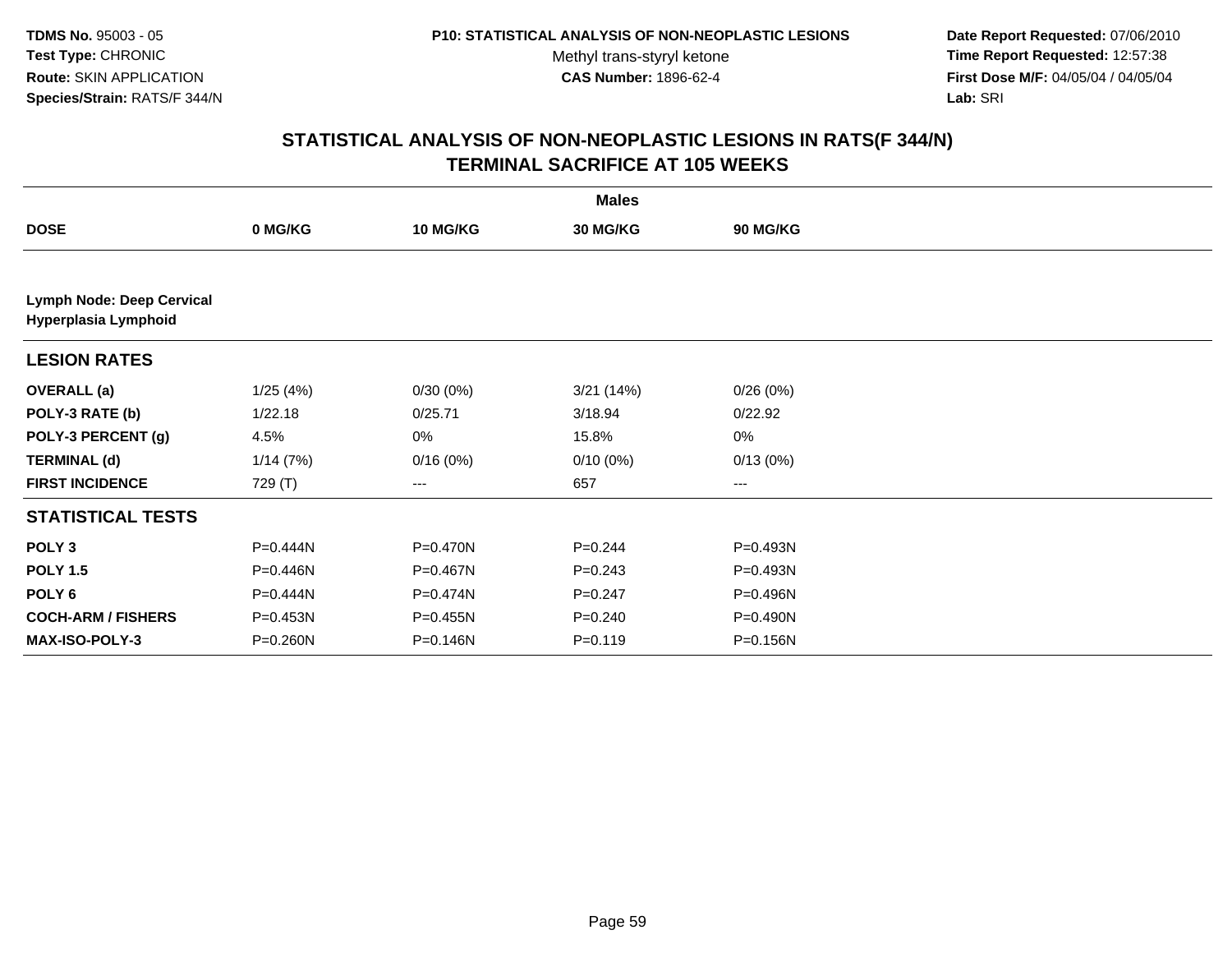**Date Report Requested:** 07/06/2010 **Time Report Requested:** 12:57:38 **First Dose M/F:** 04/05/04 / 04/05/04<br>Lab: SRI **Lab:** SRI

|                                    |          |                 | <b>Males</b>    |           |  |
|------------------------------------|----------|-----------------|-----------------|-----------|--|
| <b>DOSE</b>                        | 0 MG/KG  | <b>10 MG/KG</b> | <b>30 MG/KG</b> | 90 MG/KG  |  |
|                                    |          |                 |                 |           |  |
| Lymph Node: Mediastinal<br>Ectasia |          |                 |                 |           |  |
| <b>LESION RATES</b>                |          |                 |                 |           |  |
| <b>OVERALL</b> (a)                 | 2/25(8%) | 6/30(20%)       | 3/21(14%)       | 2/26(8%)  |  |
| POLY-3 RATE (b)                    | 2/22.32  | 6/26.49         | 3/18.89         | 2/22.92   |  |
| POLY-3 PERCENT (g)                 | 9%       | 22.7%           | 15.9%           | 8.7%      |  |
| <b>TERMINAL (d)</b>                | 1/14(7%) | 3/16 (19%)      | 1/10 (10%)      | 2/13(15%) |  |
| <b>FIRST INCIDENCE</b>             | 694      | 591             | 632             | 729 (T)   |  |
| <b>STATISTICAL TESTS</b>           |          |                 |                 |           |  |
| POLY <sub>3</sub>                  | P=0.322N | $P = 0.183$     | $P=0.422$       | P=0.687N  |  |
| <b>POLY 1.5</b>                    | P=0.319N | $P = 0.187$     | $P=0.421$       | P=0.684N  |  |
| POLY 6                             | P=0.330N | $P = 0.180$     | $P=0.421$       | P=0.695N  |  |
| <b>COCH-ARM / FISHERS</b>          | P=0.317N | $P = 0.193$     | $P = 0.415$     | P=0.680N  |  |
| <b>MAX-ISO-POLY-3</b>              | P=0.377N | $P = 0.106$     | $P = 0.259$     | P=0.488N  |  |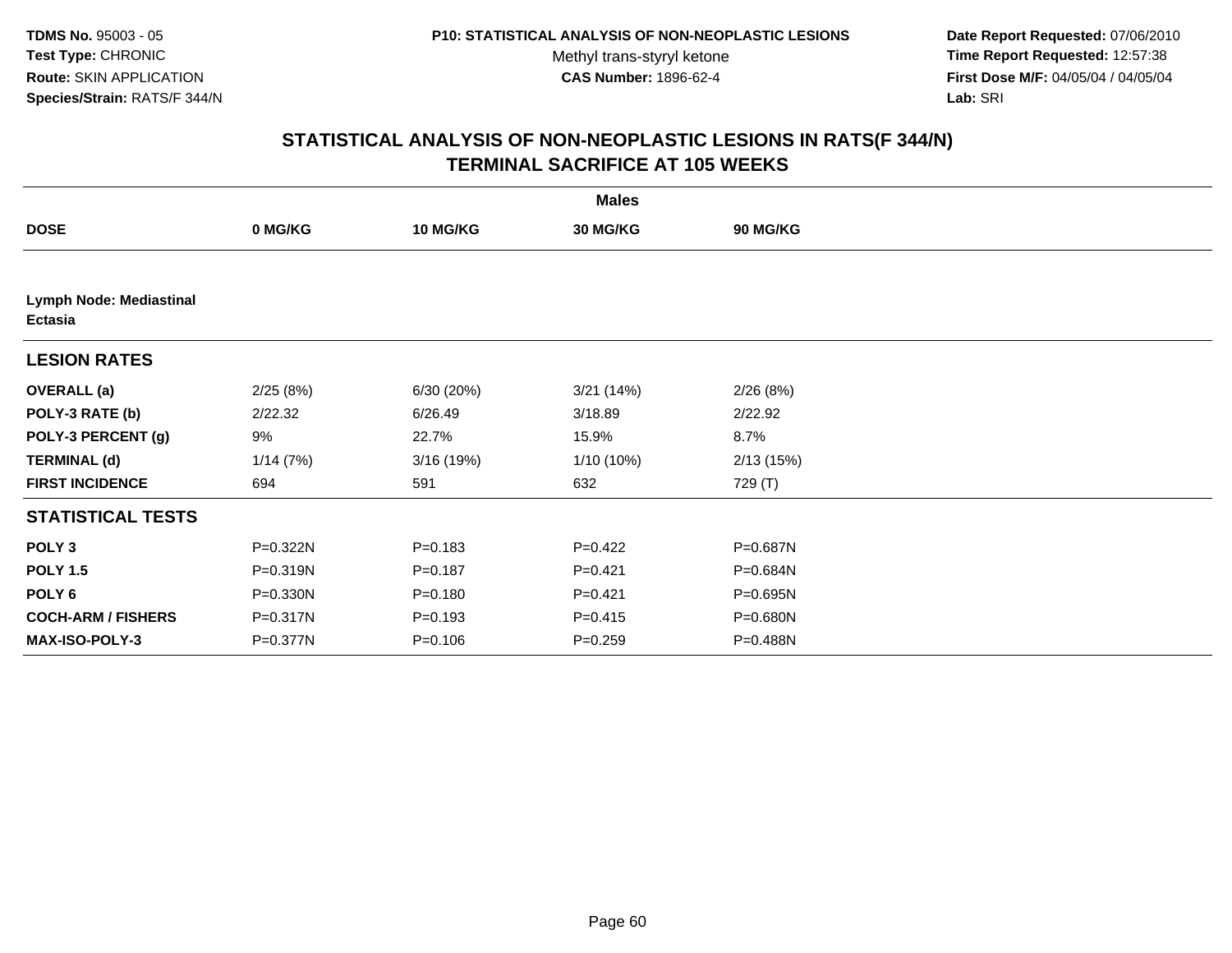**Date Report Requested:** 07/06/2010 **Time Report Requested:** 12:57:38 **First Dose M/F:** 04/05/04 / 04/05/04<br>Lab: SRI **Lab:** SRI

|                                              |              |                 | <b>Males</b> |                 |  |
|----------------------------------------------|--------------|-----------------|--------------|-----------------|--|
| <b>DOSE</b>                                  | 0 MG/KG      | <b>10 MG/KG</b> | 30 MG/KG     | <b>90 MG/KG</b> |  |
|                                              |              |                 |              |                 |  |
| <b>Lymph Node: Mediastinal</b><br>Hemorrhage |              |                 |              |                 |  |
| <b>LESION RATES</b>                          |              |                 |              |                 |  |
| <b>OVERALL</b> (a)                           | 3/25(12%)    | 9/30 (30%)      | 8/21 (38%)   | 4/26 (15%)      |  |
| POLY-3 RATE (b)                              | 3/22.44      | 9/27.70         | 8/19.06      | 4/23.40         |  |
| POLY-3 PERCENT (g)                           | 13.4%        | 32.5%           | 42%          | 17.1%           |  |
| <b>TERMINAL (d)</b>                          | 2/14(14%)    | 4/16 (25%)      | 5/10 (50%)   | 2/13(15%)       |  |
| <b>FIRST INCIDENCE</b>                       | 659          | 480             | 632          | 632             |  |
| <b>STATISTICAL TESTS</b>                     |              |                 |              |                 |  |
| POLY <sub>3</sub>                            | P=0.374N     | $P = 0.103$     | P=0.036*     | $P = 0.524$     |  |
| <b>POLY 1.5</b>                              | $P = 0.371N$ | $P=0.102$       | P=0.037*     | $P = 0.524$     |  |
| POLY 6                                       | P=0.380N     | $P=0.105$       | $P=0.034*$   | $P=0.522$       |  |
| <b>COCH-ARM / FISHERS</b>                    | P=0.372N     | $P = 0.099$     | $P=0.042*$   | $P = 0.523$     |  |
| <b>MAX-ISO-POLY-3</b>                        | $P = 0.160$  | $P = 0.065$     | $P=0.018*$   | $P = 0.365$     |  |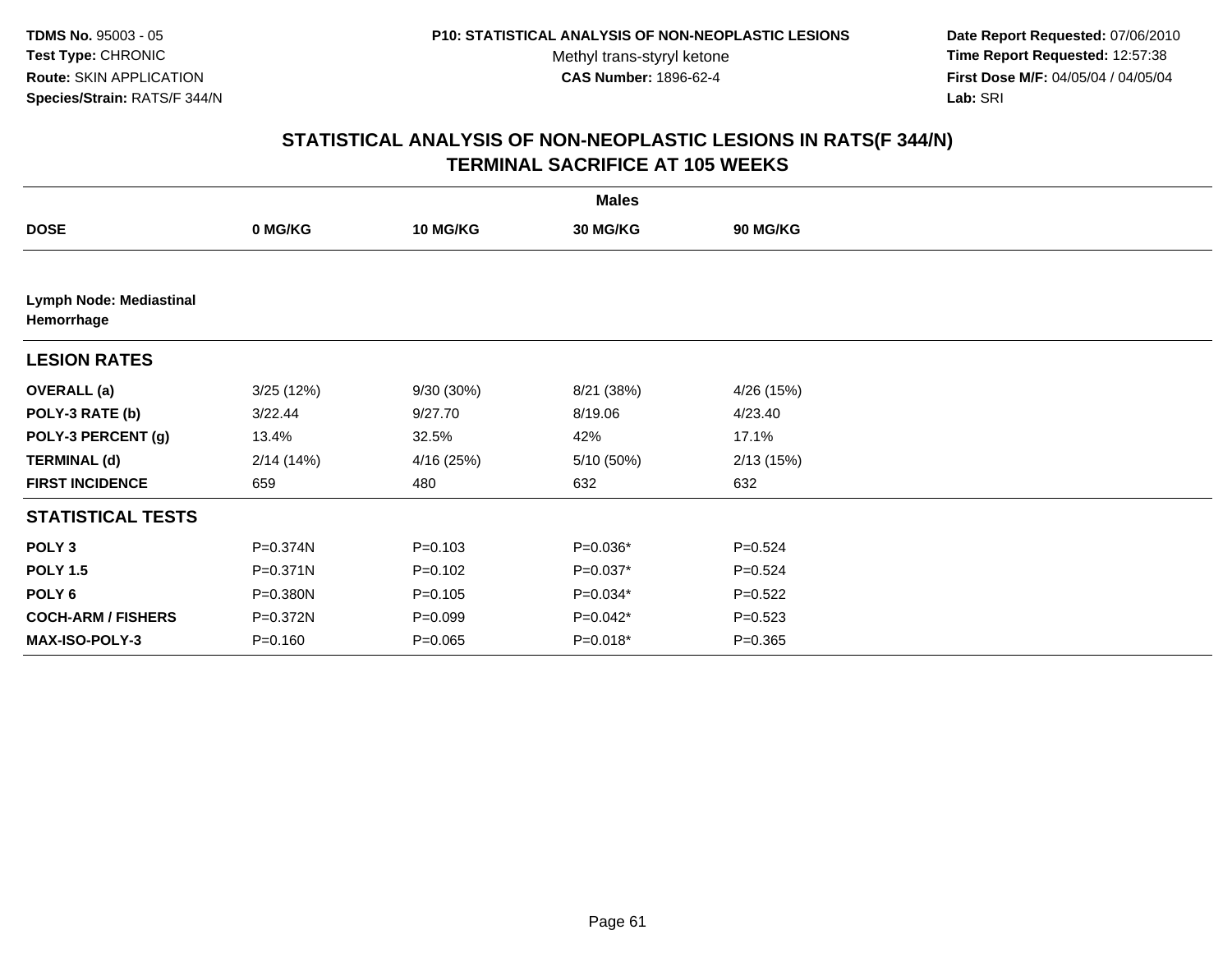**Date Report Requested:** 07/06/2010 **Time Report Requested:** 12:57:38 **First Dose M/F:** 04/05/04 / 04/05/04<br>Lab: SRI **Lab:** SRI

|                                                 |             |                 | <b>Males</b> |                 |  |
|-------------------------------------------------|-------------|-----------------|--------------|-----------------|--|
| <b>DOSE</b>                                     | 0 MG/KG     | <b>10 MG/KG</b> | 30 MG/KG     | <b>90 MG/KG</b> |  |
|                                                 |             |                 |              |                 |  |
| Lymph Node: Mediastinal<br>Hyperplasia Lymphoid |             |                 |              |                 |  |
| <b>LESION RATES</b>                             |             |                 |              |                 |  |
| <b>OVERALL (a)</b>                              | 2/25(8%)    | 8/30 (27%)      | 7/21 (33%)   | 6/26(23%)       |  |
| POLY-3 RATE (b)                                 | 2/22.18     | 8/27.02         | 7/19.26      | 6/23.87         |  |
| POLY-3 PERCENT (g)                              | 9%          | 29.6%           | 36.4%        | 25.1%           |  |
| <b>TERMINAL (d)</b>                             | 2/14(14%)   | 4/16 (25%)      | $3/10(30\%)$ | 2/13(15%)       |  |
| <b>FIRST INCIDENCE</b>                          | 729 (T)     | 554             | 626          | 632             |  |
| <b>STATISTICAL TESTS</b>                        |             |                 |              |                 |  |
| POLY <sub>3</sub>                               | $P = 0.363$ | $P=0.072$       | P=0.034*     | $P = 0.144$     |  |
| <b>POLY 1.5</b>                                 | $P = 0.351$ | $P=0.072$       | $P=0.033*$   | $P=0.141$       |  |
| POLY 6                                          | $P = 0.382$ | $P = 0.073$     | $P=0.035*$   | $P = 0.151$     |  |
| <b>COCH-ARM / FISHERS</b>                       | $P = 0.337$ | $P = 0.073$     | $P=0.037*$   | $P = 0.137$     |  |
| MAX-ISO-POLY-3                                  | $P = 0.082$ | $P=0.041*$      | $P=0.015*$   | P=0.078         |  |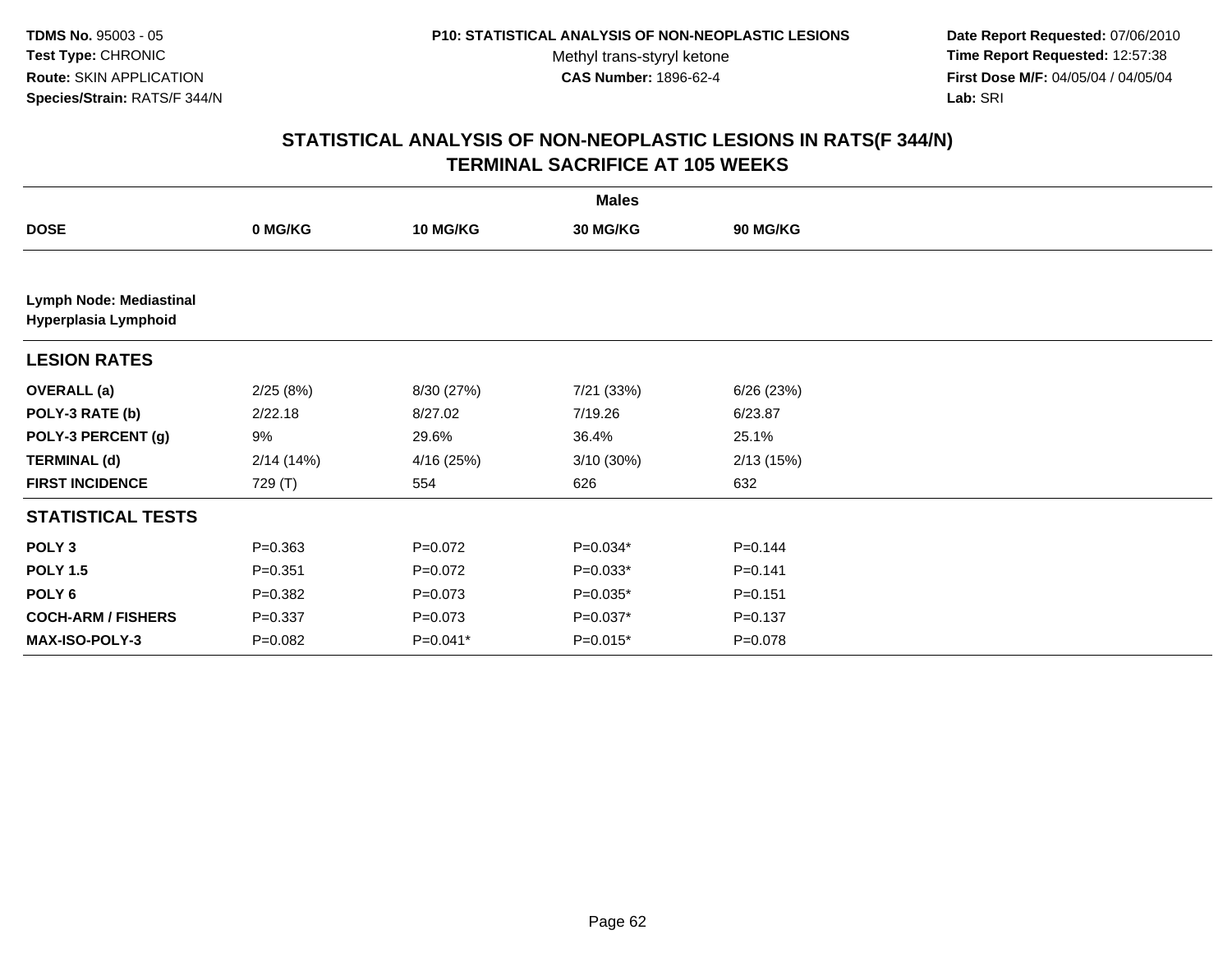**Date Report Requested:** 07/06/2010 **Time Report Requested:** 12:57:38 **First Dose M/F:** 04/05/04 / 04/05/04<br>Lab: SRI **Lab:** SRI

|                                                |              |                 | <b>Males</b> |                 |  |
|------------------------------------------------|--------------|-----------------|--------------|-----------------|--|
| <b>DOSE</b>                                    | 0 MG/KG      | <b>10 MG/KG</b> | 30 MG/KG     | <b>90 MG/KG</b> |  |
|                                                |              |                 |              |                 |  |
| <b>Lymph Node: Mediastinal</b><br>Pigmentation |              |                 |              |                 |  |
| <b>LESION RATES</b>                            |              |                 |              |                 |  |
| <b>OVERALL</b> (a)                             | 1/25(4%)     | 3/30 (10%)      | 3/21(14%)    | 1/26(4%)        |  |
| POLY-3 RATE (b)                                | 1/22.18      | 3/25.73         | 3/18.44      | 1/22.92         |  |
| POLY-3 PERCENT (g)                             | 4.5%         | 11.7%           | 16.3%        | 4.4%            |  |
| <b>TERMINAL (d)</b>                            | 1/14(7%)     | 2/16(13%)       | 2/10(20%)    | 1/13(8%)        |  |
| <b>FIRST INCIDENCE</b>                         | 729 (T)      | 726             | 694          | 729 (T)         |  |
| <b>STATISTICAL TESTS</b>                       |              |                 |              |                 |  |
| POLY <sub>3</sub>                              | $P = 0.430N$ | $P = 0.357$     | $P = 0.235$  | P=0.754N        |  |
| <b>POLY 1.5</b>                                | $P = 0.430N$ | $P = 0.363$     | $P = 0.238$  | P=0.753N        |  |
| POLY 6                                         | P=0.433N     | $P=0.349$       | $P=0.229$    | P=0.757N        |  |
| <b>COCH-ARM / FISHERS</b>                      | P=0.432N     | $P = 0.378$     | $P = 0.240$  | $P = 0.745N$    |  |
| <b>MAX-ISO-POLY-3</b>                          | P=0.380N     | $P = 0.194$     | $P = 0.116$  | P=0.490N        |  |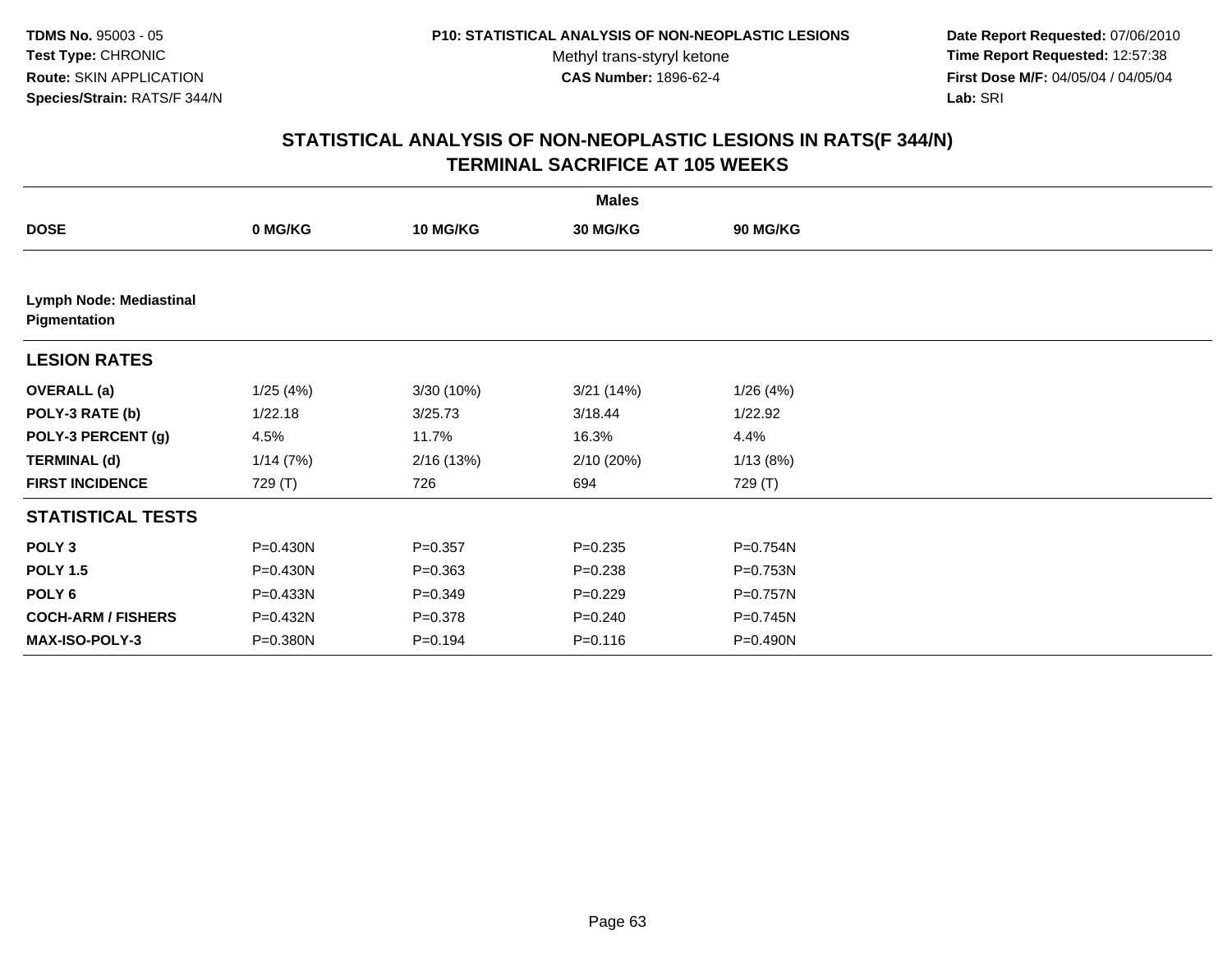**Date Report Requested:** 07/06/2010 **Time Report Requested:** 12:57:38 **First Dose M/F:** 04/05/04 / 04/05/04<br>Lab: SRI **Lab:** SRI

|                                                 |             |                 | <b>Males</b>    |             |  |
|-------------------------------------------------|-------------|-----------------|-----------------|-------------|--|
| <b>DOSE</b>                                     | 0 MG/KG     | <b>10 MG/KG</b> | <b>30 MG/KG</b> | 90 MG/KG    |  |
|                                                 |             |                 |                 |             |  |
| <b>Lymph Node: Pancreatic</b><br><b>Ectasia</b> |             |                 |                 |             |  |
| <b>LESION RATES</b>                             |             |                 |                 |             |  |
| <b>OVERALL</b> (a)                              | 3/25(12%)   | 3/30 (10%)      | 2/21 (10%)      | 5/26 (19%)  |  |
| POLY-3 RATE (b)                                 | 3/22.28     | 3/25.71         | 2/18.30         | 5/23.18     |  |
| POLY-3 PERCENT (g)                              | 13.5%       | 11.7%           | 10.9%           | 21.6%       |  |
| <b>TERMINAL (d)</b>                             | 2/14(14%)   | 3/16 (19%)      | 2/10 (20%)      | 4/13 (31%)  |  |
| <b>FIRST INCIDENCE</b>                          | 703         | 729 (T)         | 729 (T)         | 658         |  |
| <b>STATISTICAL TESTS</b>                        |             |                 |                 |             |  |
| POLY <sub>3</sub>                               | $P=0.225$   | P=0.598N        | P=0.592N        | $P = 0.372$ |  |
| <b>POLY 1.5</b>                                 | $P=0.224$   | P=0.588N        | P=0.585N        | $P = 0.374$ |  |
| POLY 6                                          | $P=0.226$   | P=0.610N        | P=0.604N        | $P = 0.367$ |  |
| <b>COCH-ARM / FISHERS</b>                       | $P = 0.217$ | P=0.573N        | $P = 0.585N$    | $P = 0.374$ |  |
| <b>MAX-ISO-POLY-3</b>                           | $P = 0.298$ | P=0.426N        | P=0.408N        | $P = 0.241$ |  |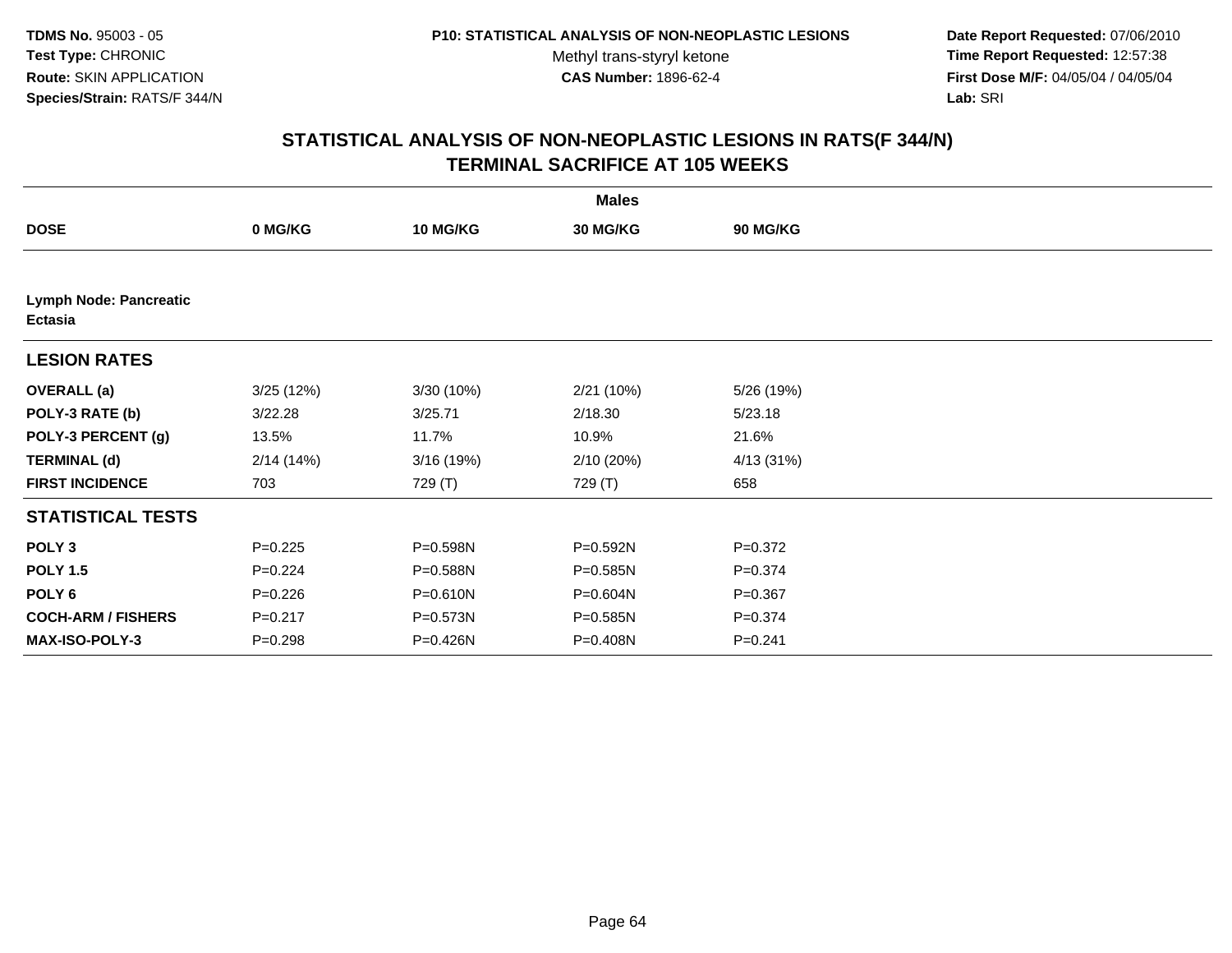**Date Report Requested:** 07/06/2010 **Time Report Requested:** 12:57:38 **First Dose M/F:** 04/05/04 / 04/05/04<br>Lab: SRI **Lab:** SRI

|                                             |              |                 | <b>Males</b> |          |  |
|---------------------------------------------|--------------|-----------------|--------------|----------|--|
| <b>DOSE</b>                                 | 0 MG/KG      | <b>10 MG/KG</b> | 30 MG/KG     | 90 MG/KG |  |
|                                             |              |                 |              |          |  |
| <b>Lymph Node: Pancreatic</b><br>Hemorrhage |              |                 |              |          |  |
| <b>LESION RATES</b>                         |              |                 |              |          |  |
| <b>OVERALL</b> (a)                          | 0/25(0%)     | 3/30 (10%)      | 2/21 (10%)   | 0/26(0%) |  |
| POLY-3 RATE (b)                             | 0/22.18      | 3/25.76         | 2/18.57      | 0/22.92  |  |
| POLY-3 PERCENT (g)                          | 0%           | 11.7%           | 10.8%        | 0%       |  |
| <b>TERMINAL (d)</b>                         | 0/14(0%)     | 2/16(13%)       | 1/10 (10%)   | 0/13(0%) |  |
| <b>FIRST INCIDENCE</b>                      | ---          | 718             | 657          | $\cdots$ |  |
| <b>STATISTICAL TESTS</b>                    |              |                 |              |          |  |
| POLY <sub>3</sub>                           | $P = 0.301N$ | $P = 0.141$     | $P = 0.194$  | (e)      |  |
| <b>POLY 1.5</b>                             | P=0.299N     | $P = 0.145$     | $P = 0.195$  | (e)      |  |
| POLY 6                                      | P=0.304N     | $P = 0.137$     | $P = 0.192$  | (e)      |  |
| <b>COCH-ARM / FISHERS</b>                   | P=0.301N     | $P = 0.155$     | $P = 0.203$  | (e)      |  |
| <b>MAX-ISO-POLY-3</b>                       | P=0.218N     | $P = 0.051$     | $P = 0.063$  | (e)      |  |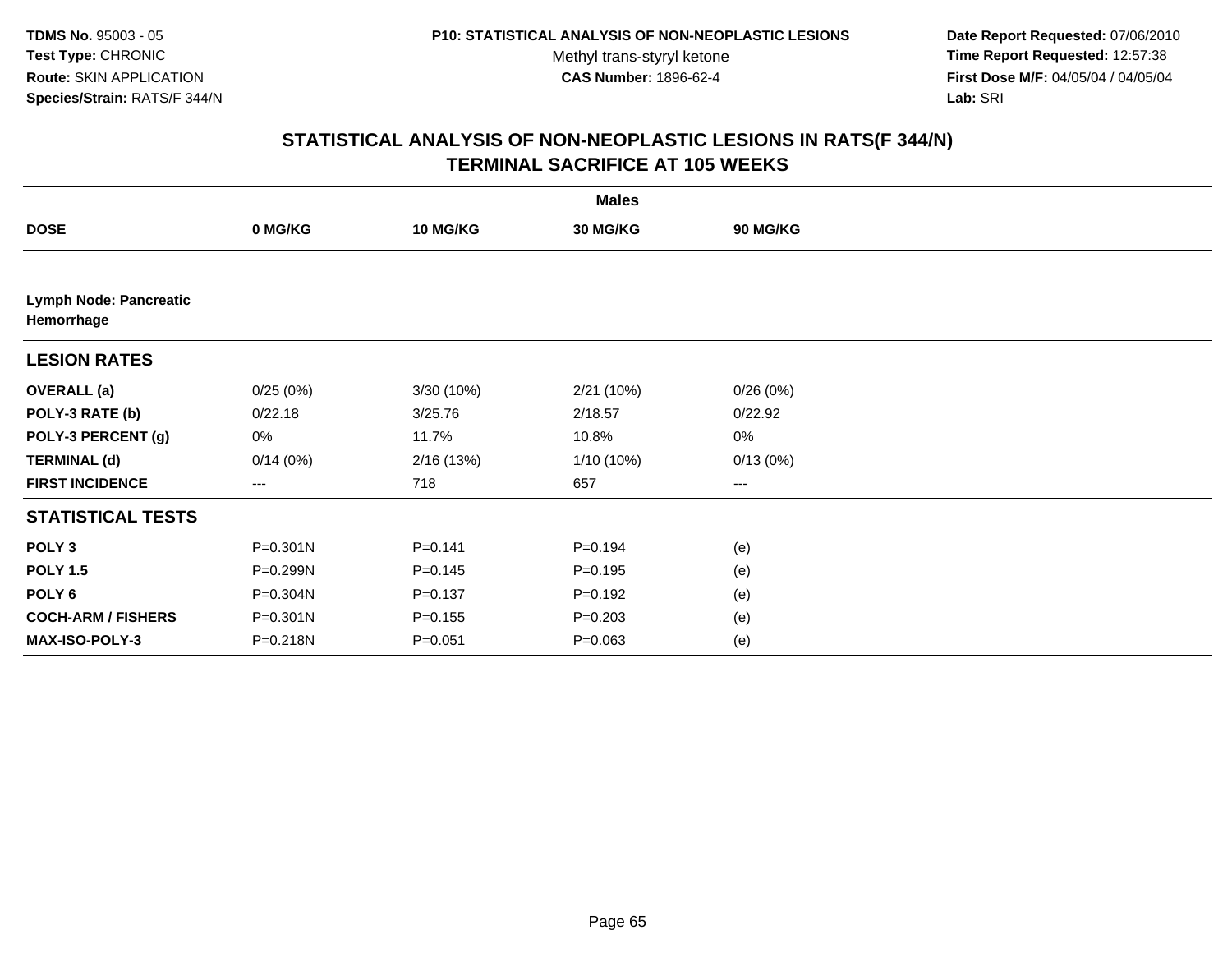**Date Report Requested:** 07/06/2010 **Time Report Requested:** 12:57:38 **First Dose M/F:** 04/05/04 / 04/05/04<br>Lab: SRI **Lab:** SRI

|                                                       |             |                 | <b>Males</b> |                 |  |
|-------------------------------------------------------|-------------|-----------------|--------------|-----------------|--|
| <b>DOSE</b>                                           | 0 MG/KG     | <b>10 MG/KG</b> | 30 MG/KG     | <b>90 MG/KG</b> |  |
|                                                       |             |                 |              |                 |  |
| <b>Lymph Node: Pancreatic</b><br>Hyperplasia Lymphoid |             |                 |              |                 |  |
| <b>LESION RATES</b>                                   |             |                 |              |                 |  |
| <b>OVERALL</b> (a)                                    | 0/25(0%)    | 2/30(7%)        | 0/21(0%)     | 2/26(8%)        |  |
| POLY-3 RATE (b)                                       | 0/22.18     | 2/25.71         | 0/18.30      | 2/22.92         |  |
| POLY-3 PERCENT (g)                                    | 0%          | 7.8%            | 0%           | 8.7%            |  |
| <b>TERMINAL (d)</b>                                   | 0/14(0%)    | 2/16(13%)       | $0/10(0\%)$  | 2/13(15%)       |  |
| <b>FIRST INCIDENCE</b>                                | ---         | 729 (T)         | ---          | 729 (T)         |  |
| <b>STATISTICAL TESTS</b>                              |             |                 |              |                 |  |
| POLY <sub>3</sub>                                     | $P=0.272$   | $P = 0.268$     | (e)          | $P = 0.241$     |  |
| <b>POLY 1.5</b>                                       | $P = 0.273$ | $P=0.272$       | (e)          | $P = 0.243$     |  |
| POLY 6                                                | $P = 0.268$ | $P = 0.263$     | (e)          | $P = 0.238$     |  |
| <b>COCH-ARM / FISHERS</b>                             | $P = 0.274$ | $P = 0.293$     | (e)          | $P = 0.255$     |  |
| MAX-ISO-POLY-3                                        | $P = 0.126$ | $P=0.095$       | (e)          | $P = 0.078$     |  |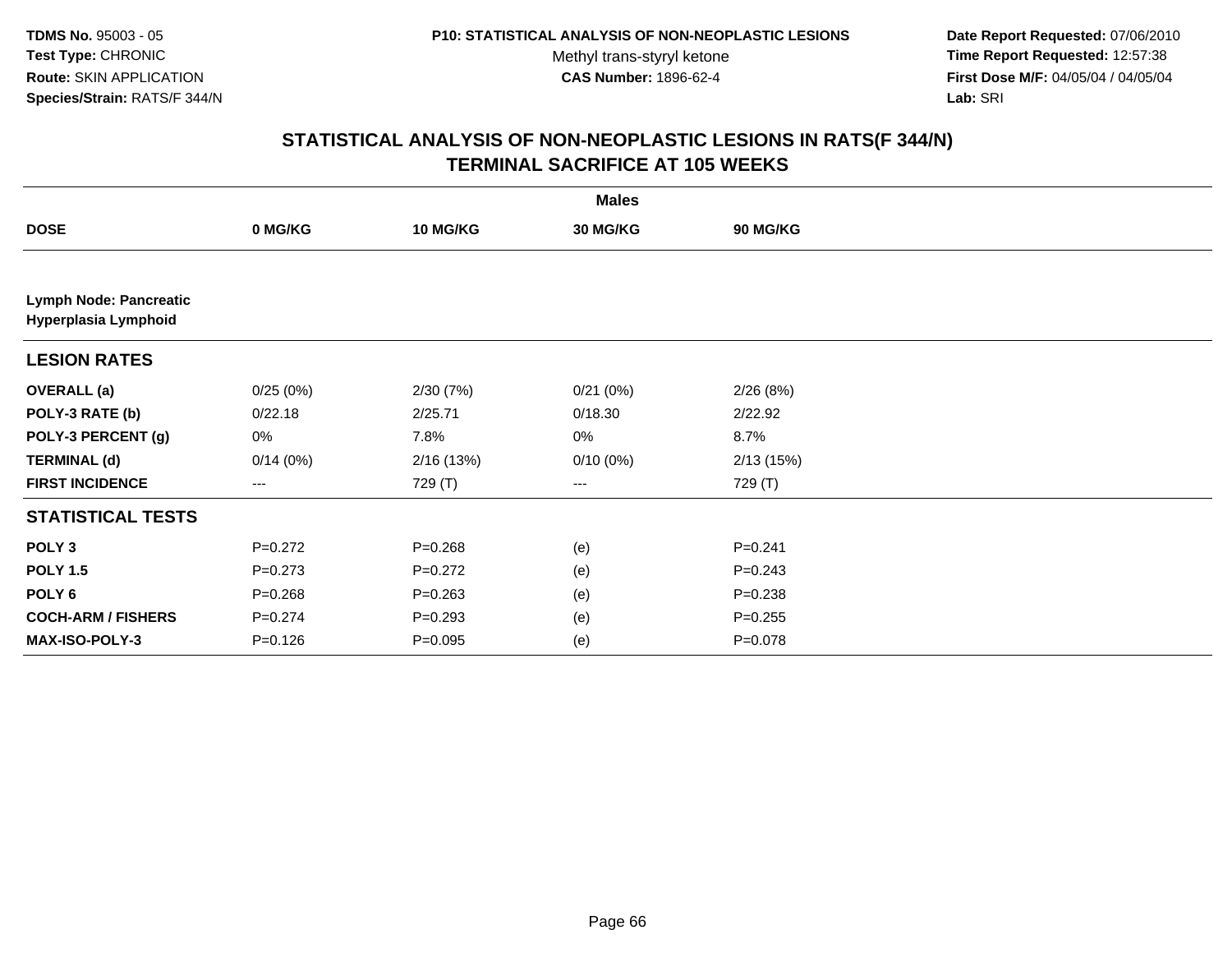**Date Report Requested:** 07/06/2010 **Time Report Requested:** 12:57:38 **First Dose M/F:** 04/05/04 / 04/05/04<br>Lab: SRI **Lab:** SRI

|                                               |          |                 | <b>Males</b> |          |  |
|-----------------------------------------------|----------|-----------------|--------------|----------|--|
| <b>DOSE</b>                                   | 0 MG/KG  | <b>10 MG/KG</b> | 30 MG/KG     | 90 MG/KG |  |
|                                               |          |                 |              |          |  |
| <b>Lymph Node: Pancreatic</b><br>Pigmentation |          |                 |              |          |  |
| <b>LESION RATES</b>                           |          |                 |              |          |  |
| <b>OVERALL</b> (a)                            | 0/25(0%) | 2/30(7%)        | 1/21(5%)     | 0/26(0%) |  |
| POLY-3 RATE (b)                               | 0/22.18  | 2/25.76         | 1/18.30      | 0/22.92  |  |
| POLY-3 PERCENT (g)                            | 0%       | 7.8%            | 5.5%         | 0%       |  |
| <b>TERMINAL (d)</b>                           | 0/14(0%) | 1/16(6%)        | 1/10 (10%)   | 0/13(0%) |  |
| <b>FIRST INCIDENCE</b>                        | ---      | 718             | 729 (T)      | $--$     |  |
| <b>STATISTICAL TESTS</b>                      |          |                 |              |          |  |
| POLY <sub>3</sub>                             | P=0.397N | $P = 0.269$     | $P=0.462$    | (e)      |  |
| <b>POLY 1.5</b>                               | P=0.395N | $P=0.272$       | $P=0.464$    | (e)      |  |
| POLY 6                                        | P=0.400N | $P = 0.264$     | $P = 0.457$  | (e)      |  |
| <b>COCH-ARM / FISHERS</b>                     | P=0.394N | $P = 0.293$     | $P=0.457$    | (e)      |  |
| MAX-ISO-POLY-3                                | P=0.325N | $P = 0.096$     | $P = 0.146$  | (e)      |  |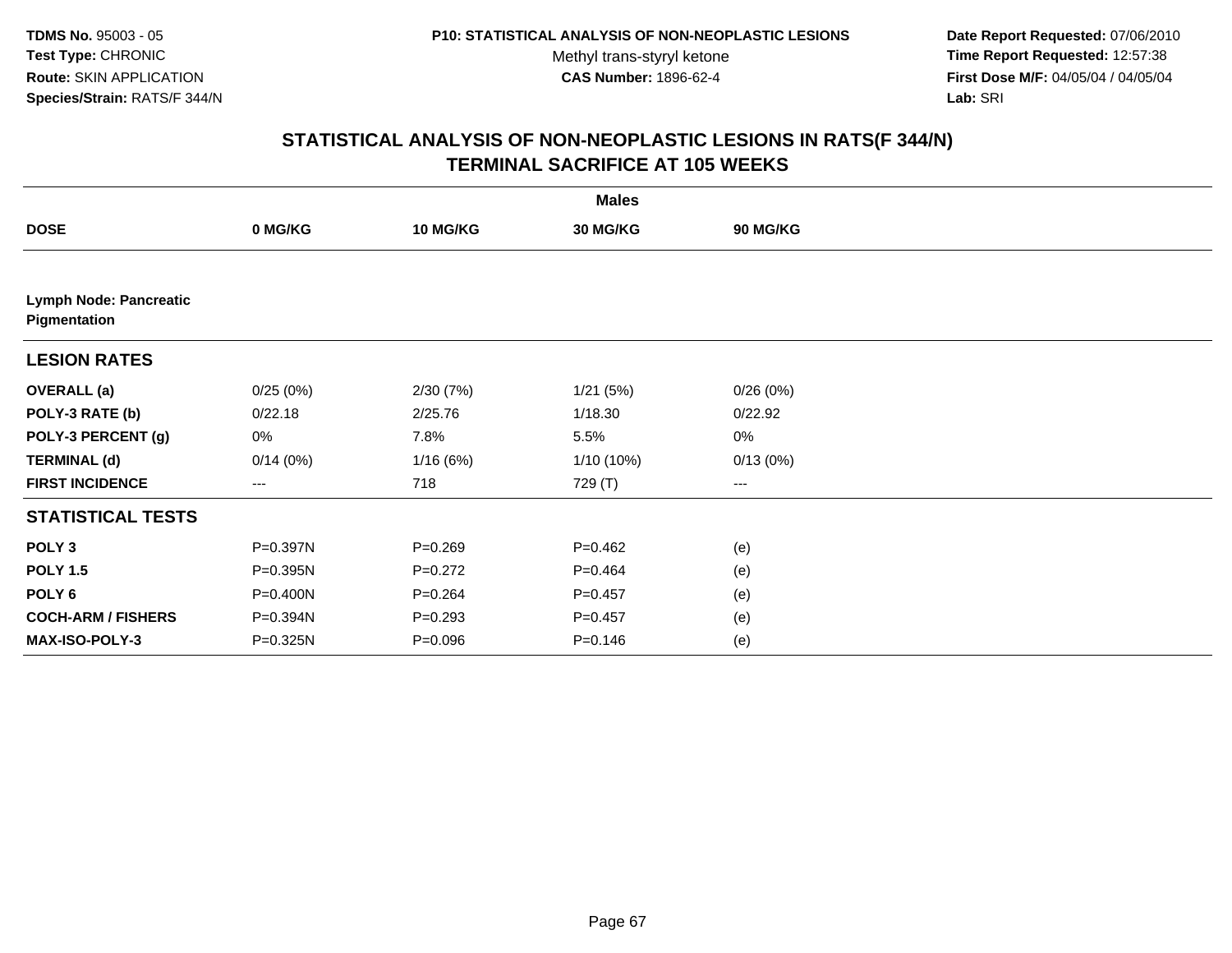**Date Report Requested:** 07/06/2010 **Time Report Requested:** 12:57:38 **First Dose M/F:** 04/05/04 / 04/05/04<br>Lab: SRI **Lab:** SRI

|                                     |             |                 | <b>Males</b>    |             |  |
|-------------------------------------|-------------|-----------------|-----------------|-------------|--|
| <b>DOSE</b>                         | 0 MG/KG     | <b>10 MG/KG</b> | <b>30 MG/KG</b> | 90 MG/KG    |  |
|                                     |             |                 |                 |             |  |
| <b>Mammary Gland</b><br>Hyperplasia |             |                 |                 |             |  |
| <b>LESION RATES</b>                 |             |                 |                 |             |  |
| <b>OVERALL</b> (a)                  | 32/48 (67%) | 33/49 (67%)     | 30/48 (63%)     | 38/49 (78%) |  |
| POLY-3 RATE (b)                     | 32/43.79    | 33/43.41        | 30/43.20        | 38/46.67    |  |
| POLY-3 PERCENT (g)                  | 73.1%       | 76%             | 69.4%           | 81.4%       |  |
| <b>TERMINAL (d)</b>                 | 19/25 (76%) | 25/29 (86%)     | 12/20 (60%)     | 24/30 (80%) |  |
| <b>FIRST INCIDENCE</b>              | 554         | 530             | 554             | 522         |  |
| <b>STATISTICAL TESTS</b>            |             |                 |                 |             |  |
| POLY <sub>3</sub>                   | $P = 0.189$ | $P=0.470$       | P=0.443N        | $P=0.232$   |  |
| <b>POLY 1.5</b>                     | $P = 0.152$ | $P=0.497$       | $P = 0.431N$    | $P = 0.198$ |  |
| POLY <sub>6</sub>                   | $P = 0.261$ | $P=0.432$       | P=0.455N        | $P = 0.293$ |  |
| <b>COCH-ARM / FISHERS</b>           | $P = 0.114$ | $P = 0.557$     | P=0.416N        | $P = 0.166$ |  |
| <b>MAX-ISO-POLY-3</b>               | $P = 0.264$ | $P = 0.368$     | P=0.347N        | $P = 0.166$ |  |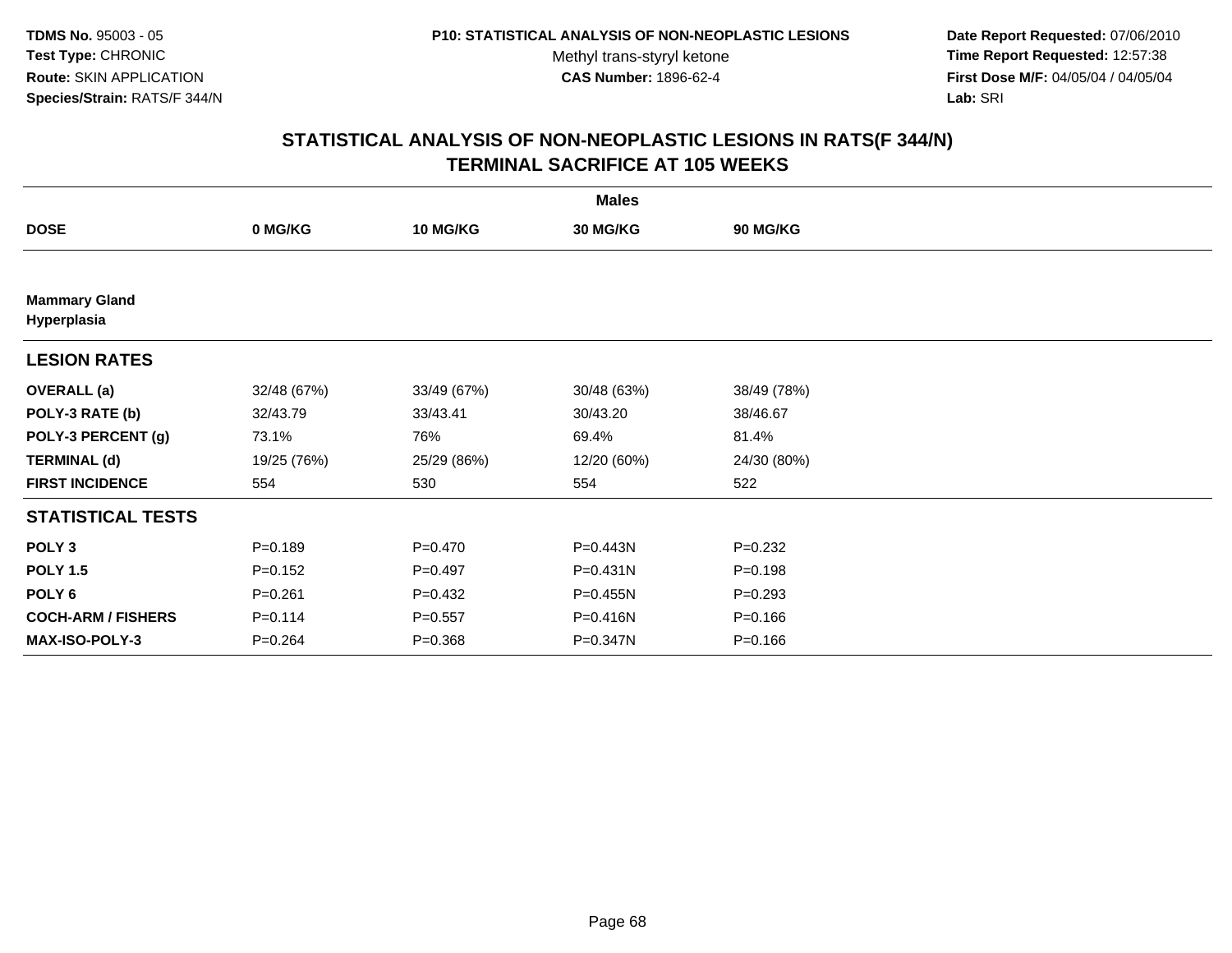**Date Report Requested:** 07/06/2010 **Time Report Requested:** 12:57:38 **First Dose M/F:** 04/05/04 / 04/05/04<br>Lab: SRI **Lab:** SRI

|                                                     |          |                 | <b>Males</b>           |          |  |
|-----------------------------------------------------|----------|-----------------|------------------------|----------|--|
| <b>DOSE</b>                                         | 0 MG/KG  | <b>10 MG/KG</b> | 30 MG/KG               | 90 MG/KG |  |
|                                                     |          |                 |                        |          |  |
| <b>Mammary Gland</b><br><b>Inflammation Chronic</b> |          |                 |                        |          |  |
| <b>LESION RATES</b>                                 |          |                 |                        |          |  |
| <b>OVERALL</b> (a)                                  | 0/48(0%) | 0/49(0%)        | 0/48(0%)               | 0/49(0%) |  |
| POLY-3 RATE (b)                                     | 0/40.54  | 0/41.38         | 0/38.61                | 0/43.00  |  |
| POLY-3 PERCENT (g)                                  | 0%       | 0%              | 0%                     | 0%       |  |
| <b>TERMINAL (d)</b>                                 | 0/25(0%) | 0/29(0%)        | 0/20(0%)               | 0/30(0%) |  |
| <b>FIRST INCIDENCE</b>                              | ---      | $---$           | $\qquad \qquad \cdots$ | $\cdots$ |  |
| <b>STATISTICAL TESTS</b>                            |          |                 |                        |          |  |
| POLY <sub>3</sub>                                   | (e)      | (e)             | (e)                    | (e)      |  |
| <b>POLY 1.5</b>                                     | (e)      | (e)             | (e)                    | (e)      |  |
| POLY <sub>6</sub>                                   | (e)      | (e)             | (e)                    | (e)      |  |
| <b>COCH-ARM / FISHERS</b>                           | (e)      | (e)             | (e)                    | (e)      |  |
| MAX-ISO-POLY-3                                      | (e)      | (e)             | (e)                    | (e)      |  |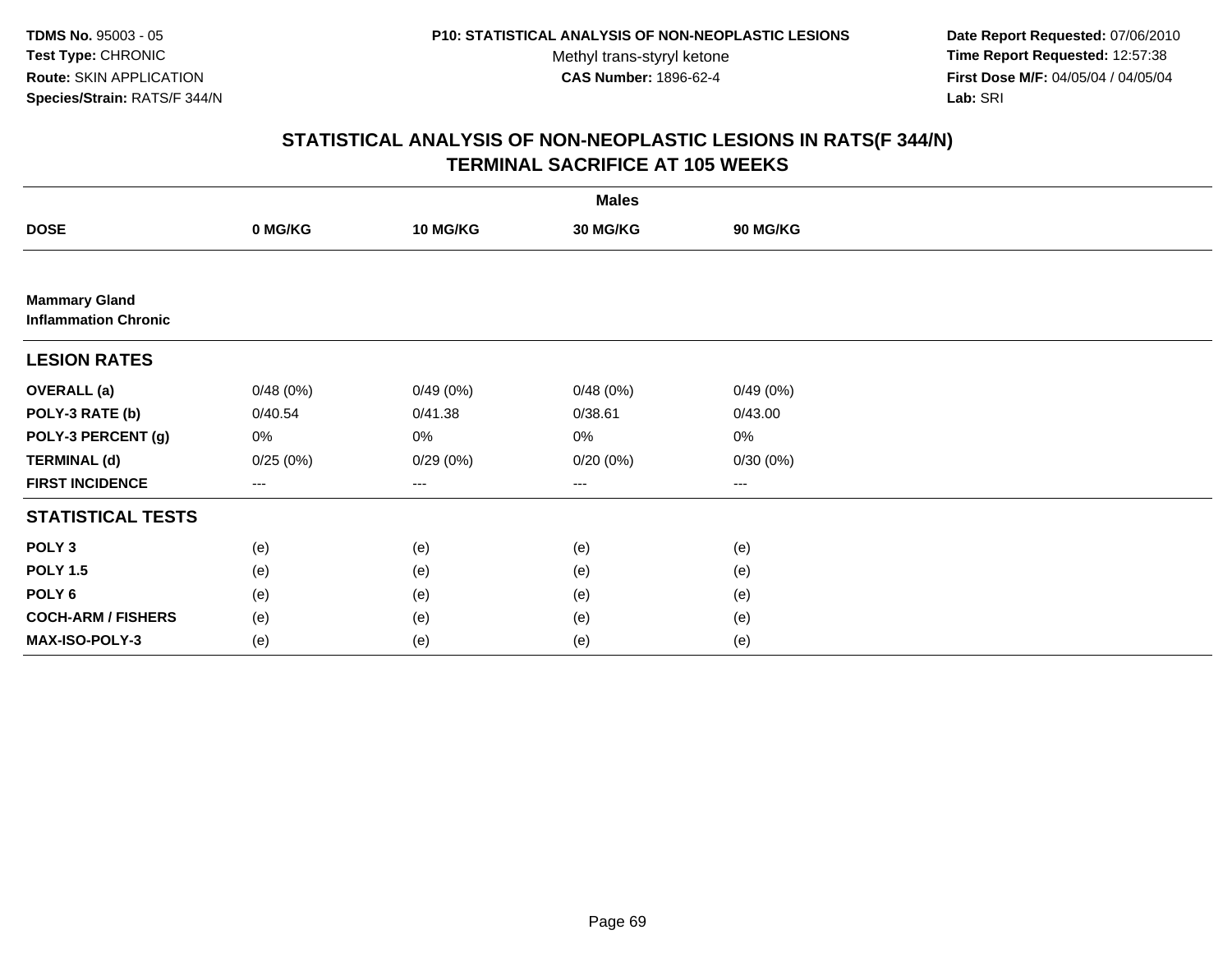**Date Report Requested:** 07/06/2010 **Time Report Requested:** 12:57:38 **First Dose M/F:** 04/05/04 / 04/05/04<br>Lab: SRI **Lab:** SRI

|                                             |              |                 | <b>Males</b> |             |  |
|---------------------------------------------|--------------|-----------------|--------------|-------------|--|
| <b>DOSE</b>                                 | 0 MG/KG      | <b>10 MG/KG</b> | 30 MG/KG     | 90 MG/KG    |  |
|                                             |              |                 |              |             |  |
| <b>Mesentery</b><br><b>Accessory Spleen</b> |              |                 |              |             |  |
| <b>LESION RATES</b>                         |              |                 |              |             |  |
| <b>OVERALL</b> (a)                          | 3/15(20%)    | 1/14(7%)        | 0/7(0%)      | 3/12(25%)   |  |
| POLY-3 RATE (b)                             | 3/13.79      | 1/13.26         | 0/6.47       | 3/11.80     |  |
| POLY-3 PERCENT (g)                          | 21.8%        | 7.5%            | 0%           | 25.4%       |  |
| <b>TERMINAL (d)</b>                         | $3/10(30\%)$ | 0/8(0%)         | 0/4(0%)      | 1/8 (13%)   |  |
| <b>FIRST INCIDENCE</b>                      | 729 (T)      | 613             | ---          | 633         |  |
| <b>STATISTICAL TESTS</b>                    |              |                 |              |             |  |
| POLY <sub>3</sub>                           | $P = 0.337$  | P=0.311N        | P=0.270N     | $P = 0.596$ |  |
| <b>POLY 1.5</b>                             | $P=0.329$    | P=0.316N        | P=0.271N     | $P = 0.579$ |  |
| POLY <sub>6</sub>                           | $P = 0.350$  | P=0.304N        | P=0.270N     | $P = 0.620$ |  |
| <b>COCH-ARM / FISHERS</b>                   | $P = 0.319$  | P=0.326N        | P=0.295N     | $P = 0.557$ |  |
| <b>MAX-ISO-POLY-3</b>                       | $P = 0.290$  | P=0.152N        | P=0.135N     | $P = 0.416$ |  |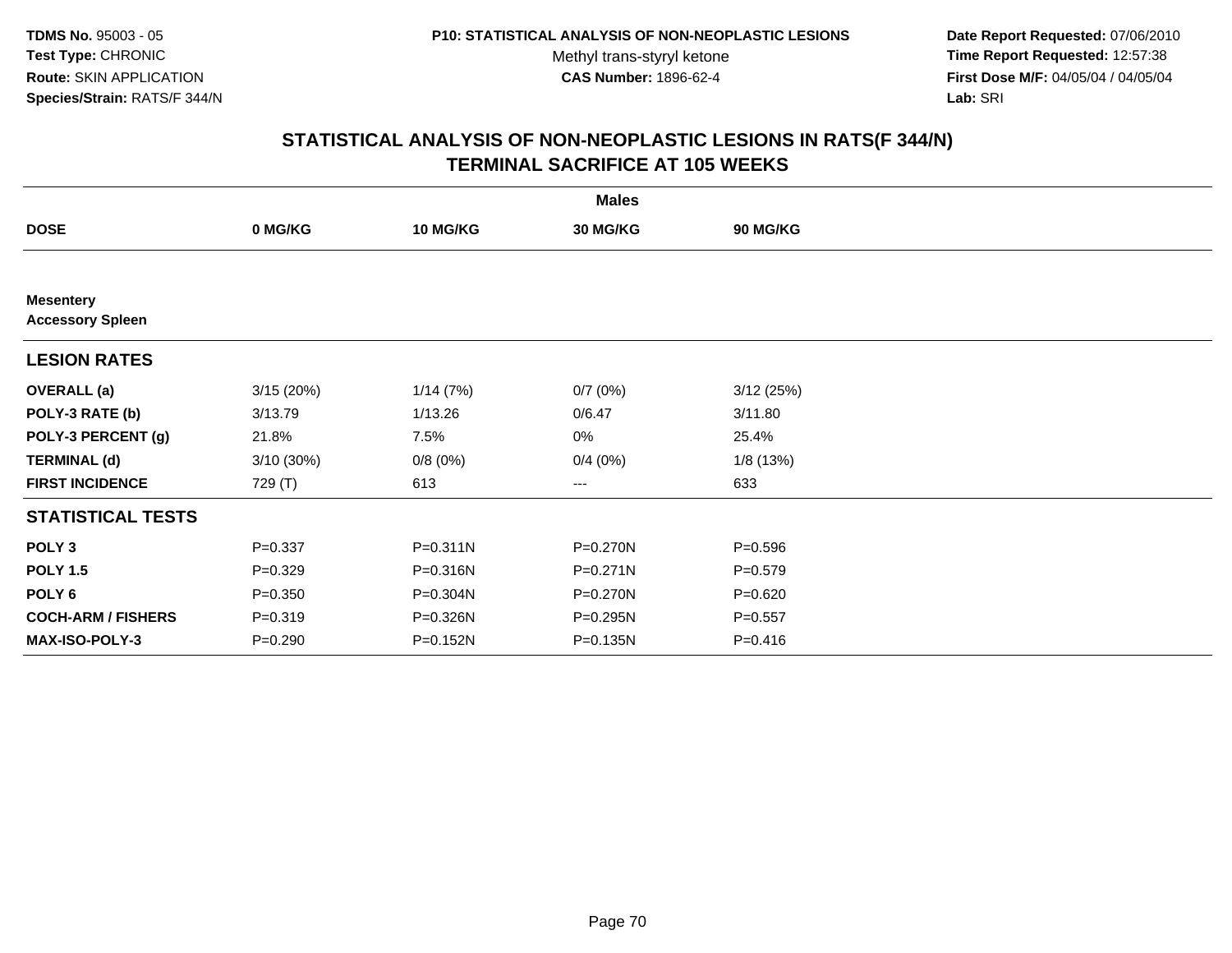**Date Report Requested:** 07/06/2010 **Time Report Requested:** 12:57:38 **First Dose M/F:** 04/05/04 / 04/05/04<br>Lab: SRI **Lab:** SRI

|                                          |             |                 | <b>Males</b>    |             |  |
|------------------------------------------|-------------|-----------------|-----------------|-------------|--|
| <b>DOSE</b>                              | 0 MG/KG     | <b>10 MG/KG</b> | <b>30 MG/KG</b> | 90 MG/KG    |  |
|                                          |             |                 |                 |             |  |
| <b>Mesentery: Fat</b><br><b>Necrosis</b> |             |                 |                 |             |  |
| <b>LESION RATES</b>                      |             |                 |                 |             |  |
| <b>OVERALL</b> (a)                       | 9/15(60%)   | 8/14 (57%)      | 6/7 (86%)       | 8/12 (67%)  |  |
| POLY-3 RATE (b)                          | 9/14.51     | 8/13.54         | 6/6.95          | 8/11.39     |  |
| POLY-3 PERCENT (g)                       | 62%         | 59.1%           | 86.4%           | 70.2%       |  |
| <b>TERMINAL (d)</b>                      | 6/10(60%)   | 5/8 (63%)       | 4/4 (100%)      | 6/8 (75%)   |  |
| <b>FIRST INCIDENCE</b>                   | 616         | 659             | 659             | 694         |  |
| <b>STATISTICAL TESTS</b>                 |             |                 |                 |             |  |
| POLY <sub>3</sub>                        | $P = 0.379$ | P=0.588N        | $P = 0.257$     | $P = 0.492$ |  |
| <b>POLY 1.5</b>                          | $P = 0.396$ | P=0.586N        | $P = 0.250$     | $P = 0.505$ |  |
| POLY <sub>6</sub>                        | $P = 0.348$ | P=0.592N        | $P = 0.267$     | $P = 0.468$ |  |
| <b>COCH-ARM / FISHERS</b>                | $P = 0.412$ | P=0.587N        | $P = 0.243$     | $P = 0.519$ |  |
| <b>MAX-ISO-POLY-3</b>                    | $P = 0.349$ | P=0.437N        | $P = 0.158$     | $P = 0.341$ |  |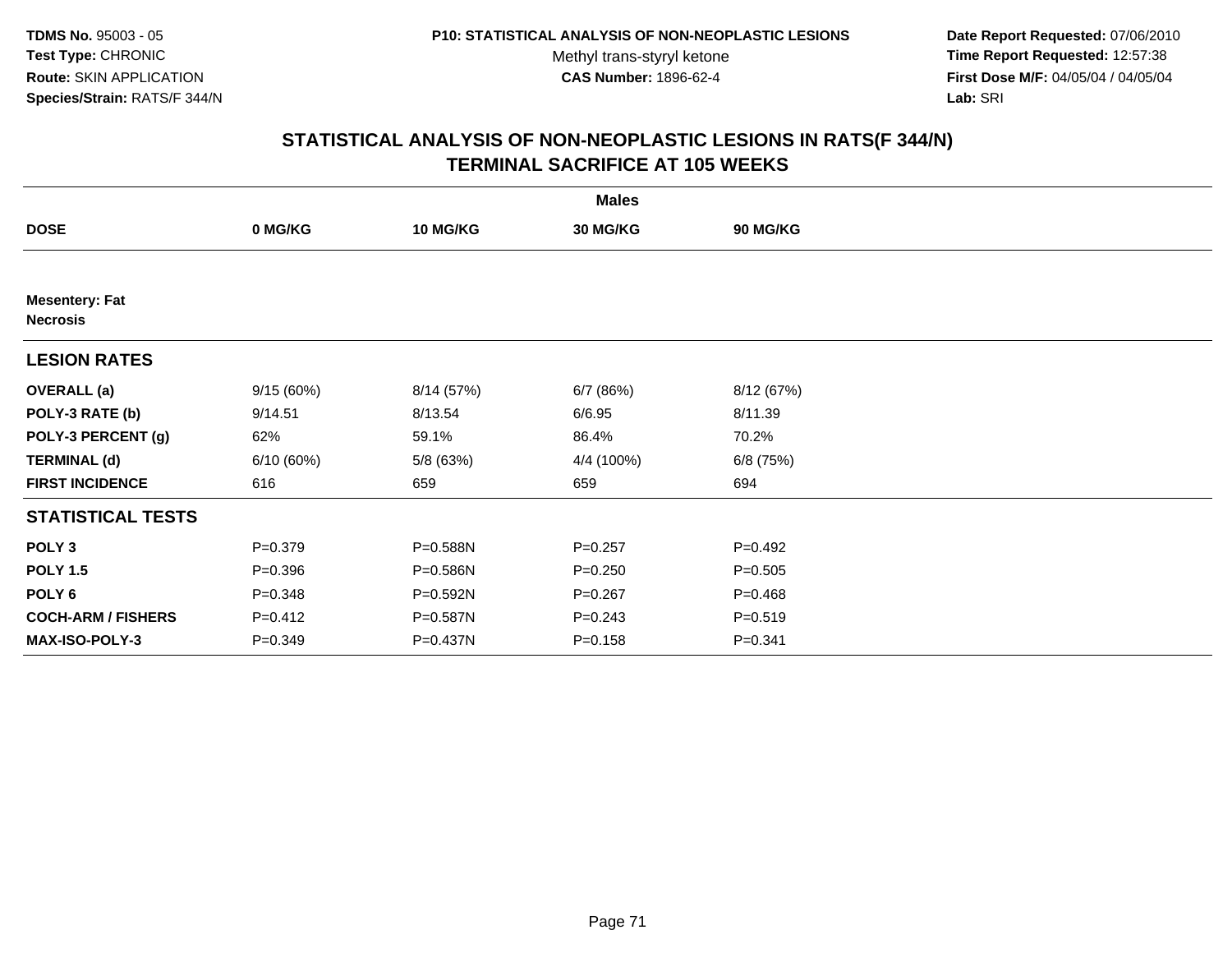**Date Report Requested:** 07/06/2010 **Time Report Requested:** 12:57:38 **First Dose M/F:** 04/05/04 / 04/05/04<br>Lab: SRI **Lab:** SRI

| <b>Males</b>                       |             |                 |              |             |  |  |
|------------------------------------|-------------|-----------------|--------------|-------------|--|--|
| <b>DOSE</b>                        | 0 MG/KG     | <b>10 MG/KG</b> | 30 MG/KG     | 90 MG/KG    |  |  |
|                                    |             |                 |              |             |  |  |
| <b>Nose</b><br><b>Foreign Body</b> |             |                 |              |             |  |  |
| <b>LESION RATES</b>                |             |                 |              |             |  |  |
| <b>OVERALL</b> (a)                 | 23/50 (46%) | 21/49 (43%)     | 21/50 (42%)  | 24/50 (48%) |  |  |
| POLY-3 RATE (b)                    | 23/45.14    | 21/44.20        | 21/43.65     | 24/45.19    |  |  |
| POLY-3 PERCENT (g)                 | 51%         | 47.5%           | 48.1%        | 53.1%       |  |  |
| <b>TERMINAL (d)</b>                | 15/27 (56%) | 13/30 (43%)     | 13/22 (59%)  | 16/30 (53%) |  |  |
| <b>FIRST INCIDENCE</b>             | 537         | 480             | 554          | 632         |  |  |
| <b>STATISTICAL TESTS</b>           |             |                 |              |             |  |  |
| POLY <sub>3</sub>                  | $P = 0.391$ | P=0.454N        | P=0.477N     | $P = 0.502$ |  |  |
| <b>POLY 1.5</b>                    | $P = 0.395$ | P=0.466N        | $P = 0.451N$ | $P = 0.501$ |  |  |
| POLY 6                             | $P = 0.389$ | P=0.424N        | P=0.517N     | $P = 0.515$ |  |  |
| <b>COCH-ARM / FISHERS</b>          | $P = 0.392$ | P=0.455N        | P=0.420N     | $P = 0.500$ |  |  |
| <b>MAX-ISO-POLY-3</b>              | $P = 0.539$ | P=0.370N        | P=0.392N     | $P = 0.415$ |  |  |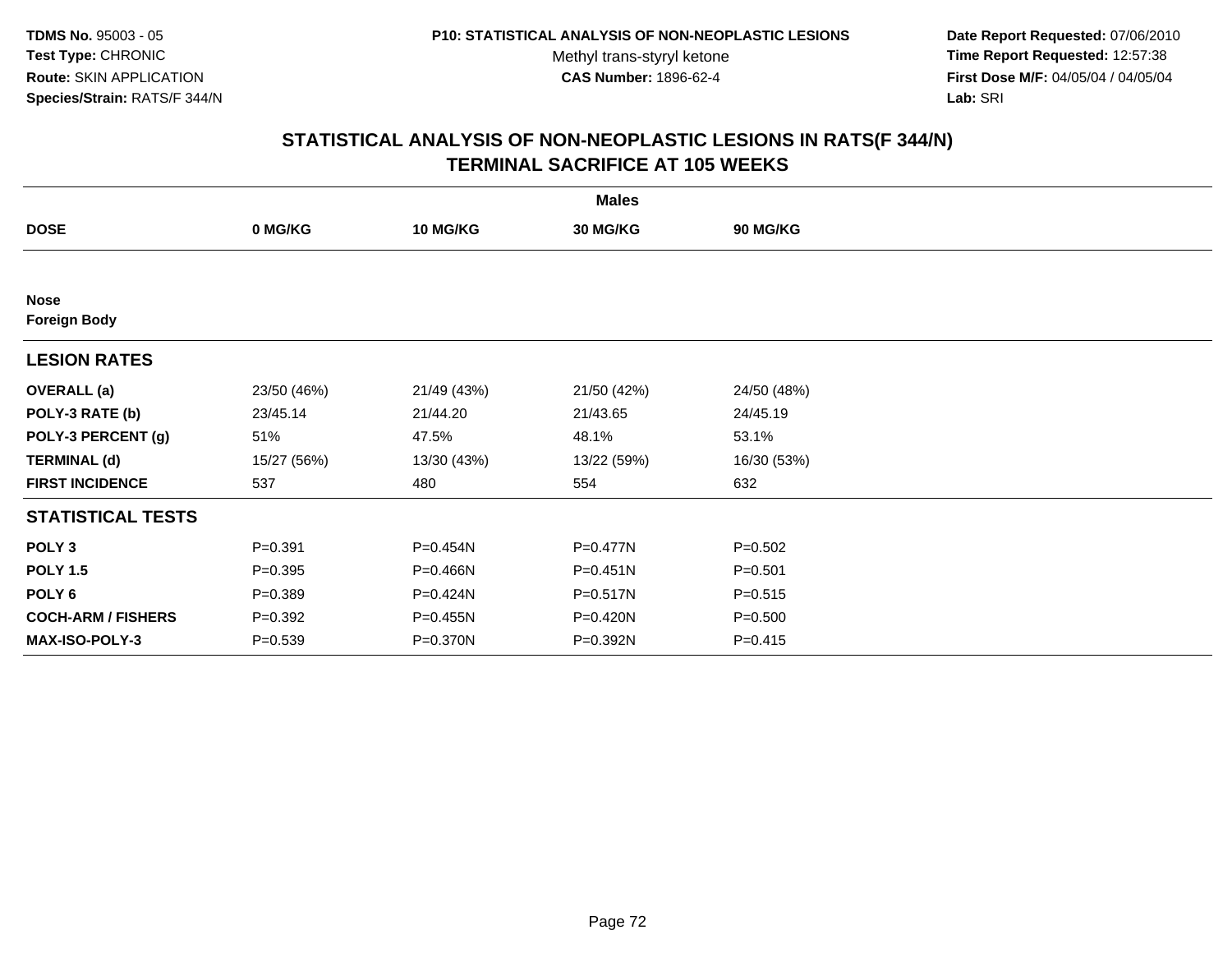**Date Report Requested:** 07/06/2010 **Time Report Requested:** 12:57:38 **First Dose M/F:** 04/05/04 / 04/05/04<br>Lab: SRI **Lab:** SRI

| <b>Males</b>                 |            |                 |             |             |  |  |  |
|------------------------------|------------|-----------------|-------------|-------------|--|--|--|
| <b>DOSE</b>                  | 0 MG/KG    | <b>10 MG/KG</b> | 30 MG/KG    | 90 MG/KG    |  |  |  |
|                              |            |                 |             |             |  |  |  |
| <b>Nose</b><br><b>Fungus</b> |            |                 |             |             |  |  |  |
| <b>LESION RATES</b>          |            |                 |             |             |  |  |  |
| <b>OVERALL</b> (a)           | 2/50(4%)   | 9/49 (18%)      | 11/50 (22%) | 12/50 (24%) |  |  |  |
| POLY-3 RATE (b)              | 2/42.99    | 9/43.12         | 11/42.00    | 12/44.67    |  |  |  |
| POLY-3 PERCENT (g)           | 4.7%       | 20.9%           | 26.2%       | 26.9%       |  |  |  |
| <b>TERMINAL (d)</b>          | 0/27(0%)   | 3/30 (10%)      | 6/22(27%)   | 8/30 (27%)  |  |  |  |
| <b>FIRST INCIDENCE</b>       | 663        | 591             | 575         | 632         |  |  |  |
| <b>STATISTICAL TESTS</b>     |            |                 |             |             |  |  |  |
| POLY <sub>3</sub>            | P=0.028*   | P=0.024*        | P=0.005**   | P=0.004**   |  |  |  |
| <b>POLY 1.5</b>              | P=0.026*   | $P=0.023*$      | P=0.006**   | P=0.004**   |  |  |  |
| POLY <sub>6</sub>            | $P=0.030*$ | P=0.028*        | P=0.004**   | P=0.005**   |  |  |  |
| <b>COCH-ARM / FISHERS</b>    | P=0.026*   | $P=0.023*$      | P=0.007**   | P=0.004**   |  |  |  |
| <b>MAX-ISO-POLY-3</b>        | P=0.007**  | P=0.011*        | P=0.002**   | P=0.002**   |  |  |  |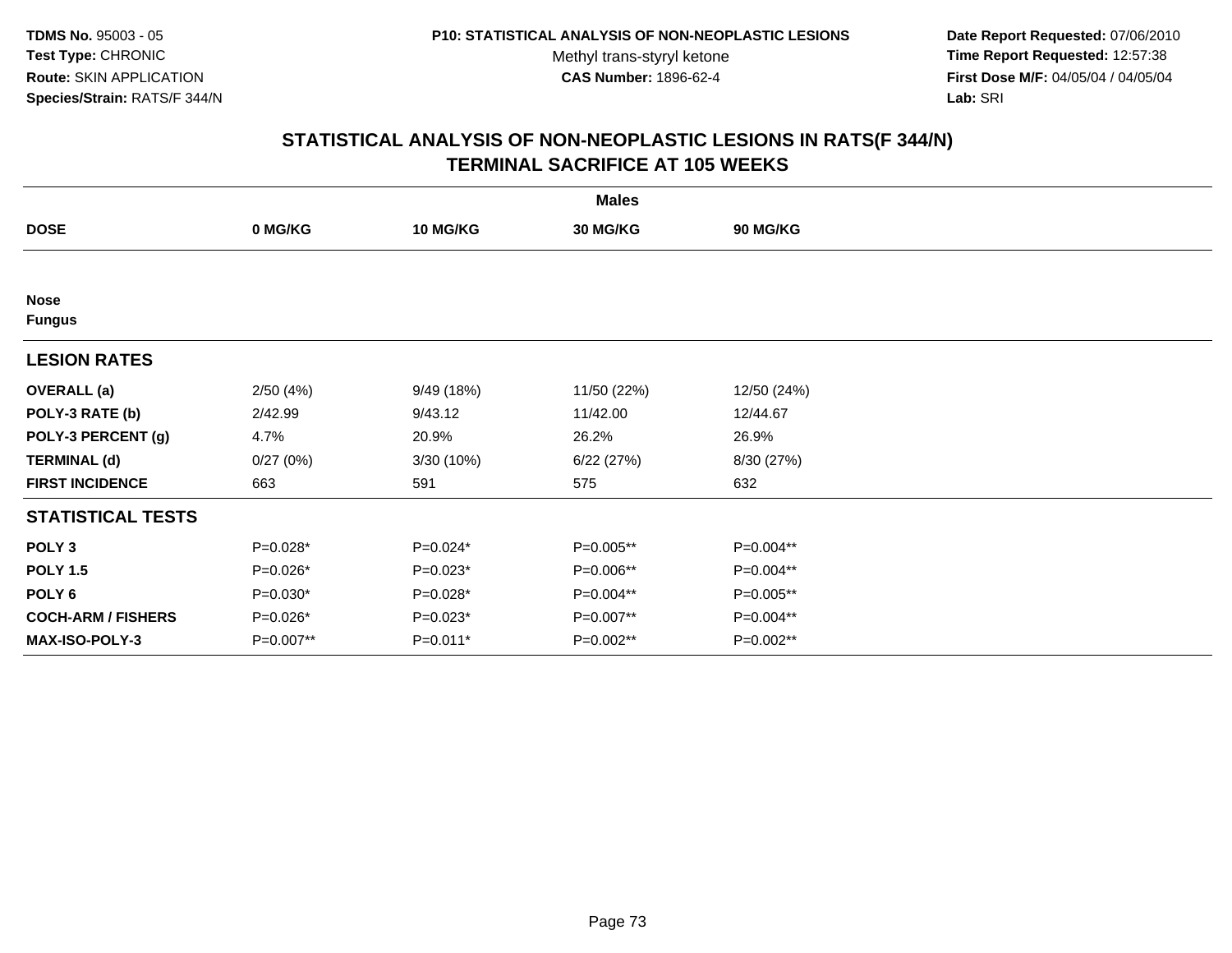**Date Report Requested:** 07/06/2010 **Time Report Requested:** 12:57:38 **First Dose M/F:** 04/05/04 / 04/05/04<br>Lab: SRI **Lab:** SRI

| <b>Males</b>                               |             |                 |             |                 |  |  |  |
|--------------------------------------------|-------------|-----------------|-------------|-----------------|--|--|--|
| <b>DOSE</b>                                | 0 MG/KG     | <b>10 MG/KG</b> | 30 MG/KG    | <b>90 MG/KG</b> |  |  |  |
|                                            |             |                 |             |                 |  |  |  |
| <b>Nose</b><br><b>Inflammation Chronic</b> |             |                 |             |                 |  |  |  |
| <b>LESION RATES</b>                        |             |                 |             |                 |  |  |  |
| <b>OVERALL</b> (a)                         | 25/50 (50%) | 24/49 (49%)     | 31/50 (62%) | 30/50 (60%)     |  |  |  |
| POLY-3 RATE (b)                            | 25/45.84    | 24/44.27        | 31/45.83    | 30/45.29        |  |  |  |
| POLY-3 PERCENT (g)                         | 54.5%       | 54.2%           | 67.6%       | 66.2%           |  |  |  |
| <b>TERMINAL (d)</b>                        | 14/27 (52%) | 15/30 (50%)     | 16/22 (73%) | 22/30 (73%)     |  |  |  |
| <b>FIRST INCIDENCE</b>                     | 480         | 530             | 467         | 632             |  |  |  |
| <b>STATISTICAL TESTS</b>                   |             |                 |             |                 |  |  |  |
| POLY <sub>3</sub>                          | $P = 0.118$ | P=0.573N        | $P = 0.133$ | $P = 0.168$     |  |  |  |
| <b>POLY 1.5</b>                            | $P = 0.135$ | $P = 0.574N$    | $P = 0.142$ | $P = 0.185$     |  |  |  |
| POLY <sub>6</sub>                          | $P = 0.100$ | P=0.547N        | $P = 0.120$ | $P = 0.156$     |  |  |  |
| <b>COCH-ARM / FISHERS</b>                  | $P = 0.152$ | P=0.540N        | $P = 0.157$ | $P = 0.211$     |  |  |  |
| <b>MAX-ISO-POLY-3</b>                      | $P = 0.167$ | P=0.487N        | $P = 0.091$ | $P = 0.120$     |  |  |  |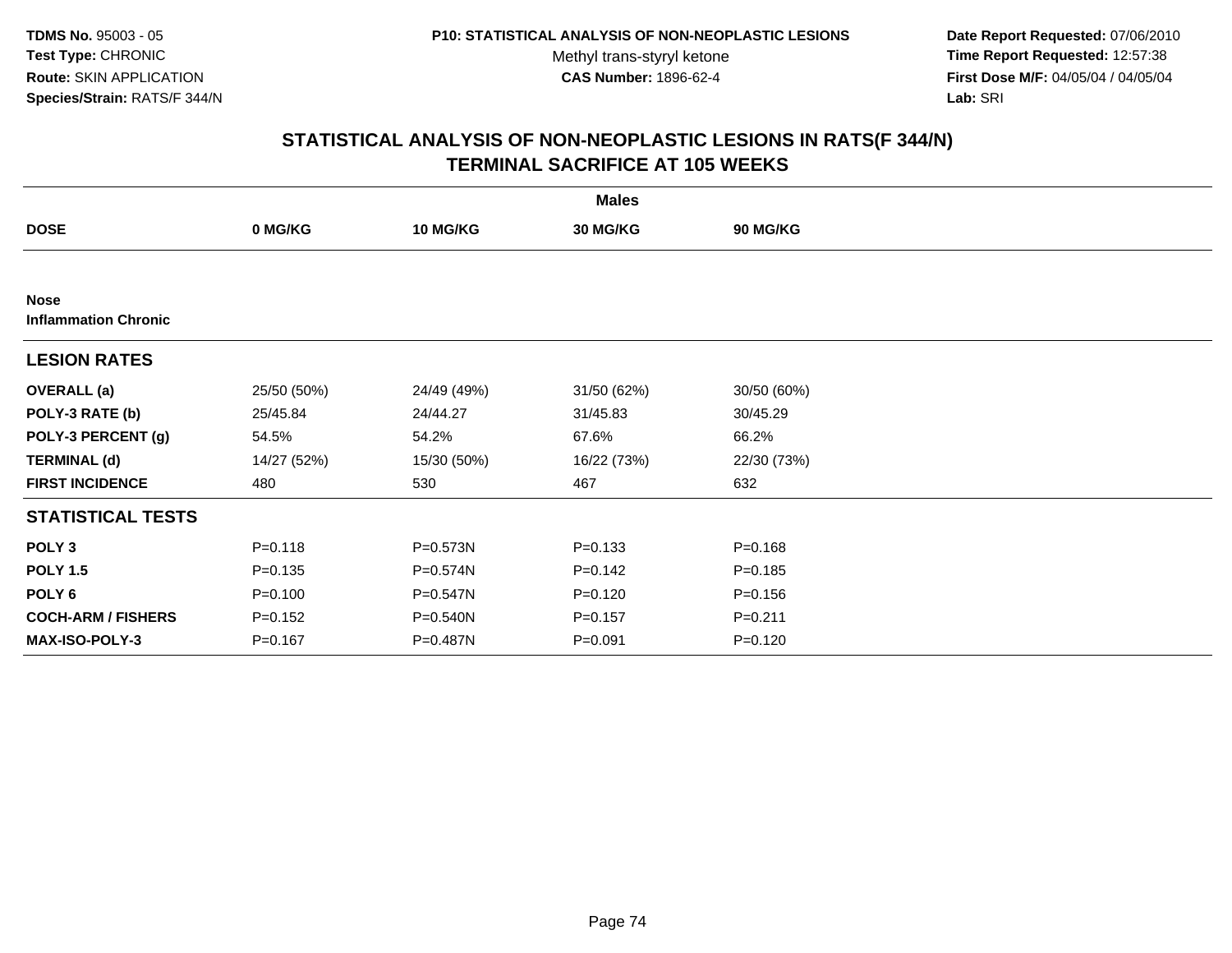**Date Report Requested:** 07/06/2010 **Time Report Requested:** 12:57:38 **First Dose M/F:** 04/05/04 / 04/05/04<br>Lab: SRI **Lab:** SRI

|                                                                    |             |                 | <b>Males</b> |                 |  |  |  |  |
|--------------------------------------------------------------------|-------------|-----------------|--------------|-----------------|--|--|--|--|
| <b>DOSE</b>                                                        | 0 MG/KG     | <b>10 MG/KG</b> | 30 MG/KG     | <b>90 MG/KG</b> |  |  |  |  |
|                                                                    |             |                 |              |                 |  |  |  |  |
| <b>Nose: Olfactory Epithelium</b><br><b>Metaplasia Respiratory</b> |             |                 |              |                 |  |  |  |  |
| <b>LESION RATES</b>                                                |             |                 |              |                 |  |  |  |  |
| <b>OVERALL</b> (a)                                                 | 7/50 (14%)  | 13/49 (27%)     | 6/50 (12%)   | 12/50 (24%)     |  |  |  |  |
| POLY-3 RATE (b)                                                    | 7/43.21     | 13/42.95        | 6/42.08      | 12/43.98        |  |  |  |  |
| POLY-3 PERCENT (g)                                                 | 16.2%       | 30.3%           | 14.3%        | 27.3%           |  |  |  |  |
| <b>TERMINAL (d)</b>                                                | 4/27 (15%)  | 9/30 (30%)      | 3/22(14%)    | 9/30 (30%)      |  |  |  |  |
| <b>FIRST INCIDENCE</b>                                             | 573         | 530             | 554          | 704             |  |  |  |  |
| <b>STATISTICAL TESTS</b>                                           |             |                 |              |                 |  |  |  |  |
| POLY <sub>3</sub>                                                  | $P=0.275$   | $P = 0.095$     | $P = 0.521N$ | $P = 0.158$     |  |  |  |  |
| <b>POLY 1.5</b>                                                    | $P=0.272$   | $P=0.092$       | $P = 0.511N$ | $P = 0.156$     |  |  |  |  |
| POLY <sub>6</sub>                                                  | $P = 0.279$ | $P = 0.105$     | P=0.537N     | $P = 0.162$     |  |  |  |  |
| <b>COCH-ARM / FISHERS</b>                                          | $P = 0.267$ | $P = 0.096$     | P=0.500N     | $P = 0.154$     |  |  |  |  |
| <b>MAX-ISO-POLY-3</b>                                              | $P = 0.168$ | $P = 0.059$     | $P = 0.401N$ | $P = 0.105$     |  |  |  |  |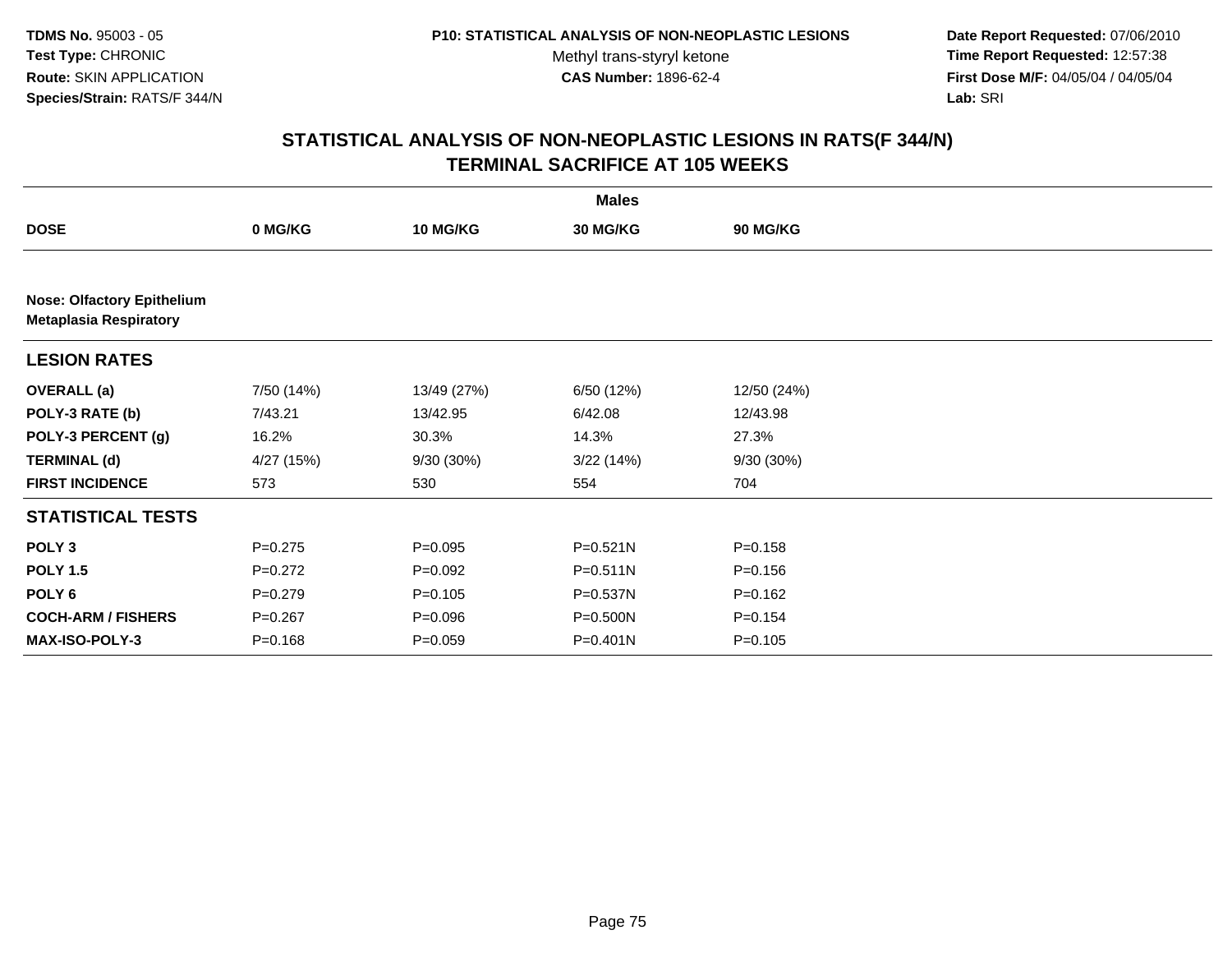**Date Report Requested:** 07/06/2010 **Time Report Requested:** 12:57:38 **First Dose M/F:** 04/05/04 / 04/05/04<br>Lab: SRI **Lab:** SRI

|                           | <b>Males</b>                        |                 |                 |                 |  |  |  |  |
|---------------------------|-------------------------------------|-----------------|-----------------|-----------------|--|--|--|--|
| <b>DOSE</b>               | 0 MG/KG                             | <b>10 MG/KG</b> | <b>30 MG/KG</b> | <b>90 MG/KG</b> |  |  |  |  |
|                           |                                     |                 |                 |                 |  |  |  |  |
| Hyperplasia               | <b>Nose: Respiratory Epithelium</b> |                 |                 |                 |  |  |  |  |
| <b>LESION RATES</b>       |                                     |                 |                 |                 |  |  |  |  |
| <b>OVERALL</b> (a)        | 19/50 (38%)                         | 18/49 (37%)     | 18/50 (36%)     | 23/50 (46%)     |  |  |  |  |
| POLY-3 RATE (b)           | 19/45.46                            | 18/44.01        | 18/42.79        | 23/45.19        |  |  |  |  |
| POLY-3 PERCENT (g)        | 41.8%                               | 40.9%           | 42.1%           | 50.9%           |  |  |  |  |
| <b>TERMINAL (d)</b>       | 9/27(33%)                           | 10/30 (33%)     | 11/22 (50%)     | 15/30 (50%)     |  |  |  |  |
| <b>FIRST INCIDENCE</b>    | 537                                 | 530             | 534             | 632             |  |  |  |  |
| <b>STATISTICAL TESTS</b>  |                                     |                 |                 |                 |  |  |  |  |
| POLY <sub>3</sub>         | $P = 0.173$                         | P=0.552N        | $P = 0.576$     | $P=0.252$       |  |  |  |  |
| <b>POLY 1.5</b>           | $P = 0.181$                         | $P = 0.553N$    | $P = 0.553N$    | $P = 0.260$     |  |  |  |  |
| POLY 6                    | $P = 0.163$                         | P=0.537N        | $P = 0.515$     | $P = 0.246$     |  |  |  |  |
| <b>COCH-ARM / FISHERS</b> | $P = 0.185$                         | P=0.531N        | $P = 0.500N$    | $P=0.272$       |  |  |  |  |
| <b>MAX-ISO-POLY-3</b>     | $P = 0.281$                         | P=0.465N        | $P = 0.489$     | $P = 0.189$     |  |  |  |  |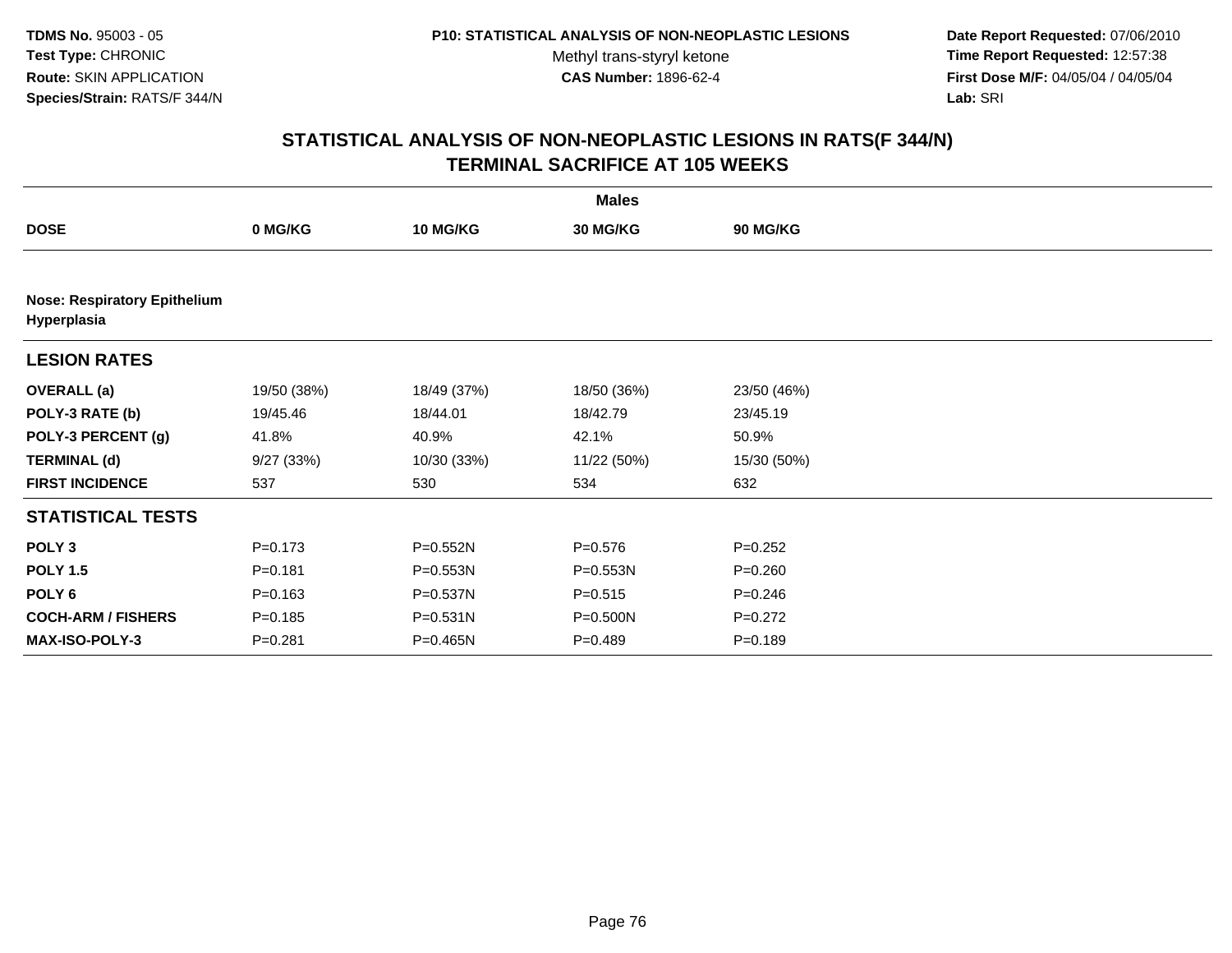**Date Report Requested:** 07/06/2010 **Time Report Requested:** 12:57:38 **First Dose M/F:** 04/05/04 / 04/05/04<br>Lab: SRI **Lab:** SRI

|                           | <b>Males</b>                        |                 |             |                 |  |  |  |  |  |
|---------------------------|-------------------------------------|-----------------|-------------|-----------------|--|--|--|--|--|
| <b>DOSE</b>               | 0 MG/KG                             | <b>10 MG/KG</b> | 30 MG/KG    | <b>90 MG/KG</b> |  |  |  |  |  |
|                           |                                     |                 |             |                 |  |  |  |  |  |
| <b>Metaplasia</b>         | <b>Nose: Respiratory Epithelium</b> |                 |             |                 |  |  |  |  |  |
| <b>LESION RATES</b>       |                                     |                 |             |                 |  |  |  |  |  |
| <b>OVERALL</b> (a)        | 3/50(6%)                            | 7/49 (14%)      | 15/50 (30%) | 13/50 (26%)     |  |  |  |  |  |
| POLY-3 RATE (b)           | 3/42.99                             | 7/43.00         | 15/42.35    | 13/44.74        |  |  |  |  |  |
| POLY-3 PERCENT (g)        | 7%                                  | 16.3%           | 35.4%       | 29.1%           |  |  |  |  |  |
| <b>TERMINAL (d)</b>       | 1/27(4%)                            | 3/30 (10%)      | 9/22(41%)   | 8/30 (27%)      |  |  |  |  |  |
| <b>FIRST INCIDENCE</b>    | 663                                 | 591             | 575         | 632             |  |  |  |  |  |
| <b>STATISTICAL TESTS</b>  |                                     |                 |             |                 |  |  |  |  |  |
| POLY <sub>3</sub>         | $P=0.015*$                          | $P = 0.156$     | P<0.001**   | P=0.006**       |  |  |  |  |  |
| <b>POLY 1.5</b>           | $P=0.015*$                          | $P = 0.150$     | P<0.001**   | P=0.006**       |  |  |  |  |  |
| POLY 6                    | $P=0.017*$                          | $P = 0.168$     | P<0.001**   | P=0.007**       |  |  |  |  |  |
| <b>COCH-ARM / FISHERS</b> | $P=0.015*$                          | $P = 0.151$     | P=0.002**   | P=0.006**       |  |  |  |  |  |
| MAX-ISO-POLY-3            | P=0.003**                           | $P = 0.090$     | P<0.001**   | P=0.003**       |  |  |  |  |  |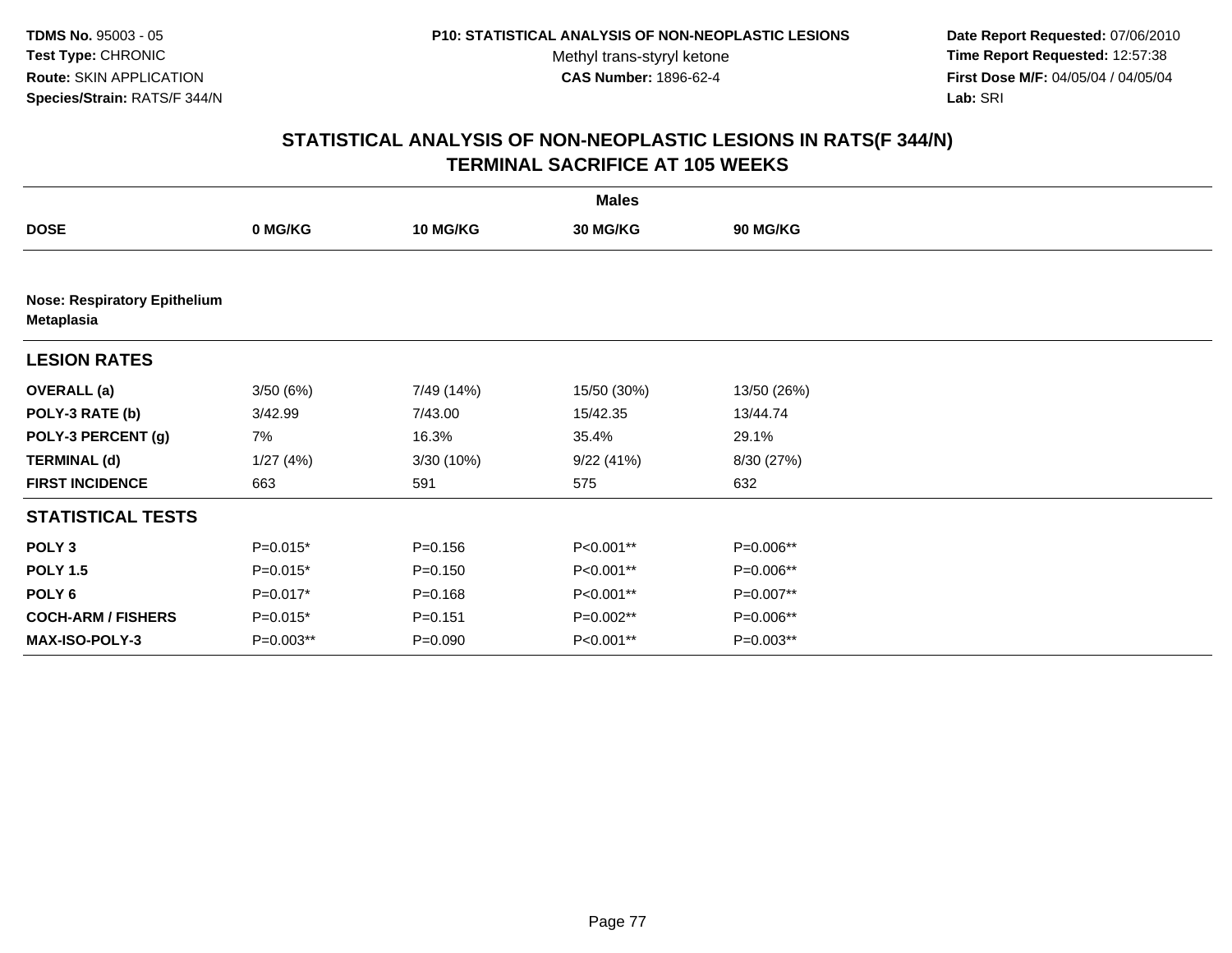**Date Report Requested:** 07/06/2010 **Time Report Requested:** 12:57:38 **First Dose M/F:** 04/05/04 / 04/05/04<br>Lab: SRI **Lab:** SRI

| <b>Males</b>                      |             |                 |                 |                 |  |  |  |
|-----------------------------------|-------------|-----------------|-----------------|-----------------|--|--|--|
| <b>DOSE</b>                       | 0 MG/KG     | <b>10 MG/KG</b> | <b>30 MG/KG</b> | <b>90 MG/KG</b> |  |  |  |
|                                   |             |                 |                 |                 |  |  |  |
| <b>Pancreas</b><br><b>Atrophy</b> |             |                 |                 |                 |  |  |  |
| <b>LESION RATES</b>               |             |                 |                 |                 |  |  |  |
| <b>OVERALL</b> (a)                | 32/49 (65%) | 27/50 (54%)     | 27/49 (55%)     | 26/50 (52%)     |  |  |  |
| POLY-3 RATE (b)                   | 32/47.02    | 27/44.22        | 27/43.92        | 26/46.75        |  |  |  |
| POLY-3 PERCENT (g)                | 68.1%       | 61.1%           | 61.5%           | 55.6%           |  |  |  |
| <b>TERMINAL (d)</b>               | 17/27 (63%) | 19/30 (63%)     | 13/22 (59%)     | 16/30 (53%)     |  |  |  |
| <b>FIRST INCIDENCE</b>            | 368         | 591             | 534             | 522             |  |  |  |
| <b>STATISTICAL TESTS</b>          |             |                 |                 |                 |  |  |  |
| POLY <sub>3</sub>                 | P=0.155N    | P=0.312N        | P=0.327N        | $P = 0.147N$    |  |  |  |
| <b>POLY 1.5</b>                   | P=0.166N    | P=0.260N        | P=0.273N        | P=0.139N        |  |  |  |
| POLY <sub>6</sub>                 | P=0.145N    | P=0.366N        | P=0.400N        | P=0.155N        |  |  |  |
| <b>COCH-ARM / FISHERS</b>         | P=0.195N    | P=0.173N        | P=0.205N        | P=0.127N        |  |  |  |
| <b>MAX-ISO-POLY-3</b>             | P=0.162N    | P=0.245N        | P=0.257N        | P=0.104N        |  |  |  |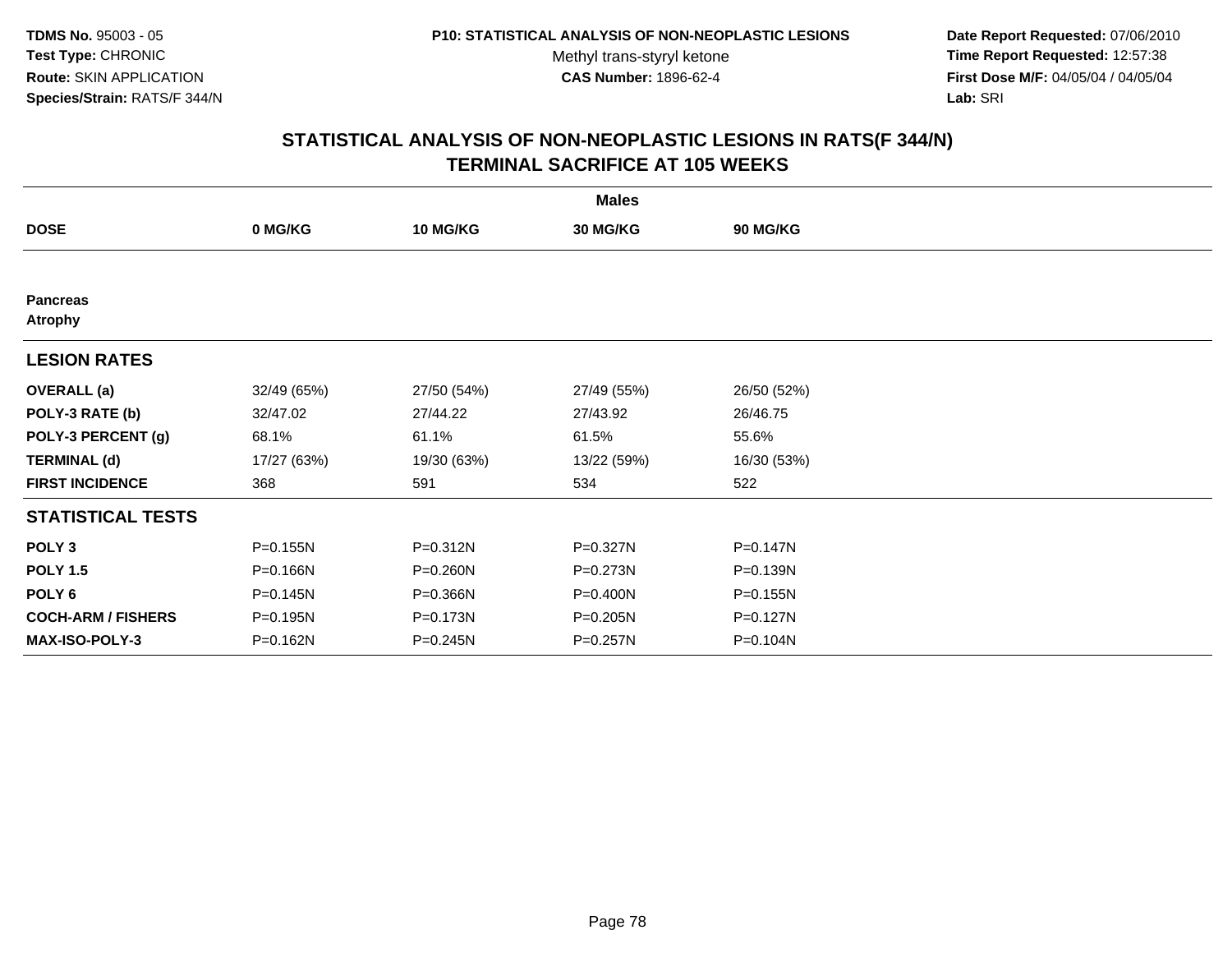**Date Report Requested:** 07/06/2010 **Time Report Requested:** 12:57:38 **First Dose M/F:** 04/05/04 / 04/05/04<br>Lab: SRI **Lab:** SRI

|                           |              |                 | <b>Males</b> |                 |  |
|---------------------------|--------------|-----------------|--------------|-----------------|--|
| <b>DOSE</b>               | 0 MG/KG      | <b>10 MG/KG</b> | 30 MG/KG     | <b>90 MG/KG</b> |  |
|                           |              |                 |              |                 |  |
| <b>Pancreas</b><br>Cyst   |              |                 |              |                 |  |
| <b>LESION RATES</b>       |              |                 |              |                 |  |
| <b>OVERALL</b> (a)        | 14/49 (29%)  | 10/50 (20%)     | 7/49 (14%)   | 10/50 (20%)     |  |
| POLY-3 RATE (b)           | 14/42.66     | 10/43.65        | 7/41.11      | 10/44.61        |  |
| POLY-3 PERCENT (g)        | 32.8%        | 22.9%           | 17%          | 22.4%           |  |
| <b>TERMINAL (d)</b>       | 10/27 (37%)  | 5/30 (17%)      | 4/22 (18%)   | 7/30 (23%)      |  |
| <b>FIRST INCIDENCE</b>    | 659          | 591             | 534          | 632             |  |
| <b>STATISTICAL TESTS</b>  |              |                 |              |                 |  |
| POLY <sub>3</sub>         | $P = 0.279N$ | $P = 0.214N$    | P=0.075N     | P=0.196N        |  |
| <b>POLY 1.5</b>           | P=0.289N     | P=0.224N        | $P = 0.071N$ | P=0.208N        |  |
| POLY <sub>6</sub>         | P=0.269N     | P=0.195N        | P=0.082N     | P=0.181N        |  |
| <b>COCH-ARM / FISHERS</b> | P=0.309N     | P=0.224N        | P=0.069N     | P=0.224N        |  |
| <b>MAX-ISO-POLY-3</b>     | P=0.124N     | $P = 0.151N$    | P=0.047N*    | P=0.140N        |  |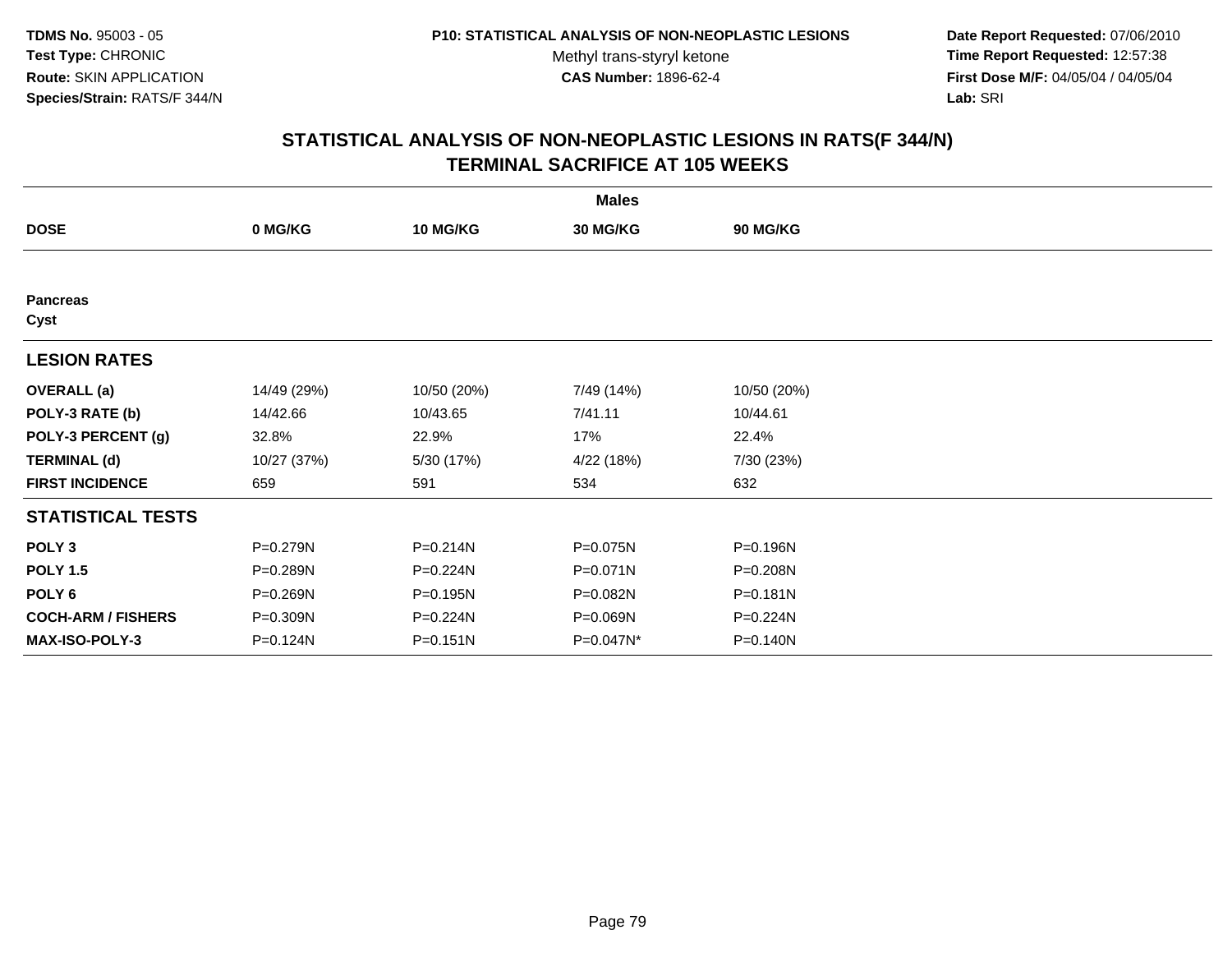**Date Report Requested:** 07/06/2010 **Time Report Requested:** 12:57:38 **First Dose M/F:** 04/05/04 / 04/05/04<br>Lab: SRI **Lab:** SRI

|                                                          |             |                 | <b>Males</b> |                 |  |
|----------------------------------------------------------|-------------|-----------------|--------------|-----------------|--|
| <b>DOSE</b>                                              | 0 MG/KG     | <b>10 MG/KG</b> | 30 MG/KG     | <b>90 MG/KG</b> |  |
|                                                          |             |                 |              |                 |  |
| <b>Pancreas: Acinus</b><br><b>Cytoplasmic Alteration</b> |             |                 |              |                 |  |
| <b>LESION RATES</b>                                      |             |                 |              |                 |  |
| <b>OVERALL</b> (a)                                       | 2/49(4%)    | 3/50(6%)        | 4/49(8%)     | 5/50 (10%)      |  |
| POLY-3 RATE (b)                                          | 2/42.07     | 3/42.44         | 4/40.09      | 5/43.92         |  |
| POLY-3 PERCENT (g)                                       | 4.8%        | 7.1%            | 10%          | 11.4%           |  |
| <b>TERMINAL (d)</b>                                      | 1/27(4%)    | 1/30(3%)        | 2/22(9%)     | 3/30(10%)       |  |
| <b>FIRST INCIDENCE</b>                                   | 708         | 718             | 708          | 694             |  |
| <b>STATISTICAL TESTS</b>                                 |             |                 |              |                 |  |
| POLY <sub>3</sub>                                        | $P = 0.199$ | $P = 0.504$     | $P = 0.314$  | $P = 0.233$     |  |
| <b>POLY 1.5</b>                                          | $P = 0.195$ | $P = 0.503$     | $P=0.325$    | $P = 0.230$     |  |
| POLY 6                                                   | $P = 0.205$ | $P = 0.509$     | $P = 0.299$  | $P = 0.239$     |  |
| <b>COCH-ARM / FISHERS</b>                                | $P = 0.186$ | $P = 0.510$     | $P = 0.339$  | $P = 0.226$     |  |
| <b>MAX-ISO-POLY-3</b>                                    | $P = 0.219$ | $P=0.327$       | $P = 0.188$  | $P = 0.134$     |  |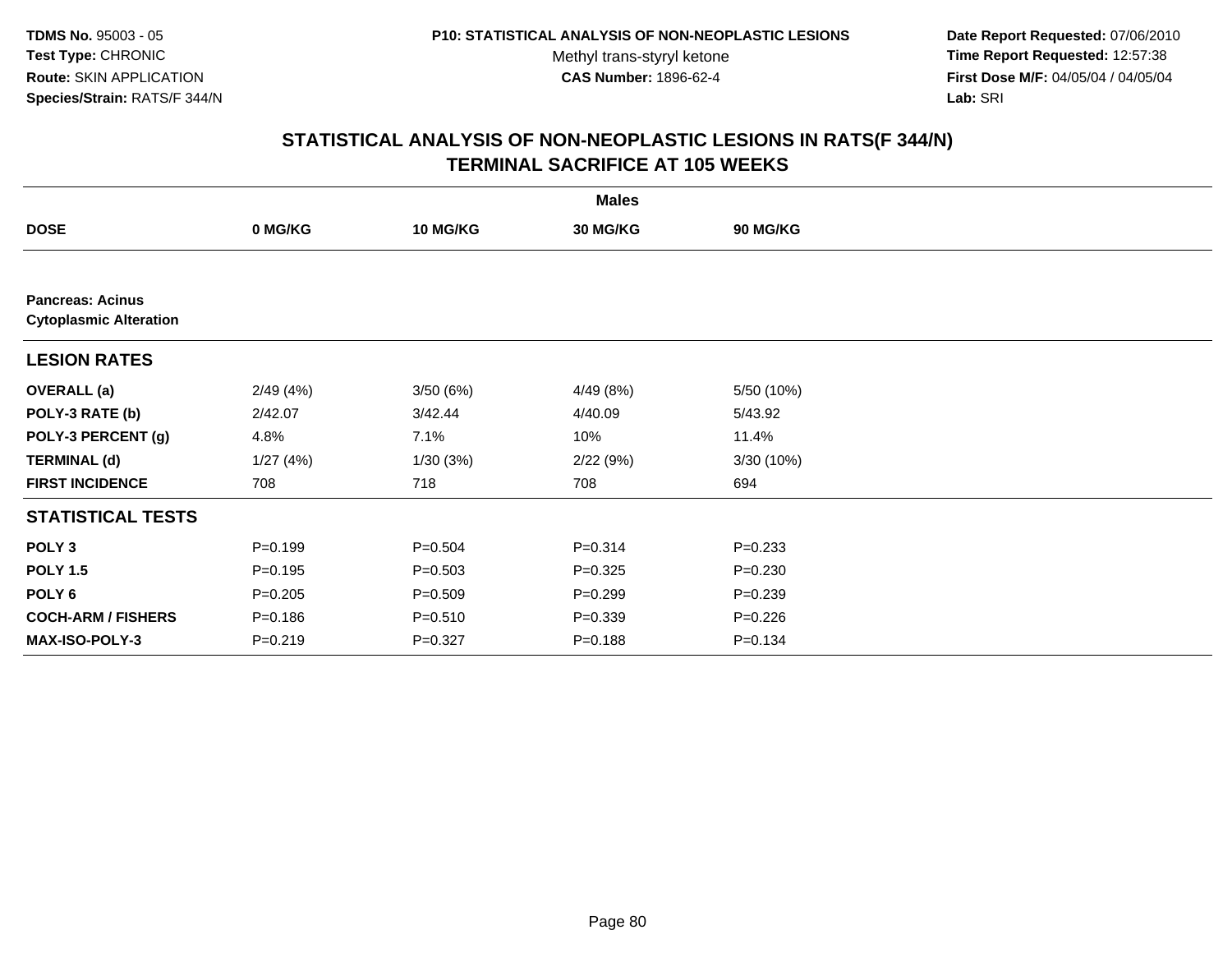**Date Report Requested:** 07/06/2010 **Time Report Requested:** 12:57:38 **First Dose M/F:** 04/05/04 / 04/05/04<br>Lab: SRI **Lab:** SRI

|                                                     |            |                 | <b>Males</b> |              |  |
|-----------------------------------------------------|------------|-----------------|--------------|--------------|--|
| <b>DOSE</b>                                         | 0 MG/KG    | <b>10 MG/KG</b> | 30 MG/KG     | 90 MG/KG     |  |
|                                                     |            |                 |              |              |  |
| <b>Pancreas: Acinus</b><br><b>Hyperplasia Focal</b> |            |                 |              |              |  |
| <b>LESION RATES</b>                                 |            |                 |              |              |  |
| <b>OVERALL</b> (a)                                  | 4/49 (8%)  | 1/50(2%)        | 1/49(2%)     | 2/50(4%)     |  |
| POLY-3 RATE (b)                                     | 4/41.98    | 1/42.38         | 1/39.93      | 2/43.73      |  |
| POLY-3 PERCENT (g)                                  | 9.5%       | 2.4%            | 2.5%         | 4.6%         |  |
| <b>TERMINAL (d)</b>                                 | 4/27 (15%) | 1/30(3%)        | 1/22(5%)     | 2/30(7%)     |  |
| <b>FIRST INCIDENCE</b>                              | 729 (T)    | 729 (T)         | 729 (T)      | 729 (T)      |  |
| <b>STATISTICAL TESTS</b>                            |            |                 |              |              |  |
| POLY <sub>3</sub>                                   | P=0.441N   | P=0.175N        | P=0.193N     | P=0.318N     |  |
| <b>POLY 1.5</b>                                     | P=0.444N   | P=0.176N        | P=0.187N     | P=0.322N     |  |
| POLY 6                                              | P=0.437N   | $P = 0.171N$    | P=0.203N     | $P = 0.311N$ |  |
| <b>COCH-ARM / FISHERS</b>                           | P=0.453N   | P=0.175N        | P=0.181N     | P=0.329N     |  |
| <b>MAX-ISO-POLY-3</b>                               | P=0.137N   | P=0.081N        | P=0.097N     | P=0.189N     |  |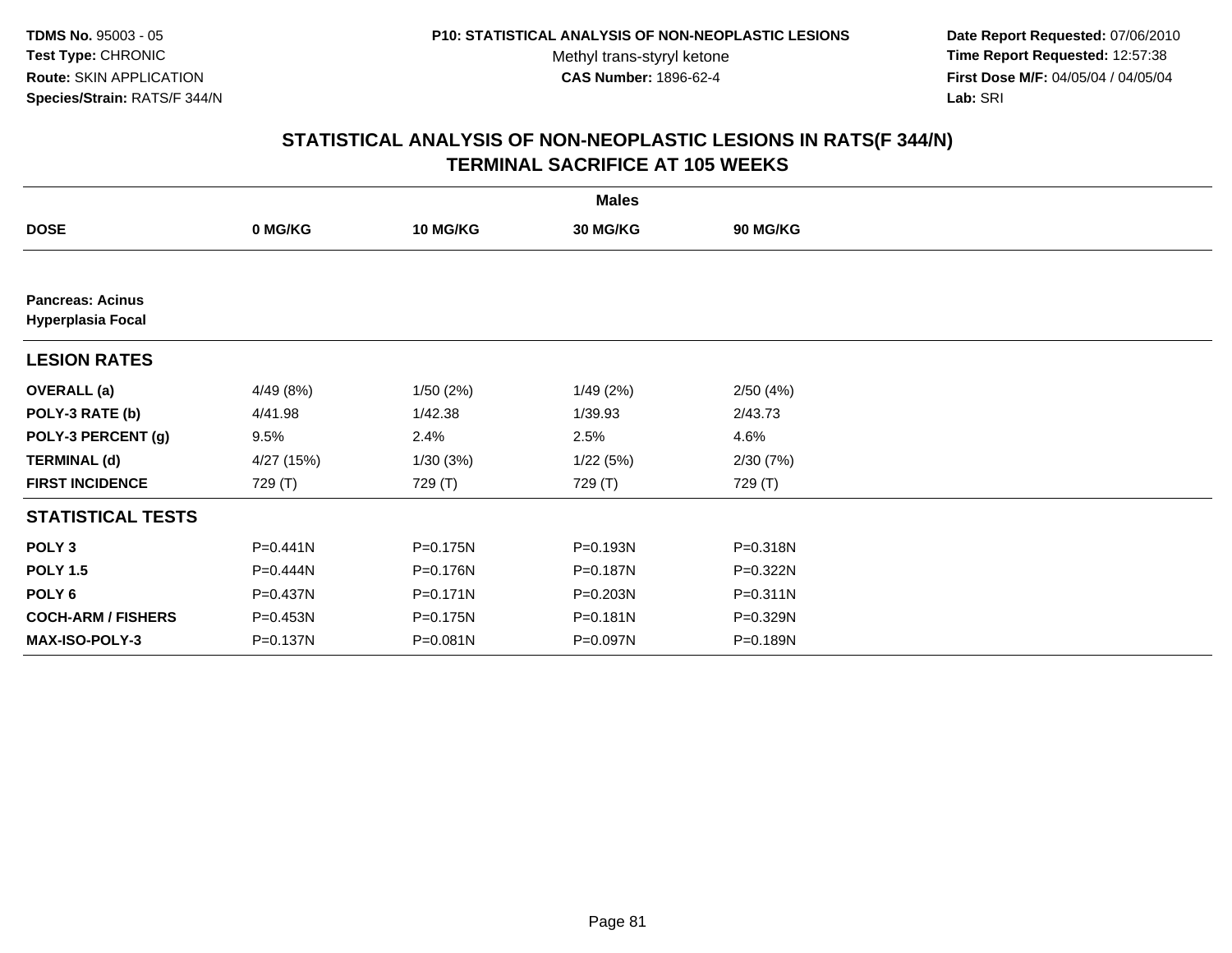**Date Report Requested:** 07/06/2010 **Time Report Requested:** 12:57:38 **First Dose M/F:** 04/05/04 / 04/05/04<br>Lab: SRI **Lab:** SRI

|                                        |                        |                 | <b>Males</b> |                        |  |
|----------------------------------------|------------------------|-----------------|--------------|------------------------|--|
| <b>DOSE</b>                            | 0 MG/KG                | <b>10 MG/KG</b> | 30 MG/KG     | 90 MG/KG               |  |
|                                        |                        |                 |              |                        |  |
| <b>Pituitary Gland</b><br>Pigmentation |                        |                 |              |                        |  |
| <b>LESION RATES</b>                    |                        |                 |              |                        |  |
| <b>OVERALL</b> (a)                     | 0/50(0%)               | 1/49(2%)        | 2/50(4%)     | 0/50(0%)               |  |
| POLY-3 RATE (b)                        | 0/42.54                | 1/41.65         | 2/41.51      | 0/43.73                |  |
| POLY-3 PERCENT (g)                     | 0%                     | 2.4%            | 4.8%         | 0%                     |  |
| <b>TERMINAL (d)</b>                    | 0/27(0%)               | 1/30(3%)        | 0/22(0%)     | 0/30(0%)               |  |
| <b>FIRST INCIDENCE</b>                 | $\qquad \qquad \cdots$ | 729 (T)         | 554          | $\qquad \qquad \cdots$ |  |
| <b>STATISTICAL TESTS</b>               |                        |                 |              |                        |  |
| POLY <sub>3</sub>                      | P=0.503N               | $P=0.496$       | $P = 0.231$  | (e)                    |  |
| <b>POLY 1.5</b>                        | P=0.508N               | $P=0.494$       | $P = 0.234$  | (e)                    |  |
| POLY <sub>6</sub>                      | P=0.498N               | $P = 0.500$     | $P=0.227$    | (e)                    |  |
| <b>COCH-ARM / FISHERS</b>              | P=0.514N               | $P=0.495$       | $P = 0.247$  | (e)                    |  |
| MAX-ISO-POLY-3                         | P=0.328N               | $P = 0.157$     | P=0.076      | (e)                    |  |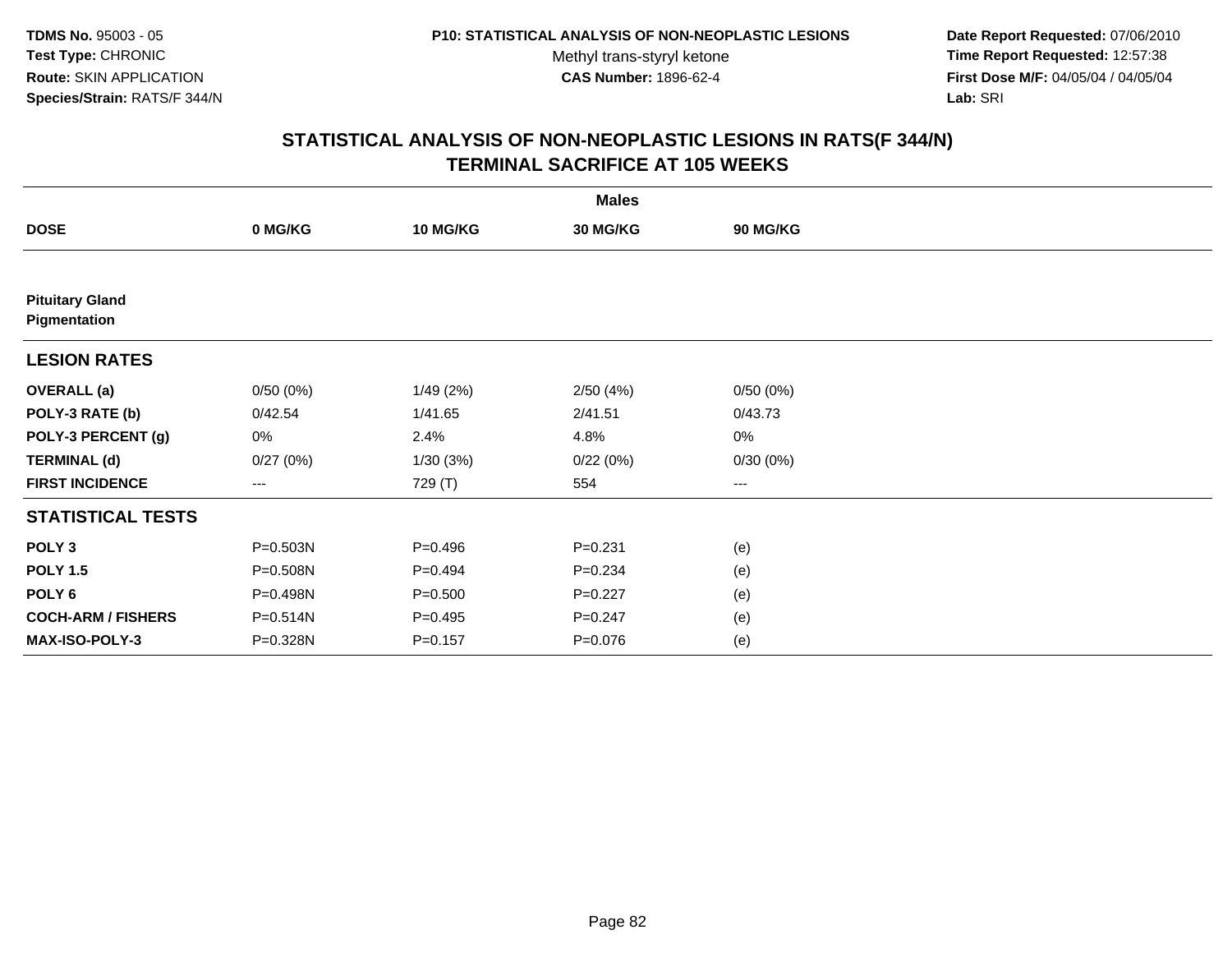**Date Report Requested:** 07/06/2010 **Time Report Requested:** 12:57:38 **First Dose M/F:** 04/05/04 / 04/05/04<br>Lab: SRI **Lab:** SRI

|                           | <b>Males</b>                          |                 |              |             |  |  |  |  |  |
|---------------------------|---------------------------------------|-----------------|--------------|-------------|--|--|--|--|--|
| <b>DOSE</b>               | 0 MG/KG                               | <b>10 MG/KG</b> | 30 MG/KG     | 90 MG/KG    |  |  |  |  |  |
|                           |                                       |                 |              |             |  |  |  |  |  |
| Angiectasis               | <b>Pituitary Gland: Pars Distalis</b> |                 |              |             |  |  |  |  |  |
| <b>LESION RATES</b>       |                                       |                 |              |             |  |  |  |  |  |
| <b>OVERALL</b> (a)        | 2/50(4%)                              | 1/49(2%)        | 0/50(0%)     | 6/50 (12%)  |  |  |  |  |  |
| POLY-3 RATE (b)           | 2/42.54                               | 1/41.65         | 0/40.61      | 6/43.88     |  |  |  |  |  |
| POLY-3 PERCENT (g)        | 4.7%                                  | 2.4%            | 0%           | 13.7%       |  |  |  |  |  |
| <b>TERMINAL (d)</b>       | 2/27(7%)                              | 1/30(3%)        | 0/22(0%)     | 4/30 (13%)  |  |  |  |  |  |
| <b>FIRST INCIDENCE</b>    | 729 (T)                               | 729 (T)         | ---          | 708         |  |  |  |  |  |
| <b>STATISTICAL TESTS</b>  |                                       |                 |              |             |  |  |  |  |  |
| POLY <sub>3</sub>         | $P=0.013*$                            | P=0.507N        | $P = 0.247N$ | $P=0.142$   |  |  |  |  |  |
| <b>POLY 1.5</b>           | $P=0.013*$                            | P=0.510N        | $P = 0.243N$ | $P = 0.138$ |  |  |  |  |  |
| POLY 6                    | $P=0.014*$                            | $P = 0.501N$    | P=0.255N     | $P = 0.148$ |  |  |  |  |  |
| <b>COCH-ARM / FISHERS</b> | $P=0.014*$                            | P=0.508N        | P=0.247N     | $P = 0.134$ |  |  |  |  |  |
| <b>MAX-ISO-POLY-3</b>     | $P=0.015*$                            | P=0.287N        | P=0.086N     | $P=0.077$   |  |  |  |  |  |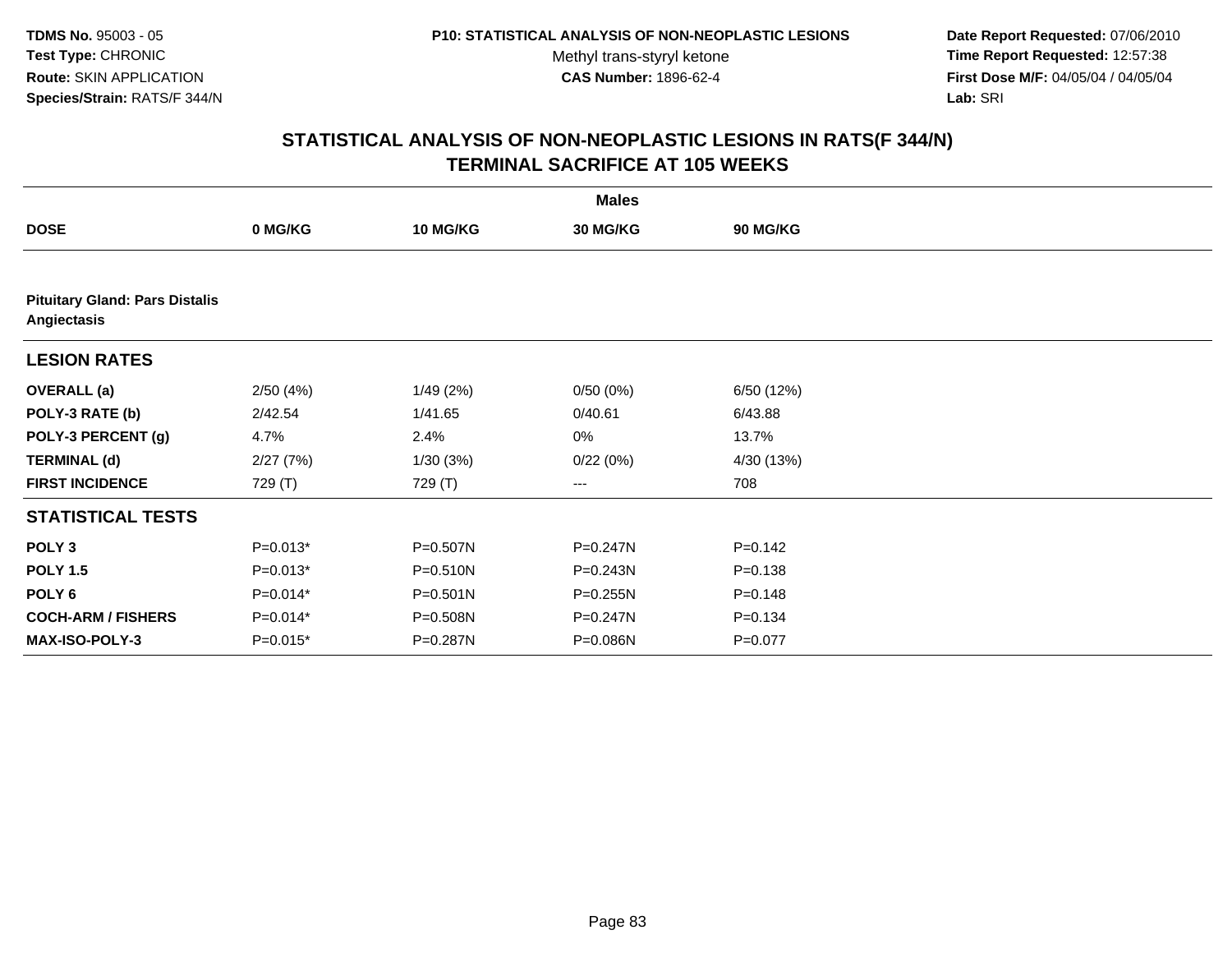**Date Report Requested:** 07/06/2010 **Time Report Requested:** 12:57:38 **First Dose M/F:** 04/05/04 / 04/05/04<br>Lab: SRI **Lab:** SRI

|                                               |              |                 | <b>Males</b>    |                 |  |  |  |  |
|-----------------------------------------------|--------------|-----------------|-----------------|-----------------|--|--|--|--|
| <b>DOSE</b>                                   | 0 MG/KG      | <b>10 MG/KG</b> | <b>30 MG/KG</b> | <b>90 MG/KG</b> |  |  |  |  |
|                                               |              |                 |                 |                 |  |  |  |  |
| <b>Pituitary Gland: Pars Distalis</b><br>Cyst |              |                 |                 |                 |  |  |  |  |
| <b>LESION RATES</b>                           |              |                 |                 |                 |  |  |  |  |
| <b>OVERALL</b> (a)                            | 2/50(4%)     | 2/49(4%)        | 3/50(6%)        | 0/50(0%)        |  |  |  |  |
| POLY-3 RATE (b)                               | 2/42.76      | 2/42.38         | 3/41.11         | 0/43.73         |  |  |  |  |
| POLY-3 PERCENT (g)                            | 4.7%         | 4.7%            | 7.3%            | 0%              |  |  |  |  |
| <b>TERMINAL (d)</b>                           | 1/27(4%)     | 0/30(0%)        | 1/22(5%)        | 0/30(0%)        |  |  |  |  |
| <b>FIRST INCIDENCE</b>                        | 671          | 591             | 657             | $--$            |  |  |  |  |
| <b>STATISTICAL TESTS</b>                      |              |                 |                 |                 |  |  |  |  |
| POLY <sub>3</sub>                             | P=0.159N     | $P = 0.691$     | $P=0.482$       | P=0.232N        |  |  |  |  |
| <b>POLY 1.5</b>                               | $P = 0.161N$ | $P = 0.686$     | $P=0.490$       | P=0.234N        |  |  |  |  |
| POLY <sub>6</sub>                             | P=0.157N     | P=0.688N        | $P = 0.470$     | P=0.229N        |  |  |  |  |
| <b>COCH-ARM / FISHERS</b>                     | P=0.166N     | $P = 0.684$     | $P = 0.500$     | P=0.247N        |  |  |  |  |
| MAX-ISO-POLY-3                                | P=0.159N     | $P = 0.495$     | $P = 0.311$     | P=0.076N        |  |  |  |  |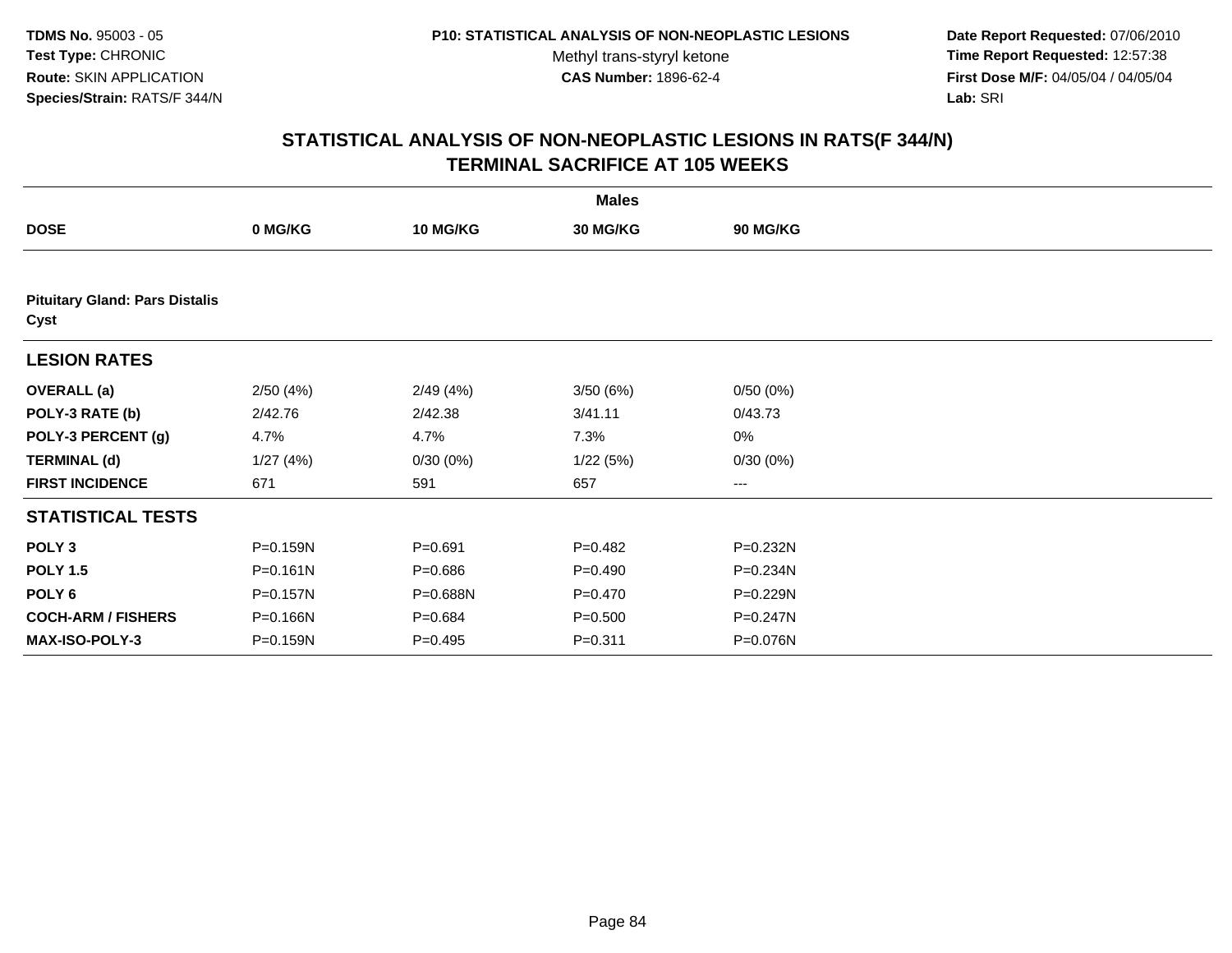**Date Report Requested:** 07/06/2010 **Time Report Requested:** 12:57:38 **First Dose M/F:** 04/05/04 / 04/05/04<br>Lab: SRI **Lab:** SRI

| <b>Males</b>                                         |             |                 |                   |                 |  |  |  |
|------------------------------------------------------|-------------|-----------------|-------------------|-----------------|--|--|--|
| <b>DOSE</b>                                          | 0 MG/KG     | <b>10 MG/KG</b> | 30 MG/KG          | <b>90 MG/KG</b> |  |  |  |
|                                                      |             |                 |                   |                 |  |  |  |
| <b>Pituitary Gland: Pars Distalis</b><br>Hyperplasia |             |                 |                   |                 |  |  |  |
| <b>LESION RATES</b>                                  |             |                 |                   |                 |  |  |  |
| <b>OVERALL</b> (a)                                   | 1/50(2%)    | 0/49(0%)        | 0/50(0%)          | 2/50(4%)        |  |  |  |
| POLY-3 RATE (b)                                      | 1/42.80     | 0/41.65         | 0/40.61           | 2/44.07         |  |  |  |
| POLY-3 PERCENT (g)                                   | 2.3%        | 0%              | 0%                | 4.5%            |  |  |  |
| <b>TERMINAL (d)</b>                                  | 0/27(0%)    | 0/30(0%)        | 0/22(0%)          | 0/30(0%)        |  |  |  |
| <b>FIRST INCIDENCE</b>                               | 659         | ---             | $\qquad \qquad -$ | 657             |  |  |  |
| <b>STATISTICAL TESTS</b>                             |             |                 |                   |                 |  |  |  |
| POLY <sub>3</sub>                                    | $P = 0.199$ | P=0.505N        | $P = 0.511N$      | $P = 0.510$     |  |  |  |
| <b>POLY 1.5</b>                                      | $P = 0.197$ | P=0.506N        | P=0.506N          | $P = 0.506$     |  |  |  |
| POLY <sub>6</sub>                                    | $P = 0.201$ | P=0.503N        | P=0.518N          | $P = 0.517$     |  |  |  |
| <b>COCH-ARM / FISHERS</b>                            | $P = 0.193$ | P=0.505N        | P=0.500N          | $P = 0.500$     |  |  |  |
| MAX-ISO-POLY-3                                       | $P = 0.152$ | P=0.164N        | P=0.172N          | $P=0.292$       |  |  |  |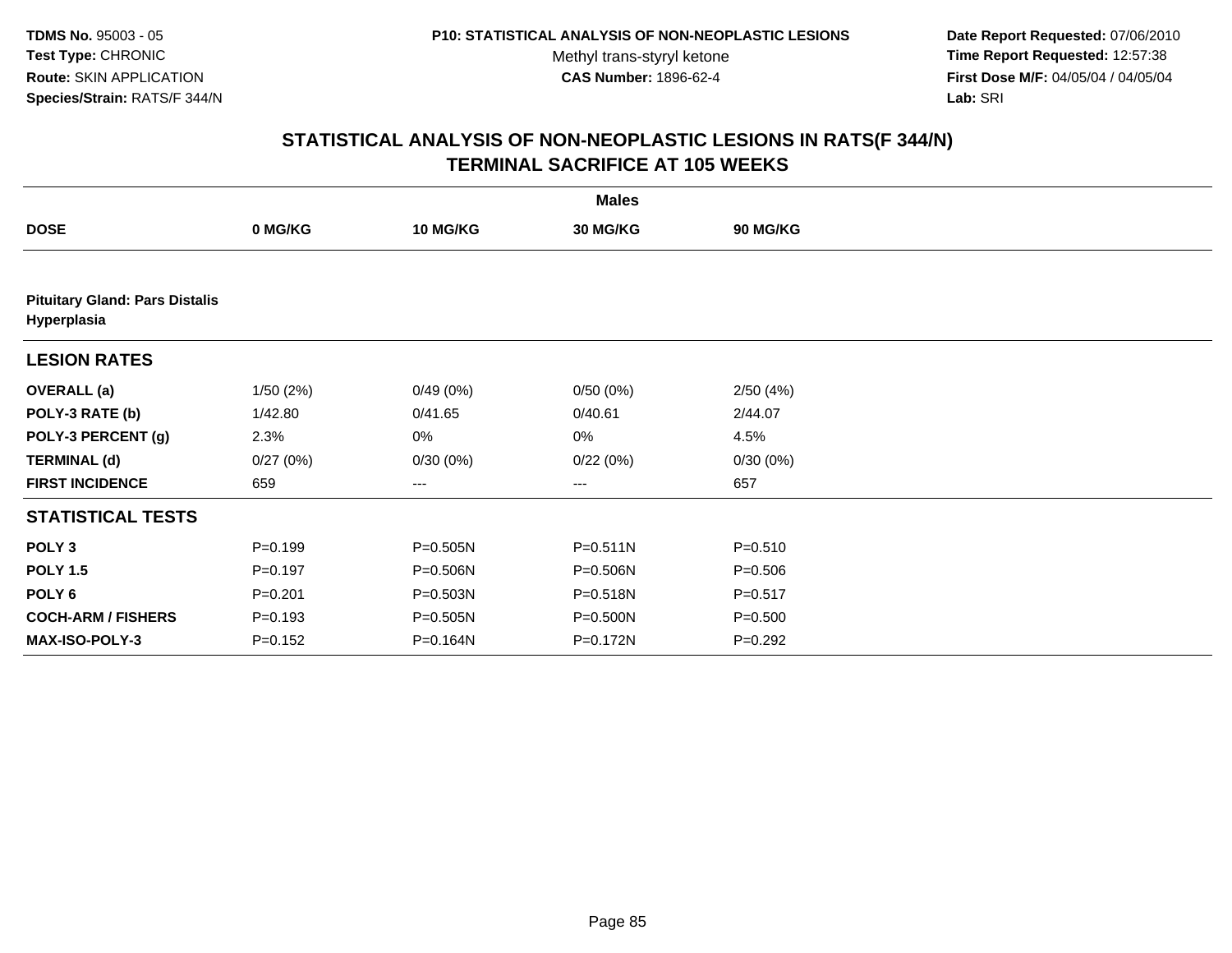**Date Report Requested:** 07/06/2010 **Time Report Requested:** 12:57:38 **First Dose M/F:** 04/05/04 / 04/05/04<br>Lab: SRI **Lab:** SRI

|                                                                   |             |                 | <b>Males</b> |                 |  |
|-------------------------------------------------------------------|-------------|-----------------|--------------|-----------------|--|
| <b>DOSE</b>                                                       | 0 MG/KG     | <b>10 MG/KG</b> | 30 MG/KG     | <b>90 MG/KG</b> |  |
|                                                                   |             |                 |              |                 |  |
| <b>Pituitary Gland: Pars Distalis</b><br><b>Hyperplasia Focal</b> |             |                 |              |                 |  |
| <b>LESION RATES</b>                                               |             |                 |              |                 |  |
| <b>OVERALL</b> (a)                                                | 9/50 (18%)  | 9/49 (18%)      | 5/50 (10%)   | 10/50 (20%)     |  |
| POLY-3 RATE (b)                                                   | 9/44.12     | 9/43.42         | 5/41.80      | 10/44.64        |  |
| POLY-3 PERCENT (g)                                                | 20.4%       | 20.7%           | 12%          | 22.4%           |  |
| <b>TERMINAL (d)</b>                                               | 4/27 (15%)  | 6/30 (20%)      | 2/22(9%)     | 7/30 (23%)      |  |
| <b>FIRST INCIDENCE</b>                                            | 537         | 272             | 534          | 449             |  |
| <b>STATISTICAL TESTS</b>                                          |             |                 |              |                 |  |
| POLY <sub>3</sub>                                                 | $P=0.439$   | $P = 0.590$     | $P = 0.221N$ | $P = 0.511$     |  |
| <b>POLY 1.5</b>                                                   | $P = 0.436$ | $P = 0.585$     | P=0.208N     | $P = 0.509$     |  |
| POLY 6                                                            | $P = 0.438$ | $P = 0.598$     | P=0.245N     | $P = 0.513$     |  |
| <b>COCH-ARM / FISHERS</b>                                         | $P=0.427$   | $P = 0.584$     | P=0.194N     | $P = 0.500$     |  |
| <b>MAX-ISO-POLY-3</b>                                             | $P=0.464$   | $P=0.484$       | P=0.150N     | $P = 0.407$     |  |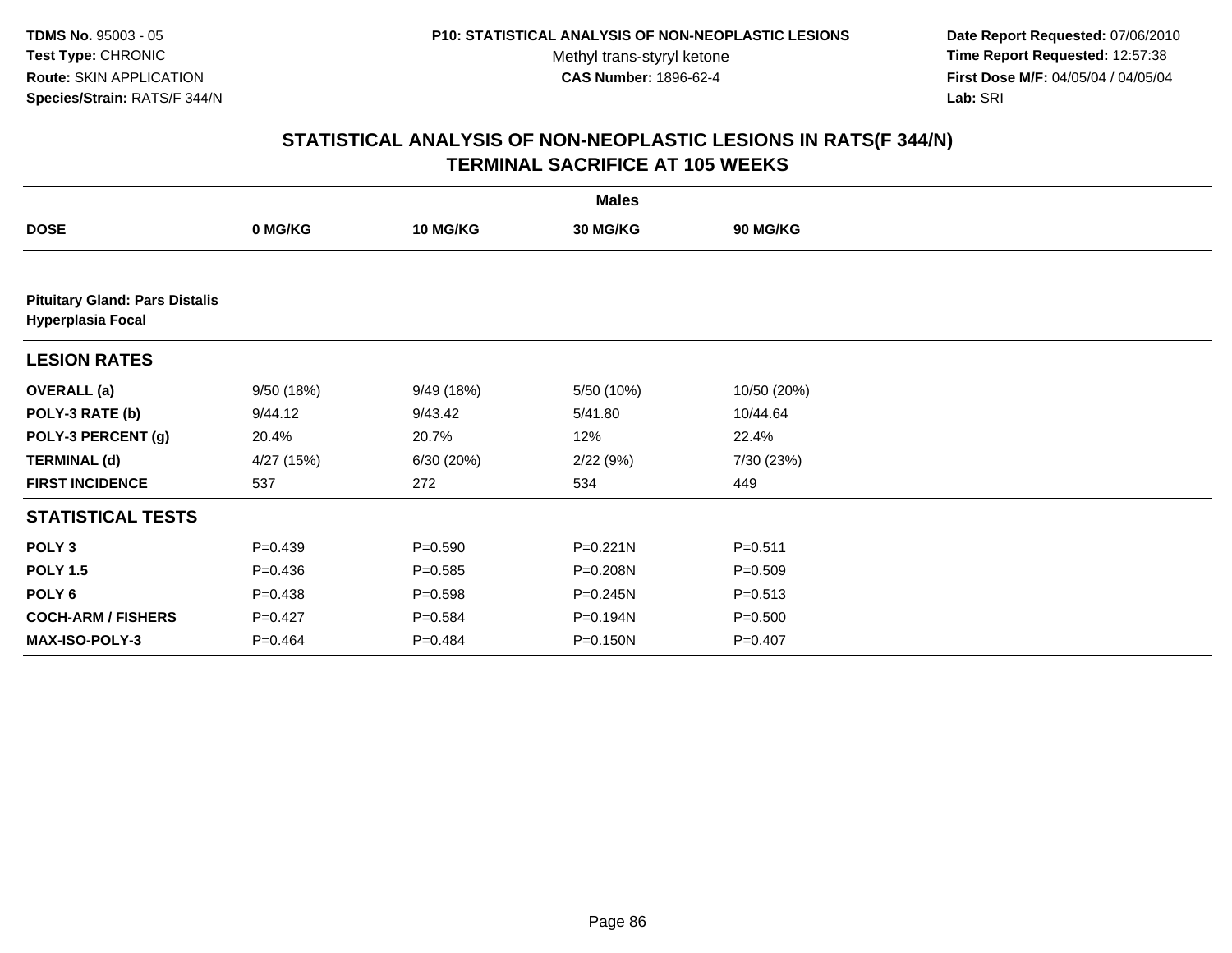**Date Report Requested:** 07/06/2010 **Time Report Requested:** 12:57:38 **First Dose M/F:** 04/05/04 / 04/05/04<br>Lab: SRI **Lab:** SRI

|                           |                                  |                 | <b>Males</b> |                 |  |  |  |  |  |
|---------------------------|----------------------------------|-----------------|--------------|-----------------|--|--|--|--|--|
| <b>DOSE</b>               | 0 MG/KG                          | <b>10 MG/KG</b> | 30 MG/KG     | <b>90 MG/KG</b> |  |  |  |  |  |
|                           |                                  |                 |              |                 |  |  |  |  |  |
| Angiectasis               | Pituitary Gland: Pars Intermedia |                 |              |                 |  |  |  |  |  |
| <b>LESION RATES</b>       |                                  |                 |              |                 |  |  |  |  |  |
| <b>OVERALL</b> (a)        | 4/50 (8%)                        | 1/49(2%)        | 0/50(0%)     | 3/50(6%)        |  |  |  |  |  |
| POLY-3 RATE (b)           | 4/42.91                          | 1/41.65         | 0/40.61      | 3/43.90         |  |  |  |  |  |
| POLY-3 PERCENT (g)        | 9.3%                             | 2.4%            | 0%           | 6.8%            |  |  |  |  |  |
| <b>TERMINAL (d)</b>       | 2/27(7%)                         | 1/30(3%)        | 0/22(0%)     | 1/30(3%)        |  |  |  |  |  |
| <b>FIRST INCIDENCE</b>    | 659                              | 729 (T)         | $\cdots$     | 704             |  |  |  |  |  |
| <b>STATISTICAL TESTS</b>  |                                  |                 |              |                 |  |  |  |  |  |
| POLY <sub>3</sub>         | $P = 0.558$                      | P=0.187N        | P=0.067N     | P=0.488N        |  |  |  |  |  |
| <b>POLY 1.5</b>           | $P = 0.554$                      | P=0.188N        | P=0.064N     | P=0.493N        |  |  |  |  |  |
| POLY <sub>6</sub>         | $P=0.562$                        | P=0.183N        | P=0.072N     | P=0.480N        |  |  |  |  |  |
| <b>COCH-ARM / FISHERS</b> | $P = 0.545$                      | P=0.187N        | P=0.059N     | P=0.500N        |  |  |  |  |  |
| <b>MAX-ISO-POLY-3</b>     | $P = 0.141N$                     | P=0.091N        | P=0.025N*    | P=0.337N        |  |  |  |  |  |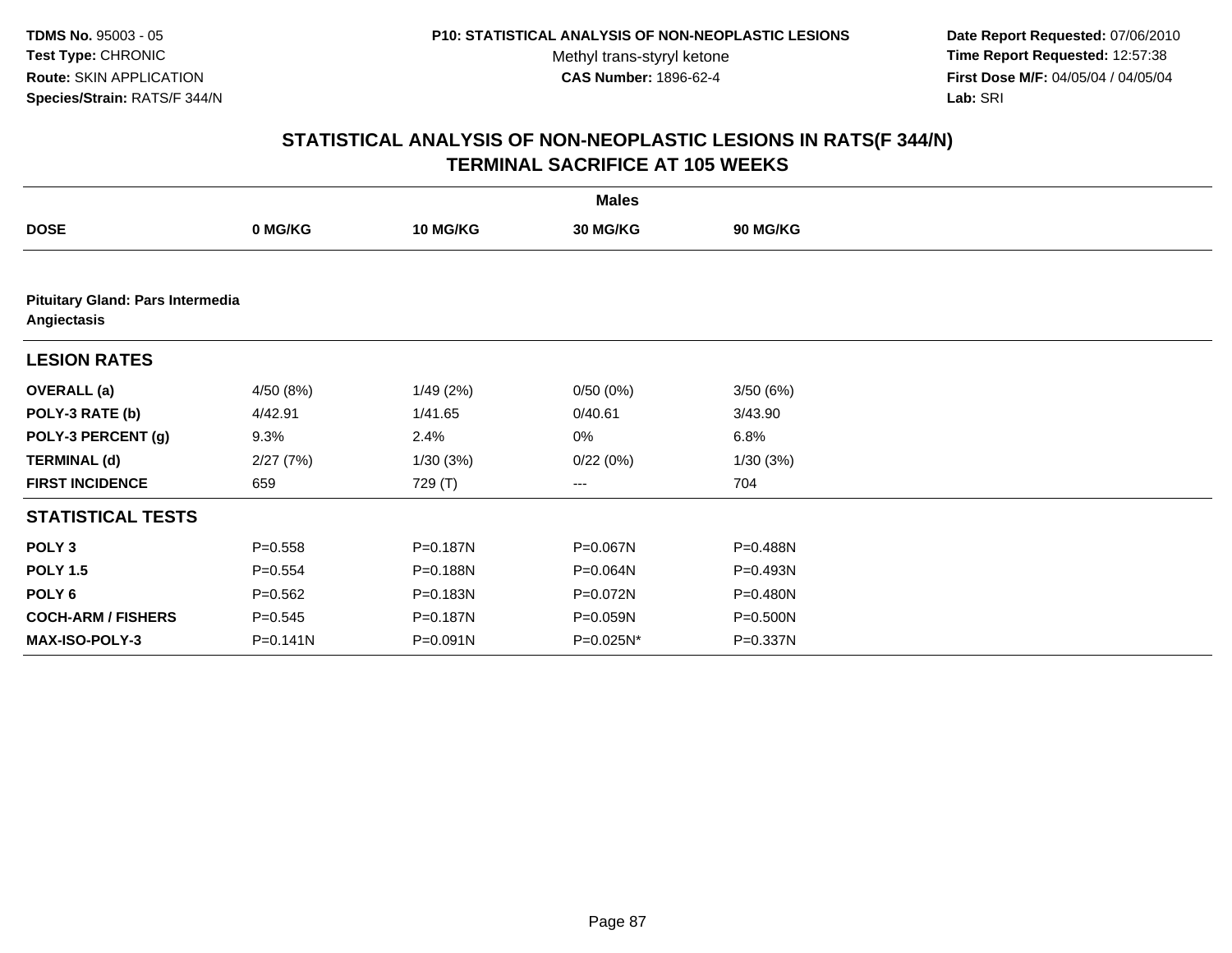**Date Report Requested:** 07/06/2010 **Time Report Requested:** 12:57:38 **First Dose M/F:** 04/05/04 / 04/05/04<br>Lab: SRI **Lab:** SRI

|                                          | <b>Males</b> |                 |                   |             |  |  |  |  |
|------------------------------------------|--------------|-----------------|-------------------|-------------|--|--|--|--|
| <b>DOSE</b>                              | 0 MG/KG      | <b>10 MG/KG</b> | 30 MG/KG          | 90 MG/KG    |  |  |  |  |
|                                          |              |                 |                   |             |  |  |  |  |
| Pituitary Gland: Pars Intermedia<br>Cyst |              |                 |                   |             |  |  |  |  |
| <b>LESION RATES</b>                      |              |                 |                   |             |  |  |  |  |
| <b>OVERALL</b> (a)                       | 1/50(2%)     | 7/49 (14%)      | 0/50(0%)          | 3/50(6%)    |  |  |  |  |
| POLY-3 RATE (b)                          | 1/42.76      | 7/42.77         | 0/40.61           | 3/44.00     |  |  |  |  |
| POLY-3 PERCENT (g)                       | 2.3%         | 16.4%           | 0%                | 6.8%        |  |  |  |  |
| <b>TERMINAL (d)</b>                      | 0/27(0%)     | 3/30 (10%)      | 0/22(0%)          | 2/30(7%)    |  |  |  |  |
| <b>FIRST INCIDENCE</b>                   | 671          | 591             | $\qquad \qquad -$ | 659         |  |  |  |  |
| <b>STATISTICAL TESTS</b>                 |              |                 |                   |             |  |  |  |  |
| POLY <sub>3</sub>                        | P=0.522N     | $P=0.029*$      | P=0.510N          | $P = 0.315$ |  |  |  |  |
| <b>POLY 1.5</b>                          | P=0.531N     | $P=0.028*$      | P=0.506N          | $P = 0.311$ |  |  |  |  |
| POLY 6                                   | P=0.506N     | P=0.032*        | P=0.518N          | $P=0.322$   |  |  |  |  |
| <b>COCH-ARM / FISHERS</b>                | P=0.540N     | $P=0.028*$      | P=0.500N          | $P = 0.309$ |  |  |  |  |
| <b>MAX-ISO-POLY-3</b>                    | P=0.215N     | $P=0.012*$      | P=0.171N          | $P = 0.164$ |  |  |  |  |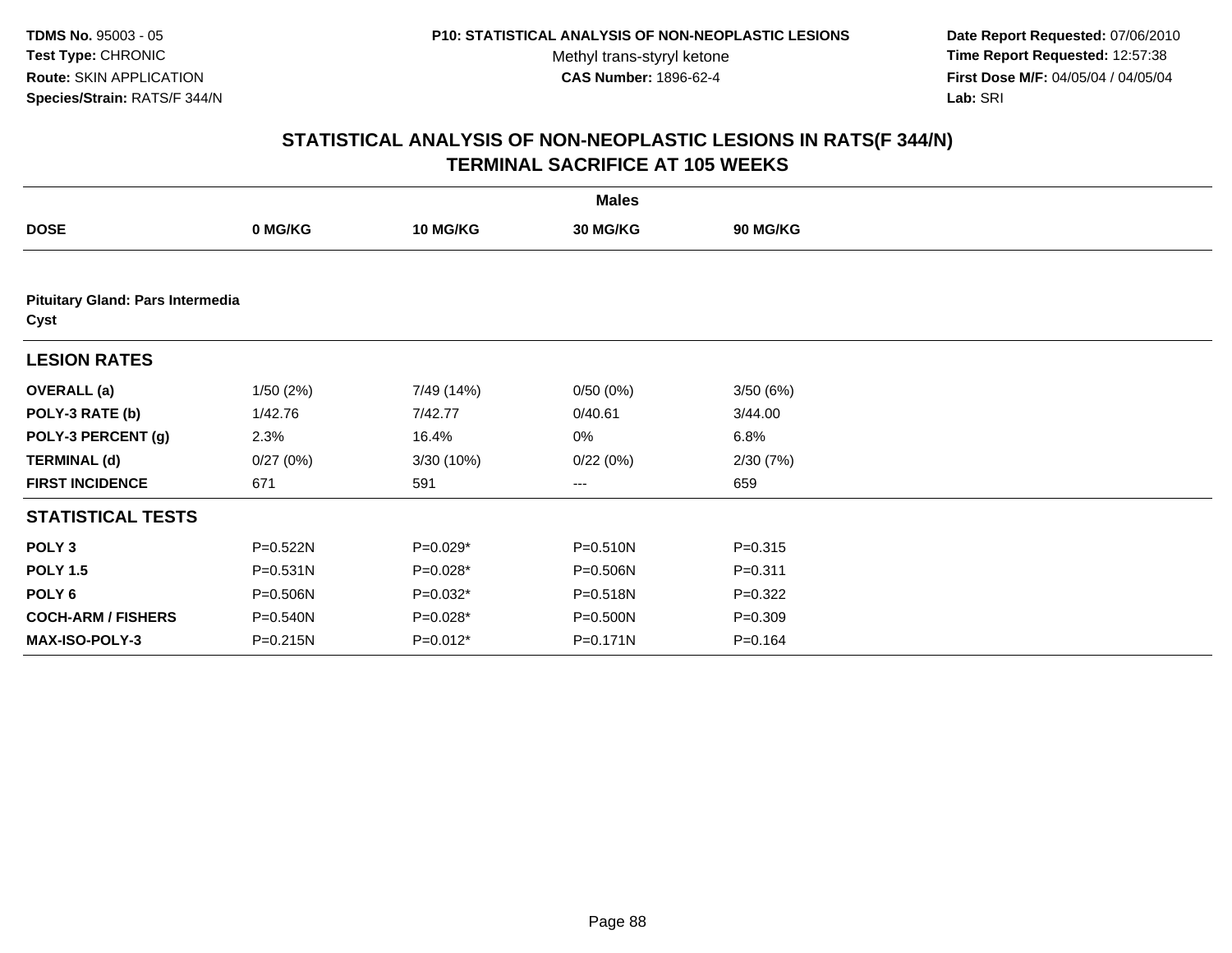**Date Report Requested:** 07/06/2010 **Time Report Requested:** 12:57:38 **First Dose M/F:** 04/05/04 / 04/05/04<br>Lab: SRI **Lab:** SRI

|                                                                                 |              |              | <b>Males</b> |                 |  |
|---------------------------------------------------------------------------------|--------------|--------------|--------------|-----------------|--|
| <b>DOSE</b>                                                                     | 0 MG/KG      | 10 MG/KG     | 30 MG/KG     | <b>90 MG/KG</b> |  |
|                                                                                 |              |              |              |                 |  |
| <b>Pituitary Gland: Pars Nervosa</b><br><b>Infiltration Cellular Mixed Cell</b> |              |              |              |                 |  |
| <b>LESION RATES</b>                                                             |              |              |              |                 |  |
| <b>OVERALL (a)</b>                                                              | 2/50(4%)     | 0/49(0%)     | 0/50(0%)     | 0/50(0%)        |  |
| POLY-3 RATE (b)                                                                 | 2/42.65      | 0/41.65      | 0/40.61      | 0/43.73         |  |
| POLY-3 PERCENT (g)                                                              | 4.7%         | 0%           | 0%           | 0%              |  |
| <b>TERMINAL (d)</b>                                                             | 1/27(4%)     | 0/30(0%)     | 0/22(0%)     | 0/30(0%)        |  |
| <b>FIRST INCIDENCE</b>                                                          | 703          | $--$         | ---          | ---             |  |
| <b>STATISTICAL TESTS</b>                                                        |              |              |              |                 |  |
| POLY <sub>3</sub>                                                               | P=0.233N     | $P = 0.242N$ | P=0.248N     | $P = 0.231N$    |  |
| <b>POLY 1.5</b>                                                                 | P=0.233N     | P=0.244N     | P=0.243N     | P=0.234N        |  |
| POLY 6                                                                          | $P = 0.233N$ | P=0.238N     | $P = 0.256N$ | P=0.228N        |  |
| <b>COCH-ARM / FISHERS</b>                                                       | P=0.237N     | P=0.253N     | P=0.247N     | P=0.247N        |  |
| <b>MAX-ISO-POLY-3</b>                                                           | P=0.035N*    | P=0.080N     | P=0.086N     | P=0.076N        |  |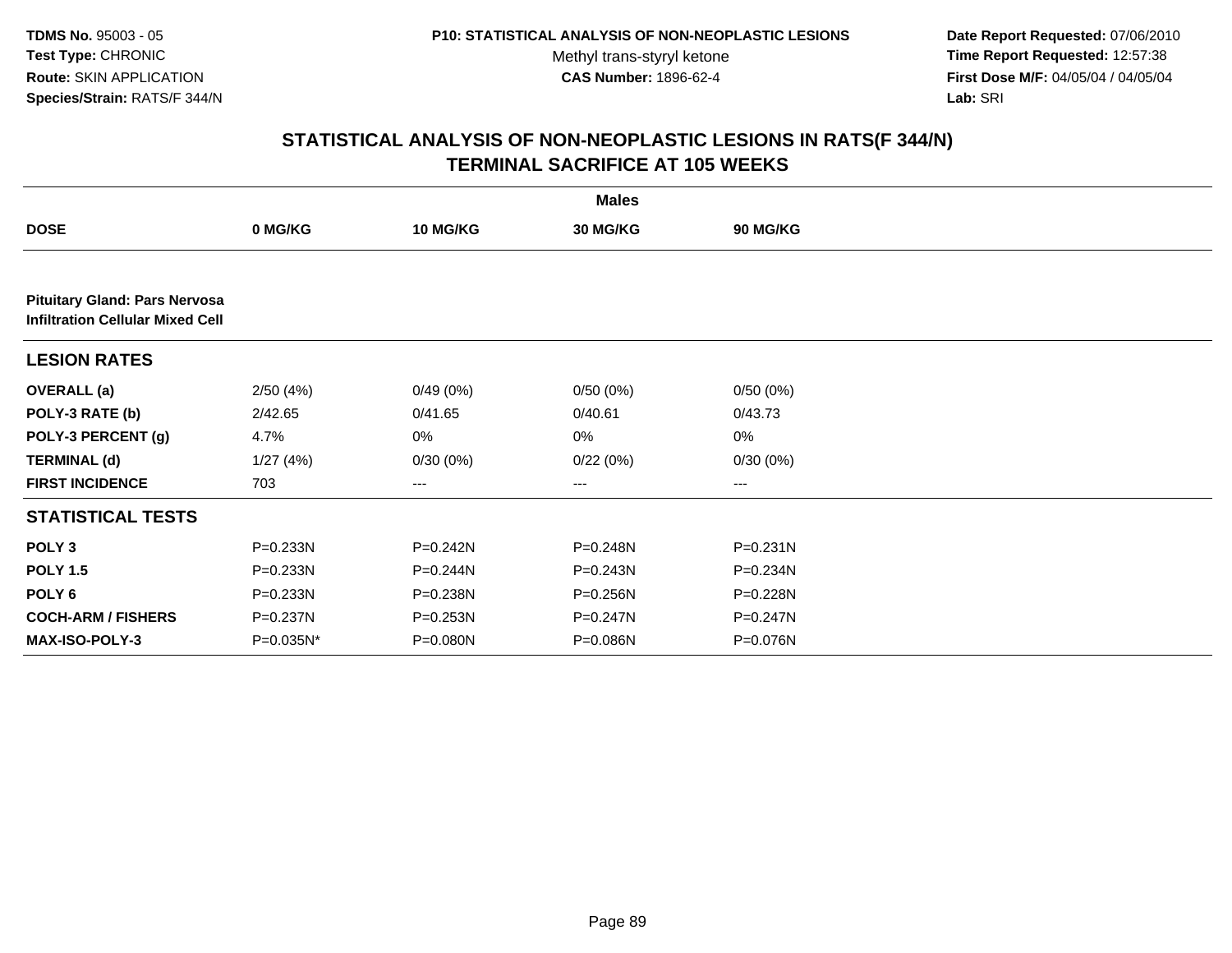**Date Report Requested:** 07/06/2010 **Time Report Requested:** 12:57:38 **First Dose M/F:** 04/05/04 / 04/05/04<br>Lab: SRI **Lab:** SRI

|                                |              |                 | <b>Males</b> |                   |  |
|--------------------------------|--------------|-----------------|--------------|-------------------|--|
| <b>DOSE</b>                    | 0 MG/KG      | <b>10 MG/KG</b> | 30 MG/KG     | 90 MG/KG          |  |
|                                |              |                 |              |                   |  |
| <b>Preputial Gland</b><br>Cyst |              |                 |              |                   |  |
| <b>LESION RATES</b>            |              |                 |              |                   |  |
| <b>OVERALL</b> (a)             | 0/50(0%)     | 4/50 (8%)       | 0/49(0%)     | 0/50(0%)          |  |
| POLY-3 RATE (b)                | 0/42.54      | 4/42.38         | 0/39.61      | 0/43.73           |  |
| POLY-3 PERCENT (g)             | 0%           | 9.4%            | 0%           | 0%                |  |
| <b>TERMINAL (d)</b>            | 0/27(0%)     | 4/30 (13%)      | 0/21(0%)     | 0/30(0%)          |  |
| <b>FIRST INCIDENCE</b>         | $---$        | 729 (T)         | ---          | $\qquad \qquad -$ |  |
| <b>STATISTICAL TESTS</b>       |              |                 |              |                   |  |
| POLY <sub>3</sub>              | P=0.181N     | $P = 0.059$     | (e)          | (e)               |  |
| <b>POLY 1.5</b>                | $P = 0.185N$ | $P = 0.059$     | (e)          | (e)               |  |
| POLY <sub>6</sub>              | P=0.174N     | $P = 0.061$     | (e)          | (e)               |  |
| <b>COCH-ARM / FISHERS</b>      | P=0.193N     | $P = 0.059$     | (e)          | (e)               |  |
| <b>MAX-ISO-POLY-3</b>          | P=0.115N     | $P=0.019*$      | (e)          | (e)               |  |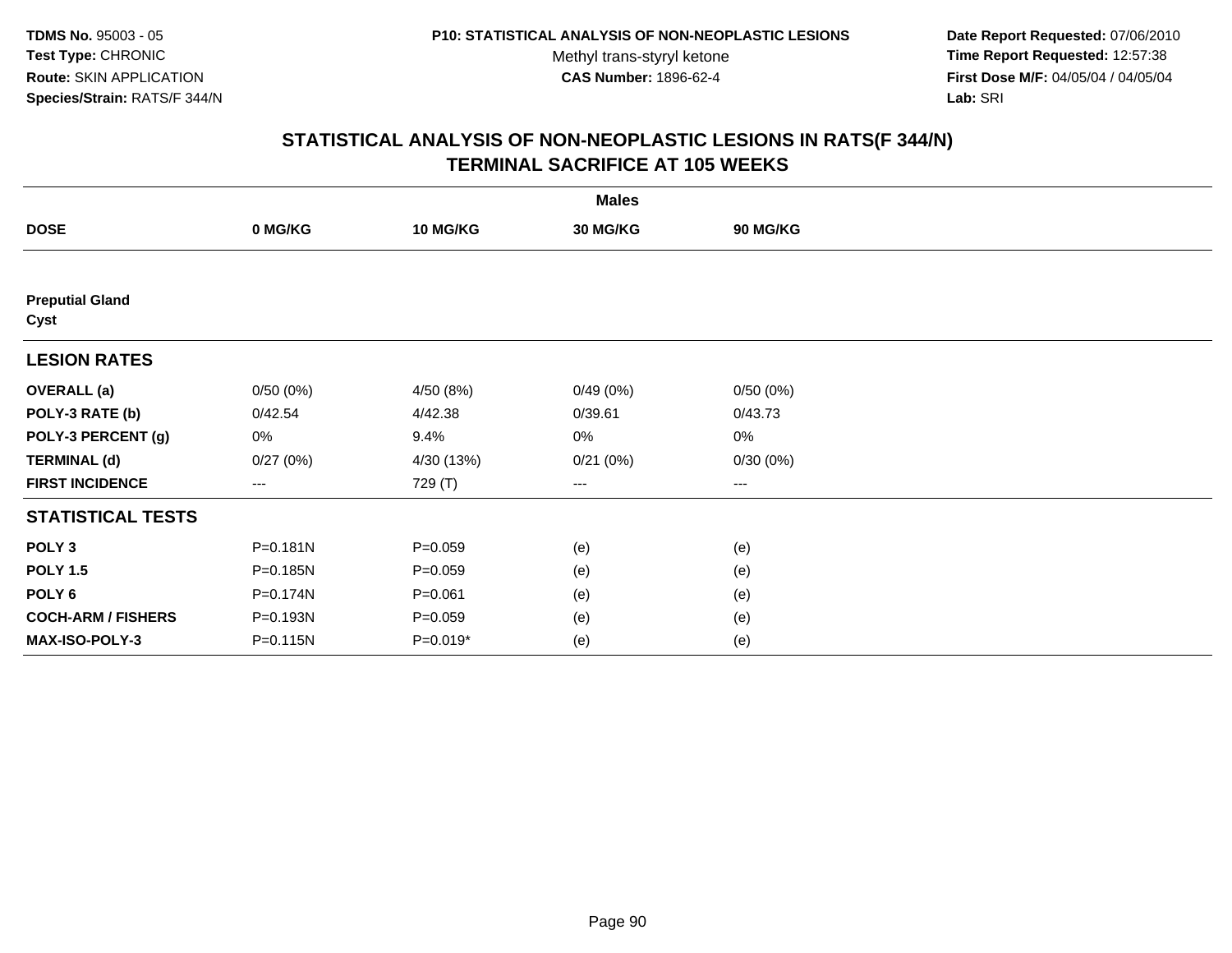**Date Report Requested:** 07/06/2010 **Time Report Requested:** 12:57:38 **First Dose M/F:** 04/05/04 / 04/05/04<br>Lab: SRI **Lab:** SRI

|                                                       | <b>Males</b> |                 |             |                 |  |  |  |  |
|-------------------------------------------------------|--------------|-----------------|-------------|-----------------|--|--|--|--|
| <b>DOSE</b>                                           | 0 MG/KG      | <b>10 MG/KG</b> | 30 MG/KG    | <b>90 MG/KG</b> |  |  |  |  |
|                                                       |              |                 |             |                 |  |  |  |  |
| <b>Preputial Gland</b><br><b>Inflammation Chronic</b> |              |                 |             |                 |  |  |  |  |
| <b>LESION RATES</b>                                   |              |                 |             |                 |  |  |  |  |
| <b>OVERALL</b> (a)                                    | 14/50 (28%)  | 19/50 (38%)     | 18/49 (37%) | 13/50 (26%)     |  |  |  |  |
| POLY-3 RATE (b)                                       | 14/44.07     | 19/45.67        | 18/43.96    | 13/45.25        |  |  |  |  |
| POLY-3 PERCENT (g)                                    | 31.8%        | 41.6%           | 40.9%       | 28.7%           |  |  |  |  |
| <b>TERMINAL (d)</b>                                   | 9/27 (33%)   | 9/30 (30%)      | 4/21 (19%)  | 8/30 (27%)      |  |  |  |  |
| <b>FIRST INCIDENCE</b>                                | 368          | 480             | 534         | 468             |  |  |  |  |
| <b>STATISTICAL TESTS</b>                              |              |                 |             |                 |  |  |  |  |
| POLY <sub>3</sub>                                     | P=0.229N     | $P=0.225$       | $P = 0.248$ | P=0.467N        |  |  |  |  |
| <b>POLY 1.5</b>                                       | P=0.238N     | $P = 0.203$     | $P = 0.239$ | P=0.483N        |  |  |  |  |
| POLY <sub>6</sub>                                     | P=0.220N     | $P=0.272$       | $P = 0.270$ | P=0.441N        |  |  |  |  |
| <b>COCH-ARM / FISHERS</b>                             | P=0.257N     | $P = 0.198$     | $P = 0.238$ | P=0.500N        |  |  |  |  |
| <b>MAX-ISO-POLY-3</b>                                 | P=0.289N     | $P = 0.169$     | $P = 0.183$ | P=0.377N        |  |  |  |  |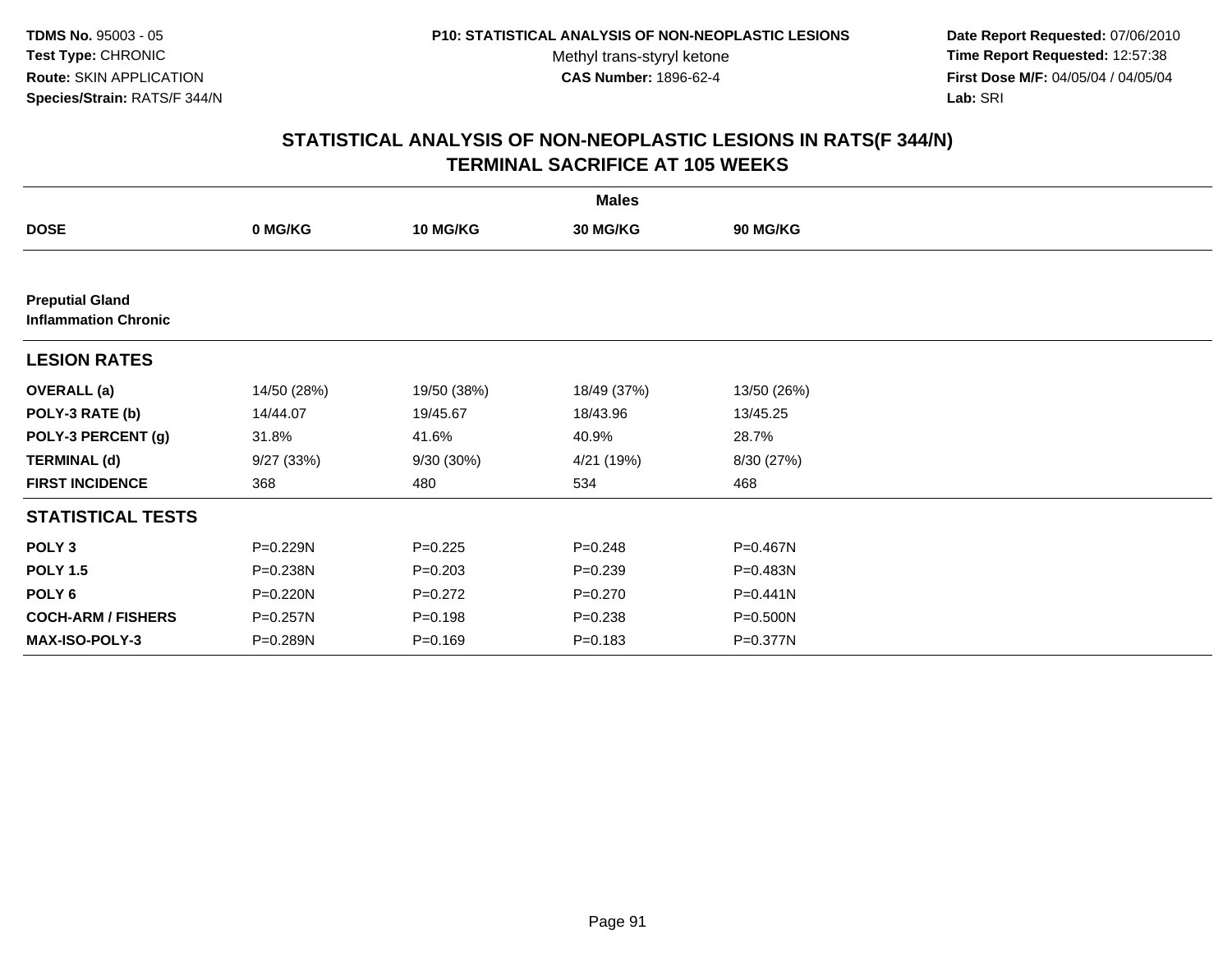**Date Report Requested:** 07/06/2010 **Time Report Requested:** 12:57:38 **First Dose M/F:** 04/05/04 / 04/05/04<br>Lab: SRI **Lab:** SRI

| <b>Males</b>                                   |             |                 |             |                 |  |  |  |
|------------------------------------------------|-------------|-----------------|-------------|-----------------|--|--|--|
| <b>DOSE</b>                                    | 0 MG/KG     | <b>10 MG/KG</b> | 30 MG/KG    | <b>90 MG/KG</b> |  |  |  |
|                                                |             |                 |             |                 |  |  |  |
| <b>Prostate</b><br><b>Inflammation Chronic</b> |             |                 |             |                 |  |  |  |
| <b>LESION RATES</b>                            |             |                 |             |                 |  |  |  |
| <b>OVERALL</b> (a)                             | 33/50 (66%) | 42/50 (84%)     | 39/50 (78%) | 42/50 (84%)     |  |  |  |
| POLY-3 RATE (b)                                | 33/44.98    | 42/47.84        | 39/47.25    | 42/48.03        |  |  |  |
| POLY-3 PERCENT (g)                             | 73.4%       | 87.8%           | 82.6%       | 87.5%           |  |  |  |
| <b>TERMINAL (d)</b>                            | 21/27 (78%) | 27/30 (90%)     | 20/22 (91%) | 28/30 (93%)     |  |  |  |
| <b>FIRST INCIDENCE</b>                         | 590         | 272             | 362         | 449             |  |  |  |
| <b>STATISTICAL TESTS</b>                       |             |                 |             |                 |  |  |  |
| POLY <sub>3</sub>                              | $P=0.144$   | $P=0.052$       | $P = 0.190$ | $P=0.057$       |  |  |  |
| <b>POLY 1.5</b>                                | $P = 0.121$ | $P=0.038*$      | $P = 0.167$ | $P=0.043*$      |  |  |  |
| POLY <sub>6</sub>                              | $P = 0.176$ | $P = 0.081$     | $P = 0.209$ | $P = 0.083$     |  |  |  |
| <b>COCH-ARM / FISHERS</b>                      | $P = 0.093$ | $P=0.032*$      | $P = 0.133$ | P=0.032*        |  |  |  |
| <b>MAX-ISO-POLY-3</b>                          | $P=0.047*$  | P=0.031*        | $P = 0.131$ | $P=0.035*$      |  |  |  |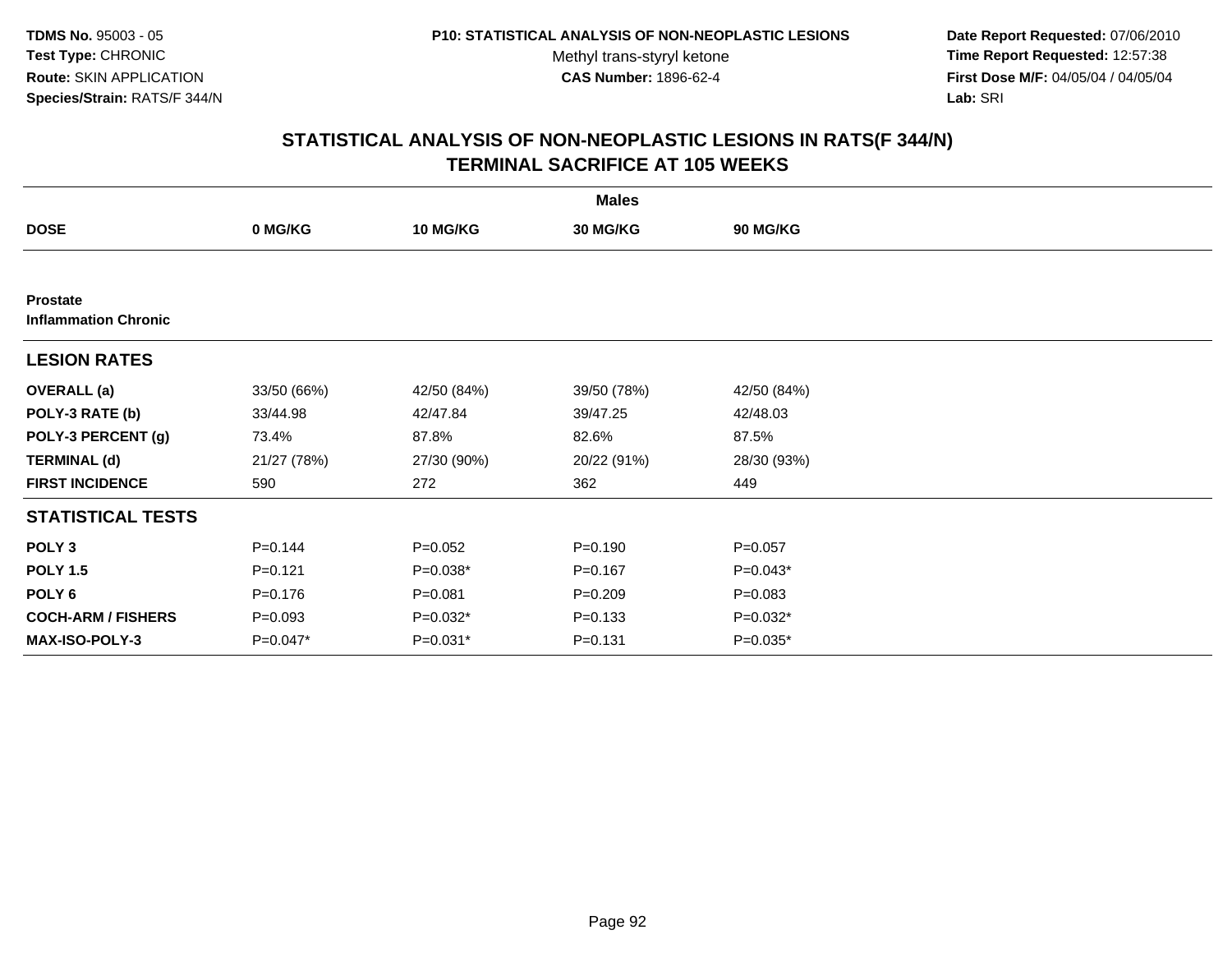**Date Report Requested:** 07/06/2010 **Time Report Requested:** 12:57:38 **First Dose M/F:** 04/05/04 / 04/05/04<br>Lab: SRI **Lab:** SRI

|                                            |             |                 | <b>Males</b> |             |  |
|--------------------------------------------|-------------|-----------------|--------------|-------------|--|
| <b>DOSE</b>                                | 0 MG/KG     | <b>10 MG/KG</b> | 30 MG/KG     | 90 MG/KG    |  |
|                                            |             |                 |              |             |  |
| <b>Prostate: Epithelium</b><br>Hyperplasia |             |                 |              |             |  |
| <b>LESION RATES</b>                        |             |                 |              |             |  |
| <b>OVERALL</b> (a)                         | 3/50(6%)    | 9/50 (18%)      | 4/50 (8%)    | 5/50 (10%)  |  |
| POLY-3 RATE (b)                            | 3/42.54     | 9/42.43         | 4/40.96      | 5/43.83     |  |
| POLY-3 PERCENT (g)                         | 7.1%        | 21.2%           | 9.8%         | 11.4%       |  |
| <b>TERMINAL (d)</b>                        | 3/27 (11%)  | 8/30 (27%)      | 3/22(14%)    | 4/30 (13%)  |  |
| <b>FIRST INCIDENCE</b>                     | 729 (T)     | 718             | 632          | 704         |  |
| <b>STATISTICAL TESTS</b>                   |             |                 |              |             |  |
| POLY <sub>3</sub>                          | P=0.494N    | $P = 0.056$     | $P=0.479$    | $P = 0.372$ |  |
| <b>POLY 1.5</b>                            | P=0.505N    | $P = 0.056$     | $P=0.489$    | $P = 0.366$ |  |
| POLY 6                                     | P=0.477N    | $P = 0.058$     | $P=0.465$    | $P = 0.383$ |  |
| <b>COCH-ARM / FISHERS</b>                  | P=0.520N    | $P = 0.061$     | $P = 0.500$  | $P = 0.357$ |  |
| <b>MAX-ISO-POLY-3</b>                      | $P = 0.256$ | $P=0.029*$      | $P = 0.330$  | $P = 0.247$ |  |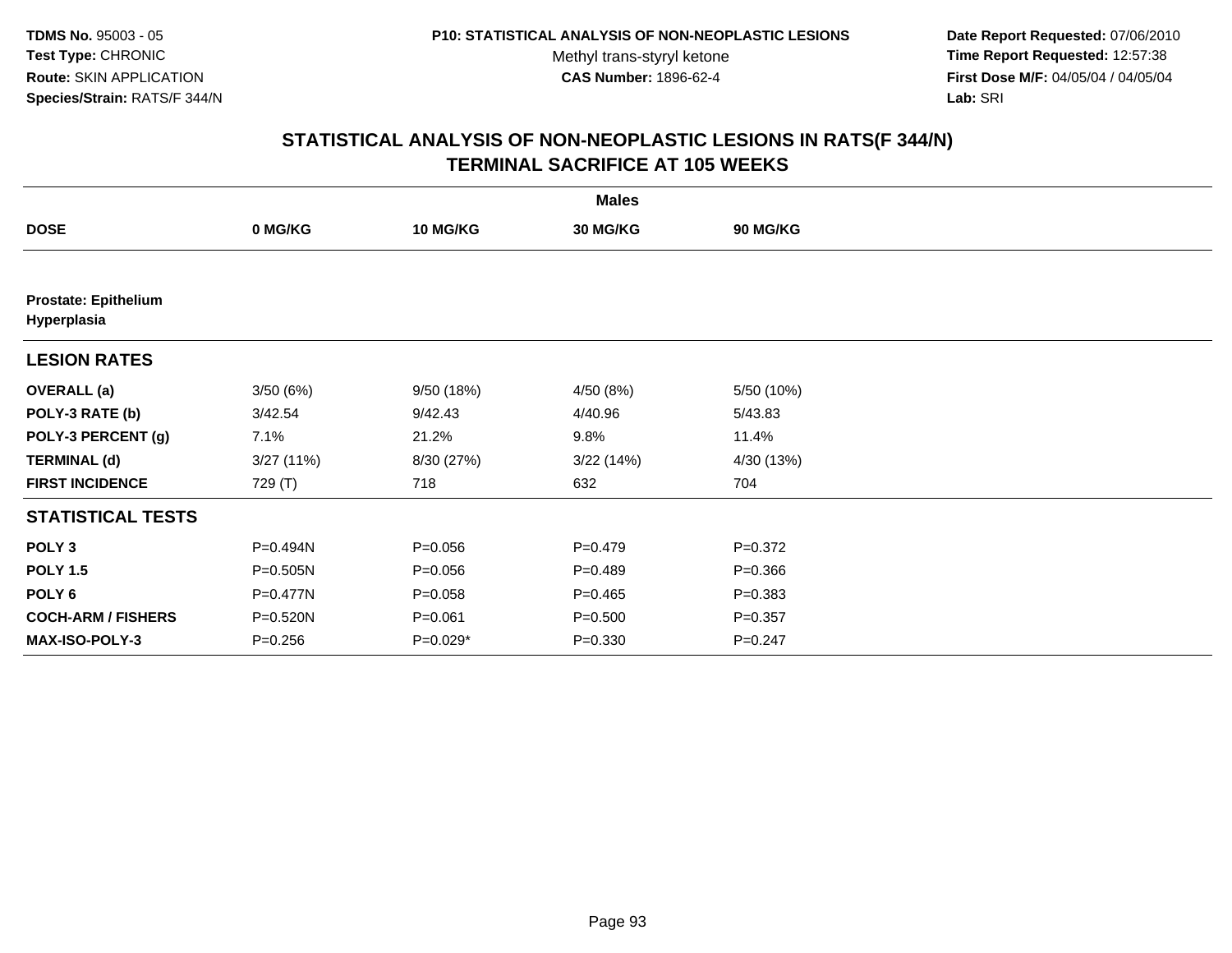**Date Report Requested:** 07/06/2010 **Time Report Requested:** 12:57:38 **First Dose M/F:** 04/05/04 / 04/05/04<br>Lab: SRI **Lab:** SRI

|                                          |          |                 | <b>Males</b>    |              |  |
|------------------------------------------|----------|-----------------|-----------------|--------------|--|
| <b>DOSE</b>                              | 0 MG/KG  | <b>10 MG/KG</b> | <b>30 MG/KG</b> | 90 MG/KG     |  |
|                                          |          |                 |                 |              |  |
| <b>Salivary Glands</b><br><b>Atrophy</b> |          |                 |                 |              |  |
| <b>LESION RATES</b>                      |          |                 |                 |              |  |
| <b>OVERALL</b> (a)                       | 1/50(2%) | 1/50(2%)        | 0/48(0%)        | 0/50(0%)     |  |
| POLY-3 RATE (b)                          | 1/42.54  | 1/42.38         | 0/39.30         | 0/43.73      |  |
| POLY-3 PERCENT (g)                       | 2.4%     | 2.4%            | 0%              | 0%           |  |
| <b>TERMINAL (d)</b>                      | 1/27(4%) | 1/30(3%)        | 0/22(0%)        | 0/30(0%)     |  |
| <b>FIRST INCIDENCE</b>                   | 729 (T)  | 729 (T)         | $\cdots$        | $\cdots$     |  |
| <b>STATISTICAL TESTS</b>                 |          |                 |                 |              |  |
| POLY <sub>3</sub>                        | P=0.303N | $P = 0.760$     | P=0.516N        | P=0.494N     |  |
| <b>POLY 1.5</b>                          | P=0.304N | $P=0.759$       | P=0.512N        | P=0.497N     |  |
| POLY 6                                   | P=0.300N | P=0.758N        | $P = 0.521N$    | $P = 0.491N$ |  |
| <b>COCH-ARM / FISHERS</b>                | P=0.306N | P=0.753N        | P=0.510N        | P=0.500N     |  |
| <b>MAX-ISO-POLY-3</b>                    | P=0.258N | $P = 0.498$     | P=0.175N        | P=0.158N     |  |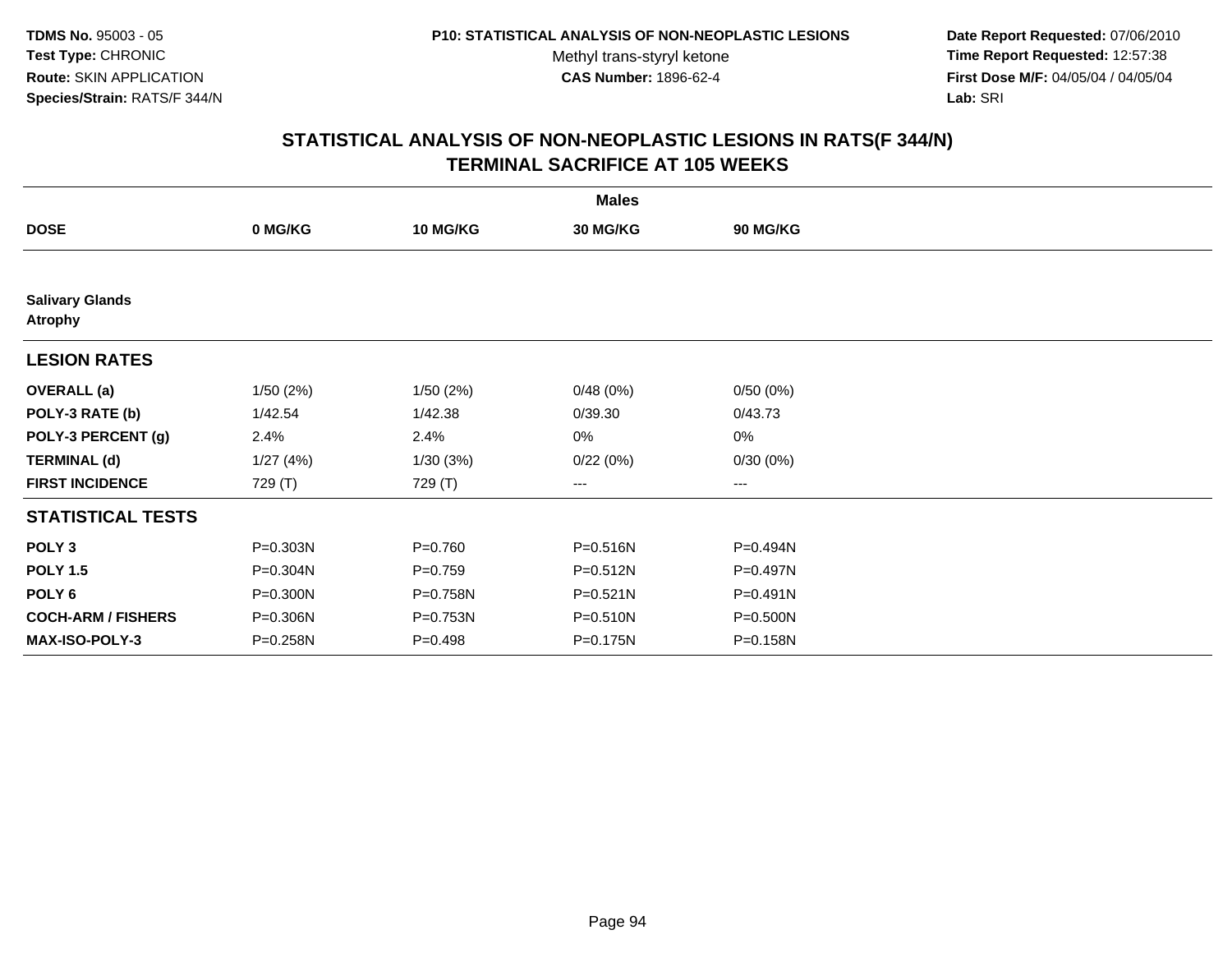**Date Report Requested:** 07/06/2010 **Time Report Requested:** 12:57:38 **First Dose M/F:** 04/05/04 / 04/05/04<br>Lab: SRI **Lab:** SRI

| <b>Males</b>                              |                        |             |                 |                   |  |  |  |  |
|-------------------------------------------|------------------------|-------------|-----------------|-------------------|--|--|--|--|
| <b>DOSE</b>                               | 0 MG/KG                | 10 MG/KG    | <b>30 MG/KG</b> | <b>90 MG/KG</b>   |  |  |  |  |
|                                           |                        |             |                 |                   |  |  |  |  |
| <b>Salivary Glands</b><br><b>Necrosis</b> |                        |             |                 |                   |  |  |  |  |
| <b>LESION RATES</b>                       |                        |             |                 |                   |  |  |  |  |
| <b>OVERALL</b> (a)                        | 0/50(0%)               | 2/50(4%)    | 0/48(0%)        | 0/50(0%)          |  |  |  |  |
| POLY-3 RATE (b)                           | 0/42.54                | 2/43.02     | 0/39.30         | 0/43.73           |  |  |  |  |
| POLY-3 PERCENT (g)                        | 0%                     | 4.7%        | 0%              | $0\%$             |  |  |  |  |
| <b>TERMINAL (d)</b>                       | 0/27(0%)               | 0/30(0%)    | 0/22(0%)        | 0/30(0%)          |  |  |  |  |
| <b>FIRST INCIDENCE</b>                    | $\qquad \qquad \cdots$ | 613         | ---             | $\qquad \qquad -$ |  |  |  |  |
| <b>STATISTICAL TESTS</b>                  |                        |             |                 |                   |  |  |  |  |
| POLY <sub>3</sub>                         | P=0.372N               | $P = 0.239$ | (e)             | (e)               |  |  |  |  |
| <b>POLY 1.5</b>                           | P=0.377N               | $P = 0.237$ | (e)             | (e)               |  |  |  |  |
| POLY <sub>6</sub>                         | P=0.364N               | $P = 0.245$ | (e)             | (e)               |  |  |  |  |
| <b>COCH-ARM / FISHERS</b>                 | P=0.380N               | $P = 0.247$ | (e)             | (e)               |  |  |  |  |
| <b>MAX-ISO-POLY-3</b>                     | P=0.257N               | $P = 0.078$ | (e)             | (e)               |  |  |  |  |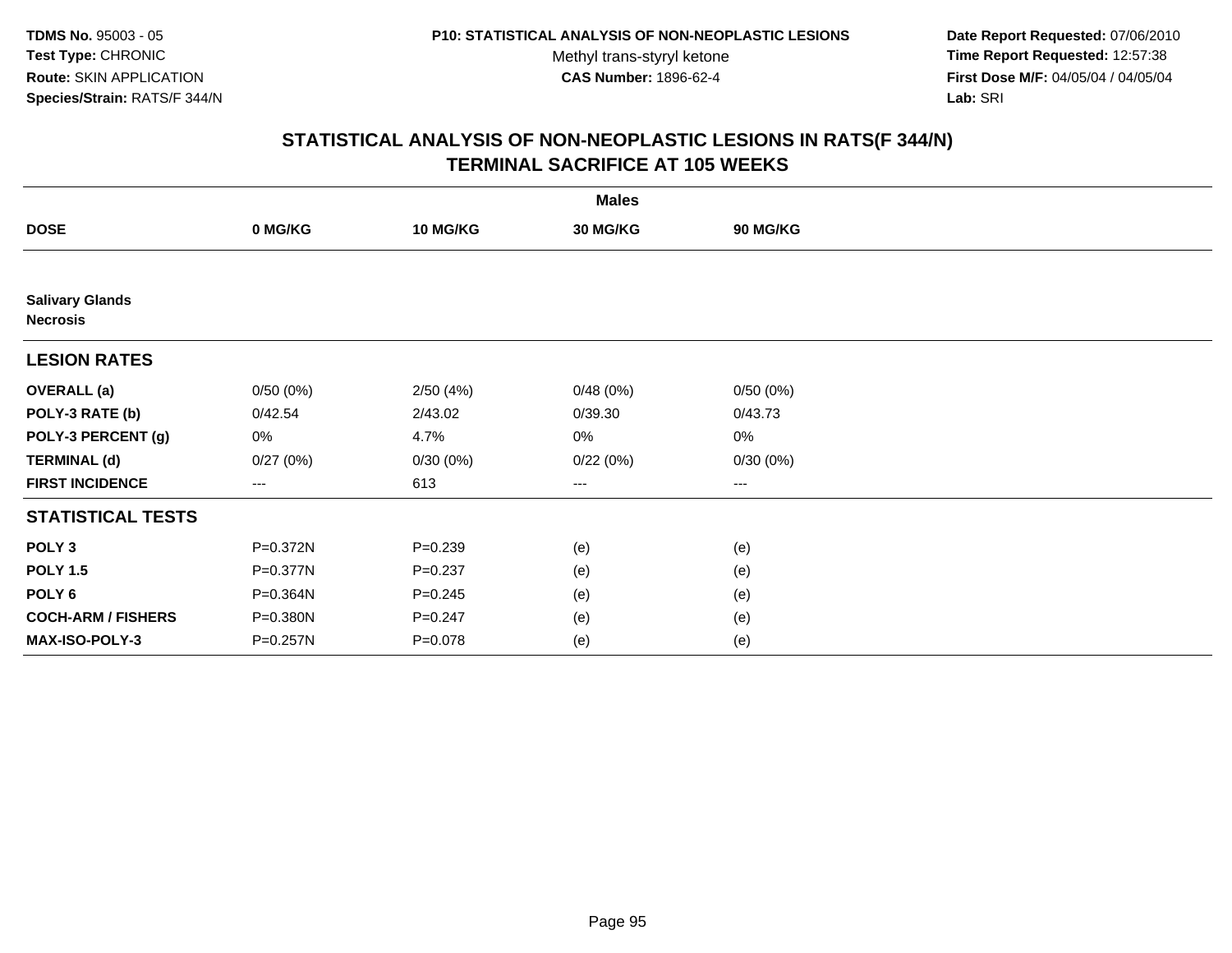**Date Report Requested:** 07/06/2010 **Time Report Requested:** 12:57:38 **First Dose M/F:** 04/05/04 / 04/05/04<br>Lab: SRI **Lab:** SRI

|                                                       |             |                 | <b>Males</b> |          |  |
|-------------------------------------------------------|-------------|-----------------|--------------|----------|--|
| <b>DOSE</b>                                           | 0 MG/KG     | <b>10 MG/KG</b> | 30 MG/KG     | 90 MG/KG |  |
|                                                       |             |                 |              |          |  |
| <b>Seminal Vesicle</b><br><b>Inflammation Chronic</b> |             |                 |              |          |  |
| <b>LESION RATES</b>                                   |             |                 |              |          |  |
| <b>OVERALL</b> (a)                                    | 0/50(0%)    | 0/50(0%)        | 2/50(4%)     | 0/50(0%) |  |
| POLY-3 RATE (b)                                       | 0/42.54     | 0/42.38         | 2/41.62      | 0/43.73  |  |
| POLY-3 PERCENT (g)                                    | 0%          | 0%              | 4.8%         | 0%       |  |
| <b>TERMINAL (d)</b>                                   | 0/27(0%)    | 0/30(0%)        | 0/22(0%)     | 0/30(0%) |  |
| <b>FIRST INCIDENCE</b>                                | ---         | ---             | 362          | ---      |  |
| <b>STATISTICAL TESTS</b>                              |             |                 |              |          |  |
| POLY <sub>3</sub>                                     | P=0.686N    | (e)             | $P = 0.232$  | (e)      |  |
| <b>POLY 1.5</b>                                       | P=0.689N    | (e)             | $P = 0.235$  | (e)      |  |
| POLY <sub>6</sub>                                     | P=0.683N    | (e)             | $P=0.226$    | (e)      |  |
| <b>COCH-ARM / FISHERS</b>                             | P=0.695N    | (e)             | $P = 0.247$  | (e)      |  |
| MAX-ISO-POLY-3                                        | $P = 0.254$ | (e)             | $P = 0.076$  | (e)      |  |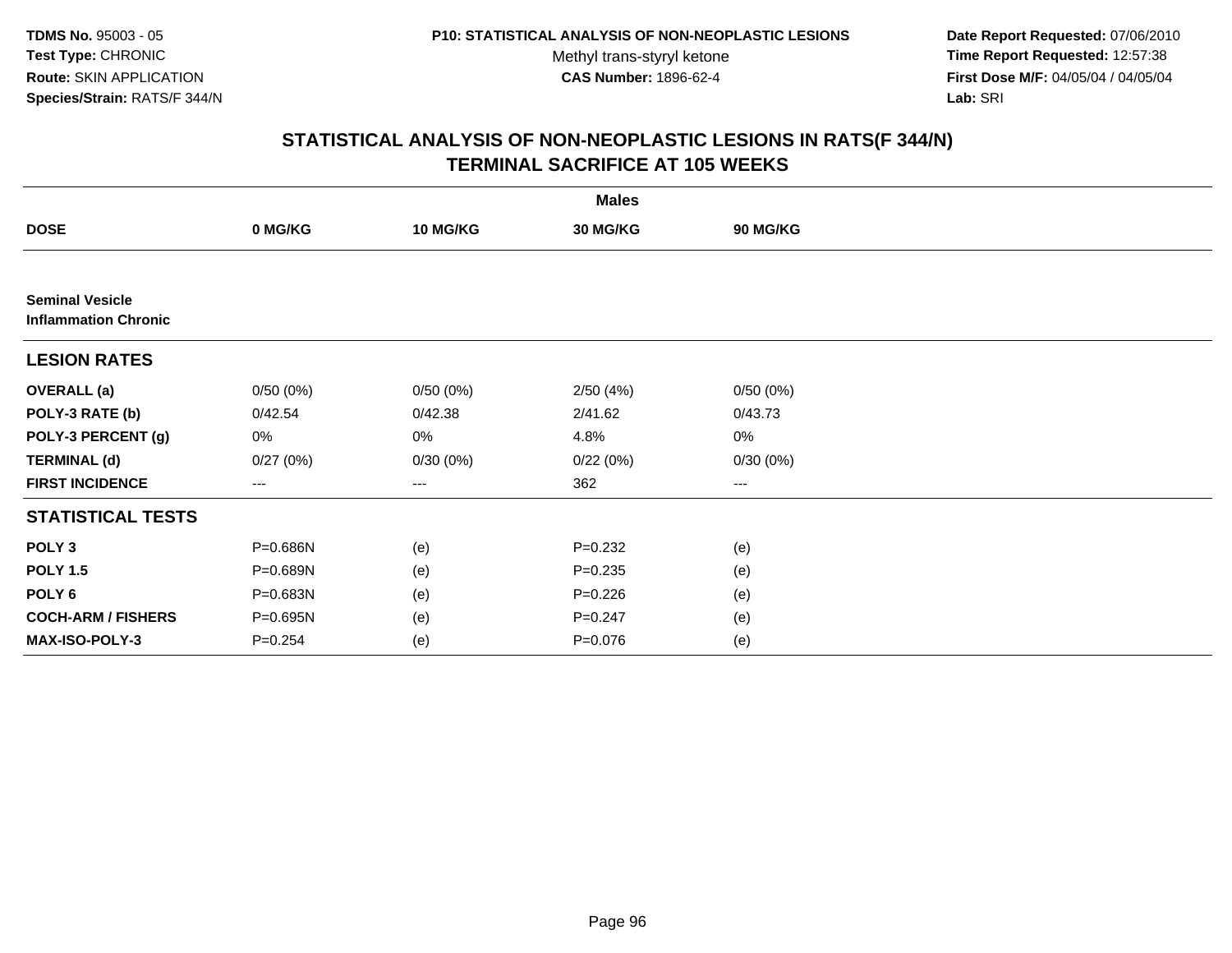**Date Report Requested:** 07/06/2010 **Time Report Requested:** 12:57:38 **First Dose M/F:** 04/05/04 / 04/05/04<br>Lab: SRI **Lab:** SRI

|                                     | <b>Males</b> |                 |             |                 |  |  |  |  |
|-------------------------------------|--------------|-----------------|-------------|-----------------|--|--|--|--|
| <b>DOSE</b>                         | 0 MG/KG      | <b>10 MG/KG</b> | 30 MG/KG    | <b>90 MG/KG</b> |  |  |  |  |
|                                     |              |                 |             |                 |  |  |  |  |
| Skin<br><b>Inflammation Chronic</b> |              |                 |             |                 |  |  |  |  |
| <b>LESION RATES</b>                 |              |                 |             |                 |  |  |  |  |
| <b>OVERALL</b> (a)                  | 0/50(0%)     | 1/50(2%)        | 2/50(4%)    | 2/50(4%)        |  |  |  |  |
| POLY-3 RATE (b)                     | 0/42.54      | 1/42.38         | 2/40.61     | 2/44.28         |  |  |  |  |
| POLY-3 PERCENT (g)                  | 0%           | 2.4%            | 4.9%        | 4.5%            |  |  |  |  |
| <b>TERMINAL (d)</b>                 | 0/27(0%)     | 1/30(3%)        | 2/22(9%)    | 1/30(3%)        |  |  |  |  |
| <b>FIRST INCIDENCE</b>              | ---          | 729 (T)         | 729 (T)     | 562             |  |  |  |  |
| <b>STATISTICAL TESTS</b>            |              |                 |             |                 |  |  |  |  |
| POLY <sub>3</sub>                   | $P = 0.244$  | $P=0.499$       | $P = 0.226$ | $P = 0.246$     |  |  |  |  |
| <b>POLY 1.5</b>                     | $P = 0.238$  | $P = 0.498$     | $P = 0.231$ | $P=0.242$       |  |  |  |  |
| POLY 6                              | $P = 0.252$  | $P = 0.502$     | $P = 0.219$ | $P = 0.252$     |  |  |  |  |
| <b>COCH-ARM / FISHERS</b>           | $P = 0.228$  | $P = 0.500$     | $P = 0.247$ | $P = 0.247$     |  |  |  |  |
| <b>MAX-ISO-POLY-3</b>               | $P = 0.161$  | $P = 0.158$     | $P = 0.075$ | $P = 0.084$     |  |  |  |  |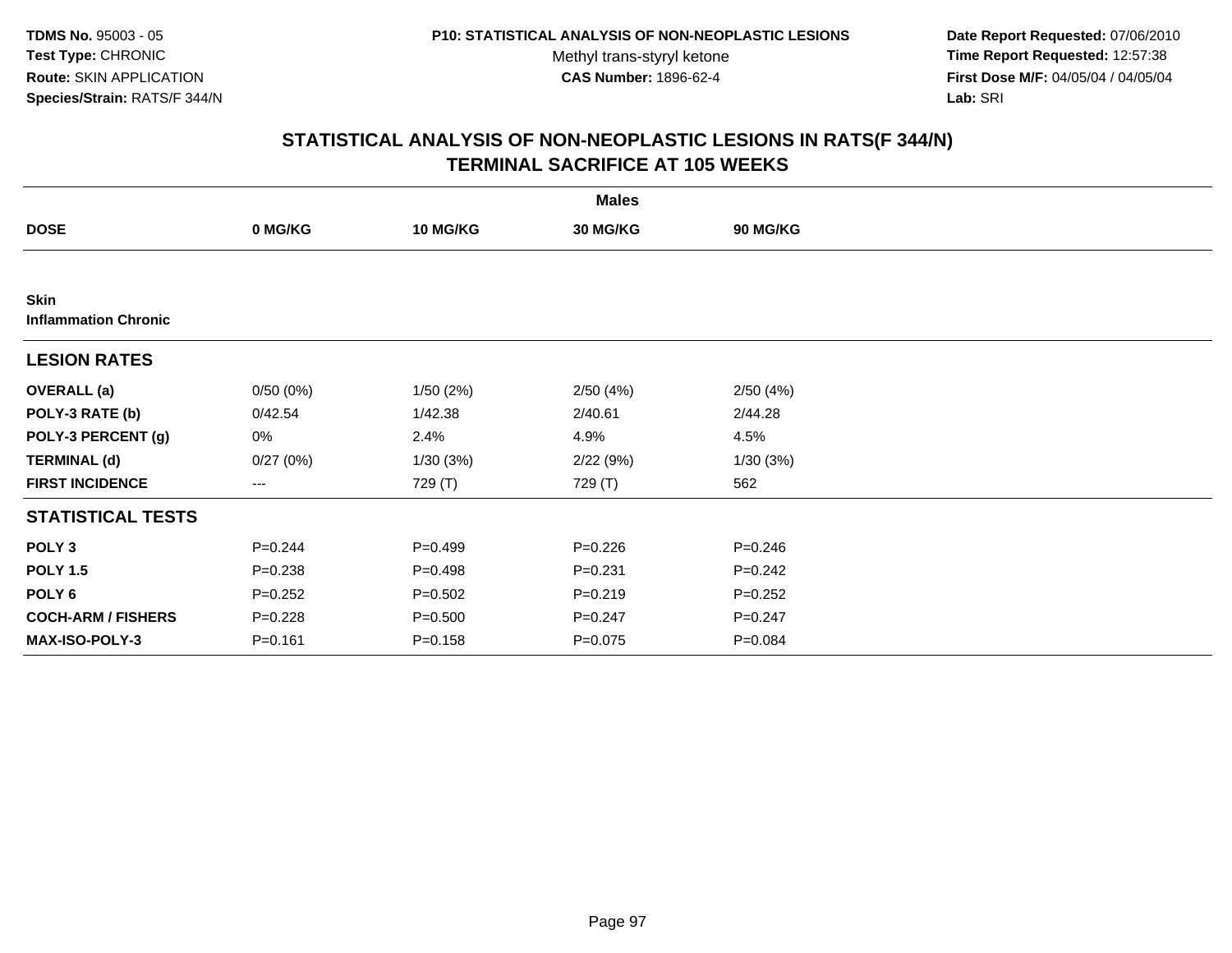**Date Report Requested:** 07/06/2010 **Time Report Requested:** 12:57:38 **First Dose M/F:** 04/05/04 / 04/05/04<br>Lab: SRI **Lab:** SRI

|                             | <b>Males</b> |                 |                 |             |  |  |  |  |
|-----------------------------|--------------|-----------------|-----------------|-------------|--|--|--|--|
| <b>DOSE</b>                 | 0 MG/KG      | <b>10 MG/KG</b> | <b>30 MG/KG</b> | 90 MG/KG    |  |  |  |  |
|                             |              |                 |                 |             |  |  |  |  |
| <b>Skin</b><br><b>Ulcer</b> |              |                 |                 |             |  |  |  |  |
| <b>LESION RATES</b>         |              |                 |                 |             |  |  |  |  |
| <b>OVERALL</b> (a)          | 15/50 (30%)  | 12/50 (24%)     | 17/50 (34%)     | 22/50 (44%) |  |  |  |  |
| POLY-3 RATE (b)             | 15/43.57     | 12/42.43        | 17/43.14        | 22/45.64    |  |  |  |  |
| POLY-3 PERCENT (g)          | 34.4%        | 28.3%           | 39.4%           | 48.2%       |  |  |  |  |
| <b>TERMINAL (d)</b>         | 10/27 (37%)  | 11/30 (37%)     | 10/22 (46%)     | 15/30 (50%) |  |  |  |  |
| <b>FIRST INCIDENCE</b>      | 537          | 718             | 534             | 562         |  |  |  |  |
| <b>STATISTICAL TESTS</b>    |              |                 |                 |             |  |  |  |  |
| POLY <sub>3</sub>           | P=0.042*     | P=0.350N        | $P = 0.397$     | $P = 0.129$ |  |  |  |  |
| <b>POLY 1.5</b>             | P=0.037*     | P=0.347N        | $P = 0.405$     | $P = 0.118$ |  |  |  |  |
| POLY 6                      | $P = 0.053$  | P=0.347N        | $P = 0.386$     | $P = 0.153$ |  |  |  |  |
| <b>COCH-ARM / FISHERS</b>   | $P=0.030*$   | P=0.326N        | $P = 0.415$     | $P = 0.107$ |  |  |  |  |
| <b>MAX-ISO-POLY-3</b>       | $P = 0.067$  | P=0.271N        | $P = 0.314$     | $P = 0.094$ |  |  |  |  |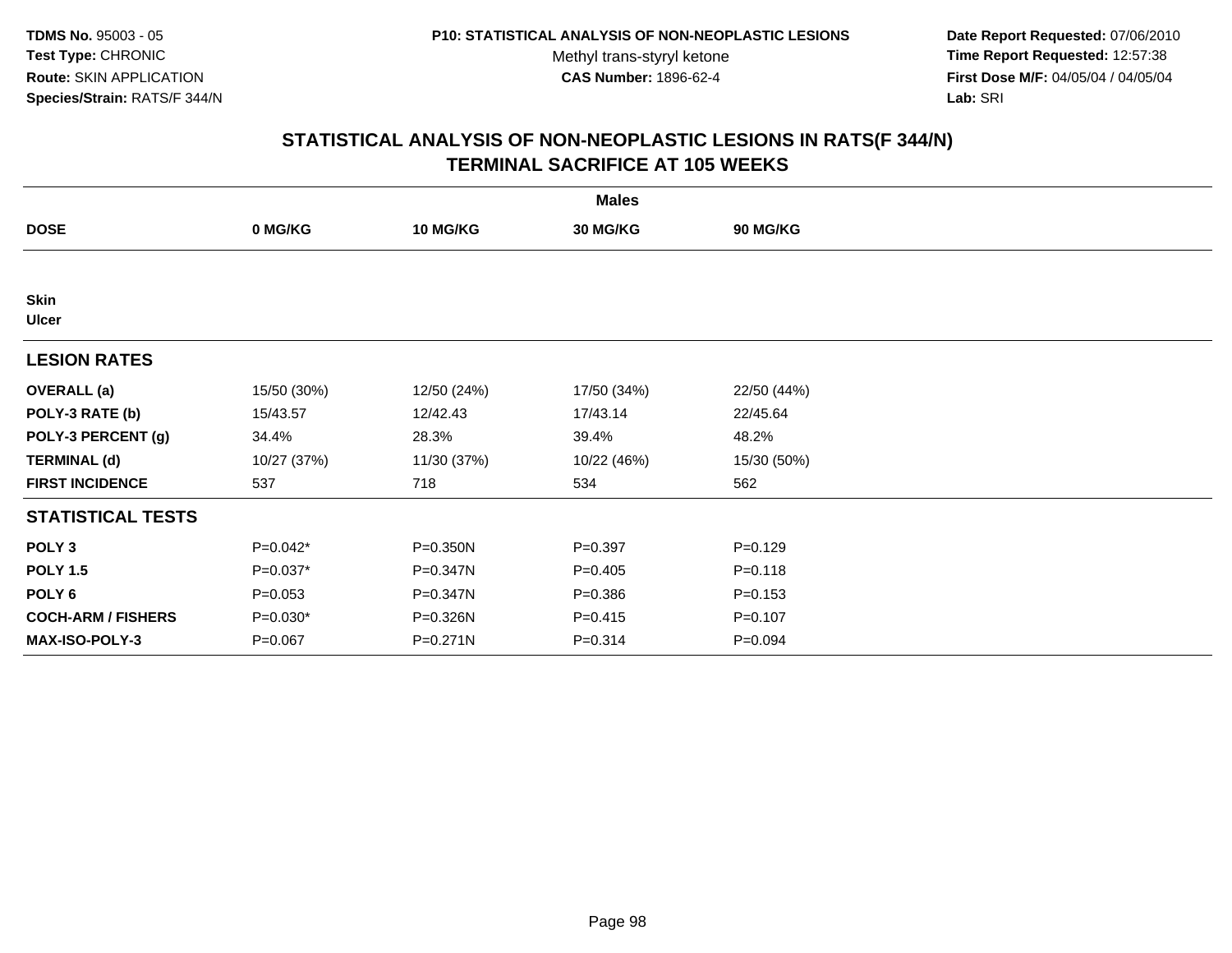**Date Report Requested:** 07/06/2010 **Time Report Requested:** 12:57:38 **First Dose M/F:** 04/05/04 / 04/05/04<br>Lab: SRI **Lab:** SRI

|                                               | <b>Males</b> |                 |                 |             |  |  |  |  |
|-----------------------------------------------|--------------|-----------------|-----------------|-------------|--|--|--|--|
| <b>DOSE</b>                                   | 0 MG/KG      | <b>10 MG/KG</b> | <b>30 MG/KG</b> | 90 MG/KG    |  |  |  |  |
|                                               |              |                 |                 |             |  |  |  |  |
| <b>Skin: Control Epidermis</b><br>Hyperplasia |              |                 |                 |             |  |  |  |  |
| <b>LESION RATES</b>                           |              |                 |                 |             |  |  |  |  |
| <b>OVERALL</b> (a)                            | 2/50(4%)     | 4/50 (8%)       | 3/50(6%)        | 5/50 (10%)  |  |  |  |  |
| POLY-3 RATE (b)                               | 2/42.54      | 4/42.65         | 3/41.55         | 5/43.92     |  |  |  |  |
| POLY-3 PERCENT (g)                            | 4.7%         | 9.4%            | 7.2%            | 11.4%       |  |  |  |  |
| <b>TERMINAL (d)</b>                           | 2/27(7%)     | 3/30 (10%)      | 0/22(0%)        | 3/30 (10%)  |  |  |  |  |
| <b>FIRST INCIDENCE</b>                        | 729 (T)      | 657             | 575             | 694         |  |  |  |  |
| <b>STATISTICAL TESTS</b>                      |              |                 |                 |             |  |  |  |  |
| POLY <sub>3</sub>                             | $P = 0.241$  | $P = 0.338$     | $P=0.489$       | $P=0.228$   |  |  |  |  |
| <b>POLY 1.5</b>                               | $P = 0.236$  | $P = 0.334$     | $P=0.494$       | $P=0.223$   |  |  |  |  |
| POLY <sub>6</sub>                             | $P = 0.250$  | $P = 0.347$     | $P=0.482$       | $P=0.237$   |  |  |  |  |
| <b>COCH-ARM / FISHERS</b>                     | $P = 0.225$  | $P = 0.339$     | $P = 0.500$     | $P = 0.218$ |  |  |  |  |
| <b>MAX-ISO-POLY-3</b>                         | $P = 0.214$  | $P = 0.201$     | $P = 0.316$     | $P = 0.131$ |  |  |  |  |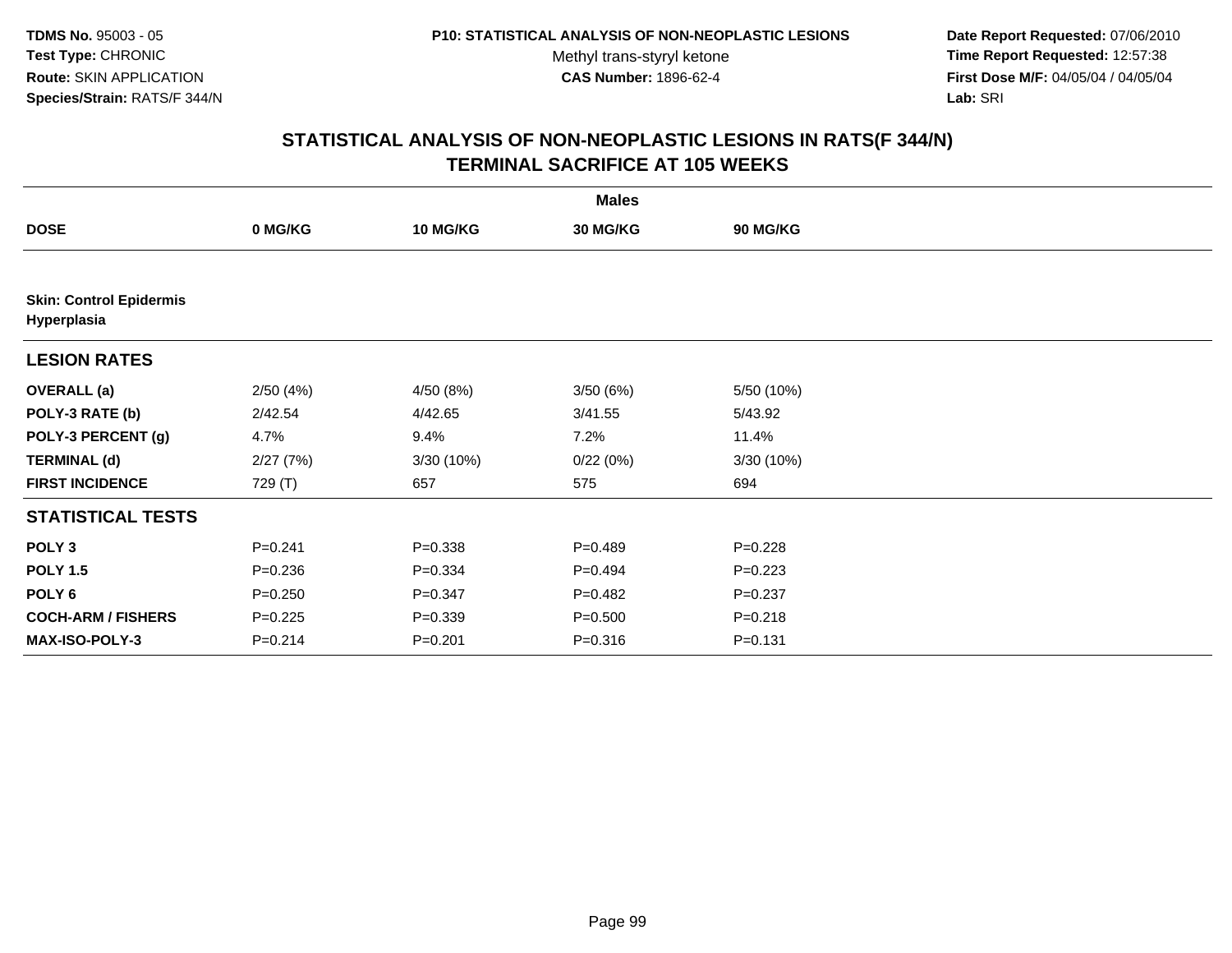**Date Report Requested:** 07/06/2010 **Time Report Requested:** 12:57:38 **First Dose M/F:** 04/05/04 / 04/05/04<br>Lab: SRI **Lab:** SRI

|                                        | <b>Males</b> |                 |                 |              |  |  |  |  |
|----------------------------------------|--------------|-----------------|-----------------|--------------|--|--|--|--|
| <b>DOSE</b>                            | 0 MG/KG      | <b>10 MG/KG</b> | <b>30 MG/KG</b> | 90 MG/KG     |  |  |  |  |
|                                        |              |                 |                 |              |  |  |  |  |
| <b>Skin: Control</b><br>Hyperkeratosis |              |                 |                 |              |  |  |  |  |
| <b>LESION RATES</b>                    |              |                 |                 |              |  |  |  |  |
| <b>OVERALL</b> (a)                     | 5/50 (10%)   | 1/50(2%)        | 5/50 (10%)      | 1/50(2%)     |  |  |  |  |
| POLY-3 RATE (b)                        | 5/43.32      | 1/42.65         | 5/42.11         | 1/43.73      |  |  |  |  |
| POLY-3 PERCENT (g)                     | 11.5%        | 2.3%            | 11.9%           | 2.3%         |  |  |  |  |
| <b>TERMINAL (d)</b>                    | 2/27(7%)     | 0/30(0%)        | 0/22(0%)        | 1/30(3%)     |  |  |  |  |
| <b>FIRST INCIDENCE</b>                 | 590          | 657             | 575             | 729 (T)      |  |  |  |  |
| <b>STATISTICAL TESTS</b>               |              |                 |                 |              |  |  |  |  |
| POLY <sub>3</sub>                      | P=0.163N     | P=0.104N        | $P = 0.613$     | P=0.098N     |  |  |  |  |
| <b>POLY 1.5</b>                        | $P = 0.165N$ | P=0.105N        | $P = 0.621$     | $P = 0.100N$ |  |  |  |  |
| POLY <sub>6</sub>                      | P=0.162N     | $P = 0.101N$    | $P = 0.602$     | P=0.097N     |  |  |  |  |
| <b>COCH-ARM / FISHERS</b>              | P=0.174N     | P=0.102N        | P=0.630N        | P=0.102N     |  |  |  |  |
| <b>MAX-ISO-POLY-3</b>                  | P=0.070N     | P=0.047N*       | $P = 0.480$     | P=0.043N*    |  |  |  |  |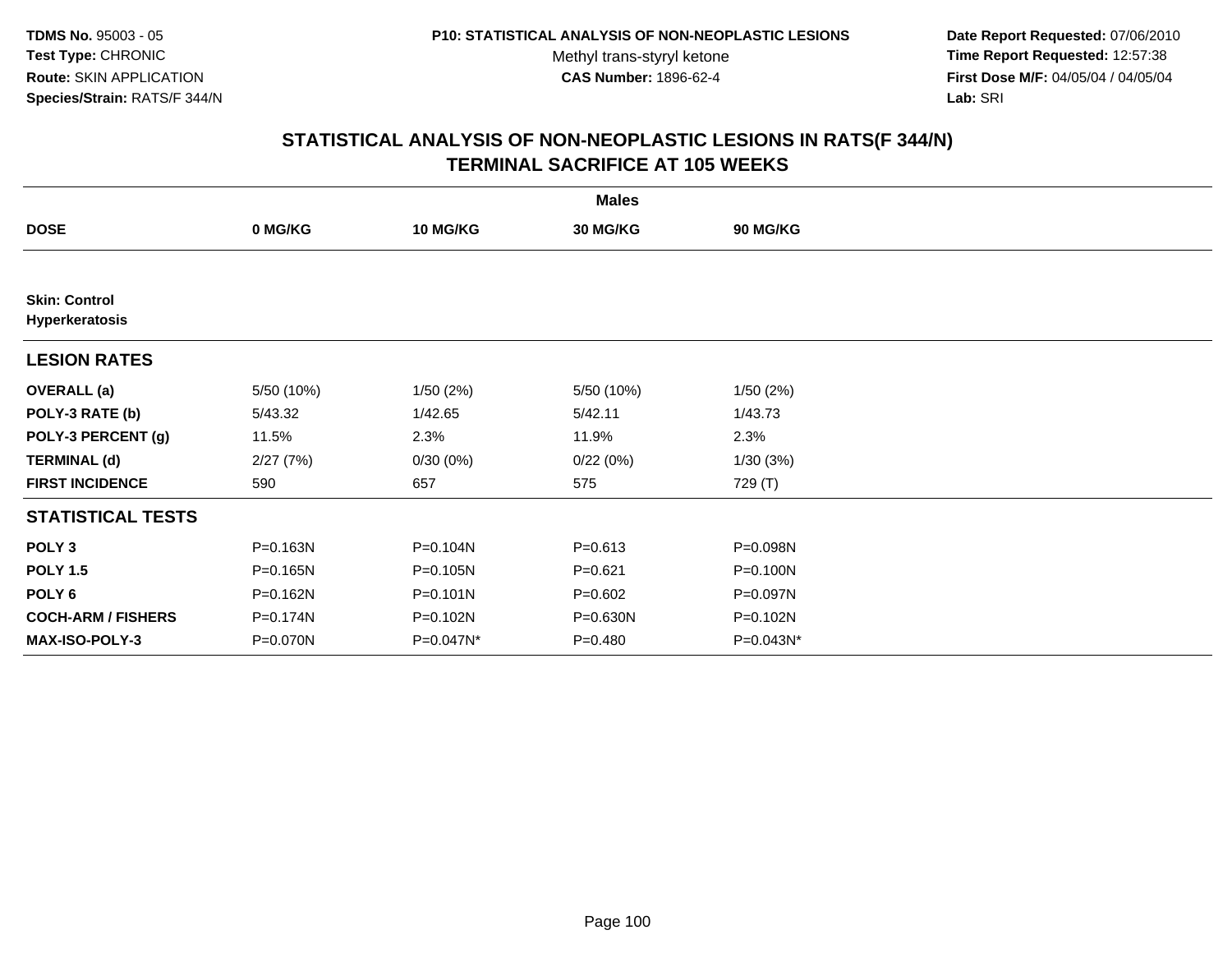**Date Report Requested:** 07/06/2010 **Time Report Requested:** 12:57:38 **First Dose M/F:** 04/05/04 / 04/05/04<br>Lab: SRI **Lab:** SRI

|                                       | <b>Males</b> |                 |             |             |  |  |  |  |
|---------------------------------------|--------------|-----------------|-------------|-------------|--|--|--|--|
| <b>DOSE</b>                           | 0 MG/KG      | <b>10 MG/KG</b> | 30 MG/KG    | 90 MG/KG    |  |  |  |  |
|                                       |              |                 |             |             |  |  |  |  |
| <b>Skin: Epidermis</b><br>Hyperplasia |              |                 |             |             |  |  |  |  |
| <b>LESION RATES</b>                   |              |                 |             |             |  |  |  |  |
| <b>OVERALL</b> (a)                    | 15/50 (30%)  | 14/50 (28%)     | 18/50 (36%) | 24/50 (48%) |  |  |  |  |
| POLY-3 RATE (b)                       | 15/43.57     | 14/42.99        | 18/43.14    | 24/45.91    |  |  |  |  |
| POLY-3 PERCENT (g)                    | 34.4%        | 32.6%           | 41.7%       | 52.3%       |  |  |  |  |
| <b>TERMINAL (d)</b>                   | 10/27 (37%)  | 12/30 (40%)     | 11/22 (50%) | 16/30 (53%) |  |  |  |  |
| <b>FIRST INCIDENCE</b>                | 537          | 554             | 534         | 562         |  |  |  |  |
| <b>STATISTICAL TESTS</b>              |              |                 |             |             |  |  |  |  |
| POLY <sub>3</sub>                     | $P=0.023*$   | P=0.518N        | $P = 0.313$ | $P = 0.063$ |  |  |  |  |
| <b>POLY 1.5</b>                       | $P=0.020*$   | P=0.518N        | $P = 0.323$ | $P = 0.055$ |  |  |  |  |
| POLY <sub>6</sub>                     | $P=0.030*$   | P=0.509N        | $P = 0.300$ | $P = 0.079$ |  |  |  |  |
| <b>COCH-ARM / FISHERS</b>             | P=0.017*     | P=0.500N        | $P = 0.335$ | $P=0.050*$  |  |  |  |  |
| <b>MAX-ISO-POLY-3</b>                 | P=0.037*     | P=0.425N        | $P = 0.240$ | P=0.044*    |  |  |  |  |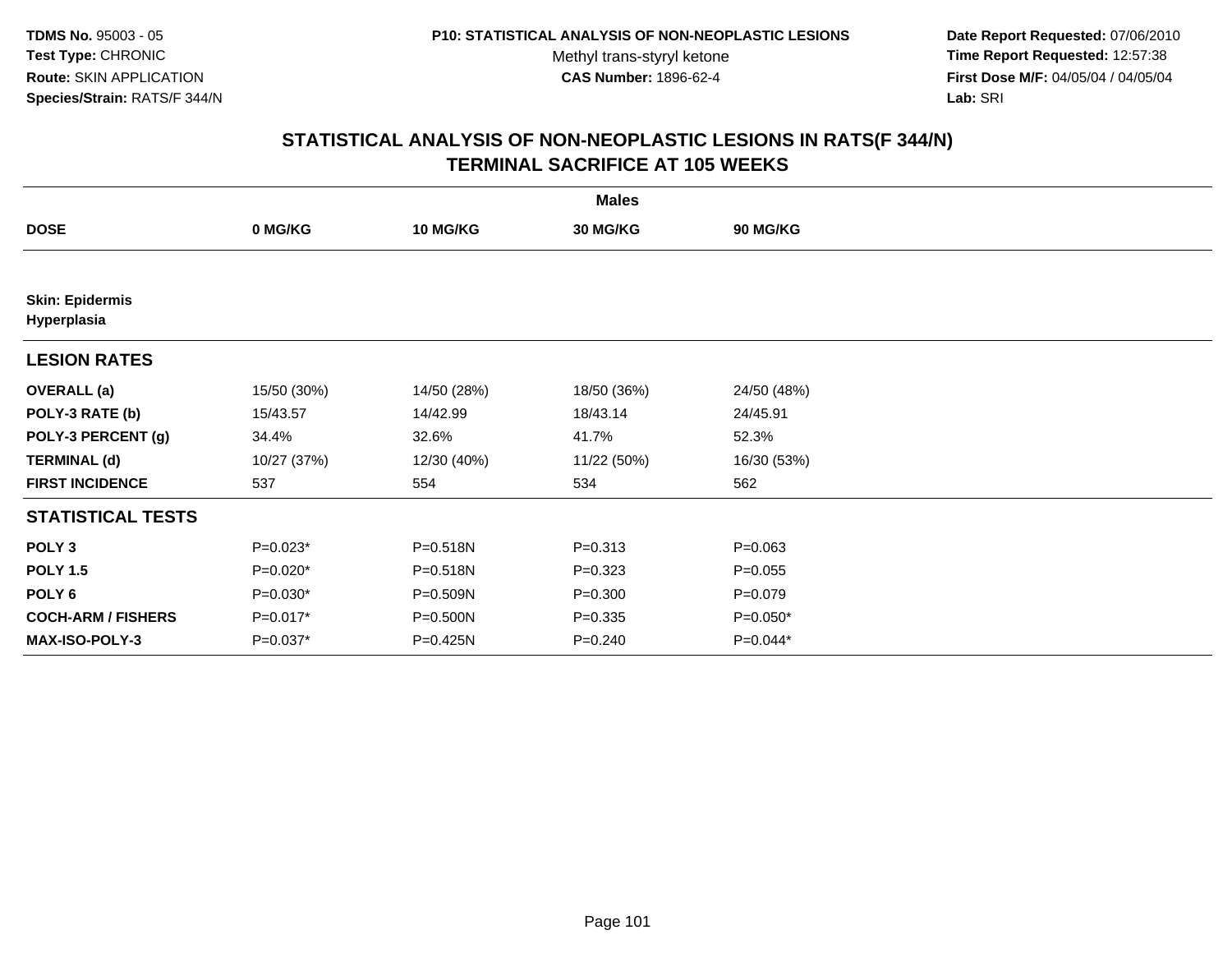**Date Report Requested:** 07/06/2010 **Time Report Requested:** 12:57:38 **First Dose M/F:** 04/05/04 / 04/05/04<br>Lab: SRI **Lab:** SRI

|                                                     | <b>Males</b> |                 |             |                 |  |  |  |  |
|-----------------------------------------------------|--------------|-----------------|-------------|-----------------|--|--|--|--|
| <b>DOSE</b>                                         | 0 MG/KG      | <b>10 MG/KG</b> | 30 MG/KG    | <b>90 MG/KG</b> |  |  |  |  |
|                                                     |              |                 |             |                 |  |  |  |  |
| Skin: Epidermis, Site of Application<br>Hyperplasia |              |                 |             |                 |  |  |  |  |
| <b>LESION RATES</b>                                 |              |                 |             |                 |  |  |  |  |
| <b>OVERALL</b> (a)                                  | 0/50(0%)     | 3/50(6%)        | 3/50(6%)    | 29/50 (58%)     |  |  |  |  |
| POLY-3 RATE (b)                                     | 0/42.54      | 3/42.38         | 3/41.20     | 29/47.74        |  |  |  |  |
| POLY-3 PERCENT (g)                                  | 0%           | 7.1%            | 7.3%        | 60.7%           |  |  |  |  |
| <b>TERMINAL (d)</b>                                 | 0/27(0%)     | 3/30 (10%)      | 1/22(5%)    | 18/30 (60%)     |  |  |  |  |
| <b>FIRST INCIDENCE</b>                              | $---$        | 729 (T)         | 630         | 449             |  |  |  |  |
| <b>STATISTICAL TESTS</b>                            |              |                 |             |                 |  |  |  |  |
| POLY <sub>3</sub>                                   | P<0.001**    | $P = 0.117$     | $P = 0.112$ | P<0.001**       |  |  |  |  |
| <b>POLY 1.5</b>                                     | P<0.001**    | $P = 0.117$     | $P = 0.115$ | P<0.001**       |  |  |  |  |
| POLY 6                                              | P<0.001**    | $P = 0.120$     | $P = 0.108$ | P<0.001**       |  |  |  |  |
| <b>COCH-ARM / FISHERS</b>                           | P<0.001**    | $P=0.121$       | $P = 0.121$ | P<0.001**       |  |  |  |  |
| <b>MAX-ISO-POLY-3</b>                               | P<0.001**    | $P=0.038*$      | $P=0.037*$  | P<0.001**       |  |  |  |  |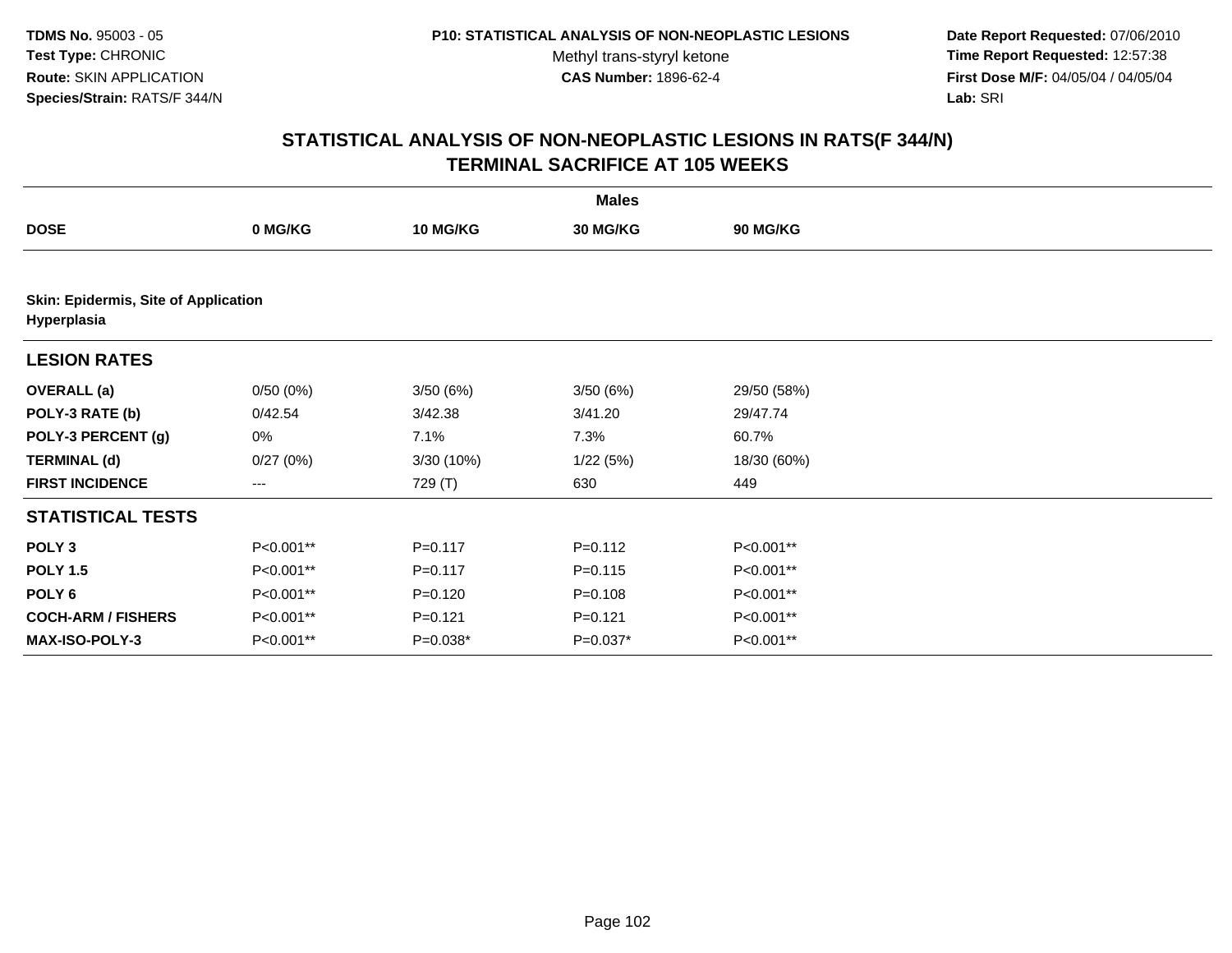**Date Report Requested:** 07/06/2010 **Time Report Requested:** 12:57:38 **First Dose M/F:** 04/05/04 / 04/05/04<br>Lab: SRI **Lab:** SRI

| <b>Males</b>                                       |             |              |                 |                 |  |  |  |
|----------------------------------------------------|-------------|--------------|-----------------|-----------------|--|--|--|
| <b>DOSE</b>                                        | 0 MG/KG     | 10 MG/KG     | <b>30 MG/KG</b> | <b>90 MG/KG</b> |  |  |  |
|                                                    |             |              |                 |                 |  |  |  |
| <b>Skin: Site of Application</b><br>Hyperkeratosis |             |              |                 |                 |  |  |  |
| <b>LESION RATES</b>                                |             |              |                 |                 |  |  |  |
| <b>OVERALL</b> (a)                                 | 20/50 (40%) | 13/50 (26%)  | 33/50 (66%)     | 47/50 (94%)     |  |  |  |
| POLY-3 RATE (b)                                    | 20/46.33    | 13/43.25     | 33/46.88        | 47/48.68        |  |  |  |
| POLY-3 PERCENT (g)                                 | 43.2%       | 30.1%        | 70.4%           | 96.5%           |  |  |  |
| <b>TERMINAL (d)</b>                                | 10/27 (37%) | 10/30 (33%)  | 13/22 (59%)     | 30/30 (100%)    |  |  |  |
| <b>FIRST INCIDENCE</b>                             | 480         | 591          | 362             | 449             |  |  |  |
| <b>STATISTICAL TESTS</b>                           |             |              |                 |                 |  |  |  |
| POLY <sub>3</sub>                                  | P<0.001**   | P=0.140N     | P=0.005**       | P<0.001**       |  |  |  |
| <b>POLY 1.5</b>                                    | P<0.001**   | P=0.126N     | P=0.006**       | P<0.001**       |  |  |  |
| POLY <sub>6</sub>                                  | P<0.001**   | P=0.154N     | P=0.004**       | P<0.001**       |  |  |  |
| <b>COCH-ARM / FISHERS</b>                          | P<0.001**   | $P = 0.101N$ | P=0.008**       | P<0.001**       |  |  |  |
| <b>MAX-ISO-POLY-3</b>                              | P<0.001**   | P=0.103N     | $P=0.003**$     | P<0.001**       |  |  |  |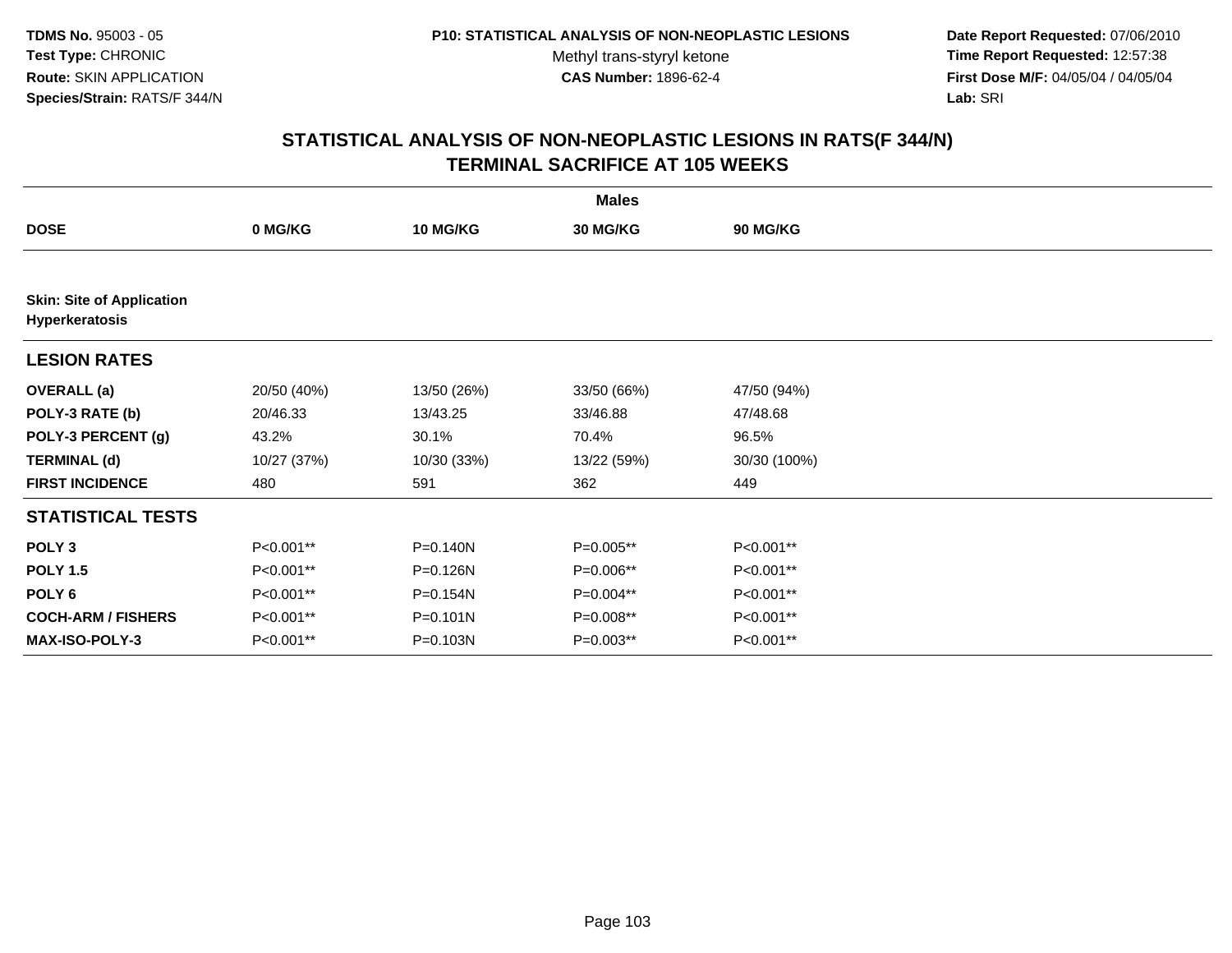**Date Report Requested:** 07/06/2010 **Time Report Requested:** 12:57:38 **First Dose M/F:** 04/05/04 / 04/05/04<br>Lab: SRI **Lab:** SRI

|                                  | <b>Males</b> |              |             |          |  |  |  |  |
|----------------------------------|--------------|--------------|-------------|----------|--|--|--|--|
| <b>DOSE</b>                      | 0 MG/KG      | 10 MG/KG     | 30 MG/KG    | 90 MG/KG |  |  |  |  |
|                                  |              |              |             |          |  |  |  |  |
| <b>Spleen</b><br><b>Fibrosis</b> |              |              |             |          |  |  |  |  |
| <b>LESION RATES</b>              |              |              |             |          |  |  |  |  |
| <b>OVERALL</b> (a)               | 3/50(6%)     | 0/50(0%)     | 3/50(6%)    | 3/50(6%) |  |  |  |  |
| POLY-3 RATE (b)                  | 3/42.85      | 0/42.38      | 3/40.88     | 3/43.79  |  |  |  |  |
| POLY-3 PERCENT (g)               | 7%           | 0%           | 7.3%        | 6.9%     |  |  |  |  |
| <b>TERMINAL (d)</b>              | 1/27(4%)     | 0/30(0%)     | 1/22(5%)    | 2/30(7%) |  |  |  |  |
| <b>FIRST INCIDENCE</b>           | 677          | $---$        | 685         | 716      |  |  |  |  |
| <b>STATISTICAL TESTS</b>         |              |              |             |          |  |  |  |  |
| POLY <sub>3</sub>                | $P = 0.372$  | P=0.120N     | $P = 0.641$ | P=0.653N |  |  |  |  |
| <b>POLY 1.5</b>                  | $P = 0.368$  | $P = 0.121N$ | $P = 0.651$ | P=0.656N |  |  |  |  |
| POLY <sub>6</sub>                | $P = 0.375$  | P=0.118N     | $P = 0.626$ | P=0.648N |  |  |  |  |
| <b>COCH-ARM / FISHERS</b>        | $P = 0.357$  | P=0.121N     | P=0.661N    | P=0.661N |  |  |  |  |
| <b>MAX-ISO-POLY-3</b>            | $P = 0.372$  | P=0.039N*    | $P = 0.476$ | P=0.488N |  |  |  |  |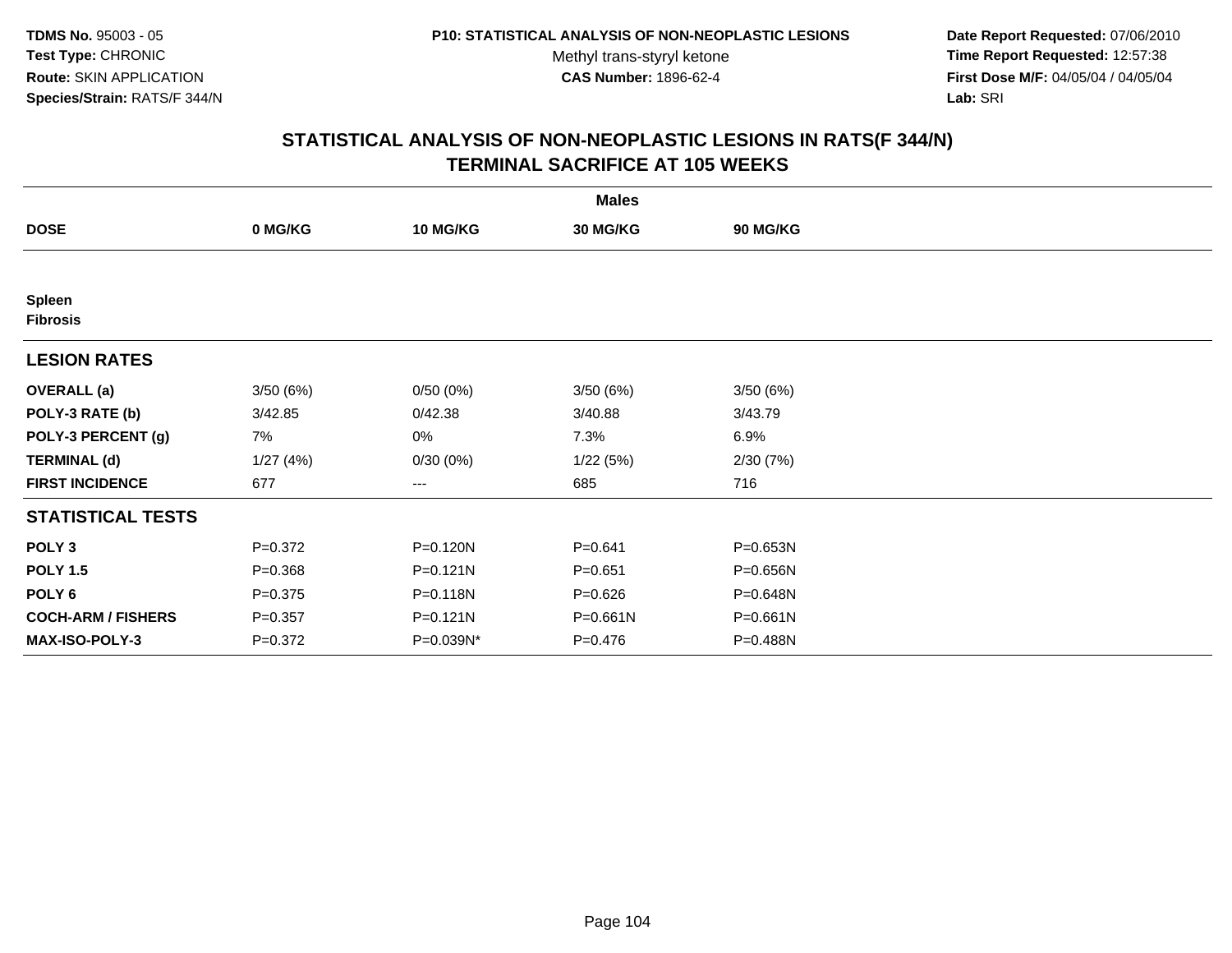**Date Report Requested:** 07/06/2010 **Time Report Requested:** 12:57:38 **First Dose M/F:** 04/05/04 / 04/05/04<br>Lab: SRI **Lab:** SRI

|                                                          | <b>Males</b> |                 |                 |                 |  |  |  |  |
|----------------------------------------------------------|--------------|-----------------|-----------------|-----------------|--|--|--|--|
| <b>DOSE</b>                                              | 0 MG/KG      | <b>10 MG/KG</b> | <b>30 MG/KG</b> | <b>90 MG/KG</b> |  |  |  |  |
|                                                          |              |                 |                 |                 |  |  |  |  |
| <b>Spleen</b><br><b>Hematopoietic Cell Proliferation</b> |              |                 |                 |                 |  |  |  |  |
| <b>LESION RATES</b>                                      |              |                 |                 |                 |  |  |  |  |
| <b>OVERALL</b> (a)                                       | 20/50 (40%)  | 21/50 (42%)     | 24/50 (48%)     | 19/50 (38%)     |  |  |  |  |
| POLY-3 RATE (b)                                          | 20/45.42     | 21/46.16        | 24/44.24        | 19/45.99        |  |  |  |  |
| POLY-3 PERCENT (g)                                       | 44%          | 45.5%           | 54.3%           | 41.3%           |  |  |  |  |
| <b>TERMINAL (d)</b>                                      | 11/27 (41%)  | 13/30 (43%)     | 12/22 (55%)     | 15/30 (50%)     |  |  |  |  |
| <b>FIRST INCIDENCE</b>                                   | 537          | 272             | 467             | 468             |  |  |  |  |
| <b>STATISTICAL TESTS</b>                                 |              |                 |                 |                 |  |  |  |  |
| POLY <sub>3</sub>                                        | P=0.382N     | $P = 0.528$     | $P = 0.219$     | P=0.479N        |  |  |  |  |
| <b>POLY 1.5</b>                                          | P=0.387N     | $P = 0.520$     | $P = 0.244$     | P=0.483N        |  |  |  |  |
| POLY <sub>6</sub>                                        | P=0.387N     | $P = 0.534$     | $P = 0.184$     | P=0.484N        |  |  |  |  |
| <b>COCH-ARM / FISHERS</b>                                | P=0.403N     | $P = 0.500$     | $P = 0.273$     | P=0.500N        |  |  |  |  |
| <b>MAX-ISO-POLY-3</b>                                    | P=0.423N     | $P=0.442$       | $P = 0.164$     | P=0.394N        |  |  |  |  |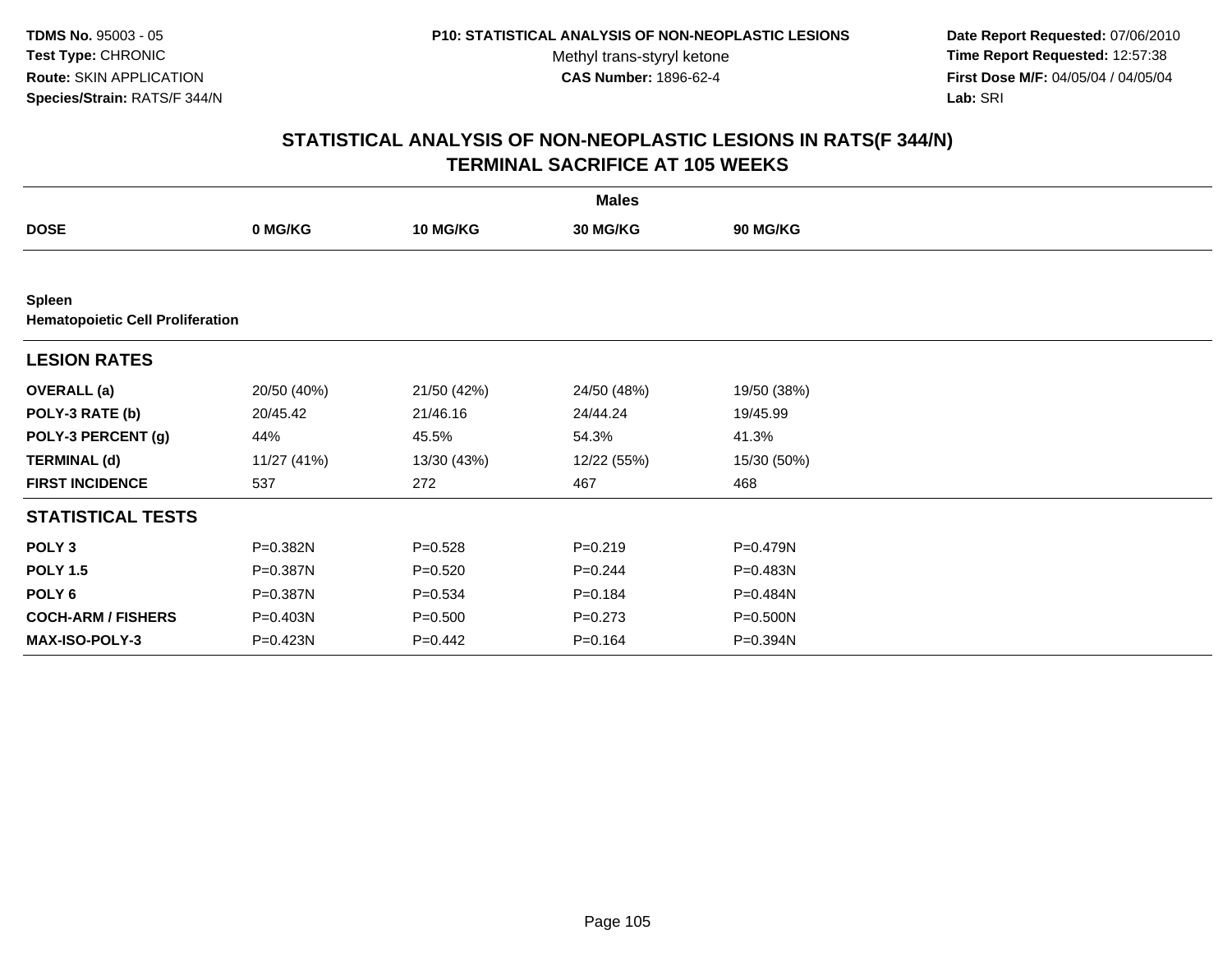**Date Report Requested:** 07/06/2010 **Time Report Requested:** 12:57:38 **First Dose M/F:** 04/05/04 / 04/05/04<br>Lab: SRI **Lab:** SRI

|                             |             |                 | <b>Males</b>    |          |  |
|-----------------------------|-------------|-----------------|-----------------|----------|--|
| <b>DOSE</b>                 | 0 MG/KG     | <b>10 MG/KG</b> | <b>30 MG/KG</b> | 90 MG/KG |  |
|                             |             |                 |                 |          |  |
| <b>Spleen</b><br>Hemorrhage |             |                 |                 |          |  |
| <b>LESION RATES</b>         |             |                 |                 |          |  |
| <b>OVERALL</b> (a)          | 1/50(2%)    | 0/50(0%)        | 1/50(2%)        | 1/50(2%) |  |
| POLY-3 RATE (b)             | 1/42.87     | 0/42.38         | 1/40.63         | 1/43.80  |  |
| POLY-3 PERCENT (g)          | 2.3%        | 0%              | 2.5%            | 2.3%     |  |
| <b>TERMINAL (d)</b>         | 0/27(0%)    | 0/30(0%)        | 0/22(0%)        | 0/30(0%) |  |
| <b>FIRST INCIDENCE</b>      | 639         | ---             | 724             | 713      |  |
| <b>STATISTICAL TESTS</b>    |             |                 |                 |          |  |
| POLY <sub>3</sub>           | $P = 0.559$ | P=0.502N        | $P = 0.749$     | P=0.756N |  |
| <b>POLY 1.5</b>             | $P = 0.557$ | $P = 0.503N$    | $P = 0.754$     | P=0.758N |  |
| POLY <sub>6</sub>           | $P = 0.562$ | P=0.500N        | $P = 0.740$     | P=0.753N |  |
| <b>COCH-ARM / FISHERS</b>   | $P = 0.550$ | P=0.500N        | P=0.753N        | P=0.753N |  |
| MAX-ISO-POLY-3              | $P = 0.535$ | $P = 0.161N$    | $P=0.484$       | P=0.493N |  |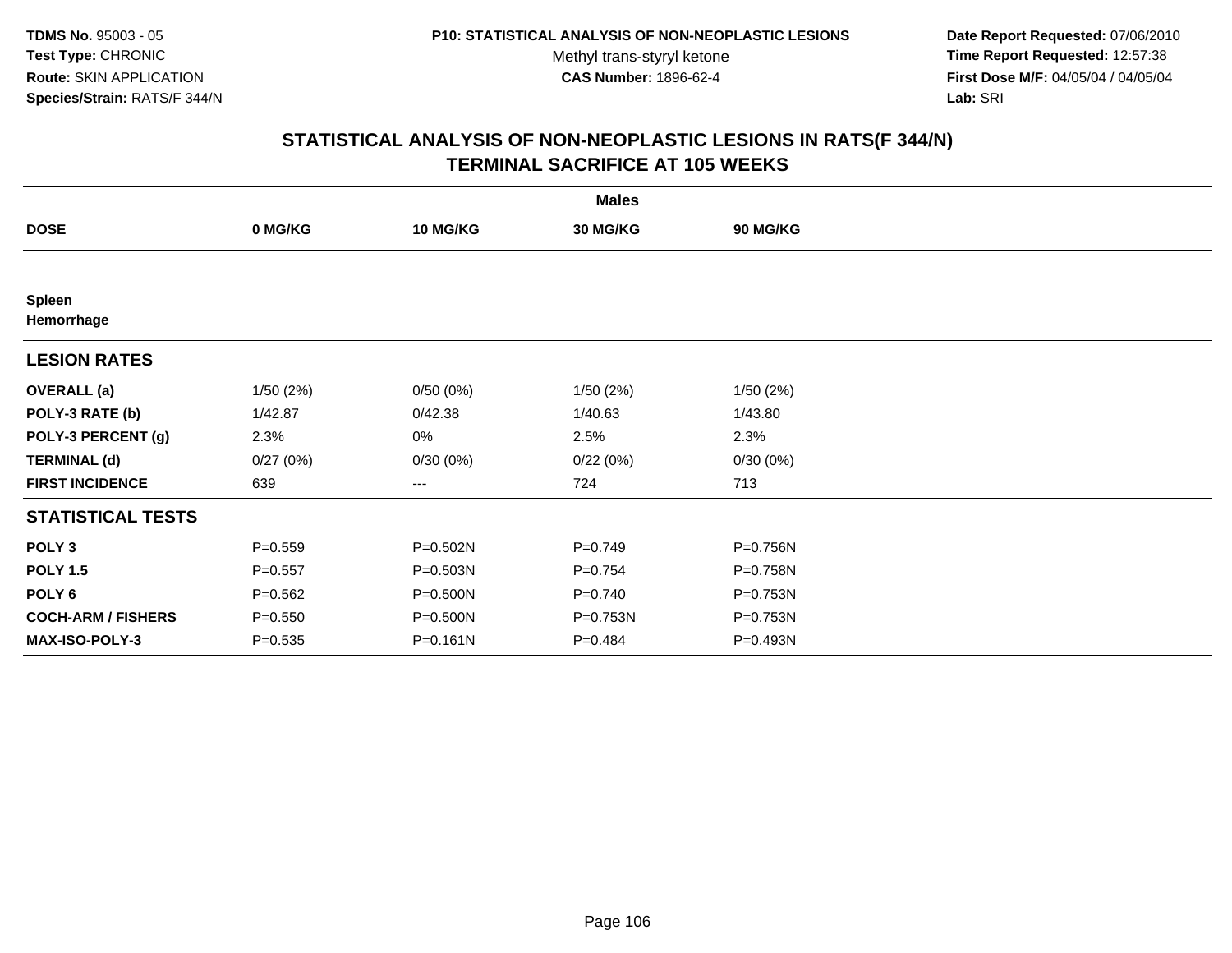**Date Report Requested:** 07/06/2010 **Time Report Requested:** 12:57:38 **First Dose M/F:** 04/05/04 / 04/05/04<br>Lab: SRI **Lab:** SRI

|                                  | <b>Males</b> |                 |                 |                 |  |  |  |  |
|----------------------------------|--------------|-----------------|-----------------|-----------------|--|--|--|--|
| <b>DOSE</b>                      | 0 MG/KG      | <b>10 MG/KG</b> | <b>30 MG/KG</b> | <b>90 MG/KG</b> |  |  |  |  |
|                                  |              |                 |                 |                 |  |  |  |  |
| <b>Spleen</b><br><b>Necrosis</b> |              |                 |                 |                 |  |  |  |  |
| <b>LESION RATES</b>              |              |                 |                 |                 |  |  |  |  |
| <b>OVERALL</b> (a)               | 3/50(6%)     | 2/50(4%)        | 2/50(4%)        | 2/50(4%)        |  |  |  |  |
| POLY-3 RATE (b)                  | 3/42.84      | 2/43.11         | 2/40.73         | 2/44.05         |  |  |  |  |
| POLY-3 PERCENT (g)               | 7%           | 4.6%            | 4.9%            | 4.5%            |  |  |  |  |
| <b>TERMINAL (d)</b>              | 1/27(4%)     | 0/30(0%)        | 0/22(0%)        | 0/30(0%)        |  |  |  |  |
| <b>FIRST INCIDENCE</b>           | 671          | 591             | 704             | 658             |  |  |  |  |
| <b>STATISTICAL TESTS</b>         |              |                 |                 |                 |  |  |  |  |
| POLY <sub>3</sub>                | P=0.477N     | P=0.497N        | $P = 0.523N$    | P=0.487N        |  |  |  |  |
| <b>POLY 1.5</b>                  | P=0.482N     | $P = 0.502N$    | $P = 0.512N$    | P=0.493N        |  |  |  |  |
| POLY <sub>6</sub>                | P=0.473N     | P=0.487N        | P=0.540N        | P=0.479N        |  |  |  |  |
| <b>COCH-ARM / FISHERS</b>        | P=0.490N     | P=0.500N        | P=0.500N        | P=0.500N        |  |  |  |  |
| MAX-ISO-POLY-3                   | P=0.489N     | P=0.321N        | P=0.347N        | P=0.315N        |  |  |  |  |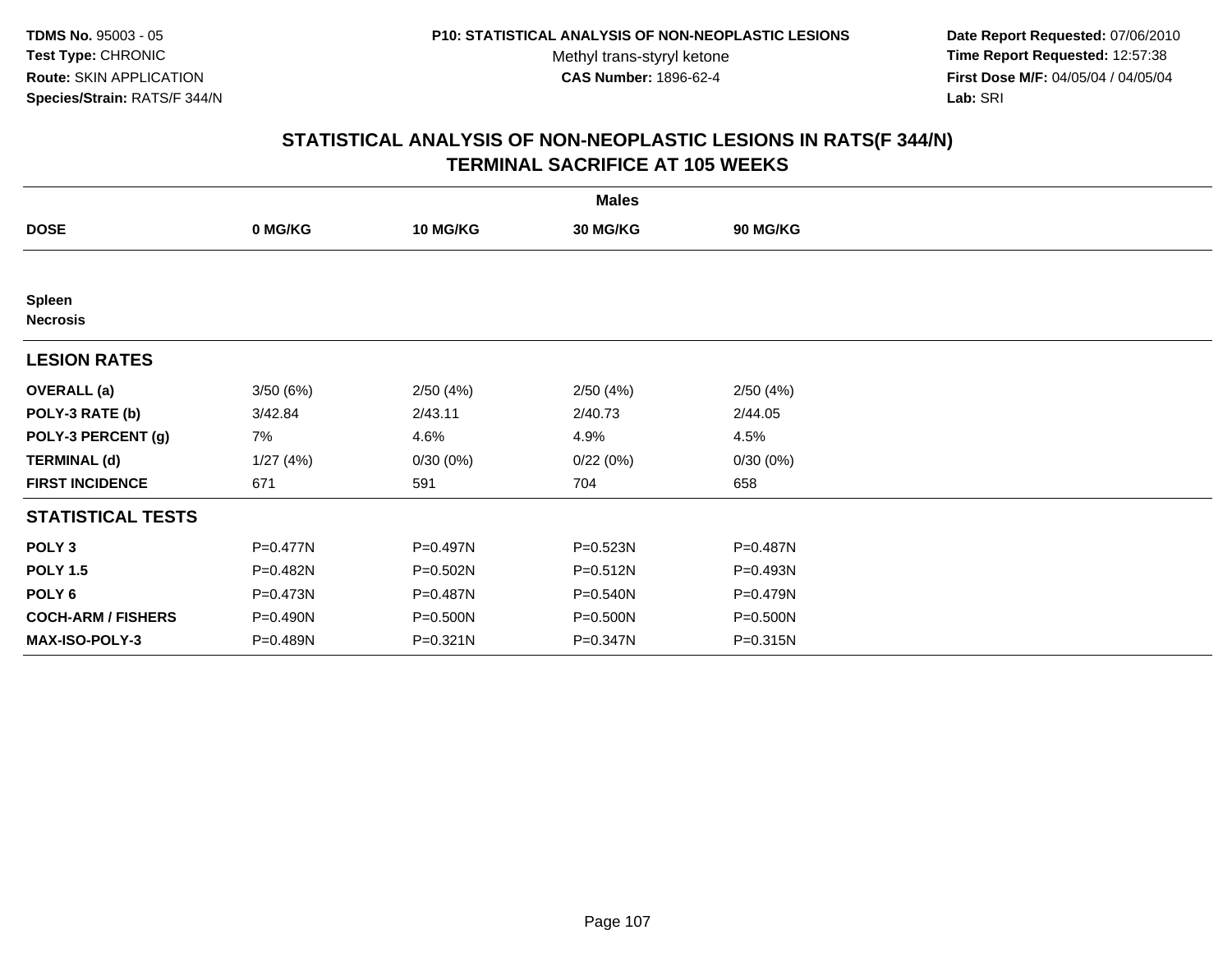**Date Report Requested:** 07/06/2010 **Time Report Requested:** 12:57:38 **First Dose M/F:** 04/05/04 / 04/05/04<br>Lab: SRI **Lab:** SRI

|                               |             |                 | <b>Males</b> |             |  |
|-------------------------------|-------------|-----------------|--------------|-------------|--|
| <b>DOSE</b>                   | 0 MG/KG     | <b>10 MG/KG</b> | 30 MG/KG     | 90 MG/KG    |  |
|                               |             |                 |              |             |  |
| <b>Spleen</b><br>Pigmentation |             |                 |              |             |  |
| <b>LESION RATES</b>           |             |                 |              |             |  |
| <b>OVERALL</b> (a)            | 0/50(0%)    | 3/50(6%)        | 6/50 (12%)   | 3/50(6%)    |  |
| POLY-3 RATE (b)               | 0/42.54     | 3/44.18         | 6/43.91      | 3/45.06     |  |
| POLY-3 PERCENT (g)            | 0%          | 6.8%            | 13.7%        | 6.7%        |  |
| <b>TERMINAL (d)</b>           | 0/27(0%)    | 0/30(0%)        | 0/22(0%)     | 0/30(0%)    |  |
| <b>FIRST INCIDENCE</b>        | $--$        | 480             | 362          | 522         |  |
| <b>STATISTICAL TESTS</b>      |             |                 |              |             |  |
| POLY <sub>3</sub>             | $P = 0.338$ | $P=0.125$       | P=0.017*     | $P=0.129$   |  |
| <b>POLY 1.5</b>               | $P = 0.324$ | $P=0.121$       | P=0.016*     | $P = 0.125$ |  |
| POLY <sub>6</sub>             | $P = 0.358$ | $P = 0.132$     | P=0.017*     | $P = 0.136$ |  |
| <b>COCH-ARM / FISHERS</b>     | $P = 0.304$ | $P=0.121$       | $P=0.013*$   | $P=0.121$   |  |
| MAX-ISO-POLY-3                | $P = 0.053$ | $P=0.043*$      | P=0.006**    | P=0.047*    |  |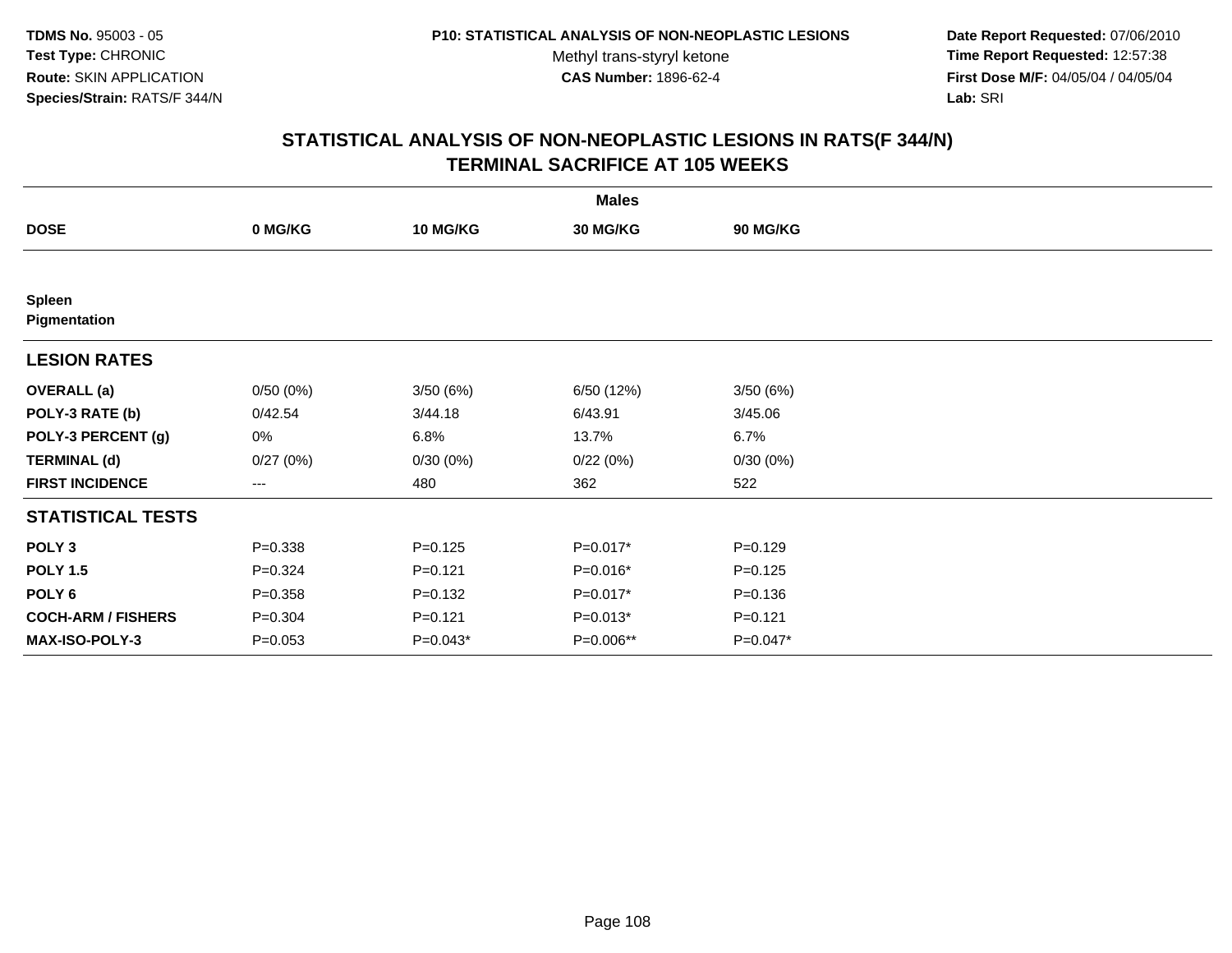**Date Report Requested:** 07/06/2010 **Time Report Requested:** 12:57:38 **First Dose M/F:** 04/05/04 / 04/05/04<br>Lab: SRI **Lab:** SRI

|                                                    |              |                 | <b>Males</b>    |          |  |
|----------------------------------------------------|--------------|-----------------|-----------------|----------|--|
| <b>DOSE</b>                                        | 0 MG/KG      | <b>10 MG/KG</b> | <b>30 MG/KG</b> | 90 MG/KG |  |
|                                                    |              |                 |                 |          |  |
| <b>Spleen: Lymphoid Follicle</b><br><b>Atrophy</b> |              |                 |                 |          |  |
| <b>LESION RATES</b>                                |              |                 |                 |          |  |
| <b>OVERALL</b> (a)                                 | 0/50(0%)     | 1/50(2%)        | 1/50(2%)        | 0/50(0%) |  |
| POLY-3 RATE (b)                                    | 0/42.54      | 1/42.40         | 1/41.49         | 0/43.73  |  |
| POLY-3 PERCENT (g)                                 | 0%           | 2.4%            | 2.4%            | 0%       |  |
| <b>TERMINAL (d)</b>                                | 0/27(0%)     | 0/30(0%)        | 0/22(0%)        | 0/30(0%) |  |
| <b>FIRST INCIDENCE</b>                             | $\cdots$     | 726             | 362             | $\cdots$ |  |
| <b>STATISTICAL TESTS</b>                           |              |                 |                 |          |  |
| POLY <sub>3</sub>                                  | P=0.533N     | $P=0.499$       | $P = 0.495$     | (e)      |  |
| <b>POLY 1.5</b>                                    | P=0.536N     | $P=0.498$       | $P=0.498$       | (e)      |  |
| POLY 6                                             | P=0.528N     | $P = 0.503$     | $P = 0.490$     | (e)      |  |
| <b>COCH-ARM / FISHERS</b>                          | $P = 0.541N$ | $P = 0.500$     | $P = 0.500$     | (e)      |  |
| MAX-ISO-POLY-3                                     | P=0.404N     | $P = 0.158$     | $P = 0.158$     | (e)      |  |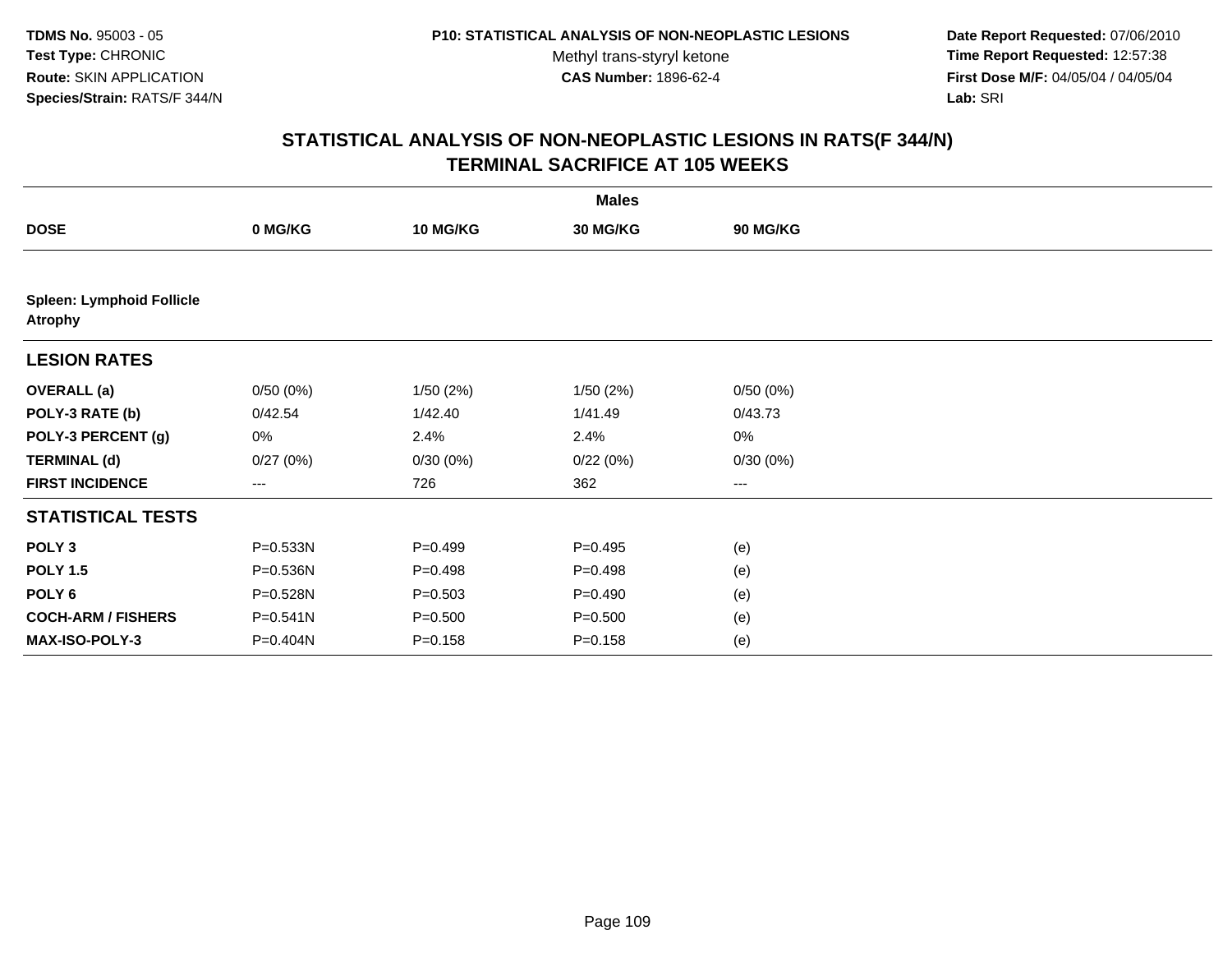**Date Report Requested:** 07/06/2010 **Time Report Requested:** 12:57:38 **First Dose M/F:** 04/05/04 / 04/05/04<br>Lab: SRI **Lab:** SRI

|                                                 |          |                 | <b>Males</b> |                 |  |
|-------------------------------------------------|----------|-----------------|--------------|-----------------|--|
| <b>DOSE</b>                                     | 0 MG/KG  | <b>10 MG/KG</b> | 30 MG/KG     | <b>90 MG/KG</b> |  |
|                                                 |          |                 |              |                 |  |
| <b>Spleen: Lymphoid Follicle</b><br>Hyperplasia |          |                 |              |                 |  |
| <b>LESION RATES</b>                             |          |                 |              |                 |  |
| <b>OVERALL</b> (a)                              | 1/50(2%) | 1/50(2%)        | 2/50(4%)     | 0/50(0%)        |  |
| POLY-3 RATE (b)                                 | 1/42.54  | 1/42.62         | 2/40.61      | 0/43.73         |  |
| POLY-3 PERCENT (g)                              | 2.4%     | 2.4%            | 4.9%         | $0\%$           |  |
| <b>TERMINAL (d)</b>                             | 1/27(4%) | 0/30(0%)        | 2/22(9%)     | 0/30(0%)        |  |
| <b>FIRST INCIDENCE</b>                          | 729 (T)  | 667             | 729 (T)      | ---             |  |
| <b>STATISTICAL TESTS</b>                        |          |                 |              |                 |  |
| POLY <sub>3</sub>                               | P=0.323N | P=0.760N        | $P=0.484$    | P=0.494N        |  |
| <b>POLY 1.5</b>                                 | P=0.326N | $P=0.759$       | $P = 0.491$  | P=0.497N        |  |
| POLY 6                                          | P=0.319N | P=0.756N        | $P=0.472$    | P=0.491N        |  |
| <b>COCH-ARM / FISHERS</b>                       | P=0.332N | P=0.753N        | $P = 0.500$  | P=0.500N        |  |
| MAX-ISO-POLY-3                                  | P=0.271N | P=0.499N        | $P=0.271$    | P=0.158N        |  |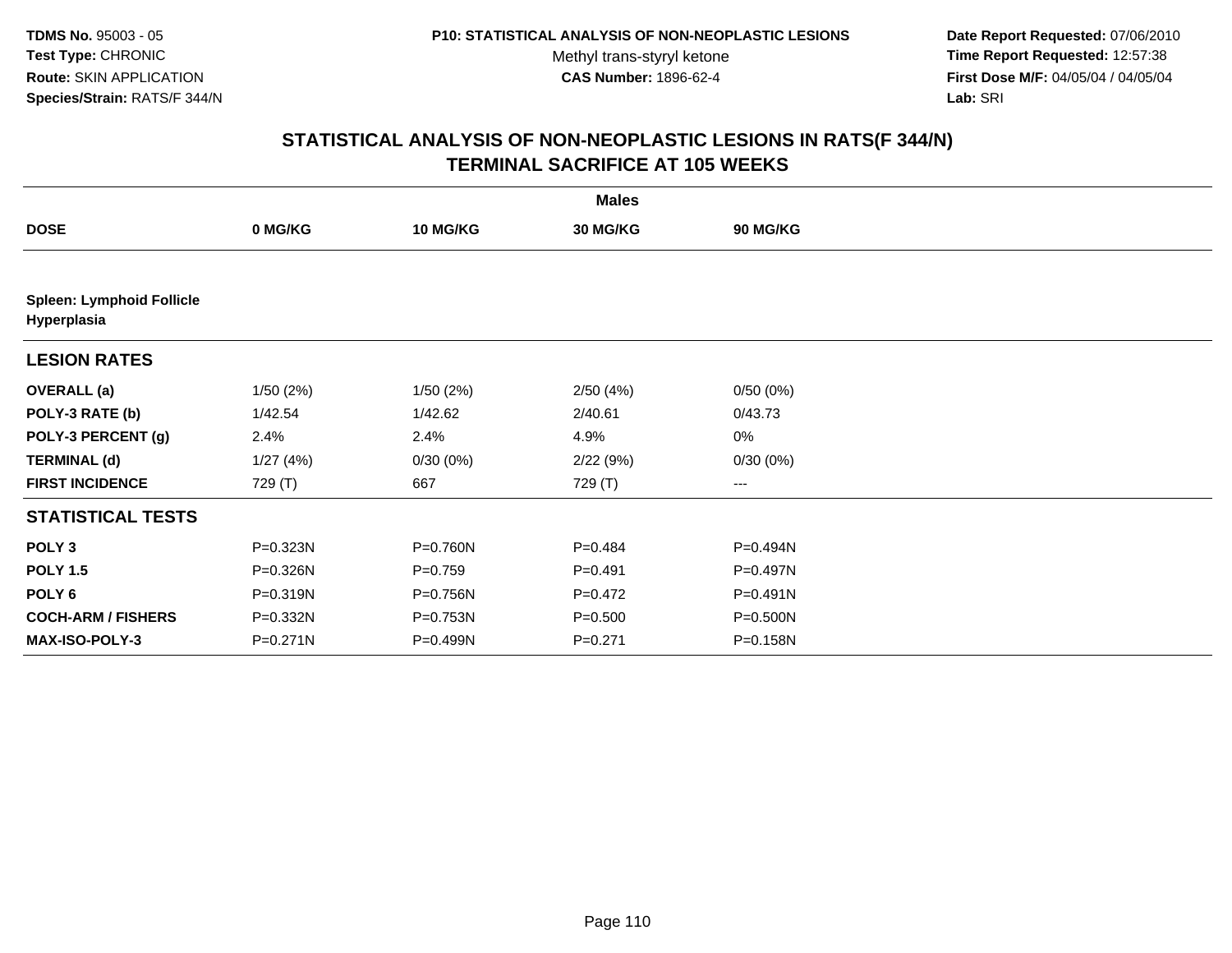**Date Report Requested:** 07/06/2010 **Time Report Requested:** 12:57:38 **First Dose M/F:** 04/05/04 / 04/05/04<br>Lab: SRI **Lab:** SRI

|                               |             |                 | <b>Males</b>    |                 |  |
|-------------------------------|-------------|-----------------|-----------------|-----------------|--|
| <b>DOSE</b>                   | 0 MG/KG     | <b>10 MG/KG</b> | <b>30 MG/KG</b> | <b>90 MG/KG</b> |  |
|                               |             |                 |                 |                 |  |
| Stomach, Forestomach<br>Edema |             |                 |                 |                 |  |
| <b>LESION RATES</b>           |             |                 |                 |                 |  |
| <b>OVERALL</b> (a)            | 3/50(6%)    | 1/50(2%)        | 6/50 (12%)      | 3/50 (6%)       |  |
| POLY-3 RATE (b)               | 3/43.55     | 1/42.43         | 6/41.78         | 3/44.48         |  |
| POLY-3 PERCENT (g)            | 6.9%        | 2.4%            | 14.4%           | 6.7%            |  |
| <b>TERMINAL (d)</b>           | 1/27(4%)    | 0/30(0%)        | 1/22(5%)        | 1/30(3%)        |  |
| <b>FIRST INCIDENCE</b>        | 480         | 718             | 632             | 569             |  |
| <b>STATISTICAL TESTS</b>      |             |                 |                 |                 |  |
| POLY <sub>3</sub>             | $P = 0.502$ | P=0.314N        | $P=0.220$       | P=0.653N        |  |
| <b>POLY 1.5</b>               | $P=0.493$   | P=0.313N        | $P=0.229$       | $P = 0.657N$    |  |
| POLY <sub>6</sub>             | $P = 0.514$ | P=0.312N        | $P = 0.210$     | $P = 0.645N$    |  |
| <b>COCH-ARM / FISHERS</b>     | $P = 0.475$ | P=0.309N        | $P = 0.243$     | $P = 0.661N$    |  |
| <b>MAX-ISO-POLY-3</b>         | $P = 0.246$ | P=0.163N        | $P = 0.135$     | P=0.489N        |  |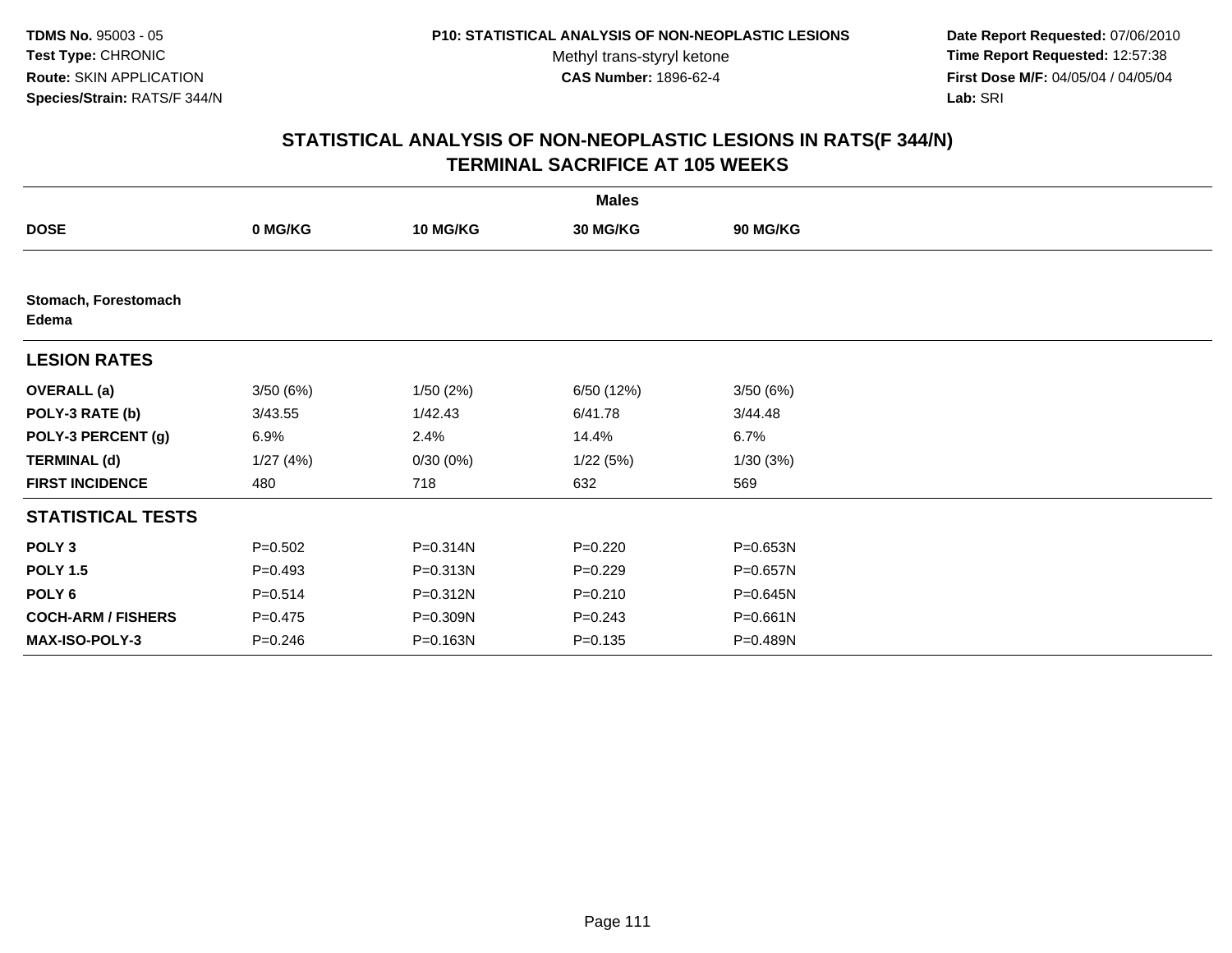**Date Report Requested:** 07/06/2010 **Time Report Requested:** 12:57:38 **First Dose M/F:** 04/05/04 / 04/05/04<br>Lab: SRI **Lab:** SRI

|                                                     |              |                 | <b>Males</b> |                 |  |
|-----------------------------------------------------|--------------|-----------------|--------------|-----------------|--|
| <b>DOSE</b>                                         | 0 MG/KG      | <b>10 MG/KG</b> | 30 MG/KG     | <b>90 MG/KG</b> |  |
|                                                     |              |                 |              |                 |  |
| Stomach, Forestomach<br><b>Inflammation Chronic</b> |              |                 |              |                 |  |
| <b>LESION RATES</b>                                 |              |                 |              |                 |  |
| <b>OVERALL</b> (a)                                  | 1/50(2%)     | 2/50(4%)        | 0/50(0%)     | 0/50(0%)        |  |
| POLY-3 RATE (b)                                     | 1/42.60      | 2/42.65         | 0/40.61      | 0/43.73         |  |
| POLY-3 PERCENT (g)                                  | 2.4%         | 4.7%            | 0%           | $0\%$           |  |
| <b>TERMINAL (d)</b>                                 | 0/27(0%)     | 0/30(0%)        | 0/22(0%)     | 0/30(0%)        |  |
| <b>FIRST INCIDENCE</b>                              | 716          | 670             | $\cdots$     | $\cdots$        |  |
| <b>STATISTICAL TESTS</b>                            |              |                 |              |                 |  |
| POLY <sub>3</sub>                                   | P=0.209N     | $P = 0.500$     | $P = 0.510N$ | $P = 0.495N$    |  |
| <b>POLY 1.5</b>                                     | $P = 0.212N$ | $P=0.498$       | P=0.505N     | $P=0.497N$      |  |
| POLY <sub>6</sub>                                   | P=0.205N     | $P = 0.508$     | $P = 0.516N$ | $P = 0.491N$    |  |
| <b>COCH-ARM / FISHERS</b>                           | P=0.214N     | $P = 0.500$     | P=0.500N     | $P = 0.500N$    |  |
| <b>MAX-ISO-POLY-3</b>                               | P=0.175N     | $P = 0.281$     | P=0.170N     | P=0.158N        |  |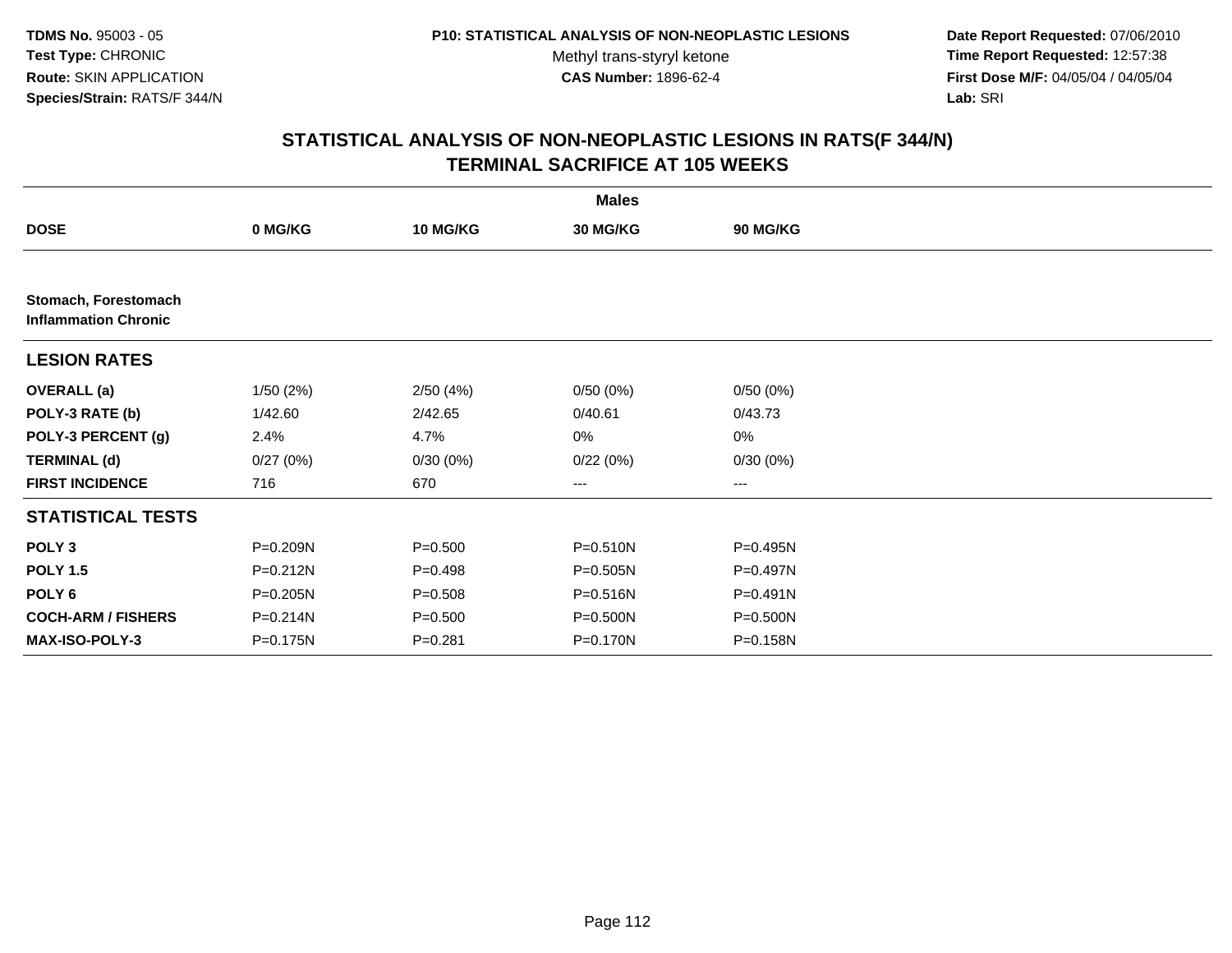**Date Report Requested:** 07/06/2010 **Time Report Requested:** 12:57:38 **First Dose M/F:** 04/05/04 / 04/05/04<br>Lab: SRI **Lab:** SRI

|                                      |              |                 | <b>Males</b>    |                 |  |
|--------------------------------------|--------------|-----------------|-----------------|-----------------|--|
| <b>DOSE</b>                          | 0 MG/KG      | <b>10 MG/KG</b> | <b>30 MG/KG</b> | <b>90 MG/KG</b> |  |
|                                      |              |                 |                 |                 |  |
| Stomach, Forestomach<br><b>Ulcer</b> |              |                 |                 |                 |  |
| <b>LESION RATES</b>                  |              |                 |                 |                 |  |
| <b>OVERALL</b> (a)                   | 6/50 (12%)   | 6/50 (12%)      | 8/50 (16%)      | 3/50(6%)        |  |
| POLY-3 RATE (b)                      | 6/44.46      | 6/43.81         | 8/42.71         | 3/45.13         |  |
| POLY-3 PERCENT (g)                   | 13.5%        | 13.7%           | 18.7%           | 6.7%            |  |
| <b>TERMINAL (d)</b>                  | 0/27(0%)     | 0/30(0%)        | 1/22(5%)        | 0/30(0%)        |  |
| <b>FIRST INCIDENCE</b>               | 480          | 591             | 467             | 468             |  |
| <b>STATISTICAL TESTS</b>             |              |                 |                 |                 |  |
| POLY <sub>3</sub>                    | P=0.159N     | $P = 0.611$     | $P = 0.354$     | P=0.234N        |  |
| <b>POLY 1.5</b>                      | P=0.164N     | $P = 0.609$     | $P = 0.369$     | P=0.237N        |  |
| POLY <sub>6</sub>                    | $P = 0.157N$ | P=0.622N        | $P = 0.335$     | $P = 0.230N$    |  |
| <b>COCH-ARM / FISHERS</b>            | P=0.175N     | $P = 0.620N$    | $P = 0.387$     | $P = 0.243N$    |  |
| <b>MAX-ISO-POLY-3</b>                | $P = 0.181N$ | $P = 0.488$     | $P = 0.258$     | P=0.142N        |  |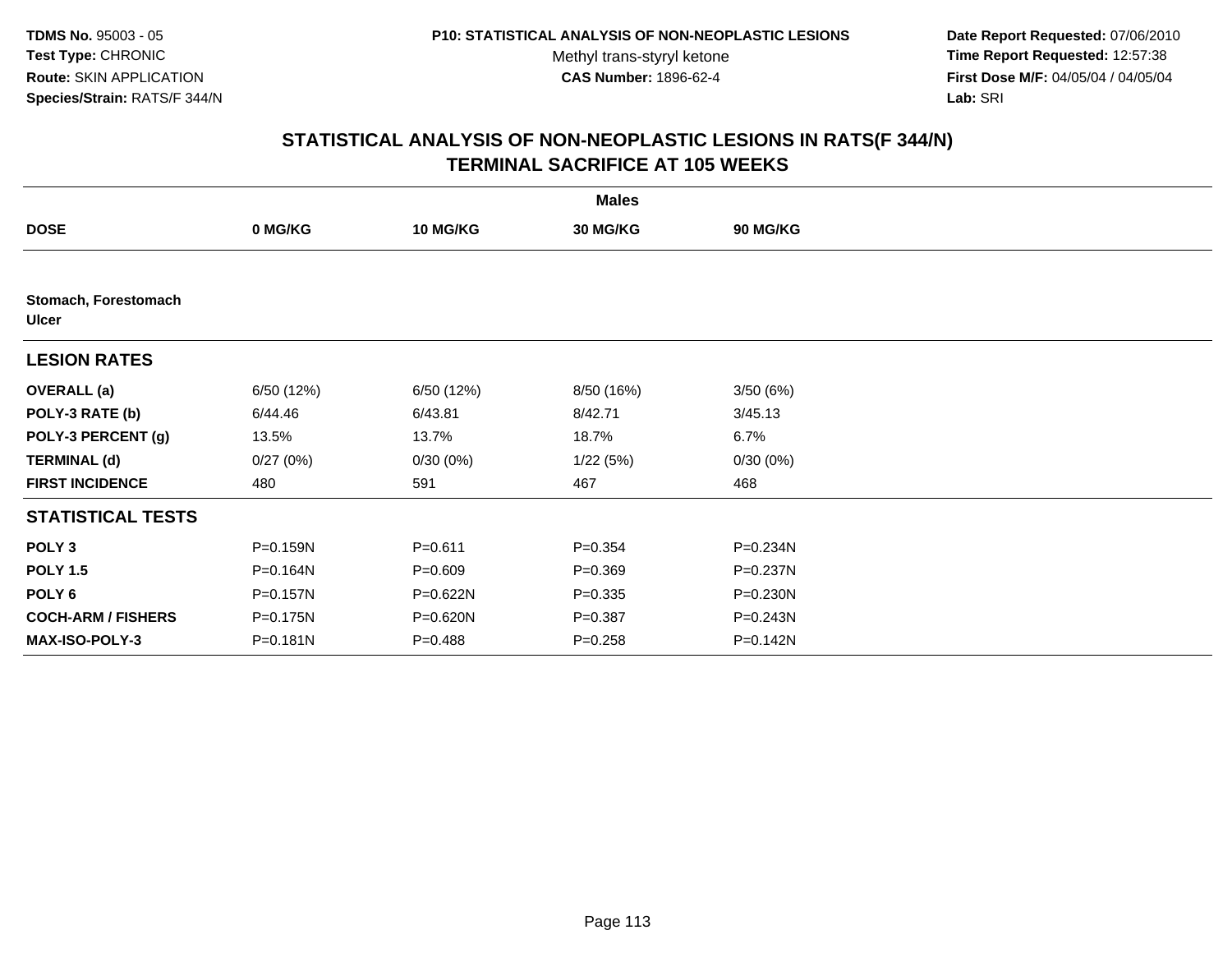**Date Report Requested:** 07/06/2010 **Time Report Requested:** 12:57:38 **First Dose M/F:** 04/05/04 / 04/05/04<br>Lab: SRI **Lab:** SRI

|                                                 |            |                 | <b>Males</b>    |                 |  |
|-------------------------------------------------|------------|-----------------|-----------------|-----------------|--|
| <b>DOSE</b>                                     | 0 MG/KG    | <b>10 MG/KG</b> | <b>30 MG/KG</b> | <b>90 MG/KG</b> |  |
|                                                 |            |                 |                 |                 |  |
| Stomach, Forestomach: Epithelium<br>Hyperplasia |            |                 |                 |                 |  |
| <b>LESION RATES</b>                             |            |                 |                 |                 |  |
| <b>OVERALL</b> (a)                              | 8/50 (16%) | 6/50 (12%)      | 8/50 (16%)      | 5/50 (10%)      |  |
| POLY-3 RATE (b)                                 | 8/43.57    | 6/43.80         | 8/42.68         | 5/44.40         |  |
| POLY-3 PERCENT (g)                              | 18.4%      | 13.7%           | 18.8%           | 11.3%           |  |
| <b>TERMINAL (d)</b>                             | 2/27(7%)   | 0/30(0%)        | 0/22(0%)        | 3/30 (10%)      |  |
| <b>FIRST INCIDENCE</b>                          | 616        | 591             | 590             | 569             |  |
| <b>STATISTICAL TESTS</b>                        |            |                 |                 |                 |  |
| POLY <sub>3</sub>                               | P=0.266N   | $P = 0.381N$    | $P = 0.591$     | P=0.262N        |  |
| <b>POLY 1.5</b>                                 | P=0.270N   | $P = 0.389N$    | $P = 0.598$     | P=0.268N        |  |
| POLY 6                                          | P=0.266N   | P=0.364N        | $P = 0.583$     | P=0.256N        |  |
| <b>COCH-ARM / FISHERS</b>                       | P=0.282N   | P=0.387N        | P=0.607N        | $P=0.277N$      |  |
| <b>MAX-ISO-POLY-3</b>                           | P=0.292N   | $P = 0.278N$    | $P = 0.481$     | P=0.177N        |  |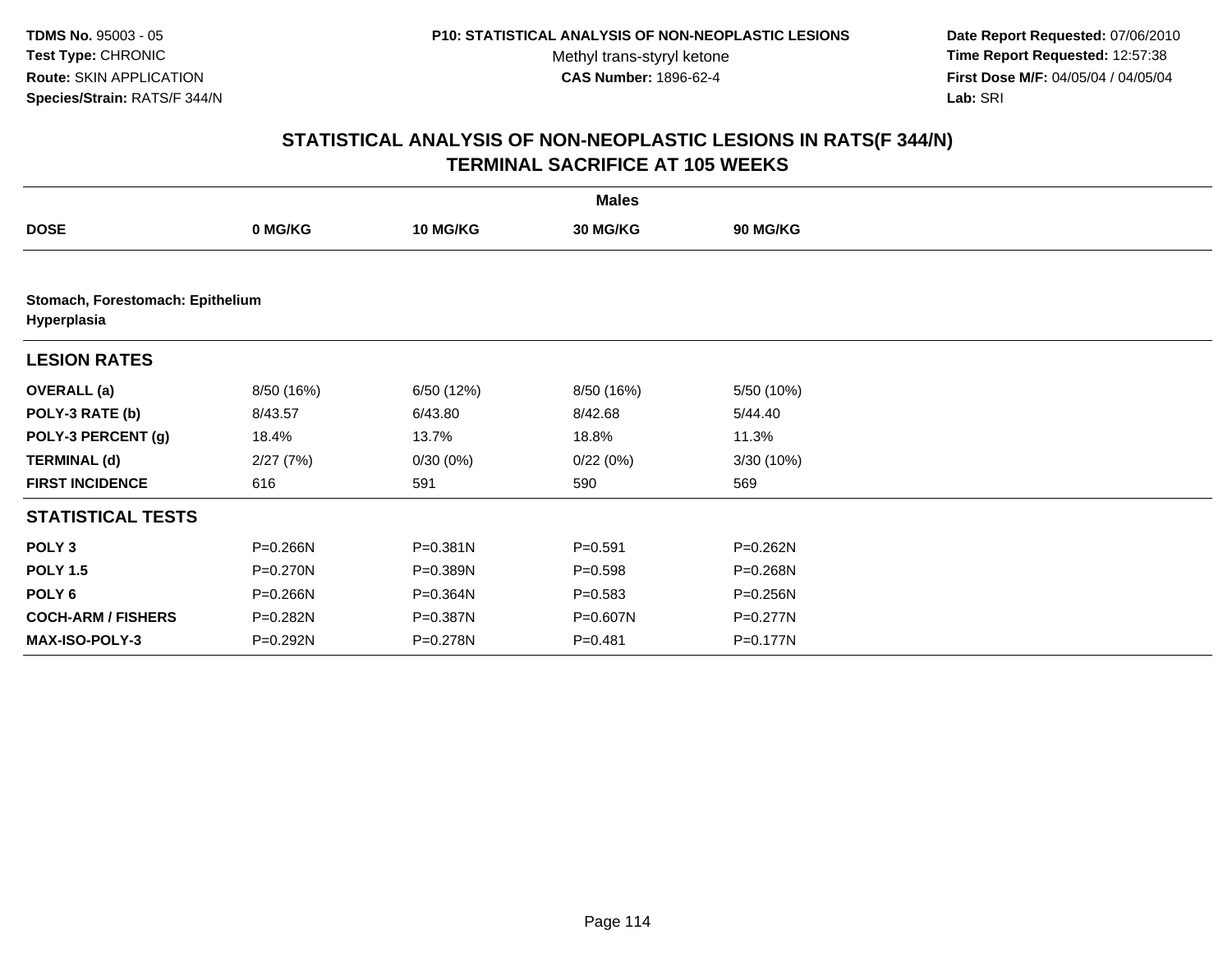**Date Report Requested:** 07/06/2010 **Time Report Requested:** 12:57:38 **First Dose M/F:** 04/05/04 / 04/05/04<br>Lab: SRI **Lab:** SRI

|                             |              |                 | <b>Males</b>    |                 |  |
|-----------------------------|--------------|-----------------|-----------------|-----------------|--|
| <b>DOSE</b>                 | 0 MG/KG      | <b>10 MG/KG</b> | <b>30 MG/KG</b> | <b>90 MG/KG</b> |  |
|                             |              |                 |                 |                 |  |
| Stomach, Glandular<br>Edema |              |                 |                 |                 |  |
| <b>LESION RATES</b>         |              |                 |                 |                 |  |
| <b>OVERALL</b> (a)          | 1/50(2%)     | 3/50(6%)        | 2/50(4%)        | 1/50(2%)        |  |
| POLY-3 RATE (b)             | 1/42.76      | 3/42.85         | 2/40.84         | 1/43.73         |  |
| POLY-3 PERCENT (g)          | 2.3%         | 7%              | 4.9%            | 2.3%            |  |
| <b>TERMINAL (d)</b>         | 0/27(0%)     | 2/30(7%)        | 1/22(5%)        | 1/30(3%)        |  |
| <b>FIRST INCIDENCE</b>      | 671          | 591             | 667             | 729 (T)         |  |
| <b>STATISTICAL TESTS</b>    |              |                 |                 |                 |  |
| POLY <sub>3</sub>           | $P = 0.413N$ | $P = 0.306$     | $P = 0.484$     | P=0.756N        |  |
| <b>POLY 1.5</b>             | P=0.417N     | $P = 0.303$     | $P = 0.491$     | P=0.758N        |  |
| POLY <sub>6</sub>           | P=0.407N     | $P = 0.312$     | $P = 0.473$     | P=0.753N        |  |
| <b>COCH-ARM / FISHERS</b>   | P=0.424N     | $P = 0.309$     | $P = 0.500$     | P=0.753N        |  |
| MAX-ISO-POLY-3              | P=0.456N     | $P = 0.154$     | $P = 0.271$     | P=0.493N        |  |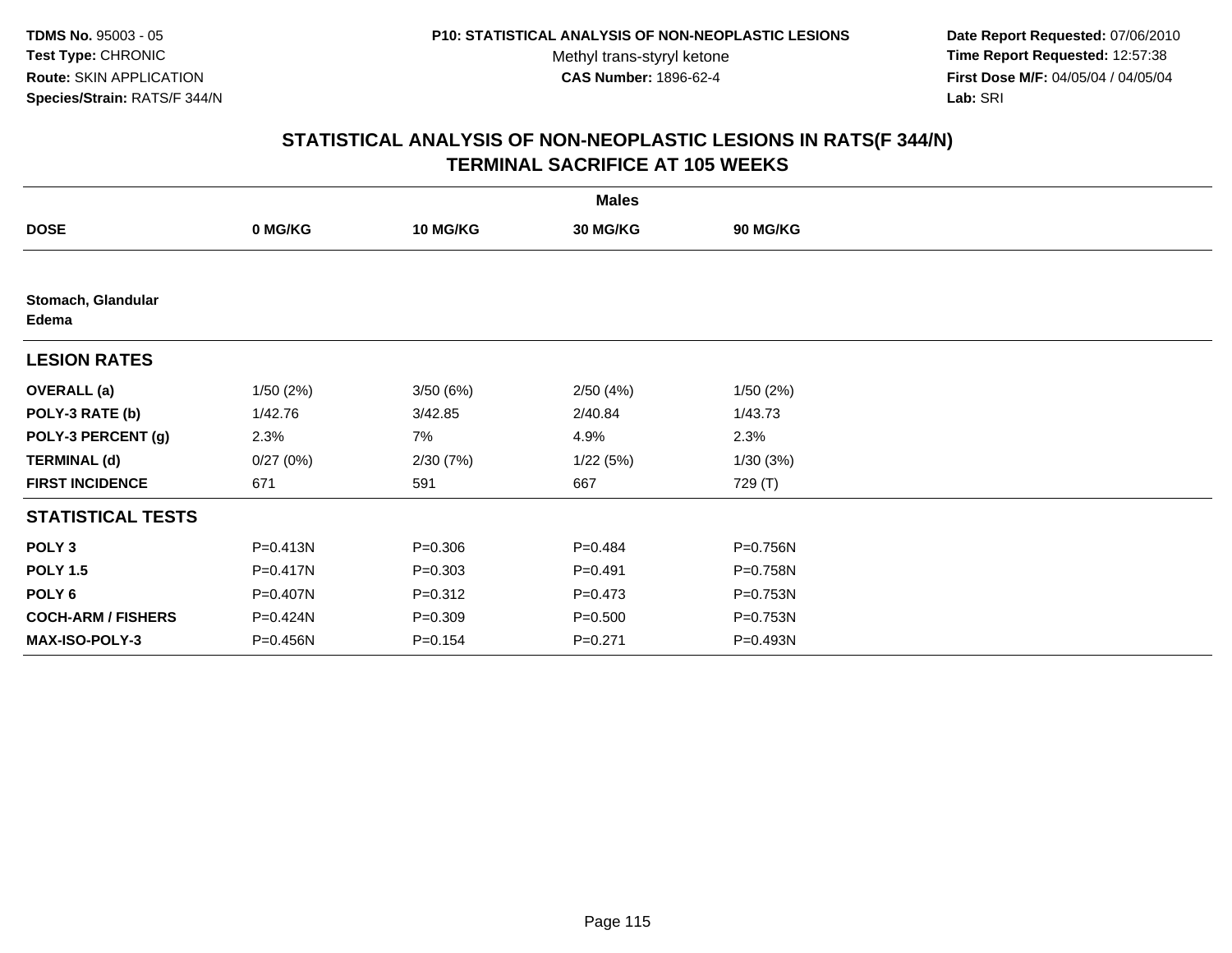**Date Report Requested:** 07/06/2010 **Time Report Requested:** 12:57:38 **First Dose M/F:** 04/05/04 / 04/05/04<br>Lab: SRI **Lab:** SRI

|                                      |              |                 | <b>Males</b>    |                 |  |
|--------------------------------------|--------------|-----------------|-----------------|-----------------|--|
| <b>DOSE</b>                          | 0 MG/KG      | <b>10 MG/KG</b> | <b>30 MG/KG</b> | <b>90 MG/KG</b> |  |
|                                      |              |                 |                 |                 |  |
| Stomach, Glandular<br><b>Erosion</b> |              |                 |                 |                 |  |
| <b>LESION RATES</b>                  |              |                 |                 |                 |  |
| <b>OVERALL</b> (a)                   | 7/50 (14%)   | 5/50 (10%)      | 6/50 (12%)      | 4/50 (8%)       |  |
| POLY-3 RATE (b)                      | 7/44.63      | 5/43.86         | 6/41.71         | 4/44.26         |  |
| POLY-3 PERCENT (g)                   | 15.7%        | 11.4%           | 14.4%           | 9%              |  |
| <b>TERMINAL (d)</b>                  | 0/27(0%)     | 0/30(0%)        | 1/22(5%)        | 2/30(7%)        |  |
| <b>FIRST INCIDENCE</b>               | 573          | 591             | 575             | 658             |  |
| <b>STATISTICAL TESTS</b>             |              |                 |                 |                 |  |
| POLY <sub>3</sub>                    | P=0.266N     | $P = 0.391N$    | P=0.552N        | P=0.265N        |  |
| <b>POLY 1.5</b>                      | $P = 0.265N$ | $P = 0.391N$    | P=0.528N        | $P = 0.263N$    |  |
| POLY <sub>6</sub>                    | $P = 0.271N$ | P=0.386N        | P=0.589N        | P=0.268N        |  |
| <b>COCH-ARM / FISHERS</b>            | P=0.269N     | P=0.380N        | P=0.500N        | P=0.262N        |  |
| <b>MAX-ISO-POLY-3</b>                | P=0.279N     | $P = 0.281N$    | P=0.433N        | P=0.172N        |  |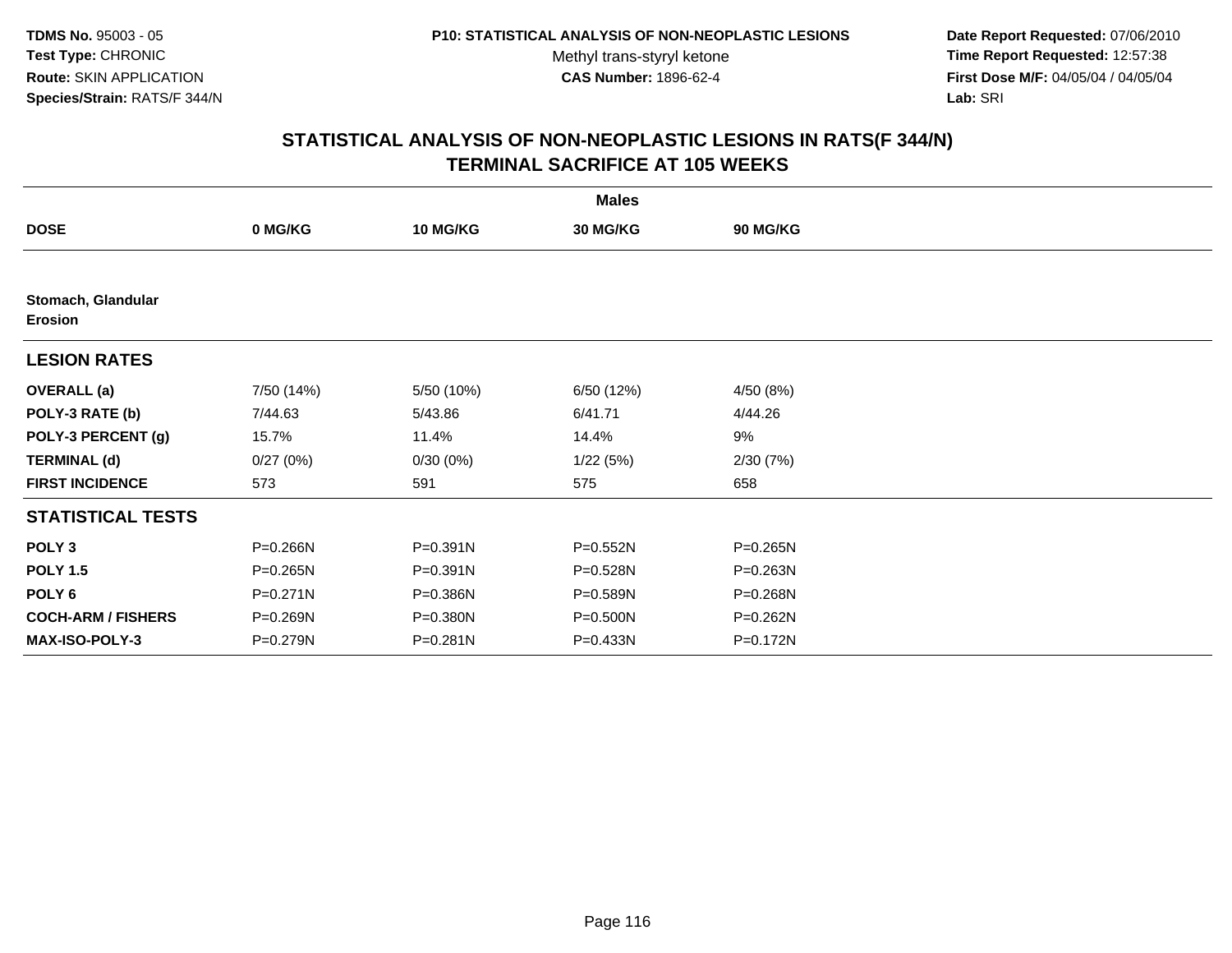**Date Report Requested:** 07/06/2010 **Time Report Requested:** 12:57:38 **First Dose M/F:** 04/05/04 / 04/05/04<br>Lab: SRI **Lab:** SRI

|                                    |              |                 | <b>Males</b>    |                 |  |
|------------------------------------|--------------|-----------------|-----------------|-----------------|--|
| <b>DOSE</b>                        | 0 MG/KG      | <b>10 MG/KG</b> | <b>30 MG/KG</b> | <b>90 MG/KG</b> |  |
|                                    |              |                 |                 |                 |  |
| Stomach, Glandular<br><b>Ulcer</b> |              |                 |                 |                 |  |
| <b>LESION RATES</b>                |              |                 |                 |                 |  |
| <b>OVERALL</b> (a)                 | 4/50 (8%)    | 3/50(6%)        | 1/50(2%)        | 1/50(2%)        |  |
| POLY-3 RATE (b)                    | 4/43.78      | 3/43.73         | 1/41.49         | 1/44.47         |  |
| POLY-3 PERCENT (g)                 | 9.1%         | 6.9%            | 2.4%            | 2.3%            |  |
| <b>TERMINAL (d)</b>                | 0/27(0%)     | 0/30(0%)        | 0/22(0%)        | 0/30(0%)        |  |
| <b>FIRST INCIDENCE</b>             | 480          | 480             | 362             | 468             |  |
| <b>STATISTICAL TESTS</b>           |              |                 |                 |                 |  |
| POLY <sub>3</sub>                  | $P = 0.130N$ | $P = 0.501N$    | P=0.195N        | P=0.173N        |  |
| <b>POLY 1.5</b>                    | $P = 0.132N$ | P=0.504N        | P=0.187N        | P=0.176N        |  |
| POLY <sub>6</sub>                  | P=0.129N     | P=0.493N        | P=0.209N        | $P = 0.171N$    |  |
| <b>COCH-ARM / FISHERS</b>          | P=0.136N     | P=0.500N        | P=0.181N        | P=0.181N        |  |
| <b>MAX-ISO-POLY-3</b>              | P=0.116N     | P=0.347N        | P=0.099N        | P=0.082N        |  |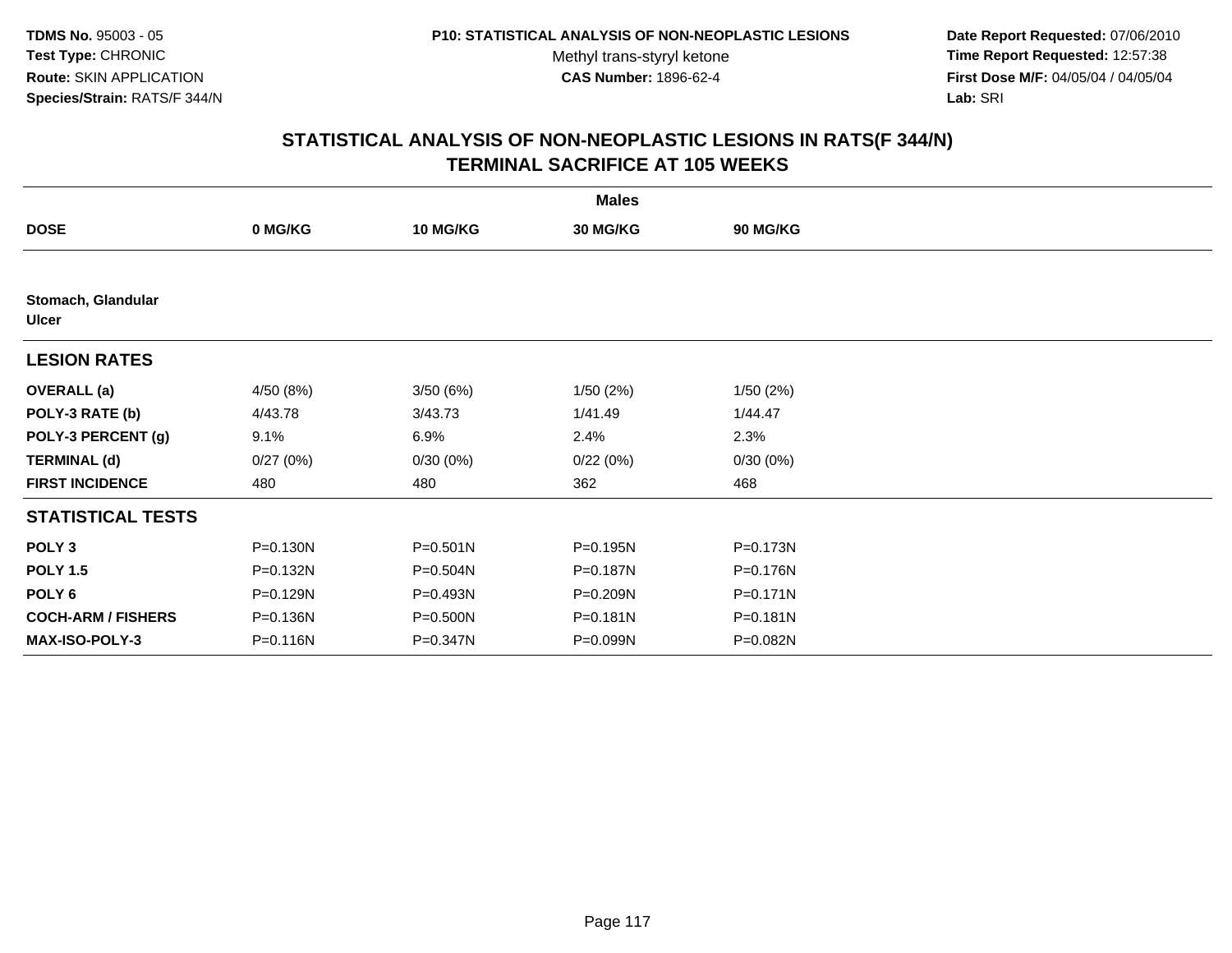**Date Report Requested:** 07/06/2010 **Time Report Requested:** 12:57:38 **First Dose M/F:** 04/05/04 / 04/05/04<br>Lab: SRI **Lab:** SRI

|                                           |             |                 | <b>Males</b>    |             |  |
|-------------------------------------------|-------------|-----------------|-----------------|-------------|--|
| <b>DOSE</b>                               | 0 MG/KG     | <b>10 MG/KG</b> | <b>30 MG/KG</b> | 90 MG/KG    |  |
|                                           |             |                 |                 |             |  |
| Stomach, Glandular: Glands<br>Hyperplasia |             |                 |                 |             |  |
| <b>LESION RATES</b>                       |             |                 |                 |             |  |
| <b>OVERALL</b> (a)                        | 1/50(2%)    | 2/50(4%)        | 0/50(0%)        | 3/50(6%)    |  |
| POLY-3 RATE (b)                           | 1/43.26     | 2/42.96         | 0/40.61         | 3/43.97     |  |
| POLY-3 PERCENT (g)                        | 2.3%        | 4.7%            | 0%              | 6.8%        |  |
| <b>TERMINAL (d)</b>                       | 0/27(0%)    | 0/30(0%)        | 0/22(0%)        | 2/30(7%)    |  |
| <b>FIRST INCIDENCE</b>                    | 480         | 554             | $\cdots$        | 667         |  |
| <b>STATISTICAL TESTS</b>                  |             |                 |                 |             |  |
| POLY <sub>3</sub>                         | $P = 0.226$ | $P=0.498$       | $P = 0.513N$    | $P = 0.311$ |  |
| <b>POLY 1.5</b>                           | $P=0.224$   | $P = 0.496$     | $P = 0.507N$    | $P = 0.308$ |  |
| POLY 6                                    | $P = 0.230$ | $P = 0.503$     | $P = 0.521N$    | $P = 0.316$ |  |
| <b>COCH-ARM / FISHERS</b>                 | $P = 0.220$ | $P = 0.500$     | P=0.500N        | $P = 0.309$ |  |
| <b>MAX-ISO-POLY-3</b>                     | $P = 0.204$ | $P=0.279$       | P=0.174N        | $P = 0.160$ |  |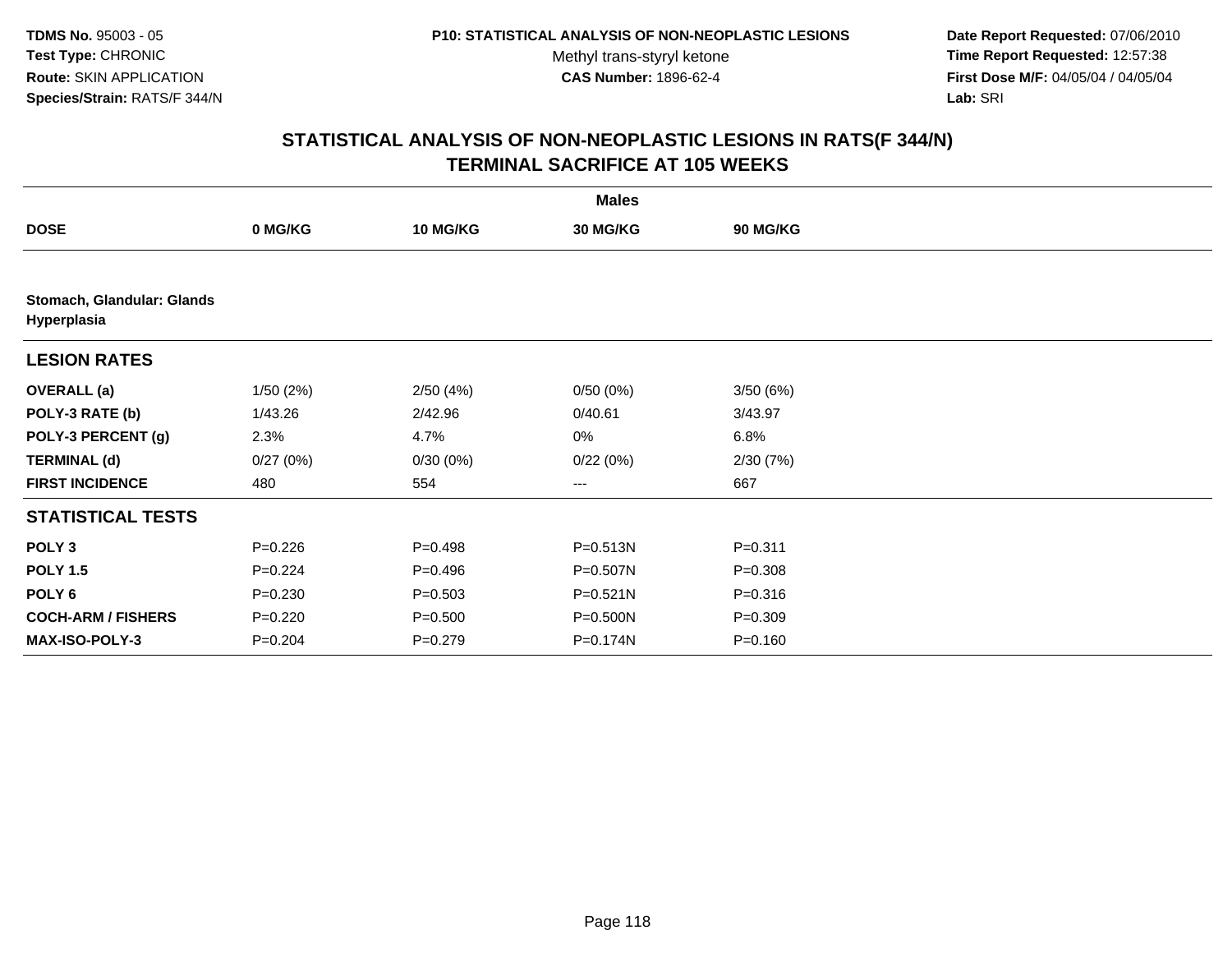**Date Report Requested:** 07/06/2010 **Time Report Requested:** 12:57:38 **First Dose M/F:** 04/05/04 / 04/05/04<br>Lab: SRI **Lab:** SRI

|                                                      |          |                 | <b>Males</b> |          |  |
|------------------------------------------------------|----------|-----------------|--------------|----------|--|
| <b>DOSE</b>                                          | 0 MG/KG  | <b>10 MG/KG</b> | 30 MG/KG     | 90 MG/KG |  |
|                                                      |          |                 |              |          |  |
| <b>Testes: Artery</b><br><b>Inflammation Chronic</b> |          |                 |              |          |  |
| <b>LESION RATES</b>                                  |          |                 |              |          |  |
| <b>OVERALL</b> (a)                                   | 1/50(2%) | 2/50(4%)        | 0/50(0%)     | 1/50(2%) |  |
| POLY-3 RATE (b)                                      | 1/42.54  | 2/42.38         | 0/40.61      | 1/43.73  |  |
| POLY-3 PERCENT (g)                                   | 2.4%     | 4.7%            | 0%           | 2.3%     |  |
| <b>TERMINAL (d)</b>                                  | 1/27(4%) | 2/30(7%)        | 0/22(0%)     | 1/30(3%) |  |
| <b>FIRST INCIDENCE</b>                               | 729 (T)  | 729 (T)         | $\cdots$     | 729 (T)  |  |
| <b>STATISTICAL TESTS</b>                             |          |                 |              |          |  |
| POLY <sub>3</sub>                                    | P=0.550N | $P=0.499$       | P=0.509N     | P=0.755N |  |
| <b>POLY 1.5</b>                                      | P=0.553N | $P=0.497$       | P=0.505N     | P=0.757N |  |
| POLY <sub>6</sub>                                    | P=0.544N | $P = 0.504$     | $P = 0.516N$ | P=0.751N |  |
| <b>COCH-ARM / FISHERS</b>                            | P=0.558N | $P = 0.500$     | P=0.500N     | P=0.753N |  |
| <b>MAX-ISO-POLY-3</b>                                | P=0.387N | $P=0.279$       | P=0.170N     | P=0.491N |  |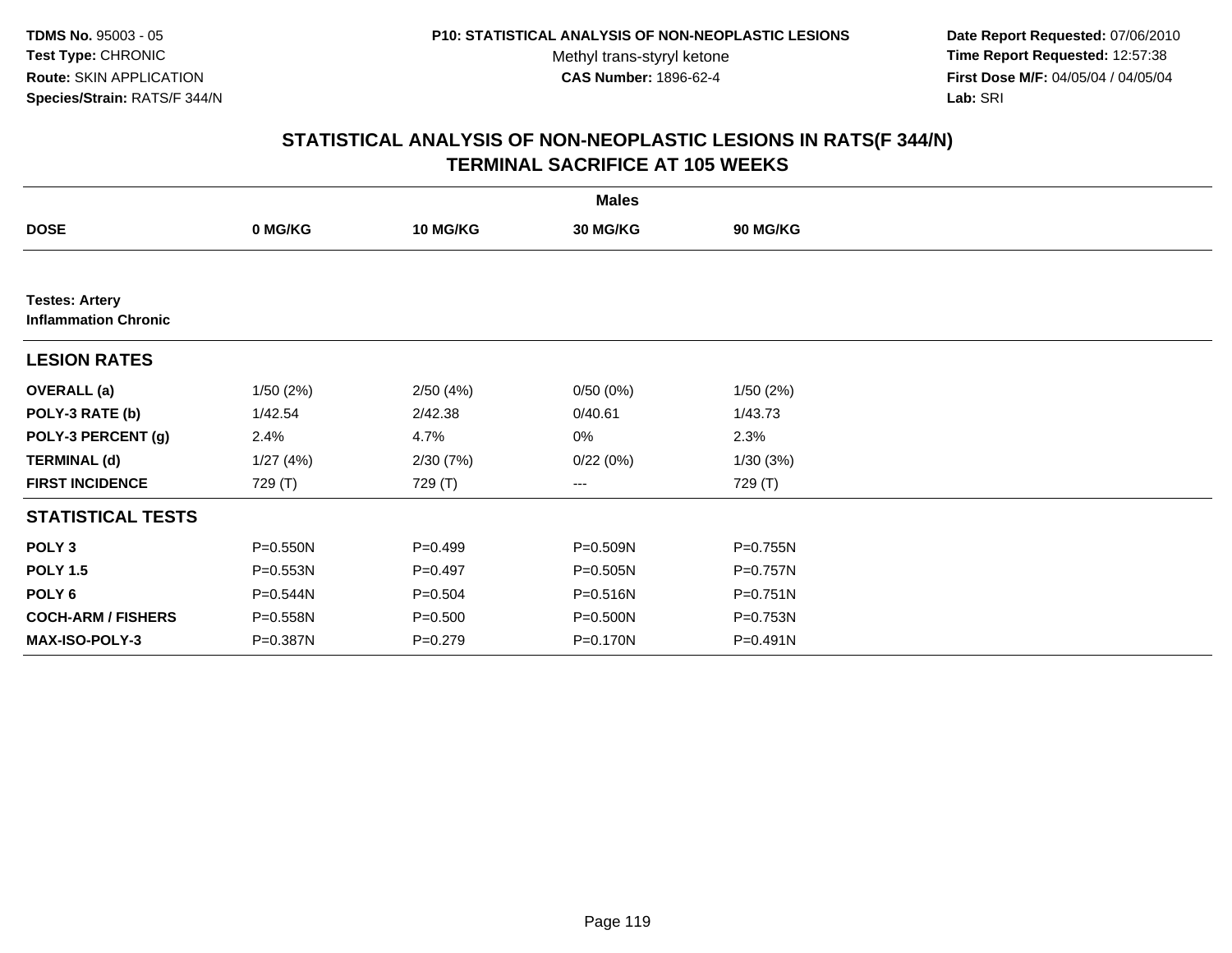**Date Report Requested:** 07/06/2010 **Time Report Requested:** 12:57:38 **First Dose M/F:** 04/05/04 / 04/05/04<br>Lab: SRI **Lab:** SRI

| <b>Males</b>                                         |             |                 |                 |                 |  |  |  |
|------------------------------------------------------|-------------|-----------------|-----------------|-----------------|--|--|--|
| <b>DOSE</b>                                          | 0 MG/KG     | <b>10 MG/KG</b> | <b>30 MG/KG</b> | <b>90 MG/KG</b> |  |  |  |
|                                                      |             |                 |                 |                 |  |  |  |
| <b>Testes: Germinal Epithelium</b><br><b>Atrophy</b> |             |                 |                 |                 |  |  |  |
| <b>LESION RATES</b>                                  |             |                 |                 |                 |  |  |  |
| <b>OVERALL</b> (a)                                   | 30/50 (60%) | 35/50 (70%)     | 27/50 (54%)     | 36/50 (72%)     |  |  |  |
| POLY-3 RATE (b)                                      | 30/44.29    | 35/44.04        | 27/42.23        | 36/45.55        |  |  |  |
| POLY-3 PERCENT (g)                                   | 67.7%       | 79.5%           | 63.9%           | 79%             |  |  |  |
| <b>TERMINAL (d)</b>                                  | 22/27 (82%) | 27/30 (90%)     | 18/22 (82%)     | 27/30 (90%)     |  |  |  |
| <b>FIRST INCIDENCE</b>                               | 573         | 591             | 575             | 632             |  |  |  |
| <b>STATISTICAL TESTS</b>                             |             |                 |                 |                 |  |  |  |
| POLY <sub>3</sub>                                    | $P=0.212$   | $P = 0.136$     | P=0.438N        | $P = 0.146$     |  |  |  |
| <b>POLY 1.5</b>                                      | $P=0.202$   | $P=0.149$       | P=0.389N        | $P = 0.143$     |  |  |  |
| POLY <sub>6</sub>                                    | $P = 0.236$ | $P = 0.135$     | P=0.528N        | $P = 0.162$     |  |  |  |
| <b>COCH-ARM / FISHERS</b>                            | $P = 0.188$ | $P = 0.201$     | P=0.343N        | $P = 0.146$     |  |  |  |
| <b>MAX-ISO-POLY-3</b>                                | $P = 0.153$ | $P = 0.087$     | P=0.347N        | $P = 0.098$     |  |  |  |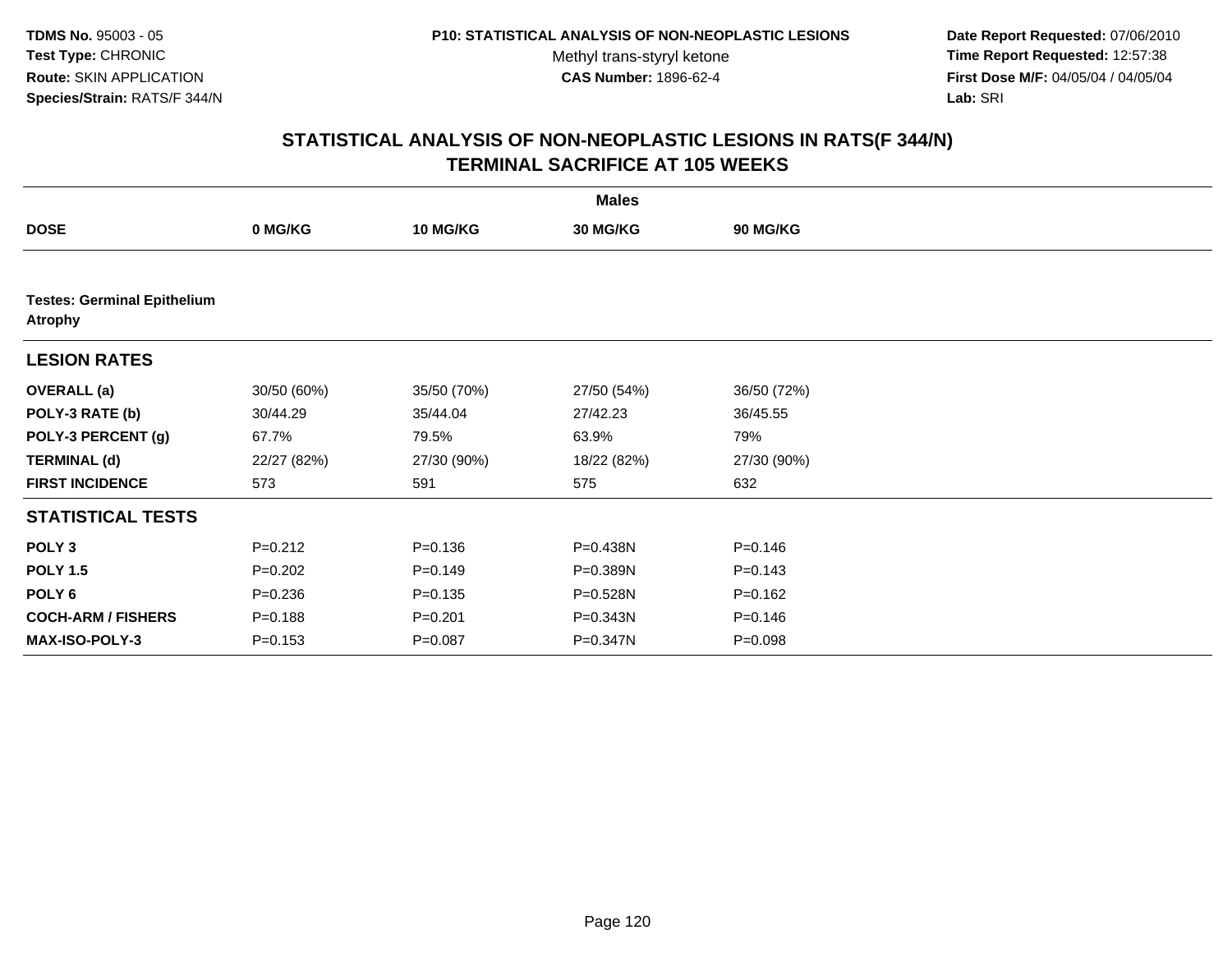**Date Report Requested:** 07/06/2010 **Time Report Requested:** 12:57:38 **First Dose M/F:** 04/05/04 / 04/05/04<br>Lab: SRI **Lab:** SRI

|                                                 | <b>Males</b> |                 |             |                 |  |  |  |  |
|-------------------------------------------------|--------------|-----------------|-------------|-----------------|--|--|--|--|
| <b>DOSE</b>                                     | 0 MG/KG      | <b>10 MG/KG</b> | 30 MG/KG    | <b>90 MG/KG</b> |  |  |  |  |
|                                                 |              |                 |             |                 |  |  |  |  |
| <b>Testes: Interstitial Cell</b><br>Hyperplasia |              |                 |             |                 |  |  |  |  |
| <b>LESION RATES</b>                             |              |                 |             |                 |  |  |  |  |
| <b>OVERALL</b> (a)                              | 6/50 (12%)   | 13/50 (26%)     | 8/50 (16%)  | 7/50 (14%)      |  |  |  |  |
| POLY-3 RATE (b)                                 | 6/43.81      | 13/43.29        | 8/41.73     | 7/44.08         |  |  |  |  |
| POLY-3 PERCENT (g)                              | 13.7%        | 30%             | 19.2%       | 15.9%           |  |  |  |  |
| <b>TERMINAL (d)</b>                             | 2/27(7%)     | 9/30 (30%)      | 5/22(23%)   | 6/30(20%)       |  |  |  |  |
| <b>FIRST INCIDENCE</b>                          | 573          | 554             | 534         | 632             |  |  |  |  |
| <b>STATISTICAL TESTS</b>                        |              |                 |             |                 |  |  |  |  |
| POLY <sub>3</sub>                               | P=0.328N     | $P = 0.053$     | $P = 0.348$ | $P = 0.505$     |  |  |  |  |
| <b>POLY 1.5</b>                                 | P=0.332N     | $P = 0.055$     | $P = 0.366$ | $P = 0.503$     |  |  |  |  |
| POLY 6                                          | P=0.324N     | $P = 0.053$     | $P = 0.319$ | $P = 0.507$     |  |  |  |  |
| <b>COCH-ARM / FISHERS</b>                       | P=0.343N     | $P=0.062$       | $P = 0.387$ | $P = 0.500$     |  |  |  |  |
| <b>MAX-ISO-POLY-3</b>                           | $P = 0.274$  | $P=0.031*$      | $P = 0.252$ | $P = 0.386$     |  |  |  |  |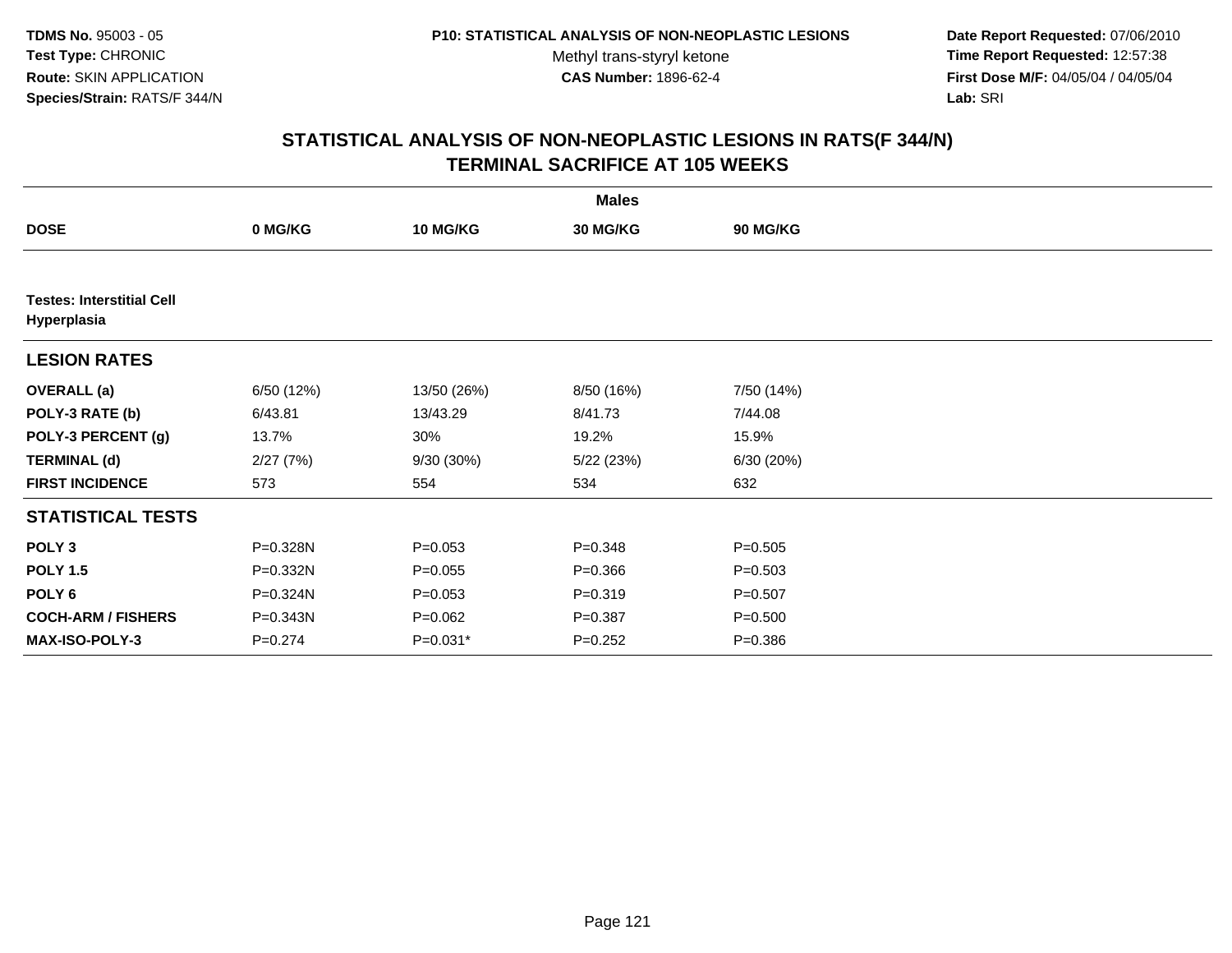**Date Report Requested:** 07/06/2010 **Time Report Requested:** 12:57:38 **First Dose M/F:** 04/05/04 / 04/05/04<br>Lab: SRI **Lab:** SRI

| <b>Males</b>              |              |                 |          |                   |  |  |  |
|---------------------------|--------------|-----------------|----------|-------------------|--|--|--|
| <b>DOSE</b>               | 0 MG/KG      | <b>10 MG/KG</b> | 30 MG/KG | <b>90 MG/KG</b>   |  |  |  |
|                           |              |                 |          |                   |  |  |  |
| <b>Thymus</b><br>Cyst     |              |                 |          |                   |  |  |  |
| <b>LESION RATES</b>       |              |                 |          |                   |  |  |  |
| <b>OVERALL</b> (a)        | 1/50 (2%)    | 0/50(0%)        | 0/46(0%) | 0/49(0%)          |  |  |  |
| POLY-3 RATE (b)           | 1/42.54      | 0/42.38         | 0/36.97  | 0/42.96           |  |  |  |
| POLY-3 PERCENT (g)        | 2.4%         | 0%              | 0%       | $0\%$             |  |  |  |
| <b>TERMINAL (d)</b>       | 1/27(4%)     | 0/30(0%)        | 0/19(0%) | 0/30(0%)          |  |  |  |
| <b>FIRST INCIDENCE</b>    | 729 (T)      | $---$           | ---      | $\qquad \qquad -$ |  |  |  |
| <b>STATISTICAL TESTS</b>  |              |                 |          |                   |  |  |  |
| POLY <sub>3</sub>         | P=0.472N     | $P = 0.501N$    | P=0.528N | P=0.498N          |  |  |  |
| <b>POLY 1.5</b>           | $P = 0.472N$ | $P = 0.502N$    | P=0.523N | $P = 0.501N$      |  |  |  |
| POLY <sub>6</sub>         | P=0.473N     | P=0.498N        | P=0.536N | P=0.494N          |  |  |  |
| <b>COCH-ARM / FISHERS</b> | P=0.474N     | P=0.500N        | P=0.521N | P=0.505N          |  |  |  |
| <b>MAX-ISO-POLY-3</b>     | $P = 0.130N$ | P=0.159N        | P=0.187N | P=0.160N          |  |  |  |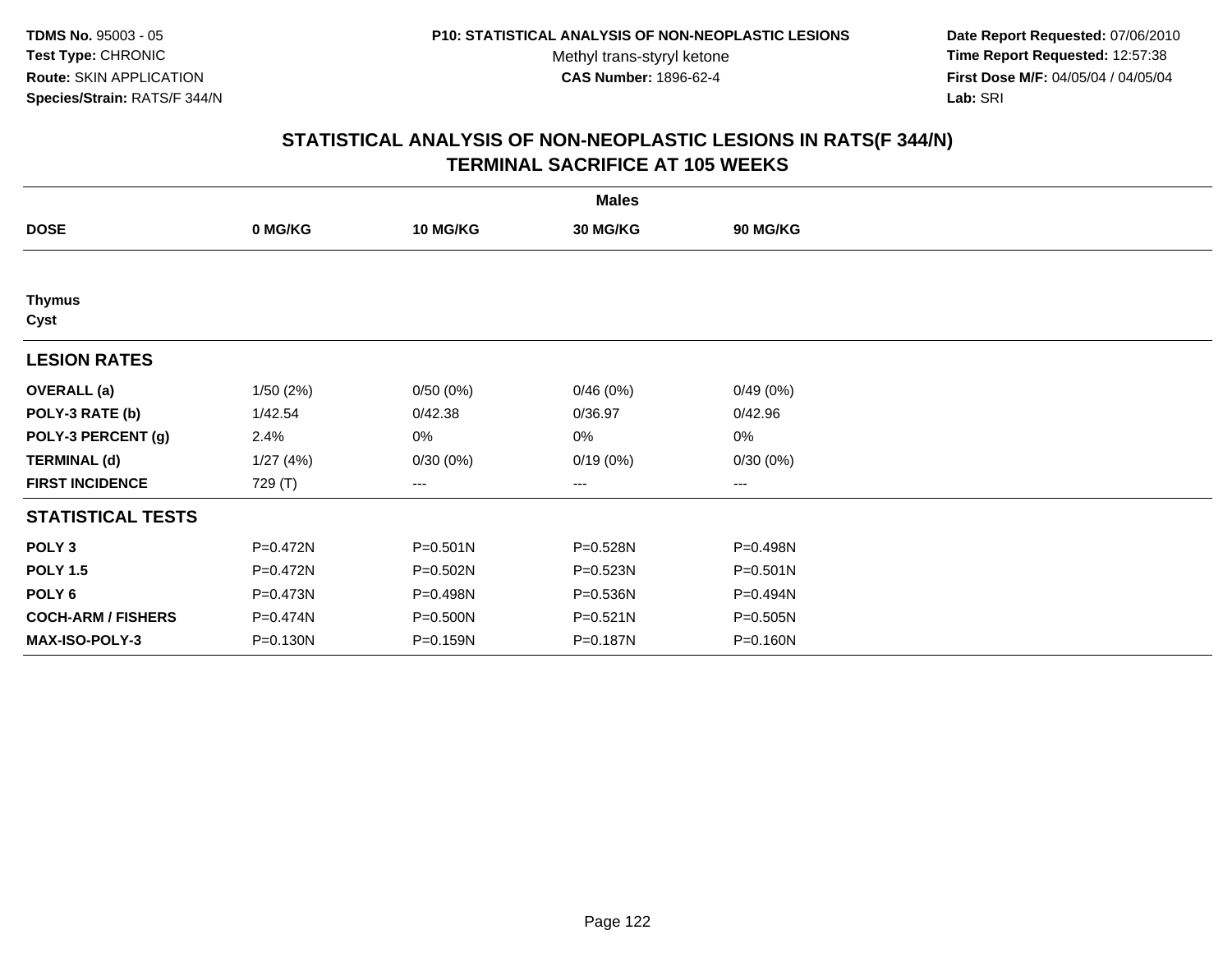**Date Report Requested:** 07/06/2010 **Time Report Requested:** 12:57:38 **First Dose M/F:** 04/05/04 / 04/05/04<br>Lab: SRI **Lab:** SRI

|                                                     | <b>Males</b> |                 |             |             |  |  |  |  |
|-----------------------------------------------------|--------------|-----------------|-------------|-------------|--|--|--|--|
| <b>DOSE</b>                                         | 0 MG/KG      | <b>10 MG/KG</b> | 30 MG/KG    | 90 MG/KG    |  |  |  |  |
|                                                     |              |                 |             |             |  |  |  |  |
| <b>Thyroid Gland</b><br><b>Ultimobranchial Cyst</b> |              |                 |             |             |  |  |  |  |
| <b>LESION RATES</b>                                 |              |                 |             |             |  |  |  |  |
| <b>OVERALL</b> (a)                                  | 0/46(0%)     | 0/45(0%)        | 1/43(2%)    | 1/49(2%)    |  |  |  |  |
| POLY-3 RATE (b)                                     | 0/39.95      | 0/39.00         | 1/37.21     | 1/43.43     |  |  |  |  |
| POLY-3 PERCENT (g)                                  | $0\%$        | 0%              | 2.7%        | 2.3%        |  |  |  |  |
| <b>TERMINAL (d)</b>                                 | 0/27(0%)     | 0/29(0%)        | 0/22(0%)    | 0/30(0%)    |  |  |  |  |
| <b>FIRST INCIDENCE</b>                              | $---$        | $---$           | 362         | 632         |  |  |  |  |
| <b>STATISTICAL TESTS</b>                            |              |                 |             |             |  |  |  |  |
| POLY <sub>3</sub>                                   | $P = 0.333$  | (e)             | $P = 0.486$ | $P = 0.517$ |  |  |  |  |
| <b>POLY 1.5</b>                                     | $P = 0.331$  | (e)             | $P=0.487$   | $P = 0.515$ |  |  |  |  |
| POLY 6                                              | $P = 0.334$  | (e)             | $P=0.482$   | $P = 0.519$ |  |  |  |  |
| <b>COCH-ARM / FISHERS</b>                           | $P = 0.325$  | (e)             | $P=0.483$   | $P = 0.516$ |  |  |  |  |
| MAX-ISO-POLY-3                                      | $P = 0.262$  | (e)             | $P = 0.154$ | $P = 0.175$ |  |  |  |  |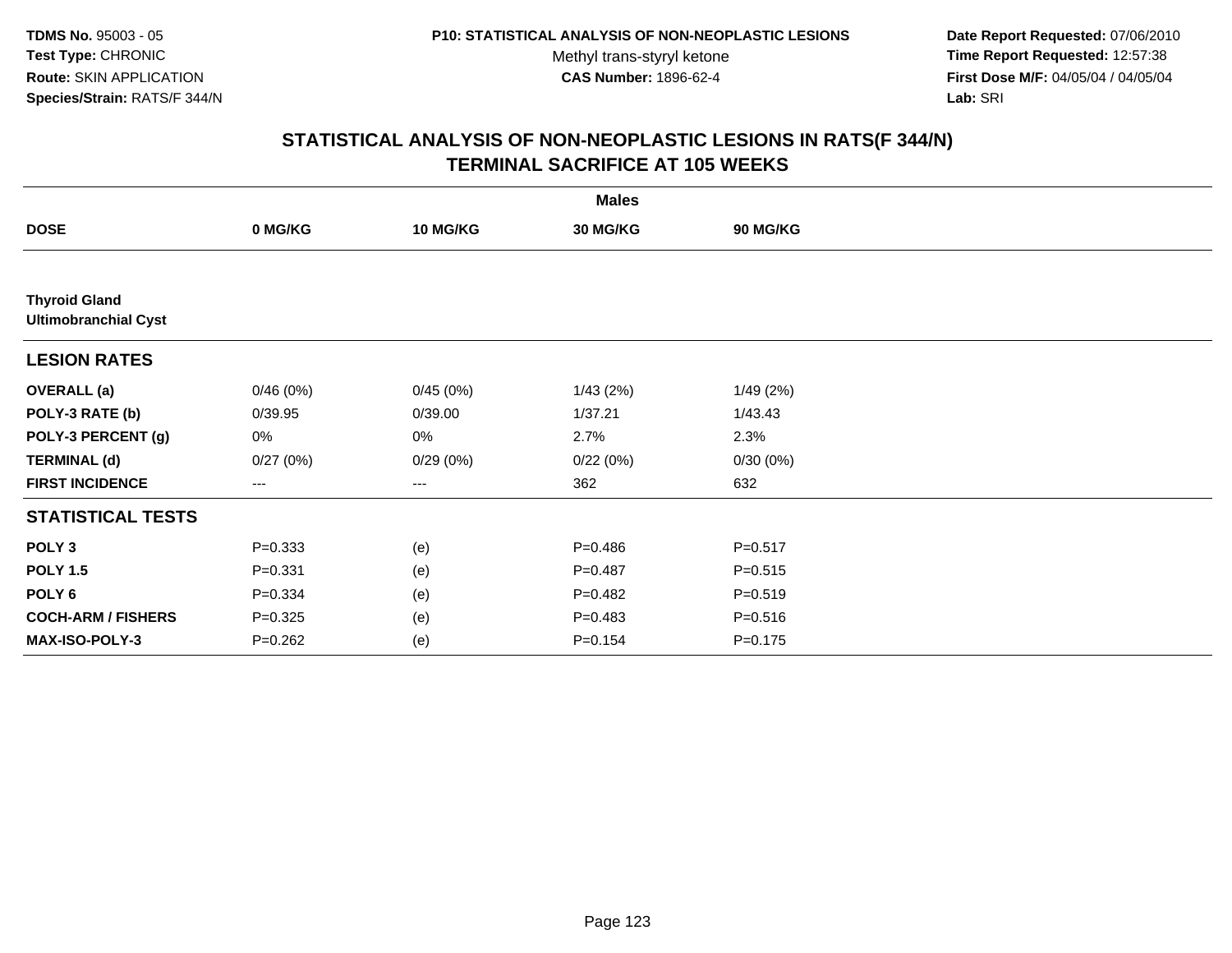**Date Report Requested:** 07/06/2010 **Time Report Requested:** 12:57:38 **First Dose M/F:** 04/05/04 / 04/05/04<br>Lab: SRI **Lab:** SRI

|                                             | <b>Males</b> |                 |                 |                 |  |  |  |  |
|---------------------------------------------|--------------|-----------------|-----------------|-----------------|--|--|--|--|
| <b>DOSE</b>                                 | 0 MG/KG      | <b>10 MG/KG</b> | <b>30 MG/KG</b> | <b>90 MG/KG</b> |  |  |  |  |
|                                             |              |                 |                 |                 |  |  |  |  |
| <b>Thyroid Gland: C-Cell</b><br>Hyperplasia |              |                 |                 |                 |  |  |  |  |
| <b>LESION RATES</b>                         |              |                 |                 |                 |  |  |  |  |
| <b>OVERALL</b> (a)                          | 11/46 (24%)  | 9/45(20%)       | 13/43 (30%)     | 6/49 (12%)      |  |  |  |  |
| POLY-3 RATE (b)                             | 11/41.11     | 9/40.19         | 13/38.34        | 6/43.08         |  |  |  |  |
| POLY-3 PERCENT (g)                          | 26.8%        | 22.4%           | 33.9%           | 13.9%           |  |  |  |  |
| <b>TERMINAL (d)</b>                         | 7/27 (26%)   | 7/29 (24%)      | 6/22(27%)       | 6/30 (20%)      |  |  |  |  |
| <b>FIRST INCIDENCE</b>                      | 537          | 306             | 362             | 729 (T)         |  |  |  |  |
| <b>STATISTICAL TESTS</b>                    |              |                 |                 |                 |  |  |  |  |
| POLY <sub>3</sub>                           | P=0.096N     | P=0.421N        | $P = 0.326$     | P=0.114N        |  |  |  |  |
| <b>POLY 1.5</b>                             | P=0.093N     | P=0.423N        | $P = 0.333$     | $P = 0.112N$    |  |  |  |  |
| POLY <sub>6</sub>                           | P=0.102N     | P=0.418N        | $P = 0.311$     | P=0.118N        |  |  |  |  |
| <b>COCH-ARM / FISHERS</b>                   | P=0.094N     | P=0.422N        | $P = 0.333$     | P=0.112N        |  |  |  |  |
| <b>MAX-ISO-POLY-3</b>                       | P=0.113N     | P=0.325N        | $P = 0.247$     | P=0.071N        |  |  |  |  |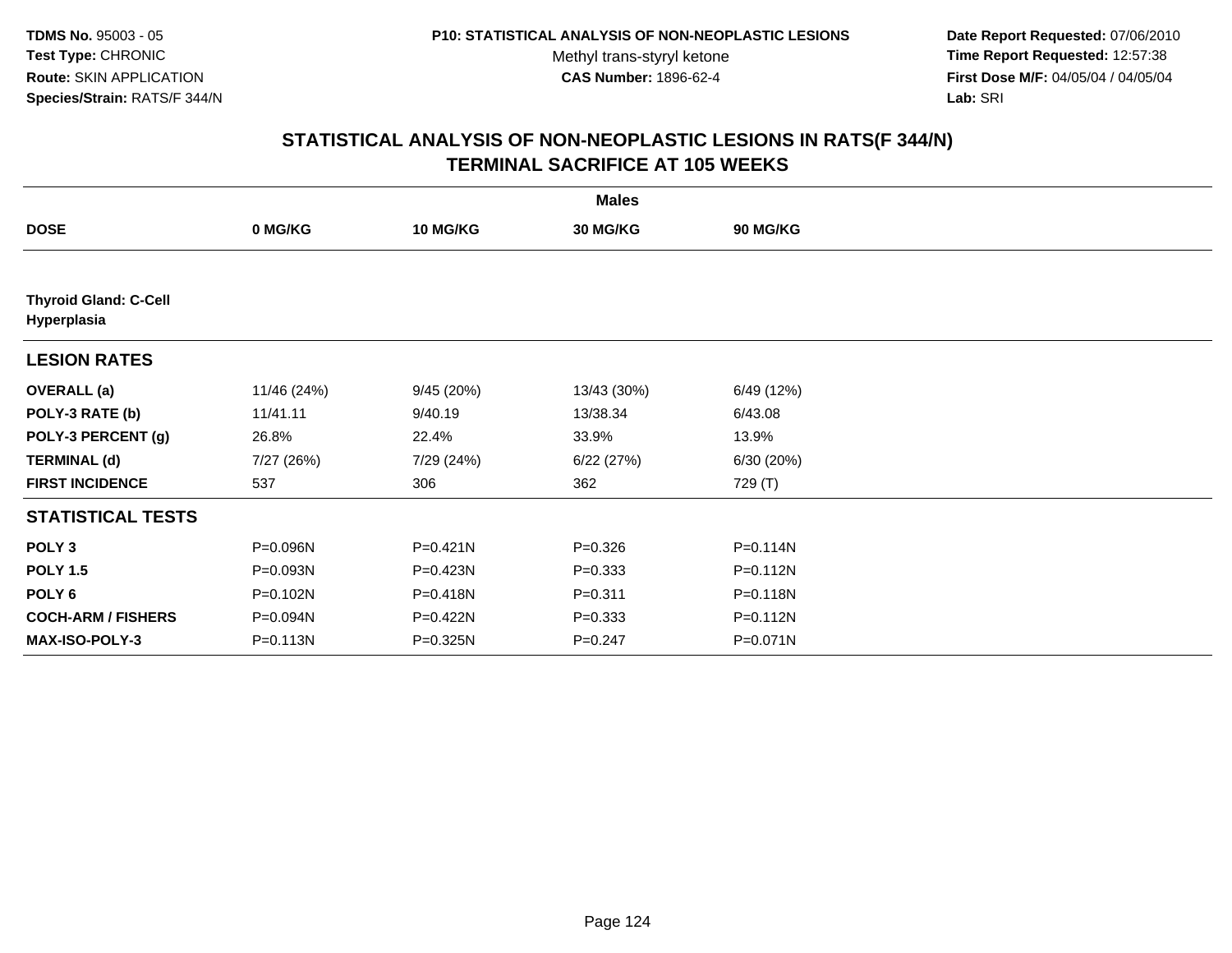**Date Report Requested:** 07/06/2010 **Time Report Requested:** 12:57:38 **First Dose M/F:** 04/05/04 / 04/05/04<br>Lab: SRI **Lab:** SRI

|                                        |          |                 | <b>Males</b>    |                        |  |
|----------------------------------------|----------|-----------------|-----------------|------------------------|--|
| <b>DOSE</b>                            | 0 MG/KG  | <b>10 MG/KG</b> | <b>30 MG/KG</b> | <b>90 MG/KG</b>        |  |
|                                        |          |                 |                 |                        |  |
| <b>Thyroid Gland: Follicle</b><br>Cyst |          |                 |                 |                        |  |
| <b>LESION RATES</b>                    |          |                 |                 |                        |  |
| <b>OVERALL</b> (a)                     | 3/46(7%) | 3/45(7%)        | 1/43(2%)        | 0/49(0%)               |  |
| POLY-3 RATE (b)                        | 3/40.05  | 3/39.56         | 1/36.34         | 0/43.08                |  |
| POLY-3 PERCENT (g)                     | 7.5%     | 7.6%            | 2.8%            | 0%                     |  |
| <b>TERMINAL (d)</b>                    | 2/27(7%) | 2/29(7%)        | 1/22(5%)        | 0/30(0%)               |  |
| <b>FIRST INCIDENCE</b>                 | 703      | 554             | 729 (T)         | $\qquad \qquad \cdots$ |  |
| <b>STATISTICAL TESTS</b>               |          |                 |                 |                        |  |
| POLY <sub>3</sub>                      | P=0.056N | $P = 0.657$     | P=0.340N        | P=0.105N               |  |
| <b>POLY 1.5</b>                        | P=0.057N | $P = 0.652$     | P=0.335N        | P=0.106N               |  |
| POLY <sub>6</sub>                      | P=0.056N | P=0.661N        | P=0.349N        | P=0.105N               |  |
| <b>COCH-ARM / FISHERS</b>              | P=0.059N | $P = 0.651$     | P=0.334N        | P=0.110N               |  |
| <b>MAX-ISO-POLY-3</b>                  | P=0.079N | $P = 0.493$     | P=0.185N        | P=0.035N*              |  |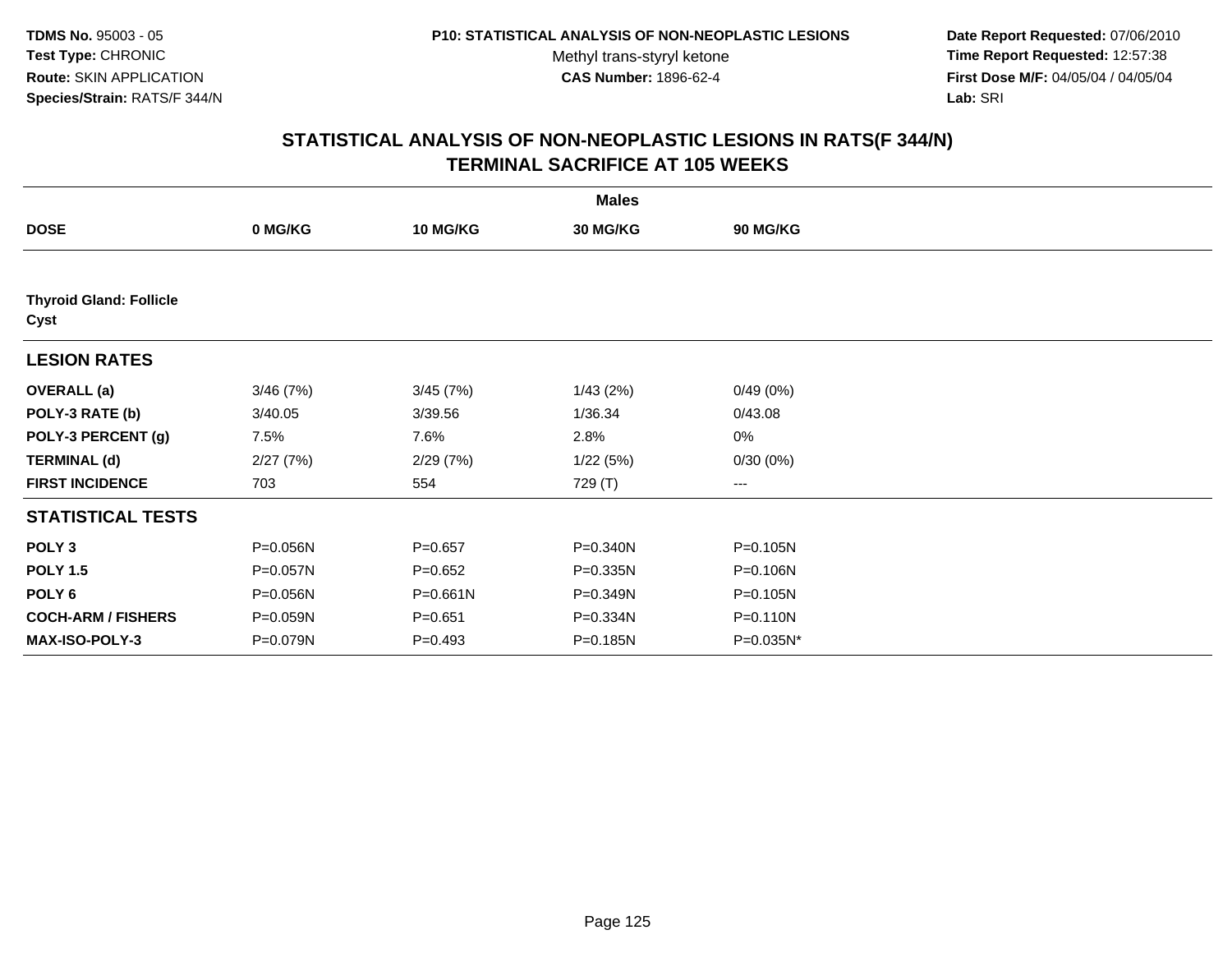**Date Report Requested:** 07/06/2010 **Time Report Requested:** 12:57:38 **First Dose M/F:** 04/05/04 / 04/05/04<br>Lab: SRI **Lab:** SRI

|                                          | <b>Males</b> |                 |             |             |  |  |  |  |
|------------------------------------------|--------------|-----------------|-------------|-------------|--|--|--|--|
| <b>DOSE</b>                              | 0 MG/KG      | <b>10 MG/KG</b> | 30 MG/KG    | 90 MG/KG    |  |  |  |  |
|                                          |              |                 |             |             |  |  |  |  |
| <b>Tongue: Epithelium</b><br>Hyperplasia |              |                 |             |             |  |  |  |  |
| <b>LESION RATES</b>                      |              |                 |             |             |  |  |  |  |
| <b>OVERALL</b> (a)                       | $0/1$ $(0%)$ | 2/3(67%)        | $1/4$ (25%) | 1/1 (100%)  |  |  |  |  |
| POLY-3 RATE (b)                          | 0/0.56       | 2/3.00          | 1/4.00      | 1/1.00      |  |  |  |  |
| POLY-3 PERCENT (g)                       | $0\%$        | 66.7%           | 25%         | 100%        |  |  |  |  |
| <b>TERMINAL (d)</b>                      | $0/0 (0\%)$  | 1/2(50%)        | $0/3(0\%)$  | 1/1 (100%)  |  |  |  |  |
| <b>FIRST INCIDENCE</b>                   | $---$        | 659             | 690         | 729 (T)     |  |  |  |  |
| <b>STATISTICAL TESTS</b>                 |              |                 |             |             |  |  |  |  |
| POLY <sub>3</sub>                        | $P = 0.557$  | $P = 0.641$     | $P = 0.796$ | (e)         |  |  |  |  |
| <b>POLY 1.5</b>                          | $P=0.522$    | $P=0.579$       | $P=0.777$   | (e)         |  |  |  |  |
| POLY 6                                   | $P = 0.591$  | $P=0.721$       | $P = 0.819$ | (e)         |  |  |  |  |
| <b>COCH-ARM / FISHERS</b>                | $P = 0.464$  | $P = 0.500$     | $P = 0.800$ | $P = 0.500$ |  |  |  |  |
| MAX-ISO-POLY-3                           | $P = 0.371$  | $P = 0.323$     | $P=0.419$   | (e)         |  |  |  |  |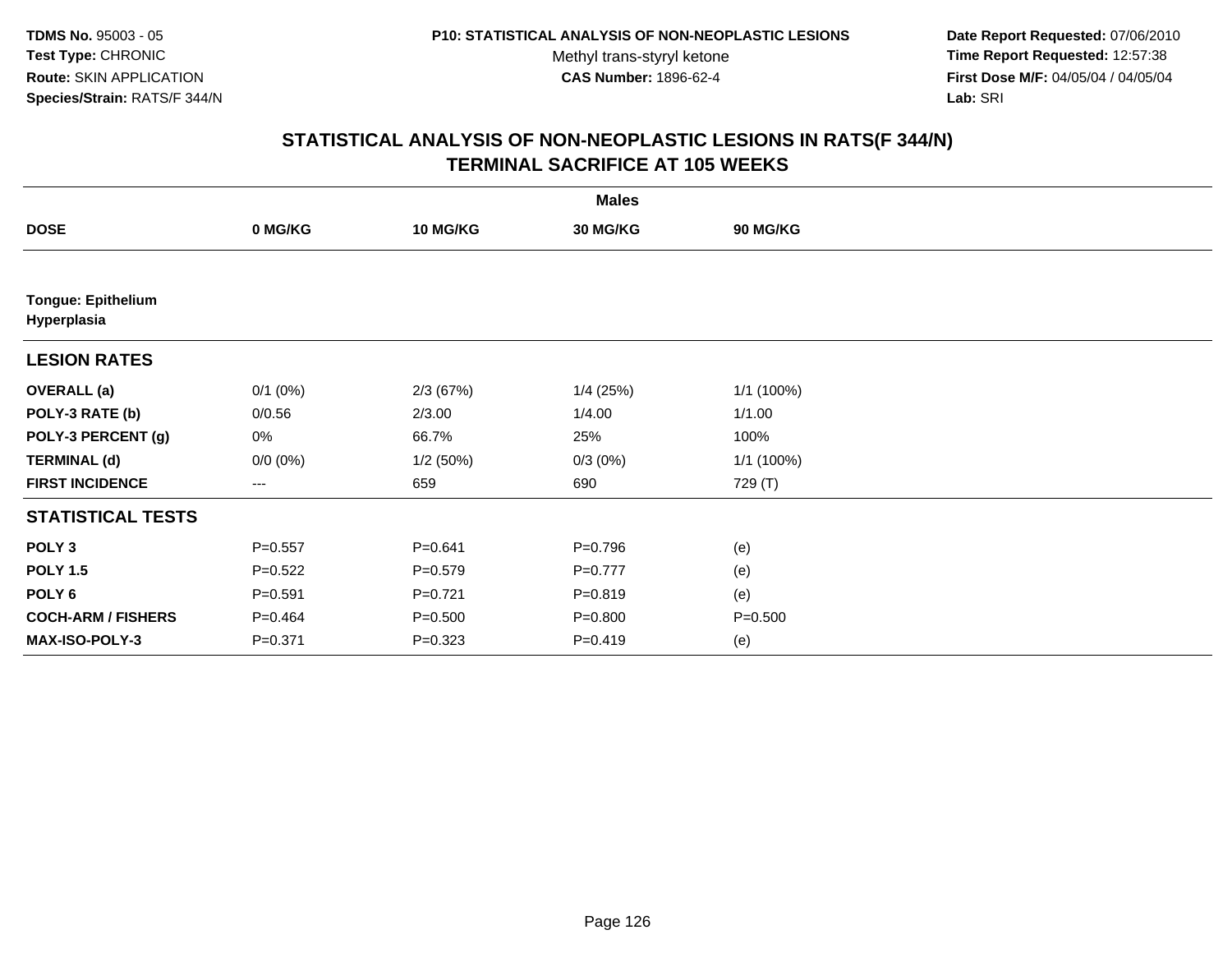**Date Report Requested:** 07/06/2010 **Time Report Requested:** 12:57:38 **First Dose M/F:** 04/05/04 / 04/05/04<br>Lab: SRI **Lab:** SRI

| <b>Females</b>                                                    |             |                 |             |             |  |  |  |
|-------------------------------------------------------------------|-------------|-----------------|-------------|-------------|--|--|--|
| <b>DOSE</b>                                                       | 0 MG/KG     | <b>10 MG/KG</b> | 30 MG/KG    | 90 MG/KG    |  |  |  |
|                                                                   |             |                 |             |             |  |  |  |
| <b>Adrenal Cortex</b><br><b>Accessory Adrenal Cortical Nodule</b> |             |                 |             |             |  |  |  |
| <b>LESION RATES</b>                                               |             |                 |             |             |  |  |  |
| <b>OVERALL</b> (a)                                                | 10/50 (20%) | 19/50 (38%)     | 16/50 (32%) | 24/50 (48%) |  |  |  |
| POLY-3 RATE (b)                                                   | 10/43.64    | 19/44.49        | 16/43.87    | 24/46.10    |  |  |  |
| POLY-3 PERCENT (g)                                                | 22.9%       | 42.7%           | 36.5%       | 52.1%       |  |  |  |
| <b>TERMINAL (d)</b>                                               | 9/30 (30%)  | 9/24(38%)       | 9/27(33%)   | 12/26 (46%) |  |  |  |
| <b>FIRST INCIDENCE</b>                                            | 720         | 372             | 587         | 306         |  |  |  |
| <b>STATISTICAL TESTS</b>                                          |             |                 |             |             |  |  |  |
| POLY <sub>3</sub>                                                 | $P=0.011*$  | P=0.036*        | $P = 0.121$ | P=0.003**   |  |  |  |
| <b>POLY 1.5</b>                                                   | P=0.009**   | P=0.038*        | $P=0.122$   | P=0.002**   |  |  |  |
| POLY <sub>6</sub>                                                 | $P=0.015*$  | P=0.036*        | $P = 0.128$ | P=0.004**   |  |  |  |
| <b>COCH-ARM / FISHERS</b>                                         | P=0.009**   | $P=0.038*$      | $P = 0.127$ | P=0.003**   |  |  |  |
| <b>MAX-ISO-POLY-3</b>                                             | P=0.004**   | P=0.022*        | $P = 0.080$ | P=0.002**   |  |  |  |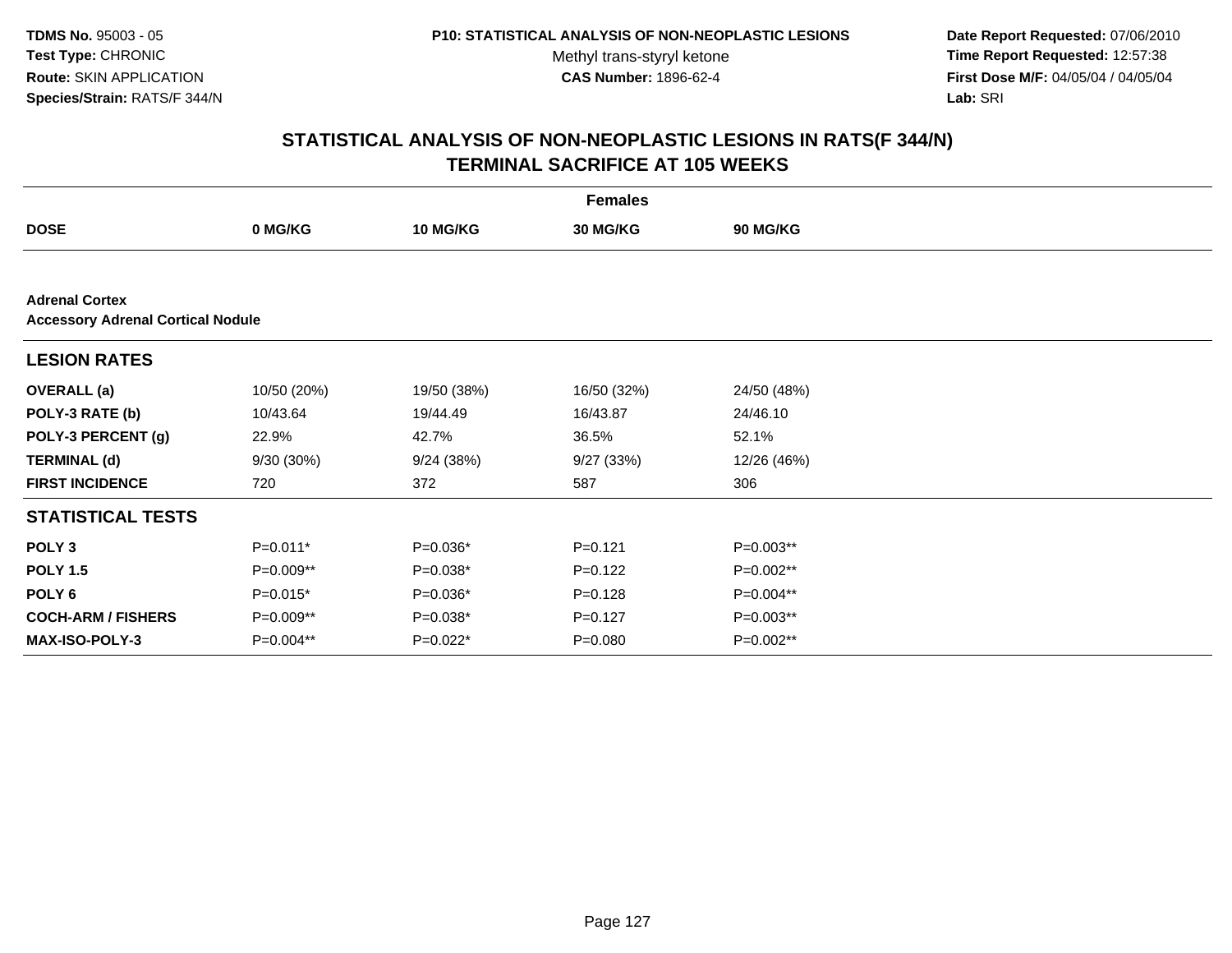**Date Report Requested:** 07/06/2010 **Time Report Requested:** 12:57:38 **First Dose M/F:** 04/05/04 / 04/05/04<br>Lab: SRI **Lab:** SRI

| <b>Females</b>                                     |              |                 |             |                 |  |  |  |
|----------------------------------------------------|--------------|-----------------|-------------|-----------------|--|--|--|
| <b>DOSE</b>                                        | 0 MG/KG      | <b>10 MG/KG</b> | 30 MG/KG    | <b>90 MG/KG</b> |  |  |  |
|                                                    |              |                 |             |                 |  |  |  |
| <b>Adrenal Cortex</b><br><b>Degeneration Fatty</b> |              |                 |             |                 |  |  |  |
| <b>LESION RATES</b>                                |              |                 |             |                 |  |  |  |
| <b>OVERALL</b> (a)                                 | 17/50 (34%)  | 22/50 (44%)     | 25/50 (50%) | 16/50 (32%)     |  |  |  |
| POLY-3 RATE (b)                                    | 17/44.99     | 22/42.35        | 25/44.68    | 16/42.56        |  |  |  |
| POLY-3 PERCENT (g)                                 | 37.8%        | 51.9%           | 56%         | 37.6%           |  |  |  |
| <b>TERMINAL (d)</b>                                | 12/30 (40%)  | 12/24 (50%)     | 15/27 (56%) | 9/26(35%)       |  |  |  |
| <b>FIRST INCIDENCE</b>                             | 554          | 578             | 554         | 590             |  |  |  |
| <b>STATISTICAL TESTS</b>                           |              |                 |             |                 |  |  |  |
| POLY <sub>3</sub>                                  | P=0.302N     | $P=0.127$       | $P = 0.060$ | $P = 0.581N$    |  |  |  |
| <b>POLY 1.5</b>                                    | $P = 0.291N$ | $P = 0.162$     | $P=0.065$   | P=0.554N        |  |  |  |
| POLY <sub>6</sub>                                  | P=0.307N     | $P=0.099$       | $P = 0.059$ | $P = 0.580$     |  |  |  |
| <b>COCH-ARM / FISHERS</b>                          | P=0.254N     | $P = 0.206$     | $P = 0.078$ | P=0.500N        |  |  |  |
| <b>MAX-ISO-POLY-3</b>                              | P=0.249N     | $P = 0.093$     | P=0.038*    | P=0.492N        |  |  |  |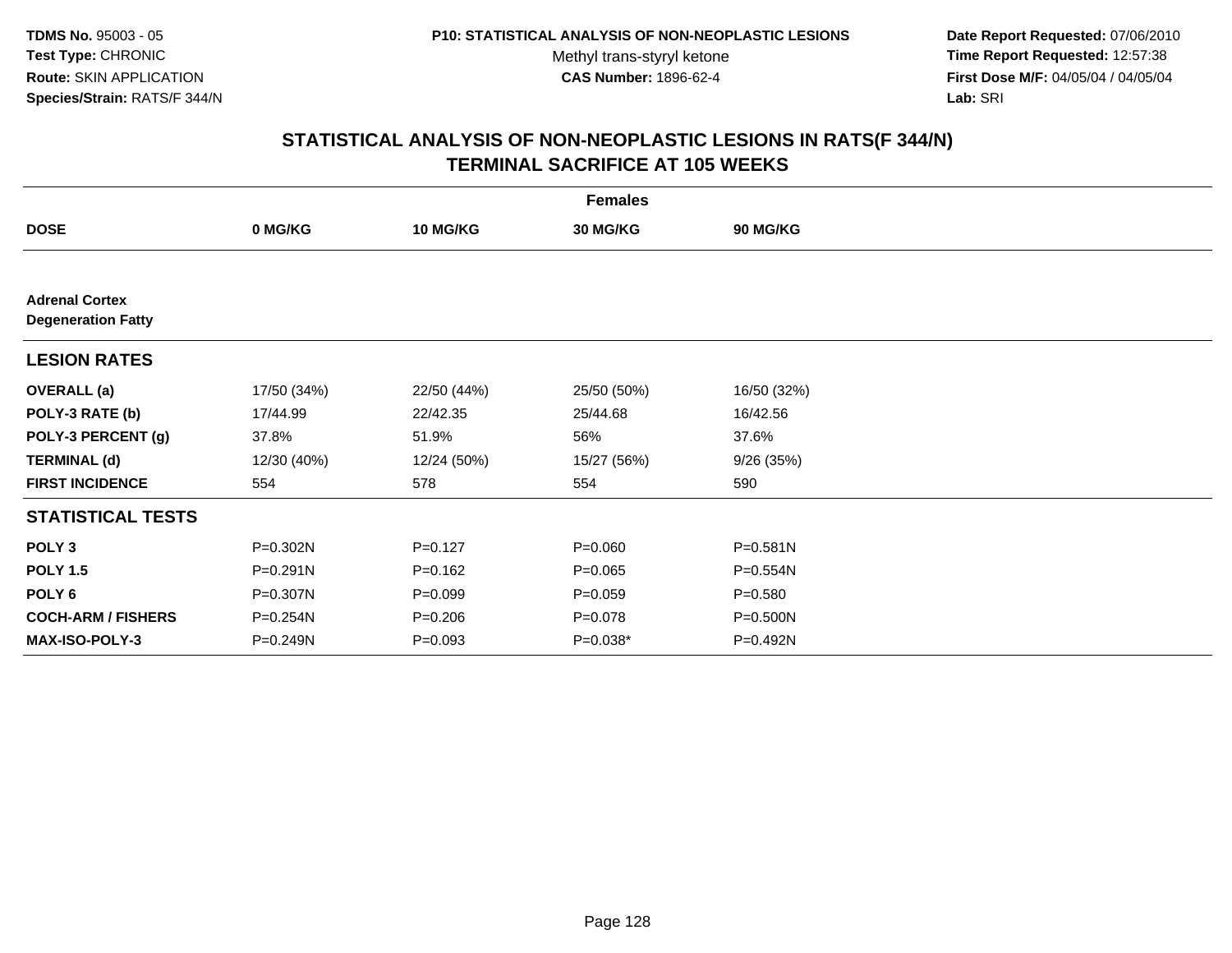**Date Report Requested:** 07/06/2010 **Time Report Requested:** 12:57:38 **First Dose M/F:** 04/05/04 / 04/05/04<br>Lab: SRI **Lab:** SRI

| <b>Females</b>                                    |             |                 |                 |             |  |  |  |
|---------------------------------------------------|-------------|-----------------|-----------------|-------------|--|--|--|
| <b>DOSE</b>                                       | 0 MG/KG     | <b>10 MG/KG</b> | <b>30 MG/KG</b> | 90 MG/KG    |  |  |  |
|                                                   |             |                 |                 |             |  |  |  |
| <b>Adrenal Cortex</b><br><b>Hyperplasia Focal</b> |             |                 |                 |             |  |  |  |
| <b>LESION RATES</b>                               |             |                 |                 |             |  |  |  |
| <b>OVERALL</b> (a)                                | 5/50 (10%)  | 7/50 (14%)      | 8/50 (16%)      | 5/50 (10%)  |  |  |  |
| POLY-3 RATE (b)                                   | 5/43.91     | 7/40.44         | 8/42.50         | 5/40.93     |  |  |  |
| POLY-3 PERCENT (g)                                | 11.4%       | 17.3%           | 18.8%           | 12.2%       |  |  |  |
| <b>TERMINAL (d)</b>                               | 4/30 (13%)  | 5/24(21%)       | 6/27(22%)       | 5/26 (19%)  |  |  |  |
| <b>FIRST INCIDENCE</b>                            | 646         | 716             | 708             | 729 (T)     |  |  |  |
| <b>STATISTICAL TESTS</b>                          |             |                 |                 |             |  |  |  |
| POLY <sub>3</sub>                                 | P=0.487N    | $P=0.321$       | $P=0.253$       | $P = 0.586$ |  |  |  |
| <b>POLY 1.5</b>                                   | P=0.474N    | $P = 0.350$     | $P=0.262$       | $P = 0.602$ |  |  |  |
| POLY 6                                            | P=0.501N    | $P = 0.290$     | $P = 0.244$     | $P = 0.569$ |  |  |  |
| <b>COCH-ARM / FISHERS</b>                         | P=0.445N    | $P = 0.380$     | $P=0.277$       | P=0.630N    |  |  |  |
| MAX-ISO-POLY-3                                    | $P = 0.443$ | $P = 0.228$     | $P = 0.171$     | $P=0.453$   |  |  |  |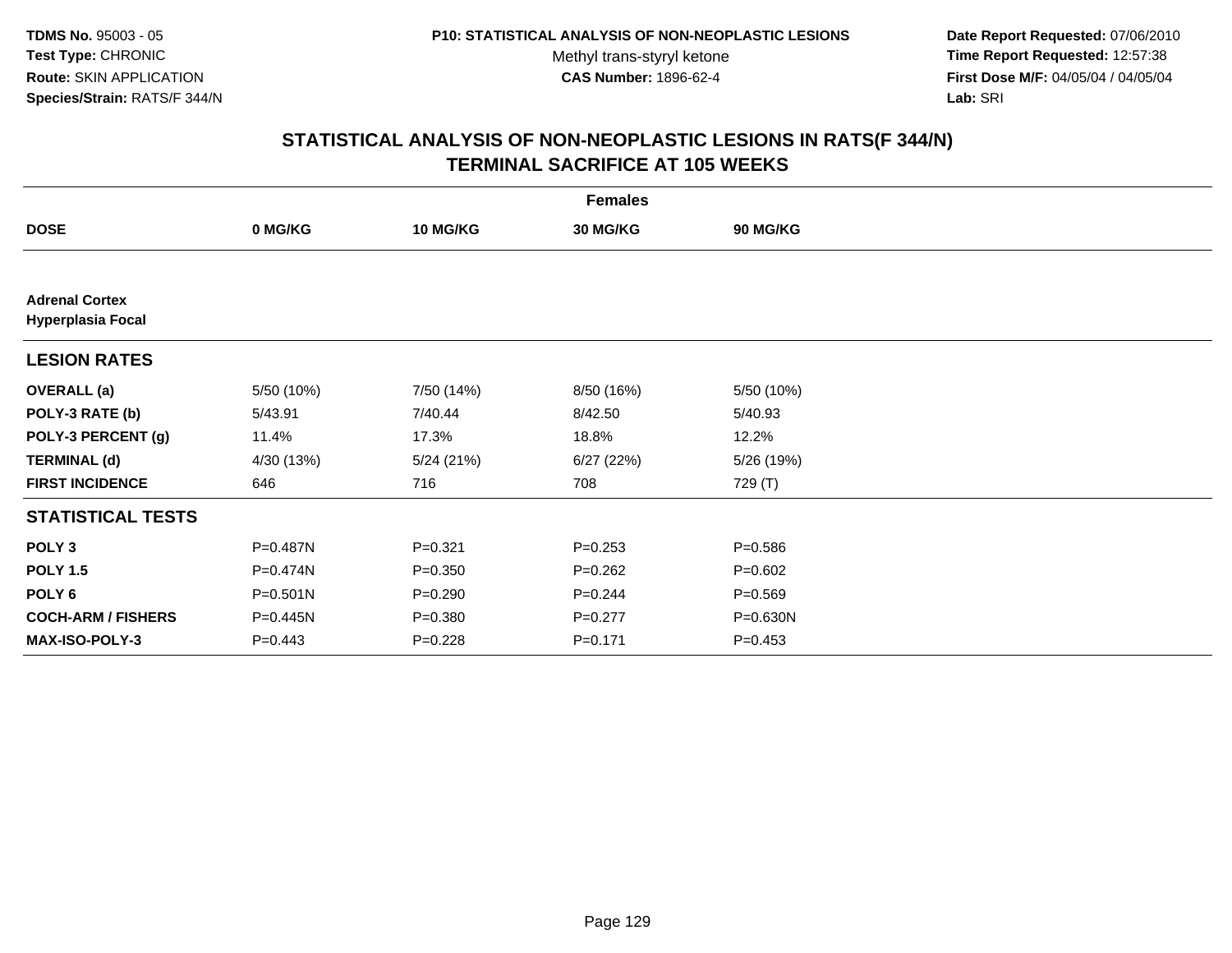**Date Report Requested:** 07/06/2010 **Time Report Requested:** 12:57:38 **First Dose M/F:** 04/05/04 / 04/05/04<br>Lab: SRI **Lab:** SRI

| <b>Females</b>                                    |             |                 |             |            |  |  |  |
|---------------------------------------------------|-------------|-----------------|-------------|------------|--|--|--|
| <b>DOSE</b>                                       | 0 MG/KG     | <b>10 MG/KG</b> | 30 MG/KG    | 90 MG/KG   |  |  |  |
|                                                   |             |                 |             |            |  |  |  |
| <b>Adrenal Cortex</b><br><b>Hypertrophy Focal</b> |             |                 |             |            |  |  |  |
| <b>LESION RATES</b>                               |             |                 |             |            |  |  |  |
| <b>OVERALL</b> (a)                                | 12/50 (24%) | 11/50 (22%)     | 10/50 (20%) | 6/50 (12%) |  |  |  |
| POLY-3 RATE (b)                                   | 12/43.92    | 11/41.38        | 10/43.15    | 6/41.09    |  |  |  |
| POLY-3 PERCENT (g)                                | 27.3%       | 26.6%           | 23.2%       | 14.6%      |  |  |  |
| <b>TERMINAL (d)</b>                               | 10/30 (33%) | 7/24 (29%)      | 8/27 (30%)  | 5/26 (19%) |  |  |  |
| <b>FIRST INCIDENCE</b>                            | 675         | 578             | 591         | 687        |  |  |  |
| <b>STATISTICAL TESTS</b>                          |             |                 |             |            |  |  |  |
| POLY <sub>3</sub>                                 | P=0.082N    | P=0.567N        | P=0.421N    | P=0.119N   |  |  |  |
| <b>POLY 1.5</b>                                   | P=0.079N    | P=0.532N        | P=0.415N    | P=0.110N   |  |  |  |
| POLY <sub>6</sub>                                 | P=0.085N    | $P = 0.598$     | P=0.422N    | P=0.128N   |  |  |  |
| <b>COCH-ARM / FISHERS</b>                         | P=0.071N    | P=0.500N        | P=0.405N    | P=0.096N   |  |  |  |
| <b>MAX-ISO-POLY-3</b>                             | P=0.132N    | P=0.469N        | P=0.329N    | P=0.080N   |  |  |  |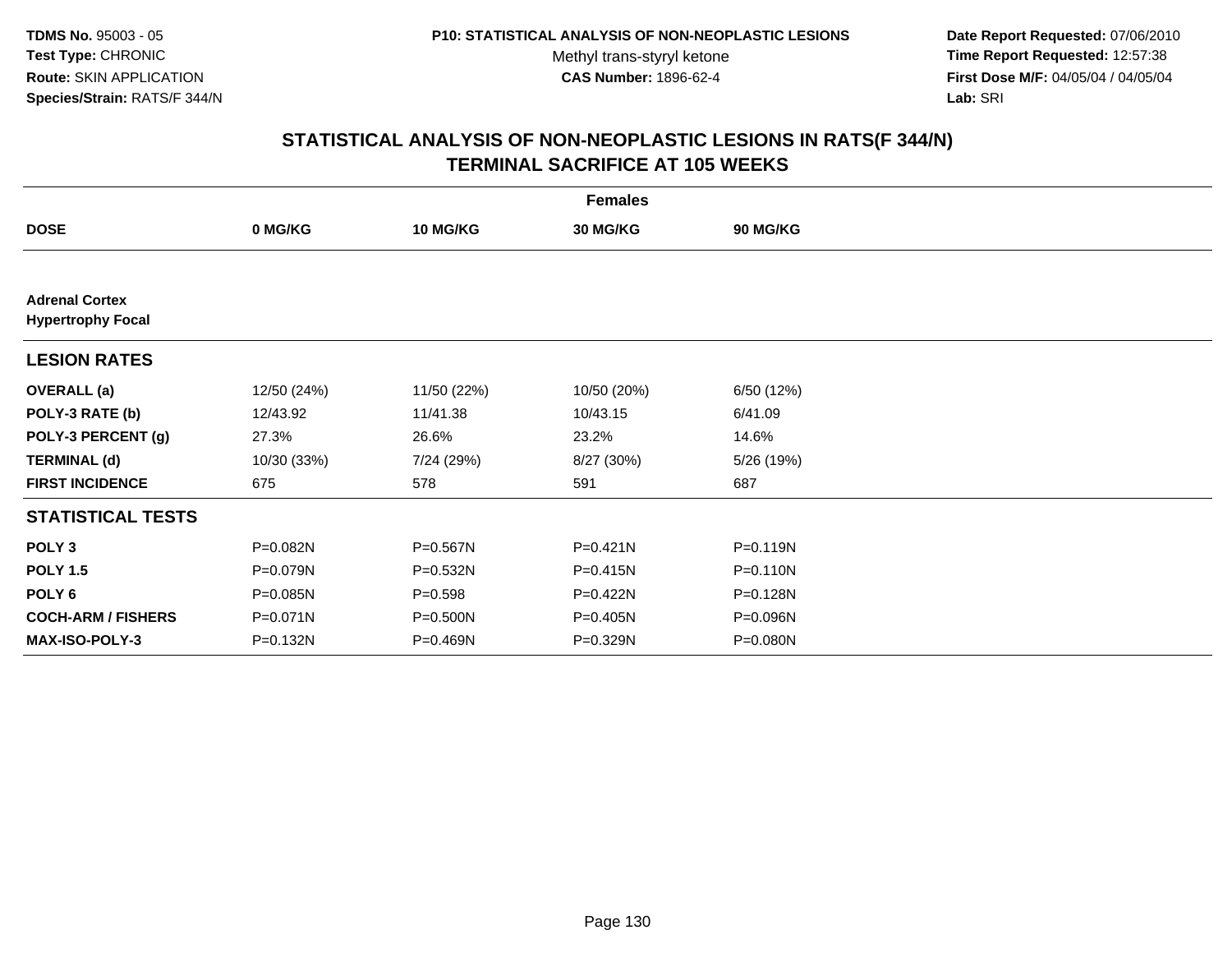**Date Report Requested:** 07/06/2010 **Time Report Requested:** 12:57:38 **First Dose M/F:** 04/05/04 / 04/05/04<br>Lab: SRI **Lab:** SRI

|                                       | <b>Females</b> |                 |                 |          |  |  |  |  |
|---------------------------------------|----------------|-----------------|-----------------|----------|--|--|--|--|
| <b>DOSE</b>                           | 0 MG/KG        | <b>10 MG/KG</b> | <b>30 MG/KG</b> | 90 MG/KG |  |  |  |  |
|                                       |                |                 |                 |          |  |  |  |  |
| <b>Adrenal Medulla</b><br>Hyperplasia |                |                 |                 |          |  |  |  |  |
| <b>LESION RATES</b>                   |                |                 |                 |          |  |  |  |  |
| <b>OVERALL</b> (a)                    | 5/49 (10%)     | 3/49(6%)        | 0/47(0%)        | 3/49(6%) |  |  |  |  |
| POLY-3 RATE (b)                       | 5/43.36        | 3/40.42         | 0/40.62         | 3/40.84  |  |  |  |  |
| POLY-3 PERCENT (g)                    | 11.5%          | 7.4%            | 0%              | 7.4%     |  |  |  |  |
| <b>TERMINAL (d)</b>                   | 2/30(7%)       | 2/24(8%)        | 0/27(0%)        | 0/25(0%) |  |  |  |  |
| <b>FIRST INCIDENCE</b>                | 554            | 615             | ---             | 629      |  |  |  |  |
| <b>STATISTICAL TESTS</b>              |                |                 |                 |          |  |  |  |  |
| POLY <sub>3</sub>                     | P=0.407N       | $P = 0.395N$    | P=0.036N*       | P=0.389N |  |  |  |  |
| <b>POLY 1.5</b>                       | P=0.408N       | $P = 0.375N$    | P=0.035N*       | P=0.378N |  |  |  |  |
| POLY <sub>6</sub>                     | $P = 0.405N$   | $P = 0.416N$    | P=0.036N*       | P=0.398N |  |  |  |  |
| <b>COCH-ARM / FISHERS</b>             | P=0.403N       | P=0.357N        | P=0.031N*       | P=0.357N |  |  |  |  |
| <b>MAX-ISO-POLY-3</b>                 | P=0.126N       | P=0.270N        | P=0.013N*       | P=0.264N |  |  |  |  |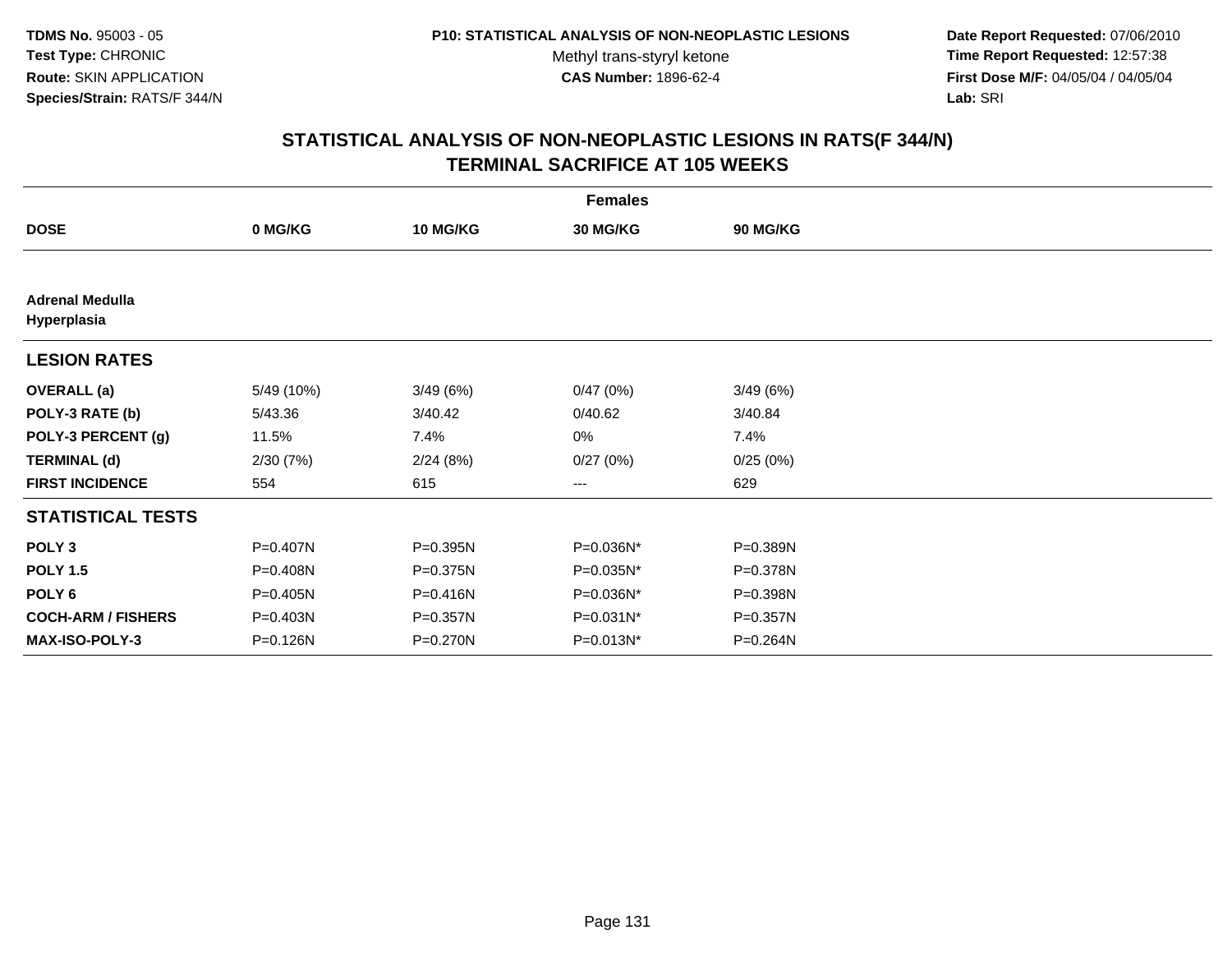**Date Report Requested:** 07/06/2010 **Time Report Requested:** 12:57:38 **First Dose M/F:** 04/05/04 / 04/05/04<br>Lab: SRI **Lab:** SRI

| <b>Females</b>                    |             |                 |                 |             |  |  |  |
|-----------------------------------|-------------|-----------------|-----------------|-------------|--|--|--|
| <b>DOSE</b>                       | 0 MG/KG     | <b>10 MG/KG</b> | <b>30 MG/KG</b> | 90 MG/KG    |  |  |  |
|                                   |             |                 |                 |             |  |  |  |
| <b>Bone Marrow</b><br>Hyperplasia |             |                 |                 |             |  |  |  |
| <b>LESION RATES</b>               |             |                 |                 |             |  |  |  |
| <b>OVERALL</b> (a)                | 3/50(6%)    | 6/50 (12%)      | 4/50 (8%)       | 6/50 (12%)  |  |  |  |
| POLY-3 RATE (b)                   | 3/44.47     | 6/42.48         | 4/43.77         | 6/42.68     |  |  |  |
| POLY-3 PERCENT (g)                | 6.8%        | 14.1%           | 9.1%            | 14.1%       |  |  |  |
| <b>TERMINAL (d)</b>               | 0/30(0%)    | 2/24(8%)        | 1/27(4%)        | 0/26(0%)    |  |  |  |
| <b>FIRST INCIDENCE</b>            | 640         | 515             | 554             | 306         |  |  |  |
| <b>STATISTICAL TESTS</b>          |             |                 |                 |             |  |  |  |
| POLY <sub>3</sub>                 | $P=0.287$   | $P = 0.219$     | $P = 0.491$     | $P=0.221$   |  |  |  |
| <b>POLY 1.5</b>                   | $P=0.295$   | $P = 0.232$     | $P=0.495$       | $P = 0.230$ |  |  |  |
| POLY <sub>6</sub>                 | $P = 0.280$ | $P = 0.205$     | $P=0.489$       | $P = 0.212$ |  |  |  |
| <b>COCH-ARM / FISHERS</b>         | $P = 0.308$ | $P = 0.243$     | $P = 0.500$     | $P = 0.243$ |  |  |  |
| <b>MAX-ISO-POLY-3</b>             | $P = 0.230$ | $P = 0.134$     | $P = 0.340$     | $P = 0.136$ |  |  |  |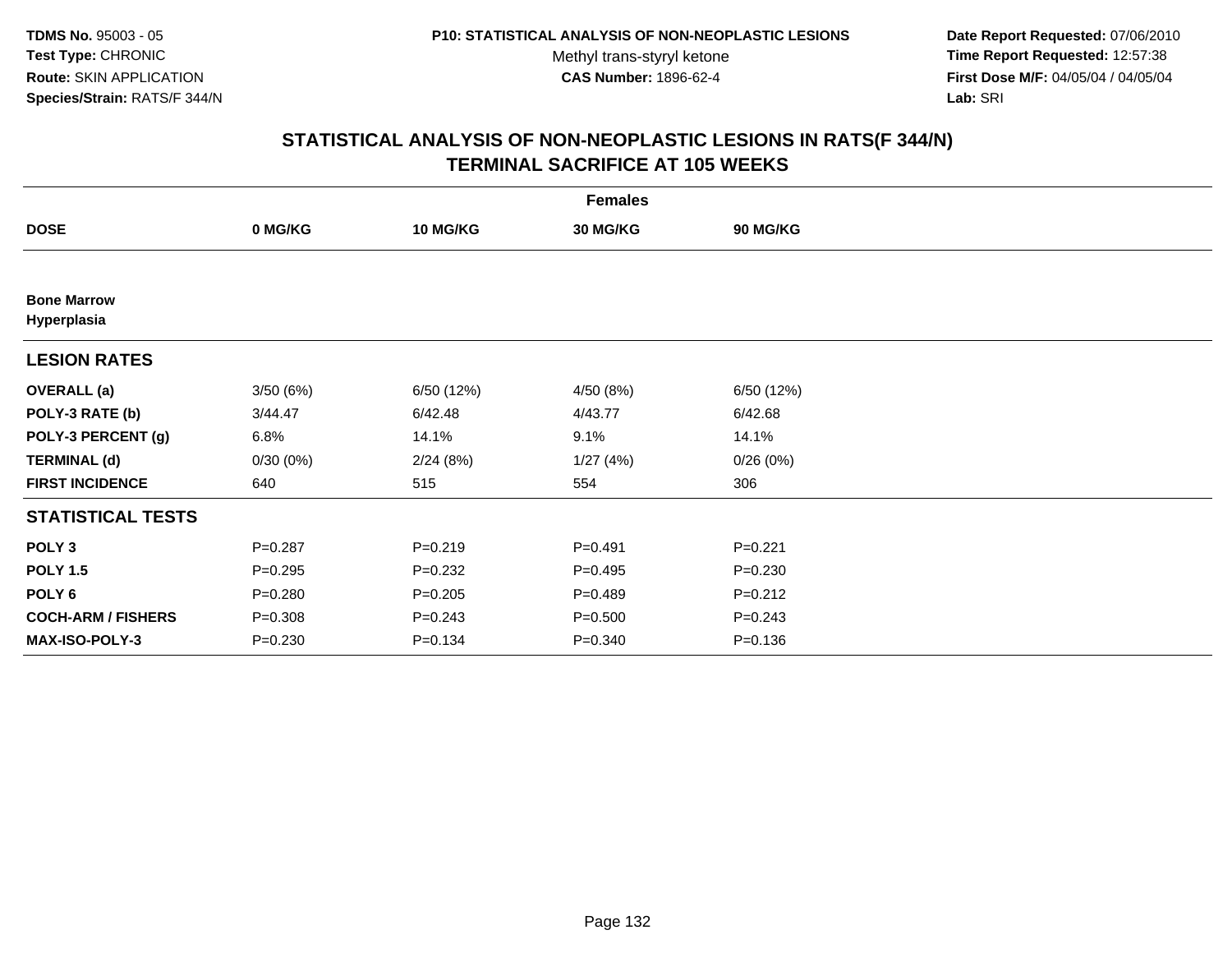**Date Report Requested:** 07/06/2010 **Time Report Requested:** 12:57:38 **First Dose M/F:** 04/05/04 / 04/05/04<br>Lab: SRI **Lab:** SRI

|                                            | <b>Females</b> |                 |                 |                        |  |  |  |  |  |
|--------------------------------------------|----------------|-----------------|-----------------|------------------------|--|--|--|--|--|
| <b>DOSE</b>                                | 0 MG/KG        | <b>10 MG/KG</b> | <b>30 MG/KG</b> | 90 MG/KG               |  |  |  |  |  |
|                                            |                |                 |                 |                        |  |  |  |  |  |
| <b>Bone Marrow</b><br><b>Myelofibrosis</b> |                |                 |                 |                        |  |  |  |  |  |
| <b>LESION RATES</b>                        |                |                 |                 |                        |  |  |  |  |  |
| <b>OVERALL</b> (a)                         | 0/50(0%)       | 1/50(2%)        | 1/50(2%)        | 0/50(0%)               |  |  |  |  |  |
| POLY-3 RATE (b)                            | 0/43.60        | 1/40.78         | 1/42.34         | 0/40.93                |  |  |  |  |  |
| POLY-3 PERCENT (g)                         | 0%             | 2.5%            | 2.4%            | 0%                     |  |  |  |  |  |
| <b>TERMINAL (d)</b>                        | 0/30(0%)       | 0/24(0%)        | 1/27(4%)        | 0/26(0%)               |  |  |  |  |  |
| <b>FIRST INCIDENCE</b>                     | $---$          | 615             | 729 (T)         | $\qquad \qquad \cdots$ |  |  |  |  |  |
| <b>STATISTICAL TESTS</b>                   |                |                 |                 |                        |  |  |  |  |  |
| POLY <sub>3</sub>                          | P=0.557N       | $P=0.487$       | $P=0.494$       | (e)                    |  |  |  |  |  |
| <b>POLY 1.5</b>                            | $P = 0.551N$   | $P=0.493$       | $P=0.496$       | (e)                    |  |  |  |  |  |
| POLY <sub>6</sub>                          | P=0.563N       | $P = 0.480$     | $P=0.492$       | (e)                    |  |  |  |  |  |
| <b>COCH-ARM / FISHERS</b>                  | P=0.541N       | $P = 0.500$     | $P = 0.500$     | (e)                    |  |  |  |  |  |
| <b>MAX-ISO-POLY-3</b>                      | $P = 0.411$    | $P = 0.158$     | $P = 0.158$     | (e)                    |  |  |  |  |  |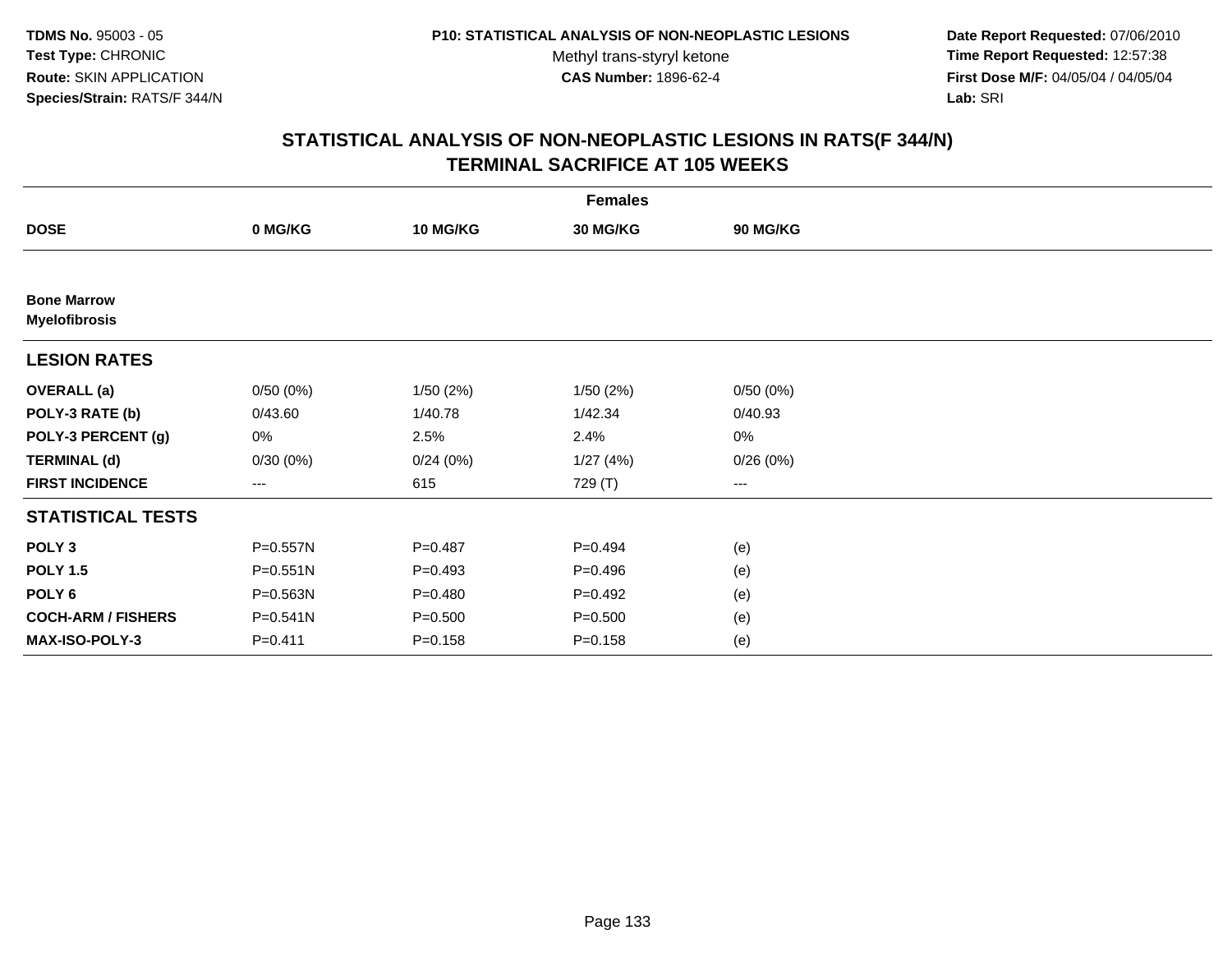**Date Report Requested:** 07/06/2010 **Time Report Requested:** 12:57:38 **First Dose M/F:** 04/05/04 / 04/05/04<br>Lab: SRI **Lab:** SRI

|                                     | <b>Females</b> |                 |                 |                   |  |  |  |  |  |
|-------------------------------------|----------------|-----------------|-----------------|-------------------|--|--|--|--|--|
| <b>DOSE</b>                         | 0 MG/KG        | <b>10 MG/KG</b> | <b>30 MG/KG</b> | 90 MG/KG          |  |  |  |  |  |
|                                     |                |                 |                 |                   |  |  |  |  |  |
| <b>Bone: Femur</b><br>Osteopetrosis |                |                 |                 |                   |  |  |  |  |  |
| <b>LESION RATES</b>                 |                |                 |                 |                   |  |  |  |  |  |
| <b>OVERALL</b> (a)                  | 0/50(0%)       | 2/50(4%)        | 1/50(2%)        | 0/50(0%)          |  |  |  |  |  |
| POLY-3 RATE (b)                     | 0/43.60        | 2/40.78         | 1/42.42         | 0/40.93           |  |  |  |  |  |
| POLY-3 PERCENT (g)                  | 0%             | 4.9%            | 2.4%            | 0%                |  |  |  |  |  |
| <b>TERMINAL (d)</b>                 | 0/30(0%)       | 1/24(4%)        | 0/27(0%)        | 0/26(0%)          |  |  |  |  |  |
| <b>FIRST INCIDENCE</b>              | $---$          | 615             | 708             | $\qquad \qquad -$ |  |  |  |  |  |
| <b>STATISTICAL TESTS</b>            |                |                 |                 |                   |  |  |  |  |  |
| POLY <sub>3</sub>                   | P=0.407N       | $P=0.222$       | $P=0.495$       | (e)               |  |  |  |  |  |
| <b>POLY 1.5</b>                     | P=0.399N       | $P = 0.230$     | $P=0.497$       | (e)               |  |  |  |  |  |
| POLY <sub>6</sub>                   | P=0.416N       | $P = 0.215$     | $P=0.493$       | (e)               |  |  |  |  |  |
| <b>COCH-ARM / FISHERS</b>           | P=0.385N       | $P = 0.247$     | $P = 0.500$     | (e)               |  |  |  |  |  |
| <b>MAX-ISO-POLY-3</b>               | $P = 0.337$    | $P = 0.075$     | $P = 0.158$     | (e)               |  |  |  |  |  |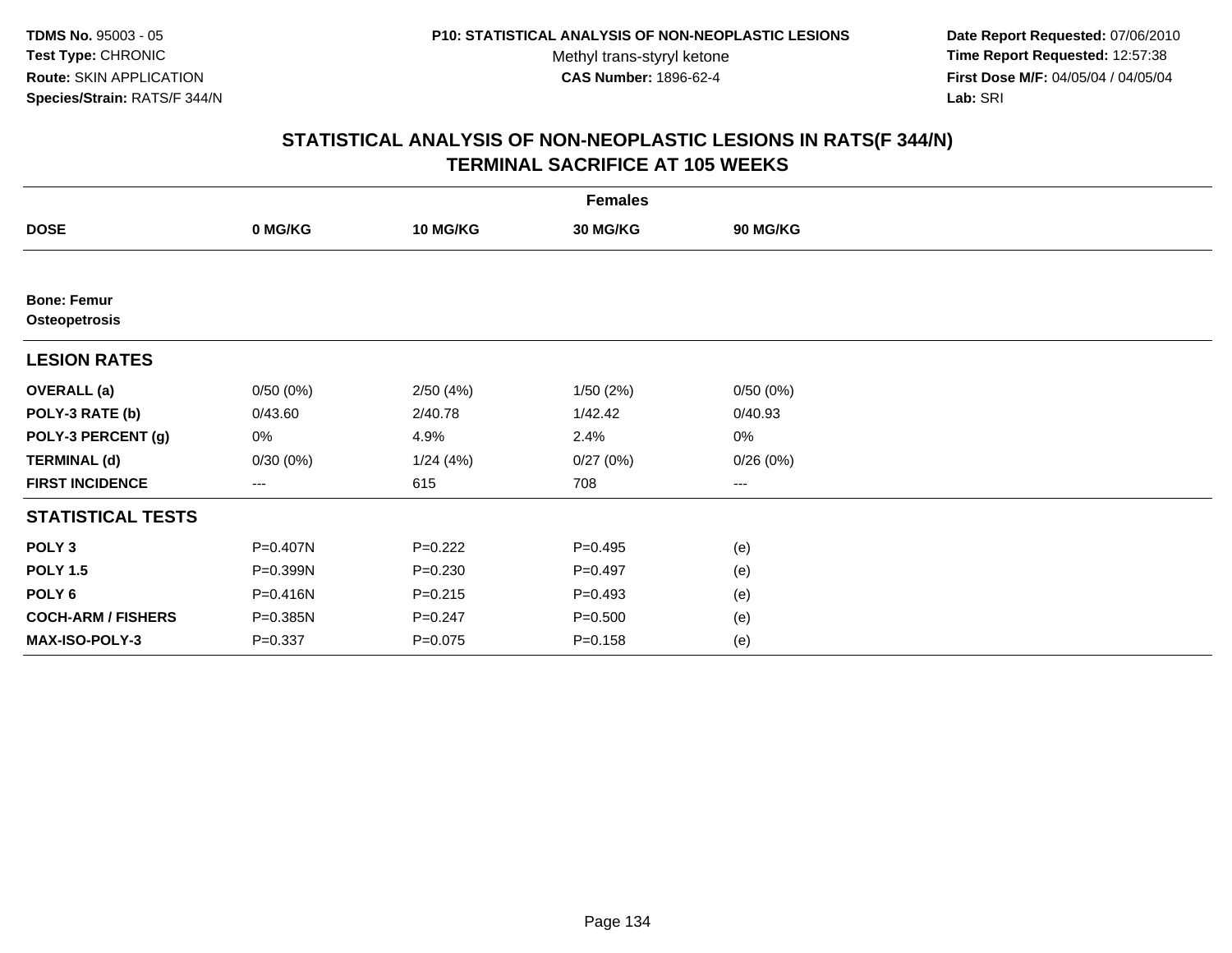**Date Report Requested:** 07/06/2010 **Time Report Requested:** 12:57:38 **First Dose M/F:** 04/05/04 / 04/05/04<br>Lab: SRI **Lab:** SRI

| <b>Females</b>                     |              |                 |                 |             |  |  |  |
|------------------------------------|--------------|-----------------|-----------------|-------------|--|--|--|
| <b>DOSE</b>                        | 0 MG/KG      | <b>10 MG/KG</b> | <b>30 MG/KG</b> | 90 MG/KG    |  |  |  |
|                                    |              |                 |                 |             |  |  |  |
| <b>Brain</b><br><b>Compression</b> |              |                 |                 |             |  |  |  |
|                                    |              |                 |                 |             |  |  |  |
| <b>LESION RATES</b>                |              |                 |                 |             |  |  |  |
| <b>OVERALL</b> (a)                 | 21/50 (42%)  | 28/50 (56%)     | 15/50 (30%)     | 17/50 (34%) |  |  |  |
| POLY-3 RATE (b)                    | 21/47.29     | 28/44.88        | 15/44.57        | 17/43.64    |  |  |  |
| POLY-3 PERCENT (g)                 | 44.4%        | 62.4%           | 33.7%           | 39%         |  |  |  |
| <b>TERMINAL (d)</b>                | 10/30 (33%)  | 14/24 (58%)     | 6/27(22%)       | 8/26 (31%)  |  |  |  |
| <b>FIRST INCIDENCE</b>             | 426          | 520             | 455             | 493         |  |  |  |
| <b>STATISTICAL TESTS</b>           |              |                 |                 |             |  |  |  |
| POLY <sub>3</sub>                  | $P = 0.113N$ | $P = 0.059$     | P=0.199N        | P=0.376N    |  |  |  |
| <b>POLY 1.5</b>                    | P=0.099N     | $P = 0.083$     | P=0.175N        | P=0.334N    |  |  |  |
| POLY <sub>6</sub>                  | P=0.133N     | P=0.041*        | P=0.229N        | P=0.427N    |  |  |  |
| <b>COCH-ARM / FISHERS</b>          | P=0.079N     | $P = 0.115$     | P=0.149N        | P=0.268N    |  |  |  |
| <b>MAX-ISO-POLY-3</b>              | P=0.086N     | $P=0.042*$      | P=0.150N        | P=0.305N    |  |  |  |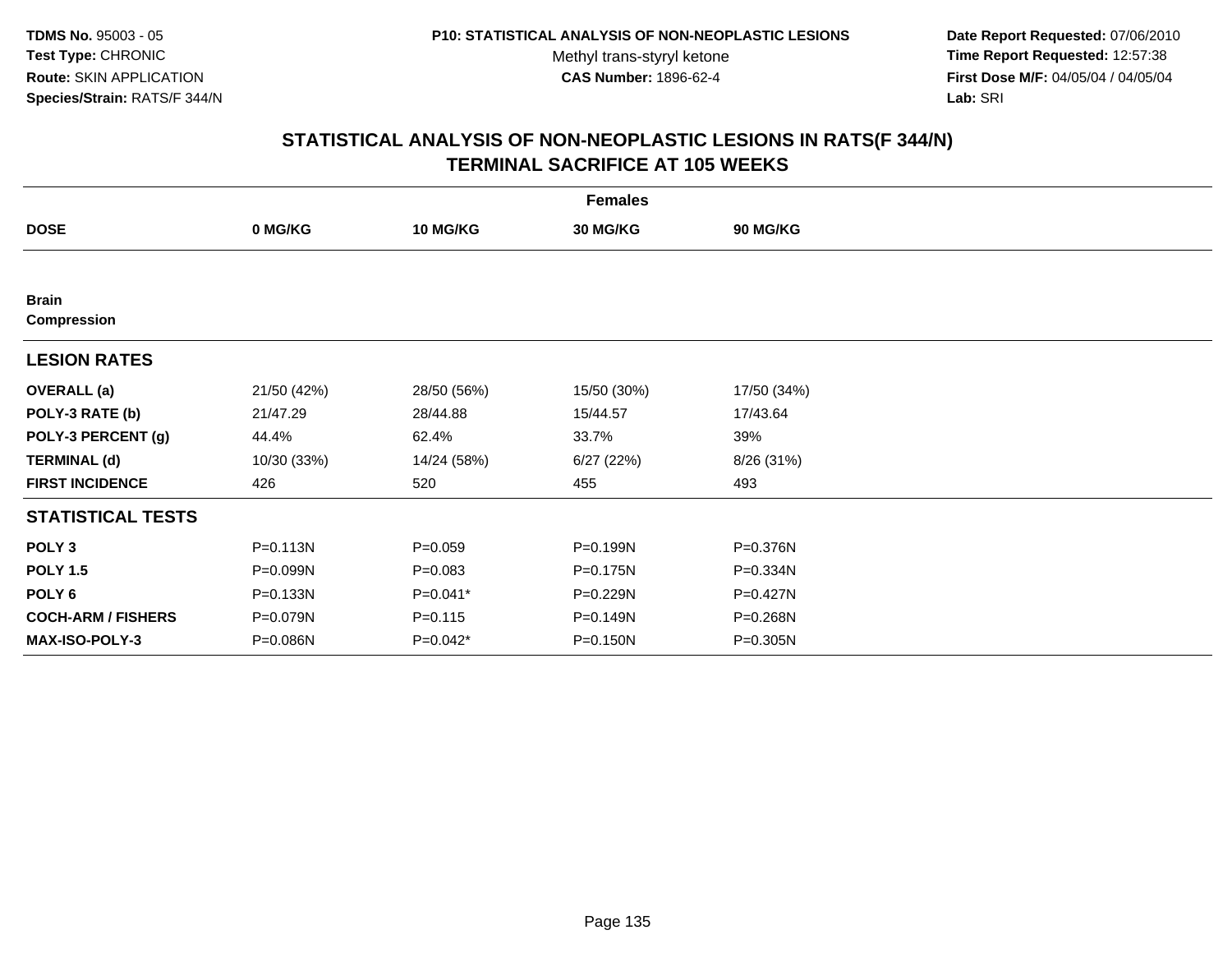**Date Report Requested:** 07/06/2010 **Time Report Requested:** 12:57:38 **First Dose M/F:** 04/05/04 / 04/05/04<br>Lab: SRI **Lab:** SRI

| <b>Females</b>             |            |                 |                 |           |  |  |  |
|----------------------------|------------|-----------------|-----------------|-----------|--|--|--|
| <b>DOSE</b>                | 0 MG/KG    | <b>10 MG/KG</b> | <b>30 MG/KG</b> | 90 MG/KG  |  |  |  |
|                            |            |                 |                 |           |  |  |  |
| <b>Brain</b><br>Hemorrhage |            |                 |                 |           |  |  |  |
| <b>LESION RATES</b>        |            |                 |                 |           |  |  |  |
| <b>OVERALL</b> (a)         | 8/50 (16%) | 3/50(6%)        | 2/50(4%)        | 2/50(4%)  |  |  |  |
| POLY-3 RATE (b)            | 8/45.73    | 3/41.20         | 2/43.17         | 2/41.41   |  |  |  |
| POLY-3 PERCENT (g)         | 17.5%      | 7.3%            | 4.6%            | 4.8%      |  |  |  |
| <b>TERMINAL (d)</b>        | 1/30(3%)   | 0/24(0%)        | 0/27(0%)        | 0/26(0%)  |  |  |  |
| <b>FIRST INCIDENCE</b>     | 426        | 609             | 455             | 636       |  |  |  |
| <b>STATISTICAL TESTS</b>   |            |                 |                 |           |  |  |  |
| POLY <sub>3</sub>          | P=0.075N   | P=0.133N        | $P = 0.055N$    | P=0.063N  |  |  |  |
| <b>POLY 1.5</b>            | P=0.075N   | $P = 0.116N$    | $P = 0.051N$    | P=0.056N  |  |  |  |
| POLY <sub>6</sub>          | P=0.075N   | $P = 0.154N$    | P=0.060N        | P=0.071N  |  |  |  |
| <b>COCH-ARM / FISHERS</b>  | P=0.075N   | P=0.100N        | P=0.046N*       | P=0.046N* |  |  |  |
| <b>MAX-ISO-POLY-3</b>      | P=0.033N*  | P=0.086N        | P=0.029N*       | P=0.037N* |  |  |  |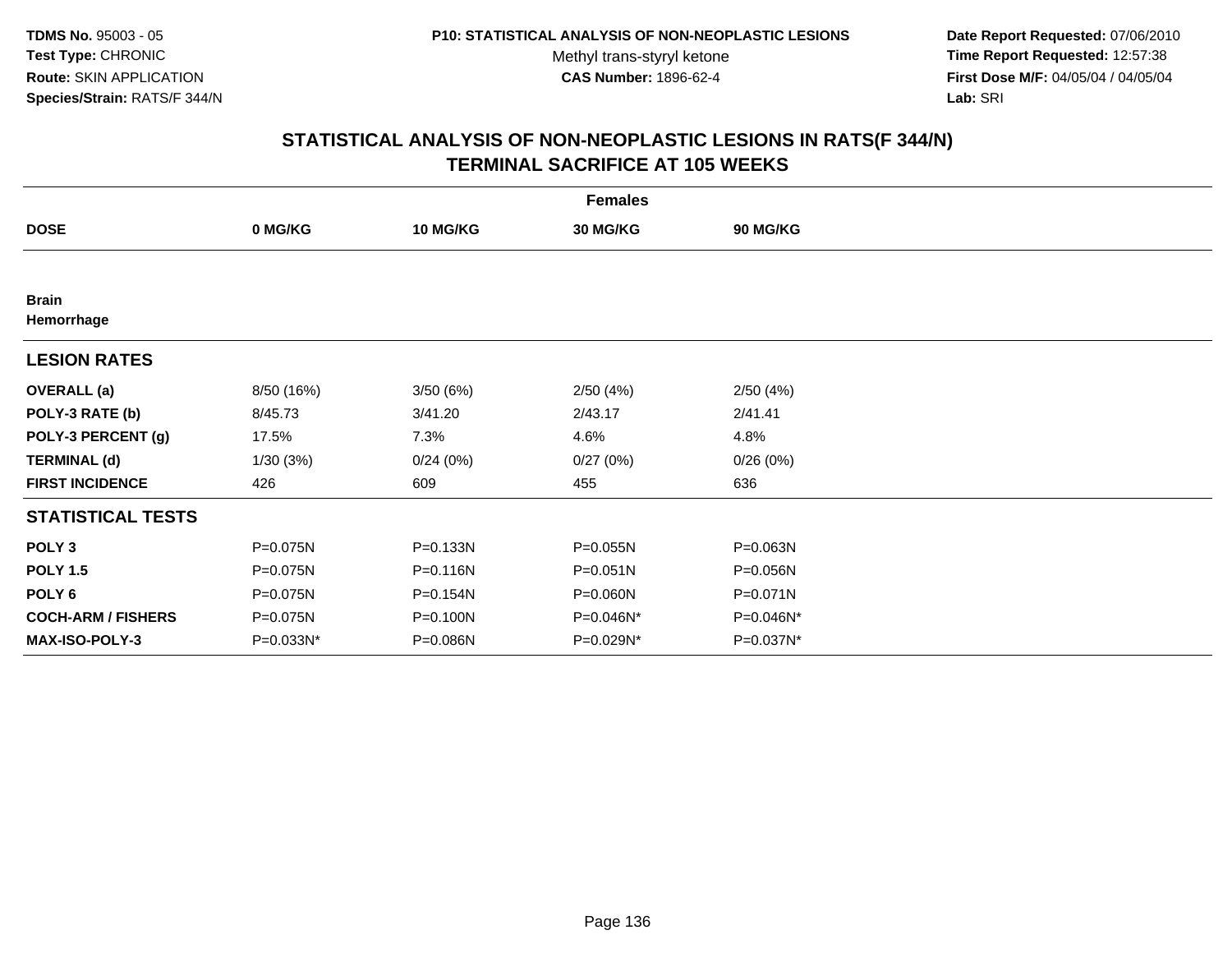**Date Report Requested:** 07/06/2010 **Time Report Requested:** 12:57:38 **First Dose M/F:** 04/05/04 / 04/05/04<br>Lab: SRI **Lab:** SRI

|                                 | <b>Females</b> |                 |                 |                 |  |  |  |  |  |
|---------------------------------|----------------|-----------------|-----------------|-----------------|--|--|--|--|--|
| <b>DOSE</b>                     | 0 MG/KG        | <b>10 MG/KG</b> | <b>30 MG/KG</b> | <b>90 MG/KG</b> |  |  |  |  |  |
|                                 |                |                 |                 |                 |  |  |  |  |  |
| <b>Brain</b><br><b>Necrosis</b> |                |                 |                 |                 |  |  |  |  |  |
| <b>LESION RATES</b>             |                |                 |                 |                 |  |  |  |  |  |
| <b>OVERALL</b> (a)              | 1/50(2%)       | 3/50(6%)        | 1/50(2%)        | 2/50(4%)        |  |  |  |  |  |
| POLY-3 RATE (b)                 | 1/43.68        | 3/40.78         | 1/42.74         | 2/41.27         |  |  |  |  |  |
| POLY-3 PERCENT (g)              | 2.3%           | 7.4%            | 2.3%            | 4.9%            |  |  |  |  |  |
| <b>TERMINAL (d)</b>             | 0/30(0%)       | 1/24(4%)        | 0/27(0%)        | 1/26(4%)        |  |  |  |  |  |
| <b>FIRST INCIDENCE</b>          | 710            | 616             | 614             | 636             |  |  |  |  |  |
| <b>STATISTICAL TESTS</b>        |                |                 |                 |                 |  |  |  |  |  |
| POLY <sub>3</sub>               | $P = 0.555$    | $P = 0.281$     | $P = 0.756$     | $P = 0.480$     |  |  |  |  |  |
| <b>POLY 1.5</b>                 | $P = 0.562$    | $P = 0.293$     | $P = 0.758$     | $P=0.487$       |  |  |  |  |  |
| POLY <sub>6</sub>               | $P = 0.549$    | $P = 0.268$     | $P = 0.755$     | $P=0.474$       |  |  |  |  |  |
| <b>COCH-ARM / FISHERS</b>       | $P = 0.576$    | $P = 0.309$     | P=0.753N        | $P = 0.500$     |  |  |  |  |  |
| <b>MAX-ISO-POLY-3</b>           | $P=0.455$      | $P = 0.145$     | $P=0.493$       | $P = 0.269$     |  |  |  |  |  |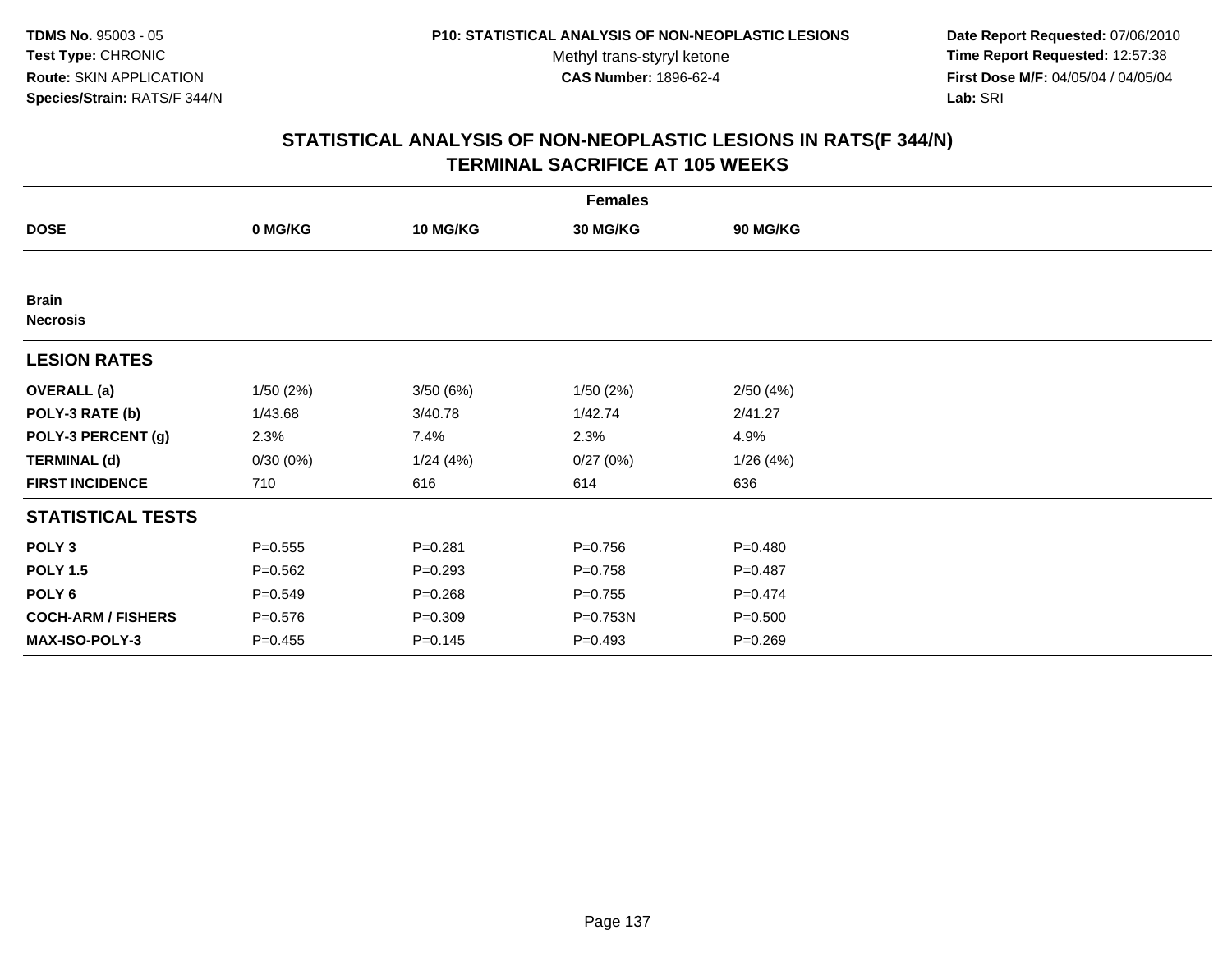**Date Report Requested:** 07/06/2010 **Time Report Requested:** 12:57:38 **First Dose M/F:** 04/05/04 / 04/05/04<br>Lab: SRI **Lab:** SRI

|                               | <b>Females</b> |                 |                 |                 |  |  |  |  |
|-------------------------------|----------------|-----------------|-----------------|-----------------|--|--|--|--|
| <b>DOSE</b>                   | 0 MG/KG        | <b>10 MG/KG</b> | <b>30 MG/KG</b> | <b>90 MG/KG</b> |  |  |  |  |
|                               |                |                 |                 |                 |  |  |  |  |
| <b>Clitoral Gland</b><br>Cyst |                |                 |                 |                 |  |  |  |  |
| <b>LESION RATES</b>           |                |                 |                 |                 |  |  |  |  |
| <b>OVERALL</b> (a)            | 6/50 (12%)     | 2/50(4%)        | 1/50(2%)        | 3/50(6%)        |  |  |  |  |
| POLY-3 RATE (b)               | 6/43.86        | 2/40.40         | 1/42.34         | 3/40.93         |  |  |  |  |
| POLY-3 PERCENT (g)            | 13.7%          | 5%              | 2.4%            | 7.3%            |  |  |  |  |
| <b>TERMINAL (d)</b>           | 5/30 (17%)     | 1/24(4%)        | 1/27(4%)        | 3/26 (12%)      |  |  |  |  |
| <b>FIRST INCIDENCE</b>        | 659            | 724             | 729 (T)         | 729 (T)         |  |  |  |  |
| <b>STATISTICAL TESTS</b>      |                |                 |                 |                 |  |  |  |  |
| POLY <sub>3</sub>             | P=0.366N       | $P = 0.160N$    | $P = 0.061N$    | P=0.276N        |  |  |  |  |
| <b>POLY 1.5</b>               | P=0.369N       | P=0.146N        | P=0.059N        | P=0.264N        |  |  |  |  |
| POLY 6                        | P=0.363N       | P=0.176N        | P=0.063N        | P=0.289N        |  |  |  |  |
| <b>COCH-ARM / FISHERS</b>     | P=0.366N       | P=0.134N        | P=0.056N        | P=0.243N        |  |  |  |  |
| MAX-ISO-POLY-3                | P=0.097N       | P=0.094N        | P=0.028N*       | P=0.180N        |  |  |  |  |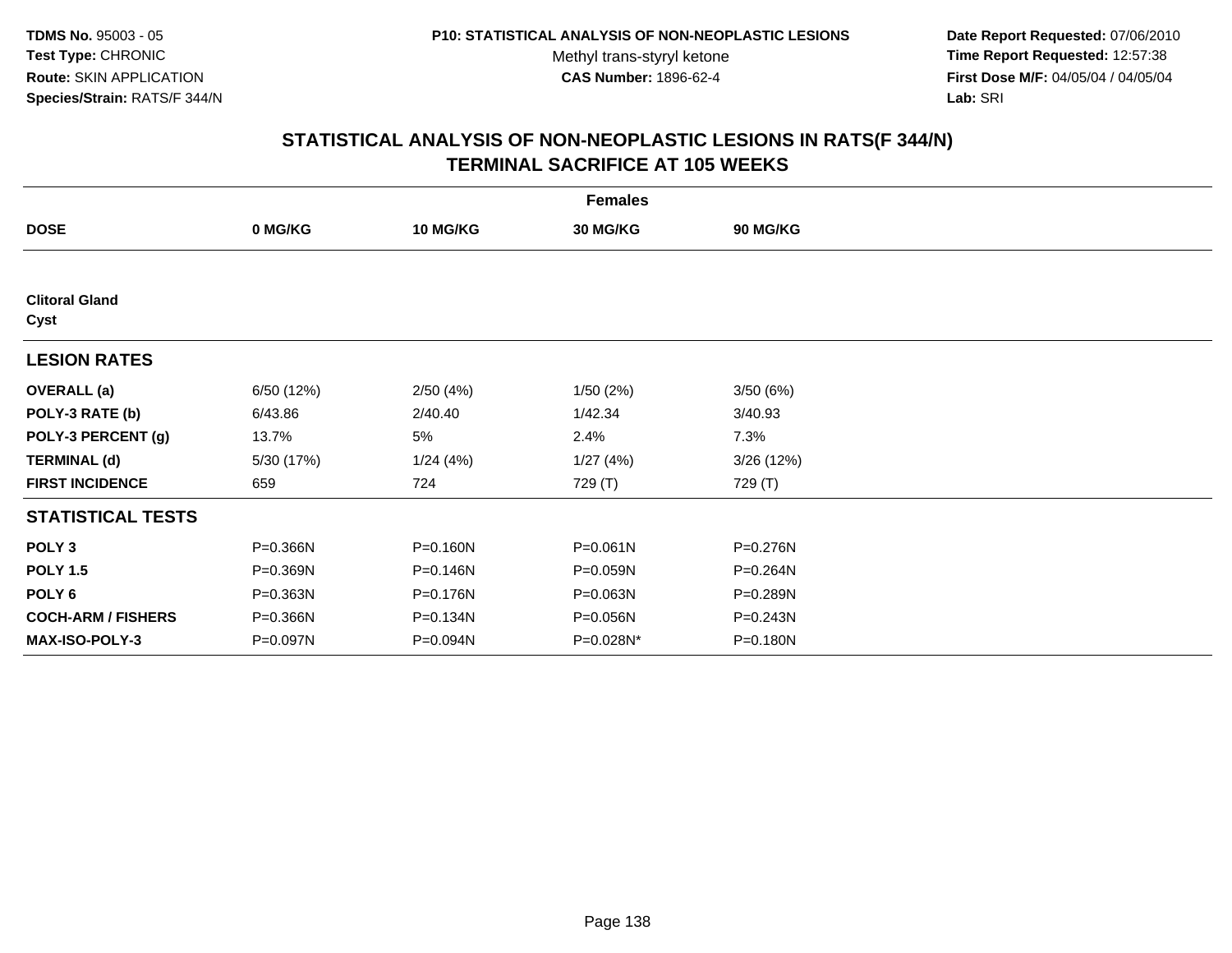**Date Report Requested:** 07/06/2010 **Time Report Requested:** 12:57:38 **First Dose M/F:** 04/05/04 / 04/05/04<br>Lab: SRI **Lab:** SRI

| <b>Females</b>                       |             |                 |                 |             |  |  |  |  |
|--------------------------------------|-------------|-----------------|-----------------|-------------|--|--|--|--|
| <b>DOSE</b>                          | 0 MG/KG     | <b>10 MG/KG</b> | <b>30 MG/KG</b> | 90 MG/KG    |  |  |  |  |
|                                      |             |                 |                 |             |  |  |  |  |
| <b>Clitoral Gland</b><br>Hyperplasia |             |                 |                 |             |  |  |  |  |
| <b>LESION RATES</b>                  |             |                 |                 |             |  |  |  |  |
| <b>OVERALL</b> (a)                   | 3/50(6%)    | 1/50(2%)        | 2/50(4%)        | 3/50(6%)    |  |  |  |  |
| POLY-3 RATE (b)                      | 3/43.66     | 1/40.84         | 2/42.34         | 3/41.62     |  |  |  |  |
| POLY-3 PERCENT (g)                   | 6.9%        | 2.5%            | 4.7%            | 7.2%        |  |  |  |  |
| <b>TERMINAL (d)</b>                  | 2/30(7%)    | 0/24(0%)        | 2/27(7%)        | 2/26(8%)    |  |  |  |  |
| <b>FIRST INCIDENCE</b>               | 714         | 591             | 729 (T)         | 493         |  |  |  |  |
| <b>STATISTICAL TESTS</b>             |             |                 |                 |             |  |  |  |  |
| POLY <sub>3</sub>                    | $P=0.428$   | P=0.329N        | $P = 0.514N$    | $P = 0.641$ |  |  |  |  |
| <b>POLY 1.5</b>                      | $P=0.427$   | P=0.317N        | P=0.508N        | $P = 0.648$ |  |  |  |  |
| POLY <sub>6</sub>                    | $P = 0.430$ | P=0.341N        | P=0.519N        | $P = 0.634$ |  |  |  |  |
| <b>COCH-ARM / FISHERS</b>            | $P=0.432$   | P=0.309N        | P=0.500N        | P=0.661N    |  |  |  |  |
| <b>MAX-ISO-POLY-3</b>                | $P=0.494$   | P=0.178N        | P=0.338N        | $P = 0.475$ |  |  |  |  |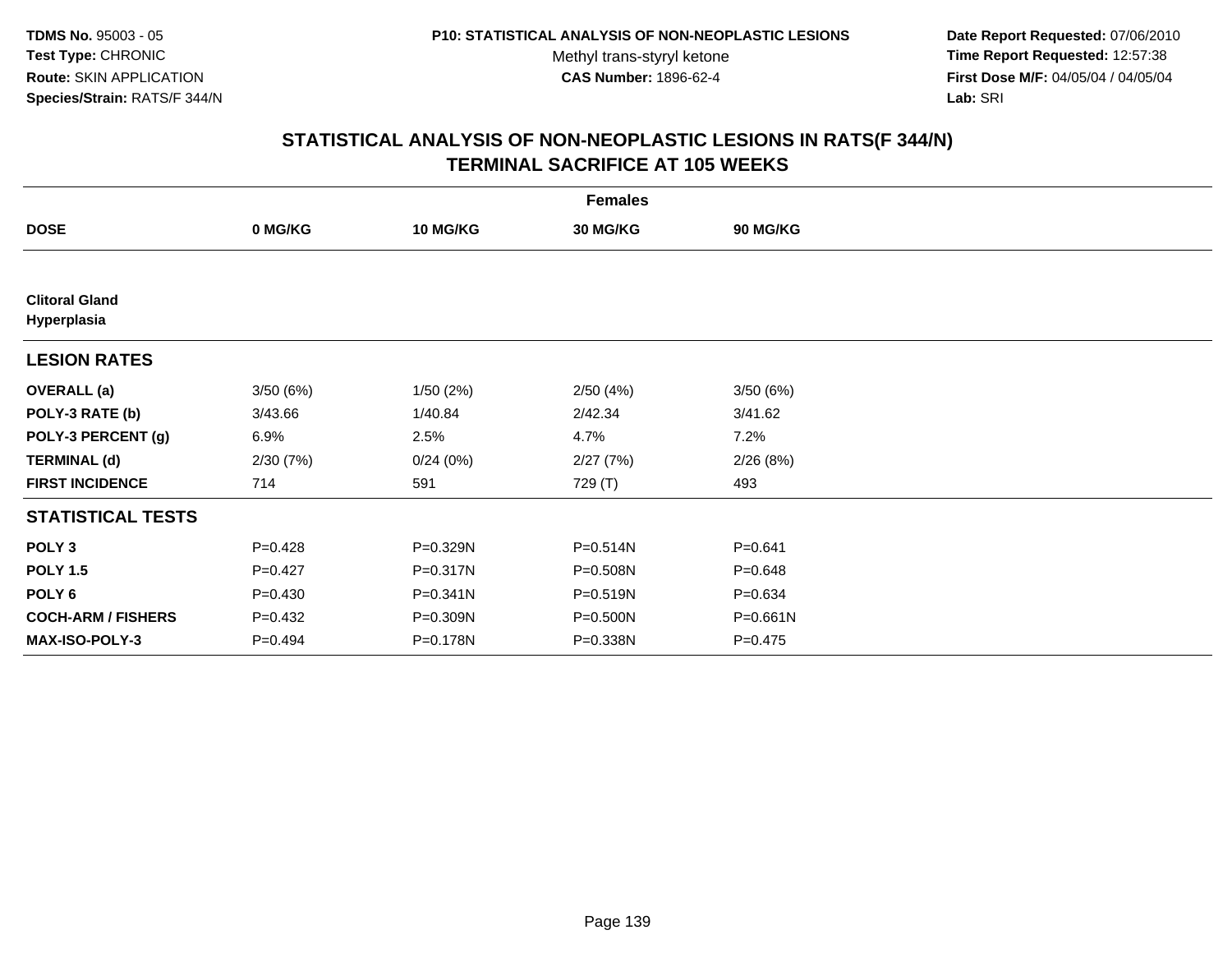**Date Report Requested:** 07/06/2010 **Time Report Requested:** 12:57:38 **First Dose M/F:** 04/05/04 / 04/05/04<br>Lab: SRI **Lab:** SRI

| <b>Females</b>                                       |              |                 |                 |                 |  |  |  |
|------------------------------------------------------|--------------|-----------------|-----------------|-----------------|--|--|--|
| <b>DOSE</b>                                          | 0 MG/KG      | <b>10 MG/KG</b> | <b>30 MG/KG</b> | <b>90 MG/KG</b> |  |  |  |
|                                                      |              |                 |                 |                 |  |  |  |
| <b>Clitoral Gland</b><br><b>Inflammation Chronic</b> |              |                 |                 |                 |  |  |  |
| <b>LESION RATES</b>                                  |              |                 |                 |                 |  |  |  |
| <b>OVERALL</b> (a)                                   | 9/50 (18%)   | 5/50 (10%)      | 5/50 (10%)      | 5/50 (10%)      |  |  |  |
| POLY-3 RATE (b)                                      | 9/44.00      | 5/41.12         | 5/43.36         | 5/41.46         |  |  |  |
| POLY-3 PERCENT (g)                                   | 20.5%        | 12.2%           | 11.5%           | 12.1%           |  |  |  |
| <b>TERMINAL (d)</b>                                  | 7/30 (23%)   | 2/24(8%)        | 3/27(11%)       | 3/26 (12%)      |  |  |  |
| <b>FIRST INCIDENCE</b>                               | 650          | 557             | 554             | 589             |  |  |  |
| <b>STATISTICAL TESTS</b>                             |              |                 |                 |                 |  |  |  |
| POLY <sub>3</sub>                                    | P=0.278N     | P=0.229N        | P=0.198N        | P=0.225N        |  |  |  |
| <b>POLY 1.5</b>                                      | P=0.278N     | $P = 0.210N$    | P=0.197N        | $P = 0.214N$    |  |  |  |
| POLY 6                                               | P=0.279N     | $P = 0.250N$    | P=0.198N        | $P = 0.235N$    |  |  |  |
| <b>COCH-ARM / FISHERS</b>                            | P=0.267N     | P=0.194N        | P=0.194N        | P=0.194N        |  |  |  |
| <b>MAX-ISO-POLY-3</b>                                | $P = 0.213N$ | P=0.159N        | P=0.129N        | P=0.154N        |  |  |  |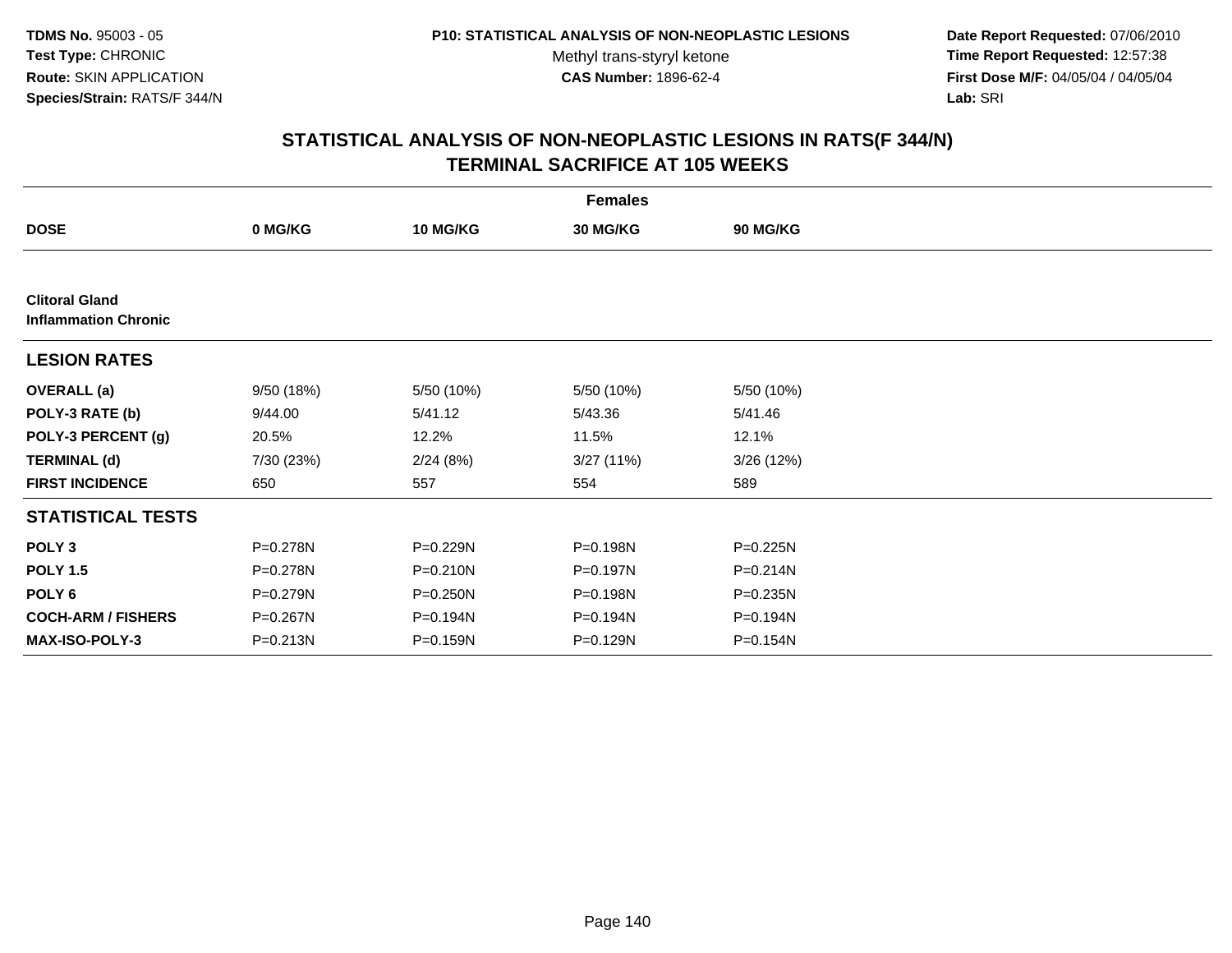**Date Report Requested:** 07/06/2010 **Time Report Requested:** 12:57:38 **First Dose M/F:** 04/05/04 / 04/05/04<br>Lab: SRI **Lab:** SRI

| <b>Females</b>            |             |                 |                 |             |  |  |  |  |
|---------------------------|-------------|-----------------|-----------------|-------------|--|--|--|--|
| <b>DOSE</b>               | 0 MG/KG     | <b>10 MG/KG</b> | <b>30 MG/KG</b> | 90 MG/KG    |  |  |  |  |
|                           |             |                 |                 |             |  |  |  |  |
| Eye<br>Cataract           |             |                 |                 |             |  |  |  |  |
| <b>LESION RATES</b>       |             |                 |                 |             |  |  |  |  |
| <b>OVERALL</b> (a)        | 2/50(4%)    | 3/50(6%)        | 3/50 (6%)       | 3/49(6%)    |  |  |  |  |
| POLY-3 RATE (b)           | 2/43.60     | 3/40.98         | 3/42.63         | 3/40.39     |  |  |  |  |
| POLY-3 PERCENT (g)        | 4.6%        | 7.3%            | 7%              | 7.4%        |  |  |  |  |
| <b>TERMINAL (d)</b>       | 2/30(7%)    | 2/24(8%)        | 1/27(4%)        | 2/25(8%)    |  |  |  |  |
| <b>FIRST INCIDENCE</b>    | 729 (T)     | 537             | 679             | 593         |  |  |  |  |
| <b>STATISTICAL TESTS</b>  |             |                 |                 |             |  |  |  |  |
| POLY <sub>3</sub>         | $P = 0.457$ | $P=0.472$       | $P = 0.490$     | $P=0.465$   |  |  |  |  |
| <b>POLY 1.5</b>           | $P = 0.463$ | $P=0.486$       | $P=0.493$       | $P=0.474$   |  |  |  |  |
| POLY 6                    | $P = 0.453$ | $P=0.457$       | $P=0.489$       | $P = 0.458$ |  |  |  |  |
| <b>COCH-ARM / FISHERS</b> | $P = 0.480$ | $P = 0.500$     | $P = 0.500$     | $P=0.490$   |  |  |  |  |
| MAX-ISO-POLY-3            | $P = 0.489$ | $P = 0.304$     | $P = 0.316$     | $P=0.299$   |  |  |  |  |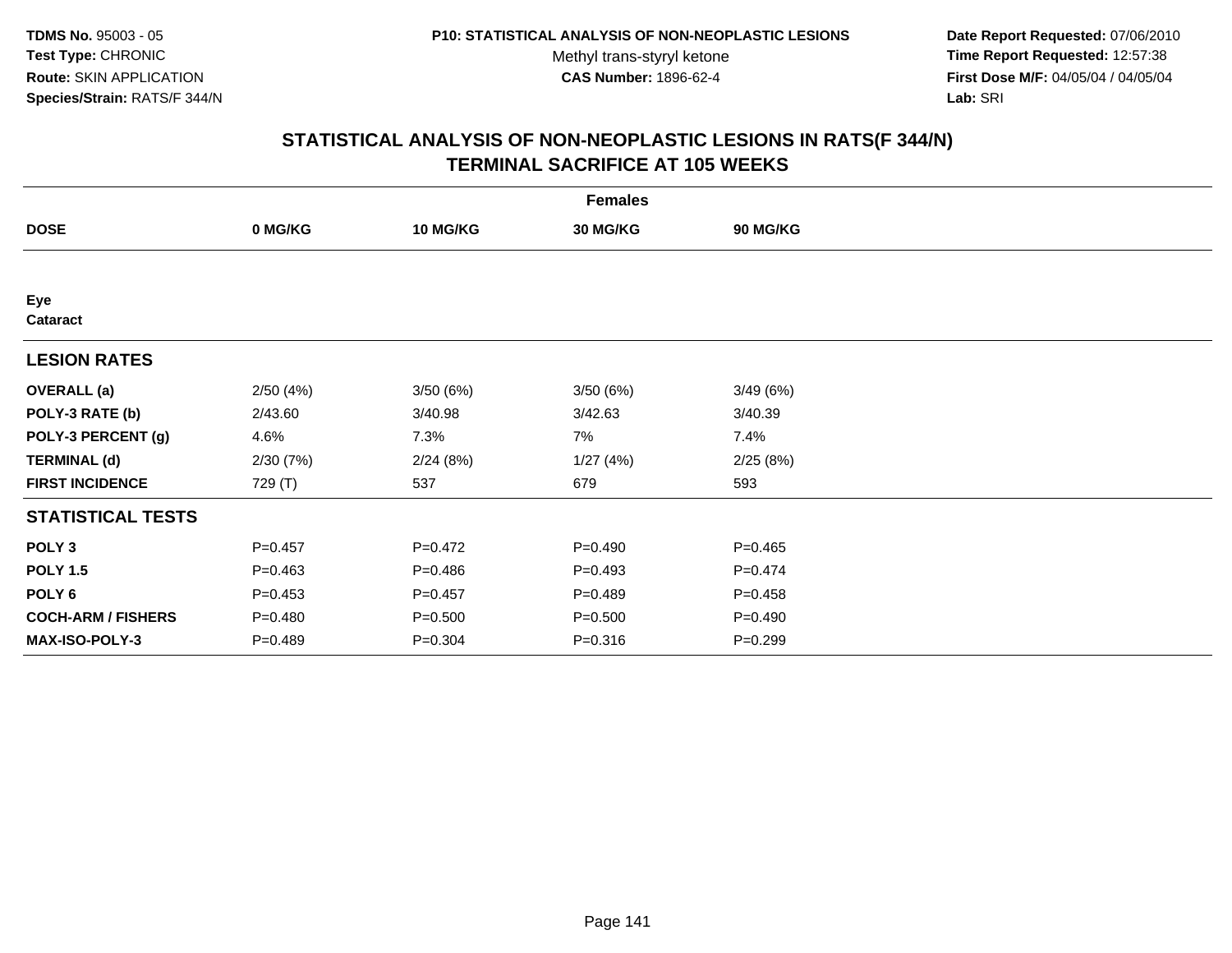**Date Report Requested:** 07/06/2010 **Time Report Requested:** 12:57:38 **First Dose M/F:** 04/05/04 / 04/05/04<br>Lab: SRI **Lab:** SRI

|                             | <b>Females</b> |                 |             |             |  |  |  |  |
|-----------------------------|----------------|-----------------|-------------|-------------|--|--|--|--|
| <b>DOSE</b>                 | 0 MG/KG        | <b>10 MG/KG</b> | 30 MG/KG    | 90 MG/KG    |  |  |  |  |
|                             |                |                 |             |             |  |  |  |  |
| Eye: Retina<br>Degeneration |                |                 |             |             |  |  |  |  |
| <b>LESION RATES</b>         |                |                 |             |             |  |  |  |  |
| <b>OVERALL</b> (a)          | 4/50 (8%)      | 4/50 (8%)       | 4/50 (8%)   | 4/49 (8%)   |  |  |  |  |
| POLY-3 RATE (b)             | 4/44.00        | 4/41.08         | 4/42.63     | 4/40.66     |  |  |  |  |
| POLY-3 PERCENT (g)          | 9.1%           | 9.7%            | 9.4%        | 9.8%        |  |  |  |  |
| <b>TERMINAL (d)</b>         | 2/30(7%)       | 2/24(8%)        | 2/27(7%)    | 2/25(8%)    |  |  |  |  |
| <b>FIRST INCIDENCE</b>      | 640            | 537             | 679         | 593         |  |  |  |  |
| <b>STATISTICAL TESTS</b>    |                |                 |             |             |  |  |  |  |
| POLY <sub>3</sub>           | $P = 0.553$    | $P = 0.606$     | $P = 0.626$ | $P = 0.600$ |  |  |  |  |
| <b>POLY 1.5</b>             | $P = 0.558$    | $P=0.625$       | $P = 0.633$ | $P = 0.611$ |  |  |  |  |
| POLY <sub>6</sub>           | $P = 0.550$    | $P = 0.585$     | $P = 0.621$ | $P = 0.590$ |  |  |  |  |
| <b>COCH-ARM / FISHERS</b>   | $P = 0.575$    | P=0.643N        | P=0.643N    | $P = 0.631$ |  |  |  |  |
| <b>MAX-ISO-POLY-3</b>       | $P = 0.695$    | $P = 0.460$     | $P = 0.481$ | $P = 0.454$ |  |  |  |  |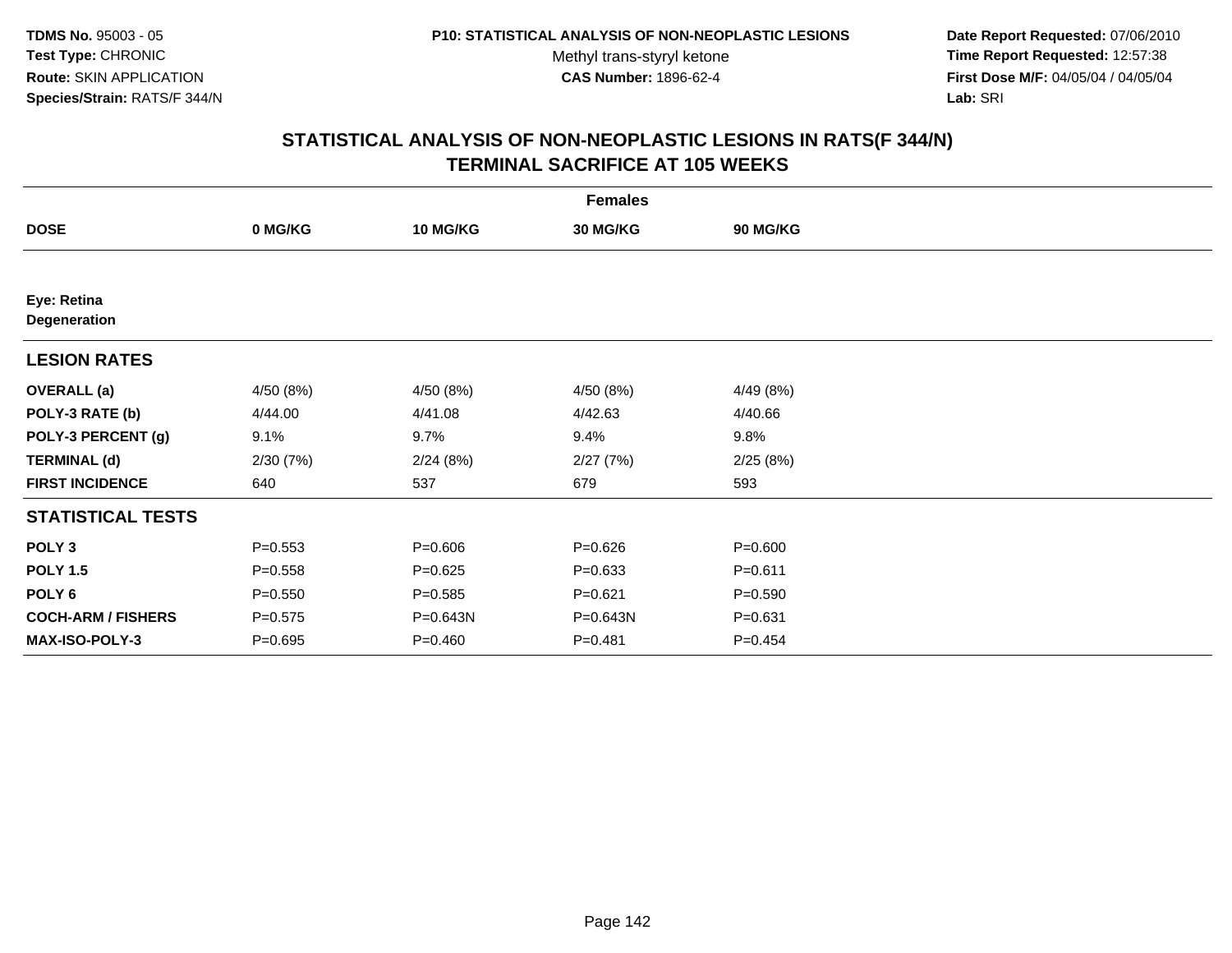**Date Report Requested:** 07/06/2010 **Time Report Requested:** 12:57:38 **First Dose M/F:** 04/05/04 / 04/05/04<br>Lab: SRI **Lab:** SRI

|                                                    | <b>Females</b> |                 |              |              |  |  |  |  |  |
|----------------------------------------------------|----------------|-----------------|--------------|--------------|--|--|--|--|--|
| <b>DOSE</b>                                        | 0 MG/KG        | <b>10 MG/KG</b> | 30 MG/KG     | 90 MG/KG     |  |  |  |  |  |
|                                                    |                |                 |              |              |  |  |  |  |  |
| <b>Harderian Gland</b><br><b>Hyperplasia Focal</b> |                |                 |              |              |  |  |  |  |  |
| <b>LESION RATES</b>                                |                |                 |              |              |  |  |  |  |  |
| <b>OVERALL</b> (a)                                 | 2/50(4%)       | 2/50(4%)        | 0/50(0%)     | 0/50(0%)     |  |  |  |  |  |
| POLY-3 RATE (b)                                    | 2/43.60        | 2/40.40         | 0/42.34      | 0/40.93      |  |  |  |  |  |
| POLY-3 PERCENT (g)                                 | 4.6%           | 5%              | 0%           | 0%           |  |  |  |  |  |
| <b>TERMINAL (d)</b>                                | 2/30(7%)       | 1/24(4%)        | 0/27(0%)     | 0/26(0%)     |  |  |  |  |  |
| <b>FIRST INCIDENCE</b>                             | 729 (T)        | 724             | ---          | $---$        |  |  |  |  |  |
| <b>STATISTICAL TESTS</b>                           |                |                 |              |              |  |  |  |  |  |
| POLY <sub>3</sub>                                  | P=0.127N       | $P = 0.667$     | P=0.244N     | $P = 0.251N$ |  |  |  |  |  |
| <b>POLY 1.5</b>                                    | P=0.126N       | $P = 0.680$     | $P = 0.241N$ | P=0.246N     |  |  |  |  |  |
| POLY <sub>6</sub>                                  | $P = 0.127N$   | $P = 0.652$     | P=0.245N     | P=0.256N     |  |  |  |  |  |
| <b>COCH-ARM / FISHERS</b>                          | P=0.124N       | $P = 0.691N$    | P=0.247N     | P=0.247N     |  |  |  |  |  |
| <b>MAX-ISO-POLY-3</b>                              | $P = 0.130N$   | $P = 0.469$     | P=0.082N     | P=0.090N     |  |  |  |  |  |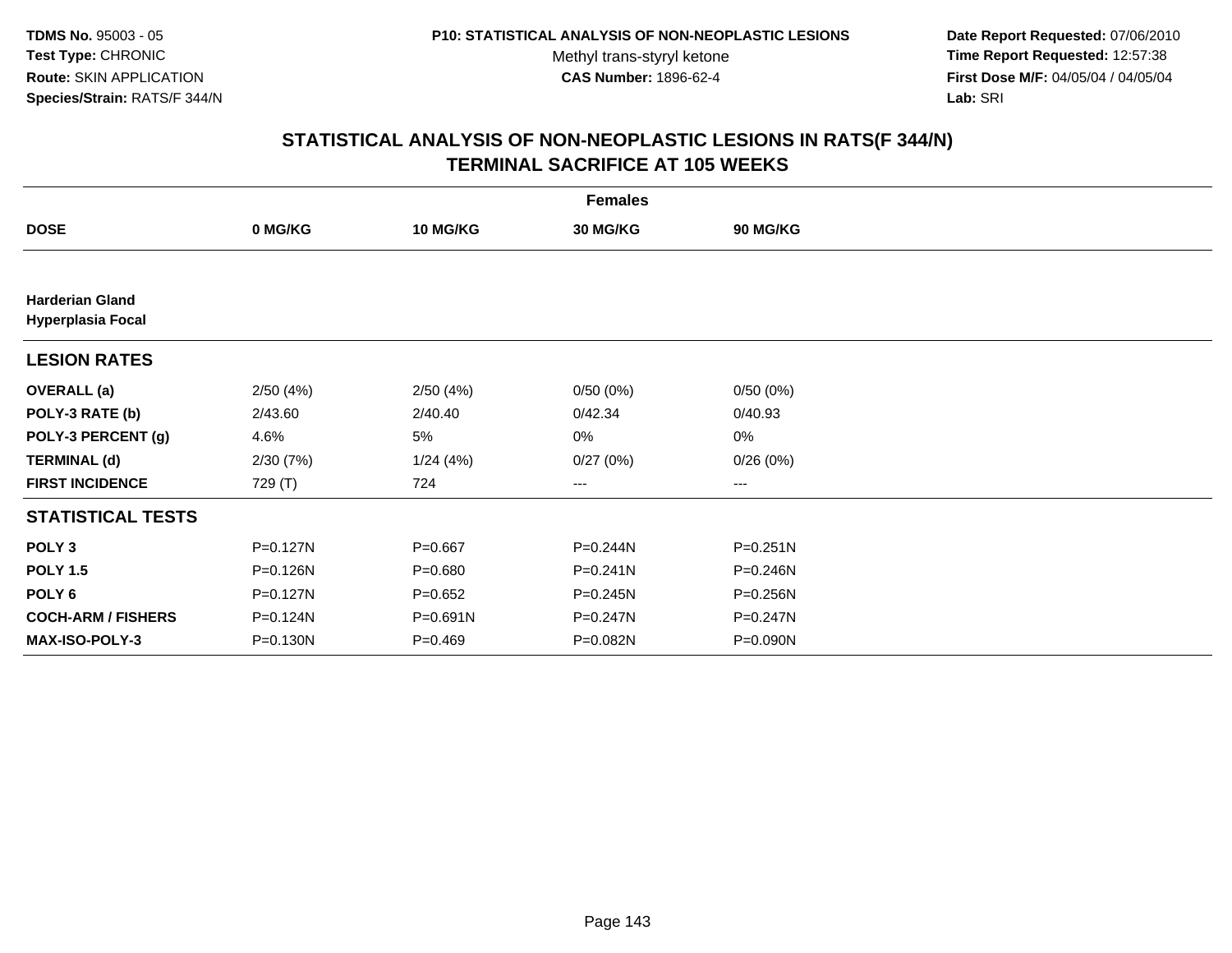**Date Report Requested:** 07/06/2010 **Time Report Requested:** 12:57:38 **First Dose M/F:** 04/05/04 / 04/05/04<br>Lab: SRI **Lab:** SRI

|                                                       | <b>Females</b> |                 |             |                 |  |  |  |  |
|-------------------------------------------------------|----------------|-----------------|-------------|-----------------|--|--|--|--|
| <b>DOSE</b>                                           | 0 MG/KG        | <b>10 MG/KG</b> | 30 MG/KG    | <b>90 MG/KG</b> |  |  |  |  |
|                                                       |                |                 |             |                 |  |  |  |  |
| <b>Harderian Gland</b><br><b>Inflammation Chronic</b> |                |                 |             |                 |  |  |  |  |
| <b>LESION RATES</b>                                   |                |                 |             |                 |  |  |  |  |
| <b>OVERALL</b> (a)                                    | 0/50(0%)       | 1/50(2%)        | 1/50(2%)    | 1/50(2%)        |  |  |  |  |
| POLY-3 RATE (b)                                       | 0/43.60        | 1/40.54         | 1/42.34     | 1/41.20         |  |  |  |  |
| POLY-3 PERCENT (g)                                    | 0%             | 2.5%            | 2.4%        | 2.4%            |  |  |  |  |
| <b>TERMINAL (d)</b>                                   | 0/30(0%)       | 0/24(0%)        | 1/27(4%)    | 0/26(0%)        |  |  |  |  |
| <b>FIRST INCIDENCE</b>                                | $---$          | 686             | 729 (T)     | 657             |  |  |  |  |
| <b>STATISTICAL TESTS</b>                              |                |                 |             |                 |  |  |  |  |
| POLY <sub>3</sub>                                     | $P = 0.466$    | $P = 0.485$     | $P=0.494$   | $P = 0.489$     |  |  |  |  |
| <b>POLY 1.5</b>                                       | $P = 0.471$    | $P = 0.493$     | $P = 0.496$ | $P = 0.493$     |  |  |  |  |
| POLY 6                                                | $P=0.462$      | $P = 0.478$     | $P = 0.492$ | $P = 0.486$     |  |  |  |  |
| <b>COCH-ARM / FISHERS</b>                             | $P = 0.483$    | $P = 0.500$     | $P = 0.500$ | $P = 0.500$     |  |  |  |  |
| <b>MAX-ISO-POLY-3</b>                                 | $P = 0.336$    | $P = 0.158$     | $P = 0.158$ | $P = 0.158$     |  |  |  |  |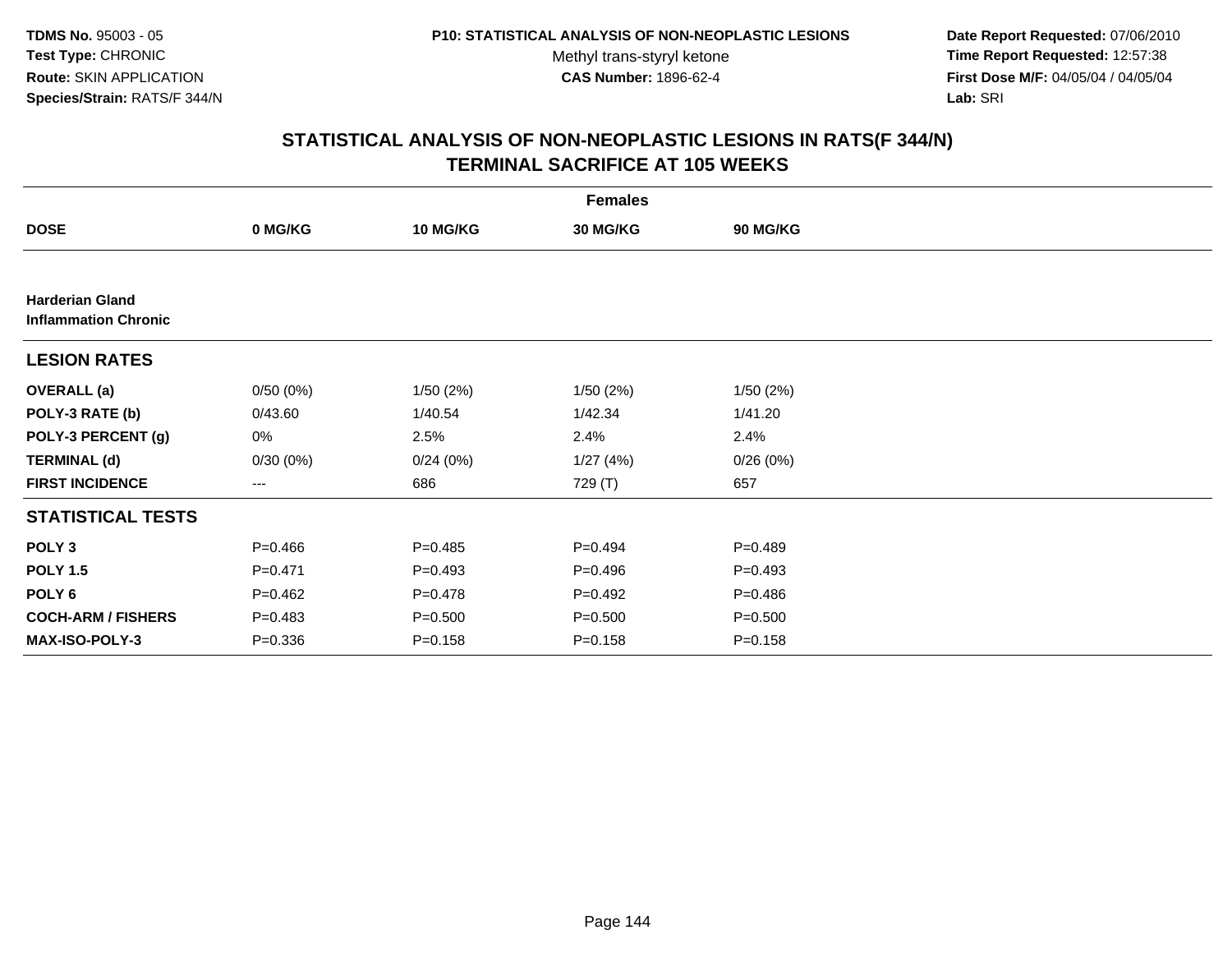**Date Report Requested:** 07/06/2010 **Time Report Requested:** 12:57:38 **First Dose M/F:** 04/05/04 / 04/05/04<br>Lab: SRI **Lab:** SRI

| <b>Females</b>            |             |                 |              |              |  |  |
|---------------------------|-------------|-----------------|--------------|--------------|--|--|
| <b>DOSE</b>               | 0 MG/KG     | <b>10 MG/KG</b> | 30 MG/KG     | 90 MG/KG     |  |  |
|                           |             |                 |              |              |  |  |
| Heart<br>Cardiomyopathy   |             |                 |              |              |  |  |
| <b>LESION RATES</b>       |             |                 |              |              |  |  |
| <b>OVERALL</b> (a)        | 36/50 (72%) | 35/50 (70%)     | 35/50 (70%)  | 35/50 (70%)  |  |  |
| POLY-3 RATE (b)           | 36/45.88    | 35/45.02        | 35/45.18     | 35/45.01     |  |  |
| POLY-3 PERCENT (g)        | 78.5%       | 77.7%           | 77.5%        | 77.8%        |  |  |
| <b>TERMINAL (d)</b>       | 26/30 (87%) | 20/24 (83%)     | 23/27 (85%)  | 20/26 (77%)  |  |  |
| <b>FIRST INCIDENCE</b>    | 629         | 493             | 583          | 537          |  |  |
| <b>STATISTICAL TESTS</b>  |             |                 |              |              |  |  |
| POLY <sub>3</sub>         | P=0.543N    | P=0.573N        | P=0.559N     | P=0.572N     |  |  |
| <b>POLY 1.5</b>           | P=0.552N    | P=0.518N        | P=0.535N     | P=0.558N     |  |  |
| POLY 6                    | P=0.500N    | $P = 0.609$     | P=0.571N     | $P = 0.555N$ |  |  |
| <b>COCH-ARM / FISHERS</b> | P=0.496N    | P=0.500N        | P=0.500N     | P=0.500N     |  |  |
| <b>MAX-ISO-POLY-3</b>     | P=0.701N    | P=0.464N        | $P = 0.451N$ | P=0.466N     |  |  |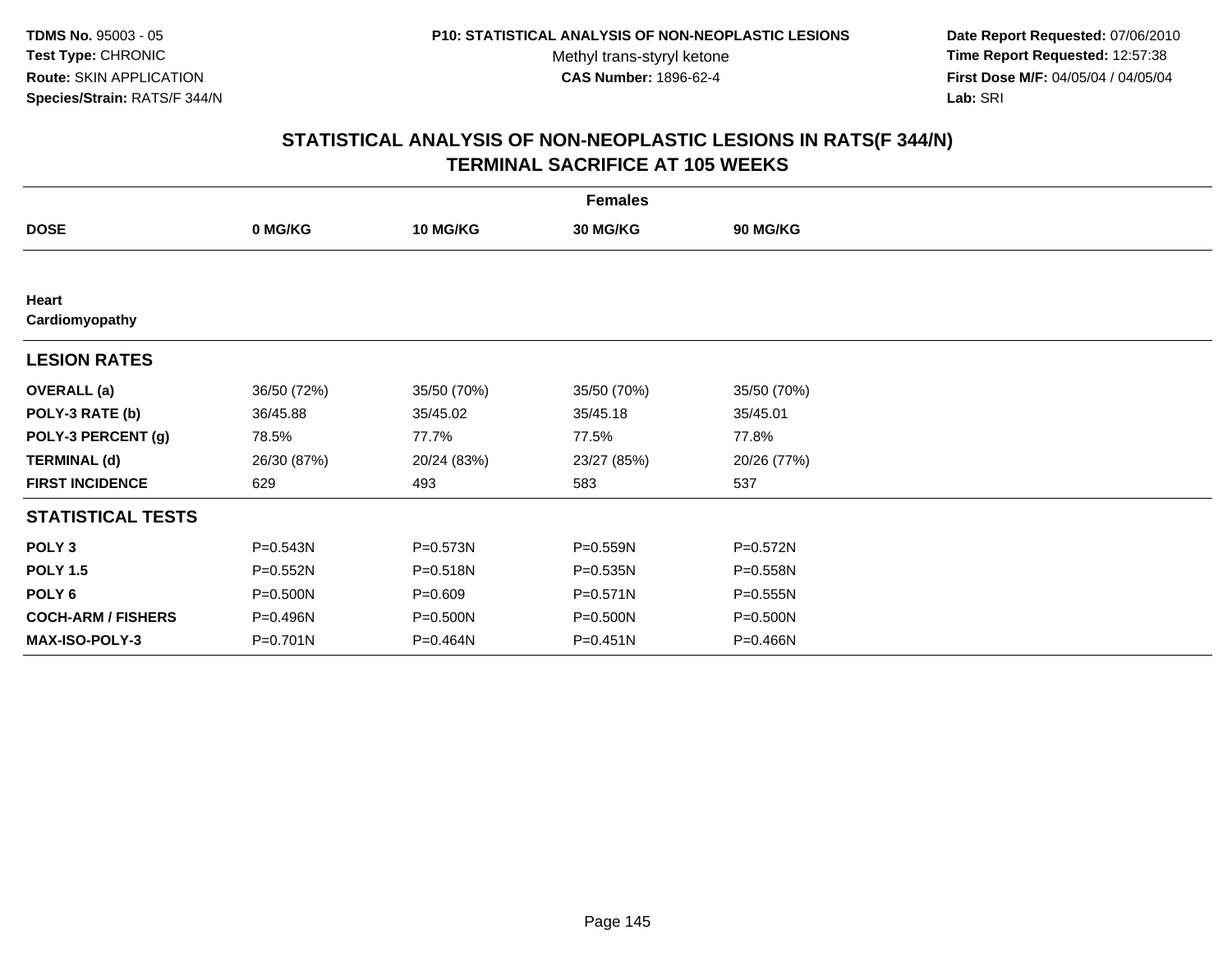**Date Report Requested:** 07/06/2010 **Time Report Requested:** 12:57:38 **First Dose M/F:** 04/05/04 / 04/05/04<br>Lab: SRI **Lab:** SRI

|                            |             |                 | <b>Females</b>  |             |  |
|----------------------------|-------------|-----------------|-----------------|-------------|--|
| <b>DOSE</b>                | 0 MG/KG     | <b>10 MG/KG</b> | <b>30 MG/KG</b> | 90 MG/KG    |  |
|                            |             |                 |                 |             |  |
| Heart<br><b>Thrombosis</b> |             |                 |                 |             |  |
| <b>LESION RATES</b>        |             |                 |                 |             |  |
| <b>OVERALL</b> (a)         | 0/50(0%)    | 3/50(6%)        | 0/50(0%)        | 1/50(2%)    |  |
| POLY-3 RATE (b)            | 0/43.60     | 3/41.34         | 0/42.34         | 1/41.13     |  |
| POLY-3 PERCENT (g)         | 0%          | 7.3%            | 0%              | 2.4%        |  |
| <b>TERMINAL (d)</b>        | 0/30(0%)    | 0/24(0%)        | 0/27(0%)        | 0/26(0%)    |  |
| <b>FIRST INCIDENCE</b>     | $---$       | 562             | ---             | 677         |  |
| <b>STATISTICAL TESTS</b>   |             |                 |                 |             |  |
| POLY <sub>3</sub>          | P=0.635N    | $P = 0.109$     | (e)             | $P = 0.488$ |  |
| <b>POLY 1.5</b>            | P=0.626N    | $P = 0.114$     | (e)             | $P=0.492$   |  |
| POLY <sub>6</sub>          | P=0.642N    | $P = 0.105$     | (e)             | $P = 0.485$ |  |
| <b>COCH-ARM / FISHERS</b>  | P=0.614N    | $P = 0.121$     | (e)             | $P = 0.500$ |  |
| <b>MAX-ISO-POLY-3</b>      | $P = 0.278$ | $P=0.038*$      | (e)             | $P = 0.158$ |  |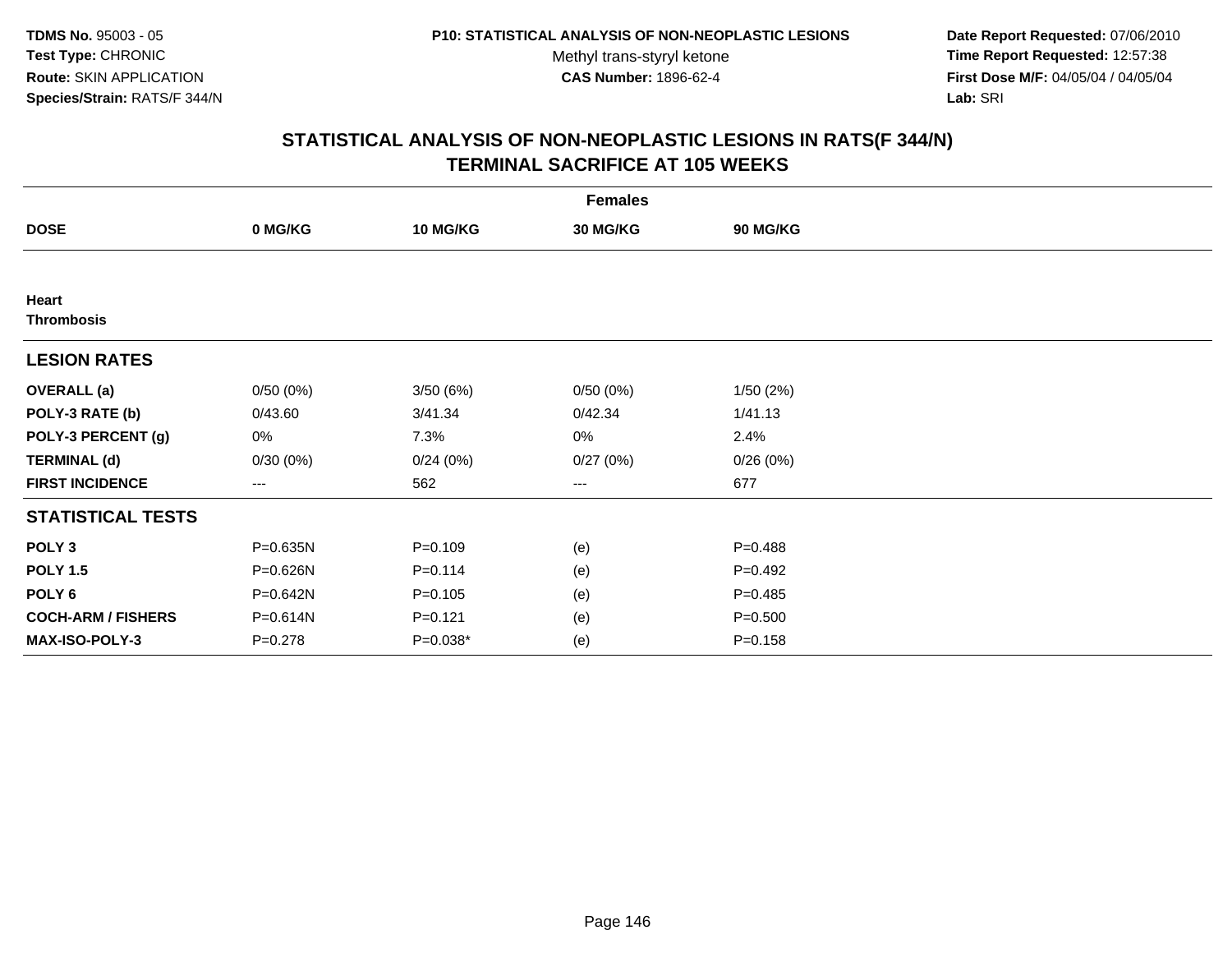**Date Report Requested:** 07/06/2010 **Time Report Requested:** 12:57:38 **First Dose M/F:** 04/05/04 / 04/05/04<br>Lab: SRI **Lab:** SRI

|                                        | <b>Females</b> |                 |                 |          |  |  |  |  |
|----------------------------------------|----------------|-----------------|-----------------|----------|--|--|--|--|
| <b>DOSE</b>                            | 0 MG/KG        | <b>10 MG/KG</b> | <b>30 MG/KG</b> | 90 MG/KG |  |  |  |  |
|                                        |                |                 |                 |          |  |  |  |  |
| <b>Intestine Large, Cecum</b><br>Edema |                |                 |                 |          |  |  |  |  |
| <b>LESION RATES</b>                    |                |                 |                 |          |  |  |  |  |
| <b>OVERALL</b> (a)                     | 2/50(4%)       | 3/50(6%)        | 3/50(6%)        | 1/50(2%) |  |  |  |  |
| POLY-3 RATE (b)                        | 2/43.96        | 3/41.20         | 3/42.88         | 1/41.09  |  |  |  |  |
| POLY-3 PERCENT (g)                     | 4.6%           | 7.3%            | 7%              | 2.4%     |  |  |  |  |
| <b>TERMINAL (d)</b>                    | 0/30(0%)       | 0/24(0%)        | 0/27(0%)        | 0/26(0%) |  |  |  |  |
| <b>FIRST INCIDENCE</b>                 | 653            | 520             | 614             | 687      |  |  |  |  |
| <b>STATISTICAL TESTS</b>               |                |                 |                 |          |  |  |  |  |
| POLY <sub>3</sub>                      | P=0.327N       | $P = 0.470$     | $P=0.489$       | P=0.523N |  |  |  |  |
| <b>POLY 1.5</b>                        | P=0.320N       | $P = 0.486$     | $P=0.493$       | P=0.515N |  |  |  |  |
| POLY 6                                 | P=0.335N       | $P=0.455$       | $P = 0.486$     | P=0.532N |  |  |  |  |
| <b>COCH-ARM / FISHERS</b>              | P=0.304N       | $P = 0.500$     | $P = 0.500$     | P=0.500N |  |  |  |  |
| MAX-ISO-POLY-3                         | P=0.365N       | $P = 0.303$     | $P = 0.316$     | P=0.306N |  |  |  |  |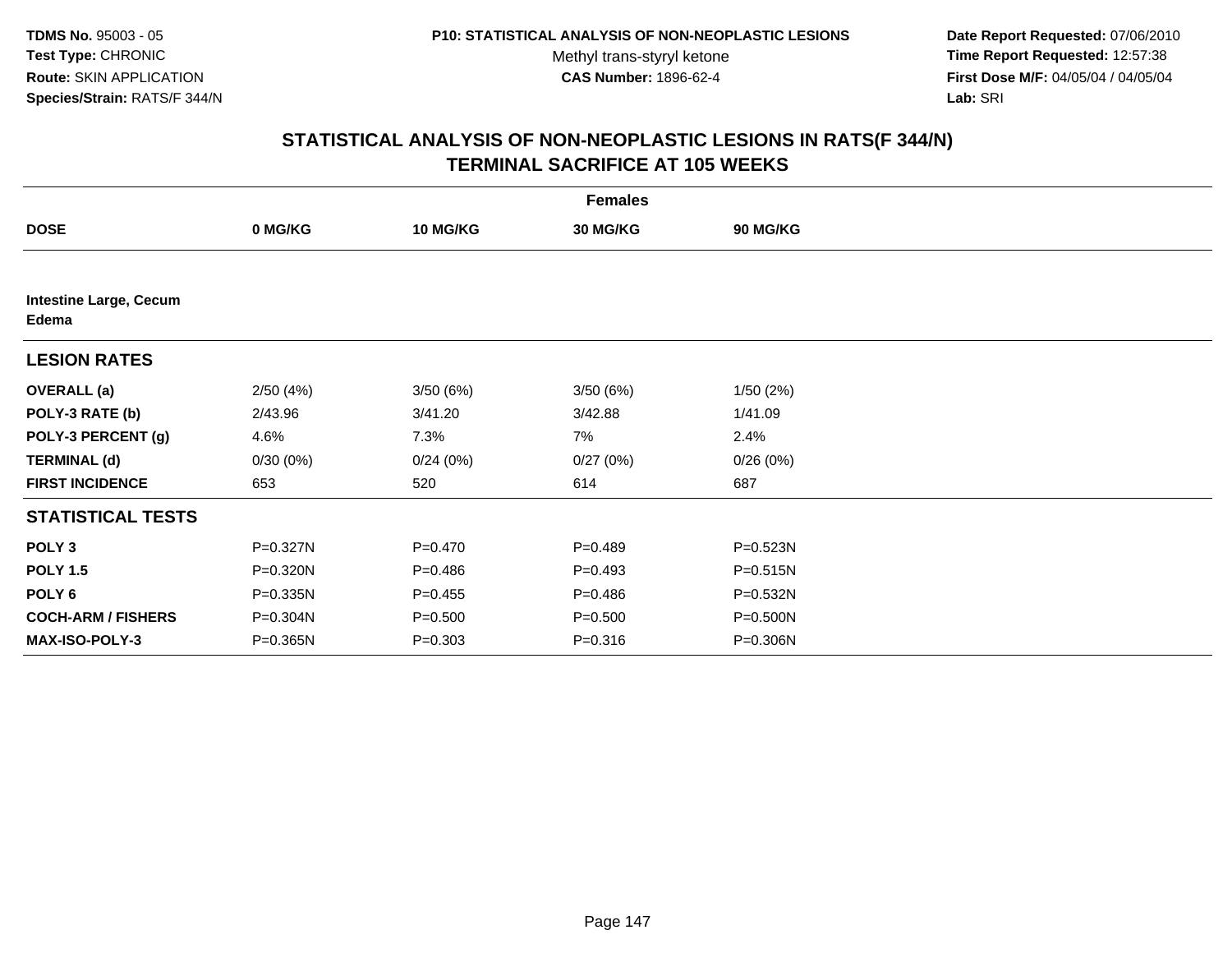**Date Report Requested:** 07/06/2010 **Time Report Requested:** 12:57:38 **First Dose M/F:** 04/05/04 / 04/05/04<br>Lab: SRI **Lab:** SRI

| <b>Females</b>                                       |             |                 |             |                 |  |  |
|------------------------------------------------------|-------------|-----------------|-------------|-----------------|--|--|
| <b>DOSE</b>                                          | 0 MG/KG     | <b>10 MG/KG</b> | 30 MG/KG    | <b>90 MG/KG</b> |  |  |
|                                                      |             |                 |             |                 |  |  |
| Intestine Small, Duodenum: Epithelium<br>Hyperplasia |             |                 |             |                 |  |  |
| <b>LESION RATES</b>                                  |             |                 |             |                 |  |  |
| <b>OVERALL</b> (a)                                   | 0/50(0%)    | 0/50(0%)        | 1/50(2%)    | 2/49(4%)        |  |  |
| POLY-3 RATE (b)                                      | 0/43.60     | 0/40.38         | 1/42.42     | 2/40.66         |  |  |
| POLY-3 PERCENT (g)                                   | 0%          | 0%              | 2.4%        | 4.9%            |  |  |
| <b>TERMINAL (d)</b>                                  | 0/30(0%)    | 0/24(0%)        | 0/27(0%)    | 0/26(0%)        |  |  |
| <b>FIRST INCIDENCE</b>                               | ---         | $---$           | 708         | 632             |  |  |
| <b>STATISTICAL TESTS</b>                             |             |                 |             |                 |  |  |
| POLY <sub>3</sub>                                    | $P = 0.079$ | (e)             | $P = 0.495$ | $P=0.222$       |  |  |
| <b>POLY 1.5</b>                                      | $P = 0.079$ | (e)             | $P=0.497$   | $P=0.225$       |  |  |
| POLY 6                                               | $P = 0.080$ | (e)             | $P = 0.493$ | $P = 0.219$     |  |  |
| <b>COCH-ARM / FISHERS</b>                            | $P = 0.081$ | (e)             | $P = 0.500$ | $P = 0.242$     |  |  |
| <b>MAX-ISO-POLY-3</b>                                | $P=0.077$   | (e)             | $P = 0.158$ | $P = 0.074$     |  |  |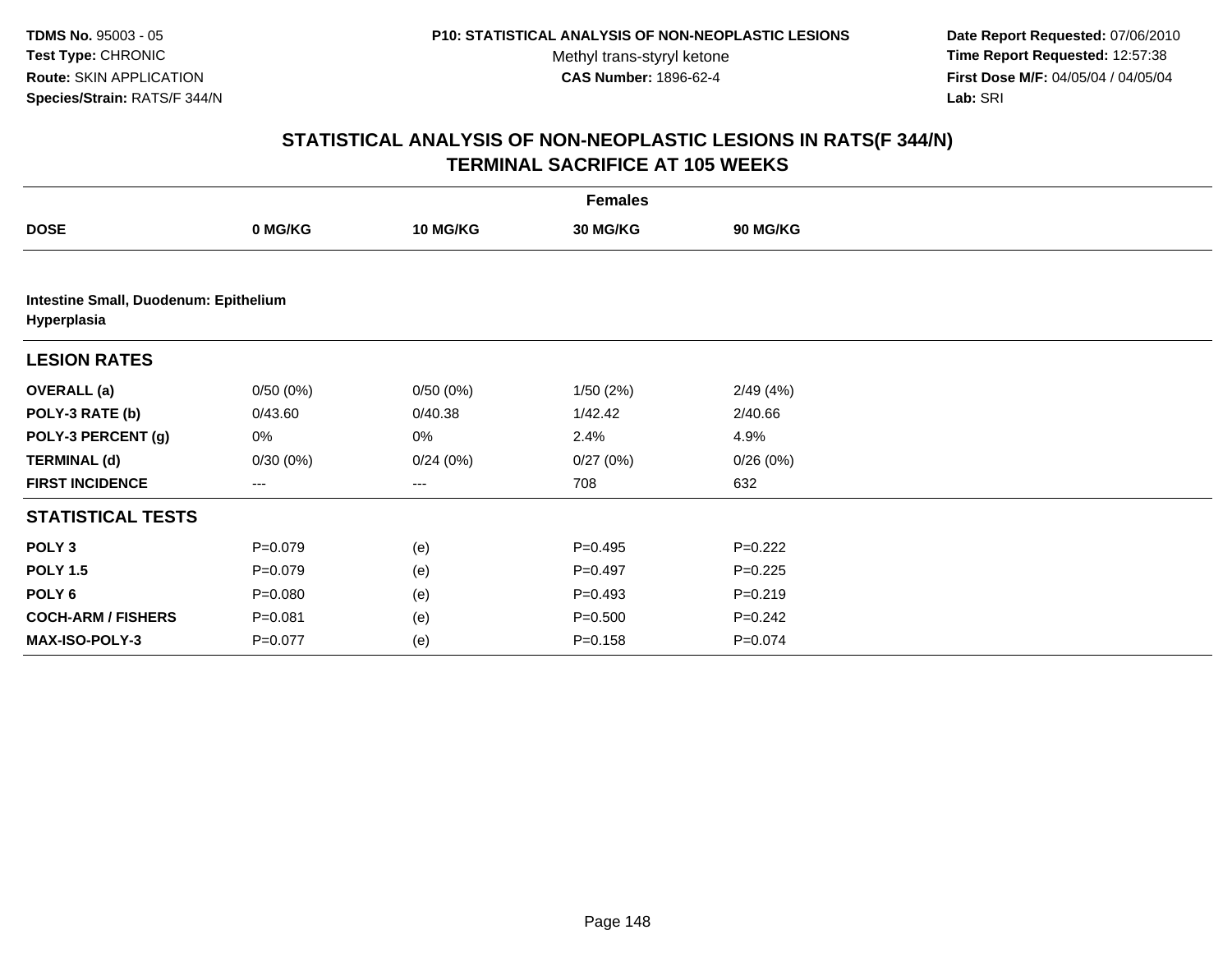**Date Report Requested:** 07/06/2010 **Time Report Requested:** 12:57:38 **First Dose M/F:** 04/05/04 / 04/05/04<br>Lab: SRI **Lab:** SRI

| <b>Females</b>                           |                   |                 |                 |          |  |  |  |
|------------------------------------------|-------------------|-----------------|-----------------|----------|--|--|--|
| <b>DOSE</b>                              | 0 MG/KG           | <b>10 MG/KG</b> | <b>30 MG/KG</b> | 90 MG/KG |  |  |  |
|                                          |                   |                 |                 |          |  |  |  |
| <b>Islets, Pancreatic</b><br>Hyperplasia |                   |                 |                 |          |  |  |  |
| <b>LESION RATES</b>                      |                   |                 |                 |          |  |  |  |
| <b>OVERALL</b> (a)                       | 0/49(0%)          | 2/50(4%)        | 0/50(0%)        | 0/49(0%) |  |  |  |
| POLY-3 RATE (b)                          | 0/42.96           | 2/40.38         | 0/42.34         | 0/40.26  |  |  |  |
| POLY-3 PERCENT (g)                       | 0%                | 5%              | 0%              | 0%       |  |  |  |
| <b>TERMINAL (d)</b>                      | 0/30(0%)          | 2/24(8%)        | 0/27(0%)        | 0/26(0%) |  |  |  |
| <b>FIRST INCIDENCE</b>                   | $\qquad \qquad -$ | 729 (T)         | ---             | $--$     |  |  |  |
| <b>STATISTICAL TESTS</b>                 |                   |                 |                 |          |  |  |  |
| POLY <sub>3</sub>                        | P=0.402N          | $P=0.223$       | (e)             | (e)      |  |  |  |
| <b>POLY 1.5</b>                          | P=0.393N          | $P = 0.232$     | (e)             | (e)      |  |  |  |
| POLY <sub>6</sub>                        | P=0.413N          | $P = 0.214$     | (e)             | (e)      |  |  |  |
| <b>COCH-ARM / FISHERS</b>                | P=0.382N          | $P = 0.253$     | (e)             | (e)      |  |  |  |
| MAX-ISO-POLY-3                           | P=0.264N          | $P = 0.076$     | (e)             | (e)      |  |  |  |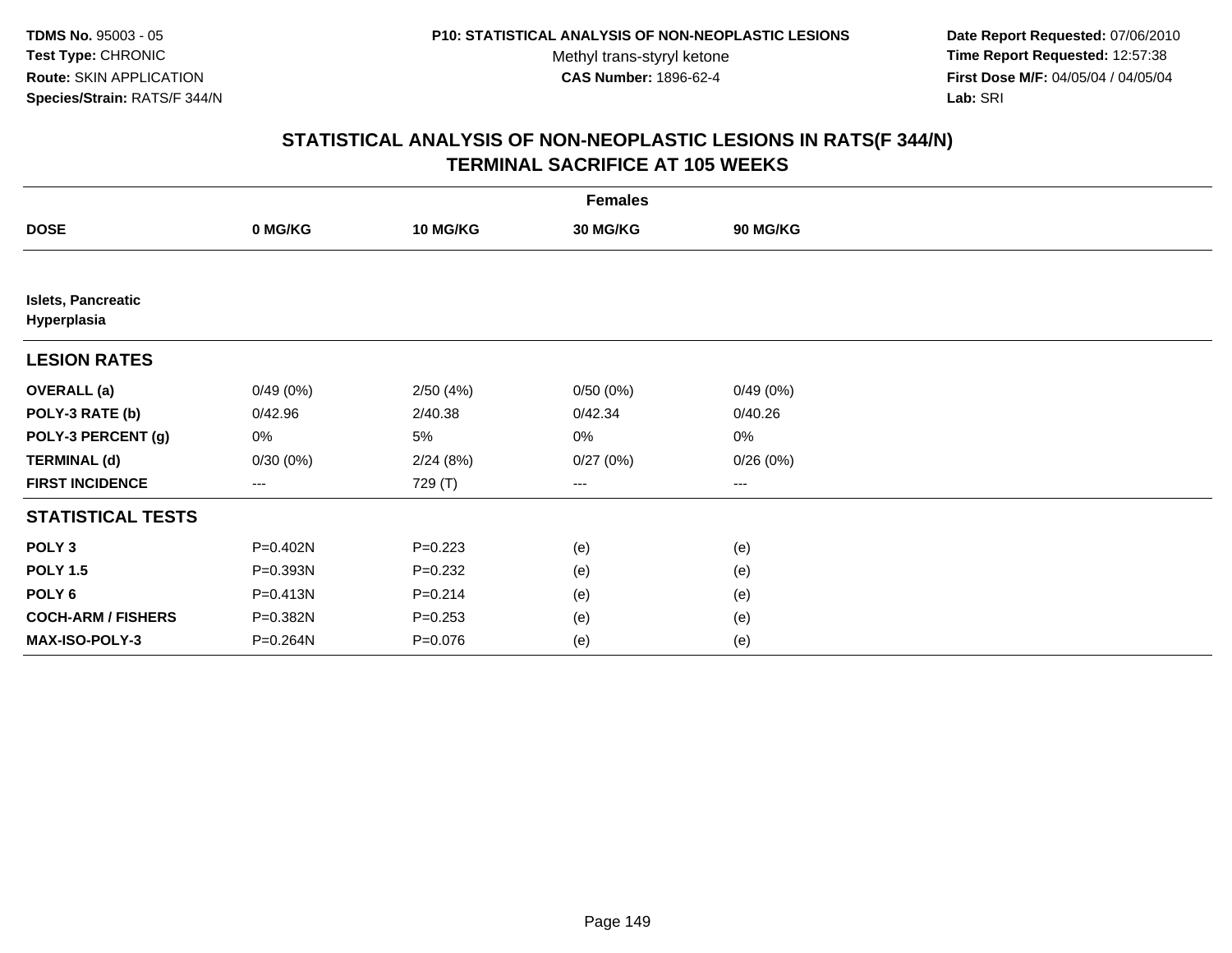**Date Report Requested:** 07/06/2010 **Time Report Requested:** 12:57:38 **First Dose M/F:** 04/05/04 / 04/05/04<br>Lab: SRI **Lab:** SRI

|                           |             |                 | <b>Females</b>  |                 |  |
|---------------------------|-------------|-----------------|-----------------|-----------------|--|
| <b>DOSE</b>               | 0 MG/KG     | <b>10 MG/KG</b> | <b>30 MG/KG</b> | <b>90 MG/KG</b> |  |
|                           |             |                 |                 |                 |  |
| Kidney<br>Cyst            |             |                 |                 |                 |  |
| <b>LESION RATES</b>       |             |                 |                 |                 |  |
| <b>OVERALL</b> (a)        | 0/50(0%)    | 1/50(2%)        | 2/50(4%)        | 1/50(2%)        |  |
| POLY-3 RATE (b)           | 0/43.60     | 1/40.95         | 2/42.53         | 1/40.93         |  |
| POLY-3 PERCENT (g)        | 0%          | 2.4%            | 4.7%            | 2.4%            |  |
| <b>TERMINAL (d)</b>       | 0/30(0%)    | 0/24(0%)        | 1/27(4%)        | 1/26(4%)        |  |
| <b>FIRST INCIDENCE</b>    | $\cdots$    | 547             | 679             | 729 (T)         |  |
| <b>STATISTICAL TESTS</b>  |             |                 |                 |                 |  |
| POLY <sub>3</sub>         | $P=0.476$   | $P = 0.487$     | $P = 0.231$     | $P = 0.487$     |  |
| <b>POLY 1.5</b>           | $P=0.484$   | $P=0.494$       | $P = 0.234$     | $P=0.492$       |  |
| POLY <sub>6</sub>         | $P=0.469$   | $P = 0.481$     | $P = 0.230$     | $P = 0.483$     |  |
| <b>COCH-ARM / FISHERS</b> | $P = 0.500$ | $P = 0.500$     | $P = 0.247$     | $P = 0.500$     |  |
| MAX-ISO-POLY-3            | $P=0.239$   | $P = 0.158$     | $P = 0.076$     | $P = 0.158$     |  |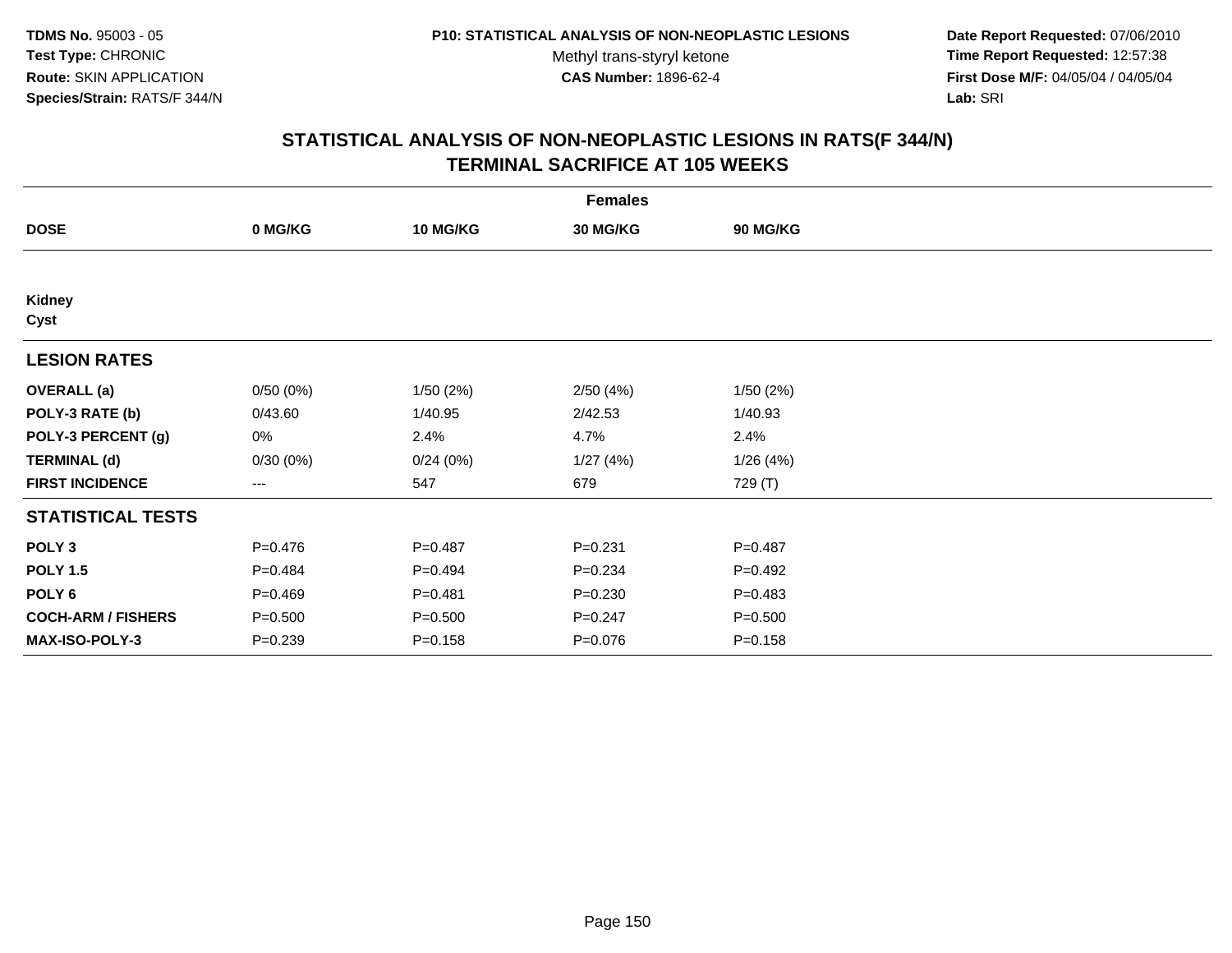**Date Report Requested:** 07/06/2010 **Time Report Requested:** 12:57:38 **First Dose M/F:** 04/05/04 / 04/05/04<br>Lab: SRI **Lab:** SRI

| <b>Females</b>                  |                        |          |                 |                   |  |  |
|---------------------------------|------------------------|----------|-----------------|-------------------|--|--|
| <b>DOSE</b>                     | 0 MG/KG                | 10 MG/KG | <b>30 MG/KG</b> | 90 MG/KG          |  |  |
|                                 |                        |          |                 |                   |  |  |
| <b>Kidney</b><br><b>Infarct</b> |                        |          |                 |                   |  |  |
| <b>LESION RATES</b>             |                        |          |                 |                   |  |  |
| <b>OVERALL</b> (a)              | 0/50(0%)               | 0/50(0%) | 2/50(4%)        | 0/50(0%)          |  |  |
| POLY-3 RATE (b)                 | 0/43.60                | 0/40.38  | 2/42.34         | 0/40.93           |  |  |
| POLY-3 PERCENT (g)              | 0%                     | 0%       | 4.7%            | $0\%$             |  |  |
| <b>TERMINAL (d)</b>             | 0/30(0%)               | 0/24(0%) | 2/27(7%)        | 0/26(0%)          |  |  |
| <b>FIRST INCIDENCE</b>          | $\qquad \qquad \cdots$ | $---$    | 729 (T)         | $\qquad \qquad -$ |  |  |
| <b>STATISTICAL TESTS</b>        |                        |          |                 |                   |  |  |
| POLY <sub>3</sub>               | P=0.706N               | (e)      | $P = 0.230$     | (e)               |  |  |
| <b>POLY 1.5</b>                 | P=0.704N               | (e)      | $P = 0.233$     | (e)               |  |  |
| POLY <sub>6</sub>               | P=0.708N               | (e)      | $P = 0.228$     | (e)               |  |  |
| <b>COCH-ARM / FISHERS</b>       | P=0.695N               | (e)      | $P = 0.247$     | (e)               |  |  |
| <b>MAX-ISO-POLY-3</b>           | $P = 0.260$            | (e)      | $P = 0.076$     | (e)               |  |  |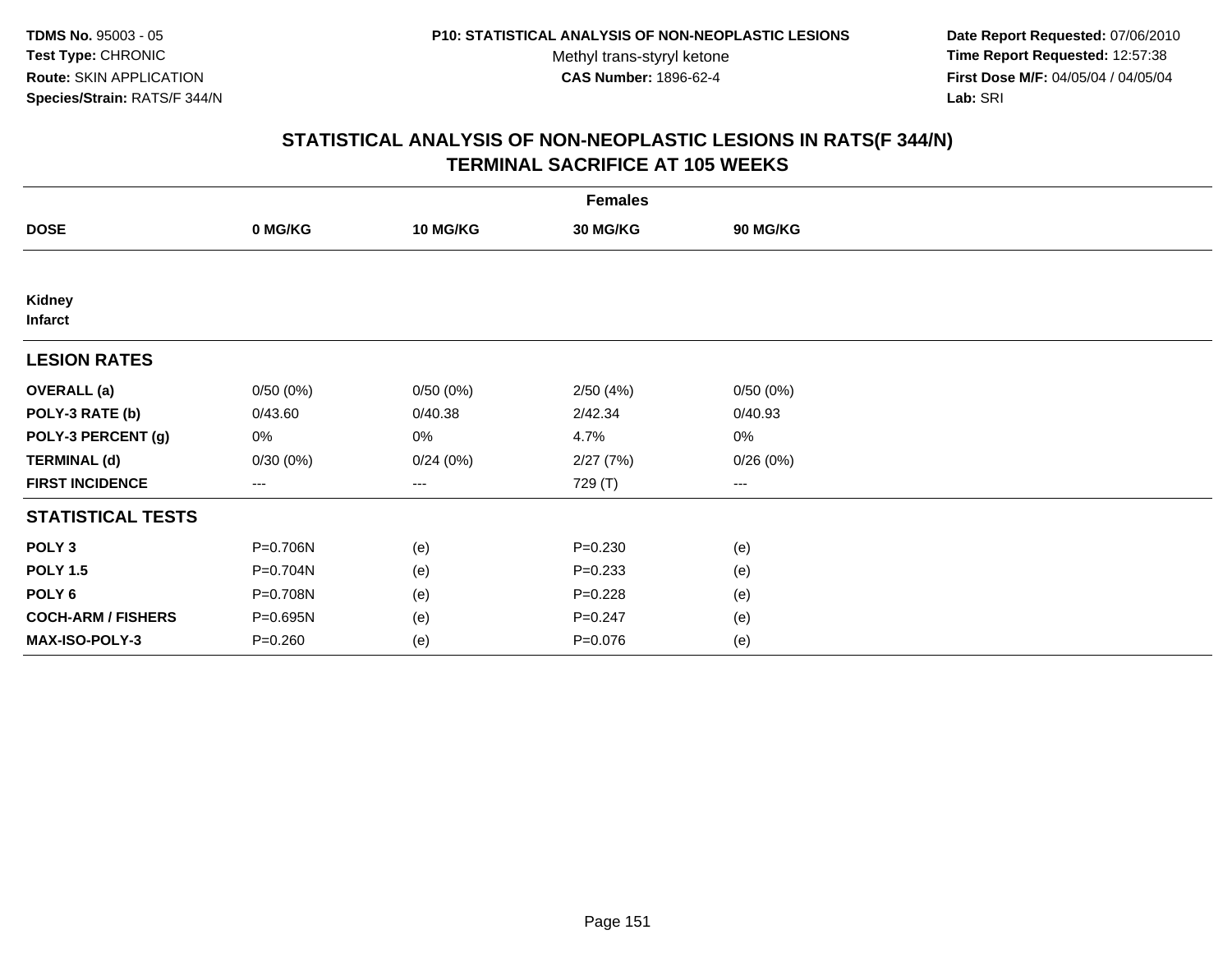**Date Report Requested:** 07/06/2010 **Time Report Requested:** 12:57:38 **First Dose M/F:** 04/05/04 / 04/05/04<br>Lab: SRI **Lab:** SRI

| <b>Females</b>            |          |                   |                 |          |  |  |  |
|---------------------------|----------|-------------------|-----------------|----------|--|--|--|
| <b>DOSE</b>               | 0 MG/KG  | <b>10 MG/KG</b>   | <b>30 MG/KG</b> | 90 MG/KG |  |  |  |
|                           |          |                   |                 |          |  |  |  |
| Kidney<br>Inflammation    |          |                   |                 |          |  |  |  |
| <b>LESION RATES</b>       |          |                   |                 |          |  |  |  |
| <b>OVERALL</b> (a)        | 0/50(0%) | 0/50(0%)          | 0/50(0%)        | 0/50(0%) |  |  |  |
| POLY-3 RATE (b)           | 0/43.60  | 0/40.38           | 0/42.34         | 0/40.93  |  |  |  |
| POLY-3 PERCENT (g)        | 0%       | $0\%$             | 0%              | 0%       |  |  |  |
| <b>TERMINAL (d)</b>       | 0/30(0%) | 0/24(0%)          | 0/27(0%)        | 0/26(0%) |  |  |  |
| <b>FIRST INCIDENCE</b>    | $--$     | $\qquad \qquad -$ | $\cdots$        | $\cdots$ |  |  |  |
| <b>STATISTICAL TESTS</b>  |          |                   |                 |          |  |  |  |
| POLY <sub>3</sub>         | (e)      | (e)               | (e)             | (e)      |  |  |  |
| <b>POLY 1.5</b>           | (e)      | (e)               | (e)             | (e)      |  |  |  |
| POLY <sub>6</sub>         | (e)      | (e)               | (e)             | (e)      |  |  |  |
| <b>COCH-ARM / FISHERS</b> | (e)      | (e)               | (e)             | (e)      |  |  |  |
| MAX-ISO-POLY-3            | (e)      | (e)               | (e)             | (e)      |  |  |  |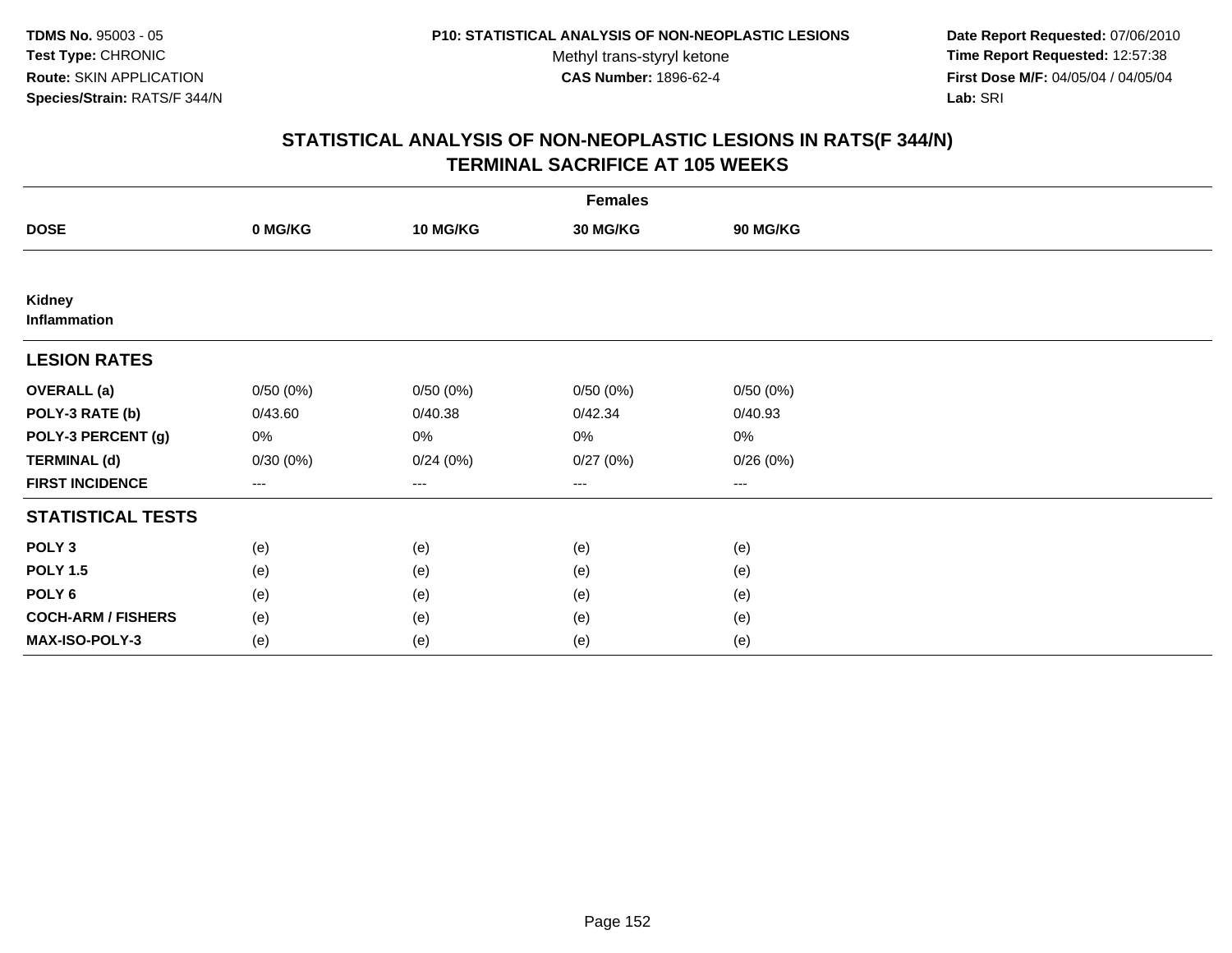**Date Report Requested:** 07/06/2010 **Time Report Requested:** 12:57:38 **First Dose M/F:** 04/05/04 / 04/05/04<br>Lab: SRI **Lab:** SRI

|                                       |            |                 | <b>Females</b>  |                 |  |
|---------------------------------------|------------|-----------------|-----------------|-----------------|--|
| <b>DOSE</b>                           | 0 MG/KG    | <b>10 MG/KG</b> | <b>30 MG/KG</b> | <b>90 MG/KG</b> |  |
|                                       |            |                 |                 |                 |  |
| Kidney<br><b>Inflammation Chronic</b> |            |                 |                 |                 |  |
| <b>LESION RATES</b>                   |            |                 |                 |                 |  |
| <b>OVERALL</b> (a)                    | 4/50 (8%)  | 7/50 (14%)      | 6/50 (12%)      | 3/50(6%)        |  |
| POLY-3 RATE (b)                       | 4/43.60    | 7/40.83         | 6/42.34         | 3/40.93         |  |
| POLY-3 PERCENT (g)                    | 9.2%       | 17.2%           | 14.2%           | 7.3%            |  |
| <b>TERMINAL (d)</b>                   | 4/30 (13%) | 5/24(21%)       | 6/27(22%)       | 3/26 (12%)      |  |
| <b>FIRST INCIDENCE</b>                | 729 (T)    | 615             | 729 (T)         | 729 (T)         |  |
| <b>STATISTICAL TESTS</b>              |            |                 |                 |                 |  |
| POLY <sub>3</sub>                     | P=0.279N   | $P=0.222$       | $P = 0.350$     | P=0.535N        |  |
| <b>POLY 1.5</b>                       | P=0.270N   | $P=0.242$       | $P = 0.358$     | $P = 0.522N$    |  |
| POLY <sub>6</sub>                     | P=0.288N   | $P = 0.204$     | $P=0.344$       | P=0.546N        |  |
| <b>COCH-ARM / FISHERS</b>             | P=0.250N   | $P=0.262$       | $P = 0.370$     | P=0.500N        |  |
| <b>MAX-ISO-POLY-3</b>                 | P=0.326N   | $P = 0.145$     | $P = 0.239$     | P=0.382N        |  |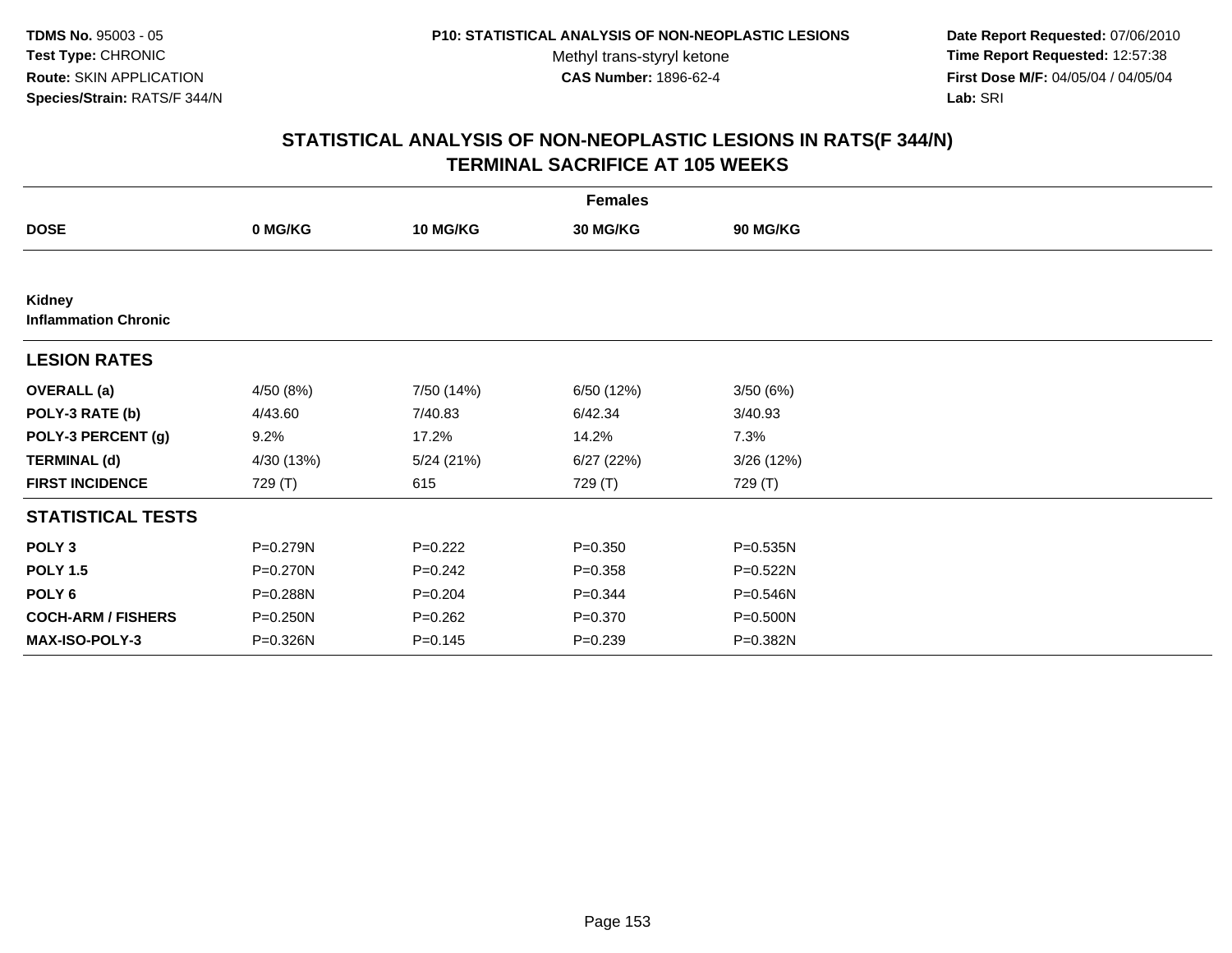**Date Report Requested:** 07/06/2010 **Time Report Requested:** 12:57:38 **First Dose M/F:** 04/05/04 / 04/05/04<br>Lab: SRI **Lab:** SRI

| <b>Females</b>               |              |                 |                 |             |  |  |  |
|------------------------------|--------------|-----------------|-----------------|-------------|--|--|--|
| <b>DOSE</b>                  | 0 MG/KG      | <b>10 MG/KG</b> | <b>30 MG/KG</b> | 90 MG/KG    |  |  |  |
|                              |              |                 |                 |             |  |  |  |
| <b>Kidney</b><br>Nephropathy |              |                 |                 |             |  |  |  |
| <b>LESION RATES</b>          |              |                 |                 |             |  |  |  |
| <b>OVERALL</b> (a)           | 45/50 (90%)  | 41/50 (82%)     | 43/50 (86%)     | 40/50 (80%) |  |  |  |
| POLY-3 RATE (b)              | 45/47.32     | 41/46.27        | 43/47.27        | 40/44.94    |  |  |  |
| POLY-3 PERCENT (g)           | 95.1%        | 88.6%           | 91%             | 89%         |  |  |  |
| <b>TERMINAL (d)</b>          | 30/30 (100%) | 22/24 (92%)     | 27/27 (100%)    | 25/26 (96%) |  |  |  |
| <b>FIRST INCIDENCE</b>       | 554          | 493             | 453             | 493         |  |  |  |
| <b>STATISTICAL TESTS</b>     |              |                 |                 |             |  |  |  |
| POLY <sub>3</sub>            | P=0.304N     | P=0.184N        | P=0.333N        | P=0.206N    |  |  |  |
| <b>POLY 1.5</b>              | P=0.263N     | P=0.153N        | P=0.344N        | P=0.163N    |  |  |  |
| POLY <sub>6</sub>            | P=0.351N     | $P = 0.231N$    | P=0.309N        | P=0.263N    |  |  |  |
| <b>COCH-ARM / FISHERS</b>    | P=0.182N     | P=0.194N        | P=0.380N        | P=0.131N    |  |  |  |
| <b>MAX-ISO-POLY-3</b>        | P=0.209N     | P=0.092N        | P=0.187N        | P=0.106N    |  |  |  |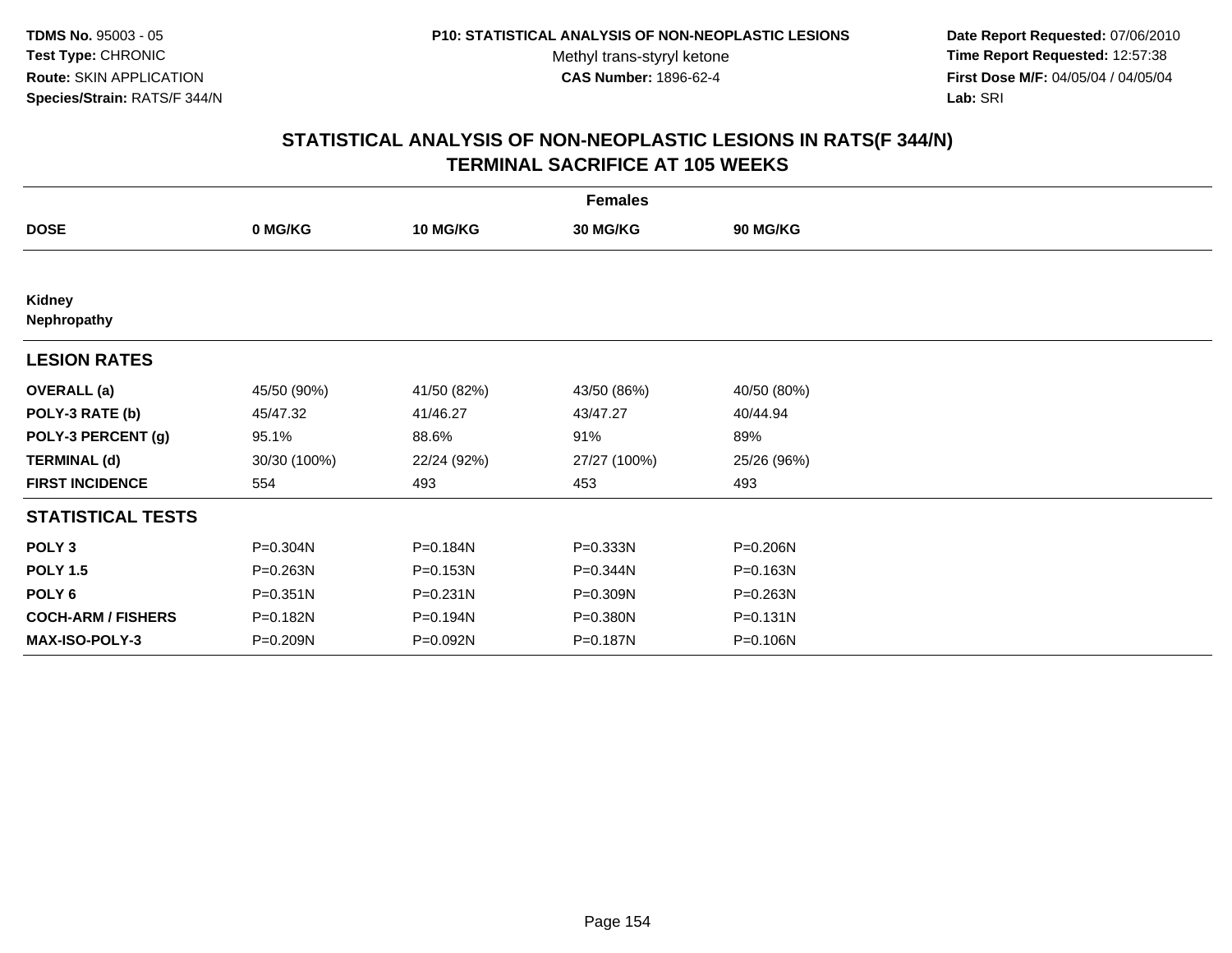**Date Report Requested:** 07/06/2010 **Time Report Requested:** 12:57:38 **First Dose M/F:** 04/05/04 / 04/05/04<br>Lab: SRI **Lab:** SRI

|                                                                     |             |                 | <b>Females</b> |                 |  |  |  |  |
|---------------------------------------------------------------------|-------------|-----------------|----------------|-----------------|--|--|--|--|
| <b>DOSE</b>                                                         | 0 MG/KG     | <b>10 MG/KG</b> | 30 MG/KG       | <b>90 MG/KG</b> |  |  |  |  |
|                                                                     |             |                 |                |                 |  |  |  |  |
| <b>Kidney: Renal Tubule</b><br><b>Accumulation, Hyaline Droplet</b> |             |                 |                |                 |  |  |  |  |
| <b>LESION RATES</b>                                                 |             |                 |                |                 |  |  |  |  |
| <b>OVERALL</b> (a)                                                  | 1/50(2%)    | 2/50(4%)        | 3/50(6%)       | 2/50(4%)        |  |  |  |  |
| POLY-3 RATE (b)                                                     | 1/43.69     | 2/40.40         | 3/43.85        | 2/41.14         |  |  |  |  |
| POLY-3 PERCENT (g)                                                  | 2.3%        | 5%              | 6.8%           | 4.9%            |  |  |  |  |
| <b>TERMINAL (d)</b>                                                 | 0/30(0%)    | 1/24(4%)        | 0/27(0%)       | 0/26(0%)        |  |  |  |  |
| <b>FIRST INCIDENCE</b>                                              | 708         | 724             | 453            | 687             |  |  |  |  |
| <b>STATISTICAL TESTS</b>                                            |             |                 |                |                 |  |  |  |  |
| POLY <sub>3</sub>                                                   | $P = 0.478$ | $P = 0.473$     | $P = 0.306$    | $P = 0.479$     |  |  |  |  |
| <b>POLY 1.5</b>                                                     | $P=0.484$   | $P = 0.486$     | $P = 0.306$    | $P = 0.486$     |  |  |  |  |
| POLY 6                                                              | $P = 0.473$ | $P=0.458$       | $P = 0.309$    | $P = 0.473$     |  |  |  |  |
| <b>COCH-ARM / FISHERS</b>                                           | $P = 0.500$ | $P = 0.500$     | $P = 0.309$    | $P = 0.500$     |  |  |  |  |
| <b>MAX-ISO-POLY-3</b>                                               | $P = 0.366$ | $P = 0.265$     | $P = 0.155$    | $P = 0.269$     |  |  |  |  |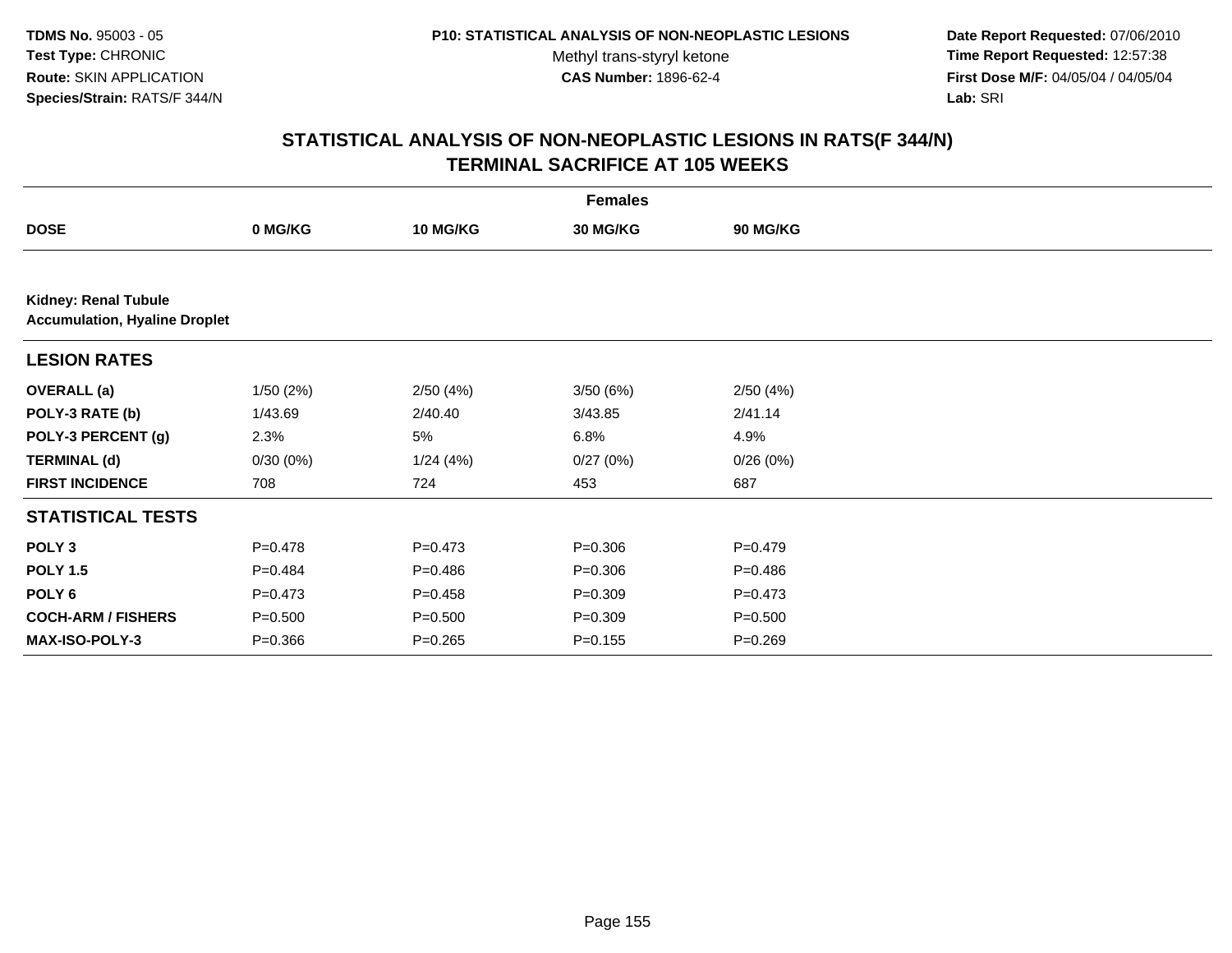**Date Report Requested:** 07/06/2010 **Time Report Requested:** 12:57:38 **First Dose M/F:** 04/05/04 / 04/05/04<br>Lab: SRI **Lab:** SRI

|                                             | <b>Females</b> |                 |                 |             |  |  |  |  |
|---------------------------------------------|----------------|-----------------|-----------------|-------------|--|--|--|--|
| <b>DOSE</b>                                 | 0 MG/KG        | <b>10 MG/KG</b> | <b>30 MG/KG</b> | 90 MG/KG    |  |  |  |  |
|                                             |                |                 |                 |             |  |  |  |  |
| <b>Kidney: Renal Tubule</b><br>Pigmentation |                |                 |                 |             |  |  |  |  |
| <b>LESION RATES</b>                         |                |                 |                 |             |  |  |  |  |
| <b>OVERALL</b> (a)                          | 1/50(2%)       | 1/50(2%)        | 2/50(4%)        | 2/50(4%)    |  |  |  |  |
| POLY-3 RATE (b)                             | 1/44.16        | 1/40.40         | 2/42.78         | 2/41.67     |  |  |  |  |
| POLY-3 PERCENT (g)                          | 2.3%           | 2.5%            | 4.7%            | 4.8%        |  |  |  |  |
| <b>TERMINAL (d)</b>                         | 0/30(0%)       | 0/24(0%)        | 0/27(0%)        | 0/26(0%)    |  |  |  |  |
| <b>FIRST INCIDENCE</b>                      | 554            | 724             | 632             | 493         |  |  |  |  |
| <b>STATISTICAL TESTS</b>                    |                |                 |                 |             |  |  |  |  |
| POLY <sub>3</sub>                           | $P = 0.373$    | $P = 0.741$     | $P=0.489$       | $P = 0.480$ |  |  |  |  |
| <b>POLY 1.5</b>                             | $P = 0.375$    | $P = 0.750$     | $P=0.493$       | $P=0.487$   |  |  |  |  |
| POLY <sub>6</sub>                           | $P = 0.371$    | $P = 0.730$     | $P = 0.487$     | $P = 0.473$ |  |  |  |  |
| <b>COCH-ARM / FISHERS</b>                   | $P = 0.383$    | P=0.753N        | $P = 0.500$     | $P = 0.500$ |  |  |  |  |
| <b>MAX-ISO-POLY-3</b>                       | $P = 0.433$    | $P=0.475$       | $P = 0.274$     | $P = 0.269$ |  |  |  |  |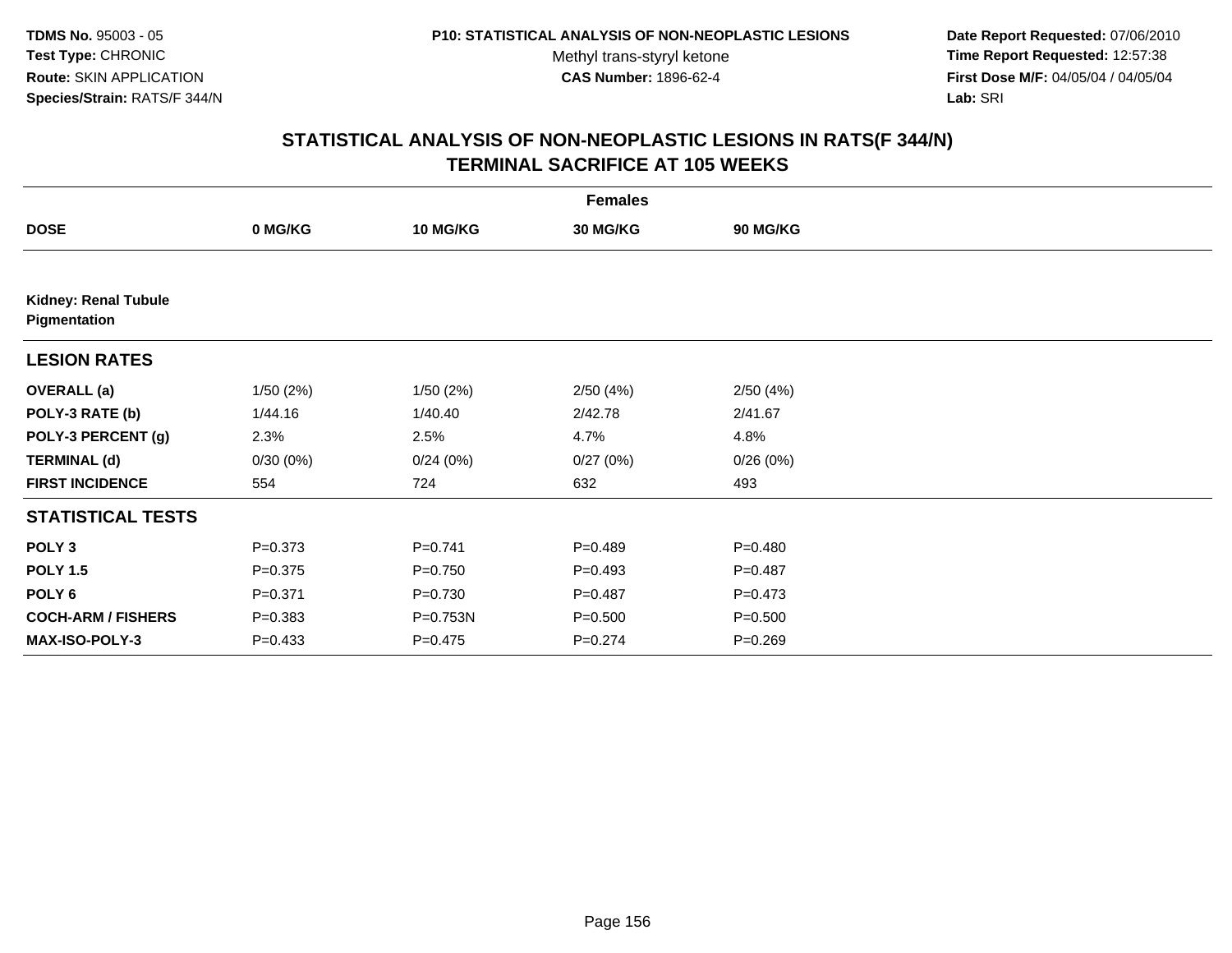**Date Report Requested:** 07/06/2010 **Time Report Requested:** 12:57:38 **First Dose M/F:** 04/05/04 / 04/05/04<br>Lab: SRI **Lab:** SRI

|                           |              |                 | <b>Females</b>  |             |  |
|---------------------------|--------------|-----------------|-----------------|-------------|--|
| <b>DOSE</b>               | 0 MG/KG      | <b>10 MG/KG</b> | <b>30 MG/KG</b> | 90 MG/KG    |  |
|                           |              |                 |                 |             |  |
| Liver<br>Angiectasis      |              |                 |                 |             |  |
| <b>LESION RATES</b>       |              |                 |                 |             |  |
| <b>OVERALL</b> (a)        | 1/50(2%)     | 2/50(4%)        | 1/50(2%)        | 1/50(2%)    |  |
| POLY-3 RATE (b)           | 1/43.60      | 2/40.69         | 1/42.34         | 1/41.39     |  |
| POLY-3 PERCENT (g)        | 2.3%         | 4.9%            | 2.4%            | 2.4%        |  |
| <b>TERMINAL (d)</b>       | 1/30(3%)     | 1/24(4%)        | 1/27(4%)        | 0/26(0%)    |  |
| <b>FIRST INCIDENCE</b>    | 729 (T)      | 642             | 729 (T)         | 593         |  |
| <b>STATISTICAL TESTS</b>  |              |                 |                 |             |  |
| POLY <sub>3</sub>         | $P = 0.551N$ | $P = 0.476$     | $P = 0.754$     | $P = 0.749$ |  |
| <b>POLY 1.5</b>           | P=0.547N     | $P = 0.488$     | $P=0.757$       | $P = 0.753$ |  |
| POLY <sub>6</sub>         | P=0.554N     | $P=0.464$       | $P = 0.753$     | $P = 0.746$ |  |
| <b>COCH-ARM / FISHERS</b> | P=0.539N     | $P = 0.500$     | P=0.753N        | P=0.753N    |  |
| <b>MAX-ISO-POLY-3</b>     | P=0.594N     | $P = 0.267$     | $P = 0.491$     | $P = 0.485$ |  |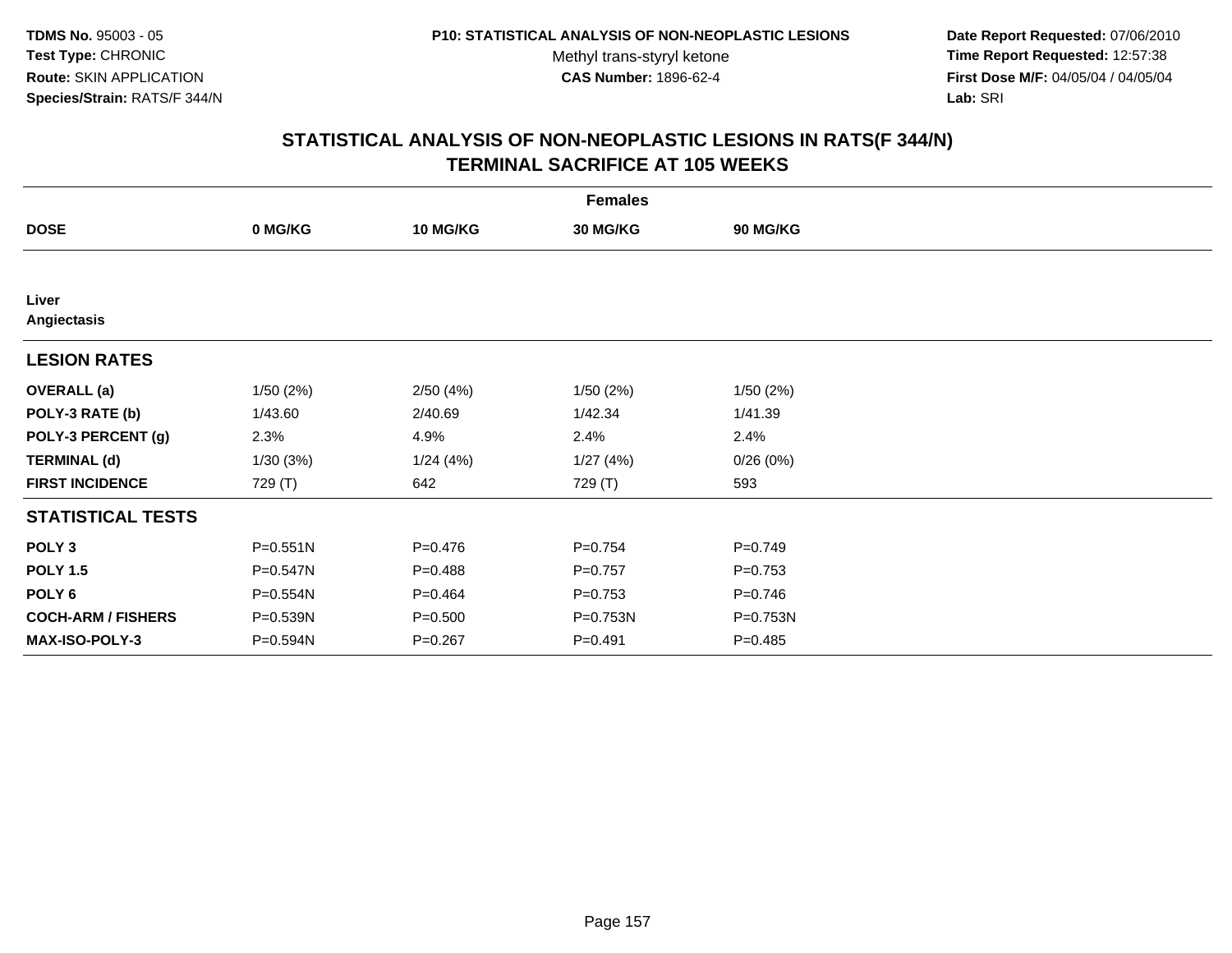**Date Report Requested:** 07/06/2010 **Time Report Requested:** 12:57:38 **First Dose M/F:** 04/05/04 / 04/05/04<br>Lab: SRI **Lab:** SRI

|                                  |             |                 | <b>Females</b> |              |  |
|----------------------------------|-------------|-----------------|----------------|--------------|--|
| <b>DOSE</b>                      | 0 MG/KG     | <b>10 MG/KG</b> | 30 MG/KG       | 90 MG/KG     |  |
|                                  |             |                 |                |              |  |
| Liver<br><b>Basophilic Focus</b> |             |                 |                |              |  |
| <b>LESION RATES</b>              |             |                 |                |              |  |
| <b>OVERALL</b> (a)               | 37/50 (74%) | 37/50 (74%)     | 38/50 (76%)    | 34/50 (68%)  |  |
| POLY-3 RATE (b)                  | 37/46.32    | 37/45.13        | 38/45.61       | 34/43.67     |  |
| POLY-3 PERCENT (g)               | 79.9%       | 82%             | 83.3%          | 77.9%        |  |
| <b>TERMINAL (d)</b>              | 27/30 (90%) | 21/24 (88%)     | 26/27 (96%)    | 25/26 (96%)  |  |
| <b>FIRST INCIDENCE</b>           | 605         | 515             | 453            | 537          |  |
| <b>STATISTICAL TESTS</b>         |             |                 |                |              |  |
| POLY <sub>3</sub>                | P=0.398N    | $P = 0.504$     | $P=0.434$      | $P = 0.510N$ |  |
| <b>POLY 1.5</b>                  | P=0.346N    | $P = 0.568$     | $P=0.469$      | $P = 0.433N$ |  |
| POLY 6                           | P=0.472N    | $P=0.440$       | $P = 0.382$    | P=0.604N     |  |
| <b>COCH-ARM / FISHERS</b>        | P=0.254N    | P=0.590N        | $P = 0.500$    | P=0.330N     |  |
| MAX-ISO-POLY-3                   | P=0.498N    | $P = 0.391$     | $P=0.325$      | $P = 0.401N$ |  |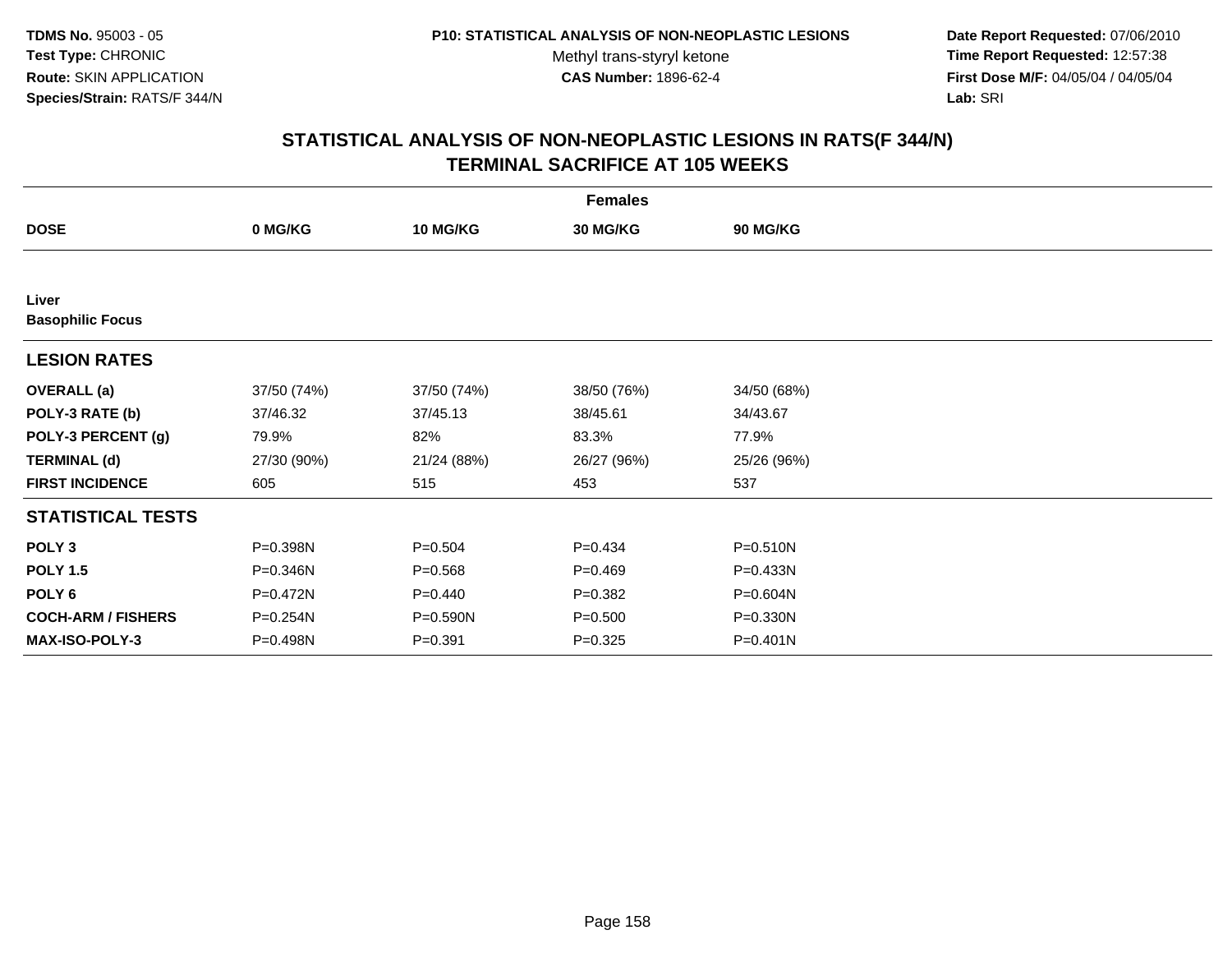**Date Report Requested:** 07/06/2010 **Time Report Requested:** 12:57:38 **First Dose M/F:** 04/05/04 / 04/05/04<br>Lab: SRI **Lab:** SRI

|                                  |              |                 | <b>Females</b>  |             |  |
|----------------------------------|--------------|-----------------|-----------------|-------------|--|
| <b>DOSE</b>                      | 0 MG/KG      | <b>10 MG/KG</b> | <b>30 MG/KG</b> | 90 MG/KG    |  |
|                                  |              |                 |                 |             |  |
| Liver<br><b>Clear Cell Focus</b> |              |                 |                 |             |  |
| <b>LESION RATES</b>              |              |                 |                 |             |  |
| <b>OVERALL</b> (a)               | 6/50 (12%)   | 10/50 (20%)     | 4/50 (8%)       | 6/50 (12%)  |  |
| POLY-3 RATE (b)                  | 6/44.09      | 10/41.03        | 4/42.39         | 6/40.93     |  |
| POLY-3 PERCENT (g)               | 13.6%        | 24.4%           | 9.4%            | 14.7%       |  |
| <b>TERMINAL (d)</b>              | 4/30 (13%)   | 8/24 (33%)      | 3/27 (11%)      | 6/26(23%)   |  |
| <b>FIRST INCIDENCE</b>           | 650          | 537             | 715             | 729 (T)     |  |
| <b>STATISTICAL TESTS</b>         |              |                 |                 |             |  |
| POLY <sub>3</sub>                | $P = 0.413N$ | $P = 0.159$     | P=0.394N        | $P = 0.568$ |  |
| <b>POLY 1.5</b>                  | P=0.398N     | $P=0.182$       | P=0.384N        | $P = 0.588$ |  |
| POLY 6                           | $P = 0.431N$ | $P = 0.135$     | P=0.404N        | $P = 0.546$ |  |
| <b>COCH-ARM / FISHERS</b>        | P=0.370N     | $P = 0.207$     | P=0.370N        | P=0.620N    |  |
| <b>MAX-ISO-POLY-3</b>            | P=0.323N     | $P = 0.108$     | P=0.277N        | $P = 0.445$ |  |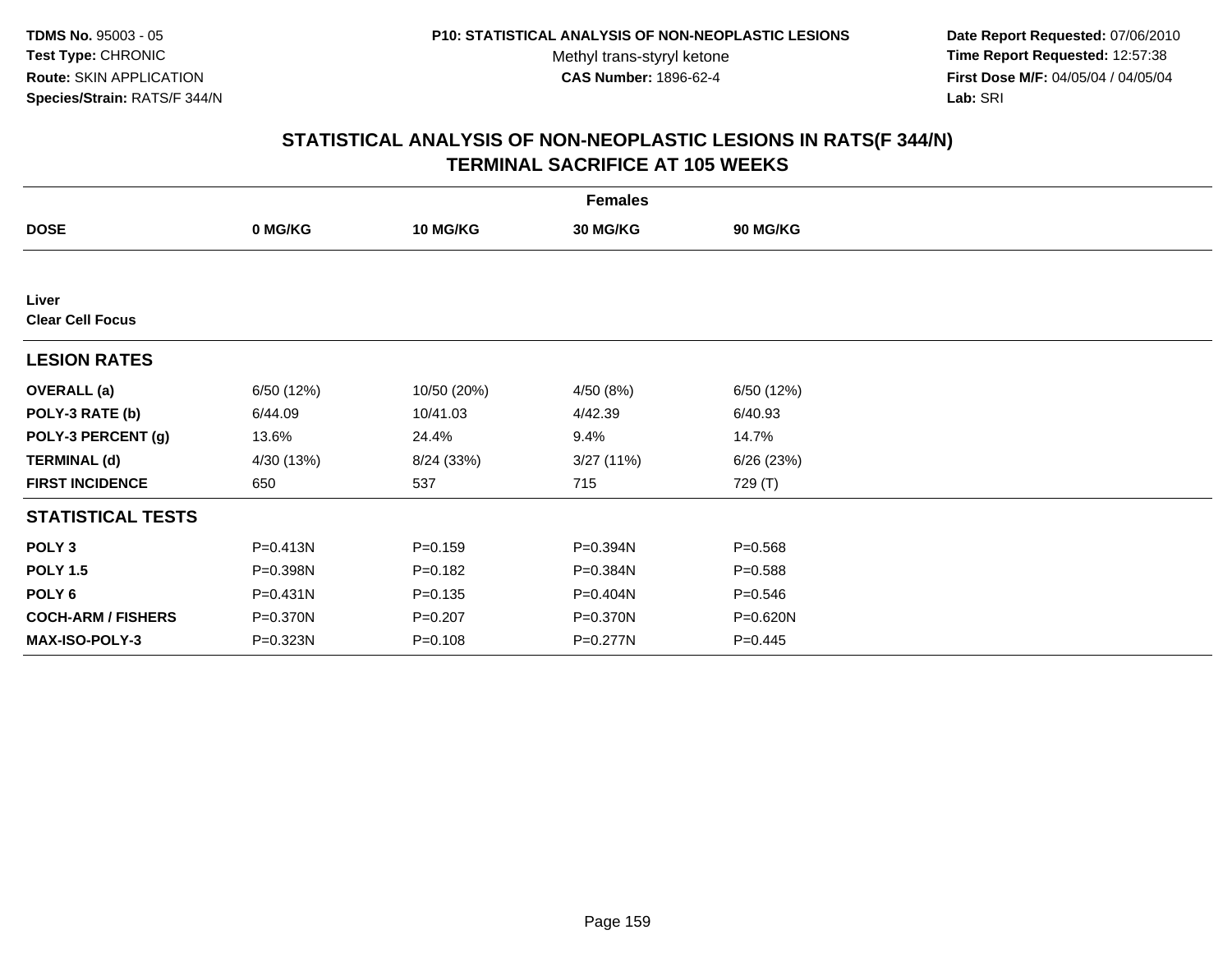**Date Report Requested:** 07/06/2010 **Time Report Requested:** 12:57:38 **First Dose M/F:** 04/05/04 / 04/05/04<br>Lab: SRI **Lab:** SRI

|                                     |              |                 | <b>Females</b>  |                   |  |
|-------------------------------------|--------------|-----------------|-----------------|-------------------|--|
| <b>DOSE</b>                         | 0 MG/KG      | <b>10 MG/KG</b> | <b>30 MG/KG</b> | 90 MG/KG          |  |
|                                     |              |                 |                 |                   |  |
| Liver<br><b>Degeneration Cystic</b> |              |                 |                 |                   |  |
| <b>LESION RATES</b>                 |              |                 |                 |                   |  |
| <b>OVERALL</b> (a)                  | 0/50(0%)     | 1/50(2%)        | 0/50(0%)        | 0/50(0%)          |  |
| POLY-3 RATE (b)                     | 0/43.60      | 1/40.43         | 0/42.34         | 0/40.93           |  |
| POLY-3 PERCENT (g)                  | 0%           | 2.5%            | 0%              | 0%                |  |
| <b>TERMINAL (d)</b>                 | 0/30(0%)     | 0/24(0%)        | 0/27(0%)        | 0/26(0%)          |  |
| <b>FIRST INCIDENCE</b>              | $---$        | 716             | ---             | $\qquad \qquad -$ |  |
| <b>STATISTICAL TESTS</b>            |              |                 |                 |                   |  |
| POLY <sub>3</sub>                   | P=0.598N     | $P = 0.485$     | (e)             | (e)               |  |
| <b>POLY 1.5</b>                     | $P = 0.592N$ | $P=0.492$       | (e)             | (e)               |  |
| POLY <sub>6</sub>                   | P=0.604N     | $P=0.477$       | (e)             | (e)               |  |
| <b>COCH-ARM / FISHERS</b>           | P=0.585N     | $P = 0.500$     | (e)             | (e)               |  |
| <b>MAX-ISO-POLY-3</b>               | P=0.397N     | $P = 0.158$     | (e)             | (e)               |  |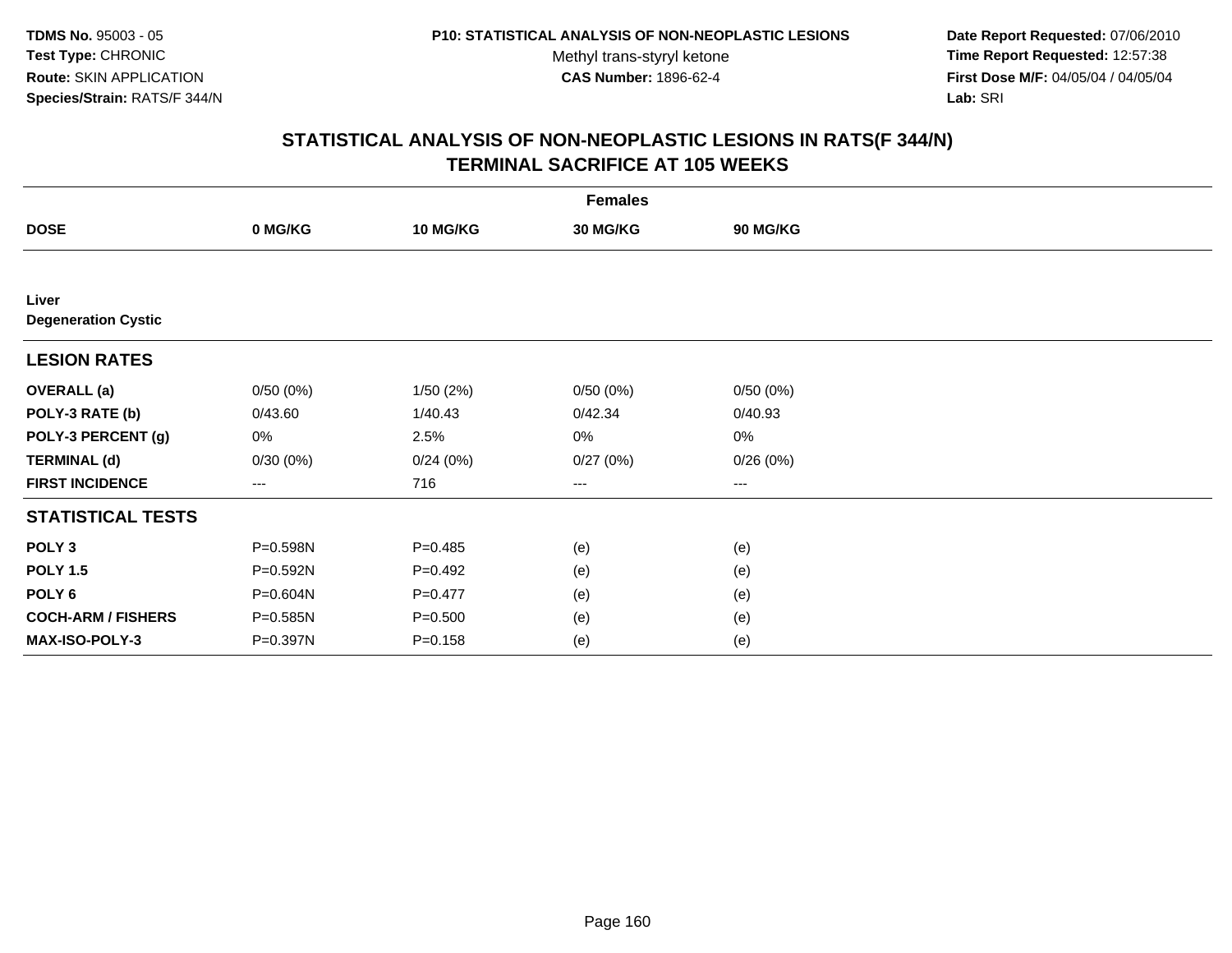**Date Report Requested:** 07/06/2010 **Time Report Requested:** 12:57:38 **First Dose M/F:** 04/05/04 / 04/05/04<br>Lab: SRI **Lab:** SRI

|                                    |             |                 | <b>Females</b>  |                 |  |
|------------------------------------|-------------|-----------------|-----------------|-----------------|--|
| <b>DOSE</b>                        | 0 MG/KG     | <b>10 MG/KG</b> | <b>30 MG/KG</b> | <b>90 MG/KG</b> |  |
|                                    |             |                 |                 |                 |  |
| Liver<br><b>Eosinophilic Focus</b> |             |                 |                 |                 |  |
| <b>LESION RATES</b>                |             |                 |                 |                 |  |
| <b>OVERALL</b> (a)                 | 5/50 (10%)  | 3/50(6%)        | 9/50(18%)       | 6/50 (12%)      |  |
| POLY-3 RATE (b)                    | 5/43.95     | 3/40.98         | 9/42.92         | 6/41.81         |  |
| POLY-3 PERCENT (g)                 | 11.4%       | 7.3%            | 21%             | 14.4%           |  |
| <b>TERMINAL (d)</b>                | 4/30 (13%)  | 2/24(8%)        | 6/27(22%)       | 3/26(12%)       |  |
| <b>FIRST INCIDENCE</b>             | 632         | 537             | 627             | 589             |  |
| <b>STATISTICAL TESTS</b>           |             |                 |                 |                 |  |
| POLY <sub>3</sub>                  | $P = 0.327$ | P=0.395N        | $P=0.177$       | $P=0.465$       |  |
| <b>POLY 1.5</b>                    | $P = 0.328$ | P=0.375N        | $P = 0.183$     | $P=0.476$       |  |
| POLY <sub>6</sub>                  | $P = 0.330$ | P=0.417N        | $P = 0.173$     | $P = 0.456$     |  |
| <b>COCH-ARM / FISHERS</b>          | $P = 0.346$ | P=0.357N        | $P = 0.194$     | $P = 0.500$     |  |
| <b>MAX-ISO-POLY-3</b>              | $P = 0.219$ | P=0.270N        | $P = 0.113$     | $P = 0.344$     |  |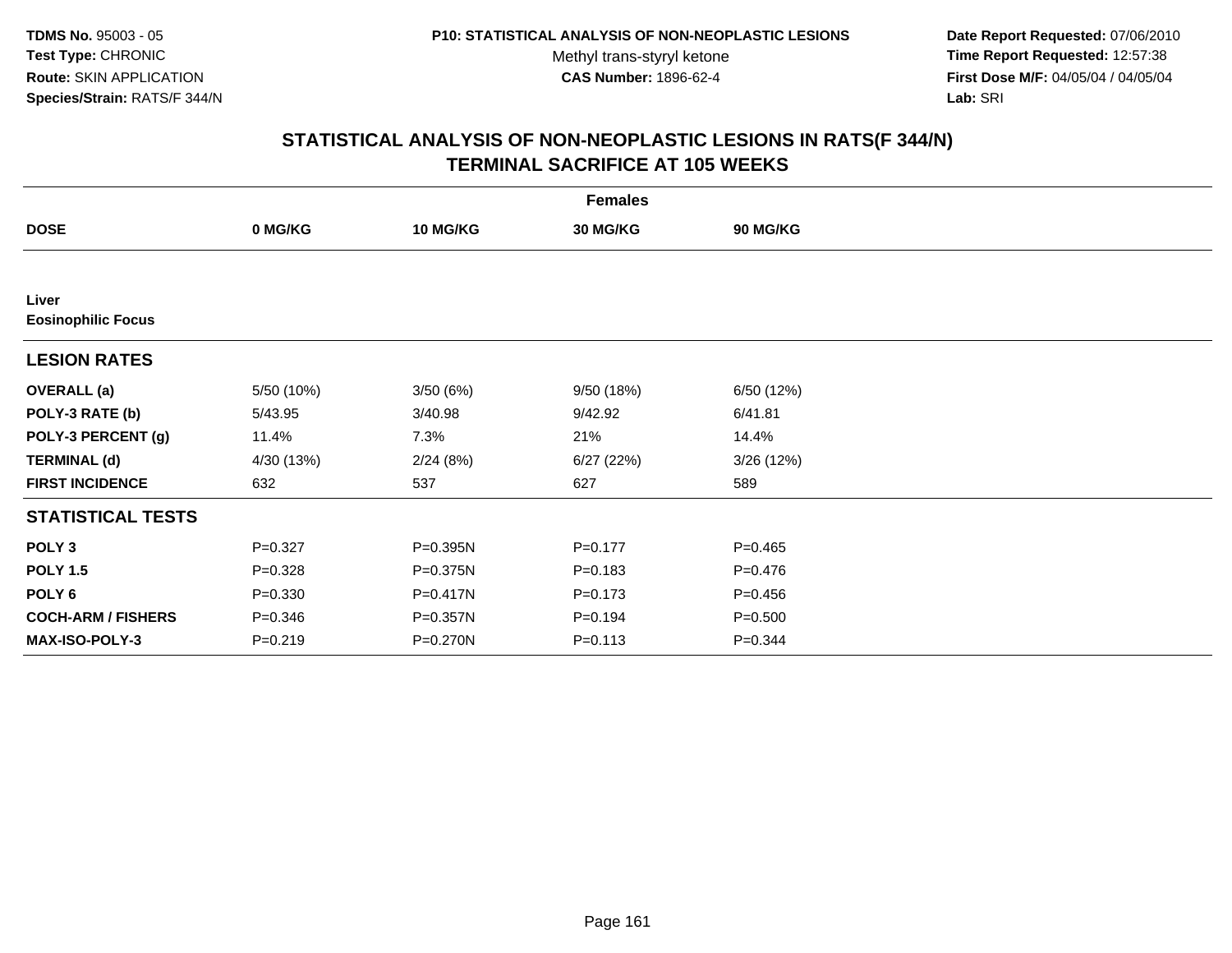**Date Report Requested:** 07/06/2010 **Time Report Requested:** 12:57:38 **First Dose M/F:** 04/05/04 / 04/05/04<br>Lab: SRI **Lab:** SRI

|                                                  |          |                 | <b>Females</b>  |              |  |
|--------------------------------------------------|----------|-----------------|-----------------|--------------|--|
| <b>DOSE</b>                                      | 0 MG/KG  | <b>10 MG/KG</b> | <b>30 MG/KG</b> | 90 MG/KG     |  |
|                                                  |          |                 |                 |              |  |
| Liver<br><b>Hematopoietic Cell Proliferation</b> |          |                 |                 |              |  |
| <b>LESION RATES</b>                              |          |                 |                 |              |  |
| <b>OVERALL</b> (a)                               | 2/50(4%) | 1/50(2%)        | 1/50(2%)        | 0/50(0%)     |  |
| POLY-3 RATE (b)                                  | 2/43.96  | 1/40.43         | 1/42.74         | 0/40.93      |  |
| POLY-3 PERCENT (g)                               | 4.6%     | 2.5%            | 2.3%            | 0%           |  |
| <b>TERMINAL (d)</b>                              | 0/30(0%) | 0/24(0%)        | 0/27(0%)        | 0/26(0%)     |  |
| <b>FIRST INCIDENCE</b>                           | 653      | 716             | 614             | $\cdots$     |  |
| <b>STATISTICAL TESTS</b>                         |          |                 |                 |              |  |
| POLY <sub>3</sub>                                | P=0.197N | P=0.529N        | $P = 0.510N$    | $P = 0.253N$ |  |
| <b>POLY 1.5</b>                                  | P=0.197N | $P = 0.515N$    | P=0.506N        | $P = 0.247N$ |  |
| POLY 6                                           | P=0.197N | $P = 0.545N$    | $P = 0.513N$    | $P = 0.260N$ |  |
| <b>COCH-ARM / FISHERS</b>                        | P=0.193N | P=0.500N        | P=0.500N        | $P = 0.247N$ |  |
| <b>MAX-ISO-POLY-3</b>                            | P=0.149N | P=0.312N        | $P = 0.291N$    | P=0.091N     |  |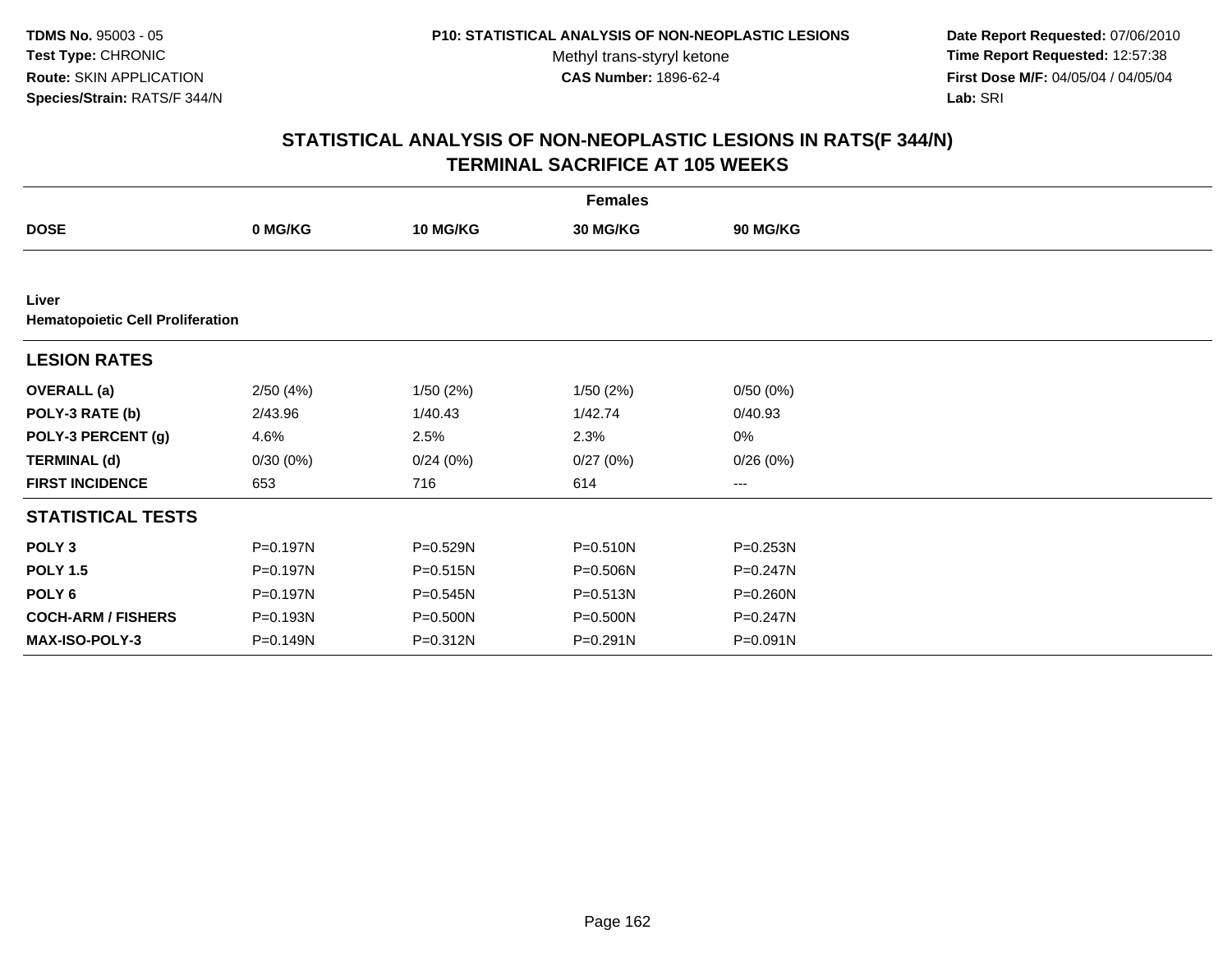**Date Report Requested:** 07/06/2010 **Time Report Requested:** 12:57:38 **First Dose M/F:** 04/05/04 / 04/05/04<br>Lab: SRI **Lab:** SRI

|                                     |             |                 | <b>Females</b> |             |  |
|-------------------------------------|-------------|-----------------|----------------|-------------|--|
| <b>DOSE</b>                         | 0 MG/KG     | <b>10 MG/KG</b> | 30 MG/KG       | 90 MG/KG    |  |
|                                     |             |                 |                |             |  |
| Liver<br>Hepatodiaphragmatic Nodule |             |                 |                |             |  |
| <b>LESION RATES</b>                 |             |                 |                |             |  |
| <b>OVERALL</b> (a)                  | 9/50 (18%)  | 6/50 (12%)      | 6/50 (12%)     | 9/50(18%)   |  |
| POLY-3 RATE (b)                     | 9/44.80     | 6/42.17         | 6/43.59        | 9/41.89     |  |
| POLY-3 PERCENT (g)                  | 20.1%       | 14.2%           | 13.8%          | 21.5%       |  |
| <b>TERMINAL (d)</b>                 | 4/30 (13%)  | 3/24(13%)       | 0/27(0%)       | 5/26 (19%)  |  |
| <b>FIRST INCIDENCE</b>              | 605         | 493             | 591            | 590         |  |
| <b>STATISTICAL TESTS</b>            |             |                 |                |             |  |
| POLY <sub>3</sub>                   | $P = 0.365$ | P=0.330N        | P=0.306N       | $P = 0.542$ |  |
| <b>POLY 1.5</b>                     | $P = 0.373$ | P=0.307N        | P=0.299N       | $P = 0.564$ |  |
| POLY 6                              | $P = 0.358$ | P=0.359N        | P=0.309N       | $P = 0.519$ |  |
| <b>COCH-ARM / FISHERS</b>           | $P = 0.399$ | P=0.288N        | P=0.288N       | P=0.602N    |  |
| MAX-ISO-POLY-3                      | $P=0.420$   | P=0.242N        | P=0.218N       | $P=0.437$   |  |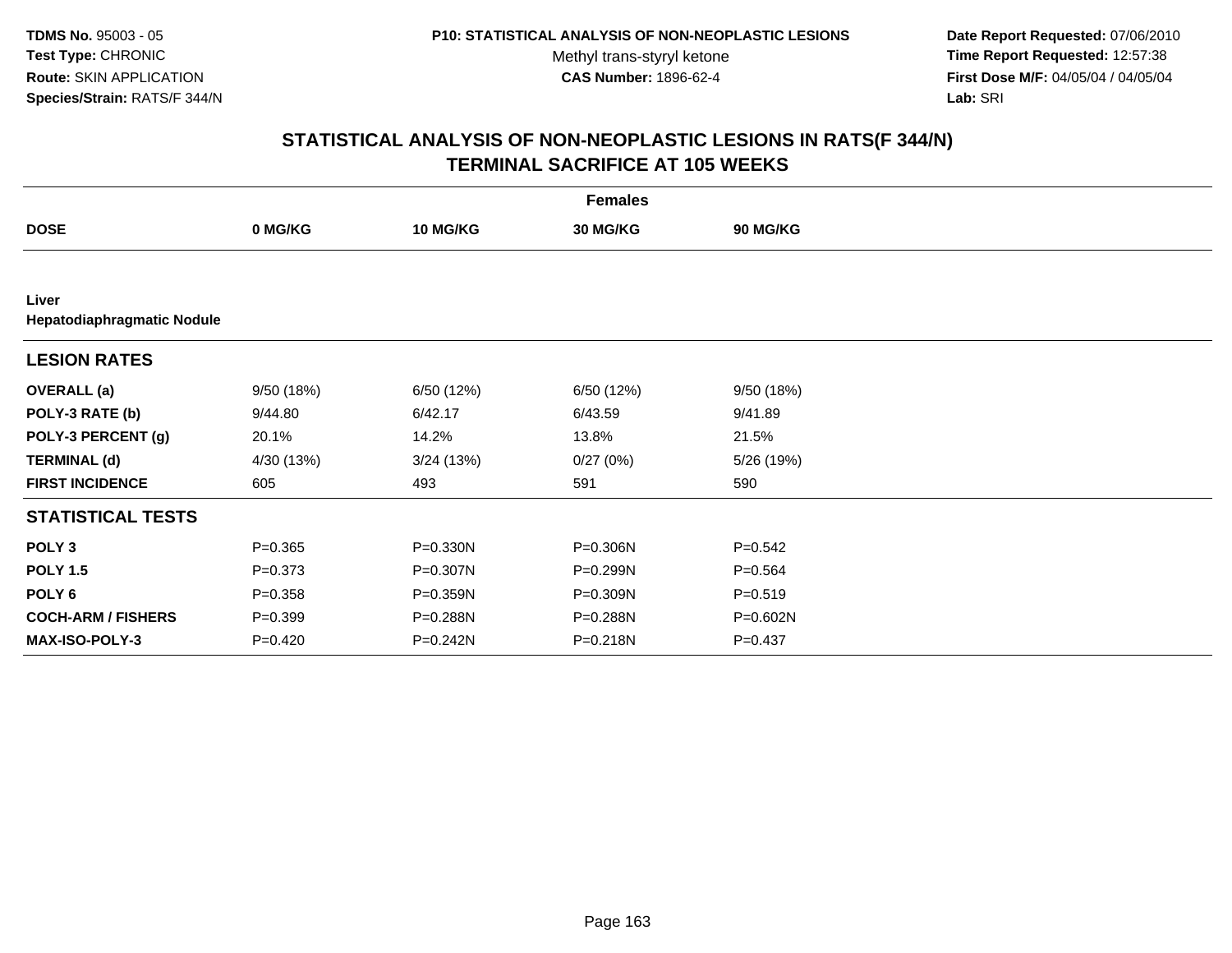**Date Report Requested:** 07/06/2010 **Time Report Requested:** 12:57:38 **First Dose M/F:** 04/05/04 / 04/05/04<br>Lab: SRI **Lab:** SRI

|                                                  |              |                 | <b>Females</b> |             |  |
|--------------------------------------------------|--------------|-----------------|----------------|-------------|--|
| <b>DOSE</b>                                      | 0 MG/KG      | <b>10 MG/KG</b> | 30 MG/KG       | 90 MG/KG    |  |
|                                                  |              |                 |                |             |  |
| Liver<br><b>Infiltration Cellular Mixed Cell</b> |              |                 |                |             |  |
| <b>LESION RATES</b>                              |              |                 |                |             |  |
| <b>OVERALL (a)</b>                               | 6/50 (12%)   | 7/50 (14%)      | 9/50(18%)      | 6/50 (12%)  |  |
| POLY-3 RATE (b)                                  | 6/43.86      | 7/41.24         | 9/42.90        | 6/41.29     |  |
| POLY-3 PERCENT (g)                               | 13.7%        | 17%             | 21%            | 14.5%       |  |
| <b>TERMINAL (d)</b>                              | 5/30 (17%)   | 3/24(13%)       | 7/27 (26%)     | 5/26 (19%)  |  |
| <b>FIRST INCIDENCE</b>                           | 659          | 616             | 605            | 629         |  |
| <b>STATISTICAL TESTS</b>                         |              |                 |                |             |  |
| POLY <sub>3</sub>                                | P=0.539N     | $P=0.452$       | $P = 0.269$    | $P = 0.578$ |  |
| <b>POLY 1.5</b>                                  | P=0.528N     | $P=0.476$       | $P = 0.276$    | $P = 0.593$ |  |
| POLY 6                                           | $P = 0.550N$ | $P = 0.430$     | $P = 0.265$    | $P = 0.564$ |  |
| <b>COCH-ARM / FISHERS</b>                        | P=0.500N     | $P = 0.500$     | $P = 0.288$    | P=0.620N    |  |
| MAX-ISO-POLY-3                                   | $P = 0.493$  | $P=0.341$       | $P = 0.187$    | $P=0.455$   |  |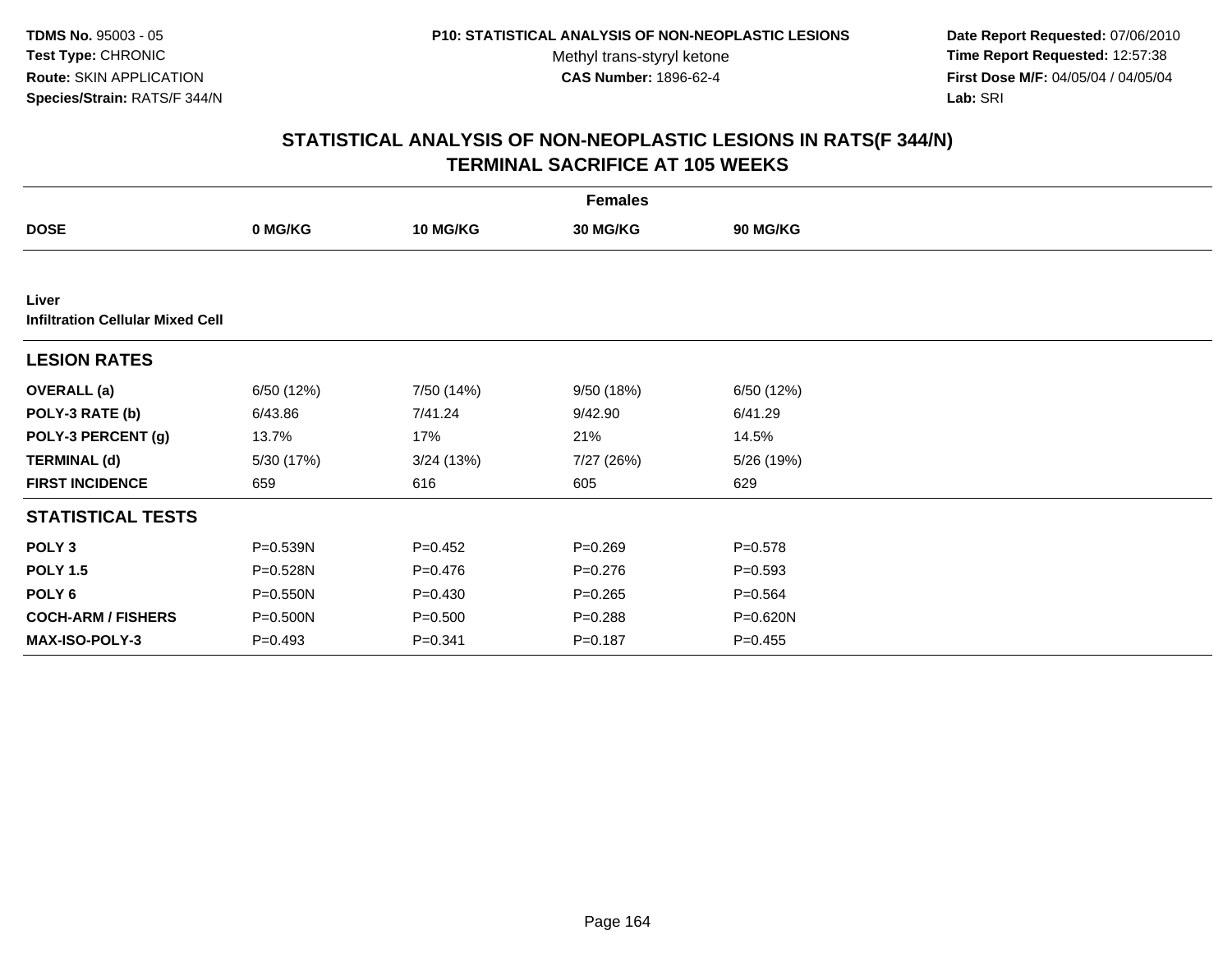**Date Report Requested:** 07/06/2010 **Time Report Requested:** 12:57:38 **First Dose M/F:** 04/05/04 / 04/05/04<br>Lab: SRI **Lab:** SRI

|                                  |            |                 | <b>Females</b>  |                 |  |
|----------------------------------|------------|-----------------|-----------------|-----------------|--|
| <b>DOSE</b>                      | 0 MG/KG    | <b>10 MG/KG</b> | <b>30 MG/KG</b> | <b>90 MG/KG</b> |  |
|                                  |            |                 |                 |                 |  |
| Liver<br><b>Mixed Cell Focus</b> |            |                 |                 |                 |  |
| <b>LESION RATES</b>              |            |                 |                 |                 |  |
| <b>OVERALL</b> (a)               | 6/50 (12%) | 11/50 (22%)     | 9/50 (18%)      | 5/50 (10%)      |  |
| POLY-3 RATE (b)                  | 6/43.96    | 11/42.26        | 9/43.96         | 5/41.45         |  |
| POLY-3 PERCENT (g)               | 13.7%      | 26%             | 20.5%           | 12.1%           |  |
| <b>TERMINAL (d)</b>              | 5/30 (17%) | 5/24(21%)       | 5/27 (19%)      | 3/26 (12%)      |  |
| <b>FIRST INCIDENCE</b>           | 629        | 515             | 453             | 593             |  |
| <b>STATISTICAL TESTS</b>         |            |                 |                 |                 |  |
| POLY <sub>3</sub>                | P=0.239N   | $P = 0.118$     | $P = 0.285$     | P=0.541N        |  |
| <b>POLY 1.5</b>                  | P=0.228N   | $P = 0.131$     | $P = 0.286$     | $P=0.527N$      |  |
| POLY <sub>6</sub>                | P=0.249N   | $P = 0.109$     | $P = 0.288$     | $P = 0.555N$    |  |
| <b>COCH-ARM / FISHERS</b>        | P=0.205N   | $P = 0.143$     | $P = 0.288$     | P=0.500N        |  |
| <b>MAX-ISO-POLY-3</b>            | P=0.288N   | $P = 0.076$     | $P = 0.198$     | P=0.414N        |  |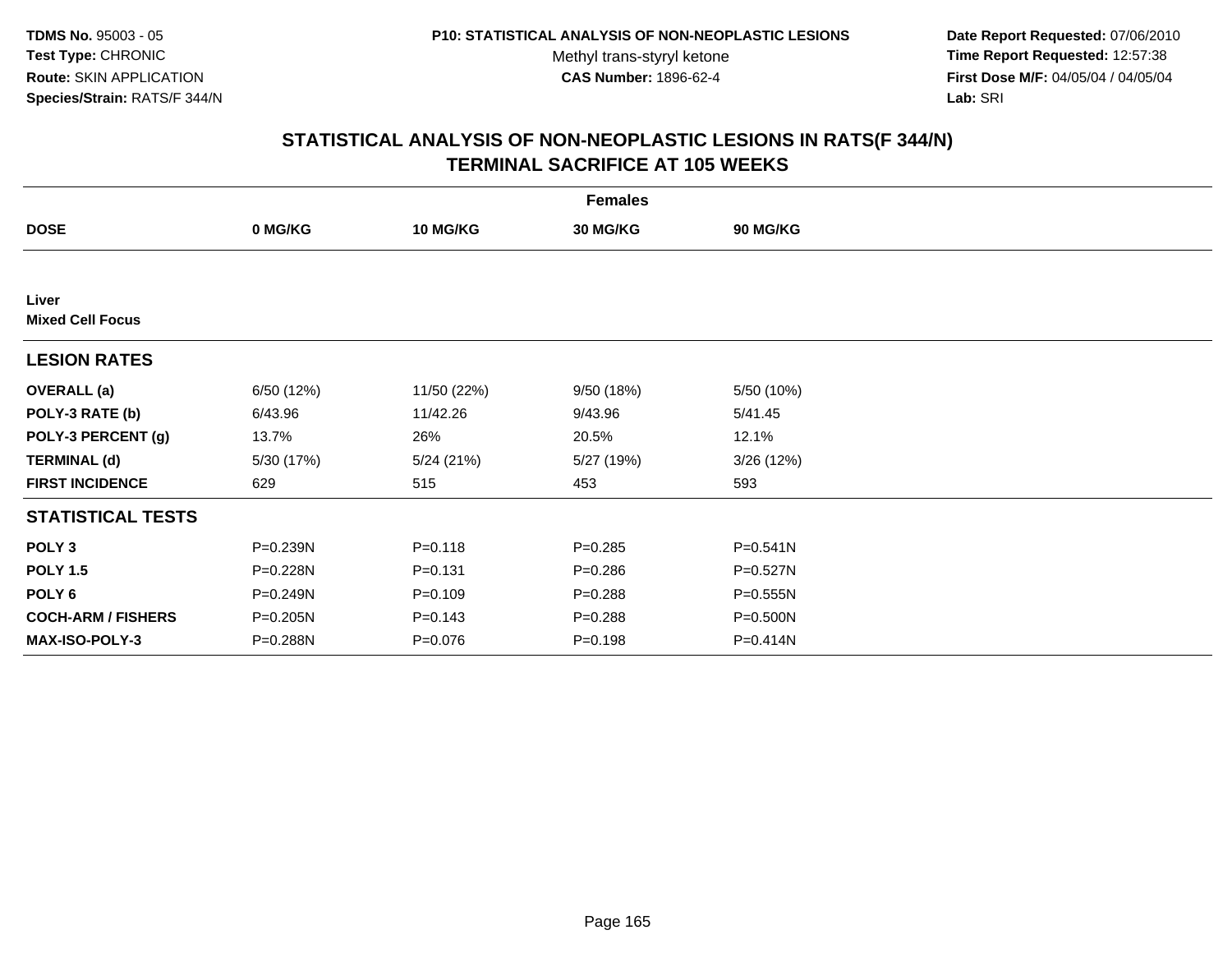**Date Report Requested:** 07/06/2010 **Time Report Requested:** 12:57:38 **First Dose M/F:** 04/05/04 / 04/05/04<br>Lab: SRI **Lab:** SRI

|                                |             |                 | <b>Females</b>  |                 |  |
|--------------------------------|-------------|-----------------|-----------------|-----------------|--|
| <b>DOSE</b>                    | 0 MG/KG     | <b>10 MG/KG</b> | <b>30 MG/KG</b> | <b>90 MG/KG</b> |  |
|                                |             |                 |                 |                 |  |
| Liver<br><b>Necrosis Focal</b> |             |                 |                 |                 |  |
| <b>LESION RATES</b>            |             |                 |                 |                 |  |
| <b>OVERALL</b> (a)             | 0/50(0%)    | 2/50(4%)        | 1/50(2%)        | 2/50(4%)        |  |
| POLY-3 RATE (b)                | 0/43.60     | 2/40.39         | 1/42.42         | 2/41.27         |  |
| POLY-3 PERCENT (g)             | 0%          | 5%              | 2.4%            | 4.9%            |  |
| <b>TERMINAL (d)</b>            | 0/30(0%)    | 1/24(4%)        | 0/27(0%)        | 1/26(4%)        |  |
| <b>FIRST INCIDENCE</b>         | $--$        | 726             | 708             | 636             |  |
| <b>STATISTICAL TESTS</b>       |             |                 |                 |                 |  |
| POLY <sub>3</sub>              | $P = 0.295$ | $P = 0.220$     | $P=0.495$       | $P=0.225$       |  |
| <b>POLY 1.5</b>                | $P = 0.301$ | $P=0.229$       | $P=0.497$       | $P=0.229$       |  |
| POLY <sub>6</sub>              | $P = 0.290$ | $P = 0.212$     | $P=0.493$       | $P = 0.221$     |  |
| <b>COCH-ARM / FISHERS</b>      | $P = 0.313$ | $P = 0.247$     | $P = 0.500$     | $P = 0.247$     |  |
| MAX-ISO-POLY-3                 | $P = 0.162$ | $P = 0.075$     | $P = 0.158$     | $P = 0.076$     |  |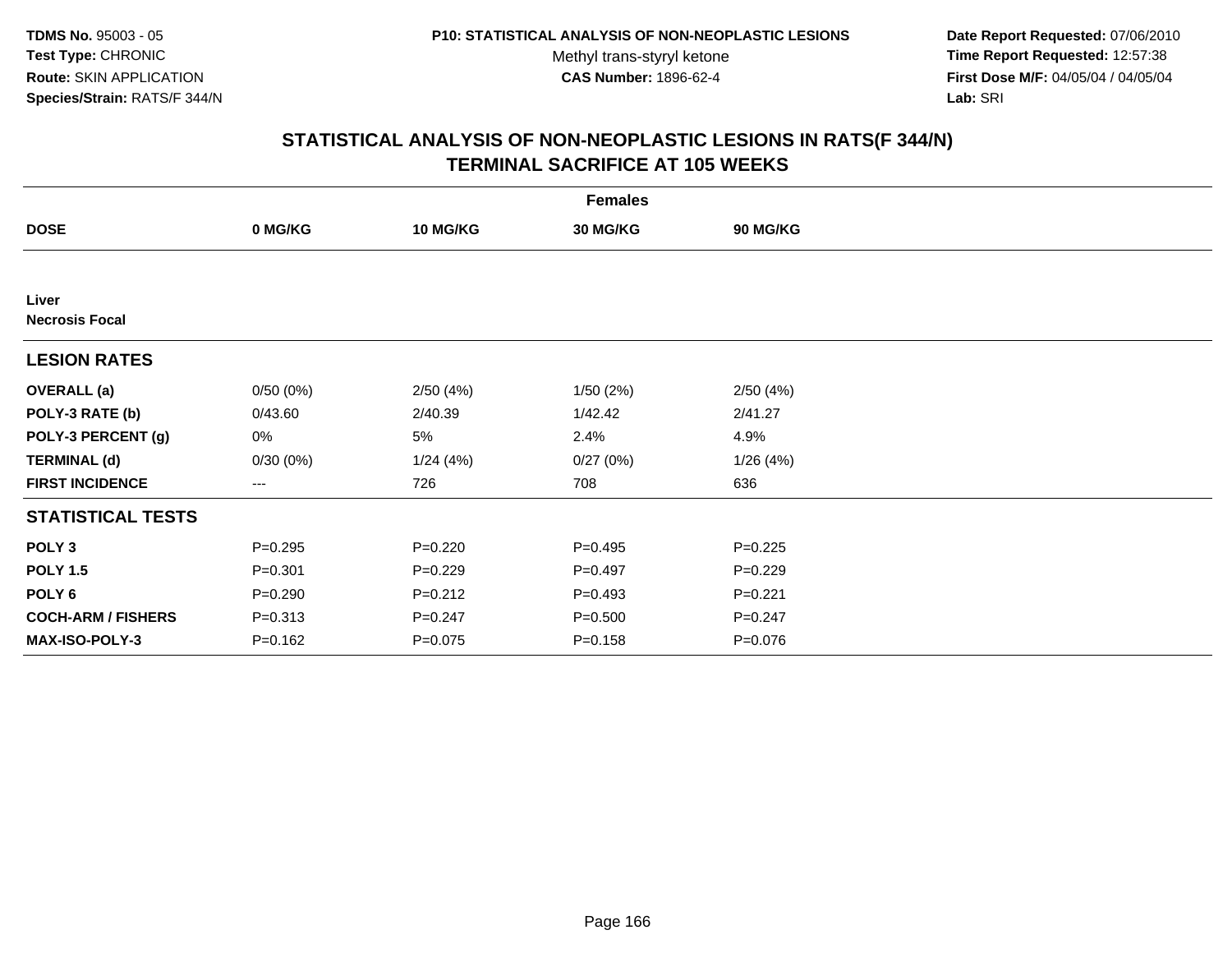**Date Report Requested:** 07/06/2010 **Time Report Requested:** 12:57:38 **First Dose M/F:** 04/05/04 / 04/05/04<br>Lab: SRI **Lab:** SRI

|                                 |             |                 | <b>Females</b>  |             |  |
|---------------------------------|-------------|-----------------|-----------------|-------------|--|
| <b>DOSE</b>                     | 0 MG/KG     | <b>10 MG/KG</b> | <b>30 MG/KG</b> | 90 MG/KG    |  |
|                                 |             |                 |                 |             |  |
| Liver: Bile Duct<br>Hyperplasia |             |                 |                 |             |  |
| <b>LESION RATES</b>             |             |                 |                 |             |  |
| <b>OVERALL</b> (a)              | 5/50 (10%)  | 6/50 (12%)      | 7/50 (14%)      | 6/50 (12%)  |  |
| POLY-3 RATE (b)                 | 5/44.17     | 6/41.75         | 7/43.67         | 6/41.90     |  |
| POLY-3 PERCENT (g)              | 11.3%       | 14.4%           | 16%             | 14.3%       |  |
| <b>TERMINAL (d)</b>             | 2/30(7%)    | 2/24(8%)        | 2/27(7%)        | 3/26(12%)   |  |
| <b>FIRST INCIDENCE</b>          | 605         | 547             | 455             | 589         |  |
| <b>STATISTICAL TESTS</b>        |             |                 |                 |             |  |
| POLY <sub>3</sub>               | $P = 0.469$ | $P = 0.460$     | $P = 0.370$     | $P = 0.463$ |  |
| <b>POLY 1.5</b>                 | $P=0.476$   | $P = 0.481$     | $P = 0.374$     | $P = 0.475$ |  |
| POLY <sub>6</sub>               | $P=0.464$   | $P=0.441$       | $P = 0.369$     | $P = 0.453$ |  |
| <b>COCH-ARM / FISHERS</b>       | $P = 0.500$ | $P = 0.500$     | $P = 0.380$     | $P = 0.500$ |  |
| <b>MAX-ISO-POLY-3</b>           | $P = 0.491$ | $P = 0.340$     | $P = 0.262$     | $P = 0.342$ |  |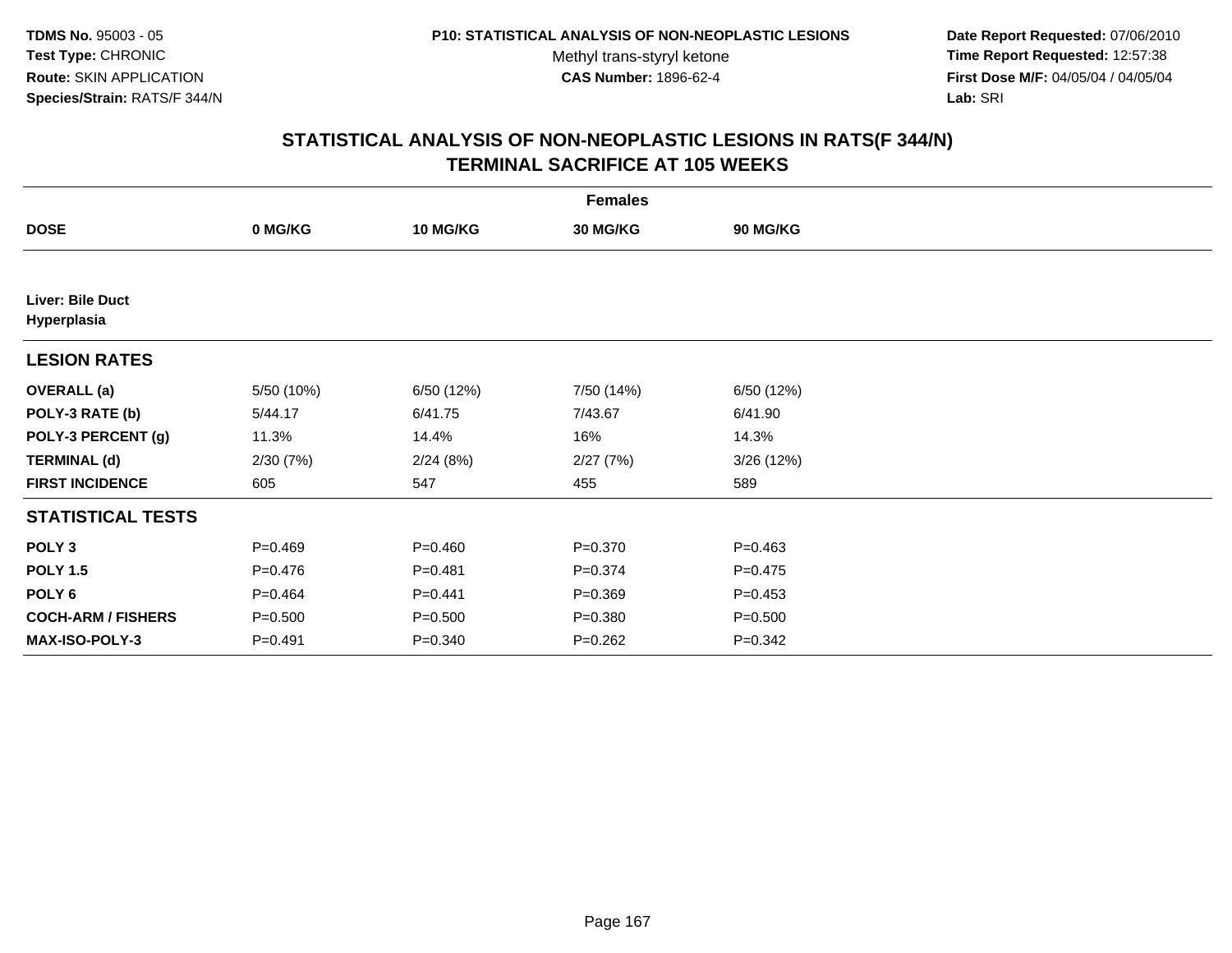**Date Report Requested:** 07/06/2010 **Time Report Requested:** 12:57:38 **First Dose M/F:** 04/05/04 / 04/05/04<br>Lab: SRI **Lab:** SRI

|                                         |             |                 | <b>Females</b>  |                 |  |
|-----------------------------------------|-------------|-----------------|-----------------|-----------------|--|
| <b>DOSE</b>                             | 0 MG/KG     | <b>10 MG/KG</b> | <b>30 MG/KG</b> | <b>90 MG/KG</b> |  |
|                                         |             |                 |                 |                 |  |
| Liver: Centrilobular<br><b>Necrosis</b> |             |                 |                 |                 |  |
| <b>LESION RATES</b>                     |             |                 |                 |                 |  |
| <b>OVERALL</b> (a)                      | 1/50(2%)    | 3/50(6%)        | 2/50(4%)        | 4/50 (8%)       |  |
| POLY-3 RATE (b)                         | 1/44.16     | 3/41.34         | 2/42.80         | 4/41.65         |  |
| POLY-3 PERCENT (g)                      | 2.3%        | 7.3%            | 4.7%            | 9.6%            |  |
| <b>TERMINAL (d)</b>                     | 0/30(0%)    | 0/24(0%)        | 0/27(0%)        | 0/26(0%)        |  |
| <b>FIRST INCIDENCE</b>                  | 554         | 562             | 614             | 636             |  |
| <b>STATISTICAL TESTS</b>                |             |                 |                 |                 |  |
| POLY <sub>3</sub>                       | $P = 0.172$ | $P = 0.282$     | $P=0.489$       | $P = 0.161$     |  |
| <b>POLY 1.5</b>                         | $P = 0.177$ | $P = 0.293$     | $P=0.493$       | $P = 0.167$     |  |
| POLY <sub>6</sub>                       | $P = 0.169$ | $P = 0.271$     | $P=0.487$       | $P = 0.156$     |  |
| <b>COCH-ARM / FISHERS</b>               | $P = 0.189$ | $P = 0.309$     | $P = 0.500$     | $P = 0.181$     |  |
| MAX-ISO-POLY-3                          | $P = 0.128$ | $P = 0.145$     | $P = 0.274$     | $P = 0.079$     |  |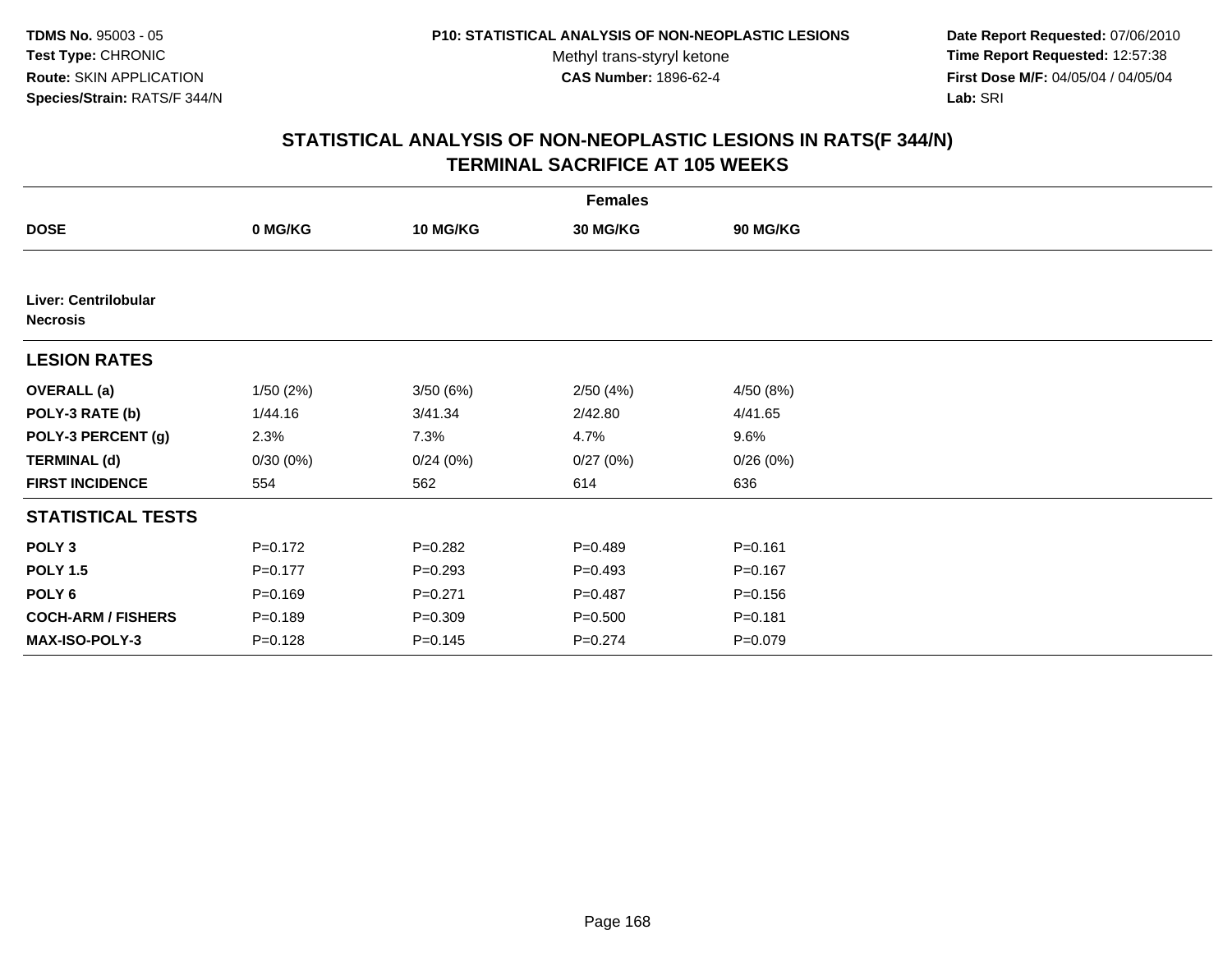**Date Report Requested:** 07/06/2010 **Time Report Requested:** 12:57:38 **First Dose M/F:** 04/05/04 / 04/05/04<br>Lab: SRI **Lab:** SRI

|                                               | <b>Females</b>                           |                 |                 |             |  |  |  |  |
|-----------------------------------------------|------------------------------------------|-----------------|-----------------|-------------|--|--|--|--|
| <b>DOSE</b>                                   | 0 MG/KG                                  | <b>10 MG/KG</b> | <b>30 MG/KG</b> | 90 MG/KG    |  |  |  |  |
|                                               |                                          |                 |                 |             |  |  |  |  |
| Liver: Hepatocyte<br><b>Hyperplasia Focal</b> |                                          |                 |                 |             |  |  |  |  |
| <b>LESION RATES</b>                           |                                          |                 |                 |             |  |  |  |  |
| <b>OVERALL</b> (a)                            | 0/50(0%)                                 | 3/50(6%)        | 1/50(2%)        | 2/50(4%)    |  |  |  |  |
| POLY-3 RATE (b)                               | 0/43.60                                  | 3/41.03         | 1/42.34         | 2/41.31     |  |  |  |  |
| POLY-3 PERCENT (g)                            | 0%                                       | 7.3%            | 2.4%            | 4.8%        |  |  |  |  |
| <b>TERMINAL (d)</b>                           | 0/30(0%)                                 | 1/24(4%)        | 1/27(4%)        | 0/26(0%)    |  |  |  |  |
| <b>FIRST INCIDENCE</b>                        | $\hspace{0.05cm} \ldots \hspace{0.05cm}$ | 537             | 729 (T)         | 636         |  |  |  |  |
| <b>STATISTICAL TESTS</b>                      |                                          |                 |                 |             |  |  |  |  |
| POLY <sub>3</sub>                             | $P=0.405$                                | $P = 0.108$     | $P=0.494$       | $P=0.225$   |  |  |  |  |
| <b>POLY 1.5</b>                               | $P = 0.413$                              | $P = 0.113$     | $P = 0.496$     | $P=0.229$   |  |  |  |  |
| POLY <sub>6</sub>                             | $P = 0.398$                              | $P=0.102$       | $P=0.492$       | $P=0.222$   |  |  |  |  |
| <b>COCH-ARM / FISHERS</b>                     | $P=0.429$                                | $P = 0.121$     | $P = 0.500$     | $P = 0.247$ |  |  |  |  |
| <b>MAX-ISO-POLY-3</b>                         | $P = 0.194$                              | $P=0.037*$      | $P = 0.158$     | $P = 0.076$ |  |  |  |  |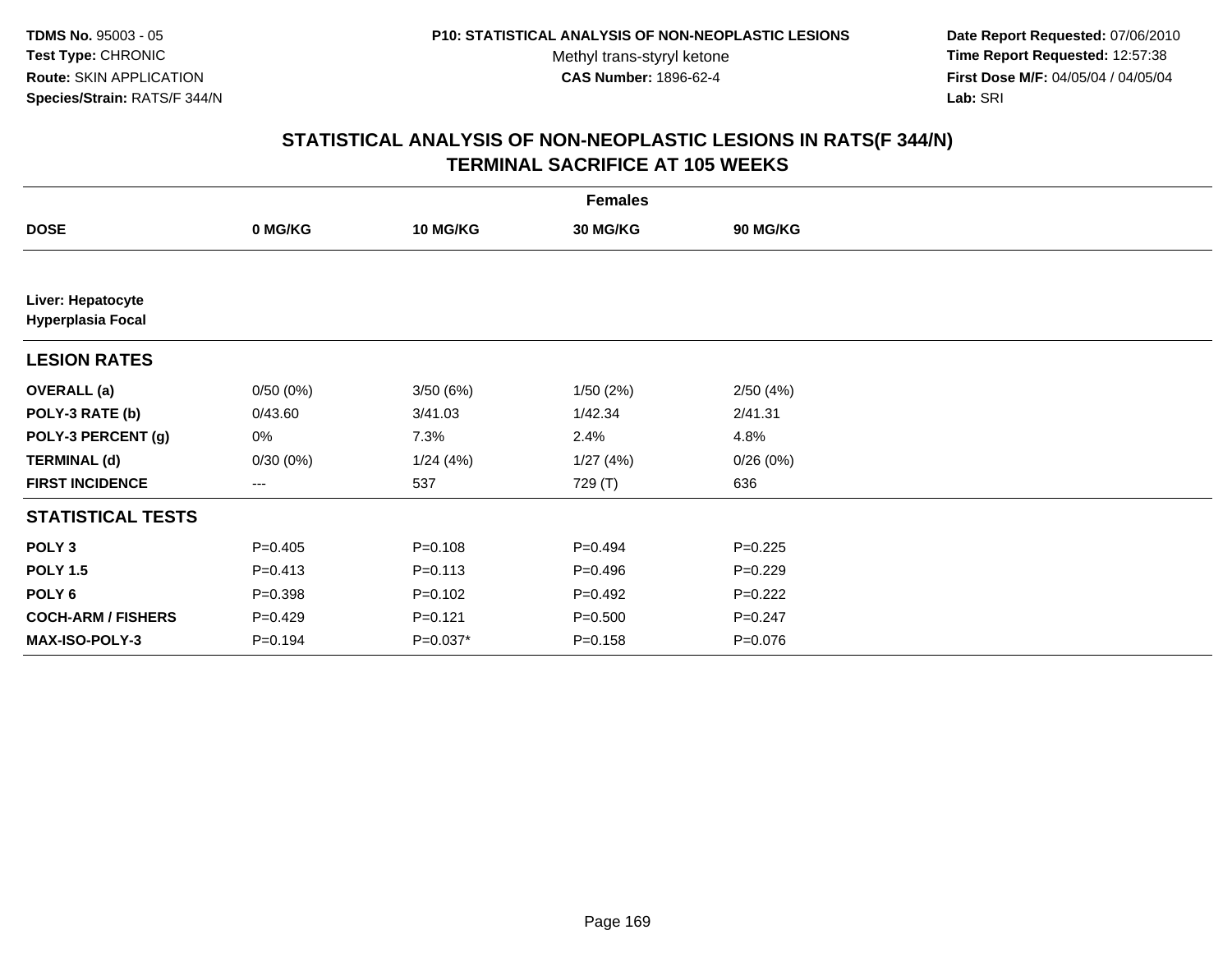**Date Report Requested:** 07/06/2010 **Time Report Requested:** 12:57:38 **First Dose M/F:** 04/05/04 / 04/05/04<br>Lab: SRI **Lab:** SRI

|                                                       | <b>Females</b> |                 |          |                 |  |  |  |  |
|-------------------------------------------------------|----------------|-----------------|----------|-----------------|--|--|--|--|
| <b>DOSE</b>                                           | 0 MG/KG        | <b>10 MG/KG</b> | 30 MG/KG | <b>90 MG/KG</b> |  |  |  |  |
|                                                       |                |                 |          |                 |  |  |  |  |
| Liver: Hepatocyte<br><b>Vacuolization Cytoplasmic</b> |                |                 |          |                 |  |  |  |  |
| <b>LESION RATES</b>                                   |                |                 |          |                 |  |  |  |  |
| <b>OVERALL</b> (a)                                    | 6/50 (12%)     | 6/50 (12%)      | 4/50(8%) | 4/50 (8%)       |  |  |  |  |
| POLY-3 RATE (b)                                       | 6/44.29        | 6/41.26         | 4/43.34  | 4/41.12         |  |  |  |  |
| POLY-3 PERCENT (g)                                    | 13.6%          | 14.5%           | 9.2%     | 9.7%            |  |  |  |  |
| <b>TERMINAL (d)</b>                                   | 3/30 (10%)     | 4/24 (17%)      | 1/27(4%) | 2/26(8%)        |  |  |  |  |
| <b>FIRST INCIDENCE</b>                                | 632            | 591             | 583      | 693             |  |  |  |  |
| <b>STATISTICAL TESTS</b>                              |                |                 |          |                 |  |  |  |  |
| POLY <sub>3</sub>                                     | P=0.323N       | $P = 0.571$     | P=0.383N | P=0.416N        |  |  |  |  |
| <b>POLY 1.5</b>                                       | P=0.314N       | $P = 0.596$     | P=0.378N | P=0.399N        |  |  |  |  |
| POLY <sub>6</sub>                                     | P=0.332N       | $P = 0.544$     | P=0.386N | P=0.435N        |  |  |  |  |
| <b>COCH-ARM / FISHERS</b>                             | P=0.295N       | P=0.620N        | P=0.370N | P=0.370N        |  |  |  |  |
| <b>MAX-ISO-POLY-3</b>                                 | P=0.427N       | $P = 0.448$     | P=0.266N | P=0.299N        |  |  |  |  |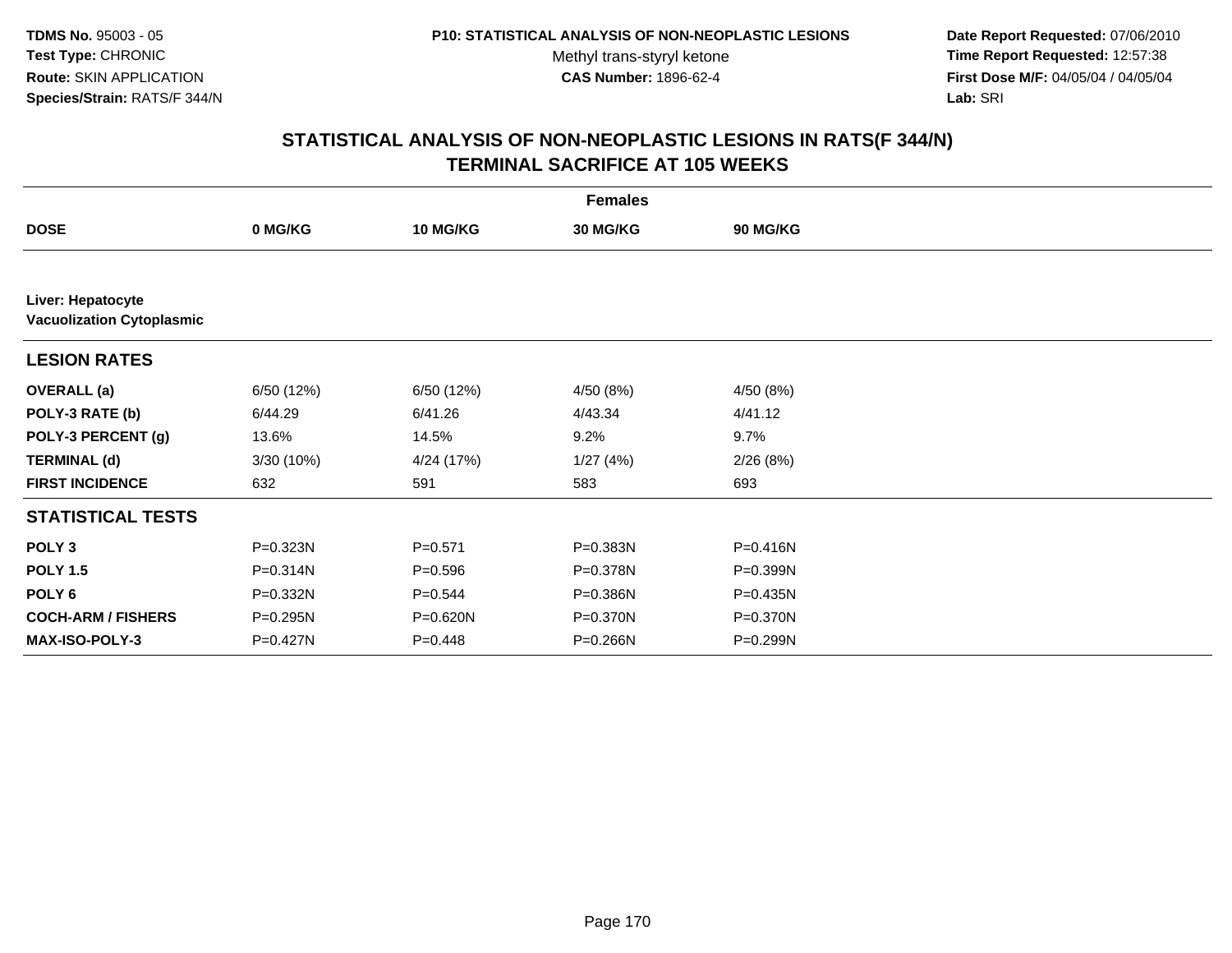**Date Report Requested:** 07/06/2010 **Time Report Requested:** 12:57:38 **First Dose M/F:** 04/05/04 / 04/05/04<br>Lab: SRI **Lab:** SRI

|                           | <b>Females</b> |             |          |                        |  |  |  |  |
|---------------------------|----------------|-------------|----------|------------------------|--|--|--|--|
| <b>DOSE</b>               | 0 MG/KG        | 10 MG/KG    | 30 MG/KG | 90 MG/KG               |  |  |  |  |
|                           |                |             |          |                        |  |  |  |  |
| Lung<br>Edema             |                |             |          |                        |  |  |  |  |
| <b>LESION RATES</b>       |                |             |          |                        |  |  |  |  |
| <b>OVERALL</b> (a)        | 0/50(0%)       | 1/50(2%)    | 0/50(0%) | 0/50(0%)               |  |  |  |  |
| POLY-3 RATE (b)           | 0/43.60        | 1/40.43     | 0/42.34  | 0/40.93                |  |  |  |  |
| POLY-3 PERCENT (g)        | 0%             | 2.5%        | 0%       | 0%                     |  |  |  |  |
| <b>TERMINAL (d)</b>       | 0/30(0%)       | 0/24(0%)    | 0/27(0%) | 0/26(0%)               |  |  |  |  |
| <b>FIRST INCIDENCE</b>    | $--$           | 716         | ---      | $\qquad \qquad \cdots$ |  |  |  |  |
| <b>STATISTICAL TESTS</b>  |                |             |          |                        |  |  |  |  |
| POLY <sub>3</sub>         | P=0.598N       | $P = 0.485$ | (e)      | (e)                    |  |  |  |  |
| <b>POLY 1.5</b>           | $P = 0.592N$   | $P=0.492$   | (e)      | (e)                    |  |  |  |  |
| POLY <sub>6</sub>         | P=0.604N       | $P=0.477$   | (e)      | (e)                    |  |  |  |  |
| <b>COCH-ARM / FISHERS</b> | P=0.585N       | $P = 0.500$ | (e)      | (e)                    |  |  |  |  |
| MAX-ISO-POLY-3            | P=0.397N       | $P = 0.158$ | (e)      | (e)                    |  |  |  |  |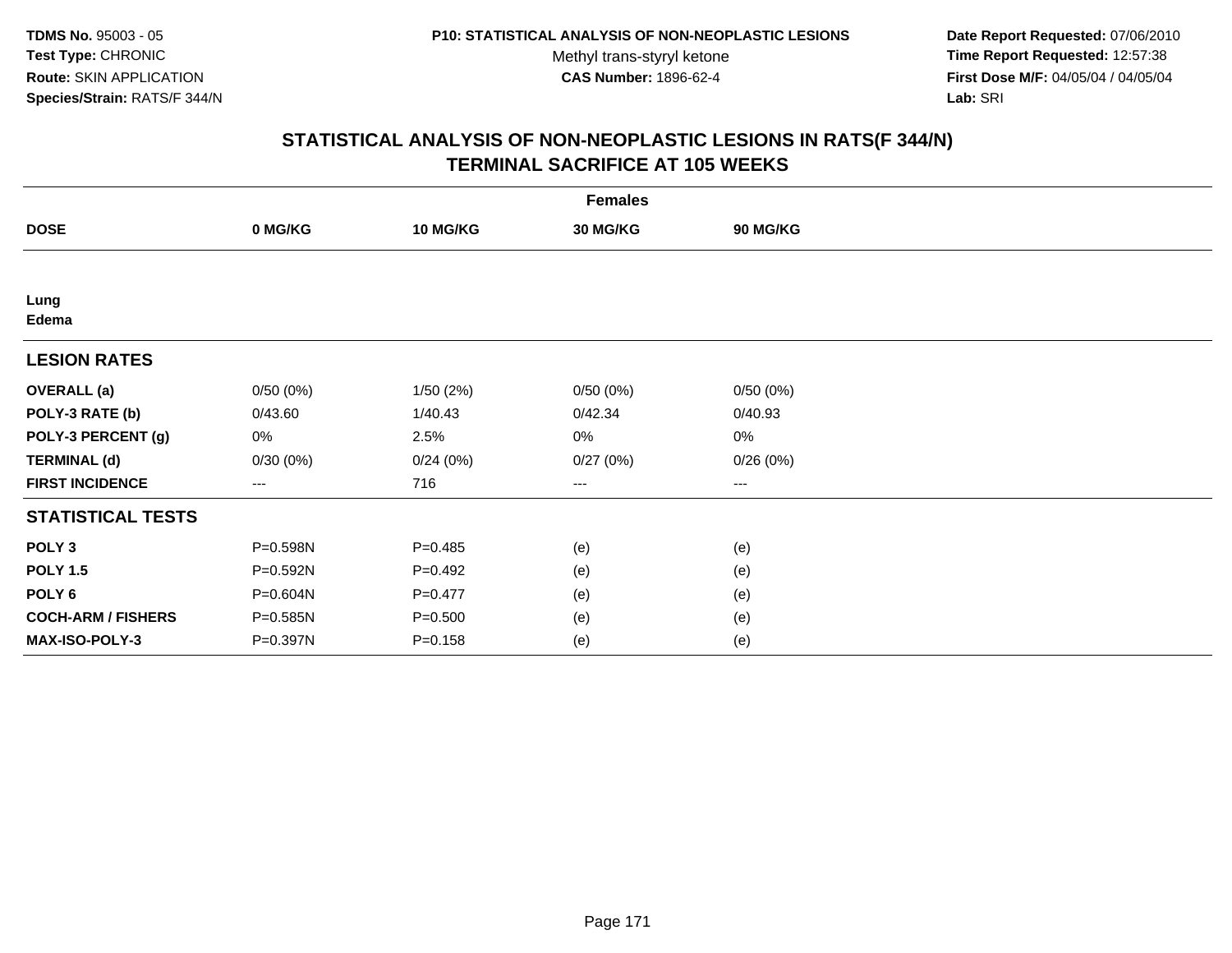**Date Report Requested:** 07/06/2010 **Time Report Requested:** 12:57:38 **First Dose M/F:** 04/05/04 / 04/05/04<br>Lab: SRI **Lab:** SRI

|                           | <b>Females</b> |                 |                 |             |  |  |  |  |
|---------------------------|----------------|-----------------|-----------------|-------------|--|--|--|--|
| <b>DOSE</b>               | 0 MG/KG        | <b>10 MG/KG</b> | <b>30 MG/KG</b> | 90 MG/KG    |  |  |  |  |
|                           |                |                 |                 |             |  |  |  |  |
| Lung<br>Hemorrhage        |                |                 |                 |             |  |  |  |  |
| <b>LESION RATES</b>       |                |                 |                 |             |  |  |  |  |
| <b>OVERALL</b> (a)        | 7/50 (14%)     | 4/50 (8%)       | 3/50(6%)        | 7/50 (14%)  |  |  |  |  |
| POLY-3 RATE (b)           | 7/46.17        | 4/41.53         | 3/43.10         | 7/41.13     |  |  |  |  |
| POLY-3 PERCENT (g)        | 15.2%          | 9.6%            | 7%              | 17%         |  |  |  |  |
| <b>TERMINAL (d)</b>       | 2/30(7%)       | 2/24(8%)        | 1/27(4%)        | 6/26(23%)   |  |  |  |  |
| <b>FIRST INCIDENCE</b>    | 22             | 537             | 614             | 677         |  |  |  |  |
| <b>STATISTICAL TESTS</b>  |                |                 |                 |             |  |  |  |  |
| POLY <sub>3</sub>         | $P = 0.338$    | P=0.324N        | P=0.186N        | $P=0.522$   |  |  |  |  |
| <b>POLY 1.5</b>           | $P = 0.348$    | P=0.299N        | P=0.179N        | $P = 0.550$ |  |  |  |  |
| POLY <sub>6</sub>         | $P = 0.326$    | P=0.352N        | P=0.192N        | $P=0.492$   |  |  |  |  |
| <b>COCH-ARM / FISHERS</b> | $P = 0.377$    | P=0.262N        | P=0.159N        | P=0.613N    |  |  |  |  |
| MAX-ISO-POLY-3            | $P = 0.318$    | P=0.230N        | P=0.117N        | $P = 0.410$ |  |  |  |  |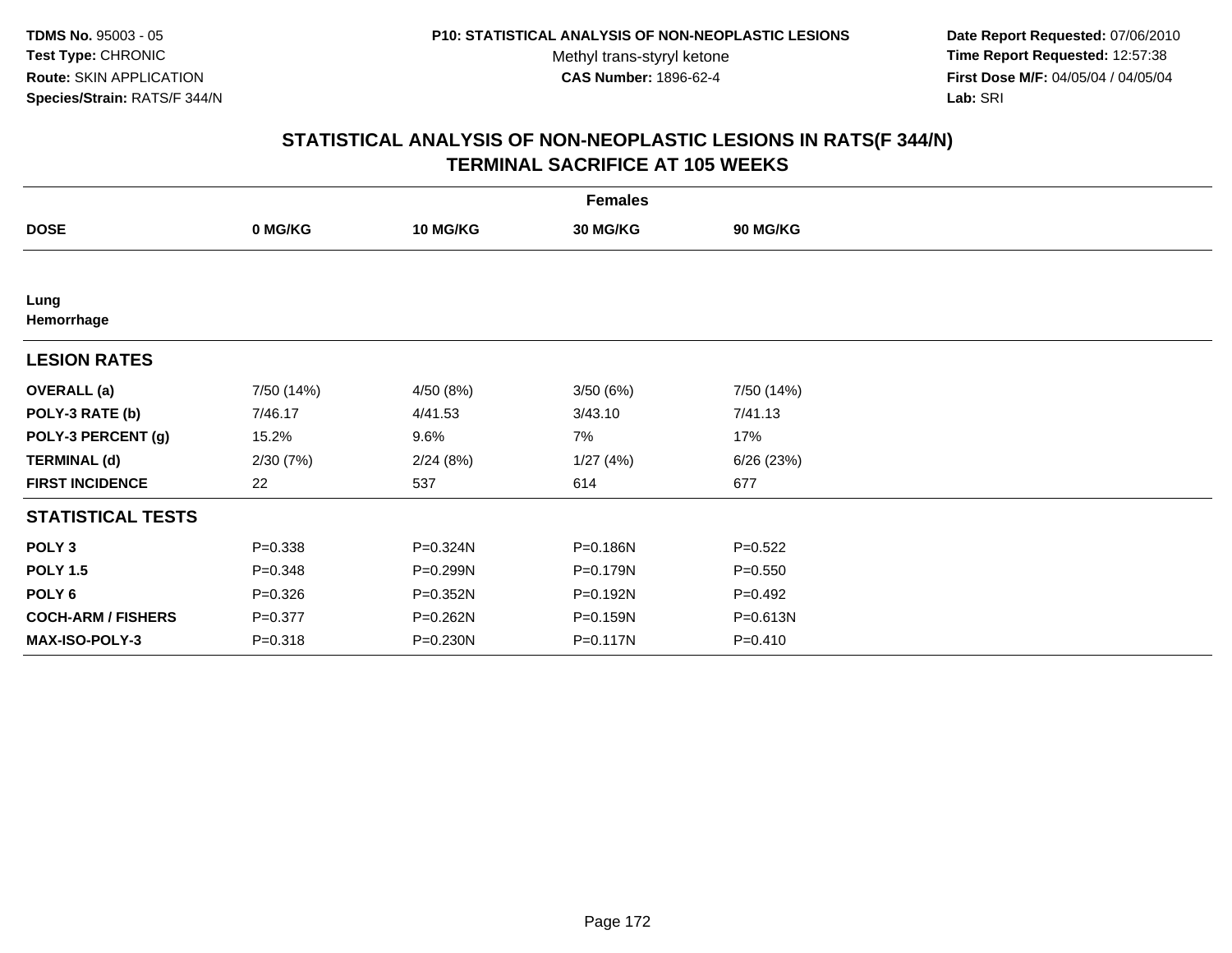**Date Report Requested:** 07/06/2010 **Time Report Requested:** 12:57:38 **First Dose M/F:** 04/05/04 / 04/05/04<br>Lab: SRI **Lab:** SRI

|                                                 | <b>Females</b> |                 |             |             |  |  |  |  |
|-------------------------------------------------|----------------|-----------------|-------------|-------------|--|--|--|--|
| <b>DOSE</b>                                     | 0 MG/KG        | <b>10 MG/KG</b> | 30 MG/KG    | 90 MG/KG    |  |  |  |  |
|                                                 |                |                 |             |             |  |  |  |  |
| Lung<br><b>Infiltration Cellular Histiocyte</b> |                |                 |             |             |  |  |  |  |
| <b>LESION RATES</b>                             |                |                 |             |             |  |  |  |  |
| <b>OVERALL</b> (a)                              | 14/50 (28%)    | 16/50 (32%)     | 19/50 (38%) | 22/50 (44%) |  |  |  |  |
| POLY-3 RATE (b)                                 | 14/44.46       | 16/42.09        | 19/43.84    | 22/43.95    |  |  |  |  |
| POLY-3 PERCENT (g)                              | 31.5%          | 38%             | 43.3%       | 50.1%       |  |  |  |  |
| <b>TERMINAL (d)</b>                             | 10/30 (33%)    | 11/24 (46%)     | 13/27 (48%) | 13/26 (50%) |  |  |  |  |
| <b>FIRST INCIDENCE</b>                          | 554            | 372             | 605         | 470         |  |  |  |  |
| <b>STATISTICAL TESTS</b>                        |                |                 |             |             |  |  |  |  |
| POLY <sub>3</sub>                               | P=0.050*       | $P = 0.338$     | $P=0.172$   | $P = 0.054$ |  |  |  |  |
| <b>POLY 1.5</b>                                 | $P=0.050*$     | $P = 0.381$     | $P = 0.181$ | $P = 0.059$ |  |  |  |  |
| POLY 6                                          | $P = 0.055$    | $P = 0.291$     | $P = 0.172$ | $P = 0.053$ |  |  |  |  |
| <b>COCH-ARM / FISHERS</b>                       | $P = 0.057$    | $P = 0.414$     | $P = 0.198$ | $P=0.072$   |  |  |  |  |
| <b>MAX-ISO-POLY-3</b>                           | $P = 0.055$    | $P = 0.265$     | $P = 0.123$ | $P=0.035*$  |  |  |  |  |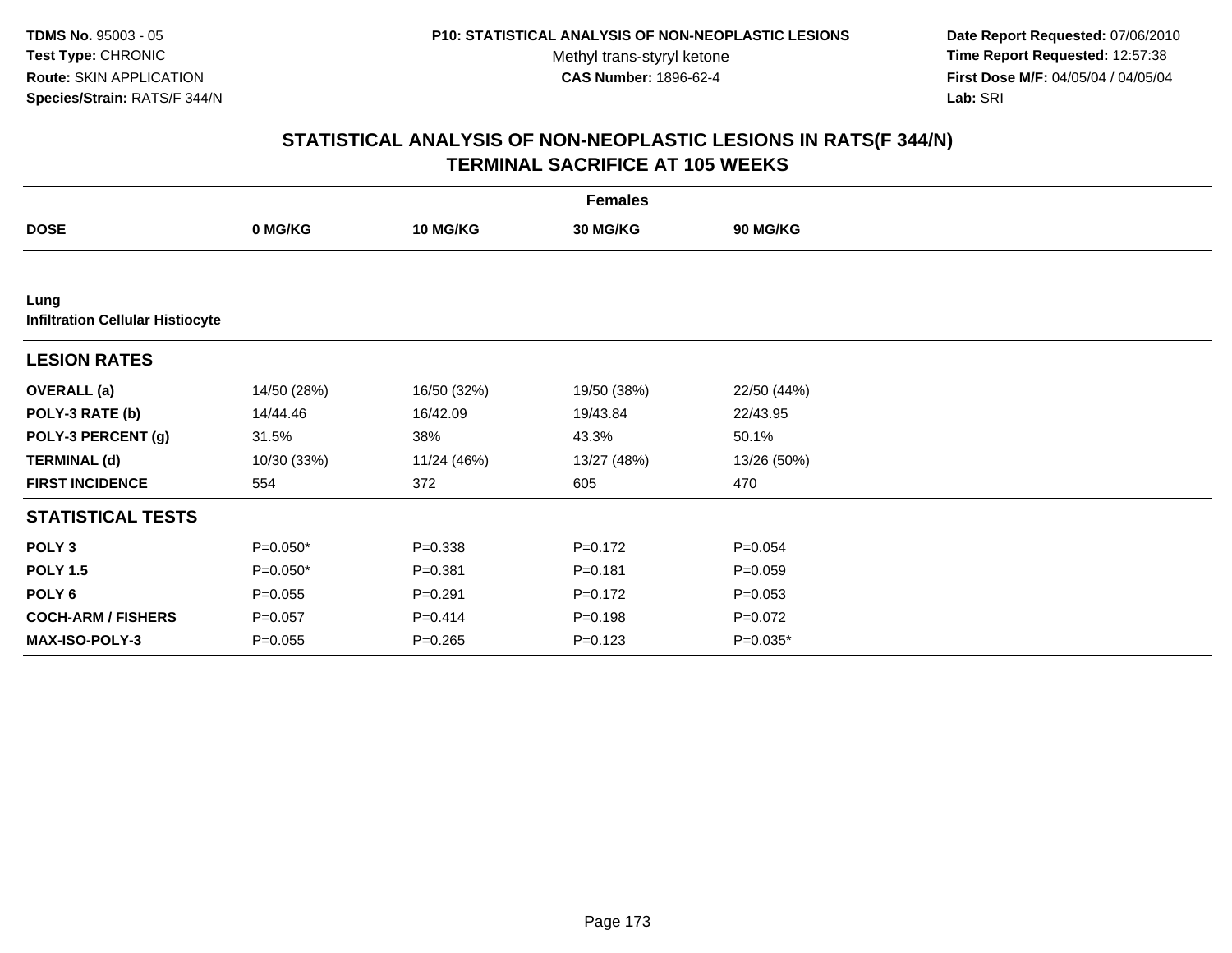**Date Report Requested:** 07/06/2010 **Time Report Requested:** 12:57:38 **First Dose M/F:** 04/05/04 / 04/05/04<br>Lab: SRI **Lab:** SRI

|                                     | <b>Females</b> |                 |             |                 |  |  |  |  |
|-------------------------------------|----------------|-----------------|-------------|-----------------|--|--|--|--|
| <b>DOSE</b>                         | 0 MG/KG        | <b>10 MG/KG</b> | 30 MG/KG    | <b>90 MG/KG</b> |  |  |  |  |
|                                     |                |                 |             |                 |  |  |  |  |
| Lung<br><b>Inflammation Chronic</b> |                |                 |             |                 |  |  |  |  |
| <b>LESION RATES</b>                 |                |                 |             |                 |  |  |  |  |
| <b>OVERALL</b> (a)                  | 10/50 (20%)    | 8/50 (16%)      | 12/50 (24%) | 7/50 (14%)      |  |  |  |  |
| POLY-3 RATE (b)                     | 10/43.86       | 8/40.51         | 12/42.80    | 7/40.93         |  |  |  |  |
| POLY-3 PERCENT (g)                  | 22.8%          | 19.8%           | 28%         | 17.1%           |  |  |  |  |
| <b>TERMINAL (d)</b>                 | 9/30 (30%)     | 6/24(25%)       | 11/27 (41%) | 7/26 (27%)      |  |  |  |  |
| <b>FIRST INCIDENCE</b>              | 659            | 708             | 591         | 729 (T)         |  |  |  |  |
| <b>STATISTICAL TESTS</b>            |                |                 |             |                 |  |  |  |  |
| POLY <sub>3</sub>                   | P=0.329N       | P=0.470N        | $P = 0.377$ | $P = 0.351N$    |  |  |  |  |
| <b>POLY 1.5</b>                     | $P = 0.321N$   | $P = 0.433N$    | $P = 0.388$ | $P = 0.331N$    |  |  |  |  |
| POLY 6                              | P=0.339N       | $P = 0.510N$    | $P = 0.368$ | $P = 0.372N$    |  |  |  |  |
| <b>COCH-ARM / FISHERS</b>           | P=0.296N       | P=0.398N        | $P=0.405$   | P=0.298N        |  |  |  |  |
| <b>MAX-ISO-POLY-3</b>               | P=0.390N       | P=0.370N        | $P = 0.290$ | P=0.263N        |  |  |  |  |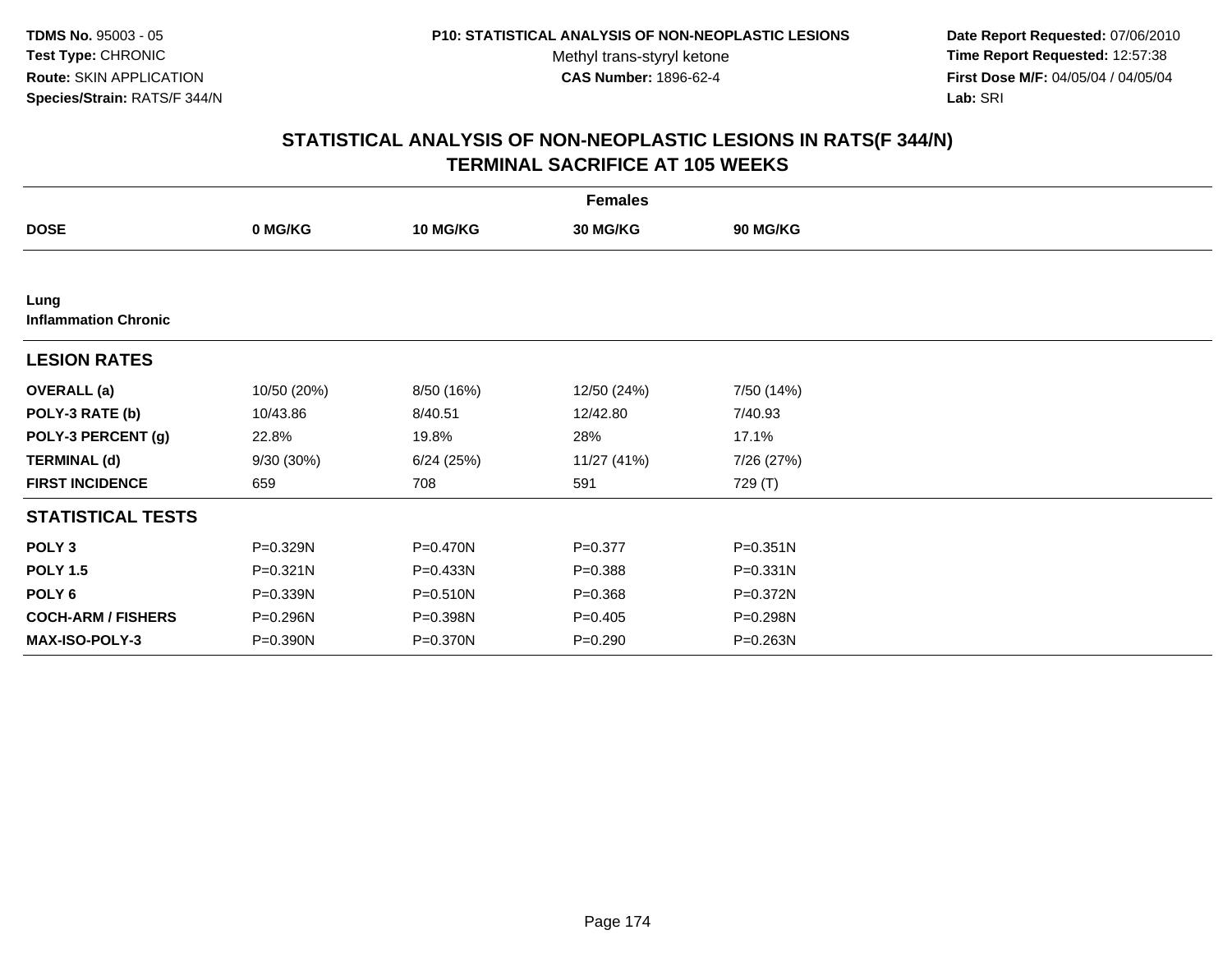**Date Report Requested:** 07/06/2010 **Time Report Requested:** 12:57:38 **First Dose M/F:** 04/05/04 / 04/05/04<br>Lab: SRI **Lab:** SRI

|                                   | <b>Females</b> |                 |                 |                 |  |  |  |  |
|-----------------------------------|----------------|-----------------|-----------------|-----------------|--|--|--|--|
| <b>DOSE</b>                       | 0 MG/KG        | <b>10 MG/KG</b> | <b>30 MG/KG</b> | <b>90 MG/KG</b> |  |  |  |  |
|                                   |                |                 |                 |                 |  |  |  |  |
| Lung<br><b>Metaplasia Osseous</b> |                |                 |                 |                 |  |  |  |  |
| <b>LESION RATES</b>               |                |                 |                 |                 |  |  |  |  |
| <b>OVERALL</b> (a)                | 1/50(2%)       | 3/50(6%)        | 0/50(0%)        | 3/50(6%)        |  |  |  |  |
| POLY-3 RATE (b)                   | 1/43.60        | 3/40.78         | 0/42.34         | 3/41.86         |  |  |  |  |
| POLY-3 PERCENT (g)                | 2.3%           | 7.4%            | 0%              | 7.2%            |  |  |  |  |
| <b>TERMINAL (d)</b>               | 1/30(3%)       | 1/24(4%)        | 0/27(0%)        | 1/26(4%)        |  |  |  |  |
| <b>FIRST INCIDENCE</b>            | 729 (T)        | 632             | ---             | 470             |  |  |  |  |
| <b>STATISTICAL TESTS</b>          |                |                 |                 |                 |  |  |  |  |
| POLY <sub>3</sub>                 | $P = 0.307$    | $P = 0.281$     | P=0.506N        | $P = 0.290$     |  |  |  |  |
| <b>POLY 1.5</b>                   | $P = 0.311$    | $P = 0.293$     | P=0.504N        | $P = 0.295$     |  |  |  |  |
| POLY <sub>6</sub>                 | $P = 0.304$    | $P = 0.270$     | P=0.508N        | $P = 0.286$     |  |  |  |  |
| <b>COCH-ARM / FISHERS</b>         | $P = 0.320$    | $P = 0.309$     | P=0.500N        | $P = 0.309$     |  |  |  |  |
| <b>MAX-ISO-POLY-3</b>             | $P = 0.215$    | $P = 0.145$     | P=0.166N        | $P = 0.148$     |  |  |  |  |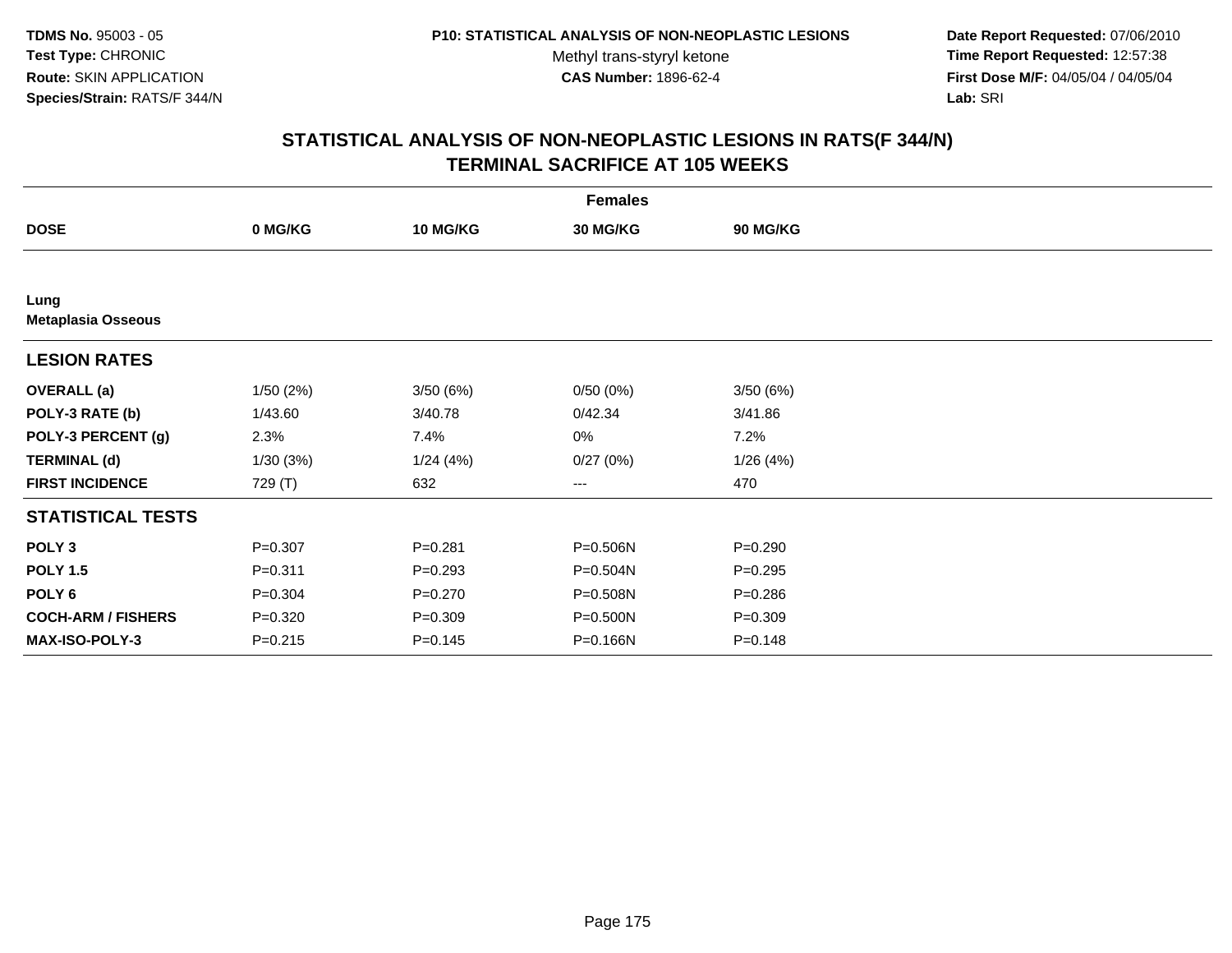**Date Report Requested:** 07/06/2010 **Time Report Requested:** 12:57:38 **First Dose M/F:** 04/05/04 / 04/05/04<br>Lab: SRI **Lab:** SRI

|                           | <b>Females</b> |                 |                 |                 |  |  |  |  |
|---------------------------|----------------|-----------------|-----------------|-----------------|--|--|--|--|
| <b>DOSE</b>               | 0 MG/KG        | <b>10 MG/KG</b> | <b>30 MG/KG</b> | <b>90 MG/KG</b> |  |  |  |  |
|                           |                |                 |                 |                 |  |  |  |  |
| Lung<br>Pigmentation      |                |                 |                 |                 |  |  |  |  |
| <b>LESION RATES</b>       |                |                 |                 |                 |  |  |  |  |
| <b>OVERALL</b> (a)        | 4/50 (8%)      | 4/50 (8%)       | 8/50 (16%)      | 4/50 (8%)       |  |  |  |  |
| POLY-3 RATE (b)           | 4/43.60        | 4/40.53         | 8/42.34         | 4/41.04         |  |  |  |  |
| POLY-3 PERCENT (g)        | 9.2%           | 9.9%            | 18.9%           | 9.8%            |  |  |  |  |
| <b>TERMINAL (d)</b>       | 4/30 (13%)     | 2/24(8%)        | 8/27 (30%)      | 3/26(12%)       |  |  |  |  |
| <b>FIRST INCIDENCE</b>    | 729 (T)        | 703             | 729 (T)         | 701             |  |  |  |  |
| <b>STATISTICAL TESTS</b>  |                |                 |                 |                 |  |  |  |  |
| POLY <sub>3</sub>         | $P = 0.578$    | $P = 0.603$     | $P = 0.160$     | $P = 0.610$     |  |  |  |  |
| <b>POLY 1.5</b>           | P=0.576N       | $P = 0.623$     | $P = 0.167$     | $P=0.622$       |  |  |  |  |
| POLY <sub>6</sub>         | $P = 0.573$    | $P = 0.583$     | $P = 0.154$     | $P = 0.600$     |  |  |  |  |
| <b>COCH-ARM / FISHERS</b> | P=0.554N       | P=0.643N        | $P = 0.178$     | P=0.643N        |  |  |  |  |
| <b>MAX-ISO-POLY-3</b>     | $P = 0.381$    | $P = 0.458$     | $P=0.099$       | $P = 0.464$     |  |  |  |  |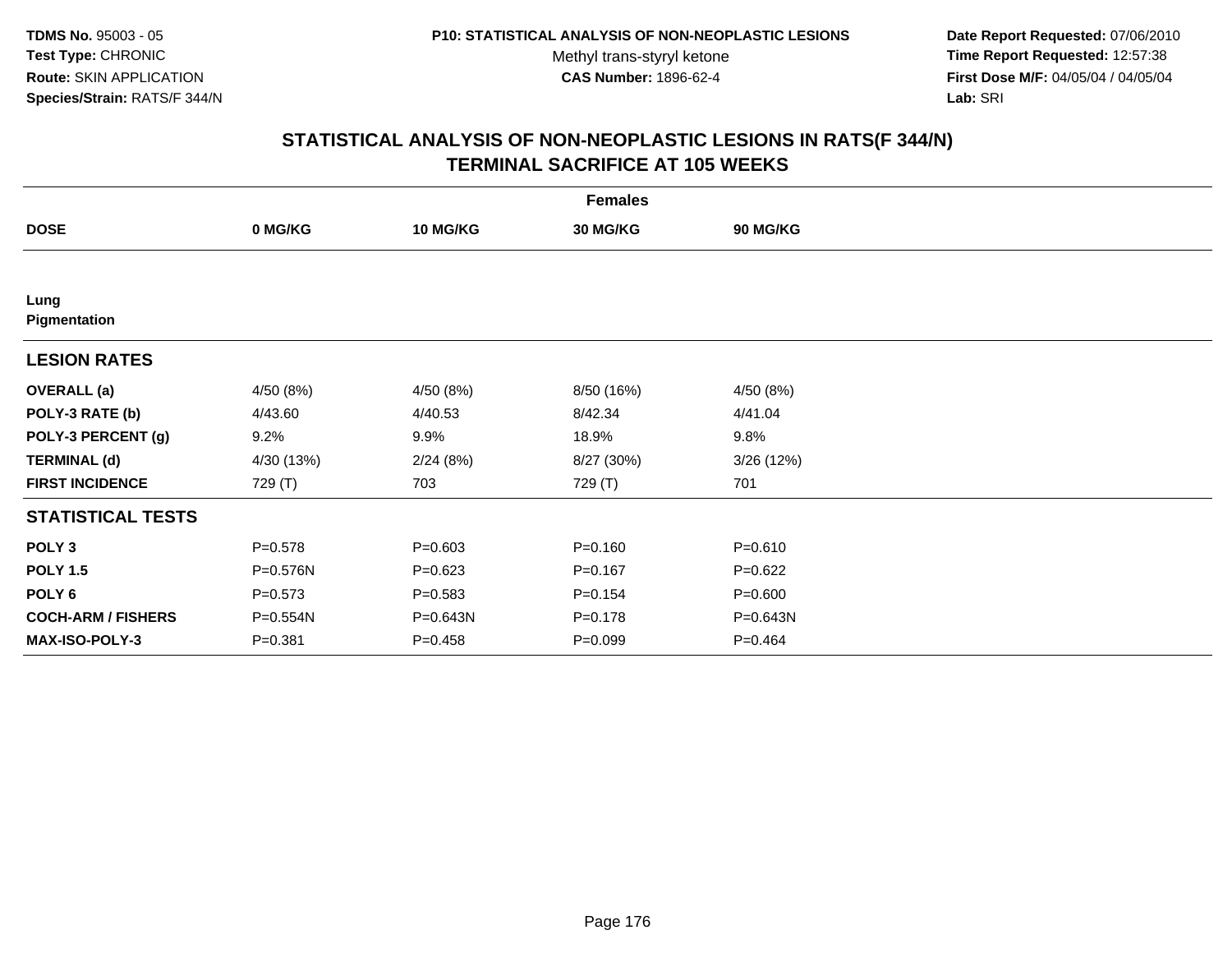**Date Report Requested:** 07/06/2010 **Time Report Requested:** 12:57:38 **First Dose M/F:** 04/05/04 / 04/05/04<br>Lab: SRI **Lab:** SRI

|                                          | <b>Females</b> |                 |             |                 |  |  |  |  |
|------------------------------------------|----------------|-----------------|-------------|-----------------|--|--|--|--|
| <b>DOSE</b>                              | 0 MG/KG        | <b>10 MG/KG</b> | 30 MG/KG    | <b>90 MG/KG</b> |  |  |  |  |
|                                          |                |                 |             |                 |  |  |  |  |
| Lung: Alveolar Epithelium<br>Hyperplasia |                |                 |             |                 |  |  |  |  |
| <b>LESION RATES</b>                      |                |                 |             |                 |  |  |  |  |
| <b>OVERALL</b> (a)                       | 5/50 (10%)     | 1/50(2%)        | 6/50 (12%)  | 4/50 (8%)       |  |  |  |  |
| POLY-3 RATE (b)                          | 5/43.60        | 1/40.38         | 6/42.34     | 4/41.13         |  |  |  |  |
| POLY-3 PERCENT (g)                       | 11.5%          | 2.5%            | 14.2%       | 9.7%            |  |  |  |  |
| <b>TERMINAL (d)</b>                      | 5/30 (17%)     | 1/24(4%)        | 6/27(22%)   | 3/26(12%)       |  |  |  |  |
| <b>FIRST INCIDENCE</b>                   | 729 (T)        | 729 (T)         | 729 (T)     | 677             |  |  |  |  |
| <b>STATISTICAL TESTS</b>                 |                |                 |             |                 |  |  |  |  |
| POLY <sub>3</sub>                        | $P=0.490$      | $P = 0.119N$    | $P = 0.479$ | P=0.537N        |  |  |  |  |
| <b>POLY 1.5</b>                          | $P = 0.488$    | P=0.110N        | $P = 0.487$ | P=0.524N        |  |  |  |  |
| POLY 6                                   | $P=0.493$      | P=0.129N        | $P = 0.473$ | P=0.547N        |  |  |  |  |
| <b>COCH-ARM / FISHERS</b>                | $P = 0.500$    | P=0.102N        | $P = 0.500$ | P=0.500N        |  |  |  |  |
| <b>MAX-ISO-POLY-3</b>                    | $P = 0.372$    | P=0.060N        | $P = 0.355$ | P=0.399N        |  |  |  |  |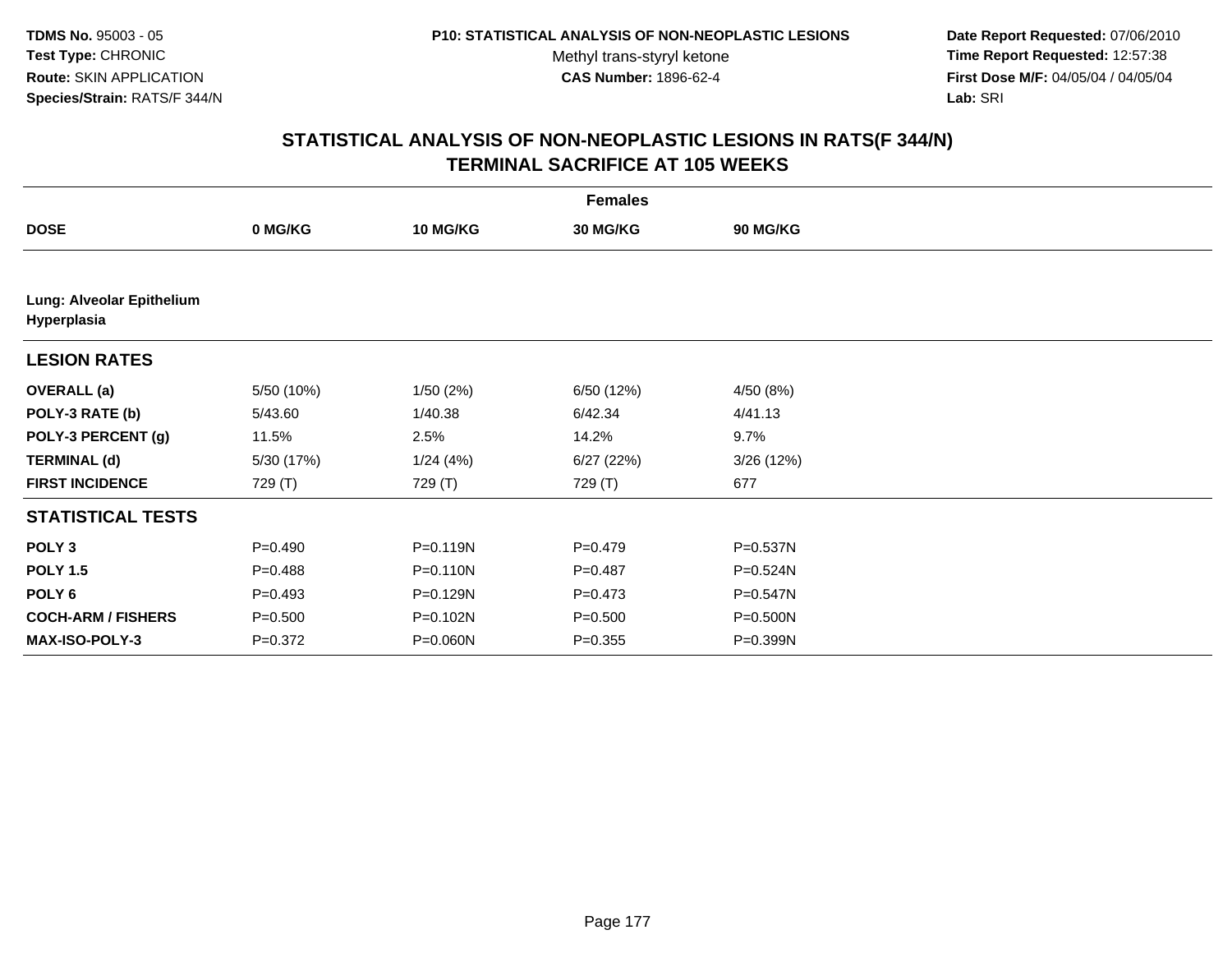**Date Report Requested:** 07/06/2010 **Time Report Requested:** 12:57:38 **First Dose M/F:** 04/05/04 / 04/05/04<br>Lab: SRI **Lab:** SRI

| <b>Females</b>                           |             |                 |           |             |  |  |  |
|------------------------------------------|-------------|-----------------|-----------|-------------|--|--|--|
| <b>DOSE</b>                              | 0 MG/KG     | <b>10 MG/KG</b> | 30 MG/KG  | 90 MG/KG    |  |  |  |
|                                          |             |                 |           |             |  |  |  |
| Lymph Node, Mesenteric<br><b>Atrophy</b> |             |                 |           |             |  |  |  |
| <b>LESION RATES</b>                      |             |                 |           |             |  |  |  |
| <b>OVERALL (a)</b>                       | 1/50(2%)    | 0/49(0%)        | 1/50(2%)  | 3/50(6%)    |  |  |  |
| POLY-3 RATE (b)                          | 1/43.60     | 0/40.01         | 1/42.47   | 3/42.33     |  |  |  |
| POLY-3 PERCENT (g)                       | 2.3%        | 0%              | 2.4%      | 7.1%        |  |  |  |
| <b>TERMINAL (d)</b>                      | 1/30(3%)    | 0/24(0%)        | 0/27(0%)  | 0/26(0%)    |  |  |  |
| <b>FIRST INCIDENCE</b>                   | 729 (T)     | ---             | 694       | 17          |  |  |  |
| <b>STATISTICAL TESTS</b>                 |             |                 |           |             |  |  |  |
| POLY <sub>3</sub>                        | $P = 0.084$ | P=0.517N        | $P=0.755$ | $P = 0.294$ |  |  |  |
| <b>POLY 1.5</b>                          | $P = 0.083$ | P=0.510N        | $P=0.757$ | $P = 0.300$ |  |  |  |
| POLY 6                                   | $P = 0.085$ | P=0.524N        | $P=0.754$ | $P = 0.290$ |  |  |  |
| <b>COCH-ARM / FISHERS</b>                | $P = 0.083$ | P=0.505N        | P=0.753N  | $P = 0.309$ |  |  |  |
| MAX-ISO-POLY-3                           | $P = 0.088$ | P=0.178N        | $P=0.492$ | $P = 0.149$ |  |  |  |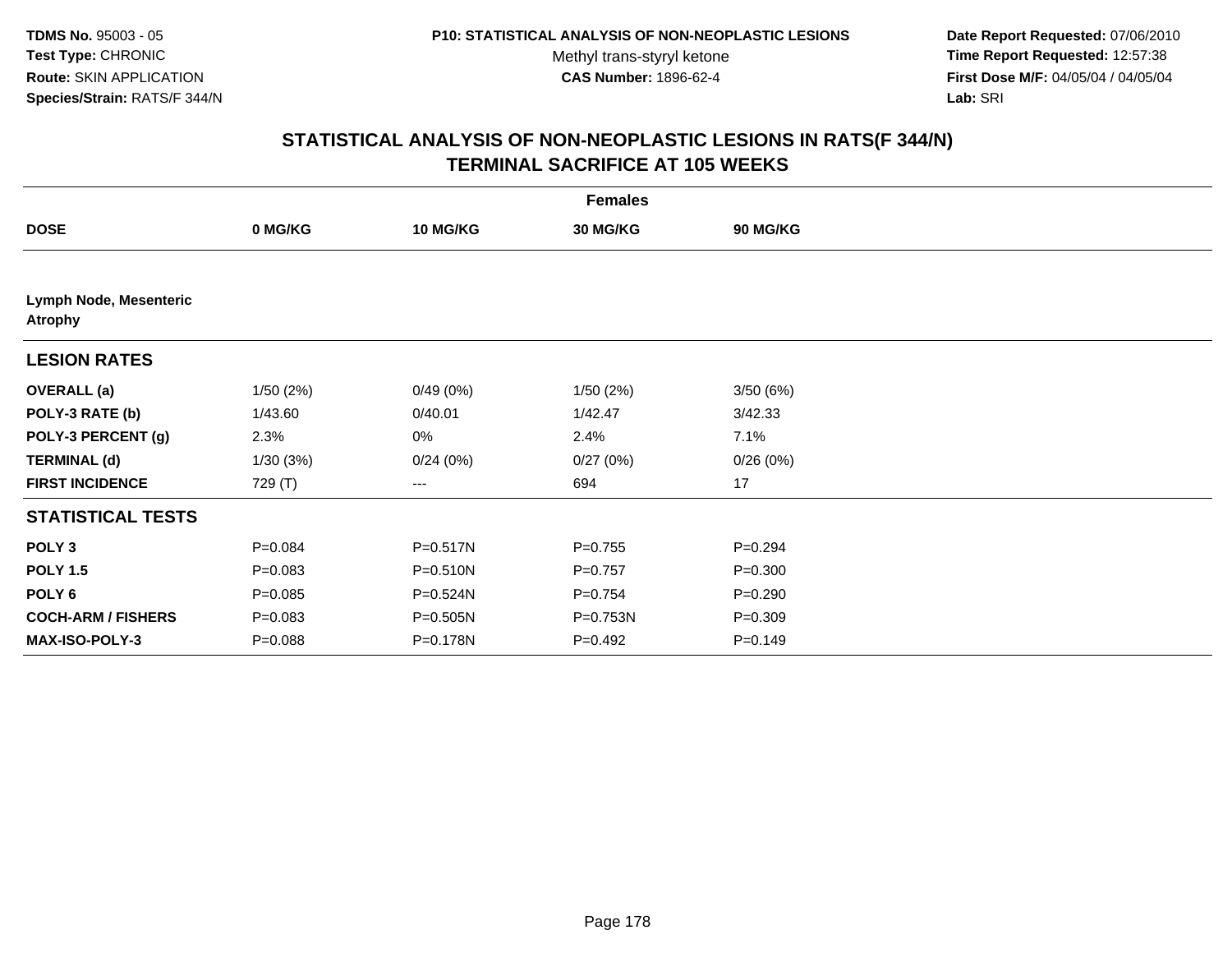**Date Report Requested:** 07/06/2010 **Time Report Requested:** 12:57:38 **First Dose M/F:** 04/05/04 / 04/05/04<br>Lab: SRI **Lab:** SRI

| <b>Females</b>                                  |             |                 |                 |          |  |  |  |
|-------------------------------------------------|-------------|-----------------|-----------------|----------|--|--|--|
| <b>DOSE</b>                                     | 0 MG/KG     | <b>10 MG/KG</b> | <b>30 MG/KG</b> | 90 MG/KG |  |  |  |
|                                                 |             |                 |                 |          |  |  |  |
| <b>Lymph Node, Mesenteric</b><br><b>Ectasia</b> |             |                 |                 |          |  |  |  |
| <b>LESION RATES</b>                             |             |                 |                 |          |  |  |  |
| <b>OVERALL</b> (a)                              | 0/50(0%)    | 1/49(2%)        | 2/50(4%)        | 0/50(0%) |  |  |  |
| POLY-3 RATE (b)                                 | 0/43.60     | 1/40.01         | 2/42.94         | 0/40.93  |  |  |  |
| POLY-3 PERCENT (g)                              | 0%          | 2.5%            | 4.7%            | 0%       |  |  |  |
| <b>TERMINAL (d)</b>                             | 0/30(0%)    | 1/24(4%)        | 0/27(0%)        | 0/26(0%) |  |  |  |
| <b>FIRST INCIDENCE</b>                          | $\cdots$    | 729 (T)         | 591             | $\cdots$ |  |  |  |
| <b>STATISTICAL TESTS</b>                        |             |                 |                 |          |  |  |  |
| POLY <sub>3</sub>                               | P=0.535N    | $P=0.483$       | $P = 0.234$     | (e)      |  |  |  |
| <b>POLY 1.5</b>                                 | P=0.528N    | $P=0.490$       | $P = 0.235$     | (e)      |  |  |  |
| POLY <sub>6</sub>                               | P=0.542N    | $P = 0.476$     | $P = 0.234$     | (e)      |  |  |  |
| <b>COCH-ARM / FISHERS</b>                       | P=0.514N    | $P=0.495$       | $P = 0.247$     | (e)      |  |  |  |
| MAX-ISO-POLY-3                                  | $P = 0.338$ | $P = 0.157$     | $P = 0.076$     | (e)      |  |  |  |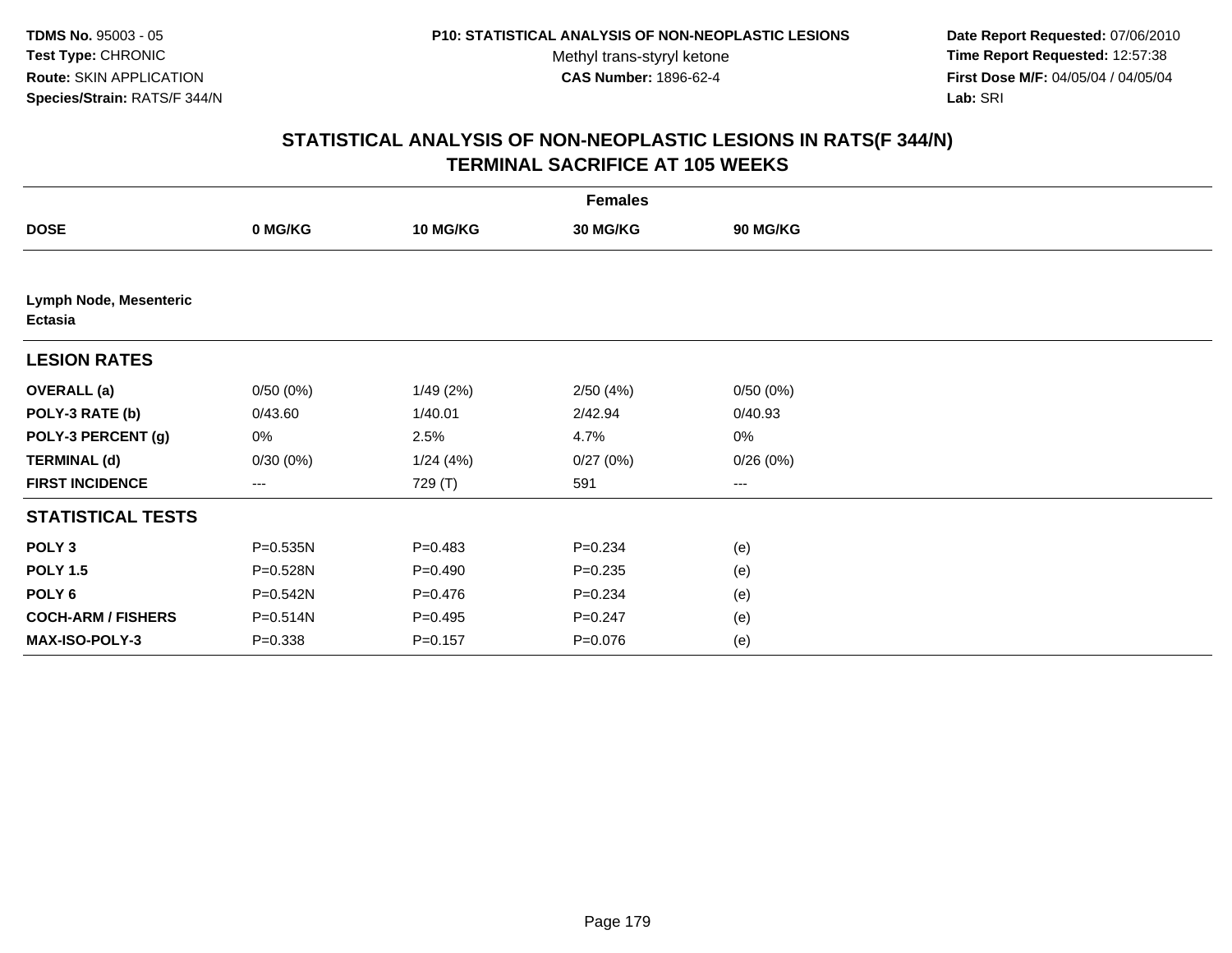**Date Report Requested:** 07/06/2010 **Time Report Requested:** 12:57:38 **First Dose M/F:** 04/05/04 / 04/05/04<br>Lab: SRI **Lab:** SRI

|                                      | <b>Females</b> |                 |             |             |  |  |  |  |
|--------------------------------------|----------------|-----------------|-------------|-------------|--|--|--|--|
| <b>DOSE</b>                          | 0 MG/KG        | <b>10 MG/KG</b> | 30 MG/KG    | 90 MG/KG    |  |  |  |  |
|                                      |                |                 |             |             |  |  |  |  |
| Lymph Node, Mesenteric<br>Hemorrhage |                |                 |             |             |  |  |  |  |
| <b>LESION RATES</b>                  |                |                 |             |             |  |  |  |  |
| <b>OVERALL (a)</b>                   | 4/50 (8%)      | 5/49 (10%)      | 9/50 (18%)  | 8/50 (16%)  |  |  |  |  |
| POLY-3 RATE (b)                      | 4/44.36        | 5/40.95         | 9/44.26     | 8/41.85     |  |  |  |  |
| POLY-3 PERCENT (g)                   | 9%             | 12.2%           | 20.3%       | 19.1%       |  |  |  |  |
| <b>TERMINAL (d)</b>                  | 1/30(3%)       | 2/24(8%)        | 3/27(11%)   | 4/26 (15%)  |  |  |  |  |
| <b>FIRST INCIDENCE</b>               | 650            | 591             | 583         | 613         |  |  |  |  |
| <b>STATISTICAL TESTS</b>             |                |                 |             |             |  |  |  |  |
| POLY <sub>3</sub>                    | $P = 0.138$    | $P = 0.450$     | $P = 0.113$ | $P = 0.148$ |  |  |  |  |
| <b>POLY 1.5</b>                      | $P = 0.145$    | $P=0.469$       | $P = 0.114$ | $P = 0.158$ |  |  |  |  |
| POLY 6                               | $P=0.132$      | $P=0.429$       | $P = 0.114$ | $P = 0.138$ |  |  |  |  |
| <b>COCH-ARM / FISHERS</b>            | $P = 0.165$    | $P = 0.487$     | $P = 0.117$ | $P = 0.178$ |  |  |  |  |
| MAX-ISO-POLY-3                       | $P = 0.142$    | $P=0.322$       | $P = 0.065$ | $P = 0.093$ |  |  |  |  |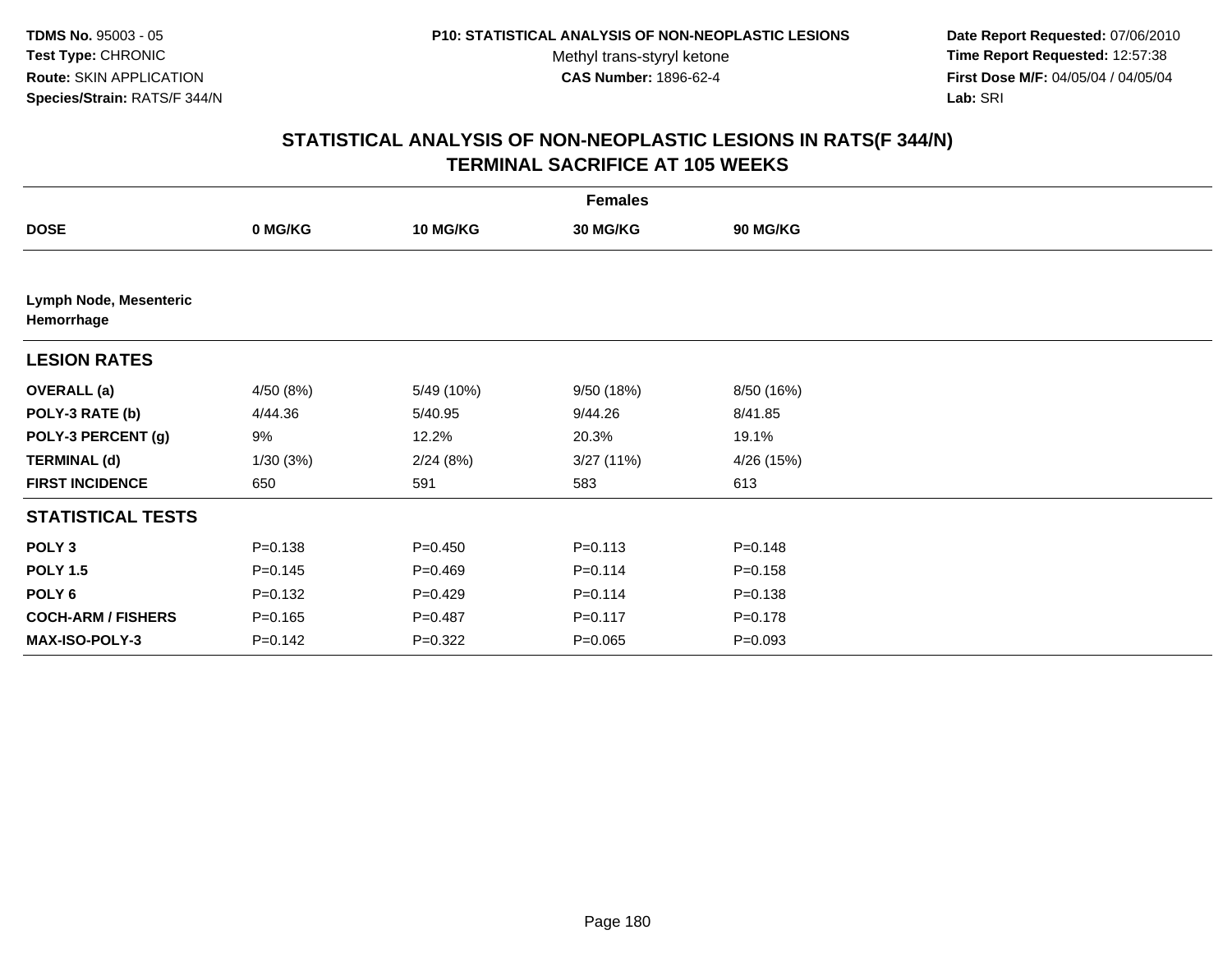**Date Report Requested:** 07/06/2010 **Time Report Requested:** 12:57:38 **First Dose M/F:** 04/05/04 / 04/05/04<br>Lab: SRI **Lab:** SRI

| <b>Females</b>                                 |             |                 |             |                 |  |  |
|------------------------------------------------|-------------|-----------------|-------------|-----------------|--|--|
| <b>DOSE</b>                                    | 0 MG/KG     | <b>10 MG/KG</b> | 30 MG/KG    | <b>90 MG/KG</b> |  |  |
|                                                |             |                 |             |                 |  |  |
| Lymph Node, Mesenteric<br>Hyperplasia Lymphoid |             |                 |             |                 |  |  |
| <b>LESION RATES</b>                            |             |                 |             |                 |  |  |
| <b>OVERALL</b> (a)                             | 11/50 (22%) | 12/49 (24%)     | 13/50 (26%) | 19/50 (38%)     |  |  |
| POLY-3 RATE (b)                                | 11/45.87    | 12/42.91        | 13/44.89    | 19/44.97        |  |  |
| POLY-3 PERCENT (g)                             | 24%         | 28%             | 29%         | 42.3%           |  |  |
| <b>TERMINAL (d)</b>                            | 4/30 (13%)  | 5/24(21%)       | 5/27 (19%)  | 11/26 (42%)     |  |  |
| <b>FIRST INCIDENCE</b>                         | 426         | 372             | 455         | 306             |  |  |
| <b>STATISTICAL TESTS</b>                       |             |                 |             |                 |  |  |
| POLY <sub>3</sub>                              | $P=0.031*$  | $P=0.426$       | $P = 0.382$ | $P=0.048*$      |  |  |
| <b>POLY 1.5</b>                                | $P=0.032*$  | $P = 0.456$     | $P=0.392$   | $P = 0.053$     |  |  |
| POLY 6                                         | $P=0.030*$  | $P = 0.395$     | $P = 0.375$ | $P=0.043*$      |  |  |
| <b>COCH-ARM / FISHERS</b>                      | P=0.036*    | $P = 0.478$     | $P = 0.408$ | $P = 0.063$     |  |  |
| MAX-ISO-POLY-3                                 | P=0.046*    | $P = 0.338$     | $P = 0.297$ | P=0.031*        |  |  |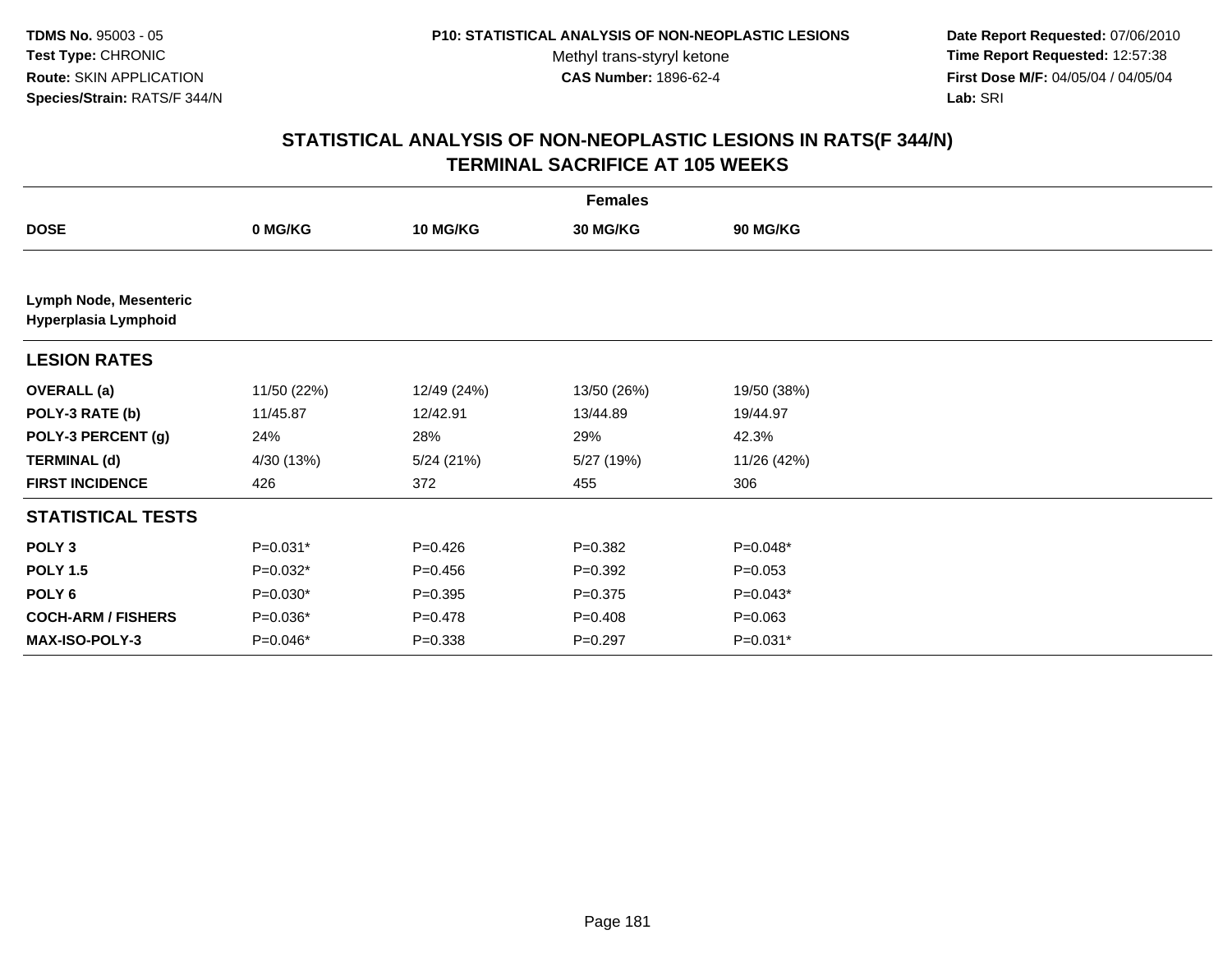**Date Report Requested:** 07/06/2010 **Time Report Requested:** 12:57:38 **First Dose M/F:** 04/05/04 / 04/05/04<br>Lab: SRI **Lab:** SRI

| <b>Females</b>                         |             |                 |              |             |  |  |  |
|----------------------------------------|-------------|-----------------|--------------|-------------|--|--|--|
| <b>DOSE</b>                            | 0 MG/KG     | <b>10 MG/KG</b> | 30 MG/KG     | 90 MG/KG    |  |  |  |
|                                        |             |                 |              |             |  |  |  |
| Lymph Node, Mesenteric<br>Pigmentation |             |                 |              |             |  |  |  |
| <b>LESION RATES</b>                    |             |                 |              |             |  |  |  |
| <b>OVERALL</b> (a)                     | 6/50 (12%)  | 3/49(6%)        | 2/50(4%)     | 6/50 (12%)  |  |  |  |
| POLY-3 RATE (b)                        | 6/44.27     | 3/40.01         | 2/42.34      | 6/41.34     |  |  |  |
| POLY-3 PERCENT (g)                     | 13.6%       | 7.5%            | 4.7%         | 14.5%       |  |  |  |
| <b>TERMINAL (d)</b>                    | 3/30 (10%)  | 3/24(13%)       | 2/27(7%)     | 5/26 (19%)  |  |  |  |
| <b>FIRST INCIDENCE</b>                 | 632         | 729 (T)         | 729 (T)      | 613         |  |  |  |
| <b>STATISTICAL TESTS</b>               |             |                 |              |             |  |  |  |
| POLY <sub>3</sub>                      | $P = 0.357$ | P=0.293N        | $P = 0.147N$ | $P = 0.572$ |  |  |  |
| <b>POLY 1.5</b>                        | $P = 0.359$ | P=0.272N        | $P = 0.141N$ | $P = 0.590$ |  |  |  |
| POLY 6                                 | $P = 0.355$ | P=0.319N        | $P = 0.153N$ | $P = 0.553$ |  |  |  |
| <b>COCH-ARM / FISHERS</b>              | $P = 0.370$ | P=0.254N        | P=0.134N     | P=0.620N    |  |  |  |
| <b>MAX-ISO-POLY-3</b>                  | $P = 0.311$ | P=0.196N        | P=0.082N     | $P = 0.449$ |  |  |  |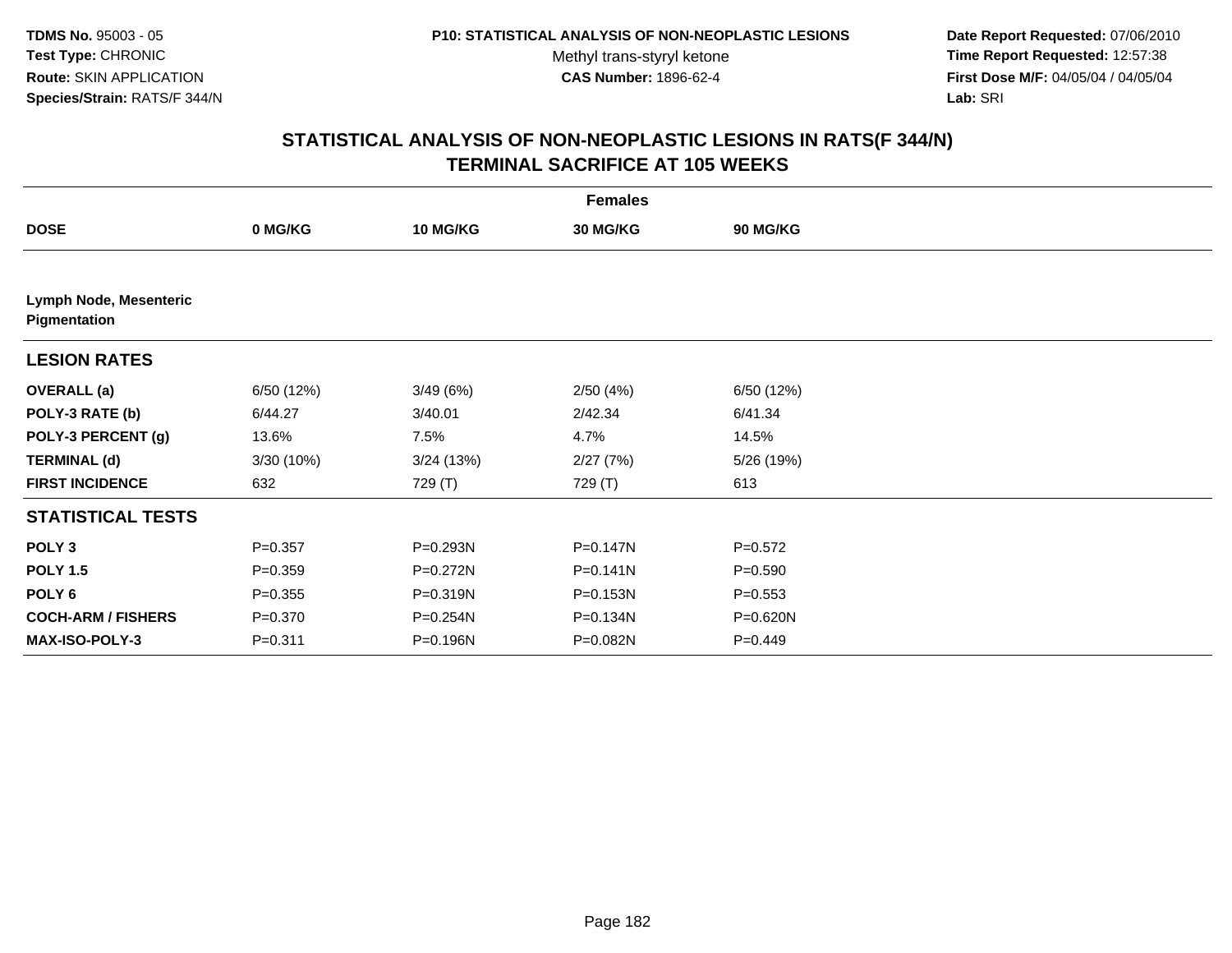**Date Report Requested:** 07/06/2010 **Time Report Requested:** 12:57:38 **First Dose M/F:** 04/05/04 / 04/05/04<br>Lab: SRI **Lab:** SRI

| <b>Females</b>                                           |          |                 |                        |          |  |  |  |
|----------------------------------------------------------|----------|-----------------|------------------------|----------|--|--|--|
| <b>DOSE</b>                                              | 0 MG/KG  | <b>10 MG/KG</b> | 30 MG/KG               | 90 MG/KG |  |  |  |
|                                                          |          |                 |                        |          |  |  |  |
| <b>Lymph Node: Deep Cervical</b><br>Hyperplasia Lymphoid |          |                 |                        |          |  |  |  |
| <b>LESION RATES</b>                                      |          |                 |                        |          |  |  |  |
| <b>OVERALL</b> (a)                                       | 0/16(0%) | 0/13(0%)        | 0/14(0%)               | 0/12(0%) |  |  |  |
| POLY-3 RATE (b)                                          | 0/13.02  | 0/10.17         | 0/11.88                | 0/8.96   |  |  |  |
| POLY-3 PERCENT (g)                                       | 0%       | 0%              | 0%                     | $0\%$    |  |  |  |
| <b>TERMINAL (d)</b>                                      | 0/8(0%)  | 0/4(0%)         | 0/5(0%)                | 0/7(0%)  |  |  |  |
| <b>FIRST INCIDENCE</b>                                   | $---$    | ---             | $\qquad \qquad \cdots$ | $---$    |  |  |  |
| <b>STATISTICAL TESTS</b>                                 |          |                 |                        |          |  |  |  |
| POLY <sub>3</sub>                                        | (e)      | (e)             | (e)                    | (e)      |  |  |  |
| <b>POLY 1.5</b>                                          | (e)      | (e)             | (e)                    | (e)      |  |  |  |
| POLY <sub>6</sub>                                        | (e)      | (e)             | (e)                    | (e)      |  |  |  |
| <b>COCH-ARM / FISHERS</b>                                | (e)      | (e)             | (e)                    | (e)      |  |  |  |
| <b>MAX-ISO-POLY-3</b>                                    | (e)      | (e)             | (e)                    | (e)      |  |  |  |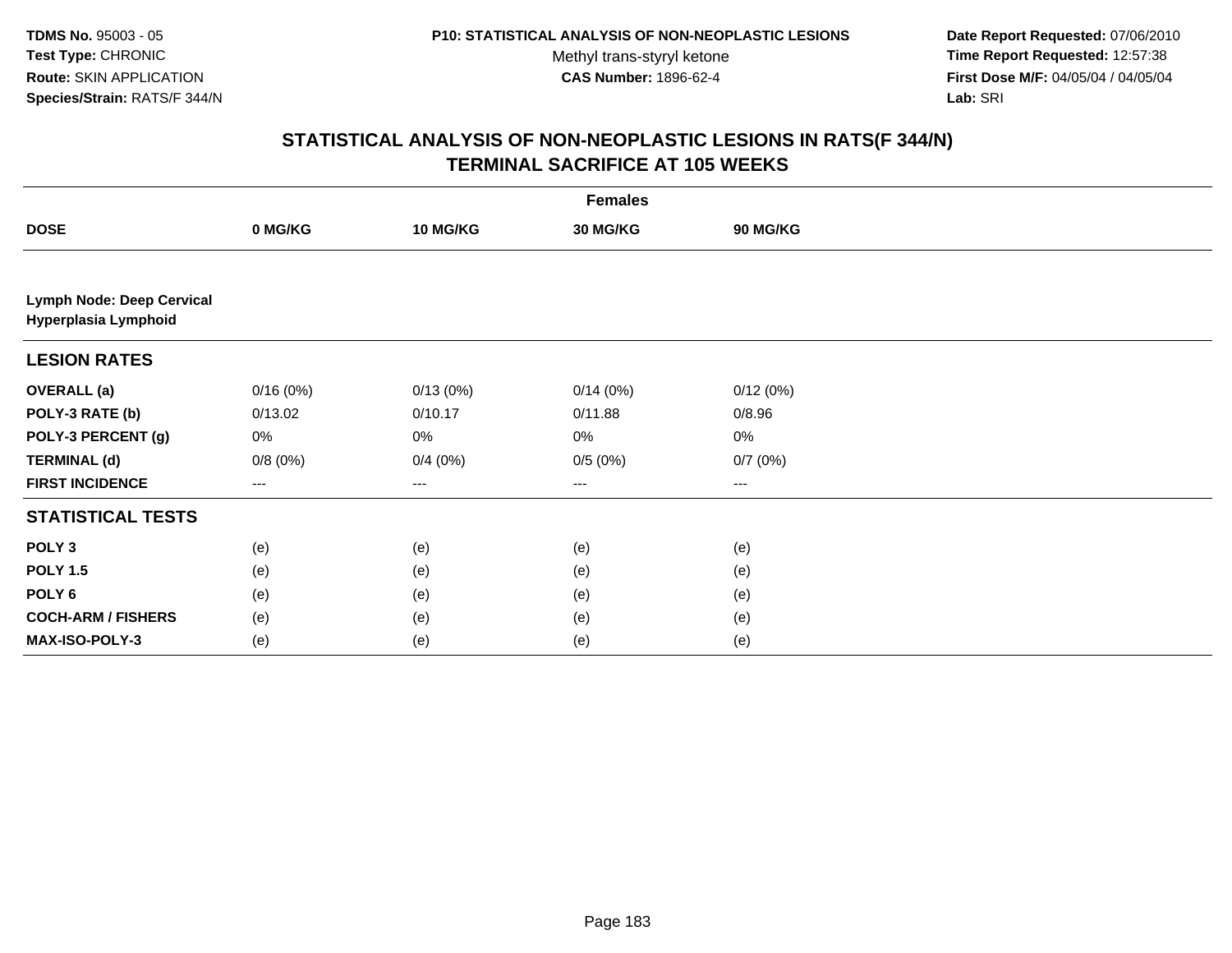**Date Report Requested:** 07/06/2010 **Time Report Requested:** 12:57:38 **First Dose M/F:** 04/05/04 / 04/05/04<br>Lab: SRI **Lab:** SRI

|                                           | <b>Females</b> |                 |                 |                 |  |  |  |  |
|-------------------------------------------|----------------|-----------------|-----------------|-----------------|--|--|--|--|
| <b>DOSE</b>                               | 0 MG/KG        | <b>10 MG/KG</b> | <b>30 MG/KG</b> | <b>90 MG/KG</b> |  |  |  |  |
|                                           |                |                 |                 |                 |  |  |  |  |
| Lymph Node: Mediastinal<br><b>Ectasia</b> |                |                 |                 |                 |  |  |  |  |
| <b>LESION RATES</b>                       |                |                 |                 |                 |  |  |  |  |
| <b>OVERALL</b> (a)                        | 1/16(6%)       | 1/13(8%)        | 2/14(14%)       | 0/12(0%)        |  |  |  |  |
| POLY-3 RATE (b)                           | 1/13.37        | 1/10.81         | 2/11.88         | 0/8.96          |  |  |  |  |
| POLY-3 PERCENT (g)                        | 7.5%           | 9.3%            | 16.8%           | 0%              |  |  |  |  |
| <b>TERMINAL (d)</b>                       | 0/8(0%)        | 0/4(0%)         | 2/5(40%)        | 0/7(0%)         |  |  |  |  |
| <b>FIRST INCIDENCE</b>                    | 632            | 520             | 729 (T)         | $--$            |  |  |  |  |
| <b>STATISTICAL TESTS</b>                  |                |                 |                 |                 |  |  |  |  |
| POLY <sub>3</sub>                         | P=0.429N       | $P = 0.715$     | $P=0.457$       | P=0.579N        |  |  |  |  |
| <b>POLY 1.5</b>                           | P=0.420N       | $P=0.720$       | $P = 0.466$     | P=0.573N        |  |  |  |  |
| POLY 6                                    | P=0.434N       | $P=0.710$       | $P=0.441$       | P=0.583N        |  |  |  |  |
| <b>COCH-ARM / FISHERS</b>                 | P=0.388N       | $P=0.704$       | $P = 0.448$     | P=0.571N        |  |  |  |  |
| <b>MAX-ISO-POLY-3</b>                     | P=0.356N       | $P=0.441$       | $P = 0.244$     | P=0.235N        |  |  |  |  |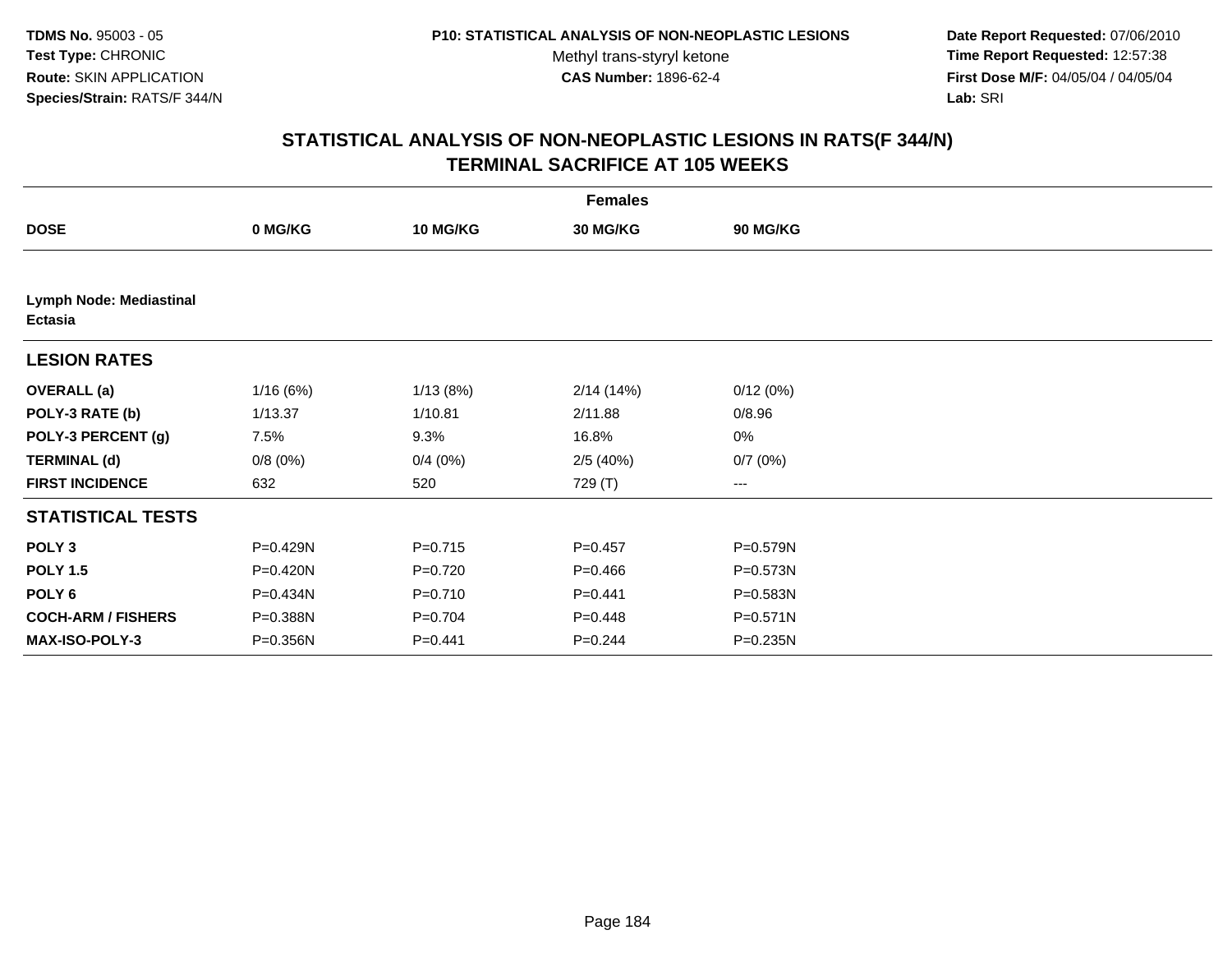**Date Report Requested:** 07/06/2010 **Time Report Requested:** 12:57:38 **First Dose M/F:** 04/05/04 / 04/05/04<br>Lab: SRI **Lab:** SRI

| <b>Females</b>                        |             |                 |                 |                 |  |  |  |
|---------------------------------------|-------------|-----------------|-----------------|-----------------|--|--|--|
| <b>DOSE</b>                           | 0 MG/KG     | <b>10 MG/KG</b> | <b>30 MG/KG</b> | <b>90 MG/KG</b> |  |  |  |
|                                       |             |                 |                 |                 |  |  |  |
| Lymph Node: Mediastinal<br>Hemorrhage |             |                 |                 |                 |  |  |  |
| <b>LESION RATES</b>                   |             |                 |                 |                 |  |  |  |
| <b>OVERALL</b> (a)                    | 1/16(6%)    | 6/13(46%)       | 7/14 (50%)      | 4/12(33%)       |  |  |  |
| POLY-3 RATE (b)                       | 1/13.37     | 6/11.07         | 7/13.33         | 4/9.65          |  |  |  |
| POLY-3 PERCENT (g)                    | 7.5%        | 54.2%           | 52.5%           | 41.5%           |  |  |  |
| <b>TERMINAL (d)</b>                   | 0/8(0%)     | 2/4(50%)        | 2/5(40%)        | 3/7(43%)        |  |  |  |
| <b>FIRST INCIDENCE</b>                | 632         | 493             | 583             | 493             |  |  |  |
| <b>STATISTICAL TESTS</b>              |             |                 |                 |                 |  |  |  |
| POLY <sub>3</sub>                     | $P=0.229$   | P=0.010**       | P=0.009**       | $P = 0.066$     |  |  |  |
| <b>POLY 1.5</b>                       | $P = 0.234$ | $P=0.012*$      | P=0.009**       | $P = 0.069$     |  |  |  |
| POLY <sub>6</sub>                     | $P = 0.232$ | P=0.008**       | $P=0.011*$      | $P=0.065$       |  |  |  |
| <b>COCH-ARM / FISHERS</b>             | $P = 0.286$ | $P=0.019*$      | P=0.010**       | $P = 0.089$     |  |  |  |
| MAX-ISO-POLY-3                        | P=0.039*    | P=0.003**       | P=0.003**       | $P=0.030*$      |  |  |  |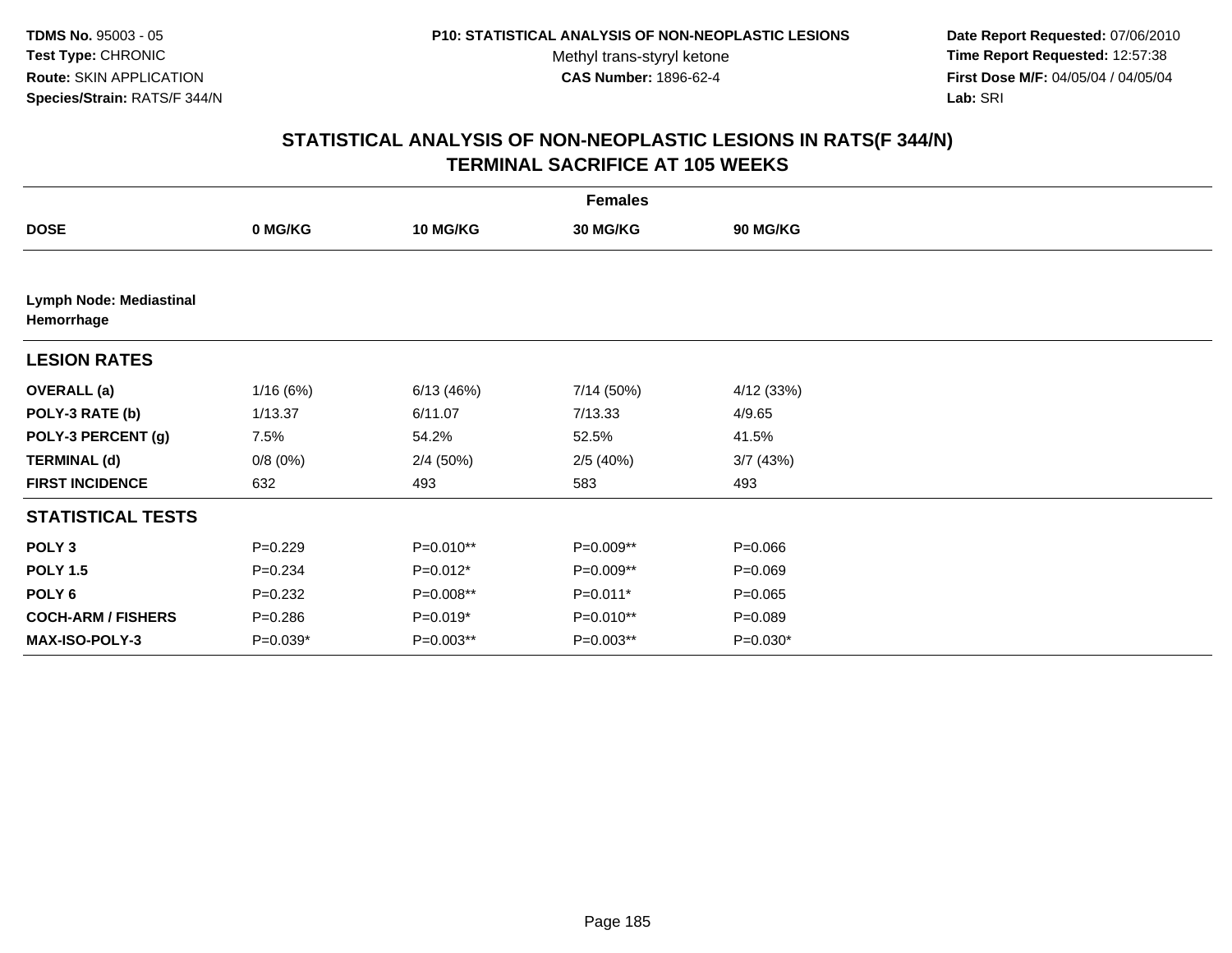**Date Report Requested:** 07/06/2010 **Time Report Requested:** 12:57:38 **First Dose M/F:** 04/05/04 / 04/05/04<br>Lab: SRI **Lab:** SRI

| <b>Females</b>                                  |             |                 |           |                 |  |  |
|-------------------------------------------------|-------------|-----------------|-----------|-----------------|--|--|
| <b>DOSE</b>                                     | 0 MG/KG     | <b>10 MG/KG</b> | 30 MG/KG  | <b>90 MG/KG</b> |  |  |
|                                                 |             |                 |           |                 |  |  |
| Lymph Node: Mediastinal<br>Hyperplasia Lymphoid |             |                 |           |                 |  |  |
| <b>LESION RATES</b>                             |             |                 |           |                 |  |  |
| <b>OVERALL</b> (a)                              | 5/16 (31%)  | 5/13 (38%)      | 3/14(21%) | 4/12(33%)       |  |  |
| POLY-3 RATE (b)                                 | 5/14.96     | 5/11.33         | 3/12.31   | 4/9.97          |  |  |
| POLY-3 PERCENT (g)                              | 33.4%       | 44.2%           | 24.4%     | 40.1%           |  |  |
| <b>TERMINAL (d)</b>                             | 1/8(13%)    | 2/4(50%)        | 2/5(40%)  | $2/7$ (29%)     |  |  |
| <b>FIRST INCIDENCE</b>                          | 22          | 520             | 605       | 493             |  |  |
| <b>STATISTICAL TESTS</b>                        |             |                 |           |                 |  |  |
| POLY <sub>3</sub>                               | $P=0.545$   | $P=0.440$       | P=0.463N  | $P = 0.533$     |  |  |
| <b>POLY 1.5</b>                                 | $P = 0.548$ | $P = 0.461$     | P=0.444N  | $P = 0.540$     |  |  |
| POLY 6                                          | $P = 0.546$ | $P = 0.418$     | P=0.498N  | $P = 0.531$     |  |  |
| <b>COCH-ARM / FISHERS</b>                       | P=0.589N    | $P = 0.493$     | P=0.426N  | $P = 0.612$     |  |  |
| MAX-ISO-POLY-3                                  | $P = 0.598$ | $P = 0.306$     | P=0.317N  | $P = 0.383$     |  |  |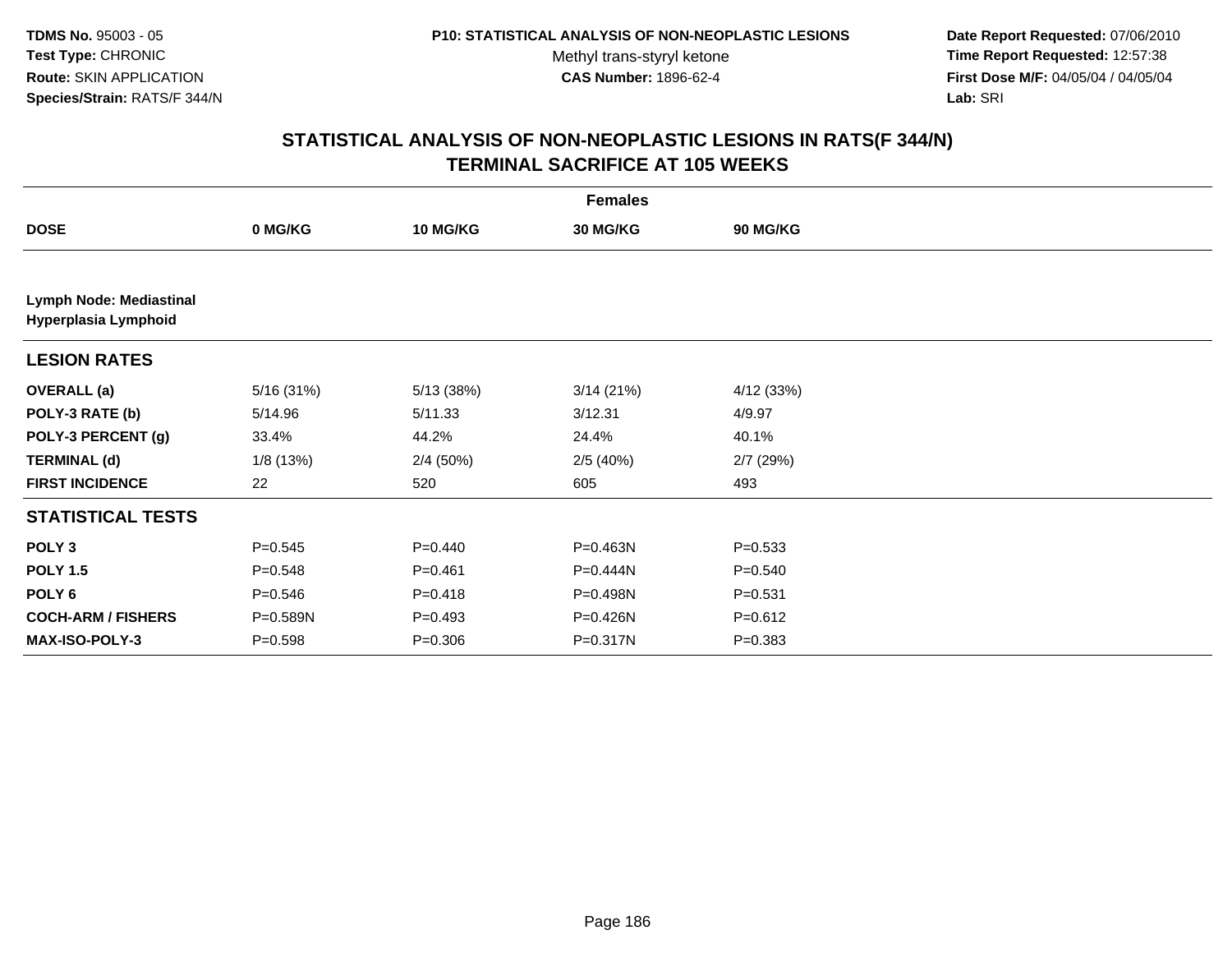**Date Report Requested:** 07/06/2010 **Time Report Requested:** 12:57:38 **First Dose M/F:** 04/05/04 / 04/05/04<br>Lab: SRI **Lab:** SRI

| <b>Females</b>                          |            |                 |             |             |  |  |  |
|-----------------------------------------|------------|-----------------|-------------|-------------|--|--|--|
| <b>DOSE</b>                             | 0 MG/KG    | <b>10 MG/KG</b> | 30 MG/KG    | 90 MG/KG    |  |  |  |
|                                         |            |                 |             |             |  |  |  |
| Lymph Node: Mediastinal<br>Pigmentation |            |                 |             |             |  |  |  |
| <b>LESION RATES</b>                     |            |                 |             |             |  |  |  |
| <b>OVERALL</b> (a)                      | 5/16 (31%) | 8/13 (62%)      | 6/14(43%)   | 4/12(33%)   |  |  |  |
| POLY-3 RATE (b)                         | 5/13.02    | 8/11.54         | 6/12.41     | 4/8.96      |  |  |  |
| POLY-3 PERCENT (g)                      | 38.4%      | 69.3%           | 48.3%       | 44.7%       |  |  |  |
| <b>TERMINAL (d)</b>                     | 5/8 (63%)  | 3/4 (75%)       | 3/5(60%)    | 4/7 (57%)   |  |  |  |
| <b>FIRST INCIDENCE</b>                  | 729 (T)    | 493             | 614         | 729 (T)     |  |  |  |
| <b>STATISTICAL TESTS</b>                |            |                 |             |             |  |  |  |
| POLY <sub>3</sub>                       | P=0.494N   | $P = 0.116$     | $P = 0.458$ | $P = 0.558$ |  |  |  |
| <b>POLY 1.5</b>                         | P=0.472N   | $P = 0.118$     | $P = 0.451$ | $P = 0.571$ |  |  |  |
| POLY 6                                  | P=0.506N   | $P = 0.128$     | $P = 0.471$ | $P = 0.560$ |  |  |  |
| <b>COCH-ARM / FISHERS</b>               | P=0.399N   | $P = 0.105$     | $P = 0.390$ | $P = 0.612$ |  |  |  |
| <b>MAX-ISO-POLY-3</b>                   | $P=0.405$  | $P = 0.053$     | $P = 0.307$ | $P = 0.394$ |  |  |  |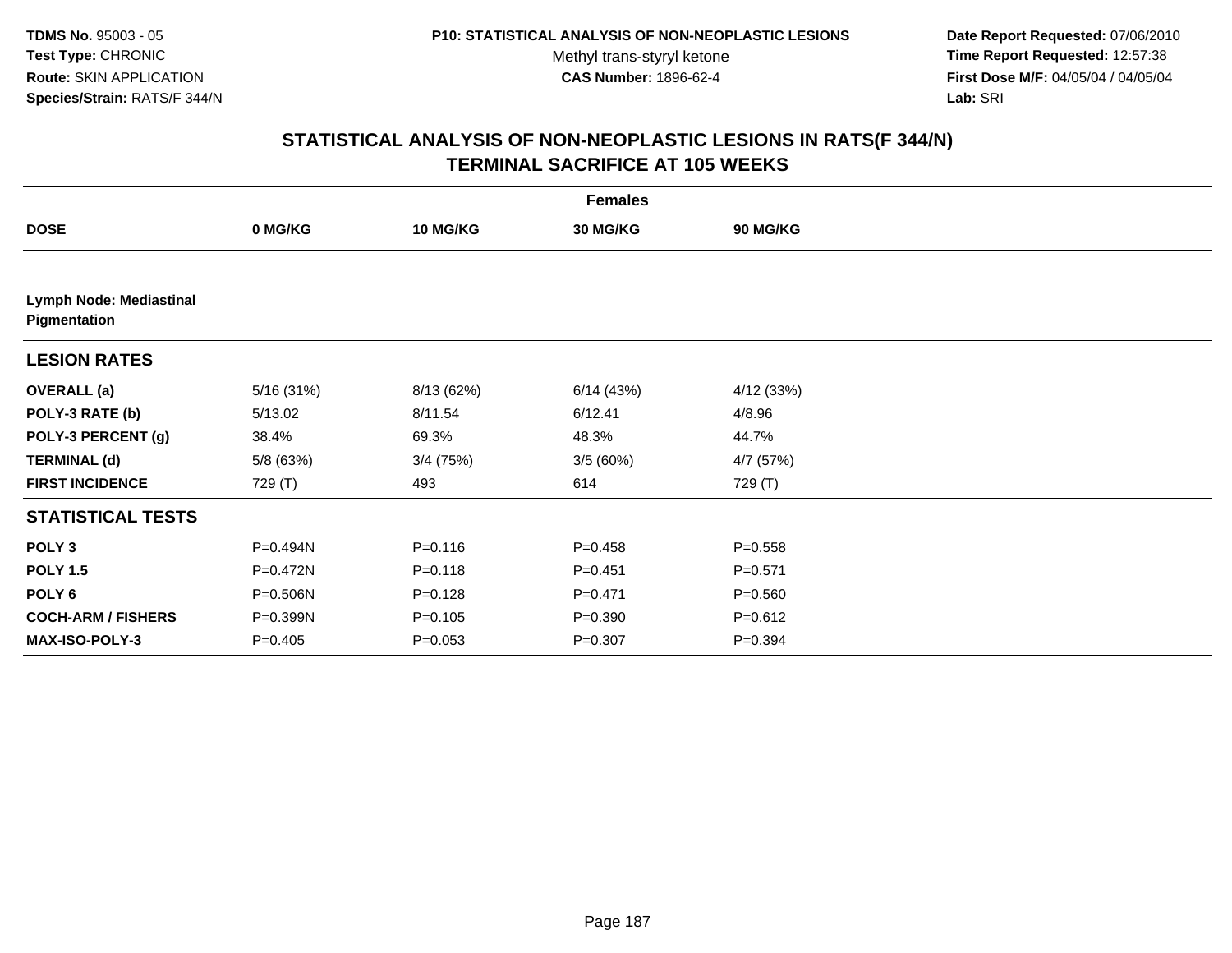**Date Report Requested:** 07/06/2010 **Time Report Requested:** 12:57:38 **First Dose M/F:** 04/05/04 / 04/05/04<br>Lab: SRI **Lab:** SRI

| <b>Females</b>                                  |              |                 |                 |              |  |  |  |
|-------------------------------------------------|--------------|-----------------|-----------------|--------------|--|--|--|
| <b>DOSE</b>                                     | 0 MG/KG      | <b>10 MG/KG</b> | <b>30 MG/KG</b> | 90 MG/KG     |  |  |  |
|                                                 |              |                 |                 |              |  |  |  |
| <b>Lymph Node: Pancreatic</b><br><b>Ectasia</b> |              |                 |                 |              |  |  |  |
| <b>LESION RATES</b>                             |              |                 |                 |              |  |  |  |
| <b>OVERALL</b> (a)                              | 1/16(6%)     | 1/13(8%)        | 0/14(0%)        | 0/12(0%)     |  |  |  |
| POLY-3 RATE (b)                                 | 1/13.02      | 1/10.27         | 0/11.88         | 0/8.96       |  |  |  |
| POLY-3 PERCENT (g)                              | 7.7%         | 9.7%            | 0%              | 0%           |  |  |  |
| <b>TERMINAL (d)</b>                             | 1/8(13%)     | 0/4(0%)         | 0/5(0%)         | 0/7(0%)      |  |  |  |
| <b>FIRST INCIDENCE</b>                          | 729 (T)      | 703             | ---             | ---          |  |  |  |
| <b>STATISTICAL TESTS</b>                        |              |                 |                 |              |  |  |  |
| POLY <sub>3</sub>                               | P=0.346N     | $P=0.709$       | P=0.518N        | P=0.574N     |  |  |  |
| <b>POLY 1.5</b>                                 | P=0.346N     | $P = 0.716$     | $P = 0.516N$    | P=0.570N     |  |  |  |
| POLY <sub>6</sub>                               | P=0.346N     | $P=0.705$       | P=0.523N        | $P = 0.575N$ |  |  |  |
| <b>COCH-ARM / FISHERS</b>                       | $P = 0.341N$ | $P = 0.704$     | P=0.533N        | P=0.571N     |  |  |  |
| <b>MAX-ISO-POLY-3</b>                           | P=0.331N     | $P=0.435$       | P=0.172N        | P=0.229N     |  |  |  |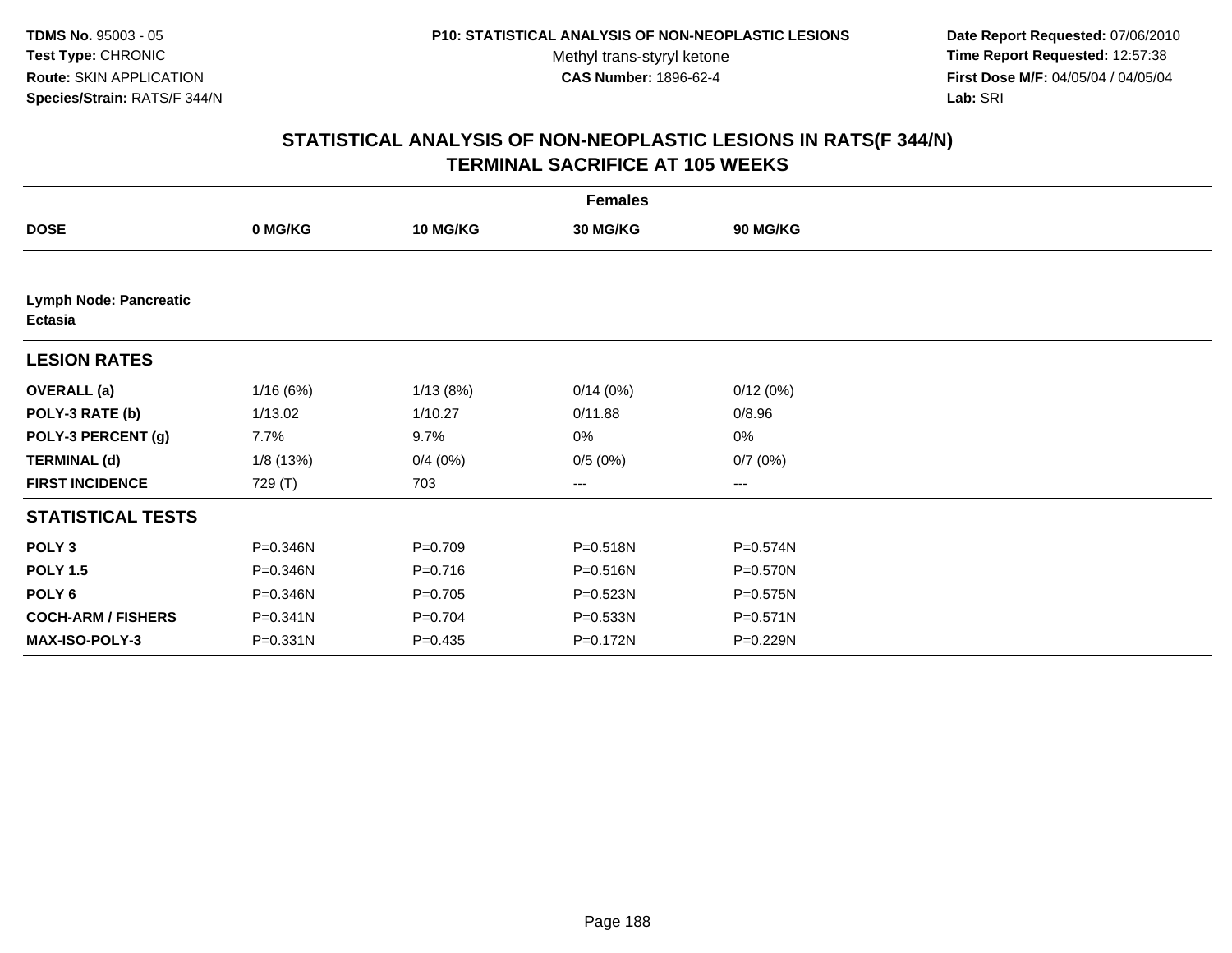**Date Report Requested:** 07/06/2010 **Time Report Requested:** 12:57:38 **First Dose M/F:** 04/05/04 / 04/05/04<br>Lab: SRI **Lab:** SRI

|                                             | <b>Females</b> |                 |             |             |  |  |  |
|---------------------------------------------|----------------|-----------------|-------------|-------------|--|--|--|
| <b>DOSE</b>                                 | 0 MG/KG        | <b>10 MG/KG</b> | 30 MG/KG    | 90 MG/KG    |  |  |  |
|                                             |                |                 |             |             |  |  |  |
| <b>Lymph Node: Pancreatic</b><br>Hemorrhage |                |                 |             |             |  |  |  |
| <b>LESION RATES</b>                         |                |                 |             |             |  |  |  |
| <b>OVERALL</b> (a)                          | 0/16(0%)       | 1/13(8%)        | 1/14(7%)    | 2/12(17%)   |  |  |  |
| POLY-3 RATE (b)                             | 0/13.02        | 1/10.81         | 1/12.02     | 2/9.96      |  |  |  |
| POLY-3 PERCENT (g)                          | 0%             | 9.3%            | 8.3%        | 20.1%       |  |  |  |
| <b>TERMINAL (d)</b>                         | 0/8(0%)        | 0/4(0%)         | 0/5(0%)     | 1/7(14%)    |  |  |  |
| <b>FIRST INCIDENCE</b>                      | ---            | 520             | 694         | 17          |  |  |  |
| <b>STATISTICAL TESTS</b>                    |                |                 |             |             |  |  |  |
| POLY <sub>3</sub>                           | $P = 0.139$    | $P=0.462$       | $P=0.484$   | $P = 0.166$ |  |  |  |
| <b>POLY 1.5</b>                             | $P = 0.142$    | $P=0.465$       | $P=0.485$   | $P = 0.170$ |  |  |  |
| POLY <sub>6</sub>                           | $P = 0.140$    | $P=0.462$       | $P=0.482$   | $P = 0.167$ |  |  |  |
| <b>COCH-ARM / FISHERS</b>                   | $P = 0.136$    | $P=0.448$       | $P = 0.467$ | $P = 0.175$ |  |  |  |
| <b>MAX-ISO-POLY-3</b>                       | $P = 0.092$    | $P = 0.143$     | $P = 0.148$ | $P = 0.051$ |  |  |  |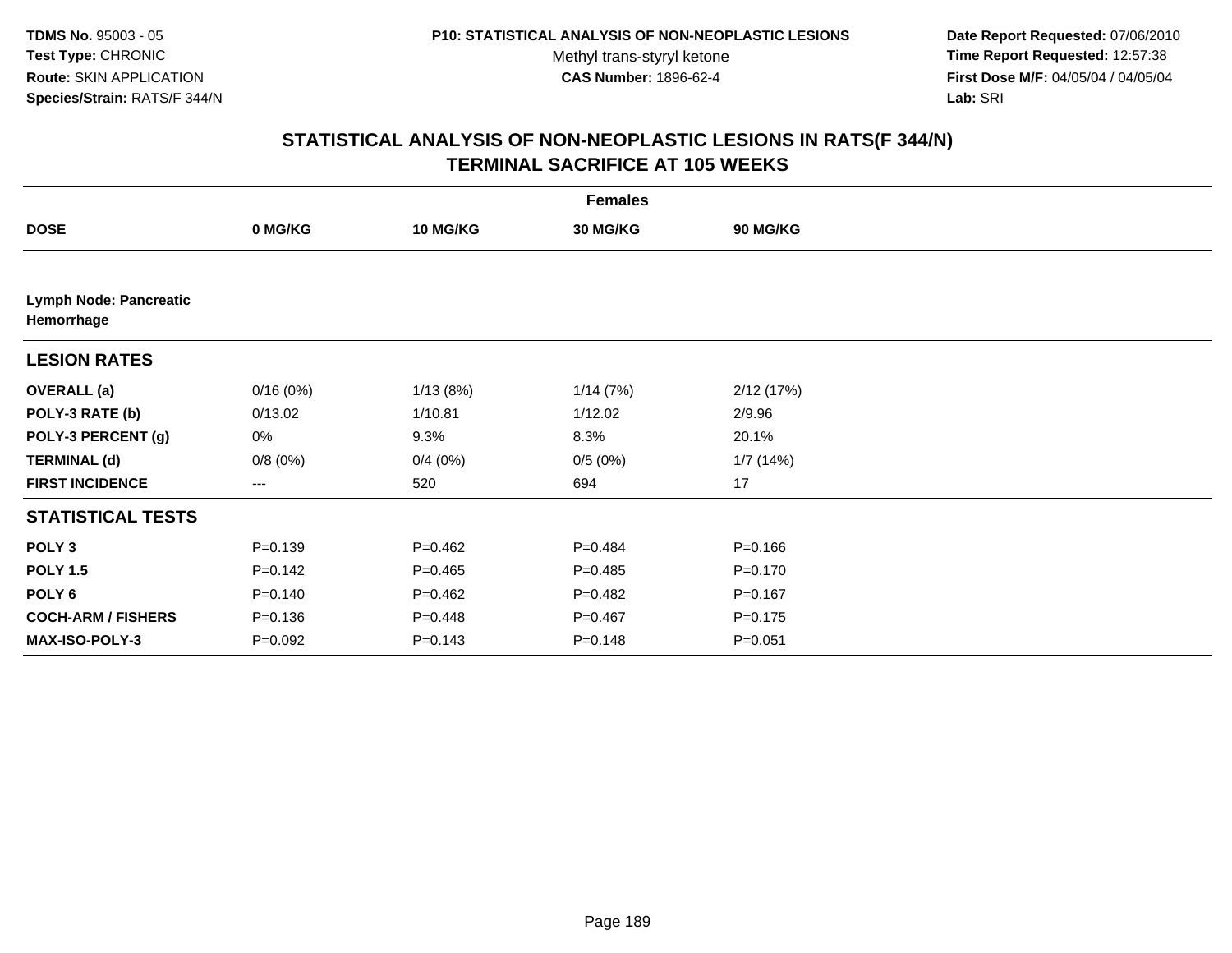**Date Report Requested:** 07/06/2010 **Time Report Requested:** 12:57:38 **First Dose M/F:** 04/05/04 / 04/05/04<br>Lab: SRI **Lab:** SRI

| <b>Females</b>                                        |          |                 |          |          |  |  |  |
|-------------------------------------------------------|----------|-----------------|----------|----------|--|--|--|
| <b>DOSE</b>                                           | 0 MG/KG  | <b>10 MG/KG</b> | 30 MG/KG | 90 MG/KG |  |  |  |
|                                                       |          |                 |          |          |  |  |  |
| <b>Lymph Node: Pancreatic</b><br>Hyperplasia Lymphoid |          |                 |          |          |  |  |  |
| <b>LESION RATES</b>                                   |          |                 |          |          |  |  |  |
| <b>OVERALL</b> (a)                                    | 0/16(0%) | 0/13(0%)        | 0/14(0%) | 0/12(0%) |  |  |  |
| POLY-3 RATE (b)                                       | 0/13.02  | 0/10.17         | 0/11.88  | 0/8.96   |  |  |  |
| POLY-3 PERCENT (g)                                    | 0%       | 0%              | 0%       | 0%       |  |  |  |
| <b>TERMINAL (d)</b>                                   | 0/8(0%)  | 0/4(0%)         | 0/5(0%)  | 0/7(0%)  |  |  |  |
| <b>FIRST INCIDENCE</b>                                | $---$    | ---             | $--$     | ---      |  |  |  |
| <b>STATISTICAL TESTS</b>                              |          |                 |          |          |  |  |  |
| POLY <sub>3</sub>                                     | (e)      | (e)             | (e)      | (e)      |  |  |  |
| <b>POLY 1.5</b>                                       | (e)      | (e)             | (e)      | (e)      |  |  |  |
| POLY <sub>6</sub>                                     | (e)      | (e)             | (e)      | (e)      |  |  |  |
| <b>COCH-ARM / FISHERS</b>                             | (e)      | (e)             | (e)      | (e)      |  |  |  |
| MAX-ISO-POLY-3                                        | (e)      | (e)             | (e)      | (e)      |  |  |  |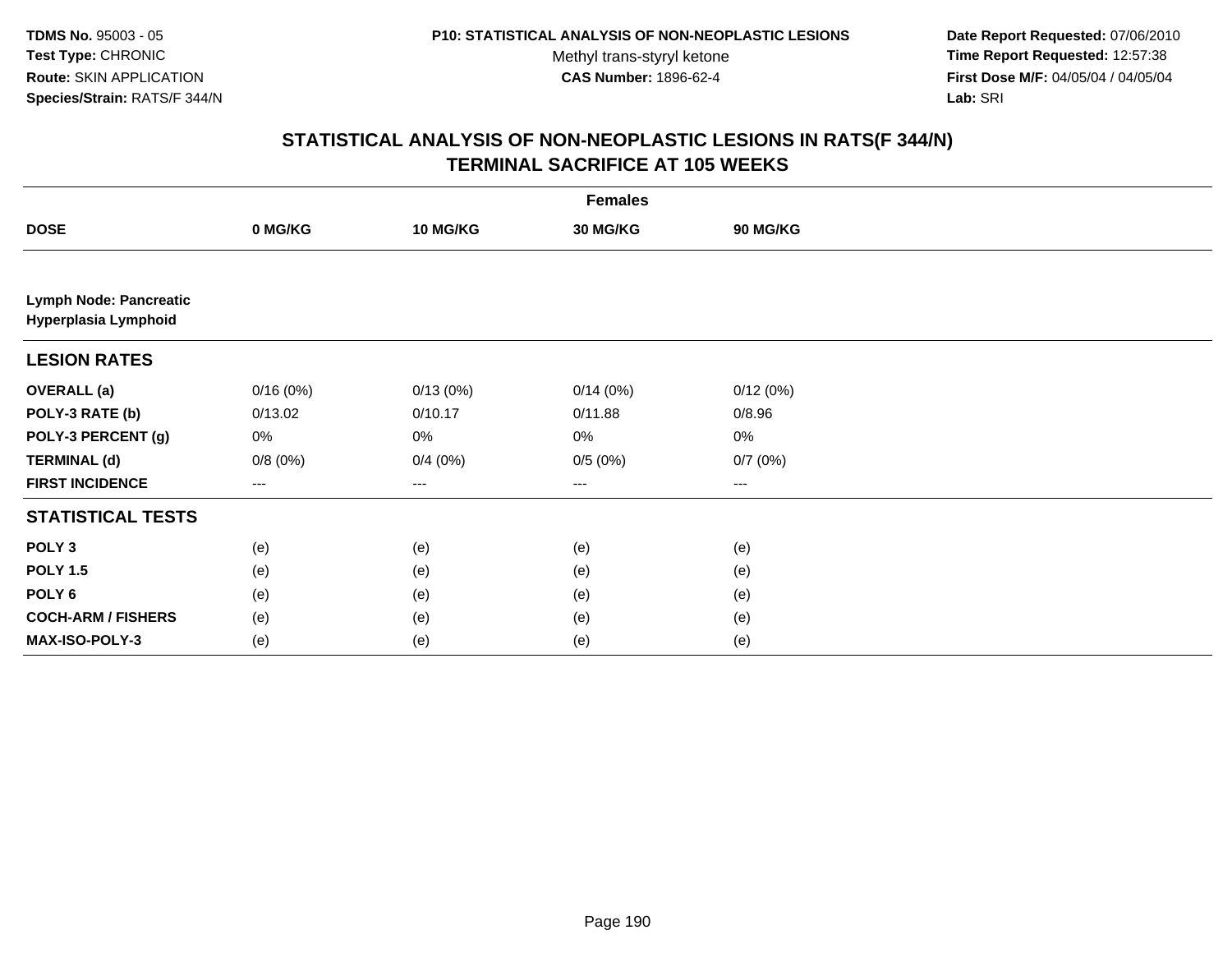**Date Report Requested:** 07/06/2010 **Time Report Requested:** 12:57:38 **First Dose M/F:** 04/05/04 / 04/05/04<br>Lab: SRI **Lab:** SRI

| <b>Females</b>                                |          |             |             |              |  |  |  |
|-----------------------------------------------|----------|-------------|-------------|--------------|--|--|--|
| <b>DOSE</b>                                   | 0 MG/KG  | 10 MG/KG    | 30 MG/KG    | 90 MG/KG     |  |  |  |
|                                               |          |             |             |              |  |  |  |
| <b>Lymph Node: Pancreatic</b><br>Pigmentation |          |             |             |              |  |  |  |
| <b>LESION RATES</b>                           |          |             |             |              |  |  |  |
| <b>OVERALL (a)</b>                            | 1/16(6%) | 2/13(15%)   | 1/14(7%)    | 0/12(0%)     |  |  |  |
| POLY-3 RATE (b)                               | 1/13.02  | 2/10.91     | 1/12.02     | 0/8.96       |  |  |  |
| POLY-3 PERCENT (g)                            | 7.7%     | 18.3%       | 8.3%        | $0\%$        |  |  |  |
| <b>TERMINAL (d)</b>                           | 1/8(13%) | 0/4(0%)     | 0/5(0%)     | 0/7(0%)      |  |  |  |
| <b>FIRST INCIDENCE</b>                        | 729 (T)  | 520         | 694         | ---          |  |  |  |
| <b>STATISTICAL TESTS</b>                      |          |             |             |              |  |  |  |
| POLY <sub>3</sub>                             | P=0.298N | $P = 0.436$ | $P = 0.745$ | P=0.574N     |  |  |  |
| <b>POLY 1.5</b>                               | P=0.294N | $P=0.439$   | $P=0.745$   | P=0.570N     |  |  |  |
| POLY 6                                        | P=0.297N | $P=0.439$   | $P=0.744$   | $P = 0.575N$ |  |  |  |
| <b>COCH-ARM / FISHERS</b>                     | P=0.277N | $P = 0.420$ | $P = 0.724$ | P=0.571N     |  |  |  |
| MAX-ISO-POLY-3                                | P=0.308N | $P=0.229$   | $P = 0.476$ | P=0.229N     |  |  |  |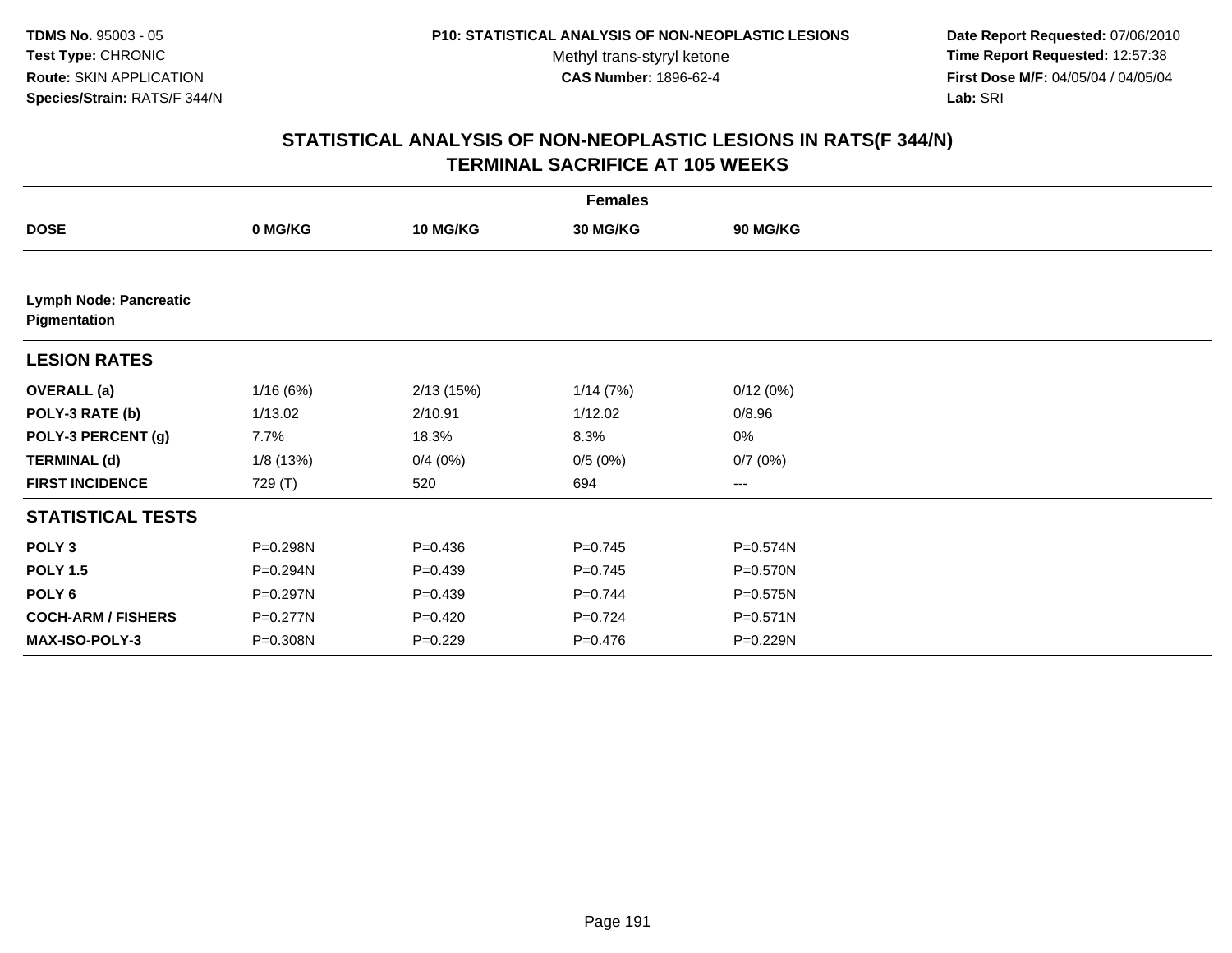**Date Report Requested:** 07/06/2010 **Time Report Requested:** 12:57:38 **First Dose M/F:** 04/05/04 / 04/05/04<br>Lab: SRI **Lab:** SRI

| <b>Females</b>                      |              |                 |                 |              |  |  |  |
|-------------------------------------|--------------|-----------------|-----------------|--------------|--|--|--|
| <b>DOSE</b>                         | 0 MG/KG      | <b>10 MG/KG</b> | <b>30 MG/KG</b> | 90 MG/KG     |  |  |  |
|                                     |              |                 |                 |              |  |  |  |
| <b>Mammary Gland</b><br>Hyperplasia |              |                 |                 |              |  |  |  |
| <b>LESION RATES</b>                 |              |                 |                 |              |  |  |  |
| <b>OVERALL</b> (a)                  | 48/50 (96%)  | 48/50 (96%)     | 47/50 (94%)     | 46/50 (92%)  |  |  |  |
| POLY-3 RATE (b)                     | 48/48.89     | 48/48.44        | 47/47.69        | 46/47.00     |  |  |  |
| POLY-3 PERCENT (g)                  | 98.2%        | 99.1%           | 98.6%           | 97.9%        |  |  |  |
| <b>TERMINAL (d)</b>                 | 30/30 (100%) | 24/24 (100%)    | 27/27 (100%)    | 26/26 (100%) |  |  |  |
| <b>FIRST INCIDENCE</b>              | 426          | 515             | 455             | 470          |  |  |  |
| <b>STATISTICAL TESTS</b>            |              |                 |                 |              |  |  |  |
| POLY <sub>3</sub>                   | P=0.600N     | $P=0.721$       | $P = 0.786$     | P=0.777N     |  |  |  |
| <b>POLY 1.5</b>                     | P=0.425N     | $P=0.799$       | P=0.722N        | P=0.580N     |  |  |  |
| POLY <sub>6</sub>                   | $P = 0.806$  | $P = 0.660$     | $P=0.721$       | $P=0.787$    |  |  |  |
| <b>COCH-ARM / FISHERS</b>           | P=0.232N     | P=0.691N        | P=0.500N        | P=0.339N     |  |  |  |
| <b>MAX-ISO-POLY-3</b>               | P=0.547N     | $P = 0.323$     | $P=0.429$       | P=0.447N     |  |  |  |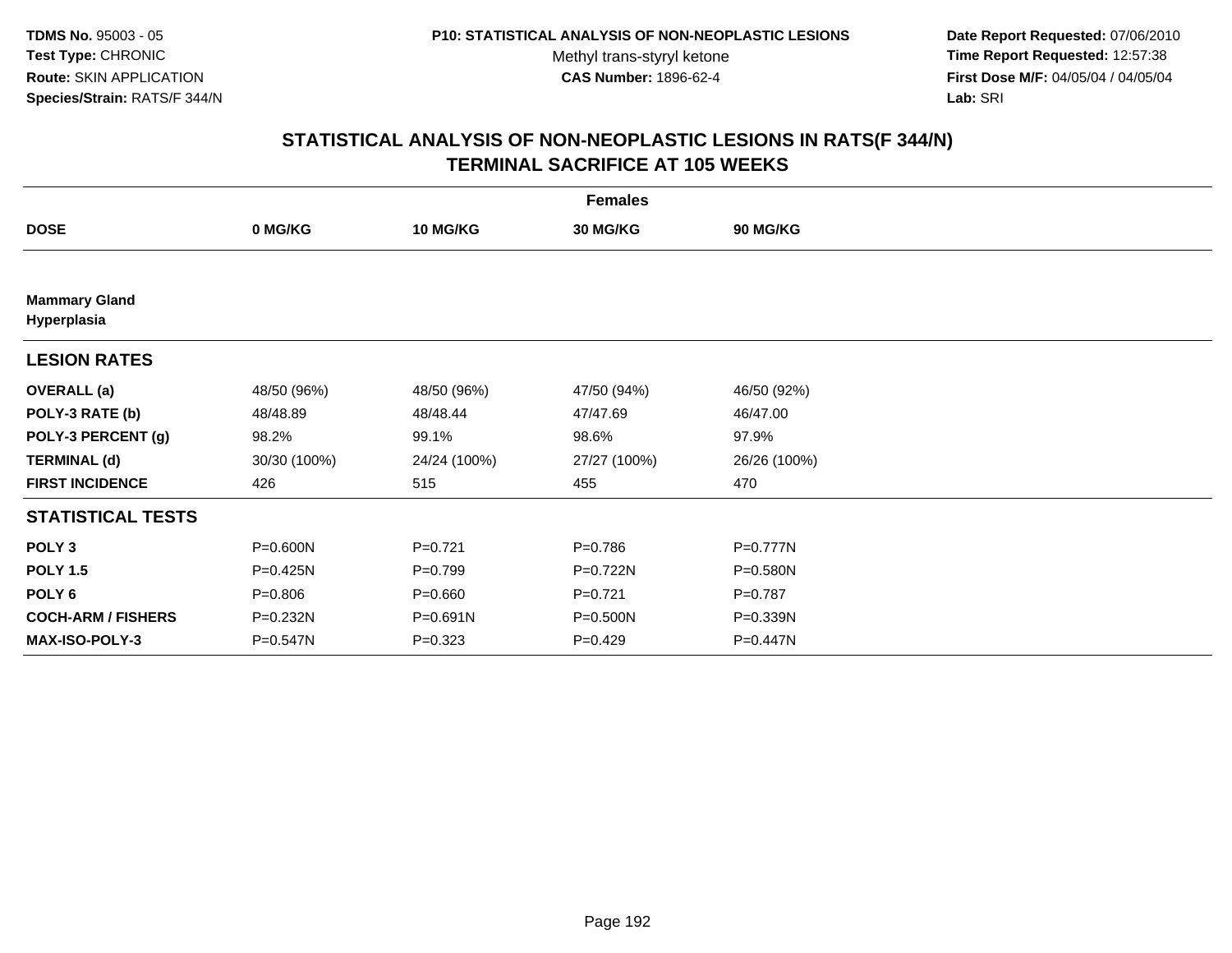**Date Report Requested:** 07/06/2010 **Time Report Requested:** 12:57:38 **First Dose M/F:** 04/05/04 / 04/05/04<br>Lab: SRI **Lab:** SRI

|                                                     |          |             | <b>Females</b>         |          |  |
|-----------------------------------------------------|----------|-------------|------------------------|----------|--|
| <b>DOSE</b>                                         | 0 MG/KG  | 10 MG/KG    | 30 MG/KG               | 90 MG/KG |  |
|                                                     |          |             |                        |          |  |
| <b>Mammary Gland</b><br><b>Inflammation Chronic</b> |          |             |                        |          |  |
| <b>LESION RATES</b>                                 |          |             |                        |          |  |
| <b>OVERALL</b> (a)                                  | 0/50(0%) | 2/50(4%)    | 0/50(0%)               | 0/50(0%) |  |
| POLY-3 RATE (b)                                     | 0/43.60  | 2/41.34     | 0/42.34                | 0/40.93  |  |
| POLY-3 PERCENT (g)                                  | 0%       | 4.8%        | $0\%$                  | $0\%$    |  |
| <b>TERMINAL (d)</b>                                 | 0/30(0%) | 0/24(0%)    | 0/27(0%)               | 0/26(0%) |  |
| <b>FIRST INCIDENCE</b>                              | ---      | 578         | $\qquad \qquad \cdots$ | $---$    |  |
| <b>STATISTICAL TESTS</b>                            |          |             |                        |          |  |
| POLY <sub>3</sub>                                   | P=0.396N | $P=0.225$   | (e)                    | (e)      |  |
| <b>POLY 1.5</b>                                     | P=0.389N | $P = 0.231$ | (e)                    | (e)      |  |
| POLY <sub>6</sub>                                   | P=0.403N | $P=0.220$   | (e)                    | (e)      |  |
| <b>COCH-ARM / FISHERS</b>                           | P=0.380N | $P=0.247$   | (e)                    | (e)      |  |
| MAX-ISO-POLY-3                                      | P=0.267N | $P=0.076$   | (e)                    | (e)      |  |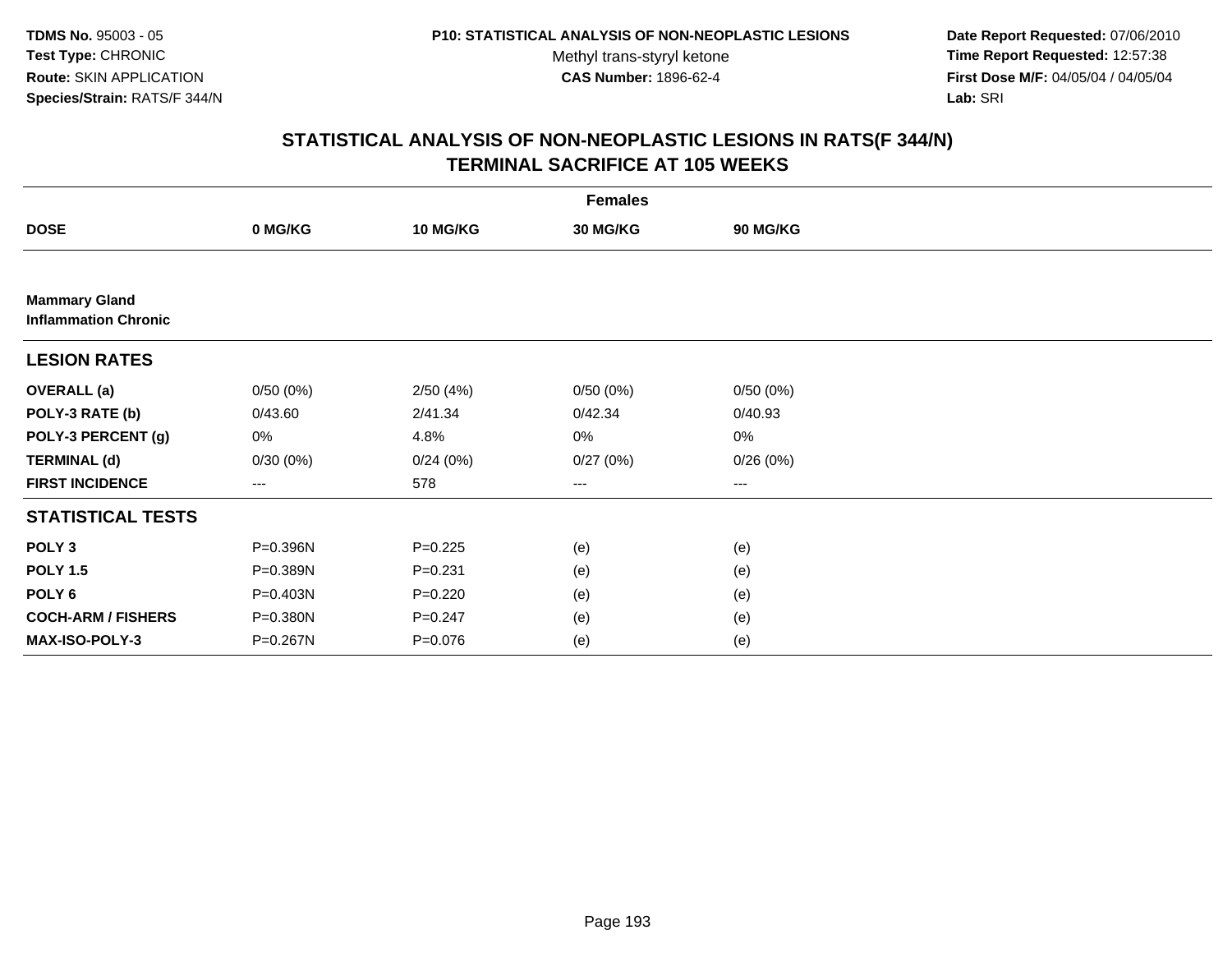**Date Report Requested:** 07/06/2010 **Time Report Requested:** 12:57:38 **First Dose M/F:** 04/05/04 / 04/05/04<br>Lab: SRI **Lab:** SRI

|                                             |             |                 | <b>Females</b>  |             |  |
|---------------------------------------------|-------------|-----------------|-----------------|-------------|--|
| <b>DOSE</b>                                 | 0 MG/KG     | <b>10 MG/KG</b> | <b>30 MG/KG</b> | 90 MG/KG    |  |
|                                             |             |                 |                 |             |  |
| <b>Mesentery</b><br><b>Accessory Spleen</b> |             |                 |                 |             |  |
| <b>LESION RATES</b>                         |             |                 |                 |             |  |
| <b>OVERALL</b> (a)                          | 0/23(0%)    | 0/18(0%)        | 4/23 (17%)      | 3/25(12%)   |  |
| POLY-3 RATE (b)                             | 0/19.97     | 0/15.42         | 4/20.70         | 3/23.11     |  |
| POLY-3 PERCENT (g)                          | $0\%$       | 0%              | 19.3%           | 13%         |  |
| <b>TERMINAL (d)</b>                         | 0/13(0%)    | 0/11(0%)        | 4/14 (29%)      | 2/16(13%)   |  |
| <b>FIRST INCIDENCE</b>                      | $---$       | ---             | 729 (T)         | 693         |  |
| <b>STATISTICAL TESTS</b>                    |             |                 |                 |             |  |
| POLY <sub>3</sub>                           | $P = 0.122$ | (e)             | $P = 0.056$     | $P = 0.140$ |  |
| <b>POLY 1.5</b>                             | $P=0.112$   | (e)             | $P = 0.054$     | $P = 0.135$ |  |
| POLY 6                                      | $P = 0.140$ | (e)             | $P = 0.060$     | $P = 0.151$ |  |
| <b>COCH-ARM / FISHERS</b>                   | $P = 0.105$ | (e)             | $P = 0.054$     | $P = 0.133$ |  |
| MAX-ISO-POLY-3                              | $P = 0.058$ | (e)             | P=0.018*        | $P = 0.054$ |  |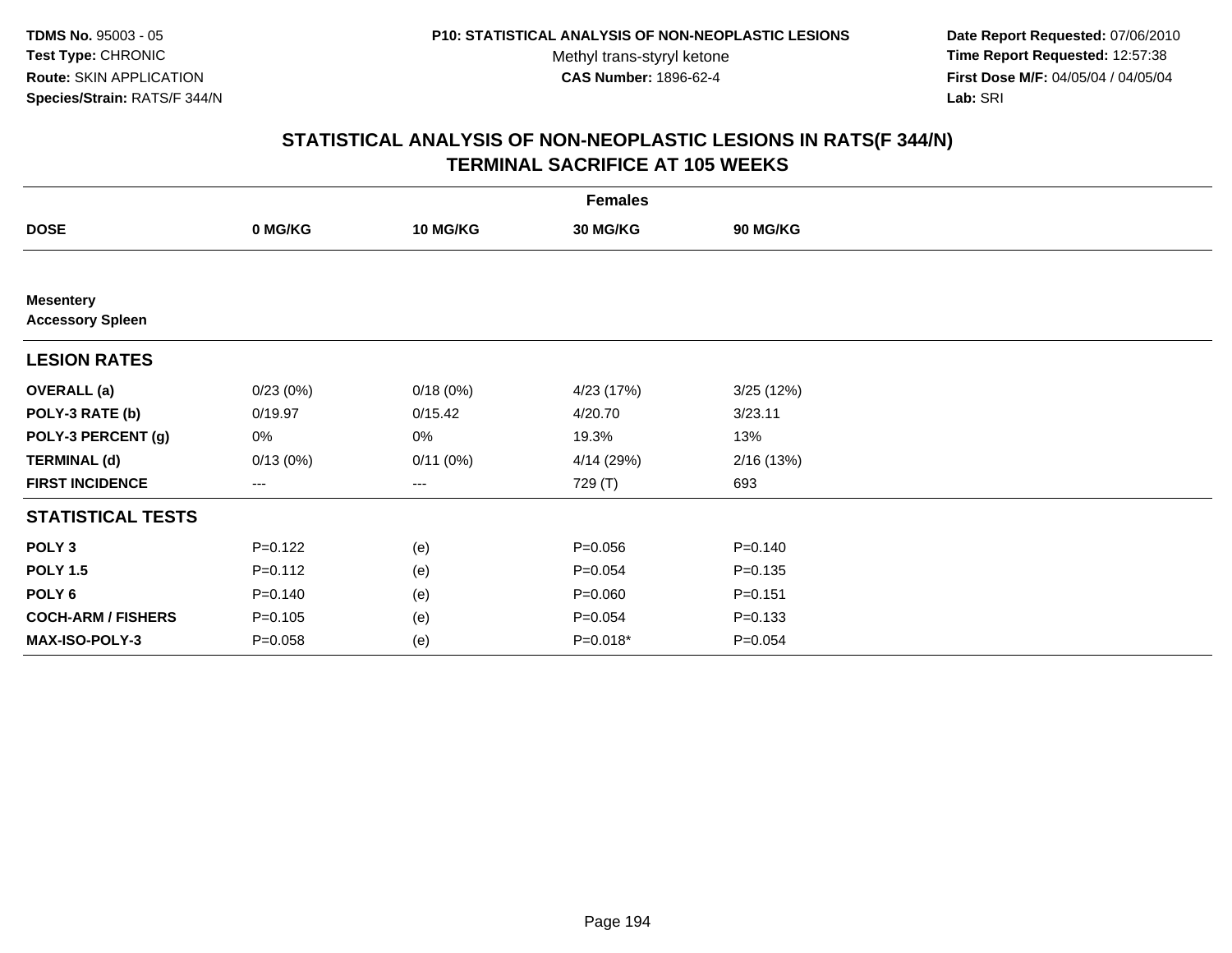**Date Report Requested:** 07/06/2010 **Time Report Requested:** 12:57:38 **First Dose M/F:** 04/05/04 / 04/05/04<br>Lab: SRI **Lab:** SRI

|                                          |              |                 | <b>Females</b> |              |  |
|------------------------------------------|--------------|-----------------|----------------|--------------|--|
| <b>DOSE</b>                              | 0 MG/KG      | <b>10 MG/KG</b> | 30 MG/KG       | 90 MG/KG     |  |
|                                          |              |                 |                |              |  |
| <b>Mesentery: Fat</b><br><b>Necrosis</b> |              |                 |                |              |  |
| <b>LESION RATES</b>                      |              |                 |                |              |  |
| <b>OVERALL</b> (a)                       | 22/23 (96%)  | 17/18 (94%)     | 21/23 (91%)    | 20/25 (80%)  |  |
| POLY-3 RATE (b)                          | 22/23.00     | 17/18.00        | 21/23.00       | 20/24.80     |  |
| POLY-3 PERCENT (g)                       | 95.7%        | 94.4%           | 91.3%          | 80.6%        |  |
| <b>TERMINAL (d)</b>                      | 12/13 (92%)  | 10/11 (91%)     | 12/14 (86%)    | 12/16 (75%)  |  |
| <b>FIRST INCIDENCE</b>                   | 554          | 520             | 453            | 493          |  |
| <b>STATISTICAL TESTS</b>                 |              |                 |                |              |  |
| POLY <sub>3</sub>                        | $P = 0.051N$ | P=0.705N        | $P = 0.500N$   | $P = 0.122N$ |  |
| <b>POLY 1.5</b>                          | P=0.048N*    | P=0.705N        | P=0.500N       | $P = 0.117N$ |  |
| POLY 6                                   | P=0.058N     | P=0.705N        | P=0.500N       | $P = 0.130N$ |  |
| <b>COCH-ARM / FISHERS</b>                | P=0.044N*    | $P = 0.691N$    | P=0.500N       | P=0.114N     |  |
| <b>MAX-ISO-POLY-3</b>                    | P=0.069N     | P=0.433N        | P=0.279N       | $P = 0.055N$ |  |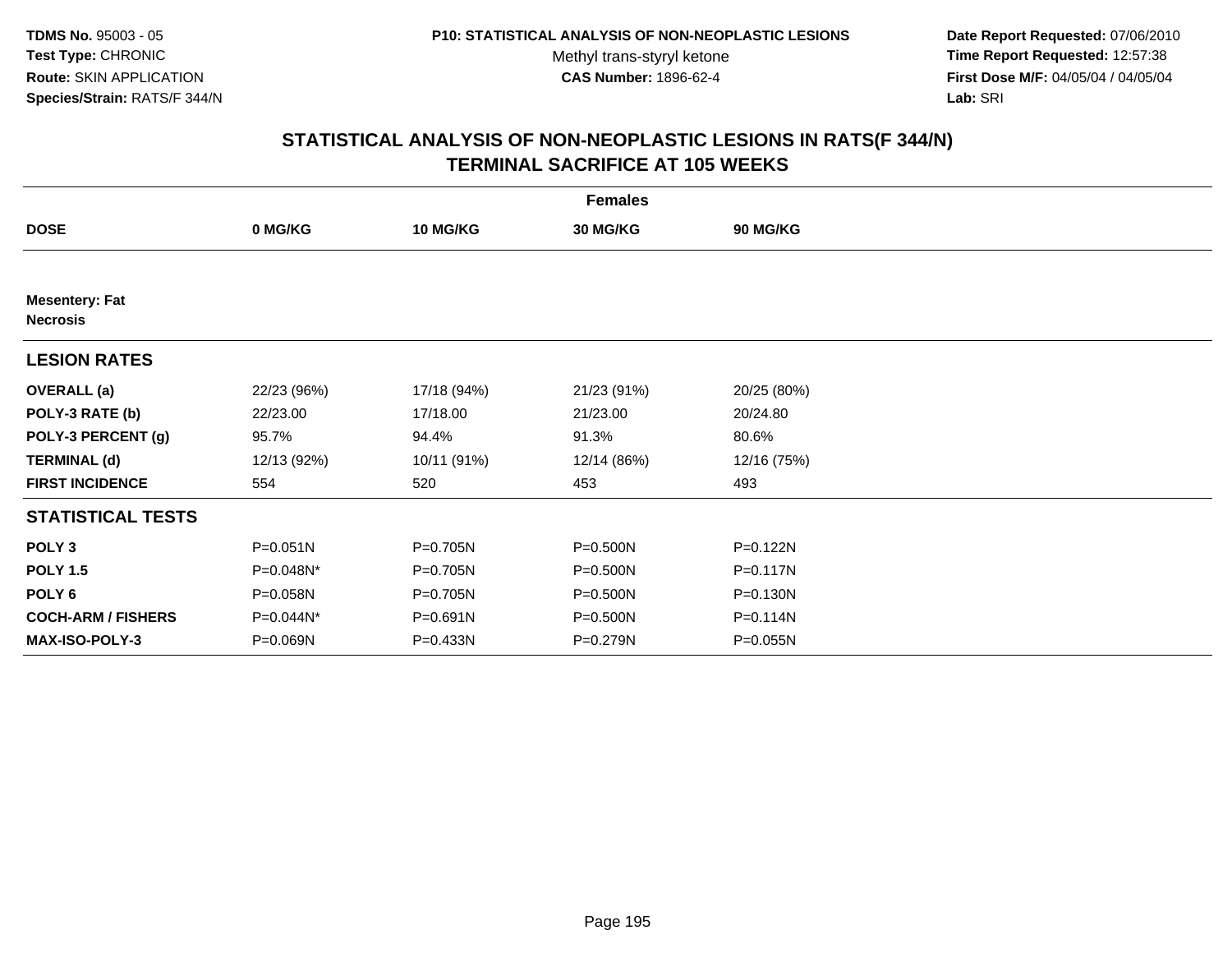**Date Report Requested:** 07/06/2010 **Time Report Requested:** 12:57:38 **First Dose M/F:** 04/05/04 / 04/05/04<br>Lab: SRI **Lab:** SRI

|                                    |             |                 | <b>Females</b>  |                 |  |
|------------------------------------|-------------|-----------------|-----------------|-----------------|--|
| <b>DOSE</b>                        | 0 MG/KG     | <b>10 MG/KG</b> | <b>30 MG/KG</b> | <b>90 MG/KG</b> |  |
|                                    |             |                 |                 |                 |  |
| <b>Nose</b><br><b>Foreign Body</b> |             |                 |                 |                 |  |
| <b>LESION RATES</b>                |             |                 |                 |                 |  |
| <b>OVERALL</b> (a)                 | 2/48(4%)    | 1/50(2%)        | 5/50 (10%)      | 3/50(6%)        |  |
| POLY-3 RATE (b)                    | 2/42.10     | 1/40.78         | 5/43.65         | 3/40.93         |  |
| POLY-3 PERCENT (g)                 | 4.8%        | 2.5%            | 11.5%           | 7.3%            |  |
| <b>TERMINAL (d)</b>                | 1/30(3%)    | 0/24(0%)        | 2/27(7%)        | 3/26 (12%)      |  |
| <b>FIRST INCIDENCE</b>             | 708         | 615             | 455             | 729 (T)         |  |
| <b>STATISTICAL TESTS</b>           |             |                 |                 |                 |  |
| POLY <sub>3</sub>                  | $P = 0.341$ | P=0.511N        | $P = 0.230$     | $P=0.487$       |  |
| <b>POLY 1.5</b>                    | $P = 0.347$ | P=0.498N        | $P=0.232$       | $P=0.499$       |  |
| POLY <sub>6</sub>                  | $P = 0.333$ | $P = 0.525N$    | $P = 0.230$     | $P=0.474$       |  |
| <b>COCH-ARM / FISHERS</b>          | $P = 0.365$ | P=0.485N        | $P = 0.235$     | $P = 0.520$     |  |
| <b>MAX-ISO-POLY-3</b>              | $P = 0.238$ | P=0.294N        | $P = 0.131$     | $P = 0.316$     |  |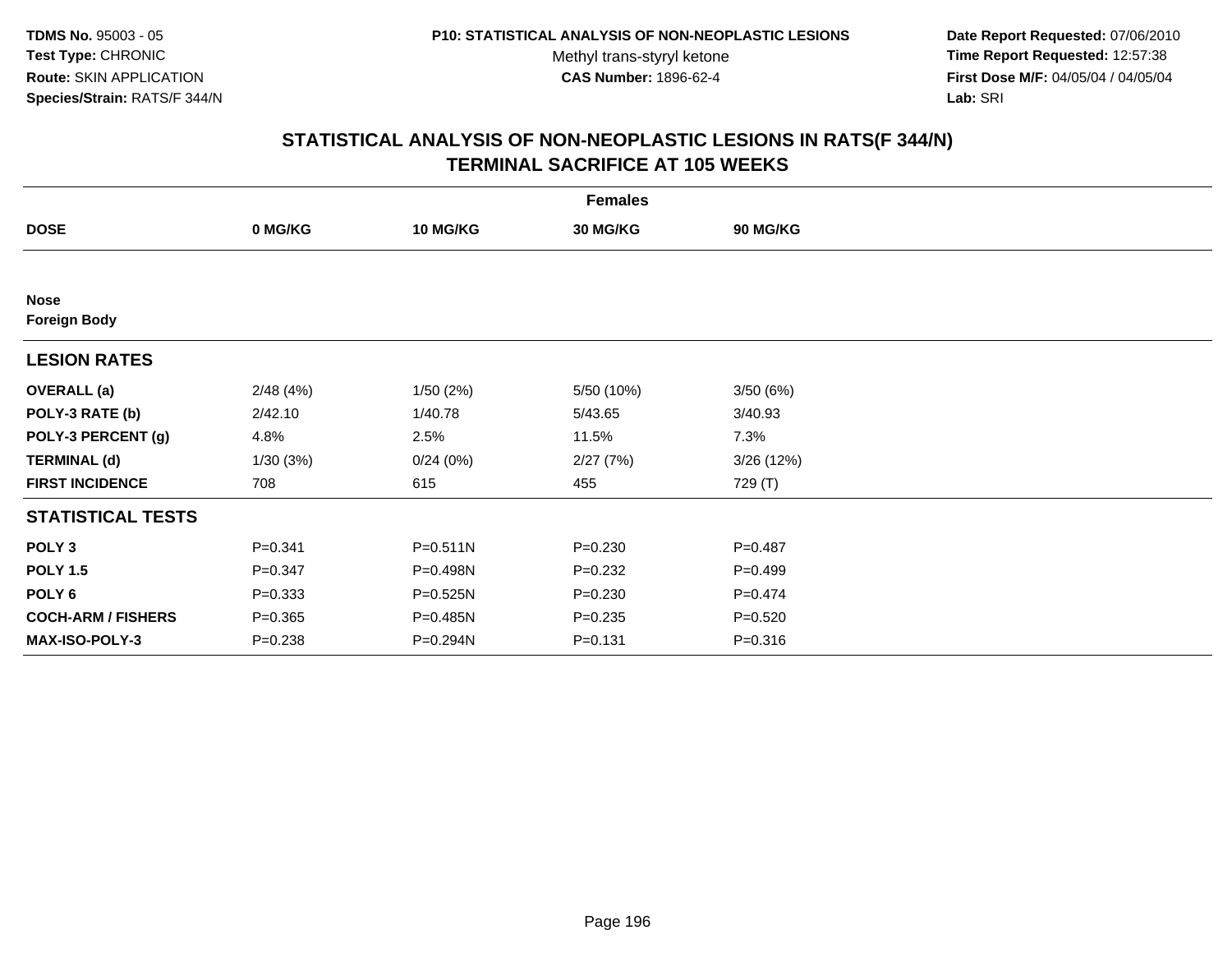**Date Report Requested:** 07/06/2010 **Time Report Requested:** 12:57:38 **First Dose M/F:** 04/05/04 / 04/05/04<br>Lab: SRI **Lab:** SRI

| <b>Females</b>               |                        |          |                 |                   |  |  |  |
|------------------------------|------------------------|----------|-----------------|-------------------|--|--|--|
| <b>DOSE</b>                  | 0 MG/KG                | 10 MG/KG | <b>30 MG/KG</b> | 90 MG/KG          |  |  |  |
|                              |                        |          |                 |                   |  |  |  |
| <b>Nose</b><br><b>Fungus</b> |                        |          |                 |                   |  |  |  |
| <b>LESION RATES</b>          |                        |          |                 |                   |  |  |  |
| <b>OVERALL (a)</b>           | 0/48(0%)               | 0/50(0%) | 0/50(0%)        | 0/50(0%)          |  |  |  |
| POLY-3 RATE (b)              | 0/42.02                | 0/40.38  | 0/42.34         | 0/40.93           |  |  |  |
| POLY-3 PERCENT (g)           | 0%                     | 0%       | 0%              | 0%                |  |  |  |
| <b>TERMINAL (d)</b>          | 0/30(0%)               | 0/24(0%) | 0/27(0%)        | 0/26(0%)          |  |  |  |
| <b>FIRST INCIDENCE</b>       | $\qquad \qquad \cdots$ | $---$    | ---             | $\qquad \qquad -$ |  |  |  |
| <b>STATISTICAL TESTS</b>     |                        |          |                 |                   |  |  |  |
| POLY <sub>3</sub>            | (e)                    | (e)      | (e)             | (e)               |  |  |  |
| <b>POLY 1.5</b>              | (e)                    | (e)      | (e)             | (e)               |  |  |  |
| POLY <sub>6</sub>            | (e)                    | (e)      | (e)             | (e)               |  |  |  |
| <b>COCH-ARM / FISHERS</b>    | (e)                    | (e)      | (e)             | (e)               |  |  |  |
| MAX-ISO-POLY-3               | (e)                    | (e)      | (e)             | (e)               |  |  |  |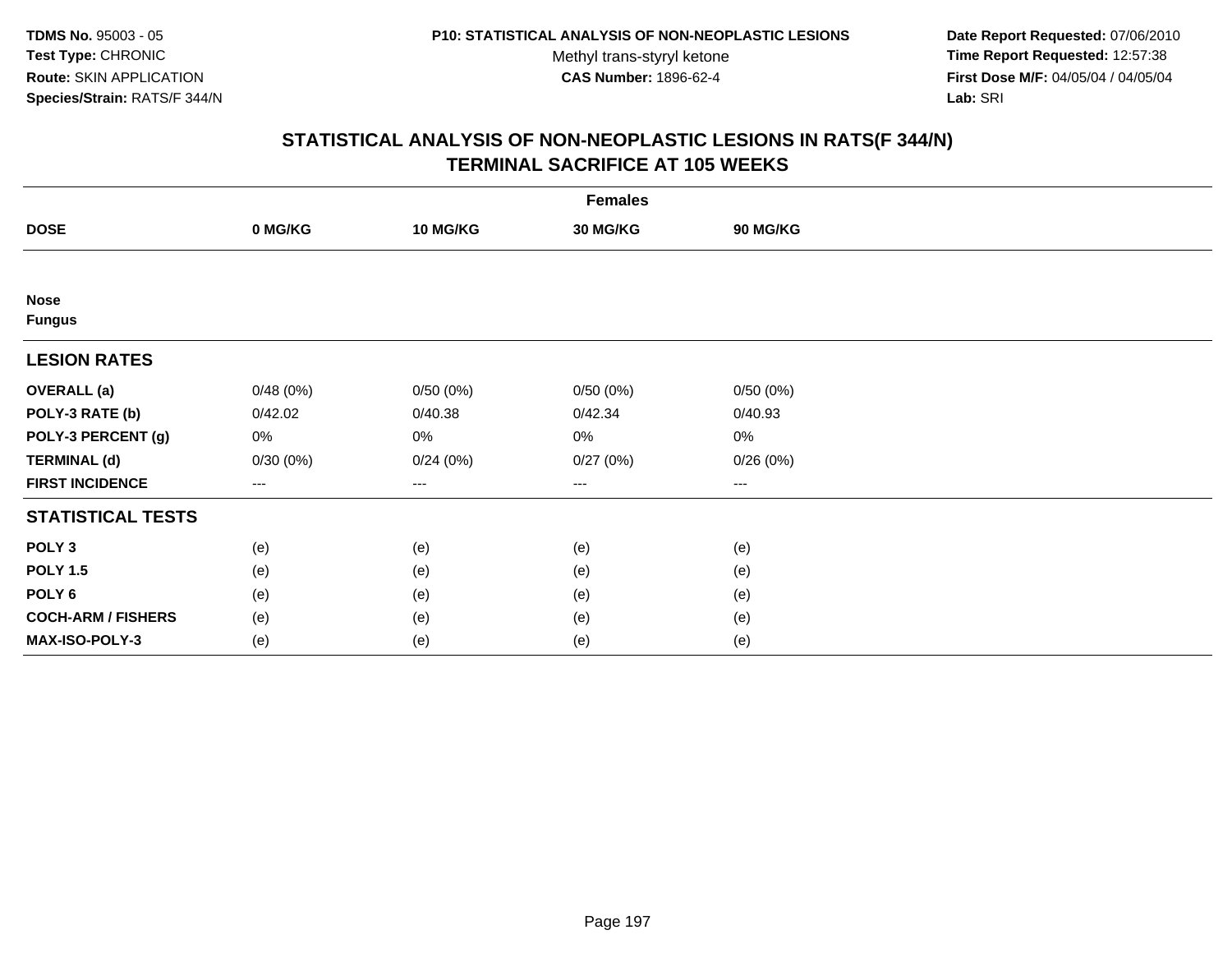**Date Report Requested:** 07/06/2010 **Time Report Requested:** 12:57:38 **First Dose M/F:** 04/05/04 / 04/05/04<br>Lab: SRI **Lab:** SRI

|                                            |             |                 | <b>Females</b>  |             |  |
|--------------------------------------------|-------------|-----------------|-----------------|-------------|--|
| <b>DOSE</b>                                | 0 MG/KG     | <b>10 MG/KG</b> | <b>30 MG/KG</b> | 90 MG/KG    |  |
|                                            |             |                 |                 |             |  |
| <b>Nose</b><br><b>Inflammation Chronic</b> |             |                 |                 |             |  |
| <b>LESION RATES</b>                        |             |                 |                 |             |  |
| <b>OVERALL</b> (a)                         | 8/48 (17%)  | 1/50(2%)        | 4/50 (8%)       | 9/50 (18%)  |  |
| POLY-3 RATE (b)                            | 8/42.05     | 1/40.43         | 4/43.89         | 9/41.39     |  |
| POLY-3 PERCENT (g)                         | 19%         | 2.5%            | 9.1%            | 21.7%       |  |
| <b>TERMINAL (d)</b>                        | 7/30 (23%)  | 0/24(0%)        | 1/27(4%)        | 8/26 (31%)  |  |
| <b>FIRST INCIDENCE</b>                     | 720         | 715             | 455             | 593         |  |
| <b>STATISTICAL TESTS</b>                   |             |                 |                 |             |  |
| POLY <sub>3</sub>                          | $P = 0.106$ | P=0.017N*       | P=0.154N        | $P = 0.485$ |  |
| <b>POLY 1.5</b>                            | $P = 0.104$ | $P=0.015N^*$    | P=0.156N        | $P = 0.504$ |  |
| POLY 6                                     | $P = 0.108$ | P=0.020N*       | $P = 0.150N$    | $P=0.467$   |  |
| <b>COCH-ARM / FISHERS</b>                  | $P = 0.112$ | $P = 0.013N^*$  | P=0.159N        | $P = 0.537$ |  |
| <b>MAX-ISO-POLY-3</b>                      | P=0.096     | P=0.008N**      | P=0.094N        | $P = 0.380$ |  |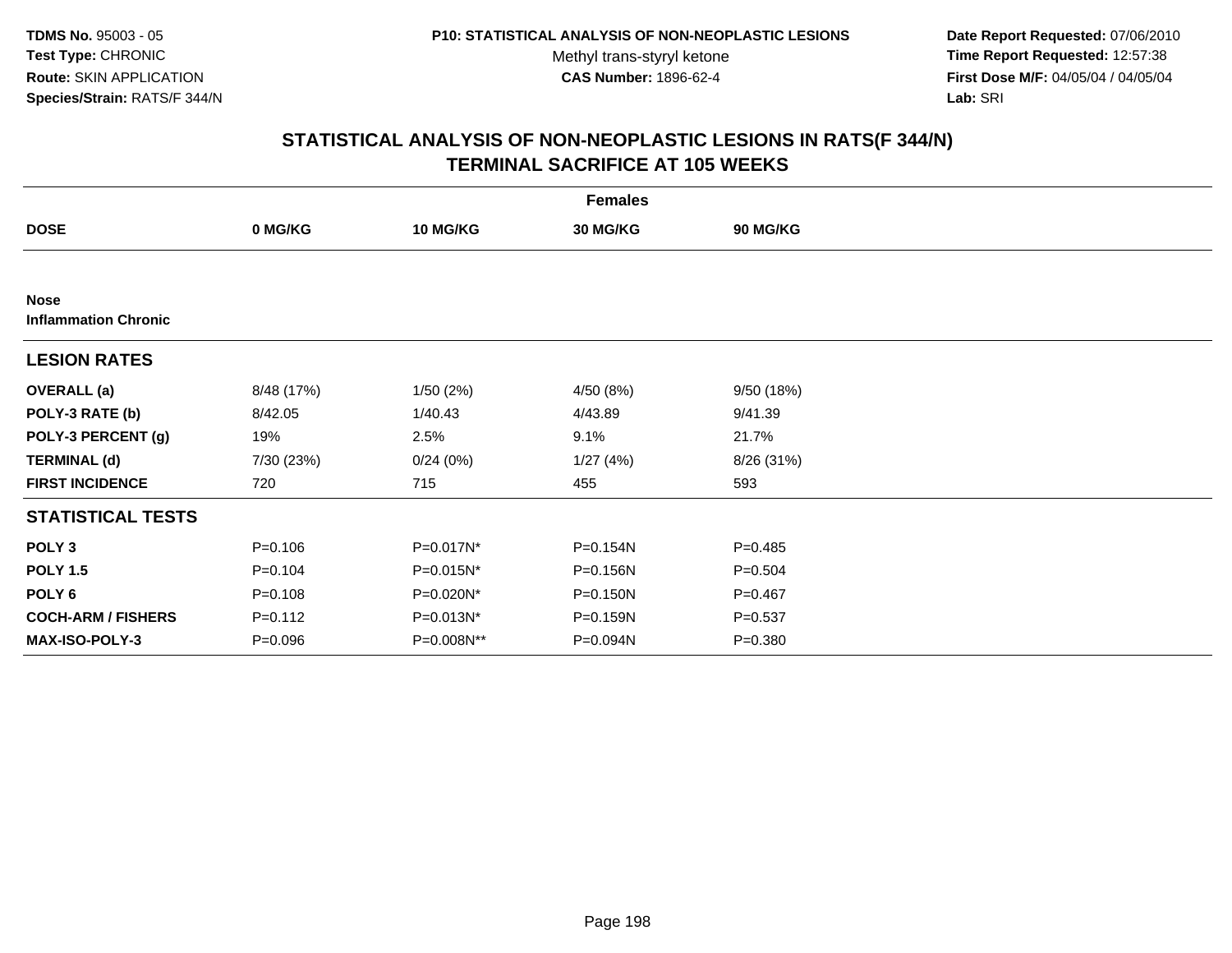**Date Report Requested:** 07/06/2010 **Time Report Requested:** 12:57:38 **First Dose M/F:** 04/05/04 / 04/05/04<br>Lab: SRI **Lab:** SRI

|                                                                    |             |              | <b>Females</b> |                 |  |
|--------------------------------------------------------------------|-------------|--------------|----------------|-----------------|--|
| <b>DOSE</b>                                                        | 0 MG/KG     | 10 MG/KG     | 30 MG/KG       | <b>90 MG/KG</b> |  |
|                                                                    |             |              |                |                 |  |
| <b>Nose: Olfactory Epithelium</b><br><b>Metaplasia Respiratory</b> |             |              |                |                 |  |
| <b>LESION RATES</b>                                                |             |              |                |                 |  |
| <b>OVERALL</b> (a)                                                 | 2/48(4%)    | 0/50(0%)     | 0/50(0%)       | 2/50(4%)        |  |
| POLY-3 RATE (b)                                                    | 2/42.02     | 0/40.38      | 0/42.34        | 2/40.93         |  |
| POLY-3 PERCENT (g)                                                 | 4.8%        | 0%           | 0%             | 4.9%            |  |
| <b>TERMINAL (d)</b>                                                | 2/30(7%)    | 0/24(0%)     | 0/27(0%)       | 2/26(8%)        |  |
| <b>FIRST INCIDENCE</b>                                             | 729 (T)     | ---          | $---$          | 729 (T)         |  |
| <b>STATISTICAL TESTS</b>                                           |             |              |                |                 |  |
| POLY <sub>3</sub>                                                  | $P=0.397$   | $P = 0.246N$ | $P = 0.235N$   | $P = 0.685$     |  |
| <b>POLY 1.5</b>                                                    | $P = 0.393$ | P=0.237N     | P=0.232N       | $P=0.694$       |  |
| POLY <sub>6</sub>                                                  | $P = 0.401$ | P=0.256N     | P=0.238N       | $P=0.676$       |  |
| <b>COCH-ARM / FISHERS</b>                                          | $P = 0.393$ | P=0.237N     | P=0.237N       | P=0.676N        |  |
| <b>MAX-ISO-POLY-3</b>                                              | $P = 0.274$ | P=0.086N     | P=0.076N       | $P = 0.489$     |  |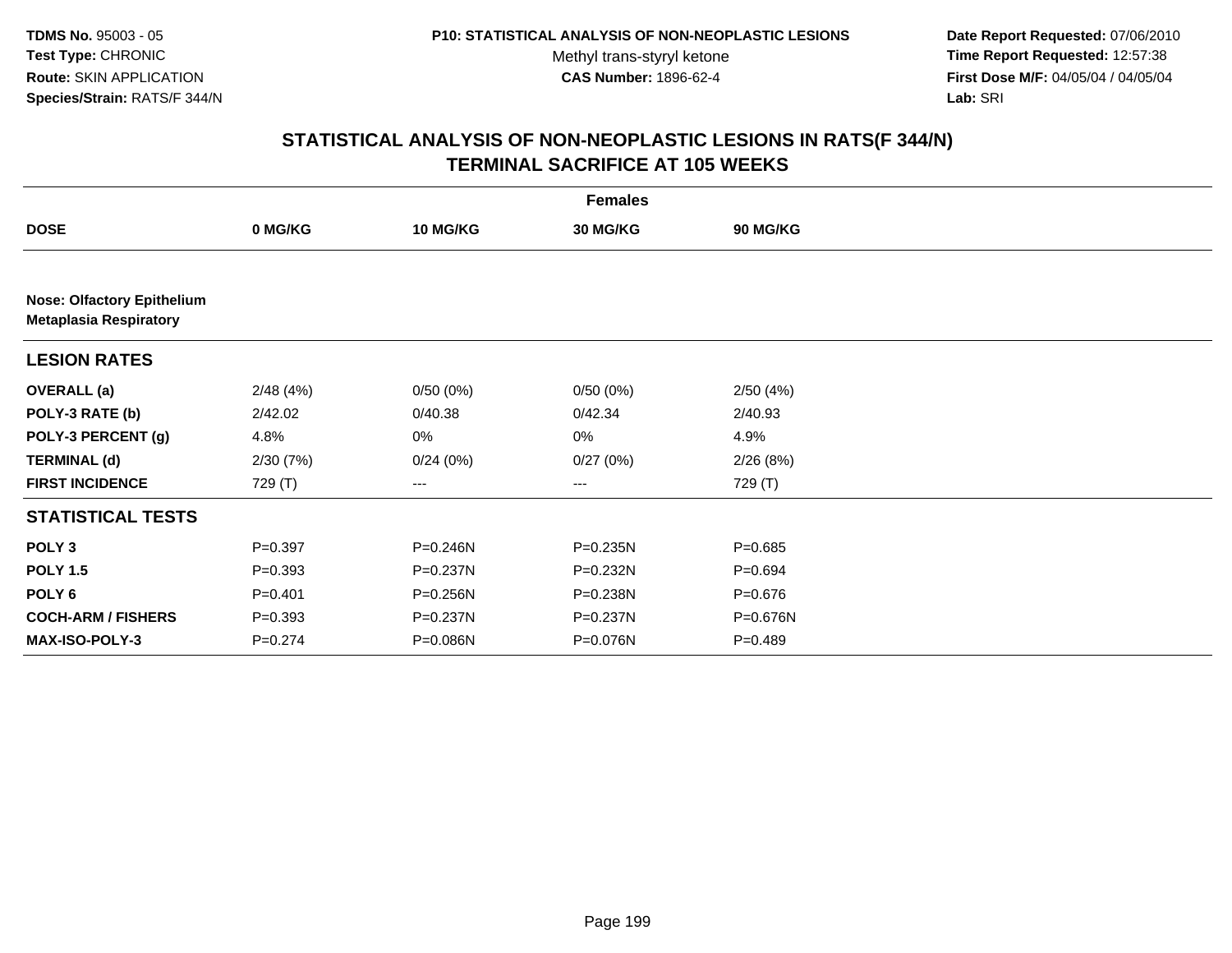**Date Report Requested:** 07/06/2010 **Time Report Requested:** 12:57:38 **First Dose M/F:** 04/05/04 / 04/05/04<br>Lab: SRI **Lab:** SRI

|                                                    |             |                 | <b>Females</b>  |              |  |
|----------------------------------------------------|-------------|-----------------|-----------------|--------------|--|
| <b>DOSE</b>                                        | 0 MG/KG     | <b>10 MG/KG</b> | <b>30 MG/KG</b> | 90 MG/KG     |  |
|                                                    |             |                 |                 |              |  |
| <b>Nose: Respiratory Epithelium</b><br>Hyperplasia |             |                 |                 |              |  |
| <b>LESION RATES</b>                                |             |                 |                 |              |  |
| <b>OVERALL</b> (a)                                 | 5/48 (10%)  | 0/50(0%)        | 3/50(6%)        | 4/50 (8%)    |  |
| POLY-3 RATE (b)                                    | 5/42.14     | 0/40.38         | 3/43.13         | 4/41.39      |  |
| POLY-3 PERCENT (g)                                 | 11.9%       | 0%              | 7%              | 9.7%         |  |
| <b>TERMINAL (d)</b>                                | 3/30 (10%)  | 0/24(0%)        | 1/27(4%)        | 3/26(12%)    |  |
| <b>FIRST INCIDENCE</b>                             | 708         | ---             | 605             | 593          |  |
| <b>STATISTICAL TESTS</b>                           |             |                 |                 |              |  |
| POLY <sub>3</sub>                                  | $P = 0.416$ | P=0.034N*       | P=0.343N        | $P = 0.511N$ |  |
| <b>POLY 1.5</b>                                    | $P=0.409$   | P=0.030N*       | P=0.340N        | P=0.498N     |  |
| POLY <sub>6</sub>                                  | $P=0.423$   | P=0.038N*       | P=0.344N        | $P = 0.525N$ |  |
| <b>COCH-ARM / FISHERS</b>                          | $P=0.412$   | P=0.025N*       | P=0.335N        | P=0.474N     |  |
| <b>MAX-ISO-POLY-3</b>                              | P=0.220N    | $P = 0.013N^*$  | P=0.220N        | P=0.374N     |  |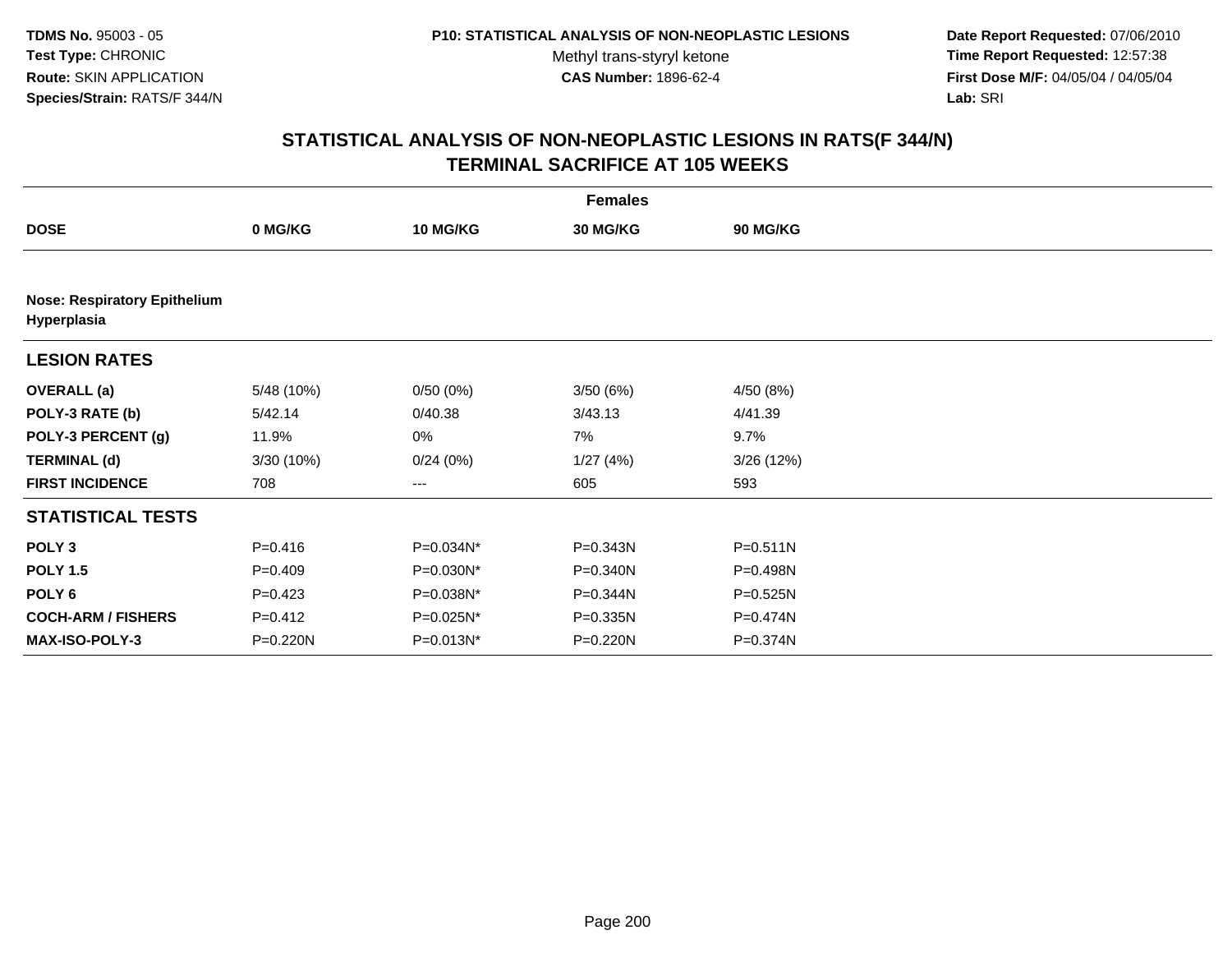**Date Report Requested:** 07/06/2010 **Time Report Requested:** 12:57:38 **First Dose M/F:** 04/05/04 / 04/05/04<br>Lab: SRI **Lab:** SRI

|                                                          |          |                 | <b>Females</b> |              |  |
|----------------------------------------------------------|----------|-----------------|----------------|--------------|--|
| <b>DOSE</b>                                              | 0 MG/KG  | <b>10 MG/KG</b> | 30 MG/KG       | 90 MG/KG     |  |
|                                                          |          |                 |                |              |  |
| <b>Nose: Respiratory Epithelium</b><br><b>Metaplasia</b> |          |                 |                |              |  |
| <b>LESION RATES</b>                                      |          |                 |                |              |  |
| <b>OVERALL (a)</b>                                       | 1/48(2%) | 0/50(0%)        | 2/50(4%)       | 0/50(0%)     |  |
| POLY-3 RATE (b)                                          | 1/42.02  | 0/40.38         | 2/43.13        | 0/40.93      |  |
| POLY-3 PERCENT (g)                                       | 2.4%     | 0%              | 4.6%           | 0%           |  |
| <b>TERMINAL (d)</b>                                      | 1/30(3%) | 0/24(0%)        | 0/27(0%)       | 0/26(0%)     |  |
| <b>FIRST INCIDENCE</b>                                   | 729 (T)  | ---             | 605            | $--$         |  |
| <b>STATISTICAL TESTS</b>                                 |          |                 |                |              |  |
| POLY <sub>3</sub>                                        | P=0.449N | P=0.508N        | $P = 0.509$    | $P = 0.505N$ |  |
| <b>POLY 1.5</b>                                          | P=0.449N | P=0.500N        | $P = 0.511$    | P=0.500N     |  |
| POLY 6                                                   | P=0.449N | P=0.517N        | $P = 0.509$    | $P = 0.511N$ |  |
| <b>COCH-ARM / FISHERS</b>                                | P=0.444N | P=0.490N        | $P = 0.515$    | P=0.490N     |  |
| <b>MAX-ISO-POLY-3</b>                                    | P=0.344N | P=0.171N        | $P = 0.289$    | P=0.168N     |  |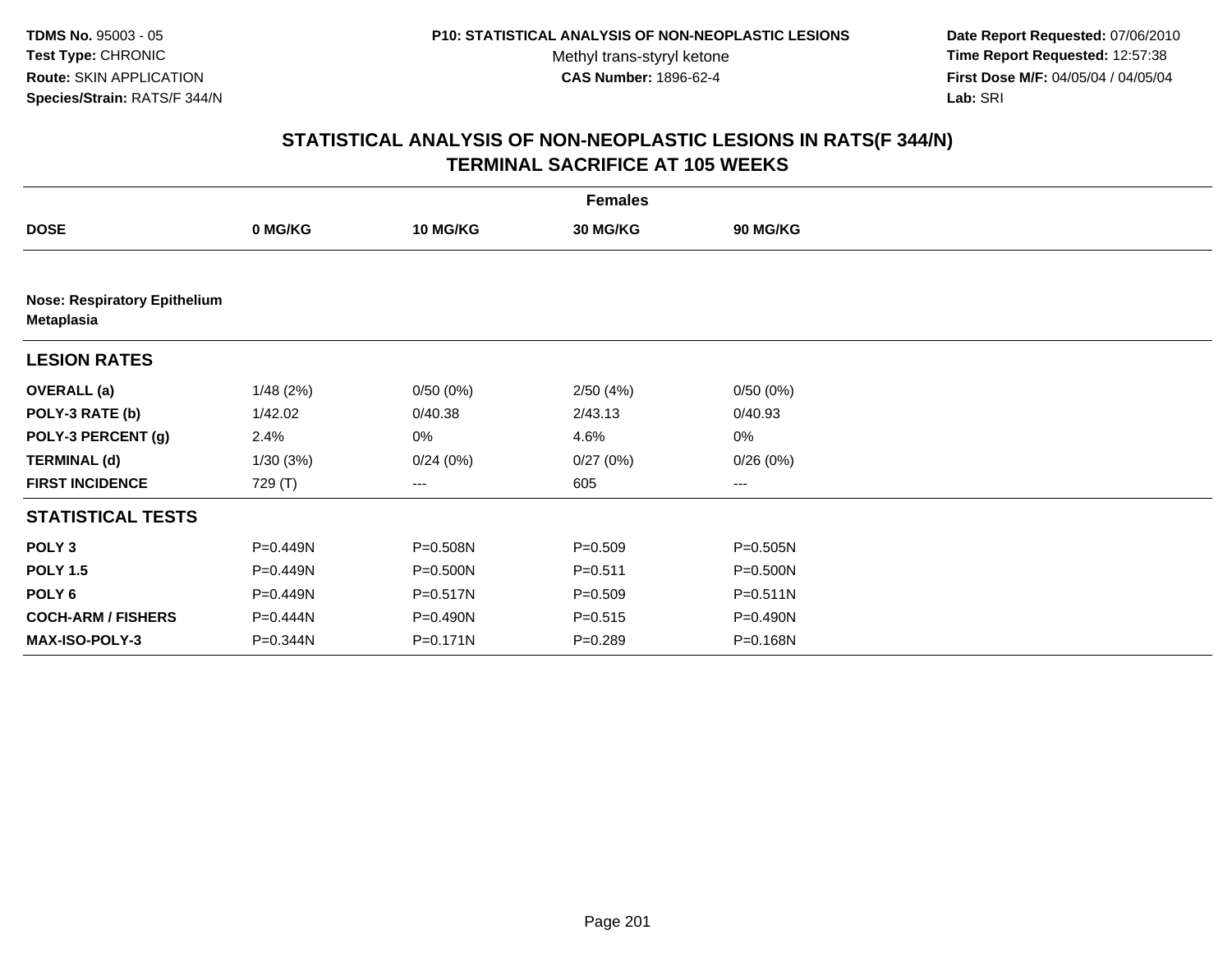**Date Report Requested:** 07/06/2010 **Time Report Requested:** 12:57:38 **First Dose M/F:** 04/05/04 / 04/05/04<br>Lab: SRI **Lab:** SRI

|                           |              |                 | <b>Females</b>  |                 |  |
|---------------------------|--------------|-----------------|-----------------|-----------------|--|
| <b>DOSE</b>               | 0 MG/KG      | <b>10 MG/KG</b> | <b>30 MG/KG</b> | <b>90 MG/KG</b> |  |
|                           |              |                 |                 |                 |  |
| Ovary<br>Cyst             |              |                 |                 |                 |  |
| <b>LESION RATES</b>       |              |                 |                 |                 |  |
| <b>OVERALL</b> (a)        | 10/50 (20%)  | 7/50 (14%)      | 2/48(4%)        | 5/50 (10%)      |  |
| POLY-3 RATE (b)           | 10/43.95     | 7/41.62         | 2/41.16         | 5/41.94         |  |
| POLY-3 PERCENT (g)        | 22.8%        | 16.8%           | 4.9%            | 11.9%           |  |
| <b>TERMINAL (d)</b>       | 8/30 (27%)   | 3/24(13%)       | 1/26(4%)        | 3/26 (12%)      |  |
| <b>FIRST INCIDENCE</b>    | 650          | 520             | 587             | 537             |  |
| <b>STATISTICAL TESTS</b>  |              |                 |                 |                 |  |
| POLY <sub>3</sub>         | P=0.146N     | P=0.338N        | P=0.017N*       | P=0.148N        |  |
| <b>POLY 1.5</b>           | $P = 0.147N$ | $P = 0.316N$    | P=0.017N*       | $P = 0.143N$    |  |
| POLY <sub>6</sub>         | P=0.144N     | P=0.362N        | P=0.017N*       | P=0.153N        |  |
| <b>COCH-ARM / FISHERS</b> | P=0.145N     | P=0.298N        | P=0.017N*       | $P = 0.131N$    |  |
| <b>MAX-ISO-POLY-3</b>     | P=0.047N*    | $P = 0.252N$    | P=0.009N**      | P=0.097N        |  |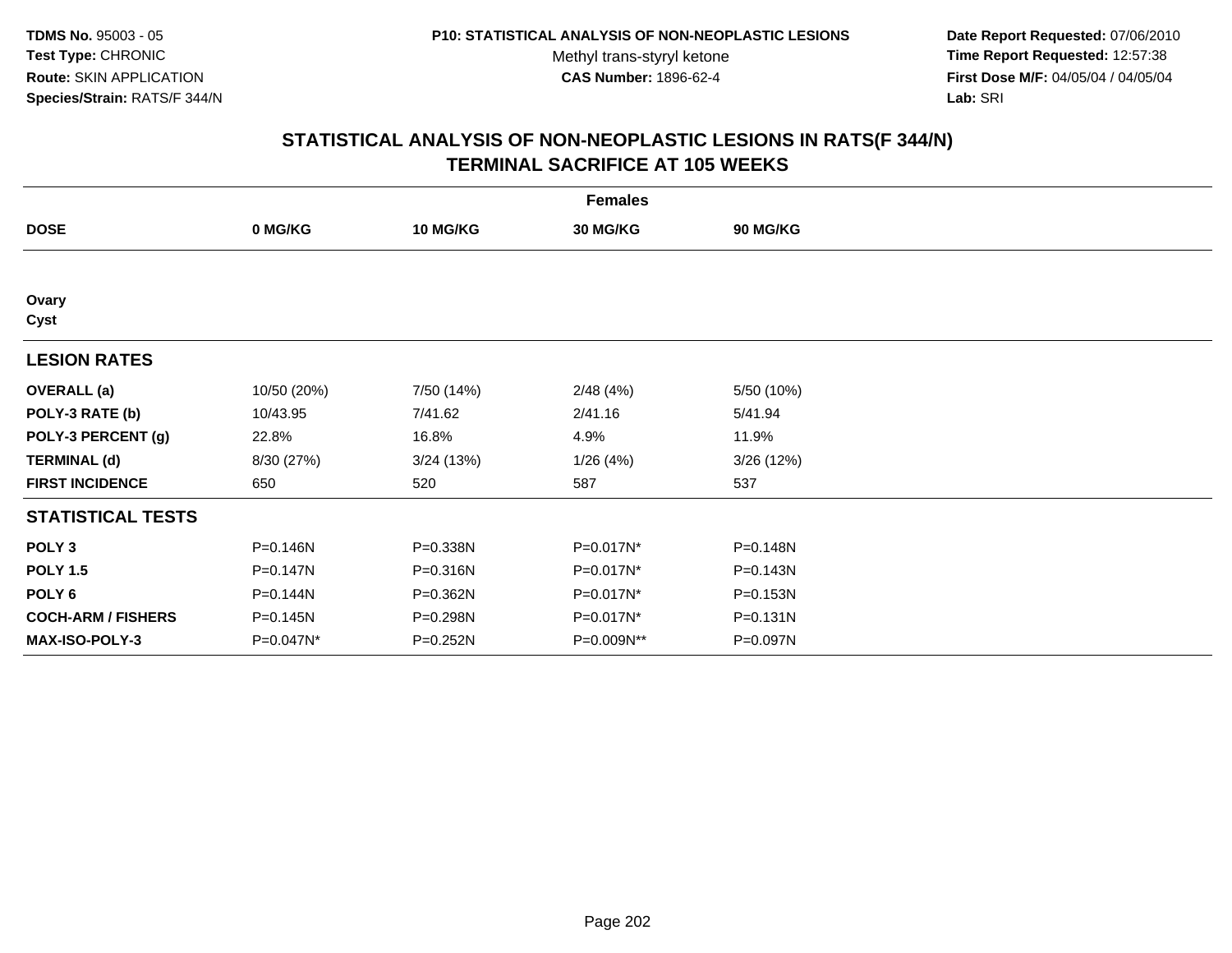**Date Report Requested:** 07/06/2010 **Time Report Requested:** 12:57:38 **First Dose M/F:** 04/05/04 / 04/05/04<br>Lab: SRI **Lab:** SRI

|                                   |             |                 | <b>Females</b>  |             |  |
|-----------------------------------|-------------|-----------------|-----------------|-------------|--|
| <b>DOSE</b>                       | 0 MG/KG     | <b>10 MG/KG</b> | <b>30 MG/KG</b> | 90 MG/KG    |  |
|                                   |             |                 |                 |             |  |
| <b>Pancreas</b><br><b>Atrophy</b> |             |                 |                 |             |  |
| <b>LESION RATES</b>               |             |                 |                 |             |  |
| <b>OVERALL</b> (a)                | 14/49 (29%) | 8/50 (16%)      | 13/50 (26%)     | 20/49 (41%) |  |
| POLY-3 RATE (b)                   | 14/43.66    | 8/42.38         | 13/43.92        | 20/42.88    |  |
| POLY-3 PERCENT (g)                | 32.1%       | 18.9%           | 29.6%           | 46.7%       |  |
| <b>TERMINAL (d)</b>               | 10/30 (33%) | 3/24(13%)       | 7/27 (26%)      | 11/26 (42%) |  |
| <b>FIRST INCIDENCE</b>            | 644         | 372             | 554             | 470         |  |
| <b>STATISTICAL TESTS</b>          |             |                 |                 |             |  |
| POLY <sub>3</sub>                 | P=0.014*    | P=0.121N        | P=0.492N        | $P = 0.117$ |  |
| <b>POLY 1.5</b>                   | P=0.014*    | P=0.108N        | P=0.486N        | $P = 0.124$ |  |
| POLY <sub>6</sub>                 | P=0.016*    | P=0.138N        | P=0.492N        | $P = 0.114$ |  |
| <b>COCH-ARM / FISHERS</b>         | $P=0.018*$  | P=0.103N        | P=0.475N        | $P = 0.144$ |  |
| <b>MAX-ISO-POLY-3</b>             | $P=0.023*$  | P=0.082N        | P=0.399N        | $P = 0.080$ |  |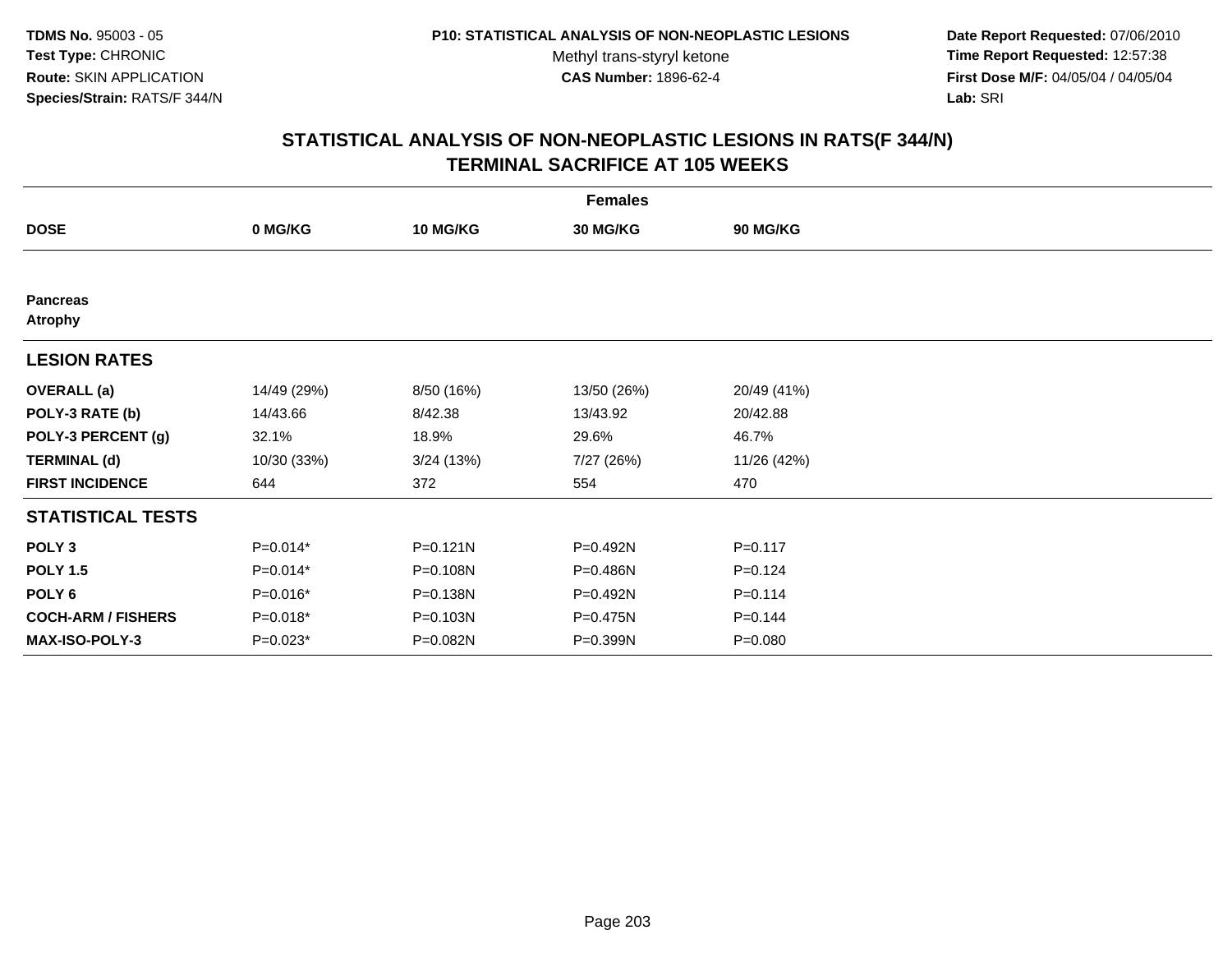**Date Report Requested:** 07/06/2010 **Time Report Requested:** 12:57:38 **First Dose M/F:** 04/05/04 / 04/05/04<br>Lab: SRI **Lab:** SRI

| <b>Females</b>            |              |                 |                 |                 |  |  |  |
|---------------------------|--------------|-----------------|-----------------|-----------------|--|--|--|
| <b>DOSE</b>               | 0 MG/KG      | <b>10 MG/KG</b> | <b>30 MG/KG</b> | <b>90 MG/KG</b> |  |  |  |
|                           |              |                 |                 |                 |  |  |  |
| <b>Pancreas</b><br>Cyst   |              |                 |                 |                 |  |  |  |
| <b>LESION RATES</b>       |              |                 |                 |                 |  |  |  |
| <b>OVERALL</b> (a)        | 13/49 (27%)  | 16/50 (32%)     | 15/50 (30%)     | 30/49 (61%)     |  |  |  |
| POLY-3 RATE (b)           | 13/43.87     | 16/43.70        | 15/44.46        | 30/45.04        |  |  |  |
| POLY-3 PERCENT (g)        | 29.6%        | 36.6%           | 33.7%           | 66.6%           |  |  |  |
| <b>TERMINAL (d)</b>       | $9/30(30\%)$ | 9/24(38%)       | 8/27 (30%)      | 15/26 (58%)     |  |  |  |
| <b>FIRST INCIDENCE</b>    | 629          | 515             | 453             | 493             |  |  |  |
| <b>STATISTICAL TESTS</b>  |              |                 |                 |                 |  |  |  |
| POLY <sub>3</sub>         | P<0.001**    | $P = 0.319$     | $P=0.426$       | P<0.001**       |  |  |  |
| <b>POLY 1.5</b>           | P<0.001**    | $P = 0.341$     | $P = 0.431$     | P<0.001**       |  |  |  |
| POLY <sub>6</sub>         | P<0.001**    | $P = 0.297$     | $P=0.423$       | P<0.001**       |  |  |  |
| <b>COCH-ARM / FISHERS</b> | P<0.001**    | $P = 0.353$     | $P = 0.437$     | P<0.001**       |  |  |  |
| MAX-ISO-POLY-3            | P<0.001**    | $P = 0.244$     | $P = 0.338$     | P<0.001**       |  |  |  |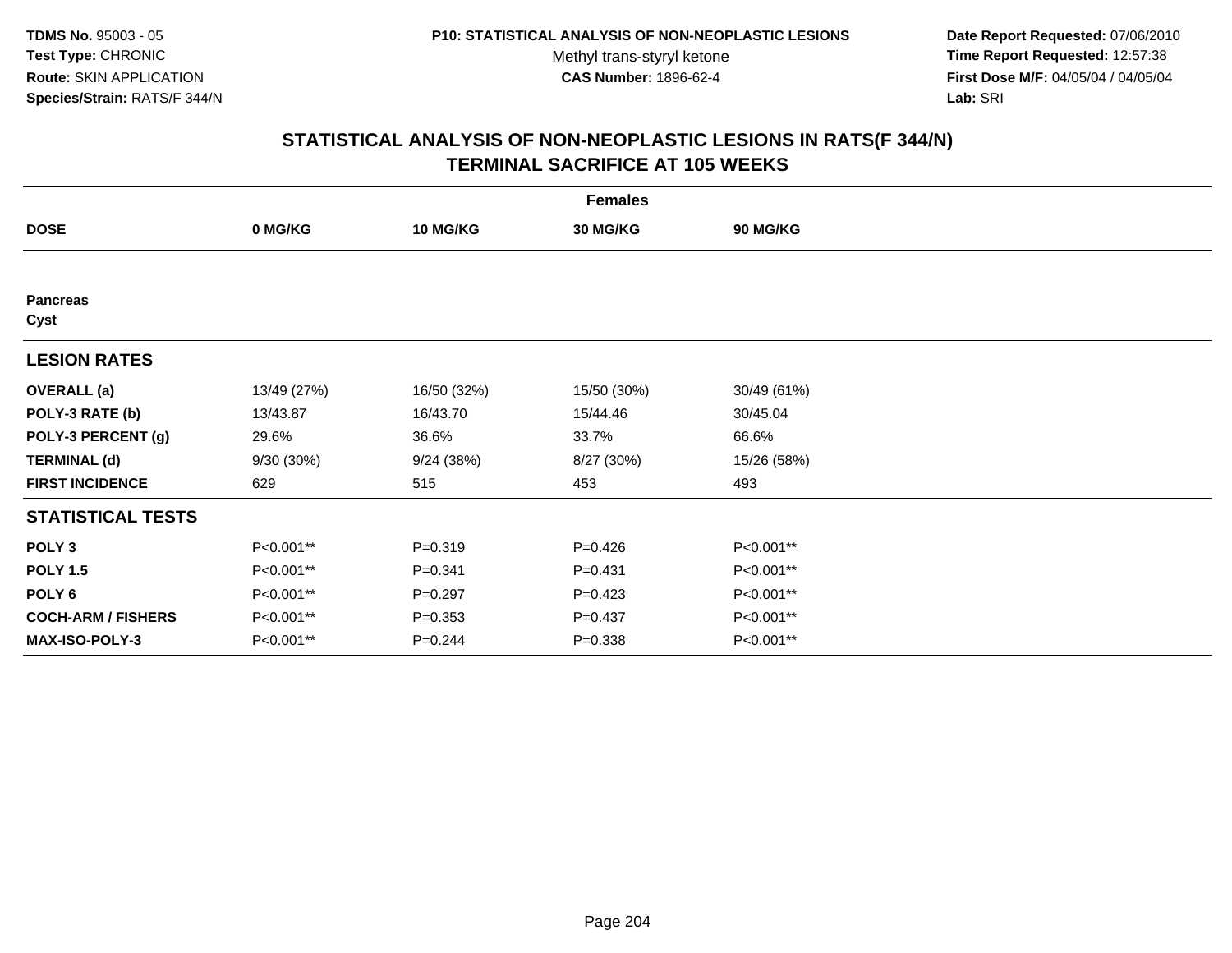**Date Report Requested:** 07/06/2010 **Time Report Requested:** 12:57:38 **First Dose M/F:** 04/05/04 / 04/05/04<br>Lab: SRI **Lab:** SRI

|                                                          |             |             | <b>Females</b> |                 |  |
|----------------------------------------------------------|-------------|-------------|----------------|-----------------|--|
| <b>DOSE</b>                                              | 0 MG/KG     | 10 MG/KG    | 30 MG/KG       | <b>90 MG/KG</b> |  |
|                                                          |             |             |                |                 |  |
| <b>Pancreas: Acinus</b><br><b>Cytoplasmic Alteration</b> |             |             |                |                 |  |
| <b>LESION RATES</b>                                      |             |             |                |                 |  |
| <b>OVERALL</b> (a)                                       | 2/49(4%)    | 2/50(4%)    | 1/50(2%)       | 2/49(4%)        |  |
| POLY-3 RATE (b)                                          | 2/43.24     | 2/40.39     | 1/42.42        | 2/40.66         |  |
| POLY-3 PERCENT (g)                                       | 4.6%        | 5%          | 2.4%           | 4.9%            |  |
| <b>TERMINAL (d)</b>                                      | 1/30(3%)    | 1/24(4%)    | 0/27(0%)       | 0/26(0%)        |  |
| <b>FIRST INCIDENCE</b>                                   | 653         | 726         | 708            | 632             |  |
| <b>STATISTICAL TESTS</b>                                 |             |             |                |                 |  |
| POLY <sub>3</sub>                                        | $P = 0.604$ | $P = 0.670$ | P=0.507N       | $P=0.672$       |  |
| <b>POLY 1.5</b>                                          | $P = 0.606$ | $P = 0.685$ | $P = 0.501N$   | $P = 0.679$     |  |
| POLY 6                                                   | $P = 0.603$ | $P = 0.651$ | $P = 0.512N$   | $P = 0.665$     |  |
| <b>COCH-ARM / FISHERS</b>                                | $P = 0.616$ | P=0.684N    | $P=0.492N$     | $P = 0.691N$    |  |
| <b>MAX-ISO-POLY-3</b>                                    | P=0.620N    | $P=0.472$   | P=0.289N       | P=0.475         |  |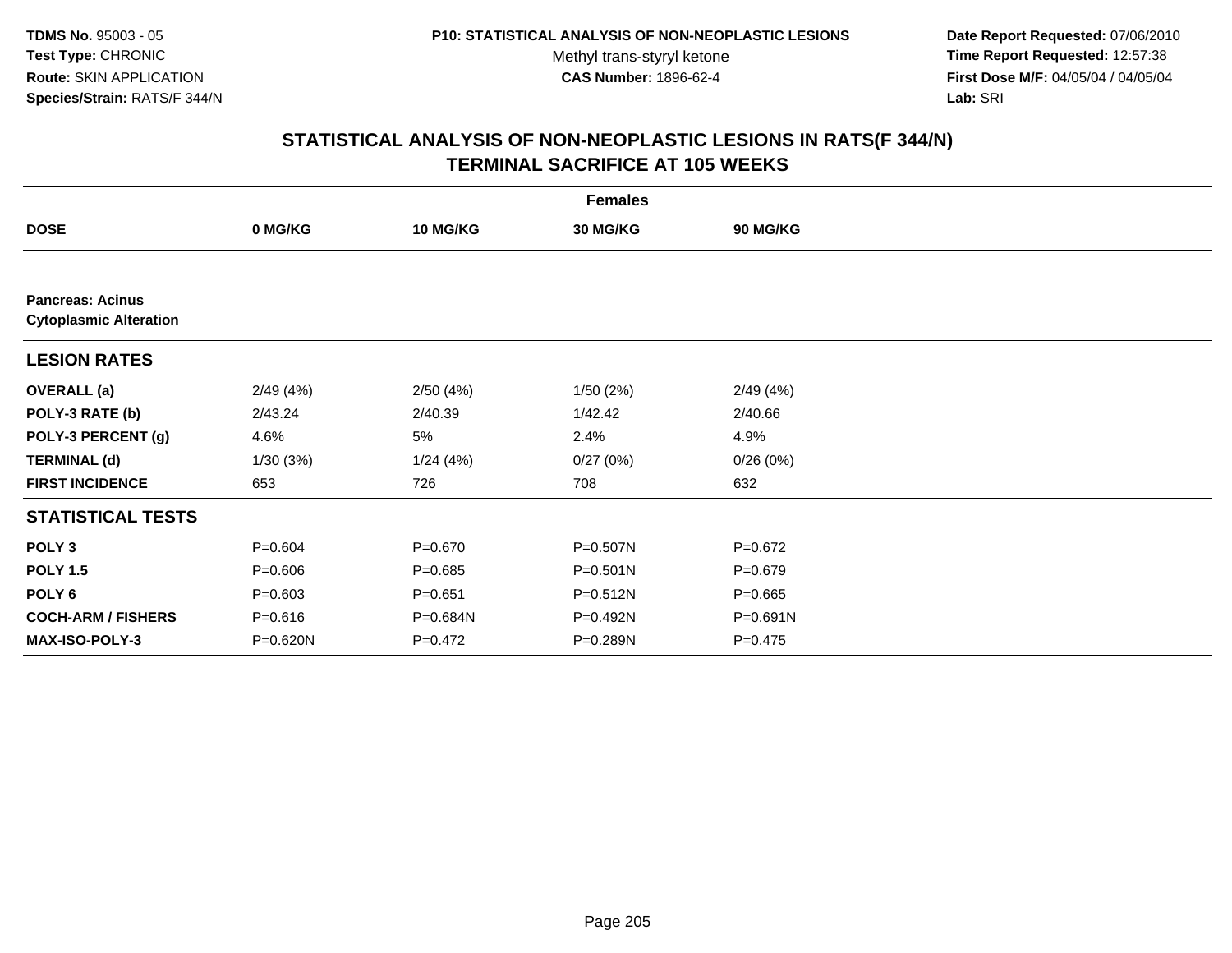**Date Report Requested:** 07/06/2010 **Time Report Requested:** 12:57:38 **First Dose M/F:** 04/05/04 / 04/05/04<br>Lab: SRI **Lab:** SRI

|                                                     | <b>Females</b>         |                 |                 |                        |  |  |  |  |
|-----------------------------------------------------|------------------------|-----------------|-----------------|------------------------|--|--|--|--|
| <b>DOSE</b>                                         | 0 MG/KG                | <b>10 MG/KG</b> | <b>30 MG/KG</b> | 90 MG/KG               |  |  |  |  |
|                                                     |                        |                 |                 |                        |  |  |  |  |
| <b>Pancreas: Acinus</b><br><b>Hyperplasia Focal</b> |                        |                 |                 |                        |  |  |  |  |
| <b>LESION RATES</b>                                 |                        |                 |                 |                        |  |  |  |  |
| <b>OVERALL</b> (a)                                  | 0/49(0%)               | 1/50(2%)        | 0/50(0%)        | 0/49(0%)               |  |  |  |  |
| POLY-3 RATE (b)                                     | 0/42.96                | 1/40.69         | 0/42.34         | 0/40.26                |  |  |  |  |
| POLY-3 PERCENT (g)                                  | 0%                     | 2.5%            | 0%              | 0%                     |  |  |  |  |
| <b>TERMINAL (d)</b>                                 | 0/30(0%)               | 0/24(0%)        | 0/27(0%)        | 0/26(0%)               |  |  |  |  |
| <b>FIRST INCIDENCE</b>                              | $\qquad \qquad \cdots$ | 642             | ---             | $\qquad \qquad \cdots$ |  |  |  |  |
| <b>STATISTICAL TESTS</b>                            |                        |                 |                 |                        |  |  |  |  |
| POLY <sub>3</sub>                                   | P=0.599N               | $P=0.489$       | (e)             | (e)                    |  |  |  |  |
| <b>POLY 1.5</b>                                     | P=0.593N               | $P=0.497$       | (e)             | (e)                    |  |  |  |  |
| POLY <sub>6</sub>                                   | P=0.605N               | $P=0.482$       | (e)             | (e)                    |  |  |  |  |
| <b>COCH-ARM / FISHERS</b>                           | P=0.587N               | $P = 0.505$     | (e)             | (e)                    |  |  |  |  |
| MAX-ISO-POLY-3                                      | P=0.400N               | $P = 0.160$     | (e)             | (e)                    |  |  |  |  |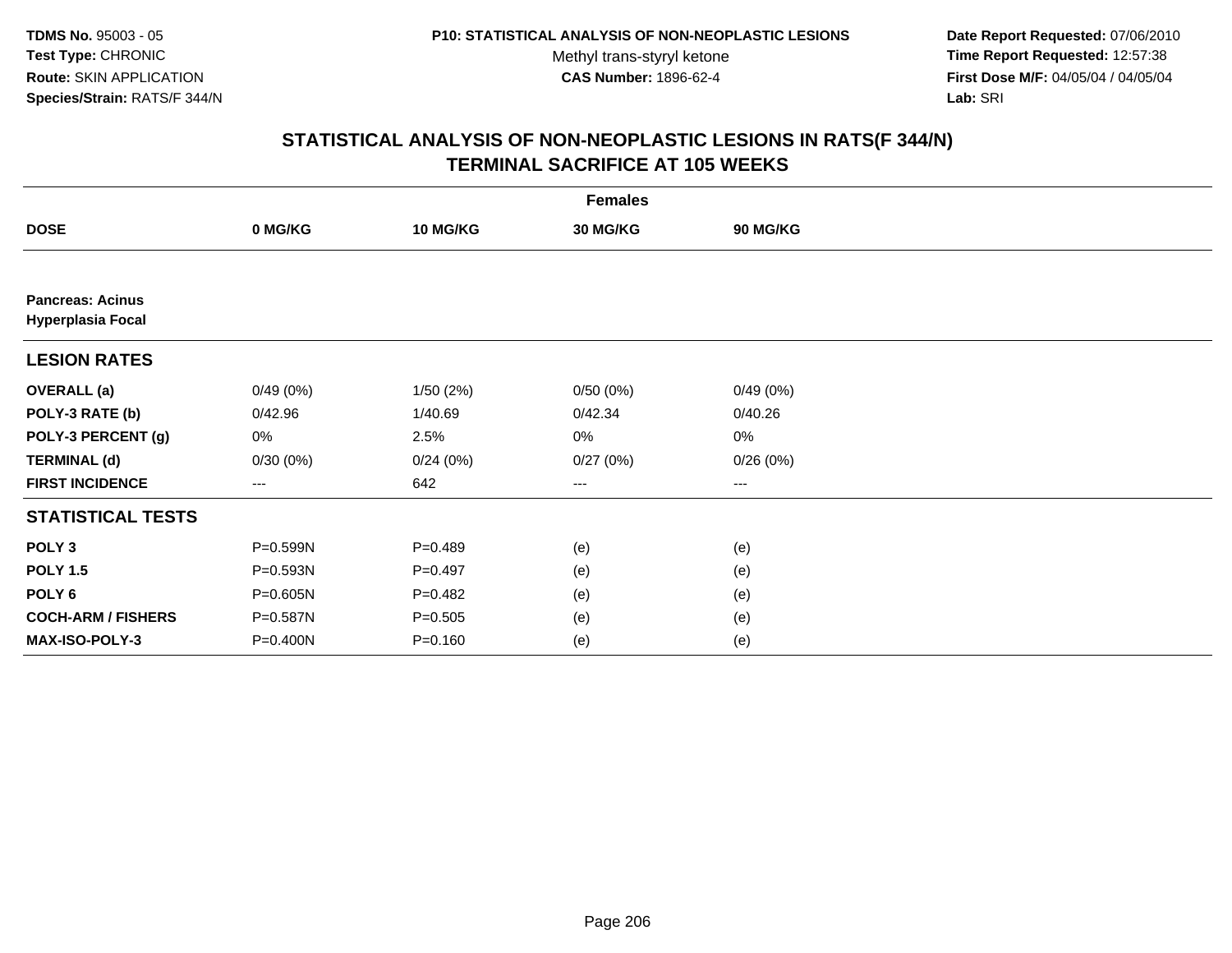**Date Report Requested:** 07/06/2010 **Time Report Requested:** 12:57:38 **First Dose M/F:** 04/05/04 / 04/05/04<br>Lab: SRI **Lab:** SRI

| <b>Females</b>                         |             |          |                 |                        |  |  |  |
|----------------------------------------|-------------|----------|-----------------|------------------------|--|--|--|
| <b>DOSE</b>                            | 0 MG/KG     | 10 MG/KG | <b>30 MG/KG</b> | 90 MG/KG               |  |  |  |
|                                        |             |          |                 |                        |  |  |  |
| <b>Pituitary Gland</b><br>Pigmentation |             |          |                 |                        |  |  |  |
| <b>LESION RATES</b>                    |             |          |                 |                        |  |  |  |
| <b>OVERALL</b> (a)                     | 0/50(0%)    | 0/50(0%) | 2/50(4%)        | 0/50(0%)               |  |  |  |
| POLY-3 RATE (b)                        | 0/43.60     | 0/40.38  | 2/42.34         | 0/40.93                |  |  |  |
| POLY-3 PERCENT (g)                     | 0%          | 0%       | 4.7%            | 0%                     |  |  |  |
| <b>TERMINAL (d)</b>                    | 0/30(0%)    | 0/24(0%) | 2/27(7%)        | 0/26(0%)               |  |  |  |
| <b>FIRST INCIDENCE</b>                 | $---$       | ---      | 729 (T)         | $\qquad \qquad \cdots$ |  |  |  |
| <b>STATISTICAL TESTS</b>               |             |          |                 |                        |  |  |  |
| POLY <sub>3</sub>                      | P=0.706N    | (e)      | $P = 0.230$     | (e)                    |  |  |  |
| <b>POLY 1.5</b>                        | P=0.704N    | (e)      | $P = 0.233$     | (e)                    |  |  |  |
| POLY <sub>6</sub>                      | P=0.708N    | (e)      | $P = 0.228$     | (e)                    |  |  |  |
| <b>COCH-ARM / FISHERS</b>              | P=0.695N    | (e)      | $P = 0.247$     | (e)                    |  |  |  |
| MAX-ISO-POLY-3                         | $P = 0.260$ | (e)      | $P = 0.076$     | (e)                    |  |  |  |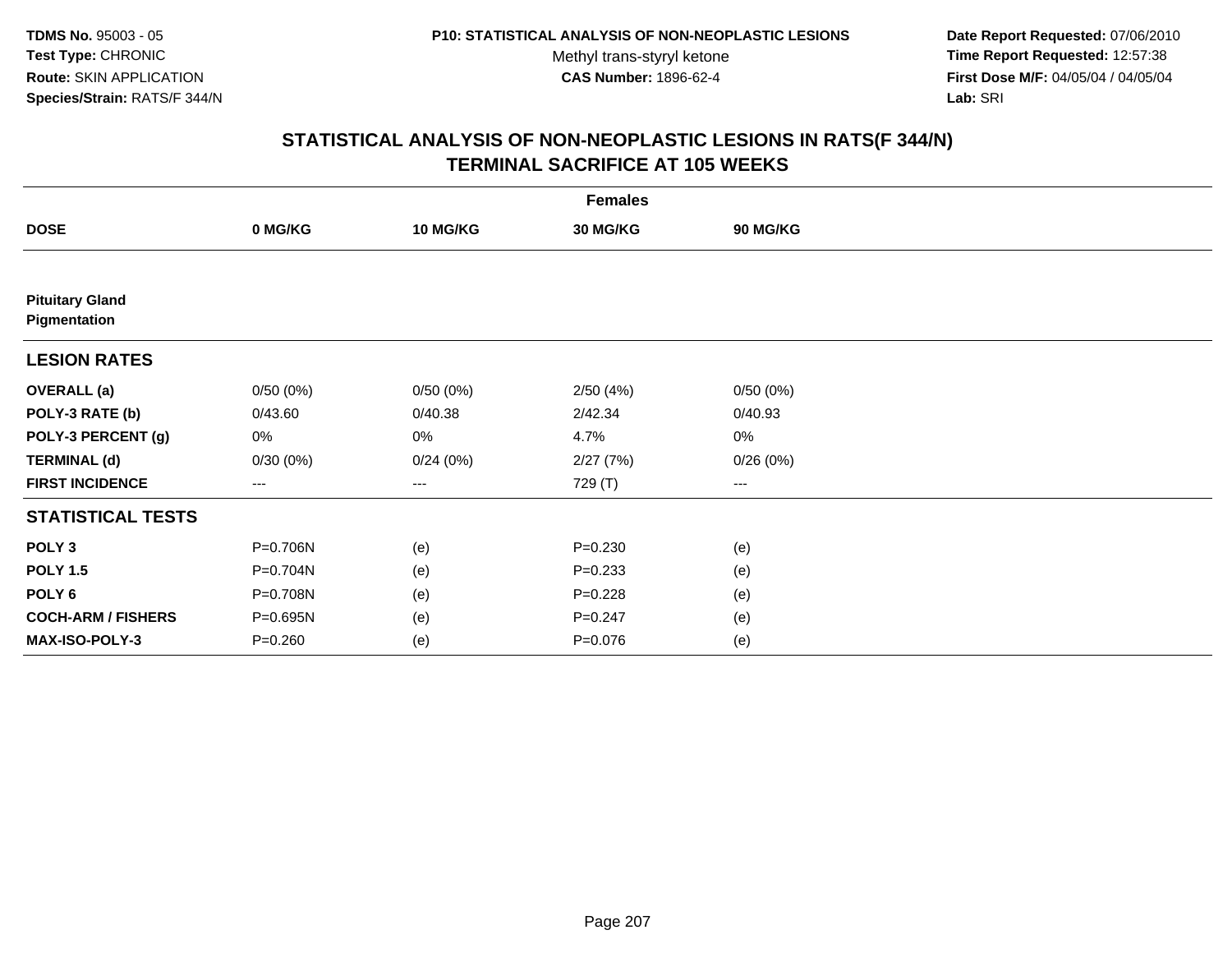**Date Report Requested:** 07/06/2010 **Time Report Requested:** 12:57:38 **First Dose M/F:** 04/05/04 / 04/05/04<br>Lab: SRI **Lab:** SRI

|                                                      | <b>Females</b> |                 |             |             |  |  |  |  |
|------------------------------------------------------|----------------|-----------------|-------------|-------------|--|--|--|--|
| <b>DOSE</b>                                          | 0 MG/KG        | <b>10 MG/KG</b> | 30 MG/KG    | 90 MG/KG    |  |  |  |  |
|                                                      |                |                 |             |             |  |  |  |  |
| <b>Pituitary Gland: Pars Distalis</b><br>Angiectasis |                |                 |             |             |  |  |  |  |
| <b>LESION RATES</b>                                  |                |                 |             |             |  |  |  |  |
| <b>OVERALL (a)</b>                                   | 7/50 (14%)     | 2/50(4%)        | 9/50 (18%)  | 8/50 (16%)  |  |  |  |  |
| POLY-3 RATE (b)                                      | 7/43.86        | 2/41.13         | 9/43.85     | 8/42.39     |  |  |  |  |
| POLY-3 PERCENT (g)                                   | 16%            | 4.9%            | 20.5%       | 18.9%       |  |  |  |  |
| <b>TERMINAL (d)</b>                                  | 6/30(20%)      | 0/24(0%)        | 6/27(22%)   | 3/26 (12%)  |  |  |  |  |
| <b>FIRST INCIDENCE</b>                               | 659            | 515             | 554         | 493         |  |  |  |  |
| <b>STATISTICAL TESTS</b>                             |                |                 |             |             |  |  |  |  |
| POLY <sub>3</sub>                                    | $P = 0.204$    | P=0.094N        | $P = 0.391$ | $P = 0.471$ |  |  |  |  |
| <b>POLY 1.5</b>                                      | $P = 0.200$    | P=0.086N        | $P = 0.391$ | $P=0.479$   |  |  |  |  |
| POLY 6                                               | $P = 0.213$    | P=0.102N        | $P = 0.397$ | $P = 0.468$ |  |  |  |  |
| <b>COCH-ARM / FISHERS</b>                            | $P = 0.208$    | P=0.080N        | $P = 0.393$ | $P = 0.500$ |  |  |  |  |
| MAX-ISO-POLY-3                                       | $P = 0.194$    | P=0.052N        | $P = 0.291$ | $P = 0.362$ |  |  |  |  |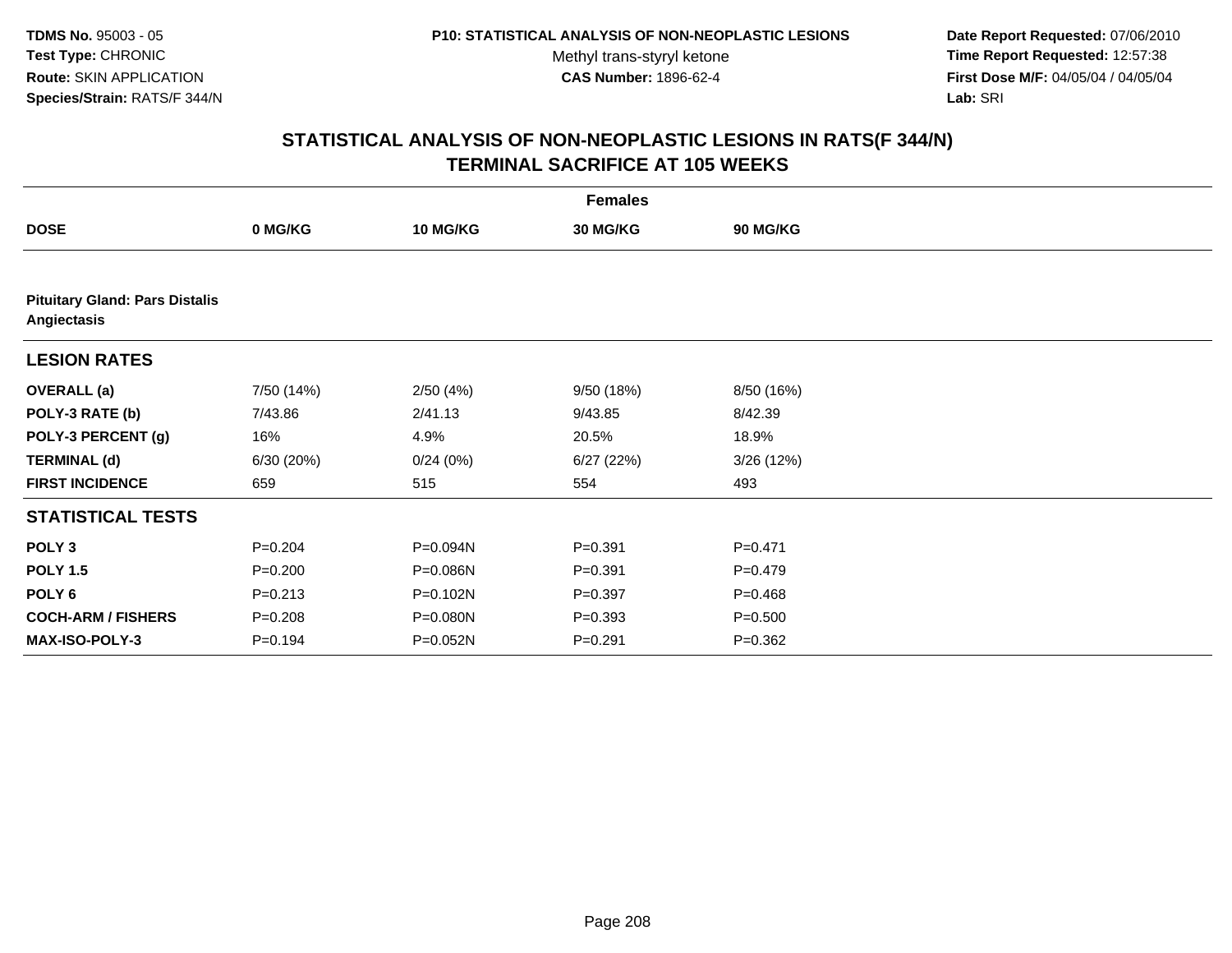**Date Report Requested:** 07/06/2010 **Time Report Requested:** 12:57:38 **First Dose M/F:** 04/05/04 / 04/05/04<br>Lab: SRI **Lab:** SRI

| <b>Females</b>                                |             |                 |                 |                 |  |  |  |  |
|-----------------------------------------------|-------------|-----------------|-----------------|-----------------|--|--|--|--|
| <b>DOSE</b>                                   | 0 MG/KG     | <b>10 MG/KG</b> | <b>30 MG/KG</b> | <b>90 MG/KG</b> |  |  |  |  |
|                                               |             |                 |                 |                 |  |  |  |  |
| <b>Pituitary Gland: Pars Distalis</b><br>Cyst |             |                 |                 |                 |  |  |  |  |
| <b>LESION RATES</b>                           |             |                 |                 |                 |  |  |  |  |
| <b>OVERALL</b> (a)                            | 22/50 (44%) | 14/50 (28%)     | 20/50 (40%)     | 16/50 (32%)     |  |  |  |  |
| POLY-3 RATE (b)                               | 22/45.01    | 14/43.53        | 20/45.78        | 16/43.75        |  |  |  |  |
| POLY-3 PERCENT (g)                            | 48.9%       | 32.2%           | 43.7%           | 36.6%           |  |  |  |  |
| <b>TERMINAL (d)</b>                           | 17/30 (57%) | 7/24 (29%)      | 10/27 (37%)     | 9/26(35%)       |  |  |  |  |
| <b>FIRST INCIDENCE</b>                        | 554         | 372             | 453             | 470             |  |  |  |  |
| <b>STATISTICAL TESTS</b>                      |             |                 |                 |                 |  |  |  |  |
| POLY <sub>3</sub>                             | P=0.302N    | P=0.078N        | P=0.387N        | $P = 0.165N$    |  |  |  |  |
| <b>POLY 1.5</b>                               | P=0.309N    | P=0.070N        | P=0.402N        | P=0.162N        |  |  |  |  |
| POLY <sub>6</sub>                             | P=0.285N    | P=0.086N        | $P = 0.355N$    | $P = 0.160N$    |  |  |  |  |
| <b>COCH-ARM / FISHERS</b>                     | P=0.292N    | P=0.072N        | P=0.420N        | $P = 0.151N$    |  |  |  |  |
| <b>MAX-ISO-POLY-3</b>                         | P=0.192N    | P=0.053N        | P=0.309N        | P=0.120N        |  |  |  |  |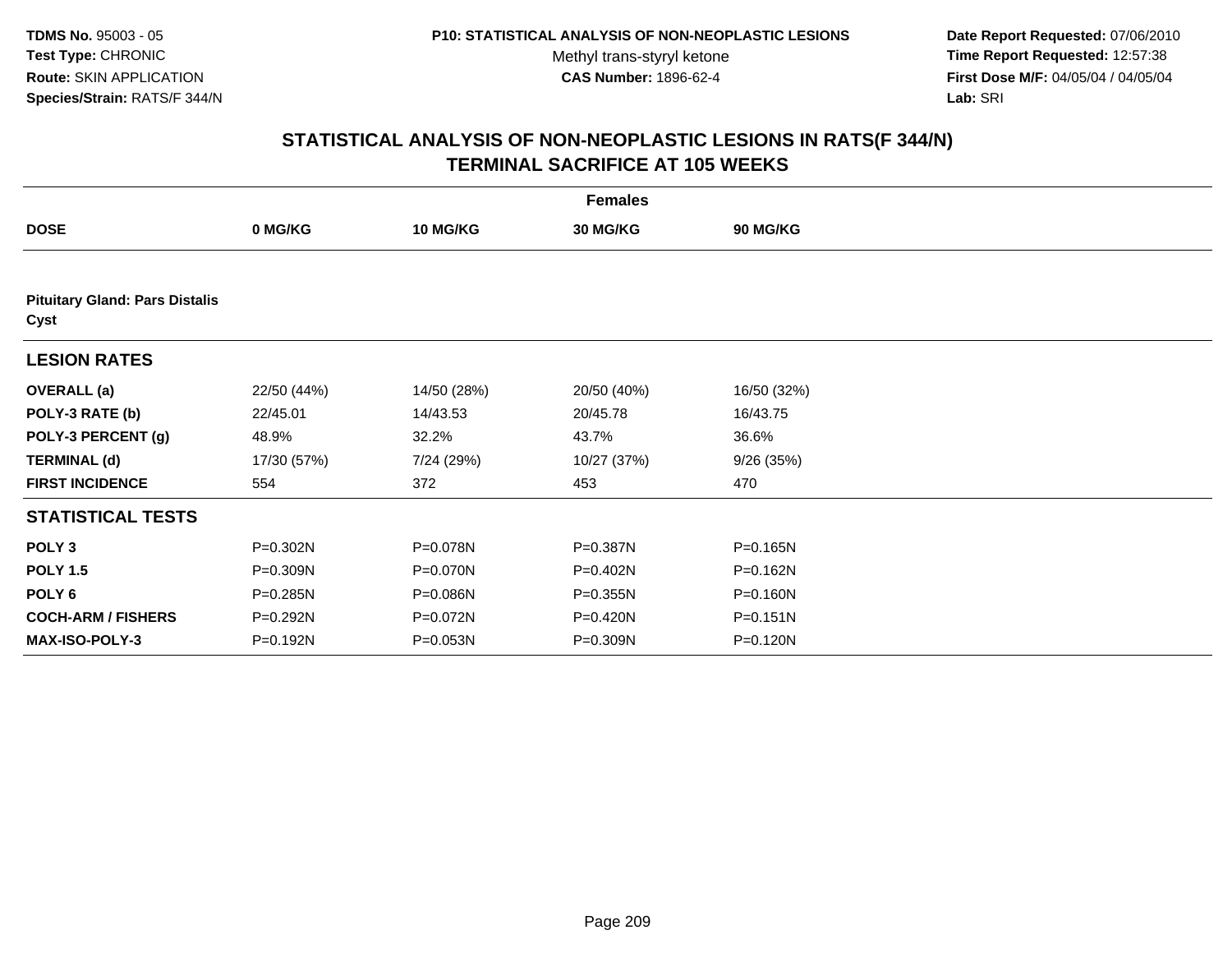**Date Report Requested:** 07/06/2010 **Time Report Requested:** 12:57:38 **First Dose M/F:** 04/05/04 / 04/05/04<br>Lab: SRI **Lab:** SRI

| <b>Females</b>                                       |          |                 |                   |          |  |  |  |
|------------------------------------------------------|----------|-----------------|-------------------|----------|--|--|--|
| <b>DOSE</b>                                          | 0 MG/KG  | <b>10 MG/KG</b> | 30 MG/KG          | 90 MG/KG |  |  |  |
|                                                      |          |                 |                   |          |  |  |  |
| <b>Pituitary Gland: Pars Distalis</b><br>Hyperplasia |          |                 |                   |          |  |  |  |
| <b>LESION RATES</b>                                  |          |                 |                   |          |  |  |  |
| <b>OVERALL</b> (a)                                   | 0/50(0%) | 0/50(0%)        | 0/50(0%)          | 0/50(0%) |  |  |  |
| POLY-3 RATE (b)                                      | 0/43.60  | 0/40.38         | 0/42.34           | 0/40.93  |  |  |  |
| POLY-3 PERCENT (g)                                   | 0%       | 0%              | 0%                | 0%       |  |  |  |
| <b>TERMINAL (d)</b>                                  | 0/30(0%) | 0/24(0%)        | 0/27(0%)          | 0/26(0%) |  |  |  |
| <b>FIRST INCIDENCE</b>                               | ---      | ---             | $\qquad \qquad -$ | ---      |  |  |  |
| <b>STATISTICAL TESTS</b>                             |          |                 |                   |          |  |  |  |
| POLY <sub>3</sub>                                    | (e)      | (e)             | (e)               | (e)      |  |  |  |
| <b>POLY 1.5</b>                                      | (e)      | (e)             | (e)               | (e)      |  |  |  |
| POLY <sub>6</sub>                                    | (e)      | (e)             | (e)               | (e)      |  |  |  |
| <b>COCH-ARM / FISHERS</b>                            | (e)      | (e)             | (e)               | (e)      |  |  |  |
| MAX-ISO-POLY-3                                       | (e)      | (e)             | (e)               | (e)      |  |  |  |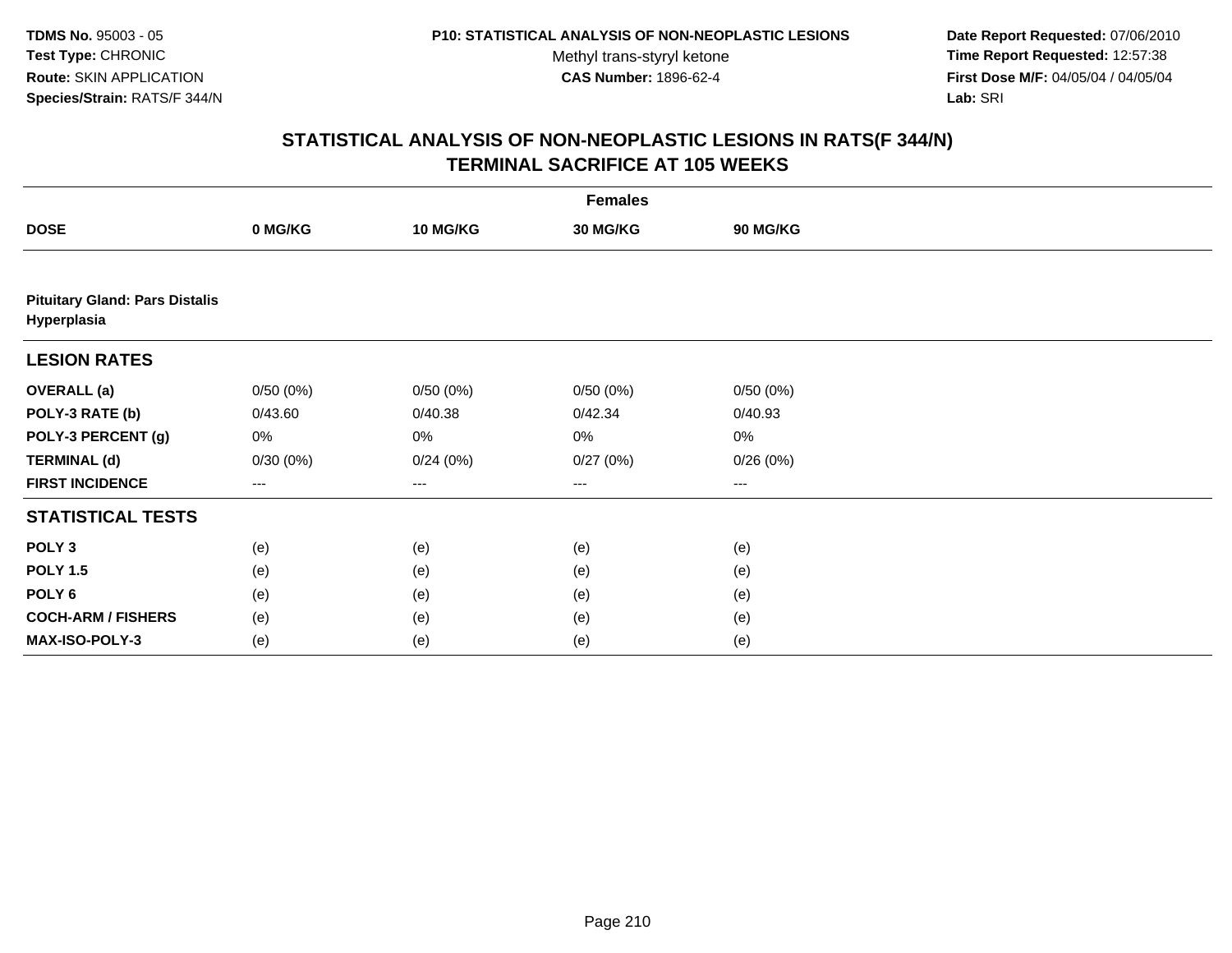**Date Report Requested:** 07/06/2010 **Time Report Requested:** 12:57:38 **First Dose M/F:** 04/05/04 / 04/05/04<br>Lab: SRI **Lab:** SRI

| <b>Females</b>                                                    |             |                 |             |                 |  |  |  |
|-------------------------------------------------------------------|-------------|-----------------|-------------|-----------------|--|--|--|
| <b>DOSE</b>                                                       | 0 MG/KG     | <b>10 MG/KG</b> | 30 MG/KG    | <b>90 MG/KG</b> |  |  |  |
|                                                                   |             |                 |             |                 |  |  |  |
| <b>Pituitary Gland: Pars Distalis</b><br><b>Hyperplasia Focal</b> |             |                 |             |                 |  |  |  |
| <b>LESION RATES</b>                                               |             |                 |             |                 |  |  |  |
| <b>OVERALL</b> (a)                                                | 10/50 (20%) | 4/50 (8%)       | 11/50 (22%) | 9/50(18%)       |  |  |  |
| POLY-3 RATE (b)                                                   | 10/44.49    | 4/41.07         | 11/43.29    | 9/42.04         |  |  |  |
| POLY-3 PERCENT (g)                                                | 22.5%       | 9.7%            | 25.4%       | 21.4%           |  |  |  |
| <b>TERMINAL (d)</b>                                               | 8/30 (27%)  | 3/24 (13%)      | 7/27 (26%)  | 5/26 (19%)      |  |  |  |
| <b>FIRST INCIDENCE</b>                                            | 554         | 493             | 591         | 493             |  |  |  |
| <b>STATISTICAL TESTS</b>                                          |             |                 |             |                 |  |  |  |
| POLY <sub>3</sub>                                                 | $P = 0.386$ | P=0.095N        | $P=0.471$   | P=0.556N        |  |  |  |
| <b>POLY 1.5</b>                                                   | $P = 0.386$ | P=0.083N        | $P = 0.482$ | P=0.536N        |  |  |  |
| POLY <sub>6</sub>                                                 | $P = 0.390$ | P=0.110N        | $P = 0.466$ | P=0.573N        |  |  |  |
| <b>COCH-ARM / FISHERS</b>                                         | $P=0.404$   | P=0.074N        | $P = 0.500$ | P=0.500N        |  |  |  |
| <b>MAX-ISO-POLY-3</b>                                             | $P = 0.338$ | P=0.061N        | $P = 0.374$ | P=0.452N        |  |  |  |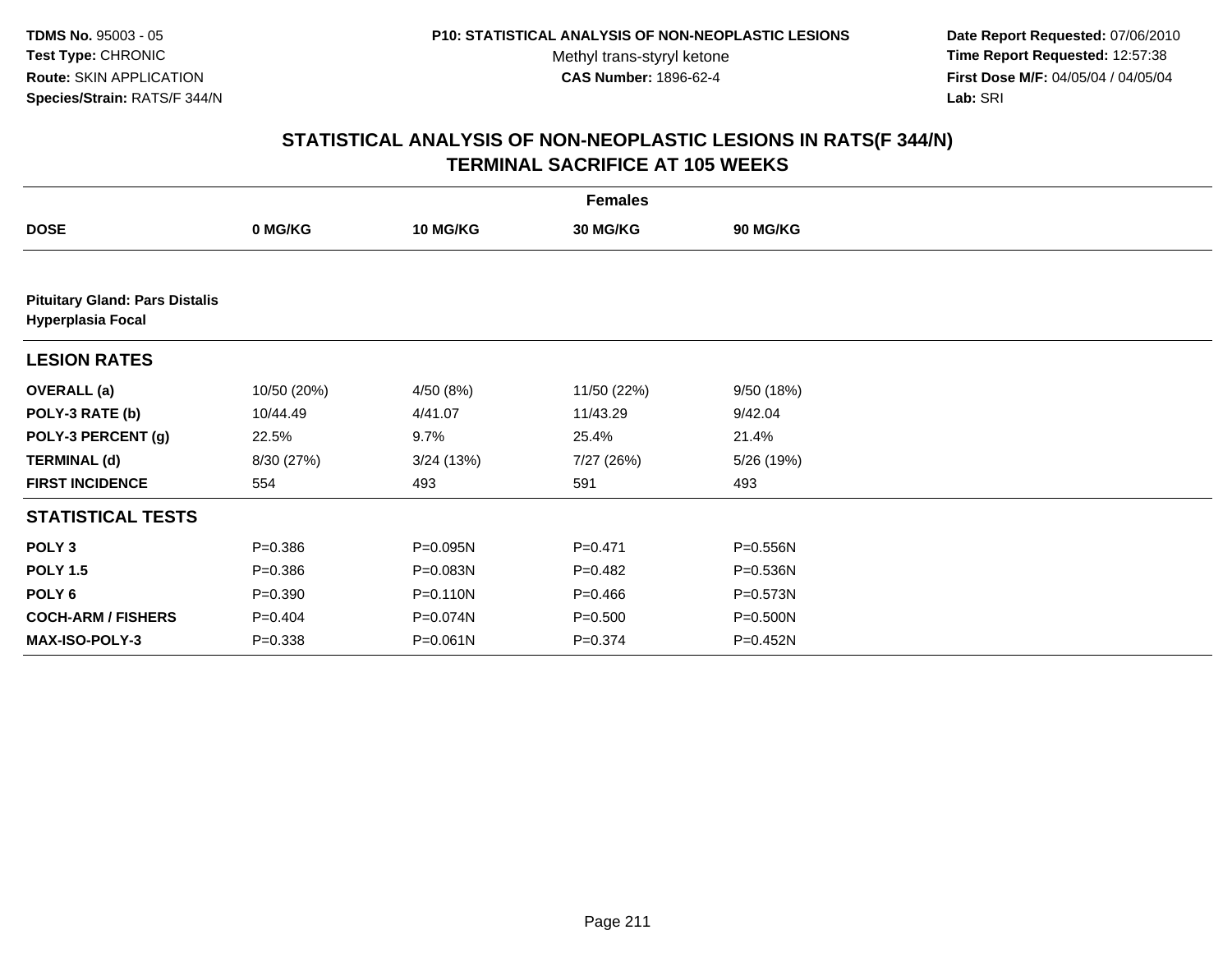**Date Report Requested:** 07/06/2010 **Time Report Requested:** 12:57:38 **First Dose M/F:** 04/05/04 / 04/05/04<br>Lab: SRI **Lab:** SRI

| <b>Females</b>            |                                  |                 |             |                 |  |  |  |  |  |
|---------------------------|----------------------------------|-----------------|-------------|-----------------|--|--|--|--|--|
| <b>DOSE</b>               | 0 MG/KG                          | <b>10 MG/KG</b> | 30 MG/KG    | <b>90 MG/KG</b> |  |  |  |  |  |
|                           |                                  |                 |             |                 |  |  |  |  |  |
| Angiectasis               | Pituitary Gland: Pars Intermedia |                 |             |                 |  |  |  |  |  |
| <b>LESION RATES</b>       |                                  |                 |             |                 |  |  |  |  |  |
| <b>OVERALL</b> (a)        | 1/50(2%)                         | 1/50(2%)        | 2/50(4%)    | 2/50(4%)        |  |  |  |  |  |
| POLY-3 RATE (b)           | 1/43.60                          | 1/40.38         | 2/42.34     | 2/41.09         |  |  |  |  |  |
| POLY-3 PERCENT (g)        | 2.3%                             | 2.5%            | 4.7%        | 4.9%            |  |  |  |  |  |
| <b>TERMINAL (d)</b>       | 1/30(3%)                         | 1/24(4%)        | 2/27(7%)    | 1/26(4%)        |  |  |  |  |  |
| <b>FIRST INCIDENCE</b>    | 729 (T)                          | 729 (T)         | 729 (T)     | 687             |  |  |  |  |  |
| <b>STATISTICAL TESTS</b>  |                                  |                 |             |                 |  |  |  |  |  |
| POLY <sub>3</sub>         | $P = 0.370$                      | $P=0.744$       | $P = 0.490$ | $P=0.479$       |  |  |  |  |  |
| <b>POLY 1.5</b>           | $P = 0.373$                      | $P=0.752$       | $P=0.494$   | $P = 0.486$     |  |  |  |  |  |
| POLY <sub>6</sub>         | $P = 0.369$                      | $P = 0.734$     | $P=0.487$   | $P=0.473$       |  |  |  |  |  |
| <b>COCH-ARM / FISHERS</b> | $P = 0.383$                      | P=0.753N        | $P = 0.500$ | $P = 0.500$     |  |  |  |  |  |
| <b>MAX-ISO-POLY-3</b>     | $P=0.432$                        | $P = 0.478$     | $P = 0.274$ | $P = 0.269$     |  |  |  |  |  |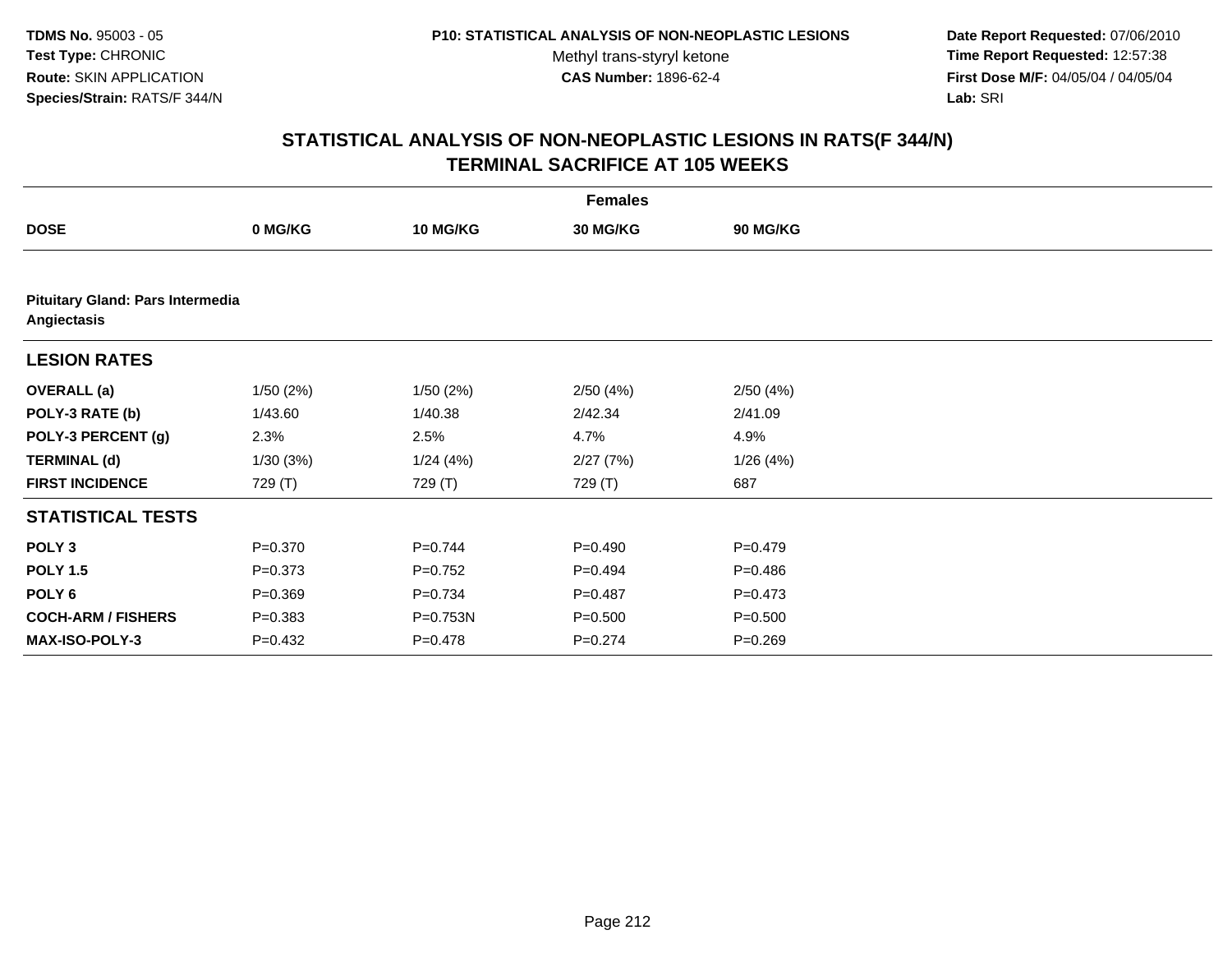**Date Report Requested:** 07/06/2010 **Time Report Requested:** 12:57:38 **First Dose M/F:** 04/05/04 / 04/05/04<br>Lab: SRI **Lab:** SRI

|                           | <b>Females</b>                   |                 |                 |                 |  |  |  |  |  |
|---------------------------|----------------------------------|-----------------|-----------------|-----------------|--|--|--|--|--|
| <b>DOSE</b>               | 0 MG/KG                          | <b>10 MG/KG</b> | <b>30 MG/KG</b> | <b>90 MG/KG</b> |  |  |  |  |  |
|                           |                                  |                 |                 |                 |  |  |  |  |  |
| Cyst                      | Pituitary Gland: Pars Intermedia |                 |                 |                 |  |  |  |  |  |
| <b>LESION RATES</b>       |                                  |                 |                 |                 |  |  |  |  |  |
| <b>OVERALL</b> (a)        | 1/50(2%)                         | 2/50(4%)        | 1/50(2%)        | 4/50 (8%)       |  |  |  |  |  |
| POLY-3 RATE (b)           | 1/43.60                          | 2/40.38         | 1/42.34         | 4/40.93         |  |  |  |  |  |
| POLY-3 PERCENT (g)        | 2.3%                             | 5%              | 2.4%            | 9.8%            |  |  |  |  |  |
| <b>TERMINAL (d)</b>       | 1/30(3%)                         | 2/24(8%)        | 1/27(4%)        | 4/26 (15%)      |  |  |  |  |  |
| <b>FIRST INCIDENCE</b>    | 729 (T)                          | 729 (T)         | 729 (T)         | 729 (T)         |  |  |  |  |  |
| <b>STATISTICAL TESTS</b>  |                                  |                 |                 |                 |  |  |  |  |  |
| POLY <sub>3</sub>         | $P = 0.098$                      | $P = 0.473$     | $P = 0.754$     | $P = 0.159$     |  |  |  |  |  |
| <b>POLY 1.5</b>           | $P = 0.101$                      | $P = 0.487$     | $P=0.757$       | $P = 0.166$     |  |  |  |  |  |
| POLY 6                    | $P = 0.095$                      | $P = 0.459$     | $P = 0.753$     | $P = 0.152$     |  |  |  |  |  |
| <b>COCH-ARM / FISHERS</b> | $P = 0.107$                      | $P = 0.500$     | P=0.753N        | $P = 0.181$     |  |  |  |  |  |
| MAX-ISO-POLY-3            | $P = 0.093$                      | $P = 0.265$     | $P = 0.491$     | $P = 0.078$     |  |  |  |  |  |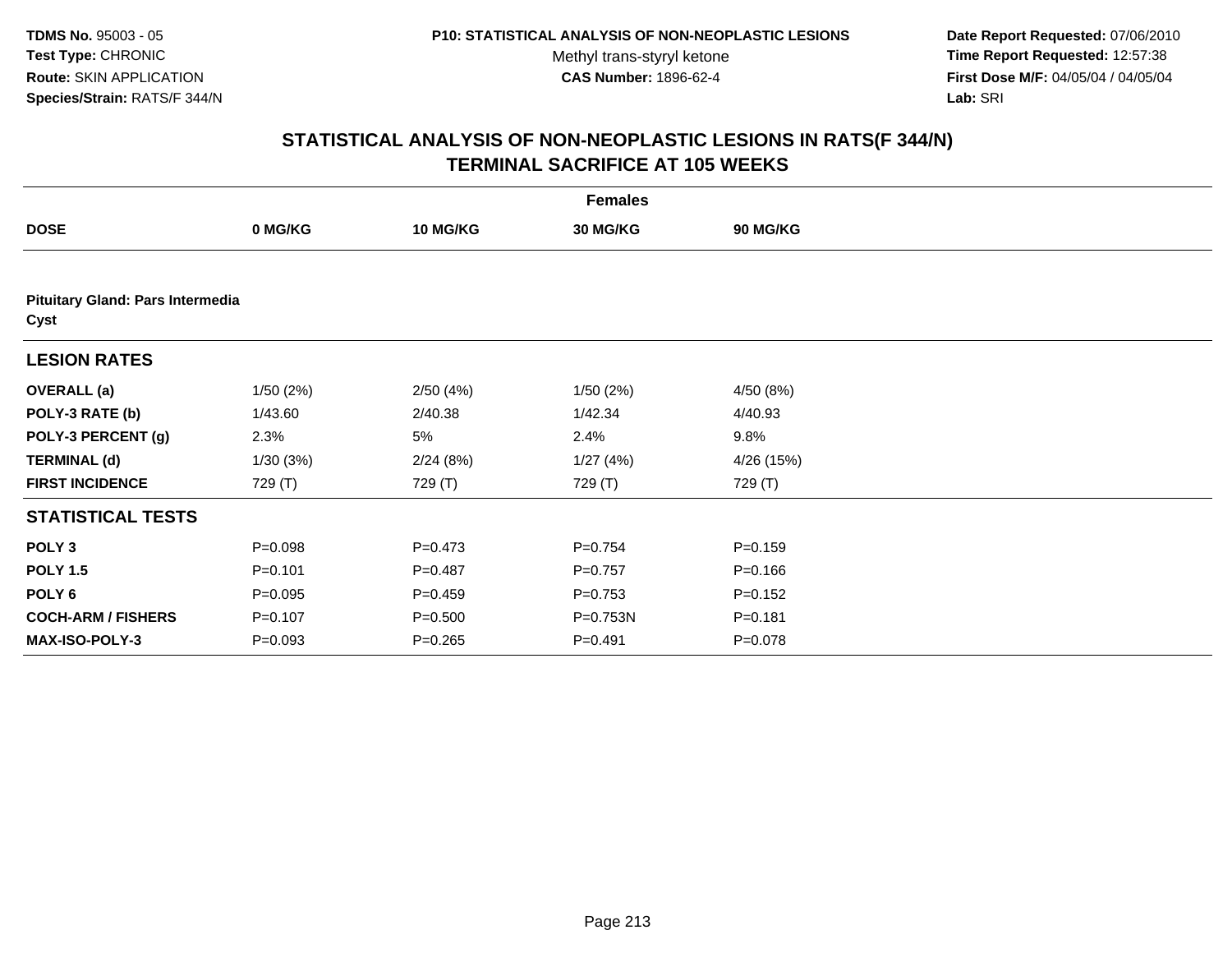**Date Report Requested:** 07/06/2010 **Time Report Requested:** 12:57:38 **First Dose M/F:** 04/05/04 / 04/05/04<br>Lab: SRI **Lab:** SRI

| <b>Females</b>                                                                  |          |                   |          |                   |  |  |  |
|---------------------------------------------------------------------------------|----------|-------------------|----------|-------------------|--|--|--|
| <b>DOSE</b>                                                                     | 0 MG/KG  | 10 MG/KG          | 30 MG/KG | <b>90 MG/KG</b>   |  |  |  |
|                                                                                 |          |                   |          |                   |  |  |  |
| <b>Pituitary Gland: Pars Nervosa</b><br><b>Infiltration Cellular Mixed Cell</b> |          |                   |          |                   |  |  |  |
| <b>LESION RATES</b>                                                             |          |                   |          |                   |  |  |  |
| <b>OVERALL (a)</b>                                                              | 0/50(0%) | 0/50(0%)          | 0/50(0%) | 0/50(0%)          |  |  |  |
| POLY-3 RATE (b)                                                                 | 0/43.60  | 0/40.38           | 0/42.34  | 0/40.93           |  |  |  |
| POLY-3 PERCENT (g)                                                              | 0%       | 0%                | $0\%$    | $0\%$             |  |  |  |
| <b>TERMINAL (d)</b>                                                             | 0/30(0%) | 0/24(0%)          | 0/27(0%) | 0/26(0%)          |  |  |  |
| <b>FIRST INCIDENCE</b>                                                          | ---      | $\qquad \qquad -$ | ---      | $\qquad \qquad -$ |  |  |  |
| <b>STATISTICAL TESTS</b>                                                        |          |                   |          |                   |  |  |  |
| POLY <sub>3</sub>                                                               | (e)      | (e)               | (e)      | (e)               |  |  |  |
| <b>POLY 1.5</b>                                                                 | (e)      | (e)               | (e)      | (e)               |  |  |  |
| POLY 6                                                                          | (e)      | (e)               | (e)      | (e)               |  |  |  |
| <b>COCH-ARM / FISHERS</b>                                                       | (e)      | (e)               | (e)      | (e)               |  |  |  |
| MAX-ISO-POLY-3                                                                  | (e)      | (e)               | (e)      | (e)               |  |  |  |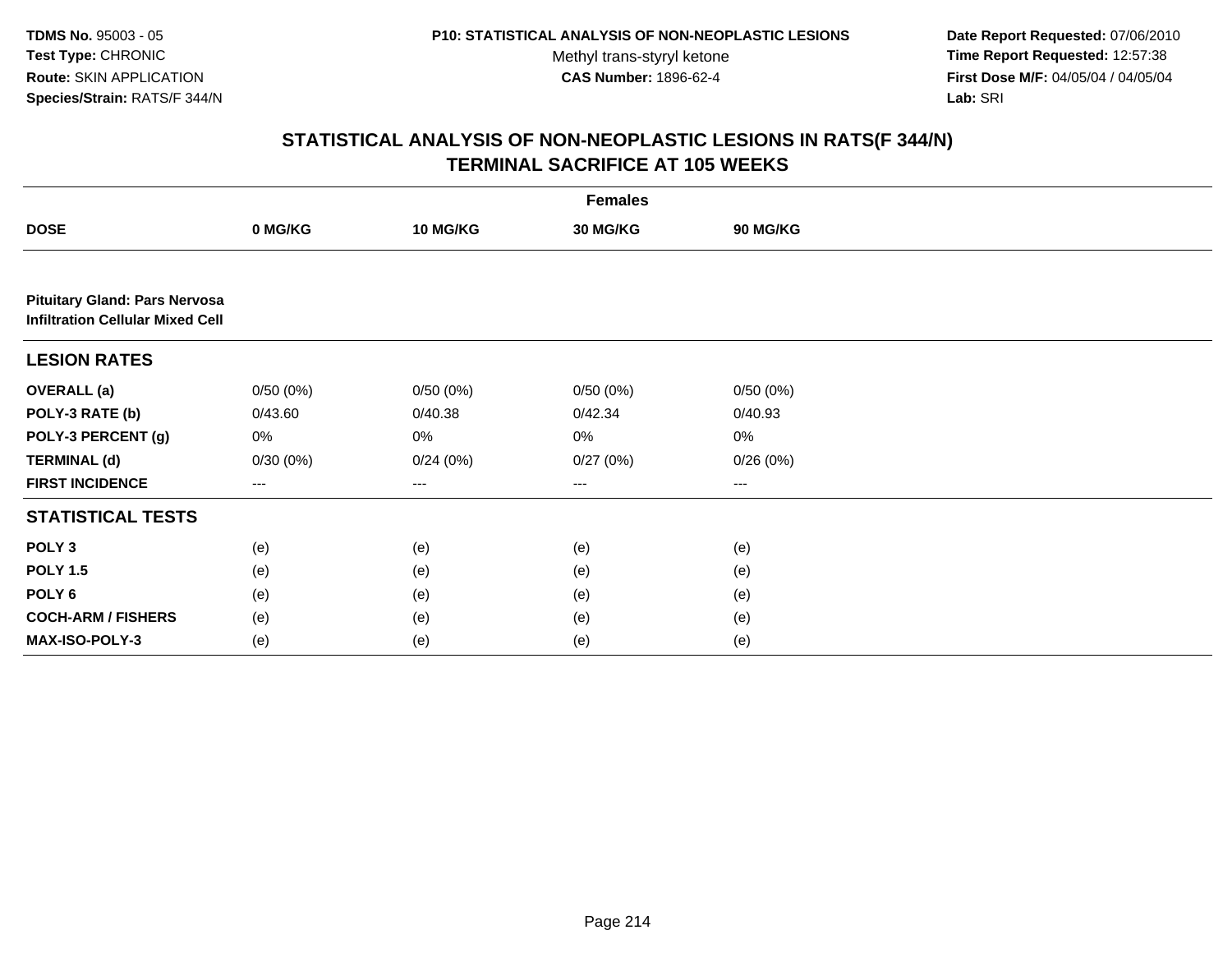**Date Report Requested:** 07/06/2010 **Time Report Requested:** 12:57:38 **First Dose M/F:** 04/05/04 / 04/05/04<br>Lab: SRI **Lab:** SRI

| <b>Females</b>                           |              |                 |                 |              |  |  |  |
|------------------------------------------|--------------|-----------------|-----------------|--------------|--|--|--|
| <b>DOSE</b>                              | 0 MG/KG      | <b>10 MG/KG</b> | <b>30 MG/KG</b> | 90 MG/KG     |  |  |  |
|                                          |              |                 |                 |              |  |  |  |
| <b>Salivary Glands</b><br><b>Atrophy</b> |              |                 |                 |              |  |  |  |
| <b>LESION RATES</b>                      |              |                 |                 |              |  |  |  |
| <b>OVERALL</b> (a)                       | 3/50(6%)     | 2/50(4%)        | 2/50(4%)        | 2/50(4%)     |  |  |  |
| POLY-3 RATE (b)                          | 3/43.60      | 2/40.38         | 2/42.34         | 2/40.93      |  |  |  |
| POLY-3 PERCENT (g)                       | 6.9%         | 5%              | 4.7%            | 4.9%         |  |  |  |
| <b>TERMINAL (d)</b>                      | 3/30 (10%)   | 2/24(8%)        | 2/27(7%)        | 2/26(8%)     |  |  |  |
| <b>FIRST INCIDENCE</b>                   | 729 (T)      | 729 (T)         | 729 (T)         | 729 (T)      |  |  |  |
| <b>STATISTICAL TESTS</b>                 |              |                 |                 |              |  |  |  |
| POLY <sub>3</sub>                        | $P = 0.501N$ | P=0.535N        | P=0.513N        | P=0.529N     |  |  |  |
| <b>POLY 1.5</b>                          | P=0.499N     | P=0.517N        | P=0.508N        | $P = 0.519N$ |  |  |  |
| POLY <sub>6</sub>                        | P=0.503N     | P=0.553N        | P=0.517N        | P=0.539N     |  |  |  |
| <b>COCH-ARM / FISHERS</b>                | P=0.490N     | P=0.500N        | P=0.500N        | P=0.500N     |  |  |  |
| MAX-ISO-POLY-3                           | P=0.540N     | P=0.360N        | P=0.337N        | P=0.353N     |  |  |  |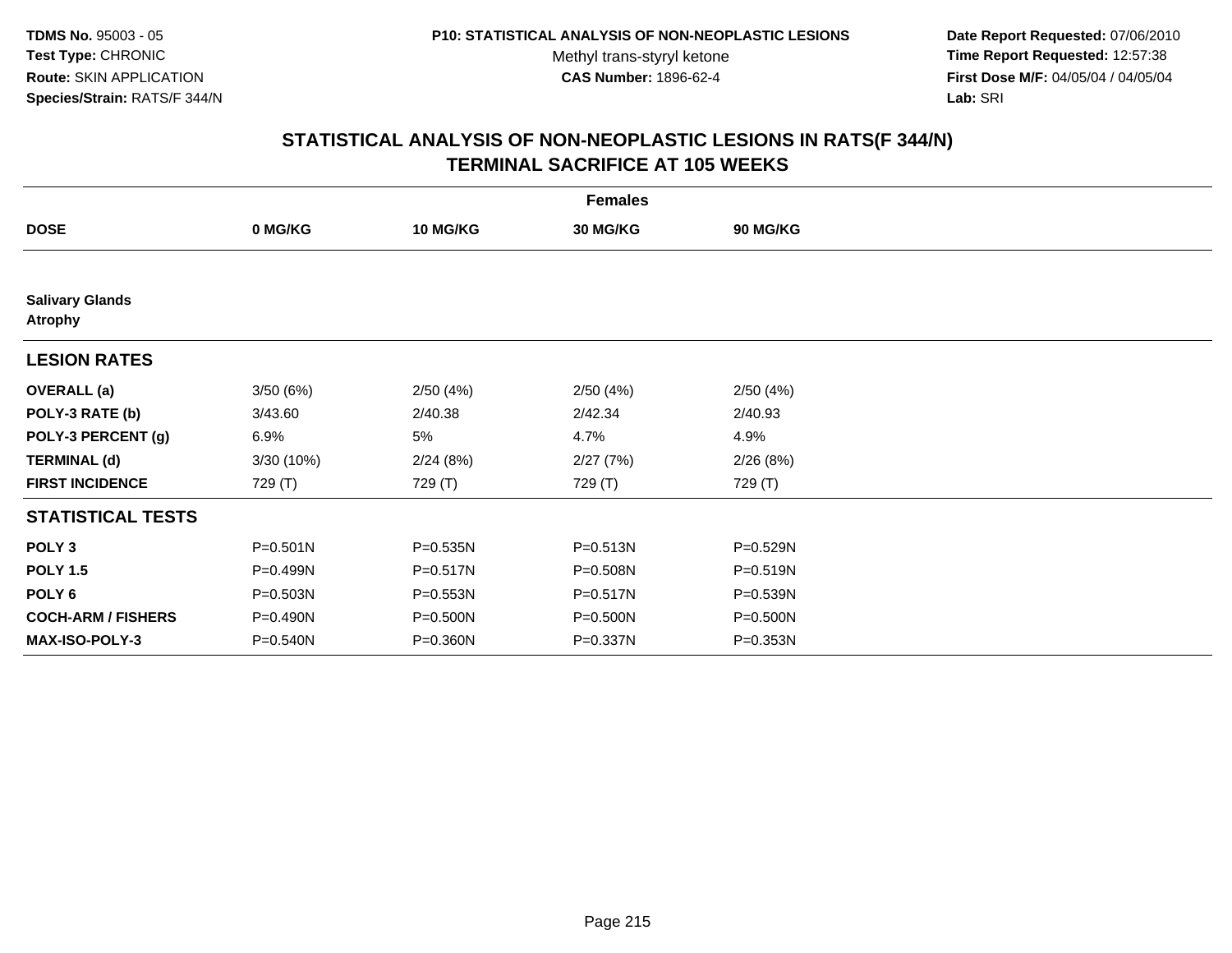**Date Report Requested:** 07/06/2010 **Time Report Requested:** 12:57:38 **First Dose M/F:** 04/05/04 / 04/05/04<br>Lab: SRI **Lab:** SRI

| <b>Females</b>                            |                        |                 |                   |                   |  |  |  |
|-------------------------------------------|------------------------|-----------------|-------------------|-------------------|--|--|--|
| <b>DOSE</b>                               | 0 MG/KG                | <b>10 MG/KG</b> | 30 MG/KG          | 90 MG/KG          |  |  |  |
|                                           |                        |                 |                   |                   |  |  |  |
| <b>Salivary Glands</b><br><b>Necrosis</b> |                        |                 |                   |                   |  |  |  |
| <b>LESION RATES</b>                       |                        |                 |                   |                   |  |  |  |
| <b>OVERALL</b> (a)                        | 0/50(0%)               | 0/50(0%)        | 0/50(0%)          | 0/50(0%)          |  |  |  |
| POLY-3 RATE (b)                           | 0/43.60                | 0/40.38         | 0/42.34           | 0/40.93           |  |  |  |
| POLY-3 PERCENT (g)                        | 0%                     | 0%              | 0%                | 0%                |  |  |  |
| <b>TERMINAL (d)</b>                       | 0/30(0%)               | 0/24(0%)        | 0/27(0%)          | 0/26(0%)          |  |  |  |
| <b>FIRST INCIDENCE</b>                    | $\qquad \qquad \cdots$ | $\cdots$        | $\qquad \qquad -$ | $\qquad \qquad -$ |  |  |  |
| <b>STATISTICAL TESTS</b>                  |                        |                 |                   |                   |  |  |  |
| POLY <sub>3</sub>                         | (e)                    | (e)             | (e)               | (e)               |  |  |  |
| <b>POLY 1.5</b>                           | (e)                    | (e)             | (e)               | (e)               |  |  |  |
| POLY <sub>6</sub>                         | (e)                    | (e)             | (e)               | (e)               |  |  |  |
| <b>COCH-ARM / FISHERS</b>                 | (e)                    | (e)             | (e)               | (e)               |  |  |  |
| MAX-ISO-POLY-3                            | (e)                    | (e)             | (e)               | (e)               |  |  |  |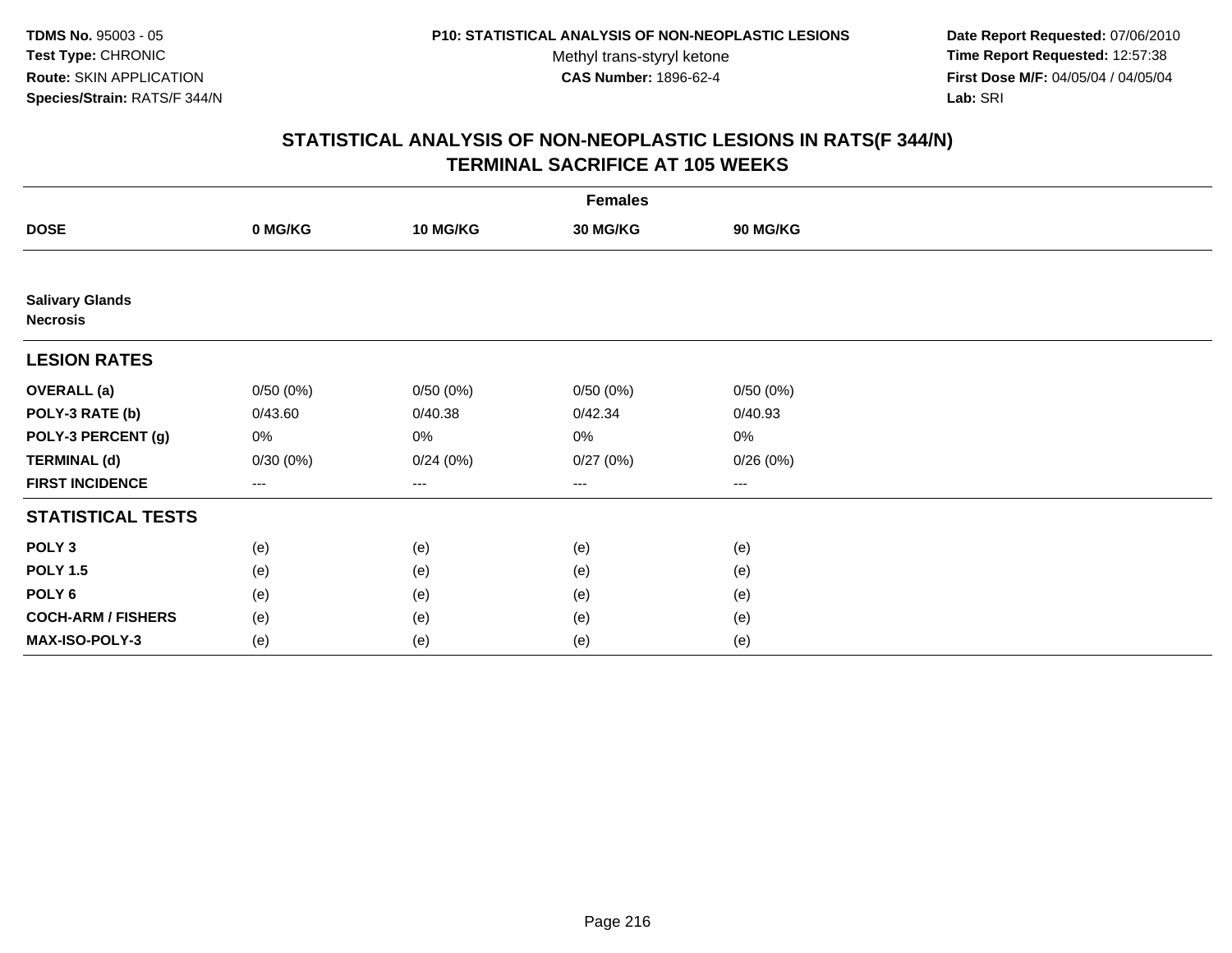**Date Report Requested:** 07/06/2010 **Time Report Requested:** 12:57:38 **First Dose M/F:** 04/05/04 / 04/05/04<br>Lab: SRI **Lab:** SRI

| <b>Females</b>                             |              |                 |          |                 |  |  |  |
|--------------------------------------------|--------------|-----------------|----------|-----------------|--|--|--|
| <b>DOSE</b>                                | 0 MG/KG      | <b>10 MG/KG</b> | 30 MG/KG | <b>90 MG/KG</b> |  |  |  |
|                                            |              |                 |          |                 |  |  |  |
| <b>Skin</b><br><b>Inflammation Chronic</b> |              |                 |          |                 |  |  |  |
| <b>LESION RATES</b>                        |              |                 |          |                 |  |  |  |
| <b>OVERALL</b> (a)                         | 5/50 (10%)   | 1/50(2%)        | 3/50(6%) | 0/50(0%)        |  |  |  |
| POLY-3 RATE (b)                            | 5/43.69      | 1/40.38         | 3/42.47  | 0/40.93         |  |  |  |
| POLY-3 PERCENT (g)                         | 11.5%        | 2.5%            | 7.1%     | 0%              |  |  |  |
| <b>TERMINAL (d)</b>                        | 4/30 (13%)   | 1/24(4%)        | 2/27(7%) | 0/26(0%)        |  |  |  |
| <b>FIRST INCIDENCE</b>                     | 708          | 729 (T)         | 694      | ---             |  |  |  |
| <b>STATISTICAL TESTS</b>                   |              |                 |          |                 |  |  |  |
| POLY <sub>3</sub>                          | P=0.054N     | P=0.120N        | P=0.371N | P=0.036N*       |  |  |  |
| <b>POLY 1.5</b>                            | $P = 0.056N$ | $P = 0.110N$    | P=0.366N | P=0.034N*       |  |  |  |
| POLY 6                                     | P=0.053N     | $P = 0.130N$    | P=0.375N | P=0.038N*       |  |  |  |
| <b>COCH-ARM / FISHERS</b>                  | P=0.056N     | P=0.102N        | P=0.357N | P=0.028N*       |  |  |  |
| <b>MAX-ISO-POLY-3</b>                      | P=0.018N*    | $P = 0.061N$    | P=0.246N | $P = 0.014N^*$  |  |  |  |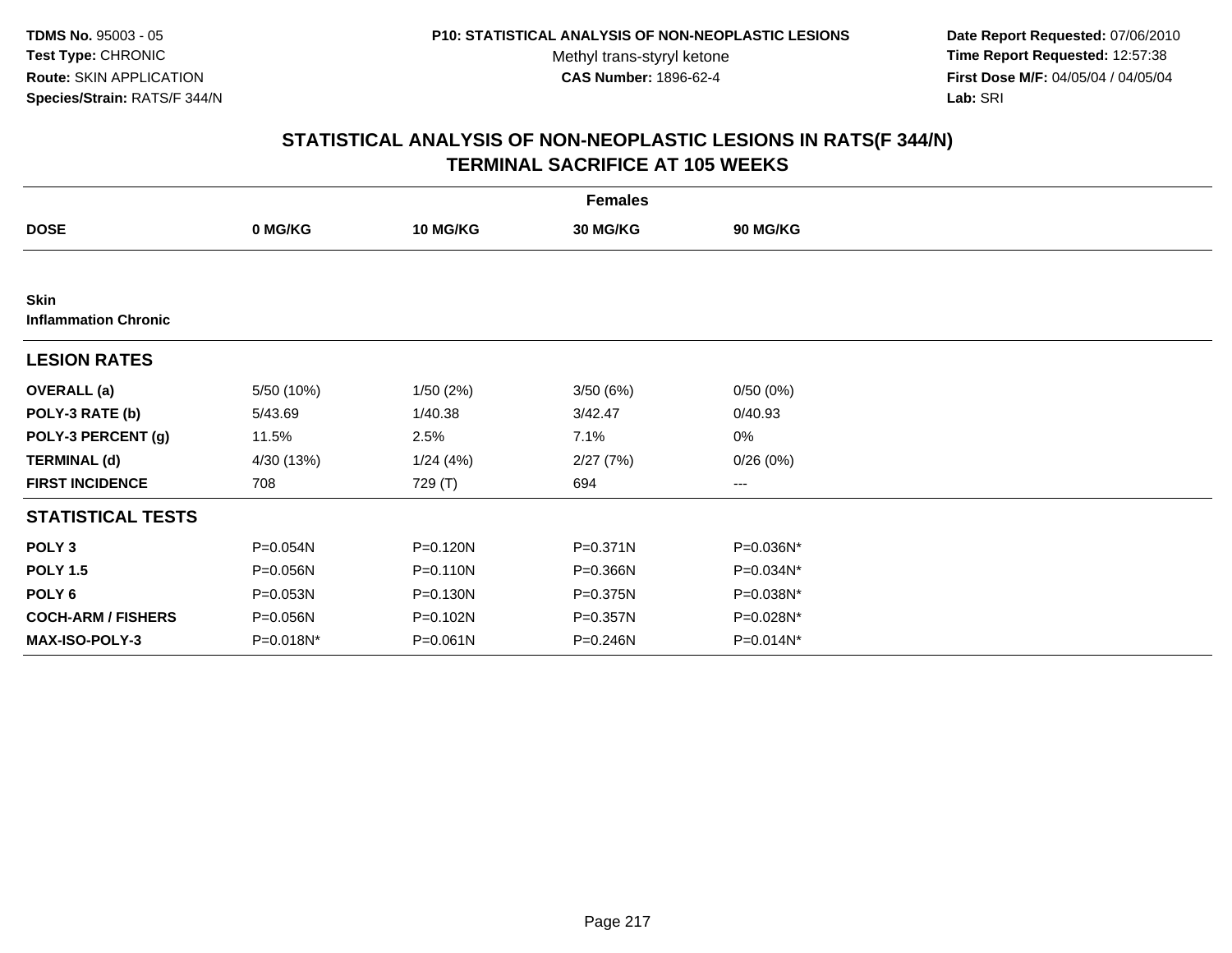**Date Report Requested:** 07/06/2010 **Time Report Requested:** 12:57:38 **First Dose M/F:** 04/05/04 / 04/05/04<br>Lab: SRI **Lab:** SRI

|                             | <b>Females</b> |                 |                 |                 |  |  |  |  |
|-----------------------------|----------------|-----------------|-----------------|-----------------|--|--|--|--|
| <b>DOSE</b>                 | 0 MG/KG        | <b>10 MG/KG</b> | <b>30 MG/KG</b> | <b>90 MG/KG</b> |  |  |  |  |
|                             |                |                 |                 |                 |  |  |  |  |
| <b>Skin</b><br><b>Ulcer</b> |                |                 |                 |                 |  |  |  |  |
| <b>LESION RATES</b>         |                |                 |                 |                 |  |  |  |  |
| <b>OVERALL</b> (a)          | 3/50(6%)       | 4/50 (8%)       | 3/50(6%)        | 4/50 (8%)       |  |  |  |  |
| POLY-3 RATE (b)             | 3/43.60        | 4/40.48         | 3/42.47         | 4/40.93         |  |  |  |  |
| POLY-3 PERCENT (g)          | 6.9%           | 9.9%            | 7.1%            | 9.8%            |  |  |  |  |
| <b>TERMINAL (d)</b>         | 3/30(10%)      | 3/24(13%)       | 2/27(7%)        | 4/26 (15%)      |  |  |  |  |
| <b>FIRST INCIDENCE</b>      | 729 (T)        | 703             | 694             | 729 (T)         |  |  |  |  |
| <b>STATISTICAL TESTS</b>    |                |                 |                 |                 |  |  |  |  |
| POLY <sub>3</sub>           | $P=0.459$      | $P=0.459$       | $P = 0.651$     | $P=0.465$       |  |  |  |  |
| <b>POLY 1.5</b>             | $P=0.466$      | $P = 0.480$     | $P = 0.655$     | $P=0.478$       |  |  |  |  |
| POLY <sub>6</sub>           | $P = 0.451$    | $P = 0.439$     | $P = 0.649$     | $P=0.453$       |  |  |  |  |
| <b>COCH-ARM / FISHERS</b>   | $P = 0.484$    | $P = 0.500$     | $P = 0.661N$    | $P = 0.500$     |  |  |  |  |
| <b>MAX-ISO-POLY-3</b>       | $P = 0.511$    | $P = 0.317$     | $P = 0.486$     | $P = 0.321$     |  |  |  |  |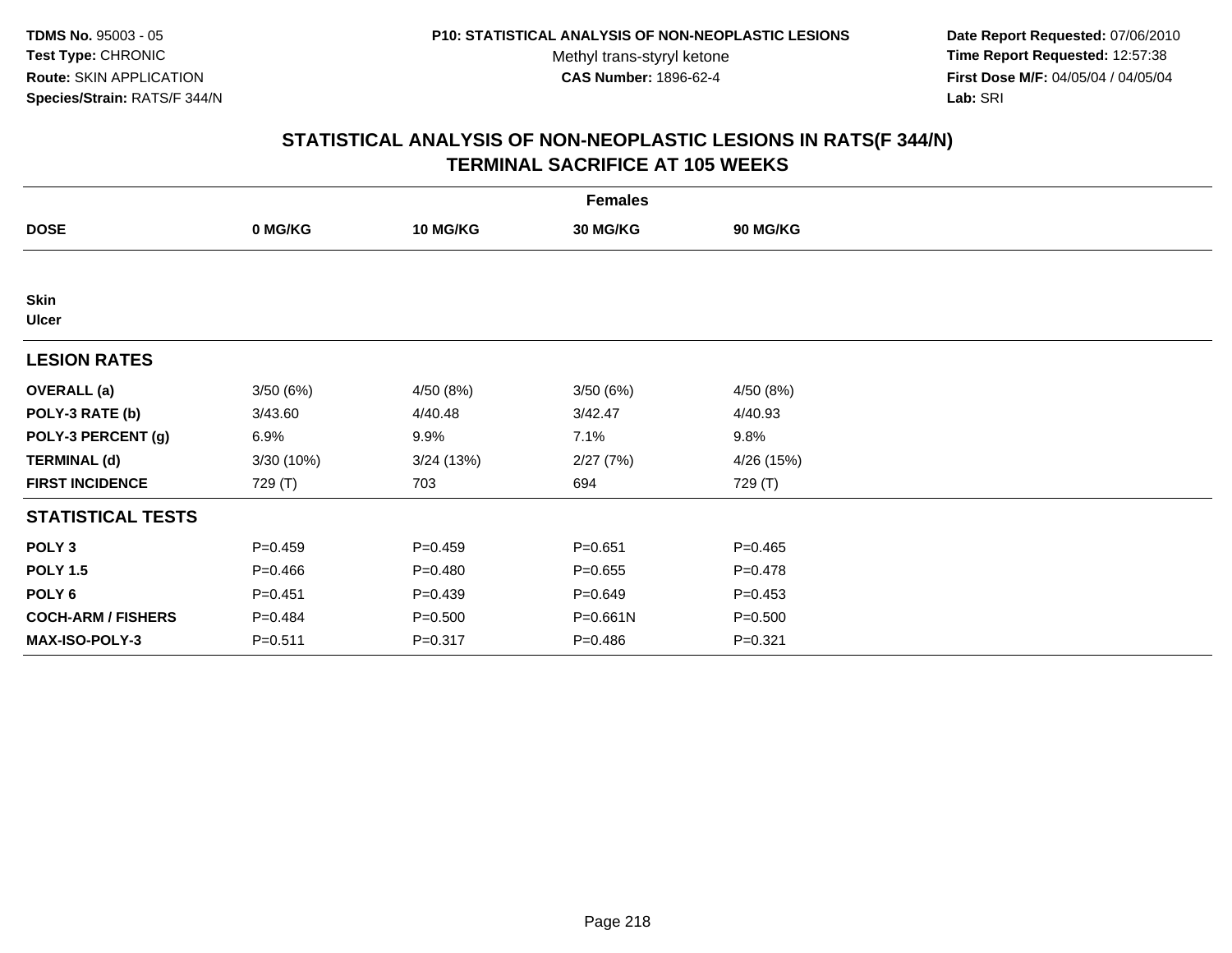**Date Report Requested:** 07/06/2010 **Time Report Requested:** 12:57:38 **First Dose M/F:** 04/05/04 / 04/05/04<br>Lab: SRI **Lab:** SRI

| <b>Females</b>                                |             |                 |                 |                 |  |  |  |
|-----------------------------------------------|-------------|-----------------|-----------------|-----------------|--|--|--|
| <b>DOSE</b>                                   | 0 MG/KG     | <b>10 MG/KG</b> | <b>30 MG/KG</b> | <b>90 MG/KG</b> |  |  |  |
|                                               |             |                 |                 |                 |  |  |  |
| <b>Skin: Control Epidermis</b><br>Hyperplasia |             |                 |                 |                 |  |  |  |
| <b>LESION RATES</b>                           |             |                 |                 |                 |  |  |  |
| <b>OVERALL</b> (a)                            | 5/50 (10%)  | 4/50 (8%)       | 3/50(6%)        | 5/50 (10%)      |  |  |  |
| POLY-3 RATE (b)                               | 5/43.64     | 4/40.38         | 3/42.34         | 5/41.07         |  |  |  |
| POLY-3 PERCENT (g)                            | 11.5%       | 9.9%            | 7.1%            | 12.2%           |  |  |  |
| <b>TERMINAL (d)</b>                           | 4/30 (13%)  | 4/24 (17%)      | 3/27(11%)       | 4/26 (15%)      |  |  |  |
| <b>FIRST INCIDENCE</b>                        | 720         | 729 (T)         | 729 (T)         | 693             |  |  |  |
| <b>STATISTICAL TESTS</b>                      |             |                 |                 |                 |  |  |  |
| POLY <sub>3</sub>                             | $P = 0.490$ | P=0.549N        | P=0.373N        | $P=0.592$       |  |  |  |
| <b>POLY 1.5</b>                               | $P=0.493$   | P=0.524N        | P=0.366N        | $P = 0.605$     |  |  |  |
| POLY 6                                        | $P = 0.488$ | P=0.575N        | P=0.377N        | $P = 0.581$     |  |  |  |
| <b>COCH-ARM / FISHERS</b>                     | $P = 0.507$ | P=0.500N        | P=0.357N        | P=0.630N        |  |  |  |
| <b>MAX-ISO-POLY-3</b>                         | $P = 0.547$ | $P = 0.411N$    | P=0.247N        | $P = 0.460$     |  |  |  |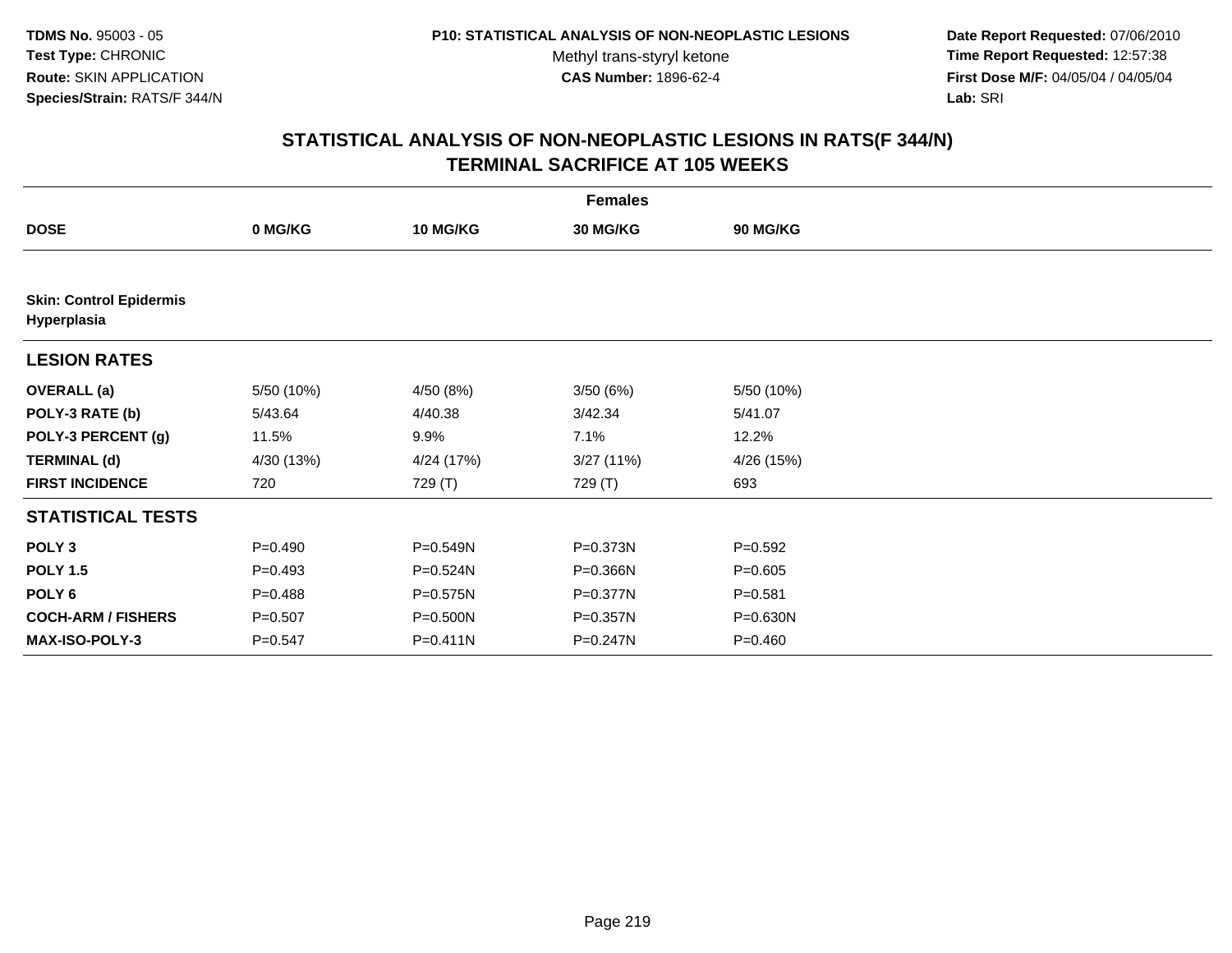**Date Report Requested:** 07/06/2010 **Time Report Requested:** 12:57:38 **First Dose M/F:** 04/05/04 / 04/05/04<br>Lab: SRI **Lab:** SRI

| <b>Females</b>                         |            |                 |                 |              |  |  |  |
|----------------------------------------|------------|-----------------|-----------------|--------------|--|--|--|
| <b>DOSE</b>                            | 0 MG/KG    | <b>10 MG/KG</b> | <b>30 MG/KG</b> | 90 MG/KG     |  |  |  |
|                                        |            |                 |                 |              |  |  |  |
| <b>Skin: Control</b><br>Hyperkeratosis |            |                 |                 |              |  |  |  |
| <b>LESION RATES</b>                    |            |                 |                 |              |  |  |  |
| <b>OVERALL</b> (a)                     | 6/50 (12%) | 5/50 (10%)      | 0/50(0%)        | 3/50(6%)     |  |  |  |
| POLY-3 RATE (b)                        | 6/44.05    | 5/41.05         | 0/42.34         | 3/42.66      |  |  |  |
| POLY-3 PERCENT (g)                     | 13.6%      | 12.2%           | 0%              | 7%           |  |  |  |
| <b>TERMINAL (d)</b>                    | 3/30(10%)  | 2/24(8%)        | 0/27(0%)        | 0/26(0%)     |  |  |  |
| <b>FIRST INCIDENCE</b>                 | 653        | 615             | ---             | 493          |  |  |  |
| <b>STATISTICAL TESTS</b>               |            |                 |                 |              |  |  |  |
| POLY <sub>3</sub>                      | P=0.198N   | $P = 0.550N$    | $P=0.017N^*$    | P=0.257N     |  |  |  |
| <b>POLY 1.5</b>                        | P=0.200N   | $P = 0.525N$    | P=0.016N*       | P=0.253N     |  |  |  |
| POLY <sub>6</sub>                      | P=0.196N   | P=0.575N        | P=0.018N*       | $P = 0.261N$ |  |  |  |
| <b>COCH-ARM / FISHERS</b>              | P=0.202N   | P=0.500N        | P=0.013N*       | P=0.243N     |  |  |  |
| <b>MAX-ISO-POLY-3</b>                  | P=0.069N   | P=0.423N        | P=0.006N**      | P=0.162N     |  |  |  |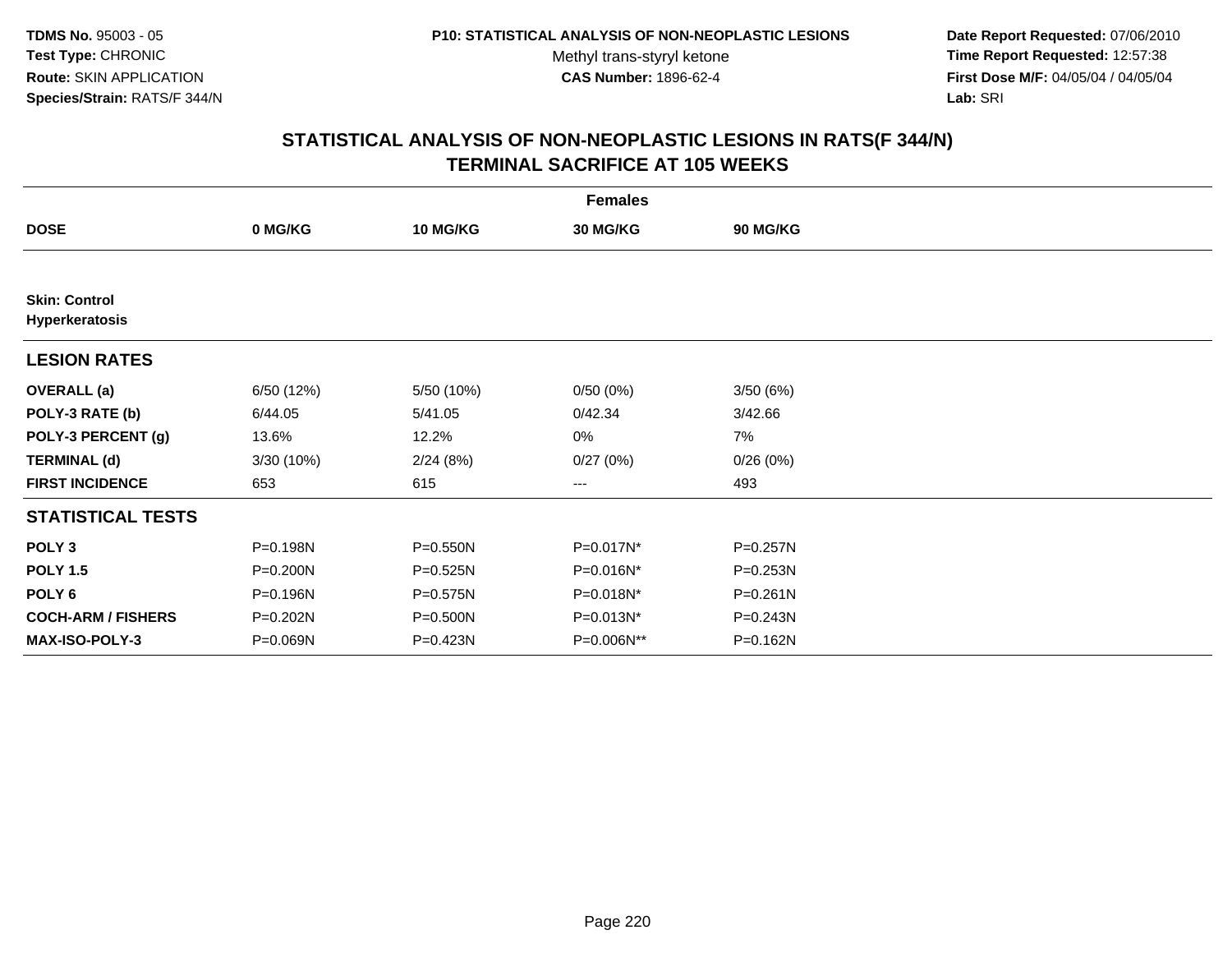**Date Report Requested:** 07/06/2010 **Time Report Requested:** 12:57:38 **First Dose M/F:** 04/05/04 / 04/05/04<br>Lab: SRI **Lab:** SRI

|                                       | <b>Females</b> |                 |                 |            |  |  |  |  |
|---------------------------------------|----------------|-----------------|-----------------|------------|--|--|--|--|
| <b>DOSE</b>                           | 0 MG/KG        | <b>10 MG/KG</b> | <b>30 MG/KG</b> | 90 MG/KG   |  |  |  |  |
|                                       |                |                 |                 |            |  |  |  |  |
| <b>Skin: Epidermis</b><br>Hyperplasia |                |                 |                 |            |  |  |  |  |
| <b>LESION RATES</b>                   |                |                 |                 |            |  |  |  |  |
| <b>OVERALL</b> (a)                    | 10/50 (20%)    | 5/50 (10%)      | 6/50 (12%)      | 4/50(8%)   |  |  |  |  |
| POLY-3 RATE (b)                       | 10/43.69       | 5/40.98         | 6/42.47         | 4/40.93    |  |  |  |  |
| POLY-3 PERCENT (g)                    | 22.9%          | 12.2%           | 14.1%           | 9.8%       |  |  |  |  |
| <b>TERMINAL (d)</b>                   | 9/30 (30%)     | 3/24(13%)       | 5/27 (19%)      | 4/26 (15%) |  |  |  |  |
| <b>FIRST INCIDENCE</b>                | 708            | 578             | 694             | 729 (T)    |  |  |  |  |
| <b>STATISTICAL TESTS</b>              |                |                 |                 |            |  |  |  |  |
| POLY <sub>3</sub>                     | P=0.126N       | P=0.156N        | P=0.220N        | P=0.089N   |  |  |  |  |
| <b>POLY 1.5</b>                       | P=0.126N       | P=0.142N        | $P = 0.215N$    | P=0.083N   |  |  |  |  |
| POLY <sub>6</sub>                     | $P = 0.127N$   | P=0.170N        | P=0.222N        | P=0.095N   |  |  |  |  |
| <b>COCH-ARM / FISHERS</b>             | P=0.119N       | P=0.131N        | P=0.207N        | P=0.074N   |  |  |  |  |
| <b>MAX-ISO-POLY-3</b>                 | P=0.078N       | P=0.104N        | P=0.150N        | P=0.055N   |  |  |  |  |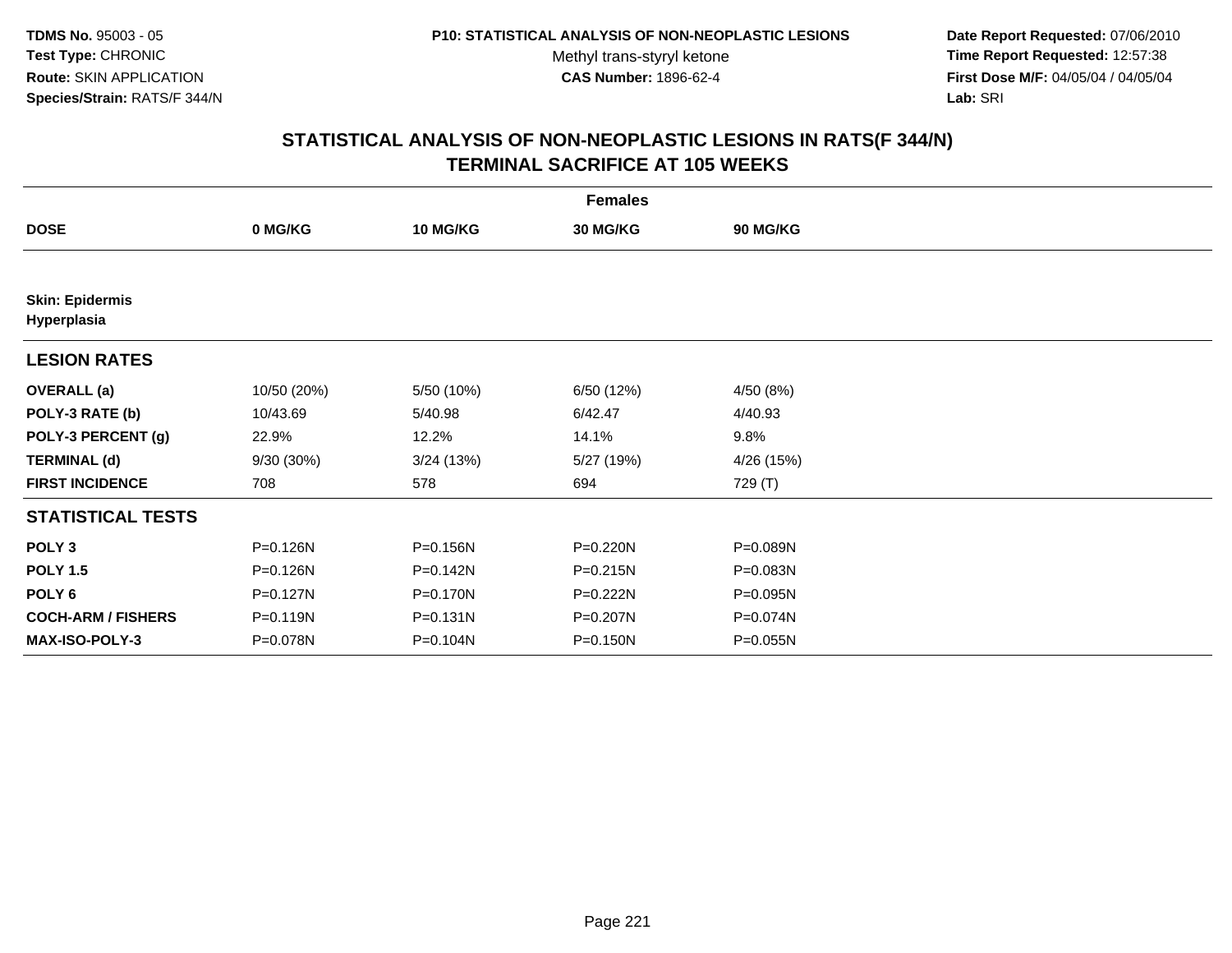**Date Report Requested:** 07/06/2010 **Time Report Requested:** 12:57:38 **First Dose M/F:** 04/05/04 / 04/05/04<br>Lab: SRI **Lab:** SRI

| <b>Females</b>                                             |           |             |             |             |  |  |  |
|------------------------------------------------------------|-----------|-------------|-------------|-------------|--|--|--|
| <b>DOSE</b>                                                | 0 MG/KG   | 10 MG/KG    | 30 MG/KG    | 90 MG/KG    |  |  |  |
|                                                            |           |             |             |             |  |  |  |
| <b>Skin: Epidermis, Site of Application</b><br>Hyperplasia |           |             |             |             |  |  |  |
| <b>LESION RATES</b>                                        |           |             |             |             |  |  |  |
| <b>OVERALL (a)</b>                                         | 1/50(2%)  | 1/50(2%)    | 5/50 (10%)  | 39/50 (78%) |  |  |  |
| POLY-3 RATE (b)                                            | 1/43.68   | 1/40.38     | 5/42.47     | 39/47.99    |  |  |  |
| POLY-3 PERCENT (g)                                         | 2.3%      | 2.5%        | 11.8%       | 81.3%       |  |  |  |
| <b>TERMINAL (d)</b>                                        | 0/30(0%)  | 1/24(4%)    | 4/27 (15%)  | 20/26 (77%) |  |  |  |
| <b>FIRST INCIDENCE</b>                                     | 710       | 729 (T)     | 694         | 17          |  |  |  |
| <b>STATISTICAL TESTS</b>                                   |           |             |             |             |  |  |  |
| POLY <sub>3</sub>                                          | P<0.001** | $P = 0.743$ | $P = 0.094$ | P<0.001**   |  |  |  |
| <b>POLY 1.5</b>                                            | P<0.001** | $P=0.752$   | $P=0.097$   | P<0.001**   |  |  |  |
| POLY 6                                                     | P<0.001** | $P = 0.733$ | $P = 0.092$ | P<0.001**   |  |  |  |
| <b>COCH-ARM / FISHERS</b>                                  | P<0.001** | P=0.753N    | $P = 0.102$ | P<0.001**   |  |  |  |
| <b>MAX-ISO-POLY-3</b>                                      | P<0.001** | $P=0.477$   | $P=0.042*$  | P<0.001**   |  |  |  |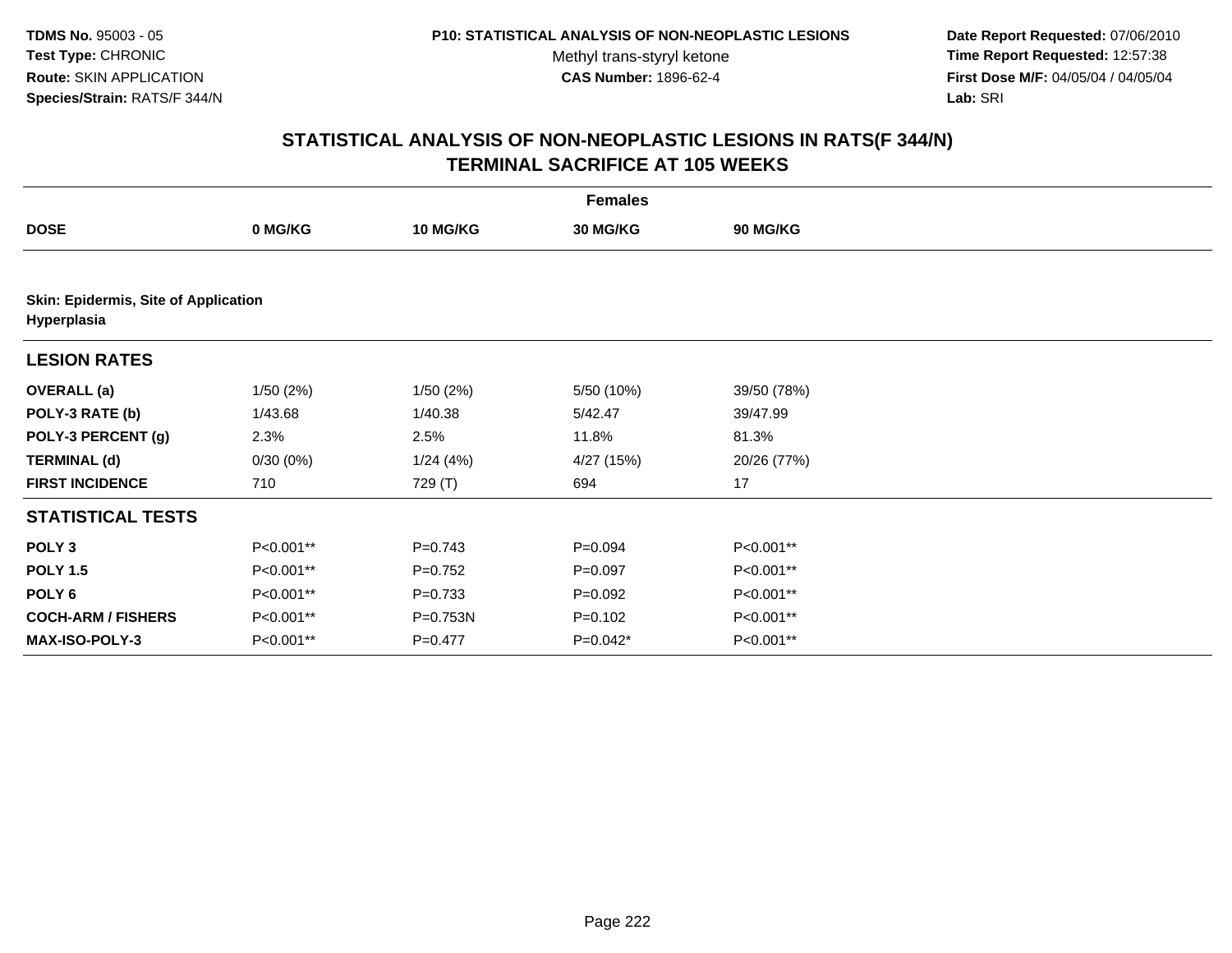**Date Report Requested:** 07/06/2010 **Time Report Requested:** 12:57:38 **First Dose M/F:** 04/05/04 / 04/05/04<br>Lab: SRI **Lab:** SRI

| <b>Females</b>                                     |            |                 |             |                 |  |  |  |
|----------------------------------------------------|------------|-----------------|-------------|-----------------|--|--|--|
| <b>DOSE</b>                                        | 0 MG/KG    | <b>10 MG/KG</b> | 30 MG/KG    | <b>90 MG/KG</b> |  |  |  |
|                                                    |            |                 |             |                 |  |  |  |
| <b>Skin: Site of Application</b><br>Hyperkeratosis |            |                 |             |                 |  |  |  |
| <b>LESION RATES</b>                                |            |                 |             |                 |  |  |  |
| <b>OVERALL</b> (a)                                 | 9/50 (18%) | 11/50 (22%)     | 20/50 (40%) | 47/50 (94%)     |  |  |  |
| POLY-3 RATE (b)                                    | 9/44.53    | 11/41.20        | 20/45.93    | 47/49.03        |  |  |  |
| POLY-3 PERCENT (g)                                 | 20.2%      | 26.7%           | 43.5%       | 95.9%           |  |  |  |
| <b>TERMINAL (d)</b>                                | 4/30 (13%) | 7/24 (29%)      | 8/27 (30%)  | 26/26 (100%)    |  |  |  |
| <b>FIRST INCIDENCE</b>                             | 650        | 591             | 453         | 17              |  |  |  |
| <b>STATISTICAL TESTS</b>                           |            |                 |             |                 |  |  |  |
| POLY <sub>3</sub>                                  | P<0.001**  | $P = 0.324$     | $P=0.013*$  | P<0.001**       |  |  |  |
| <b>POLY 1.5</b>                                    | P<0.001**  | $P = 0.363$     | $P=0.013*$  | P<0.001**       |  |  |  |
| POLY 6                                             | P<0.001**  | $P=0.284$       | $P=0.015*$  | P<0.001**       |  |  |  |
| <b>COCH-ARM / FISHERS</b>                          | P<0.001**  | $P=0.402$       | $P=0.013*$  | P<0.001**       |  |  |  |
| MAX-ISO-POLY-3                                     | P<0.001**  | $P = 0.247$     | P=0.008**   | P<0.001**       |  |  |  |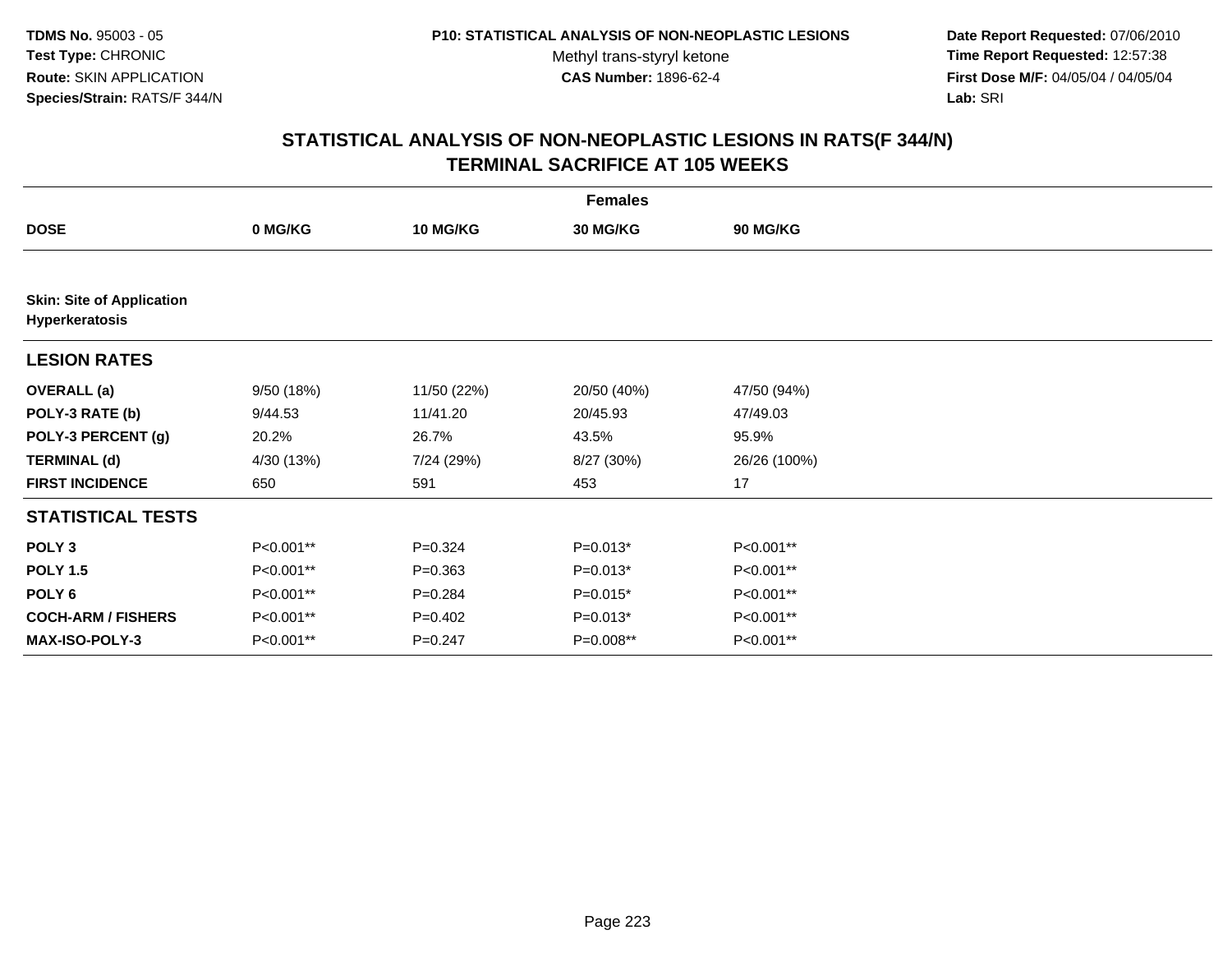**Date Report Requested:** 07/06/2010 **Time Report Requested:** 12:57:38 **First Dose M/F:** 04/05/04 / 04/05/04<br>Lab: SRI **Lab:** SRI

|                                  | <b>Females</b> |                 |                 |             |  |  |  |  |
|----------------------------------|----------------|-----------------|-----------------|-------------|--|--|--|--|
| <b>DOSE</b>                      | 0 MG/KG        | <b>10 MG/KG</b> | <b>30 MG/KG</b> | 90 MG/KG    |  |  |  |  |
|                                  |                |                 |                 |             |  |  |  |  |
| <b>Spleen</b><br><b>Fibrosis</b> |                |                 |                 |             |  |  |  |  |
| <b>LESION RATES</b>              |                |                 |                 |             |  |  |  |  |
| <b>OVERALL</b> (a)               | 1/50(2%)       | 0/50(0%)        | 1/50(2%)        | 1/50(2%)    |  |  |  |  |
| POLY-3 RATE (b)                  | 1/43.69        | 0/40.38         | 1/42.68         | 1/41.13     |  |  |  |  |
| POLY-3 PERCENT (g)               | 2.3%           | 0%              | 2.3%            | 2.4%        |  |  |  |  |
| <b>TERMINAL (d)</b>              | 0/30(0%)       | 0/24(0%)        | 0/27(0%)        | 0/26(0%)    |  |  |  |  |
| <b>FIRST INCIDENCE</b>           | 708            | ---             | 632             | 677         |  |  |  |  |
| <b>STATISTICAL TESTS</b>         |                |                 |                 |             |  |  |  |  |
| POLY <sub>3</sub>                | $P = 0.546$    | $P = 0.516N$    | $P = 0.756$     | $P=0.747$   |  |  |  |  |
| <b>POLY 1.5</b>                  | $P = 0.545$    | P=0.508N        | $P = 0.757$     | $P=0.752$   |  |  |  |  |
| POLY <sub>6</sub>                | $P = 0.548$    | P=0.524N        | $P = 0.755$     | $P = 0.743$ |  |  |  |  |
| <b>COCH-ARM / FISHERS</b>        | $P = 0.550$    | P=0.500N        | P=0.753N        | P=0.753N    |  |  |  |  |
| MAX-ISO-POLY-3                   | $P = 0.536$    | P=0.178N        | $P=0.493$       | $P = 0.482$ |  |  |  |  |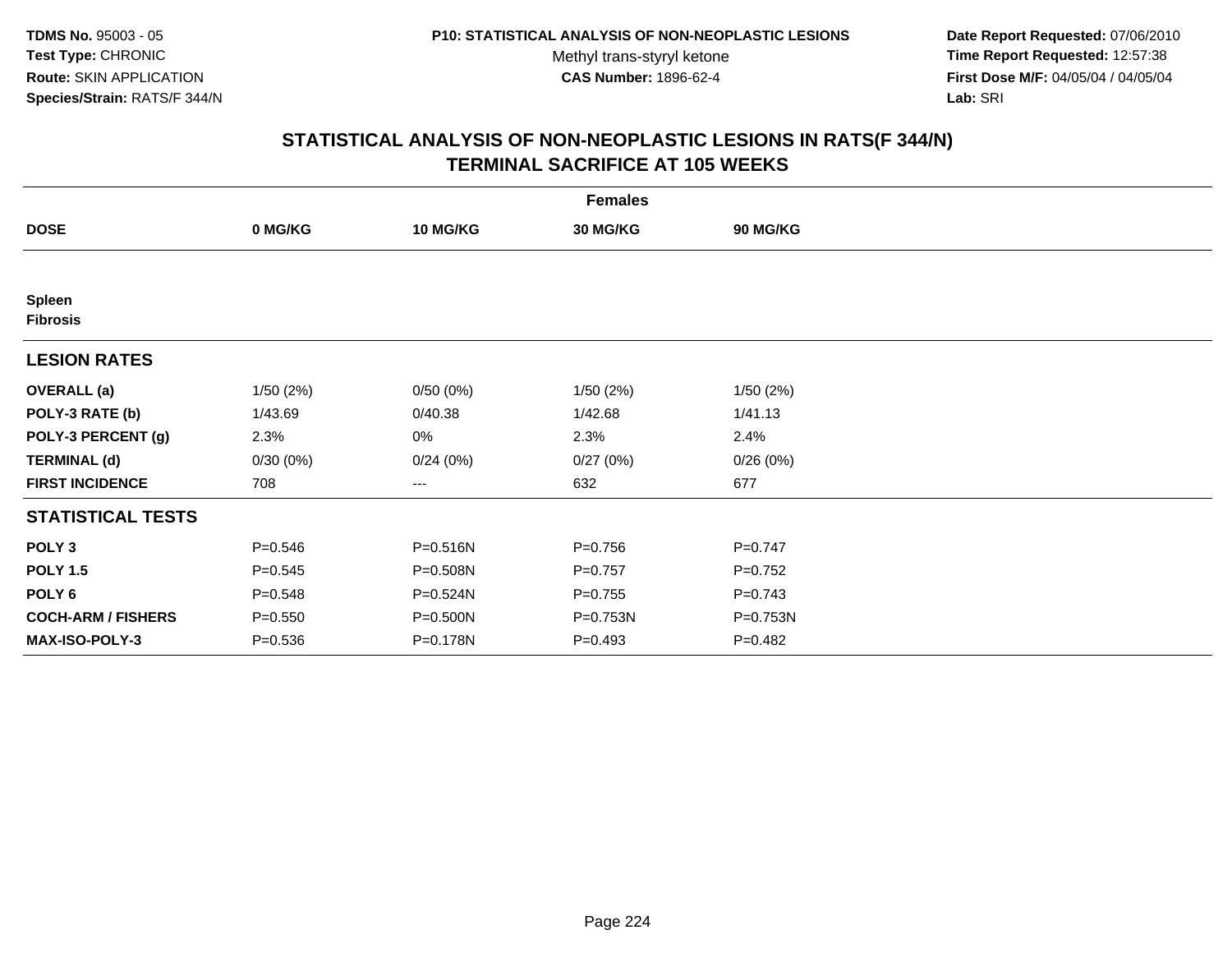**Date Report Requested:** 07/06/2010 **Time Report Requested:** 12:57:38 **First Dose M/F:** 04/05/04 / 04/05/04<br>Lab: SRI **Lab:** SRI

| <b>Females</b>                                           |             |                 |                 |                 |  |  |  |
|----------------------------------------------------------|-------------|-----------------|-----------------|-----------------|--|--|--|
| <b>DOSE</b>                                              | 0 MG/KG     | <b>10 MG/KG</b> | <b>30 MG/KG</b> | <b>90 MG/KG</b> |  |  |  |
|                                                          |             |                 |                 |                 |  |  |  |
| <b>Spleen</b><br><b>Hematopoietic Cell Proliferation</b> |             |                 |                 |                 |  |  |  |
| <b>LESION RATES</b>                                      |             |                 |                 |                 |  |  |  |
| <b>OVERALL</b> (a)                                       | 33/50 (66%) | 34/50 (68%)     | 29/50 (58%)     | 29/50 (58%)     |  |  |  |
| POLY-3 RATE (b)                                          | 33/46.95    | 34/45.80        | 29/46.49        | 29/45.50        |  |  |  |
| POLY-3 PERCENT (g)                                       | 70.3%       | 74.2%           | 62.4%           | 63.7%           |  |  |  |
| <b>TERMINAL (d)</b>                                      | 21/30 (70%) | 19/24 (79%)     | 18/27 (67%)     | 16/26 (62%)     |  |  |  |
| <b>FIRST INCIDENCE</b>                                   | 426         | 372             | 453             | 306             |  |  |  |
| <b>STATISTICAL TESTS</b>                                 |             |                 |                 |                 |  |  |  |
| POLY <sub>3</sub>                                        | P=0.208N    | $P=0.420$       | P=0.273N        | P=0.322N        |  |  |  |
| <b>POLY 1.5</b>                                          | P=0.205N    | $P=0.481$       | P=0.268N        | P=0.298N        |  |  |  |
| POLY <sub>6</sub>                                        | P=0.211N    | $P = 0.344$     | $P = 0.279N$    | $P = 0.353N$    |  |  |  |
| <b>COCH-ARM / FISHERS</b>                                | P=0.187N    | $P = 0.500$     | P=0.268N        | P=0.268N        |  |  |  |
| MAX-ISO-POLY-3                                           | P=0.272N    | $P = 0.330$     | P=0.206N        | P=0.249N        |  |  |  |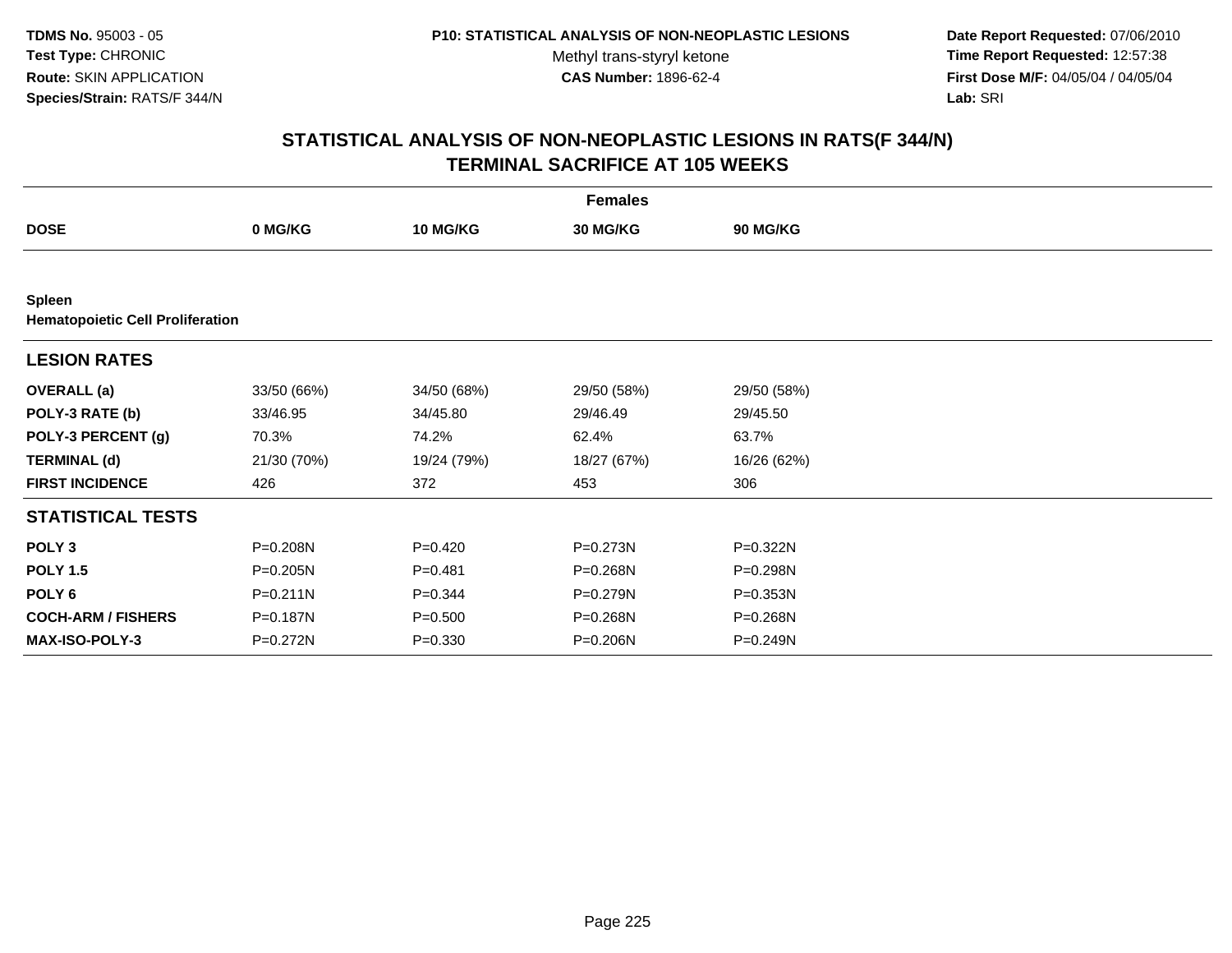**Date Report Requested:** 07/06/2010 **Time Report Requested:** 12:57:38 **First Dose M/F:** 04/05/04 / 04/05/04<br>Lab: SRI **Lab:** SRI

|                             | <b>Females</b> |                 |                 |             |  |  |  |  |
|-----------------------------|----------------|-----------------|-----------------|-------------|--|--|--|--|
| <b>DOSE</b>                 | 0 MG/KG        | <b>10 MG/KG</b> | <b>30 MG/KG</b> | 90 MG/KG    |  |  |  |  |
|                             |                |                 |                 |             |  |  |  |  |
| <b>Spleen</b><br>Hemorrhage |                |                 |                 |             |  |  |  |  |
| <b>LESION RATES</b>         |                |                 |                 |             |  |  |  |  |
| <b>OVERALL</b> (a)          | 1/50(2%)       | 0/50(0%)        | 0/50(0%)        | 2/50(4%)    |  |  |  |  |
| POLY-3 RATE (b)             | 1/44.03        | 0/40.38         | 0/42.34         | 2/41.62     |  |  |  |  |
| POLY-3 PERCENT (g)          | 2.3%           | 0%              | 0%              | 4.8%        |  |  |  |  |
| <b>TERMINAL (d)</b>         | 0/30(0%)       | 0/24(0%)        | 0/27(0%)        | 1/26(4%)    |  |  |  |  |
| <b>FIRST INCIDENCE</b>      | 605            | ---             | ---             | 493         |  |  |  |  |
| <b>STATISTICAL TESTS</b>    |                |                 |                 |             |  |  |  |  |
| POLY <sub>3</sub>           | $P = 0.192$    | P=0.517N        | P=0.508N        | $P = 0.480$ |  |  |  |  |
| <b>POLY 1.5</b>             | $P=0.191$      | $P = 0.509N$    | $P = 0.505N$    | $P=0.487$   |  |  |  |  |
| POLY <sub>6</sub>           | $P = 0.194$    | P=0.527N        | $P = 0.511N$    | $P = 0.473$ |  |  |  |  |
| <b>COCH-ARM / FISHERS</b>   | $P = 0.191$    | P=0.500N        | P=0.500N        | $P = 0.500$ |  |  |  |  |
| MAX-ISO-POLY-3              | $P = 0.136$    | P=0.180N        | P=0.168N        | $P = 0.269$ |  |  |  |  |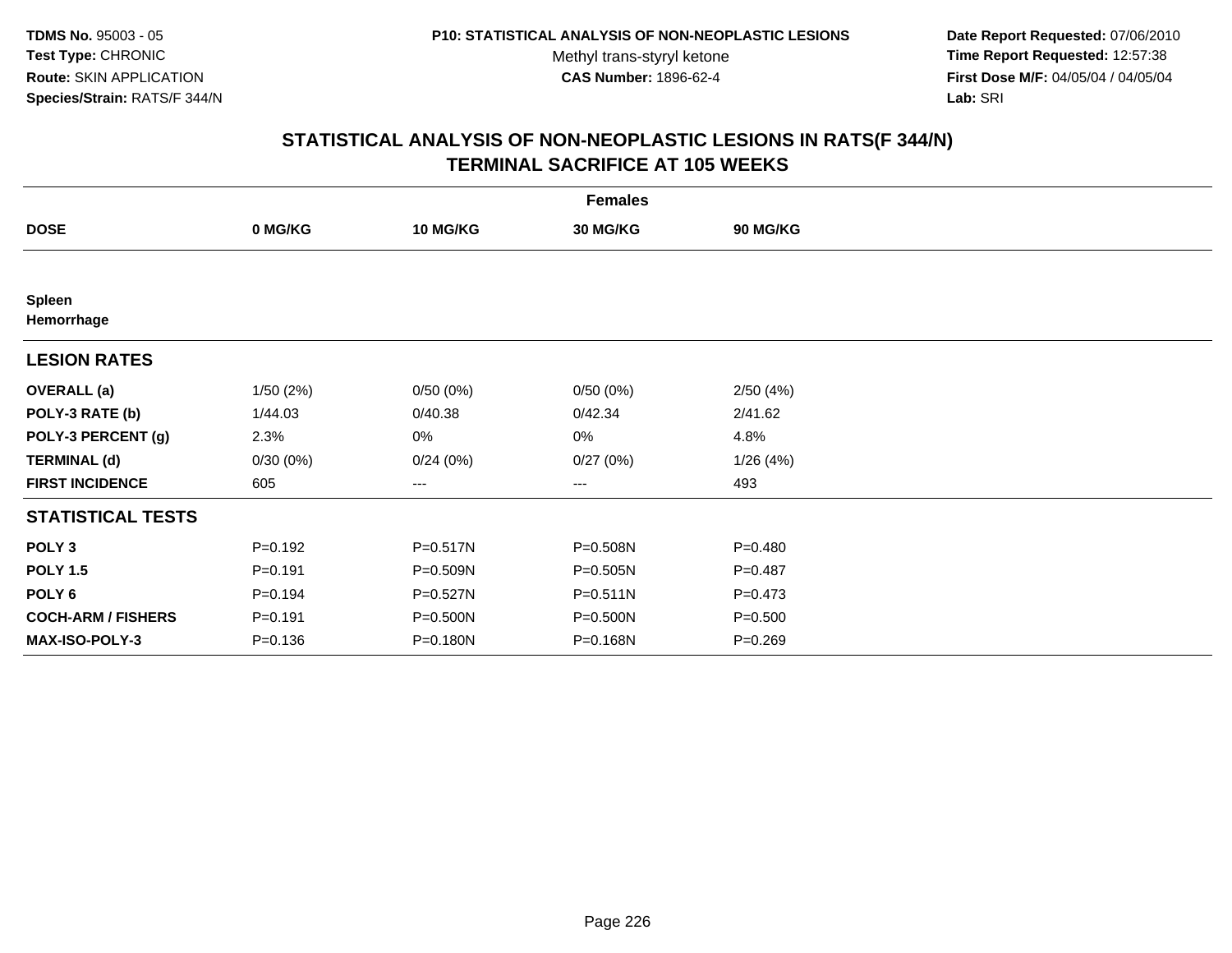**Date Report Requested:** 07/06/2010 **Time Report Requested:** 12:57:38 **First Dose M/F:** 04/05/04 / 04/05/04<br>Lab: SRI **Lab:** SRI

|                                  | <b>Females</b> |                 |                 |          |  |  |  |  |
|----------------------------------|----------------|-----------------|-----------------|----------|--|--|--|--|
| <b>DOSE</b>                      | 0 MG/KG        | <b>10 MG/KG</b> | <b>30 MG/KG</b> | 90 MG/KG |  |  |  |  |
|                                  |                |                 |                 |          |  |  |  |  |
| <b>Spleen</b><br><b>Necrosis</b> |                |                 |                 |          |  |  |  |  |
| <b>LESION RATES</b>              |                |                 |                 |          |  |  |  |  |
| <b>OVERALL</b> (a)               | 2/50(4%)       | 1/50(2%)        | 0/50(0%)        | 1/50(2%) |  |  |  |  |
| POLY-3 RATE (b)                  | 2/44.11        | 1/40.78         | 0/42.34         | 1/40.93  |  |  |  |  |
| POLY-3 PERCENT (g)               | 4.5%           | 2.5%            | 0%              | 2.4%     |  |  |  |  |
| <b>TERMINAL (d)</b>              | 0/30(0%)       | 0/24(0%)        | 0/27(0%)        | 1/26(4%) |  |  |  |  |
| <b>FIRST INCIDENCE</b>           | 605            | 615             | ---             | 729 (T)  |  |  |  |  |
| <b>STATISTICAL TESTS</b>         |                |                 |                 |          |  |  |  |  |
| POLY <sub>3</sub>                | $P = 0.501N$   | P=0.527N        | P=0.246N        | P=0.526N |  |  |  |  |
| <b>POLY 1.5</b>                  | P=0.502N       | $P = 0.514N$    | $P = 0.243N$    | P=0.516N |  |  |  |  |
| POLY <sub>6</sub>                | $P = 0.501N$   | P=0.542N        | $P = 0.250N$    | P=0.537N |  |  |  |  |
| <b>COCH-ARM / FISHERS</b>        | P=0.500N       | P=0.500N        | P=0.247N        | P=0.500N |  |  |  |  |
| <b>MAX-ISO-POLY-3</b>            | P=0.268N       | P=0.310N        | P=0.085N        | P=0.308N |  |  |  |  |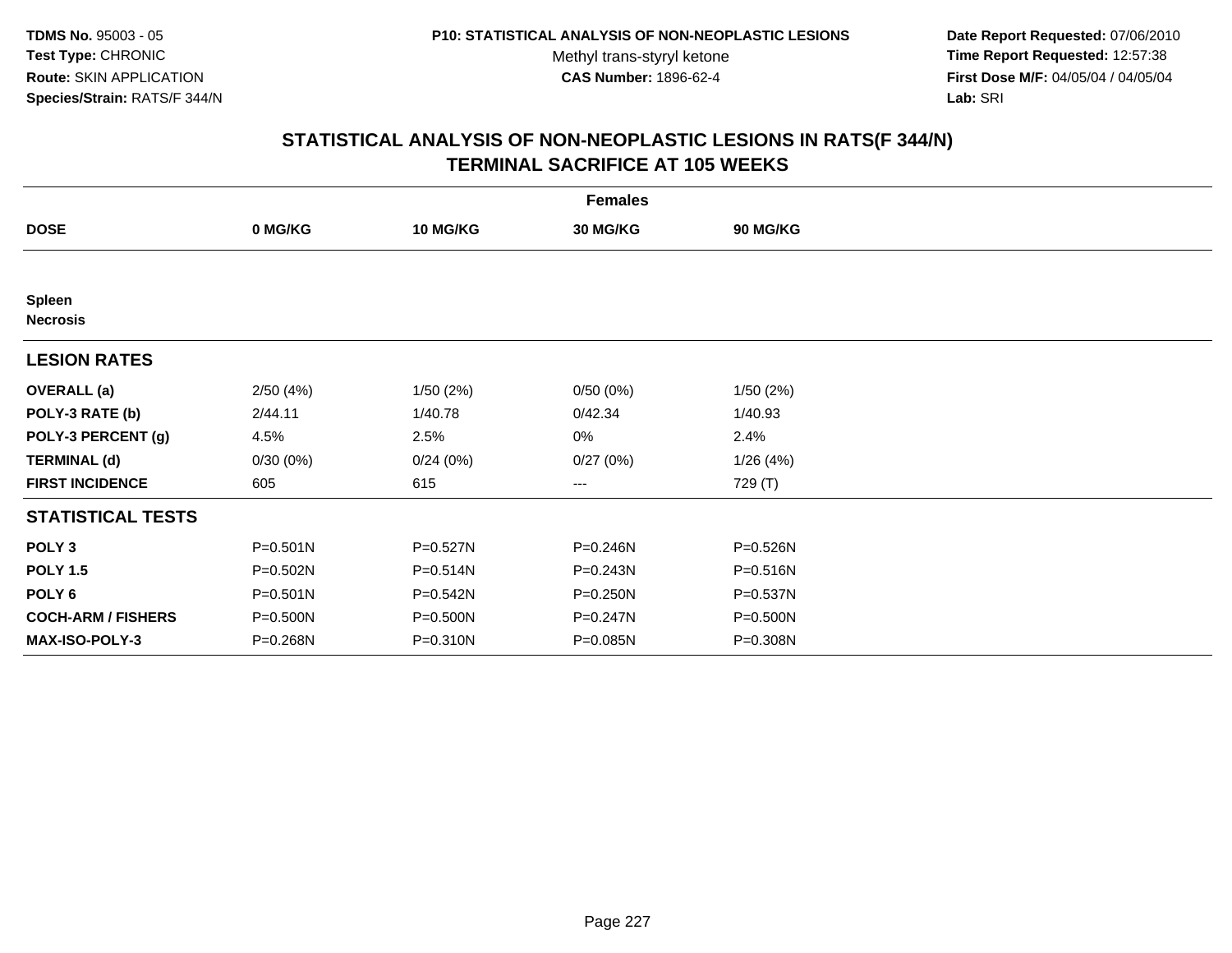**Date Report Requested:** 07/06/2010 **Time Report Requested:** 12:57:38 **First Dose M/F:** 04/05/04 / 04/05/04<br>Lab: SRI **Lab:** SRI

| <b>Females</b>                |             |                 |                 |             |  |  |  |
|-------------------------------|-------------|-----------------|-----------------|-------------|--|--|--|
| <b>DOSE</b>                   | 0 MG/KG     | <b>10 MG/KG</b> | <b>30 MG/KG</b> | 90 MG/KG    |  |  |  |
|                               |             |                 |                 |             |  |  |  |
| <b>Spleen</b><br>Pigmentation |             |                 |                 |             |  |  |  |
| <b>LESION RATES</b>           |             |                 |                 |             |  |  |  |
| <b>OVERALL</b> (a)            | 15/50 (30%) | 12/50 (24%)     | 10/50 (20%)     | 15/50 (30%) |  |  |  |
| POLY-3 RATE (b)               | 15/45.35    | 12/45.21        | 10/44.74        | 15/45.28    |  |  |  |
| POLY-3 PERCENT (g)            | 33.1%       | 26.5%           | 22.4%           | 33.1%       |  |  |  |
| <b>TERMINAL (d)</b>           | 8/30 (27%)  | 2/24(8%)        | 2/27(7%)        | 4/26 (15%)  |  |  |  |
| <b>FIRST INCIDENCE</b>        | 629         | 372             | 455             | 470         |  |  |  |
| <b>STATISTICAL TESTS</b>      |             |                 |                 |             |  |  |  |
| POLY <sub>3</sub>             | $P=0.407$   | P=0.326N        | P=0.182N        | $P = 0.586$ |  |  |  |
| <b>POLY 1.5</b>               | $P = 0.398$ | P=0.316N        | P=0.180N        | $P = 0.582$ |  |  |  |
| POLY <sub>6</sub>             | $P=0.426$   | P=0.339N        | P=0.184N        | P=0.580N    |  |  |  |
| <b>COCH-ARM / FISHERS</b>     | $P = 0.409$ | P=0.326N        | P=0.178N        | P=0.586N    |  |  |  |
| <b>MAX-ISO-POLY-3</b>         | $P = 0.436$ | P=0.248N        | P=0.128N        | $P=0.497$   |  |  |  |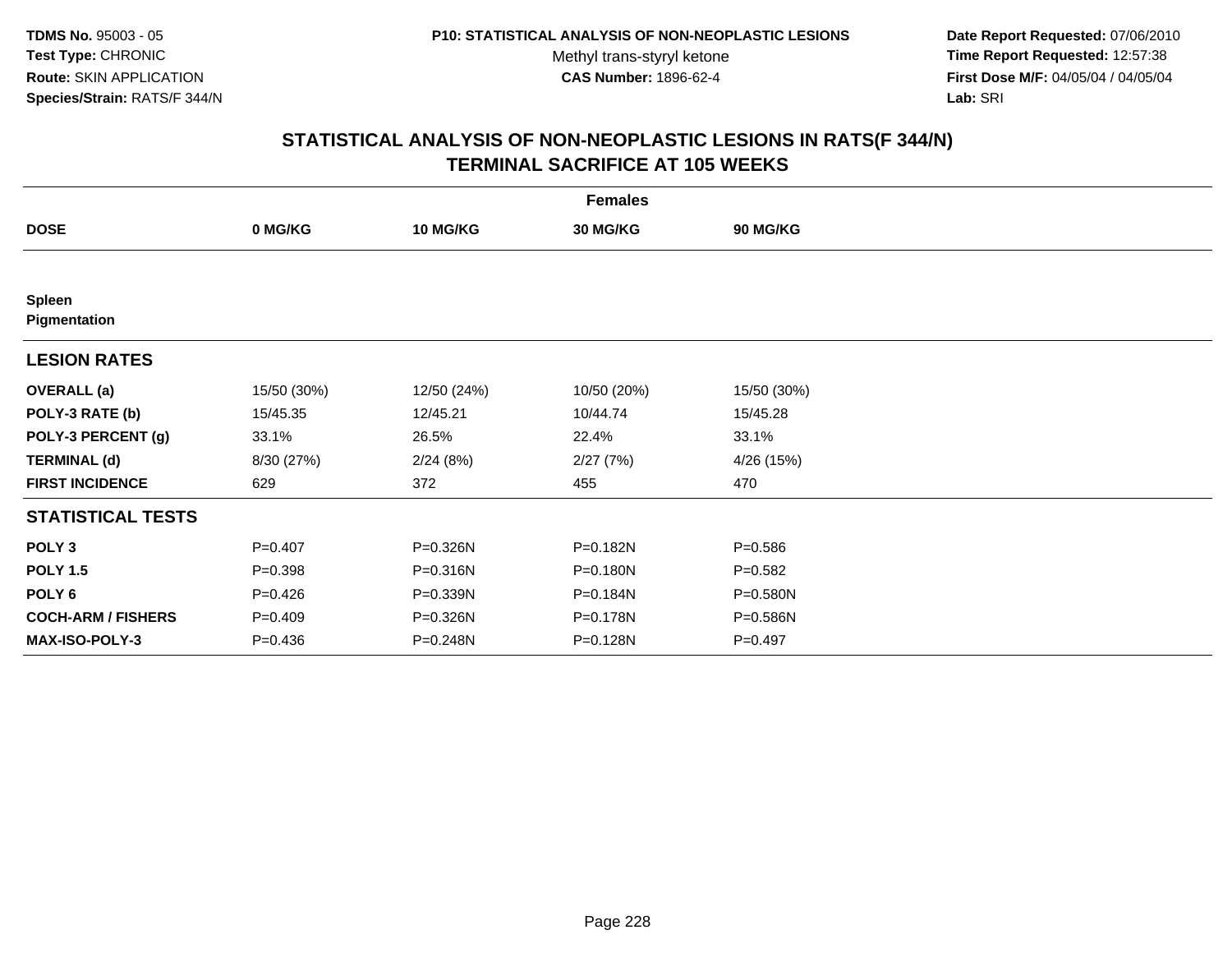**Date Report Requested:** 07/06/2010 **Time Report Requested:** 12:57:38 **First Dose M/F:** 04/05/04 / 04/05/04<br>Lab: SRI **Lab:** SRI

| <b>Females</b>                                     |             |                 |          |             |  |  |  |
|----------------------------------------------------|-------------|-----------------|----------|-------------|--|--|--|
| <b>DOSE</b>                                        | 0 MG/KG     | <b>10 MG/KG</b> | 30 MG/KG | 90 MG/KG    |  |  |  |
|                                                    |             |                 |          |             |  |  |  |
| <b>Spleen: Lymphoid Follicle</b><br><b>Atrophy</b> |             |                 |          |             |  |  |  |
| <b>LESION RATES</b>                                |             |                 |          |             |  |  |  |
| <b>OVERALL (a)</b>                                 | 0/50(0%)    | 0/50(0%)        | 0/50(0%) | 3/50(6%)    |  |  |  |
| POLY-3 RATE (b)                                    | 0/43.60     | 0/40.38         | 0/42.34  | 3/42.15     |  |  |  |
| POLY-3 PERCENT (g)                                 | 0%          | 0%              | 0%       | 7.1%        |  |  |  |
| <b>TERMINAL (d)</b>                                | 0/30(0%)    | 0/24(0%)        | 0/27(0%) | 0/26(0%)    |  |  |  |
| <b>FIRST INCIDENCE</b>                             | $---$       | ---             | $--$     | 17          |  |  |  |
| <b>STATISTICAL TESTS</b>                           |             |                 |          |             |  |  |  |
| POLY <sub>3</sub>                                  | P=0.008**   | (e)             | (e)      | $P = 0.112$ |  |  |  |
| <b>POLY 1.5</b>                                    | P=0.008**   | (e)             | (e)      | $P = 0.116$ |  |  |  |
| POLY 6                                             | P=0.008**   | (e)             | (e)      | $P = 0.109$ |  |  |  |
| <b>COCH-ARM / FISHERS</b>                          | P=0.009**   | (e)             | (e)      | $P=0.121$   |  |  |  |
| MAX-ISO-POLY-3                                     | $P=0.010**$ | (e)             | (e)      | $P=0.038*$  |  |  |  |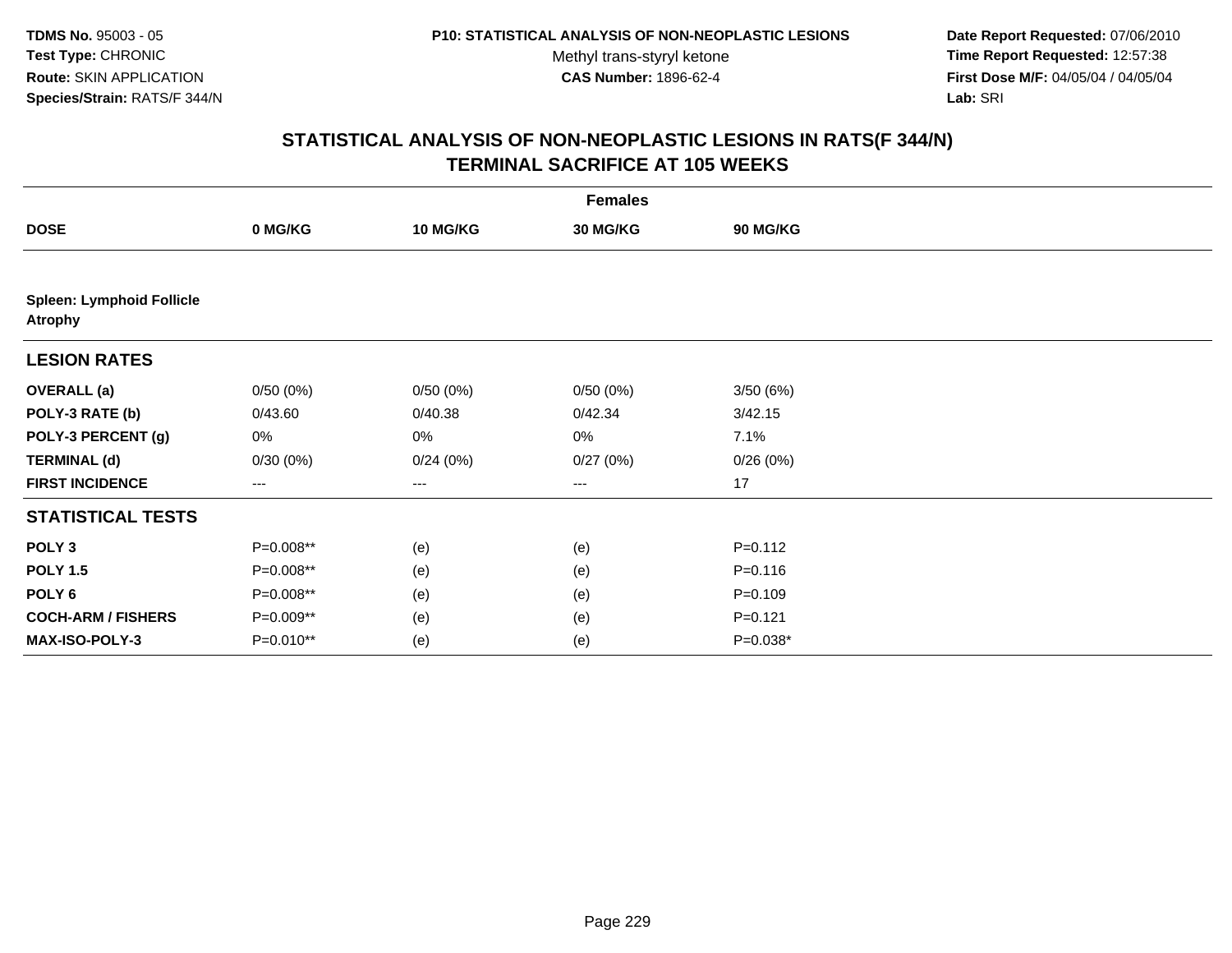**Date Report Requested:** 07/06/2010 **Time Report Requested:** 12:57:38 **First Dose M/F:** 04/05/04 / 04/05/04<br>Lab: SRI **Lab:** SRI

| <b>Females</b>                                  |                   |                 |                   |                 |  |  |  |
|-------------------------------------------------|-------------------|-----------------|-------------------|-----------------|--|--|--|
| <b>DOSE</b>                                     | 0 MG/KG           | <b>10 MG/KG</b> | 30 MG/KG          | <b>90 MG/KG</b> |  |  |  |
|                                                 |                   |                 |                   |                 |  |  |  |
| <b>Spleen: Lymphoid Follicle</b><br>Hyperplasia |                   |                 |                   |                 |  |  |  |
| <b>LESION RATES</b>                             |                   |                 |                   |                 |  |  |  |
| <b>OVERALL</b> (a)                              | 0/50(0%)          | 0/50(0%)        | 0/50(0%)          | 2/50(4%)        |  |  |  |
| POLY-3 RATE (b)                                 | 0/43.60           | 0/40.38         | 0/42.34           | 2/41.86         |  |  |  |
| POLY-3 PERCENT (g)                              | 0%                | 0%              | 0%                | 4.8%            |  |  |  |
| <b>TERMINAL (d)</b>                             | 0/30(0%)          | 0/24(0%)        | 0/27(0%)          | 1/26(4%)        |  |  |  |
| <b>FIRST INCIDENCE</b>                          | $\qquad \qquad -$ | ---             | $\qquad \qquad -$ | 306             |  |  |  |
| <b>STATISTICAL TESTS</b>                        |                   |                 |                   |                 |  |  |  |
| POLY <sub>3</sub>                               | P=0.040*          | (e)             | (e)               | $P=0.228$       |  |  |  |
| <b>POLY 1.5</b>                                 | $P=0.041*$        | (e)             | (e)               | $P=0.232$       |  |  |  |
| POLY <sub>6</sub>                               | P=0.040*          | (e)             | (e)               | $P = 0.224$     |  |  |  |
| <b>COCH-ARM / FISHERS</b>                       | $P=0.042*$        | (e)             | (e)               | $P = 0.247$     |  |  |  |
| MAX-ISO-POLY-3                                  | P=0.034*          | (e)             | (e)               | $P = 0.076$     |  |  |  |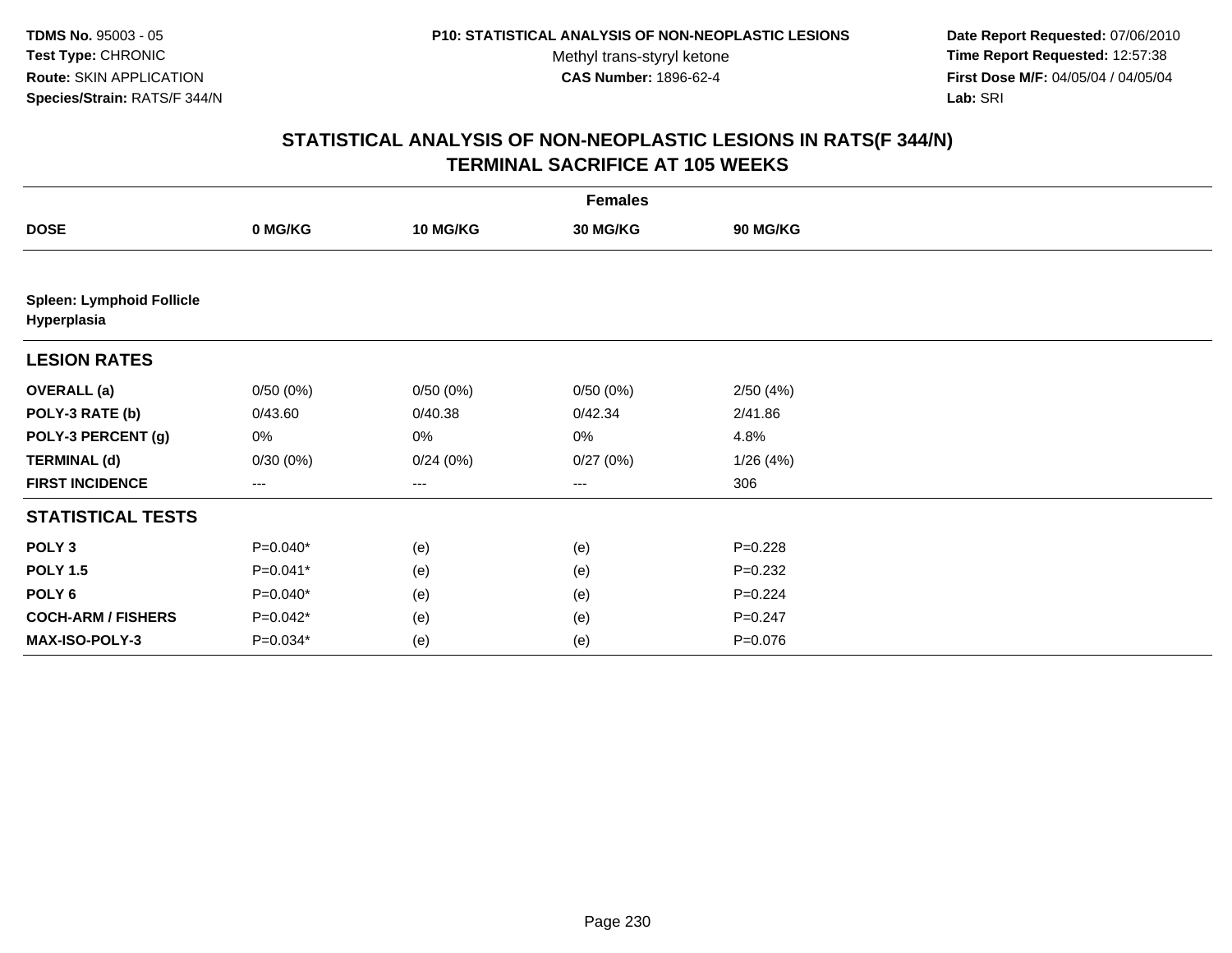**Date Report Requested:** 07/06/2010 **Time Report Requested:** 12:57:38 **First Dose M/F:** 04/05/04 / 04/05/04<br>Lab: SRI **Lab:** SRI

|                               | <b>Females</b> |                 |                 |                 |  |  |  |  |
|-------------------------------|----------------|-----------------|-----------------|-----------------|--|--|--|--|
| <b>DOSE</b>                   | 0 MG/KG        | <b>10 MG/KG</b> | <b>30 MG/KG</b> | <b>90 MG/KG</b> |  |  |  |  |
|                               |                |                 |                 |                 |  |  |  |  |
| Stomach, Forestomach<br>Edema |                |                 |                 |                 |  |  |  |  |
| <b>LESION RATES</b>           |                |                 |                 |                 |  |  |  |  |
| <b>OVERALL</b> (a)            | 3/50(6%)       | 5/50 (10%)      | 2/50(4%)        | 1/50(2%)        |  |  |  |  |
| POLY-3 RATE (b)               | 3/44.39        | 5/41.14         | 2/42.77         | 1/41.29         |  |  |  |  |
| POLY-3 PERCENT (g)            | 6.8%           | 12.2%           | 4.7%            | 2.4%            |  |  |  |  |
| <b>TERMINAL (d)</b>           | 0/30(0%)       | 0/24(0%)        | 0/27(0%)        | 0/26(0%)        |  |  |  |  |
| <b>FIRST INCIDENCE</b>        | 629            | 547             | 632             | 629             |  |  |  |  |
| <b>STATISTICAL TESTS</b>      |                |                 |                 |                 |  |  |  |  |
| POLY <sub>3</sub>             | P=0.143N       | $P = 0.315$     | P=0.517N        | $P = 0.331N$    |  |  |  |  |
| <b>POLY 1.5</b>               | P=0.138N       | $P = 0.336$     | $P = 0.510N$    | P=0.322N        |  |  |  |  |
| POLY 6                        | P=0.149N       | $P = 0.293$     | $P = 0.523N$    | $P = 0.342N$    |  |  |  |  |
| <b>COCH-ARM / FISHERS</b>     | P=0.129N       | $P = 0.357$     | P=0.500N        | P=0.309N        |  |  |  |  |
| <b>MAX-ISO-POLY-3</b>         | P=0.166N       | $P = 0.206$     | $P = 0.341N$    | P=0.181N        |  |  |  |  |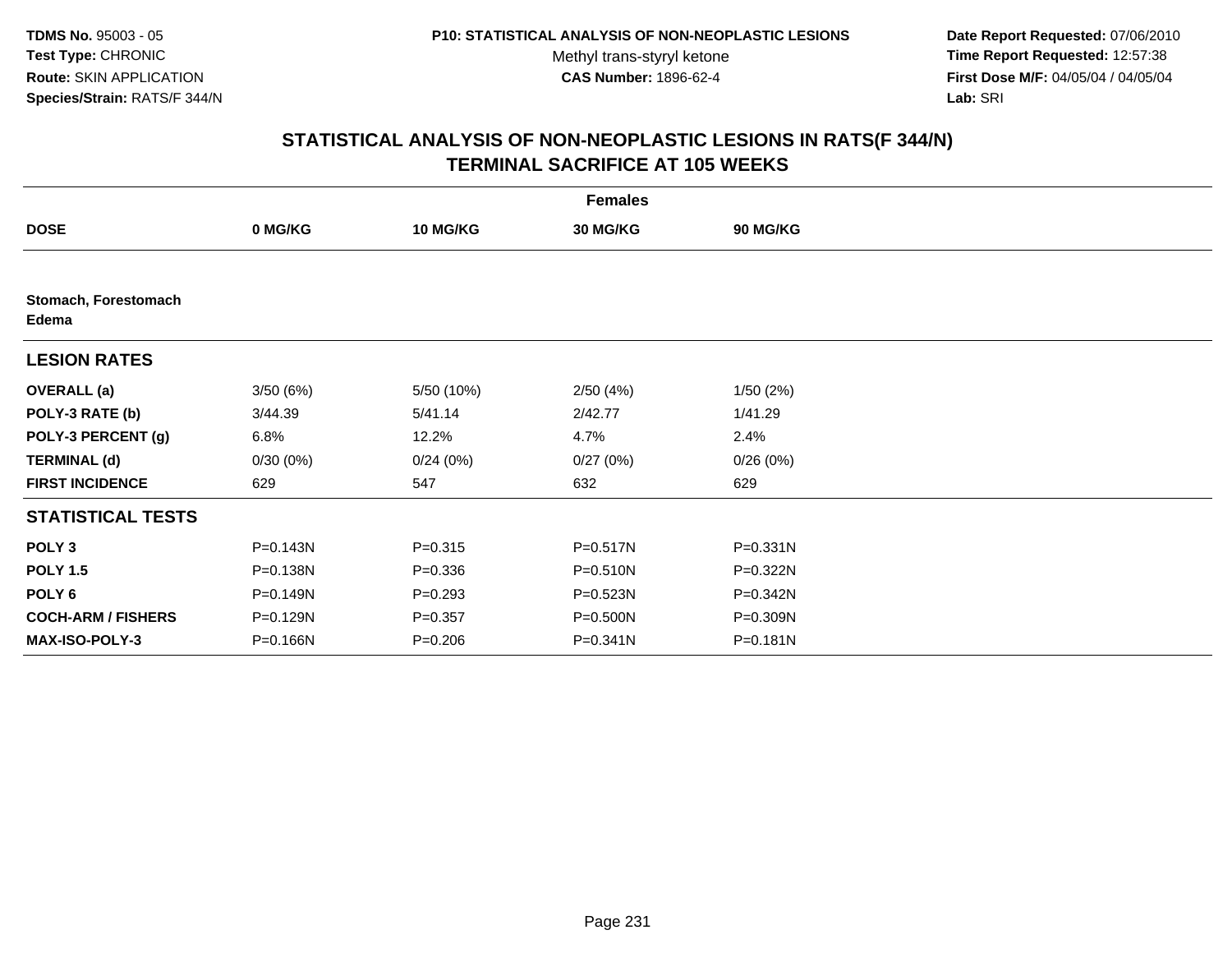**Date Report Requested:** 07/06/2010 **Time Report Requested:** 12:57:38 **First Dose M/F:** 04/05/04 / 04/05/04<br>Lab: SRI **Lab:** SRI

|                                                     | <b>Females</b> |                 |              |                        |  |  |  |  |
|-----------------------------------------------------|----------------|-----------------|--------------|------------------------|--|--|--|--|
| <b>DOSE</b>                                         | 0 MG/KG        | <b>10 MG/KG</b> | 30 MG/KG     | <b>90 MG/KG</b>        |  |  |  |  |
|                                                     |                |                 |              |                        |  |  |  |  |
| Stomach, Forestomach<br><b>Inflammation Chronic</b> |                |                 |              |                        |  |  |  |  |
| <b>LESION RATES</b>                                 |                |                 |              |                        |  |  |  |  |
| <b>OVERALL</b> (a)                                  | 3/50(6%)       | 2/50(4%)        | 2/50(4%)     | 0/50(0%)               |  |  |  |  |
| POLY-3 RATE (b)                                     | 3/44.35        | 2/40.95         | 2/42.78      | 0/40.93                |  |  |  |  |
| POLY-3 PERCENT (g)                                  | 6.8%           | 4.9%            | 4.7%         | $0\%$                  |  |  |  |  |
| <b>TERMINAL (d)</b>                                 | 0/30(0%)       | 0/24(0%)        | 0/27(0%)     | 0/26(0%)               |  |  |  |  |
| <b>FIRST INCIDENCE</b>                              | 632            | 591             | 632          | $\qquad \qquad \cdots$ |  |  |  |  |
| <b>STATISTICAL TESTS</b>                            |                |                 |              |                        |  |  |  |  |
| POLY <sub>3</sub>                                   | P=0.105N       | P=0.536N        | P=0.516N     | P=0.133N               |  |  |  |  |
| <b>POLY 1.5</b>                                     | P=0.103N       | P=0.518N        | P=0.510N     | P=0.128N               |  |  |  |  |
| POLY <sub>6</sub>                                   | P=0.108N       | P=0.556N        | P=0.523N     | P=0.140N               |  |  |  |  |
| <b>COCH-ARM / FISHERS</b>                           | P=0.098N       | P=0.500N        | P=0.500N     | P=0.121N               |  |  |  |  |
| <b>MAX-ISO-POLY-3</b>                               | P=0.105N       | $P = 0.361N$    | $P = 0.341N$ | P=0.050N*              |  |  |  |  |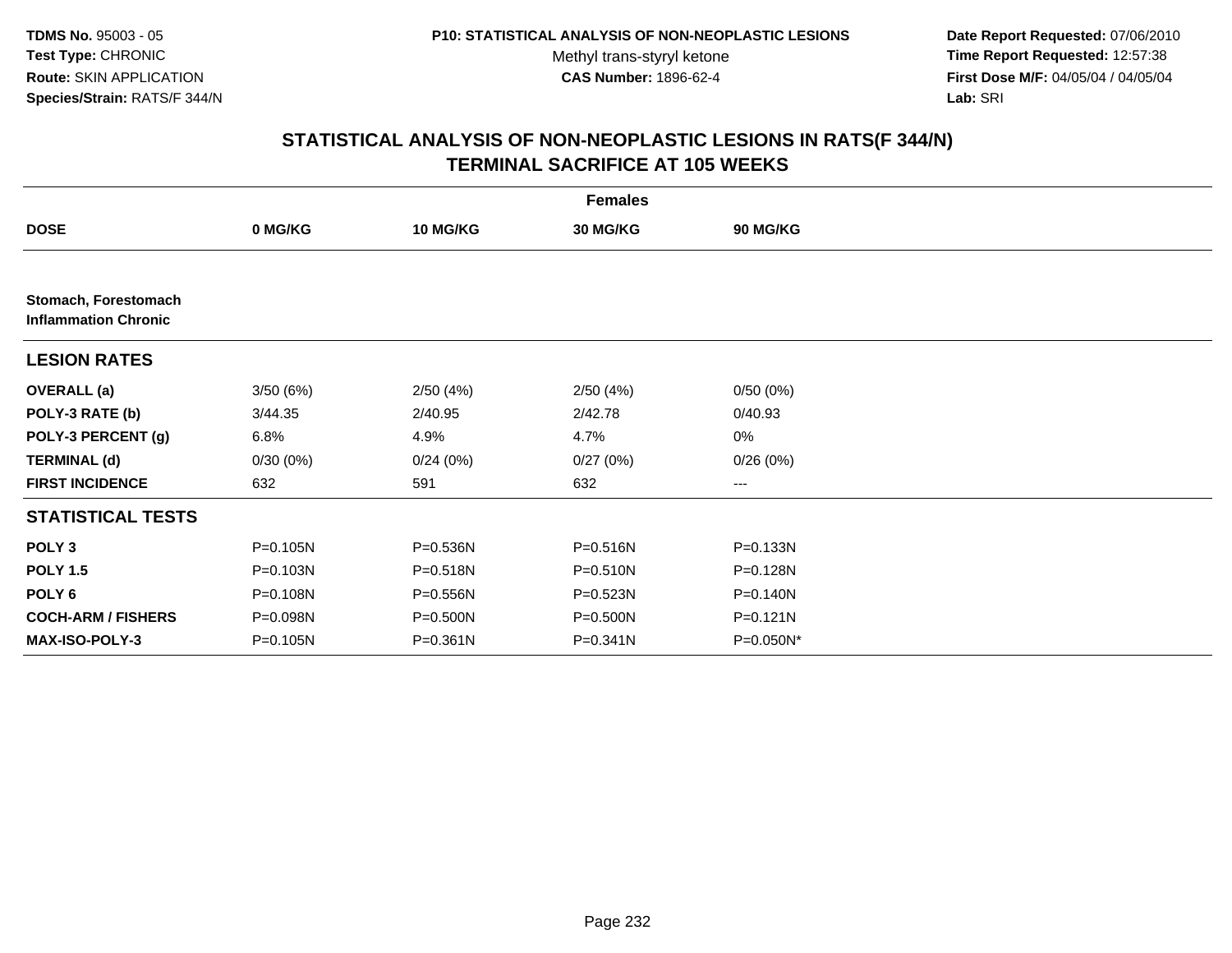**Date Report Requested:** 07/06/2010 **Time Report Requested:** 12:57:38 **First Dose M/F:** 04/05/04 / 04/05/04<br>Lab: SRI **Lab:** SRI

| <b>Females</b>                       |           |                 |                 |             |  |  |  |
|--------------------------------------|-----------|-----------------|-----------------|-------------|--|--|--|
| <b>DOSE</b>                          | 0 MG/KG   | <b>10 MG/KG</b> | <b>30 MG/KG</b> | 90 MG/KG    |  |  |  |
|                                      |           |                 |                 |             |  |  |  |
| Stomach, Forestomach<br><b>Ulcer</b> |           |                 |                 |             |  |  |  |
| <b>LESION RATES</b>                  |           |                 |                 |             |  |  |  |
| <b>OVERALL</b> (a)                   | 4/50 (8%) | 8/50 (16%)      | 3/50(6%)        | 4/50(8%)    |  |  |  |
| POLY-3 RATE (b)                      | 4/44.43   | 8/42.37         | 3/42.82         | 4/42.66     |  |  |  |
| POLY-3 PERCENT (g)                   | 9%        | 18.9%           | 7%              | 9.4%        |  |  |  |
| <b>TERMINAL (d)</b>                  | 0/30(0%)  | 1/24(4%)        | 1/27(4%)        | 0/26(0%)    |  |  |  |
| <b>FIRST INCIDENCE</b>               | 629       | 547             | 614             | 493         |  |  |  |
| <b>STATISTICAL TESTS</b>             |           |                 |                 |             |  |  |  |
| POLY <sub>3</sub>                    | P=0.364N  | $P = 0.153$     | P=0.520N        | $P = 0.621$ |  |  |  |
| <b>POLY 1.5</b>                      | P=0.359N  | $P = 0.165$     | P=0.512N        | $P = 0.628$ |  |  |  |
| POLY <sub>6</sub>                    | P=0.368N  | $P = 0.141$     | P=0.529N        | $P = 0.616$ |  |  |  |
| <b>COCH-ARM / FISHERS</b>            | P=0.346N  | $P = 0.178$     | P=0.500N        | P=0.643N    |  |  |  |
| <b>MAX-ISO-POLY-3</b>                | P=0.330N  | $P = 0.095$     | P=0.368N        | $P = 0.475$ |  |  |  |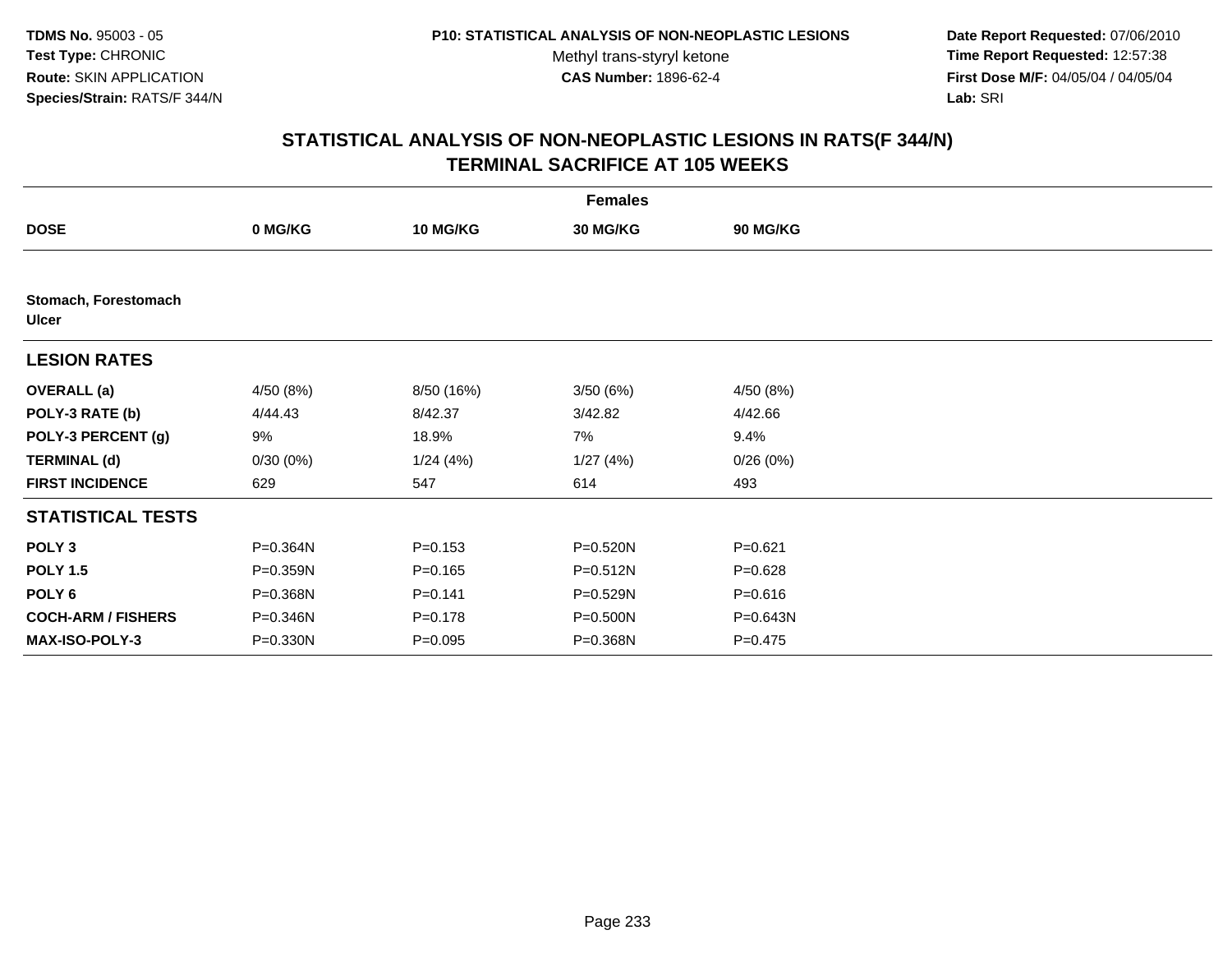**Date Report Requested:** 07/06/2010 **Time Report Requested:** 12:57:38 **First Dose M/F:** 04/05/04 / 04/05/04<br>Lab: SRI **Lab:** SRI

| <b>Females</b>            |                                  |                 |              |                 |  |  |  |  |
|---------------------------|----------------------------------|-----------------|--------------|-----------------|--|--|--|--|
| <b>DOSE</b>               | 0 MG/KG                          | <b>10 MG/KG</b> | 30 MG/KG     | <b>90 MG/KG</b> |  |  |  |  |
|                           |                                  |                 |              |                 |  |  |  |  |
| Hyperplasia               | Stomach, Forestomach: Epithelium |                 |              |                 |  |  |  |  |
| <b>LESION RATES</b>       |                                  |                 |              |                 |  |  |  |  |
| <b>OVERALL</b> (a)        | 9/50 (18%)                       | 3/50(6%)        | 5/50 (10%)   | 7/50 (14%)      |  |  |  |  |
| POLY-3 RATE (b)           | 9/45.35                          | 3/41.36         | 5/43.44      | 7/42.98         |  |  |  |  |
| POLY-3 PERCENT (g)        | 19.9%                            | 7.3%            | 11.5%        | 16.3%           |  |  |  |  |
| <b>TERMINAL (d)</b>       | 1/30(3%)                         | 0/24(0%)        | 1/27(4%)     | 1/26(4%)        |  |  |  |  |
| <b>FIRST INCIDENCE</b>    | 629                              | 591             | 583          | 493             |  |  |  |  |
| <b>STATISTICAL TESTS</b>  |                                  |                 |              |                 |  |  |  |  |
| POLY <sub>3</sub>         | $P = 0.503$                      | $P = 0.081N$    | $P = 0.216N$ | P=0.437N        |  |  |  |  |
| <b>POLY 1.5</b>           | $P=0.496$                        | P=0.070N        | P=0.206N     | P=0.421N        |  |  |  |  |
| POLY 6                    | $P = 0.511$                      | P=0.097N        | P=0.228N     | P=0.455N        |  |  |  |  |
| <b>COCH-ARM / FISHERS</b> | $P = 0.500$                      | P=0.061N        | P=0.194N     | P=0.393N        |  |  |  |  |
| <b>MAX-ISO-POLY-3</b>     | P=0.224N                         | P=0.050N*       | P=0.145N     | P=0.336N        |  |  |  |  |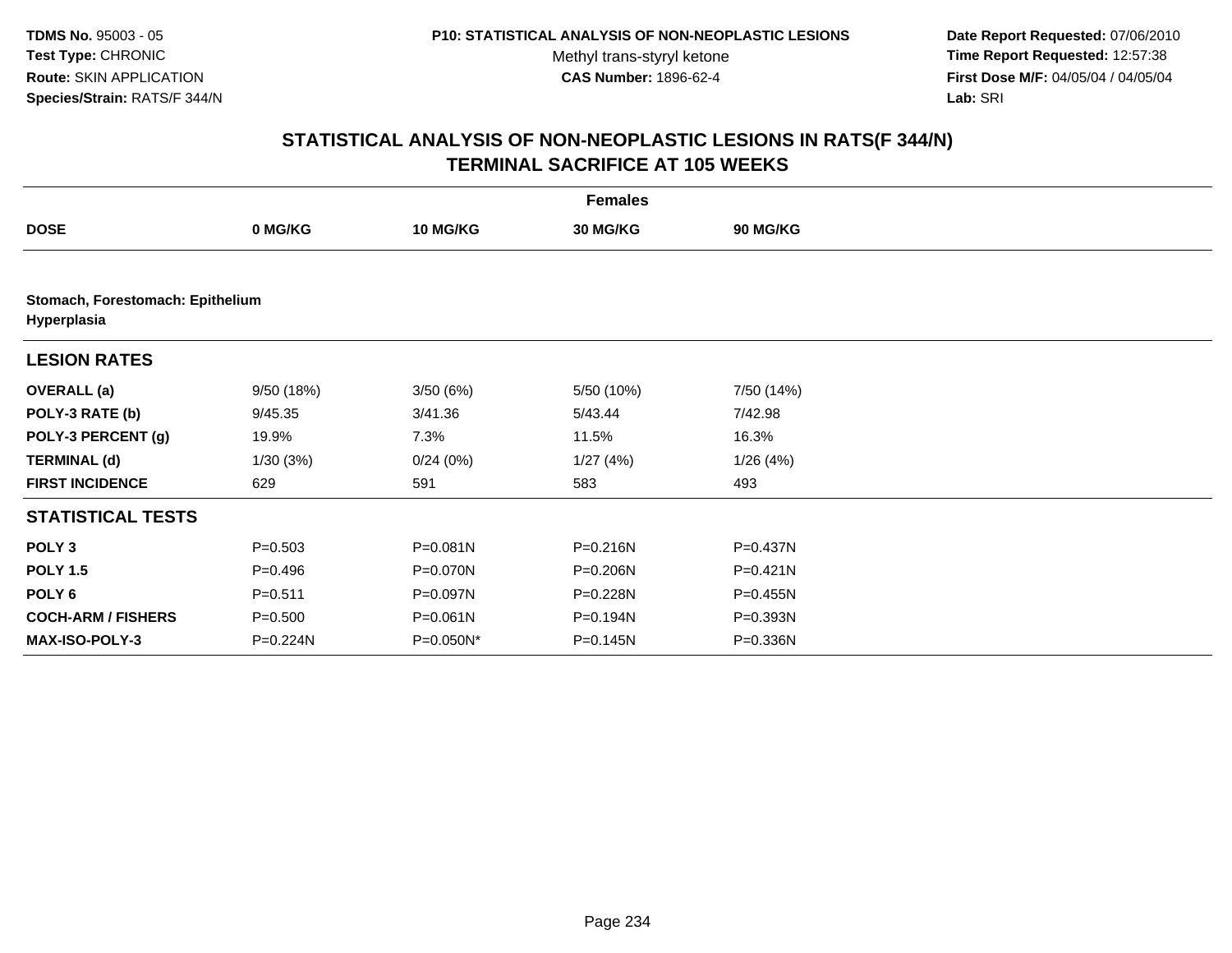**Date Report Requested:** 07/06/2010 **Time Report Requested:** 12:57:38 **First Dose M/F:** 04/05/04 / 04/05/04<br>Lab: SRI **Lab:** SRI

|                             | <b>Females</b> |                 |                 |                 |  |  |  |  |
|-----------------------------|----------------|-----------------|-----------------|-----------------|--|--|--|--|
| <b>DOSE</b>                 | 0 MG/KG        | <b>10 MG/KG</b> | <b>30 MG/KG</b> | <b>90 MG/KG</b> |  |  |  |  |
|                             |                |                 |                 |                 |  |  |  |  |
| Stomach, Glandular<br>Edema |                |                 |                 |                 |  |  |  |  |
| <b>LESION RATES</b>         |                |                 |                 |                 |  |  |  |  |
| <b>OVERALL</b> (a)          | 1/50(2%)       | 2/50(4%)        | 0/50(0%)        | 1/50(2%)        |  |  |  |  |
| POLY-3 RATE (b)             | 1/43.80        | 2/40.86         | 0/42.34         | 1/41.29         |  |  |  |  |
| POLY-3 PERCENT (g)          | 2.3%           | 4.9%            | 0%              | 2.4%            |  |  |  |  |
| <b>TERMINAL (d)</b>         | 0/30(0%)       | 0/24(0%)        | 0/27(0%)        | 0/26(0%)        |  |  |  |  |
| <b>FIRST INCIDENCE</b>      | 677            | 591             | ---             | 629             |  |  |  |  |
| <b>STATISTICAL TESTS</b>    |                |                 |                 |                 |  |  |  |  |
| POLY <sub>3</sub>           | P=0.569N       | $P = 0.476$     | P=0.507N        | $P = 0.748$     |  |  |  |  |
| <b>POLY 1.5</b>             | $P = 0.565N$   | $P=0.488$       | P=0.504N        | $P=0.752$       |  |  |  |  |
| POLY 6                      | P=0.573N       | $P = 0.463$     | P=0.509N        | $P=0.744$       |  |  |  |  |
| <b>COCH-ARM / FISHERS</b>   | P=0.558N       | $P = 0.500$     | P=0.500N        | P=0.753N        |  |  |  |  |
| <b>MAX-ISO-POLY-3</b>       | P=0.396N       | $P = 0.267$     | P=0.167N        | $P=0.483$       |  |  |  |  |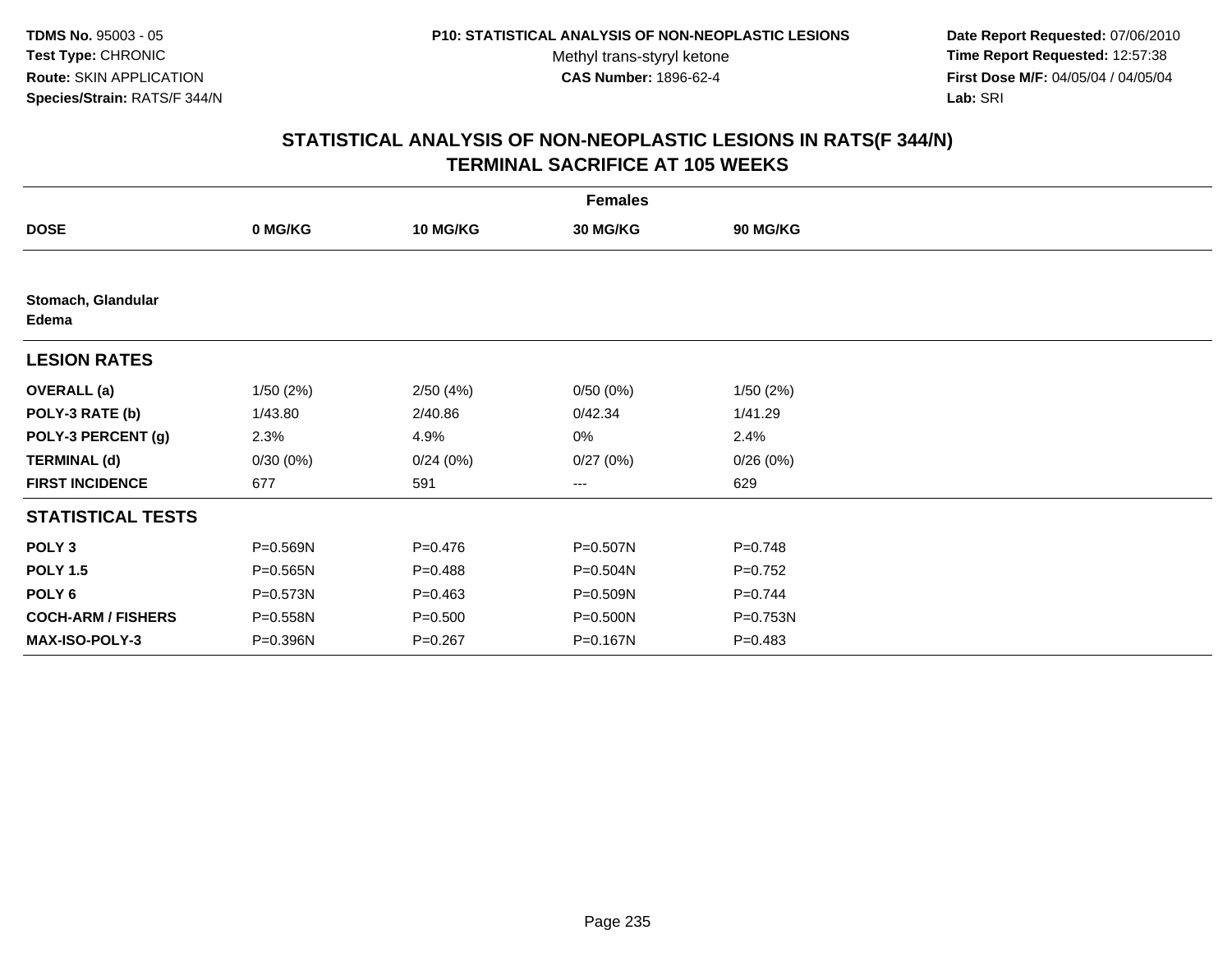**Date Report Requested:** 07/06/2010 **Time Report Requested:** 12:57:38 **First Dose M/F:** 04/05/04 / 04/05/04<br>Lab: SRI **Lab:** SRI

|                                      | <b>Females</b> |                 |                 |                 |  |  |  |  |
|--------------------------------------|----------------|-----------------|-----------------|-----------------|--|--|--|--|
| <b>DOSE</b>                          | 0 MG/KG        | <b>10 MG/KG</b> | <b>30 MG/KG</b> | <b>90 MG/KG</b> |  |  |  |  |
|                                      |                |                 |                 |                 |  |  |  |  |
| Stomach, Glandular<br><b>Erosion</b> |                |                 |                 |                 |  |  |  |  |
| <b>LESION RATES</b>                  |                |                 |                 |                 |  |  |  |  |
| <b>OVERALL</b> (a)                   | 2/50(4%)       | 4/50 (8%)       | 3/50 (6%)       | 5/50 (10%)      |  |  |  |  |
| POLY-3 RATE (b)                      | 2/43.75        | 4/42.02         | 3/42.98         | 5/42.58         |  |  |  |  |
| POLY-3 PERCENT (g)                   | 4.6%           | 9.5%            | 7%              | 11.7%           |  |  |  |  |
| <b>TERMINAL (d)</b>                  | 0/30(0%)       | 0/24(0%)        | 0/27(0%)        | 0/26(0%)        |  |  |  |  |
| <b>FIRST INCIDENCE</b>               | 708            | 515             | 614             | 493             |  |  |  |  |
| <b>STATISTICAL TESTS</b>             |                |                 |                 |                 |  |  |  |  |
| POLY <sub>3</sub>                    | $P = 0.217$    | $P = 0.318$     | $P=0.492$       | $P = 0.204$     |  |  |  |  |
| <b>POLY 1.5</b>                      | $P = 0.218$    | $P = 0.329$     | $P=0.495$       | $P = 0.208$     |  |  |  |  |
| POLY 6                               | $P = 0.219$    | $P = 0.309$     | $P=0.492$       | $P = 0.204$     |  |  |  |  |
| <b>COCH-ARM / FISHERS</b>            | $P=0.225$      | $P = 0.339$     | $P = 0.500$     | $P = 0.218$     |  |  |  |  |
| MAX-ISO-POLY-3                       | $P = 0.185$    | $P = 0.190$     | $P = 0.318$     | $P = 0.114$     |  |  |  |  |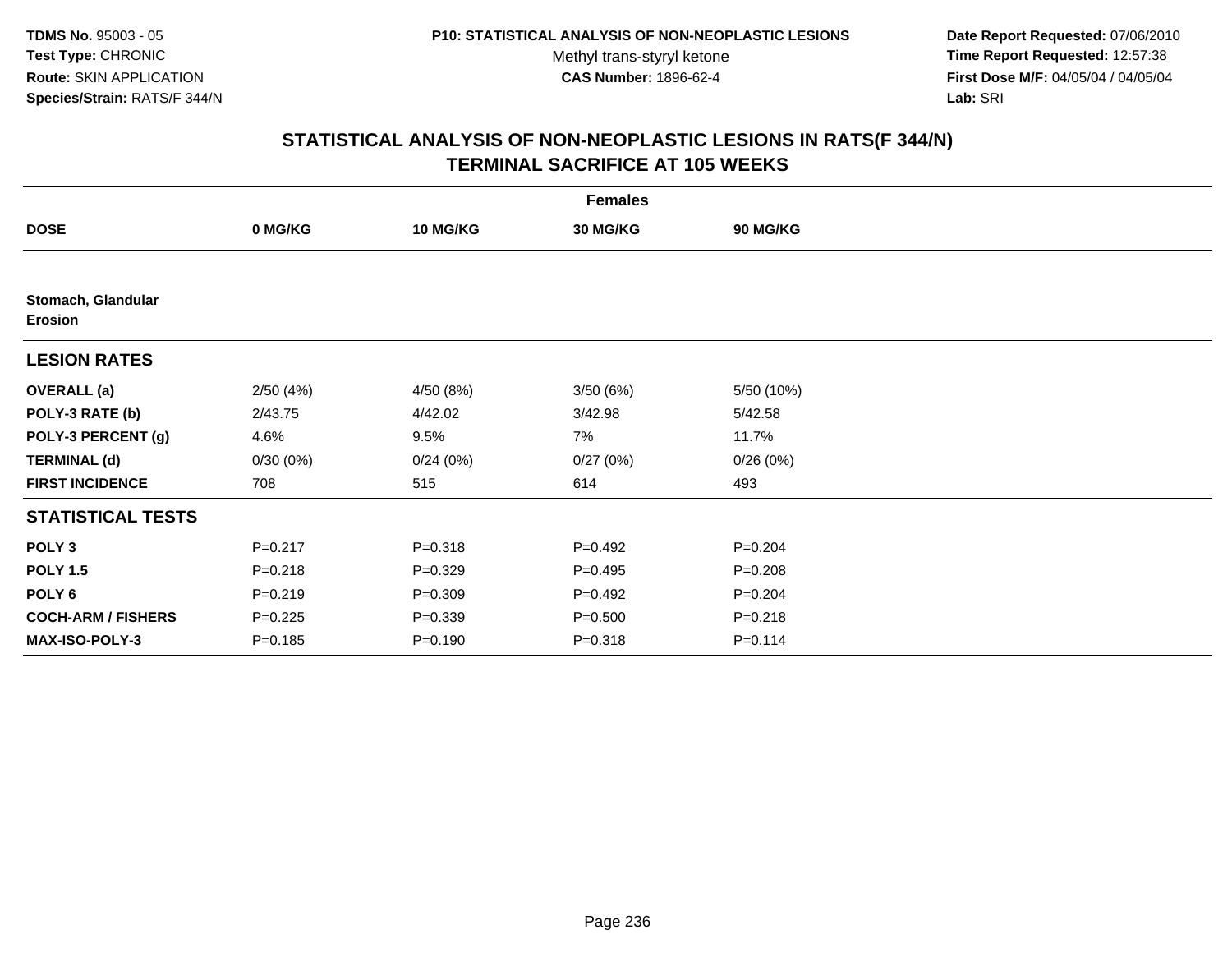**Date Report Requested:** 07/06/2010 **Time Report Requested:** 12:57:38 **First Dose M/F:** 04/05/04 / 04/05/04<br>Lab: SRI **Lab:** SRI

| <b>Females</b>                     |             |                 |                 |                 |  |  |  |
|------------------------------------|-------------|-----------------|-----------------|-----------------|--|--|--|
| <b>DOSE</b>                        | 0 MG/KG     | <b>10 MG/KG</b> | <b>30 MG/KG</b> | <b>90 MG/KG</b> |  |  |  |
|                                    |             |                 |                 |                 |  |  |  |
| Stomach, Glandular<br><b>Ulcer</b> |             |                 |                 |                 |  |  |  |
| <b>LESION RATES</b>                |             |                 |                 |                 |  |  |  |
| <b>OVERALL</b> (a)                 | 1/50(2%)    | 1/50(2%)        | 1/50(2%)        | 1/50(2%)        |  |  |  |
| POLY-3 RATE (b)                    | 1/43.66     | 1/40.40         | 1/42.74         | 1/41.09         |  |  |  |
| POLY-3 PERCENT (g)                 | 2.3%        | 2.5%            | 2.3%            | 2.4%            |  |  |  |
| <b>TERMINAL (d)</b>                | 0/30(0%)    | 0/24(0%)        | 0/27(0%)        | 0/26(0%)        |  |  |  |
| <b>FIRST INCIDENCE</b>             | 714         | 724             | 614             | 687             |  |  |  |
| <b>STATISTICAL TESTS</b>           |             |                 |                 |                 |  |  |  |
| POLY <sub>3</sub>                  | $P = 0.656$ | $P = 0.743$     | $P = 0.756$     | $P=0.747$       |  |  |  |
| <b>POLY 1.5</b>                    | $P = 0.658$ | $P=0.752$       | $P = 0.758$     | $P=0.752$       |  |  |  |
| POLY <sub>6</sub>                  | $P = 0.654$ | $P = 0.734$     | $P = 0.756$     | $P = 0.743$     |  |  |  |
| <b>COCH-ARM / FISHERS</b>          | P=0.668N    | P=0.753N        | P=0.753N        | P=0.753N        |  |  |  |
| MAX-ISO-POLY-3                     | $P = 0.730$ | $P = 0.478$     | $P = 0.493$     | $P = 0.482$     |  |  |  |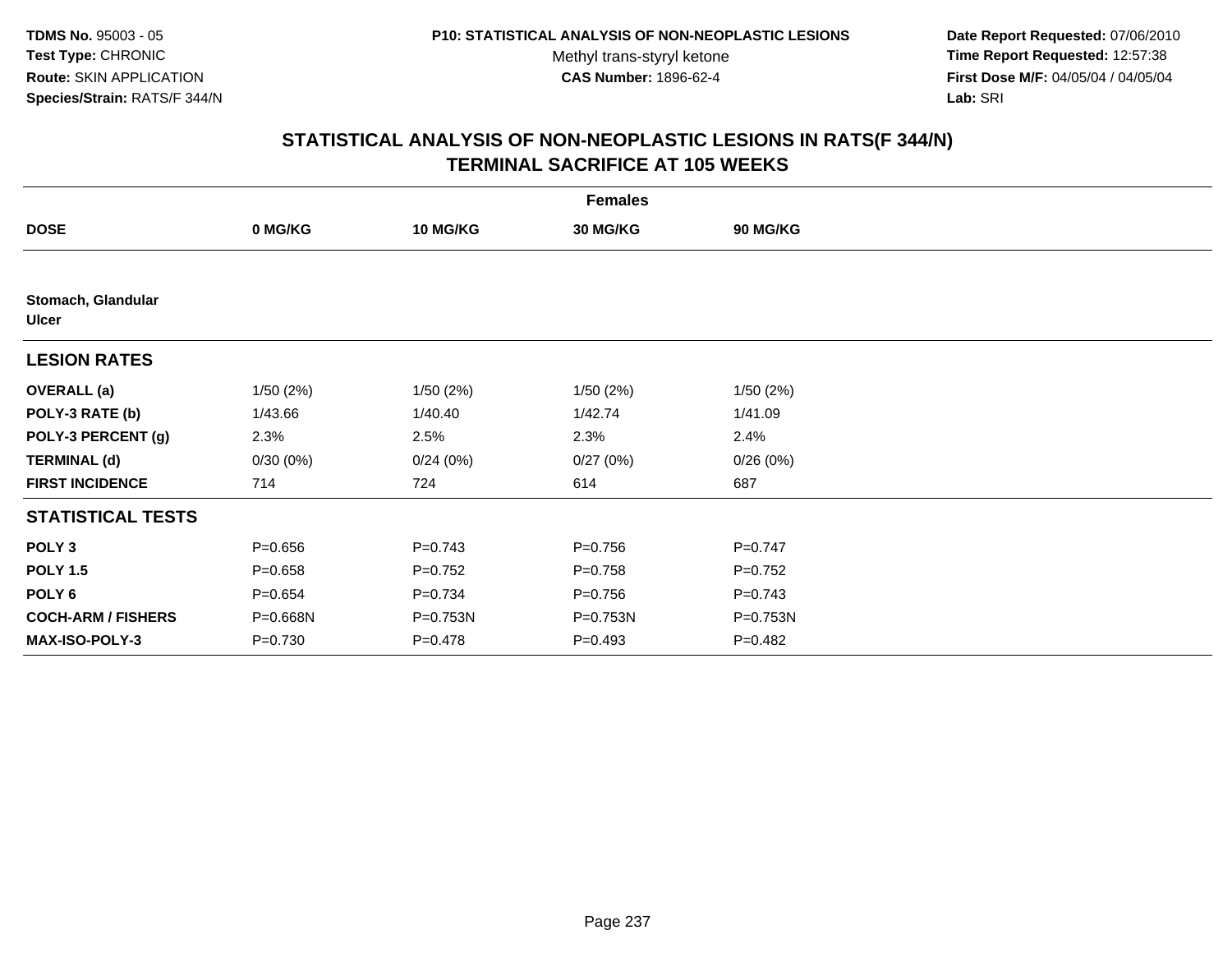**Date Report Requested:** 07/06/2010 **Time Report Requested:** 12:57:38 **First Dose M/F:** 04/05/04 / 04/05/04<br>Lab: SRI **Lab:** SRI

| <b>Females</b>                            |                   |                 |          |          |  |  |
|-------------------------------------------|-------------------|-----------------|----------|----------|--|--|
| <b>DOSE</b>                               | 0 MG/KG           | <b>10 MG/KG</b> | 30 MG/KG | 90 MG/KG |  |  |
|                                           |                   |                 |          |          |  |  |
| Stomach, Glandular: Glands<br>Hyperplasia |                   |                 |          |          |  |  |
| <b>LESION RATES</b>                       |                   |                 |          |          |  |  |
| <b>OVERALL</b> (a)                        | 0/50(0%)          | 0/50(0%)        | 0/50(0%) | 0/50(0%) |  |  |
| POLY-3 RATE (b)                           | 0/43.60           | 0/40.38         | 0/42.34  | 0/40.93  |  |  |
| POLY-3 PERCENT (g)                        | 0%                | 0%              | $0\%$    | $0\%$    |  |  |
| <b>TERMINAL (d)</b>                       | 0/30(0%)          | 0/24(0%)        | 0/27(0%) | 0/26(0%) |  |  |
| <b>FIRST INCIDENCE</b>                    | $\qquad \qquad -$ | $---$           | $\cdots$ | $\cdots$ |  |  |
| <b>STATISTICAL TESTS</b>                  |                   |                 |          |          |  |  |
| POLY <sub>3</sub>                         | (e)               | (e)             | (e)      | (e)      |  |  |
| <b>POLY 1.5</b>                           | (e)               | (e)             | (e)      | (e)      |  |  |
| POLY <sub>6</sub>                         | (e)               | (e)             | (e)      | (e)      |  |  |
| <b>COCH-ARM / FISHERS</b>                 | (e)               | (e)             | (e)      | (e)      |  |  |
| <b>MAX-ISO-POLY-3</b>                     | (e)               | (e)             | (e)      | (e)      |  |  |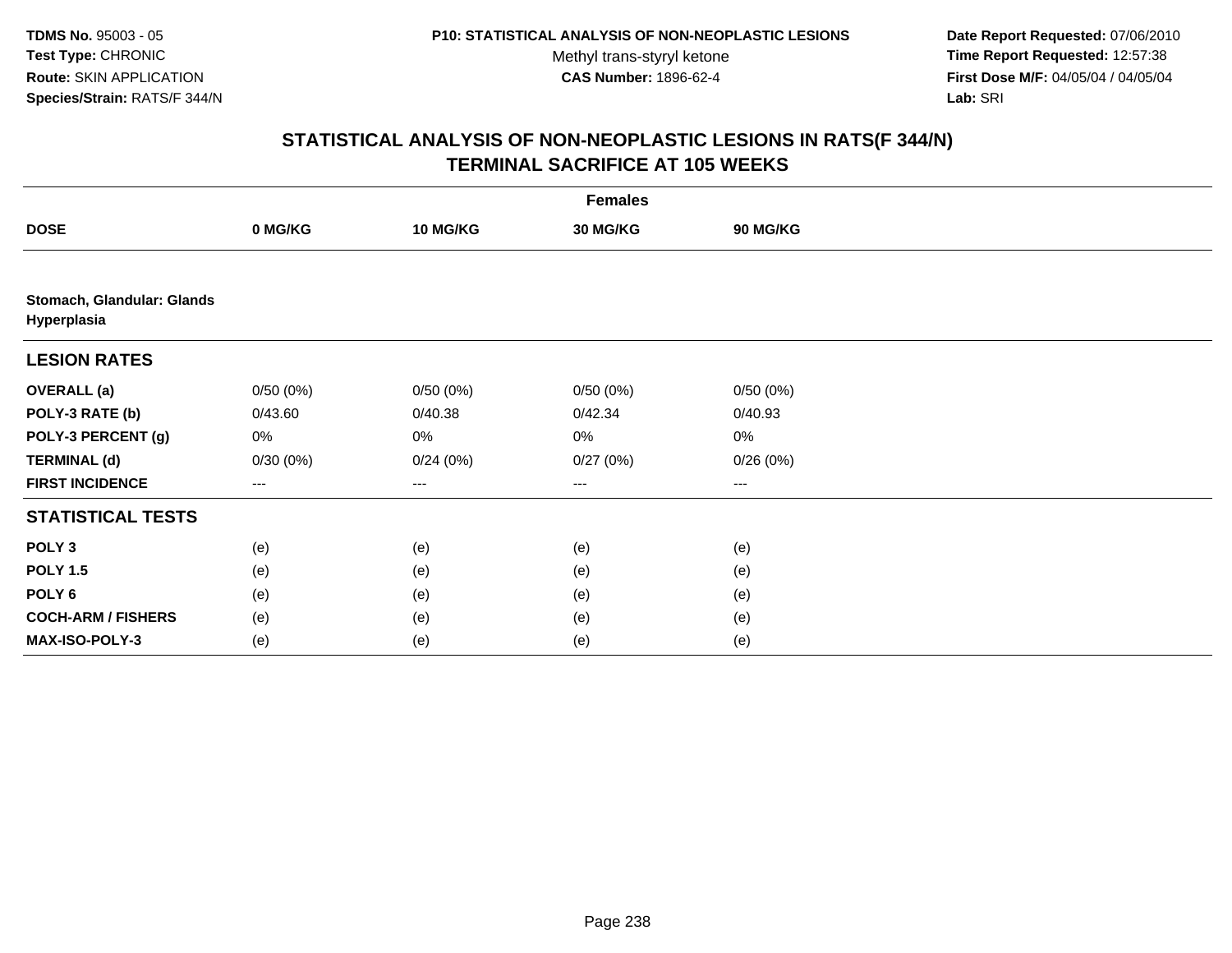**Date Report Requested:** 07/06/2010 **Time Report Requested:** 12:57:38 **First Dose M/F:** 04/05/04 / 04/05/04<br>Lab: SRI **Lab:** SRI

| <b>Females</b>            |             |                 |                 |             |  |  |  |
|---------------------------|-------------|-----------------|-----------------|-------------|--|--|--|
| <b>DOSE</b>               | 0 MG/KG     | <b>10 MG/KG</b> | <b>30 MG/KG</b> | 90 MG/KG    |  |  |  |
|                           |             |                 |                 |             |  |  |  |
| <b>Thymus</b><br>Cyst     |             |                 |                 |             |  |  |  |
| <b>LESION RATES</b>       |             |                 |                 |             |  |  |  |
| <b>OVERALL</b> (a)        | 0/50(0%)    | 0/49(0%)        | 2/47(4%)        | 1/47(2%)    |  |  |  |
| POLY-3 RATE (b)           | 0/43.60     | 0/39.38         | 2/39.80         | 1/39.06     |  |  |  |
| POLY-3 PERCENT (g)        | 0%          | 0%              | 5%              | 2.6%        |  |  |  |
| <b>TERMINAL (d)</b>       | 0/30(0%)    | 0/23(0%)        | 2/26(8%)        | 0/24(0%)    |  |  |  |
| <b>FIRST INCIDENCE</b>    | $--$        | ---             | 729 (T)         | 677         |  |  |  |
| <b>STATISTICAL TESTS</b>  |             |                 |                 |             |  |  |  |
| POLY <sub>3</sub>         | $P = 0.332$ | (e)             | $P = 0.217$     | $P = 0.478$ |  |  |  |
| <b>POLY 1.5</b>           | $P = 0.334$ | (e)             | $P = 0.219$     | $P = 0.482$ |  |  |  |
| POLY <sub>6</sub>         | $P = 0.330$ | (e)             | $P = 0.215$     | $P = 0.474$ |  |  |  |
| <b>COCH-ARM / FISHERS</b> | $P = 0.340$ | (e)             | $P=0.232$       | $P = 0.485$ |  |  |  |
| MAX-ISO-POLY-3            | $P = 0.173$ | (e)             | $P=0.072$       | $P = 0.154$ |  |  |  |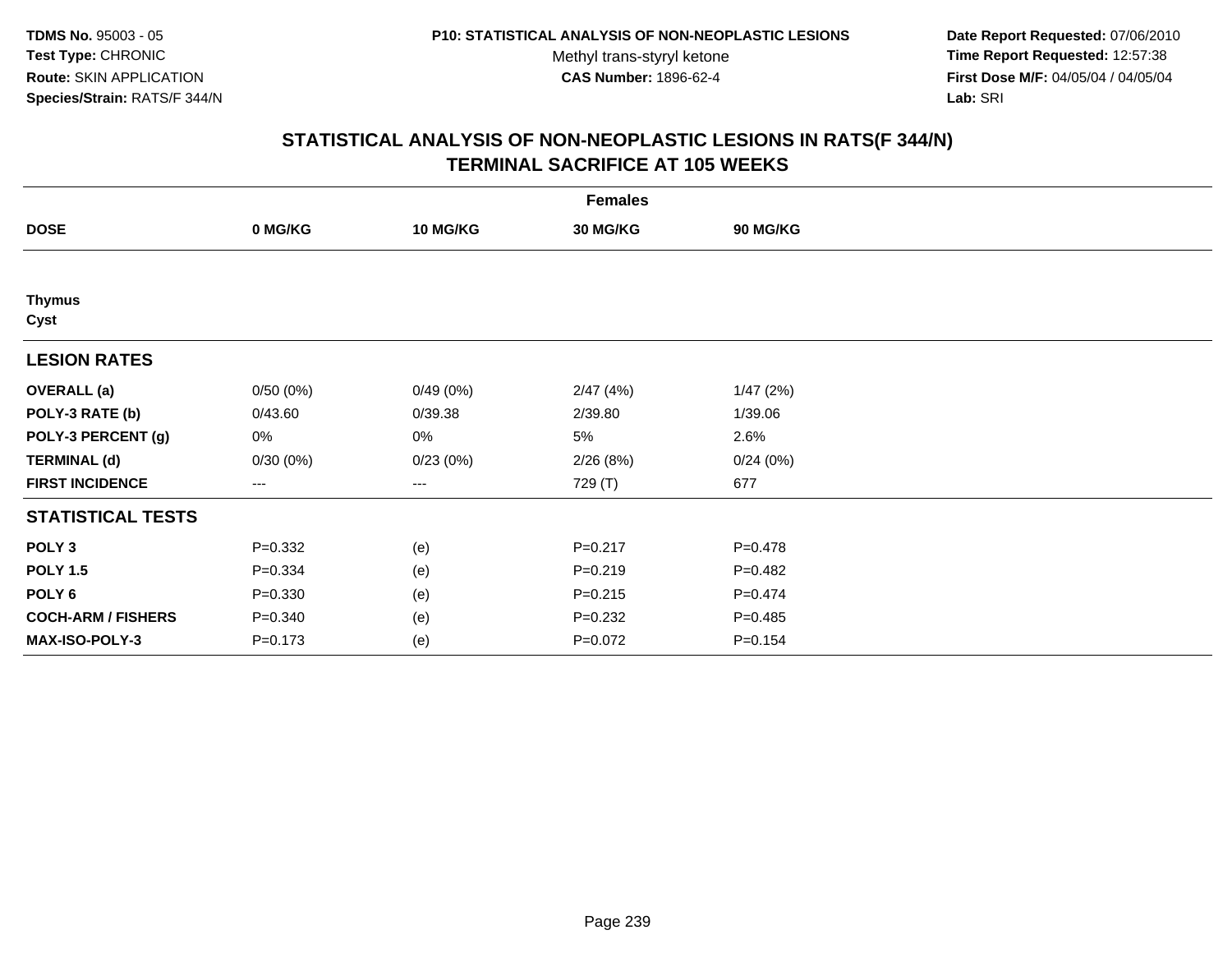**Date Report Requested:** 07/06/2010 **Time Report Requested:** 12:57:38 **First Dose M/F:** 04/05/04 / 04/05/04<br>Lab: SRI **Lab:** SRI

| <b>Females</b>                                      |             |              |             |             |  |  |  |
|-----------------------------------------------------|-------------|--------------|-------------|-------------|--|--|--|
| <b>DOSE</b>                                         | 0 MG/KG     | 10 MG/KG     | 30 MG/KG    | 90 MG/KG    |  |  |  |
|                                                     |             |              |             |             |  |  |  |
| <b>Thyroid Gland</b><br><b>Ultimobranchial Cyst</b> |             |              |             |             |  |  |  |
| <b>LESION RATES</b>                                 |             |              |             |             |  |  |  |
| <b>OVERALL</b> (a)                                  | 1/50(2%)    | 0/50(0%)     | 3/49(6%)    | 1/50(2%)    |  |  |  |
| POLY-3 RATE (b)                                     | 1/43.60     | 0/40.38      | 3/42.60     | 1/40.98     |  |  |  |
| POLY-3 PERCENT (g)                                  | 2.3%        | 0%           | 7%          | 2.4%        |  |  |  |
| <b>TERMINAL (d)</b>                                 | 1/30(3%)    | 0/24(0%)     | 1/27(4%)    | 0/26(0%)    |  |  |  |
| <b>FIRST INCIDENCE</b>                              | 729 (T)     | ---          | 453         | 716         |  |  |  |
| <b>STATISTICAL TESTS</b>                            |             |              |             |             |  |  |  |
| POLY <sub>3</sub>                                   | $P = 0.552$ | P=0.515N     | $P = 0.297$ | $P = 0.747$ |  |  |  |
| <b>POLY 1.5</b>                                     | $P = 0.554$ | P=0.508N     | $P=0.297$   | $P=0.752$   |  |  |  |
| POLY <sub>6</sub>                                   | $P = 0.552$ | $P = 0.523N$ | $P=0.297$   | $P = 0.743$ |  |  |  |
| <b>COCH-ARM / FISHERS</b>                           | $P = 0.565$ | P=0.500N     | $P = 0.301$ | P=0.753N    |  |  |  |
| <b>MAX-ISO-POLY-3</b>                               | $P = 0.280$ | P=0.177N     | $P = 0.149$ | P=0.482     |  |  |  |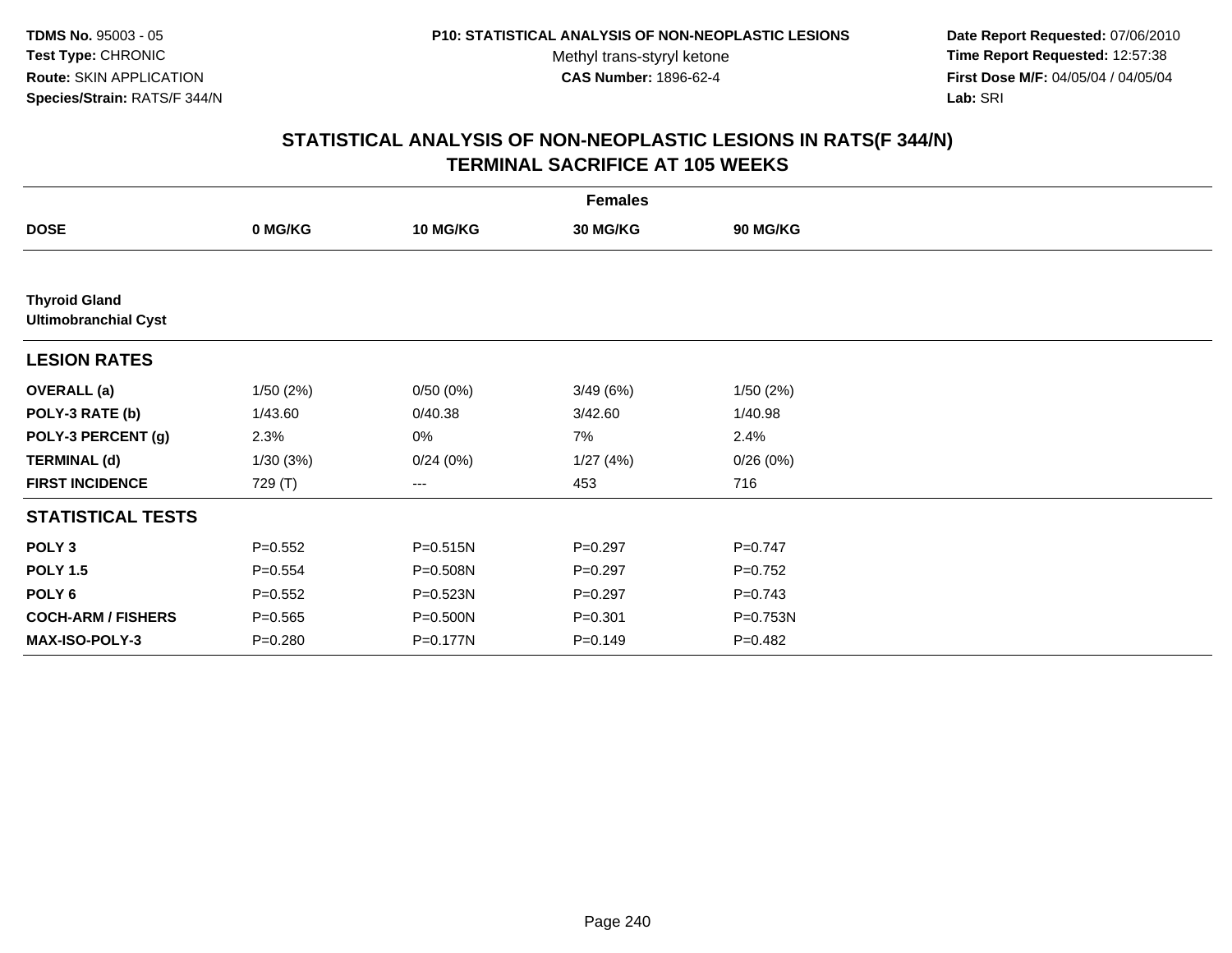**Date Report Requested:** 07/06/2010 **Time Report Requested:** 12:57:38 **First Dose M/F:** 04/05/04 / 04/05/04<br>Lab: SRI **Lab:** SRI

| <b>Females</b>                              |             |                 |                 |                 |  |
|---------------------------------------------|-------------|-----------------|-----------------|-----------------|--|
| <b>DOSE</b>                                 | 0 MG/KG     | <b>10 MG/KG</b> | <b>30 MG/KG</b> | <b>90 MG/KG</b> |  |
|                                             |             |                 |                 |                 |  |
| <b>Thyroid Gland: C-Cell</b><br>Hyperplasia |             |                 |                 |                 |  |
| <b>LESION RATES</b>                         |             |                 |                 |                 |  |
| <b>OVERALL</b> (a)                          | 12/50 (24%) | 10/50 (20%)     | 5/49 (10%)      | 10/50 (20%)     |  |
| POLY-3 RATE (b)                             | 12/44.03    | 10/41.30        | 5/41.96         | 10/42.29        |  |
| POLY-3 PERCENT (g)                          | 27.3%       | 24.2%           | 11.9%           | 23.7%           |  |
| <b>TERMINAL (d)</b>                         | 11/30 (37%) | 5/24(21%)       | 3/27(11%)       | 5/26 (19%)      |  |
| <b>FIRST INCIDENCE</b>                      | 605         | 520             | 614             | 470             |  |
| <b>STATISTICAL TESTS</b>                    |             |                 |                 |                 |  |
| POLY <sub>3</sub>                           | P=0.462N    | $P = 0.471N$    | P=0.062N        | P=0.445N        |  |
| <b>POLY 1.5</b>                             | P=0.464N    | P=0.436N        | $P = 0.061N$    | P=0.432N        |  |
| POLY 6                                      | P=0.457N    | $P = 0.505N$    | $P = 0.061N$    | P=0.452N        |  |
| <b>COCH-ARM / FISHERS</b>                   | P=0.452N    | P=0.405N        | P=0.059N        | $P = 0.405N$    |  |
| <b>MAX-ISO-POLY-3</b>                       | P=0.235N    | P=0.376N        | P=0.038N*       | $P = 0.351N$    |  |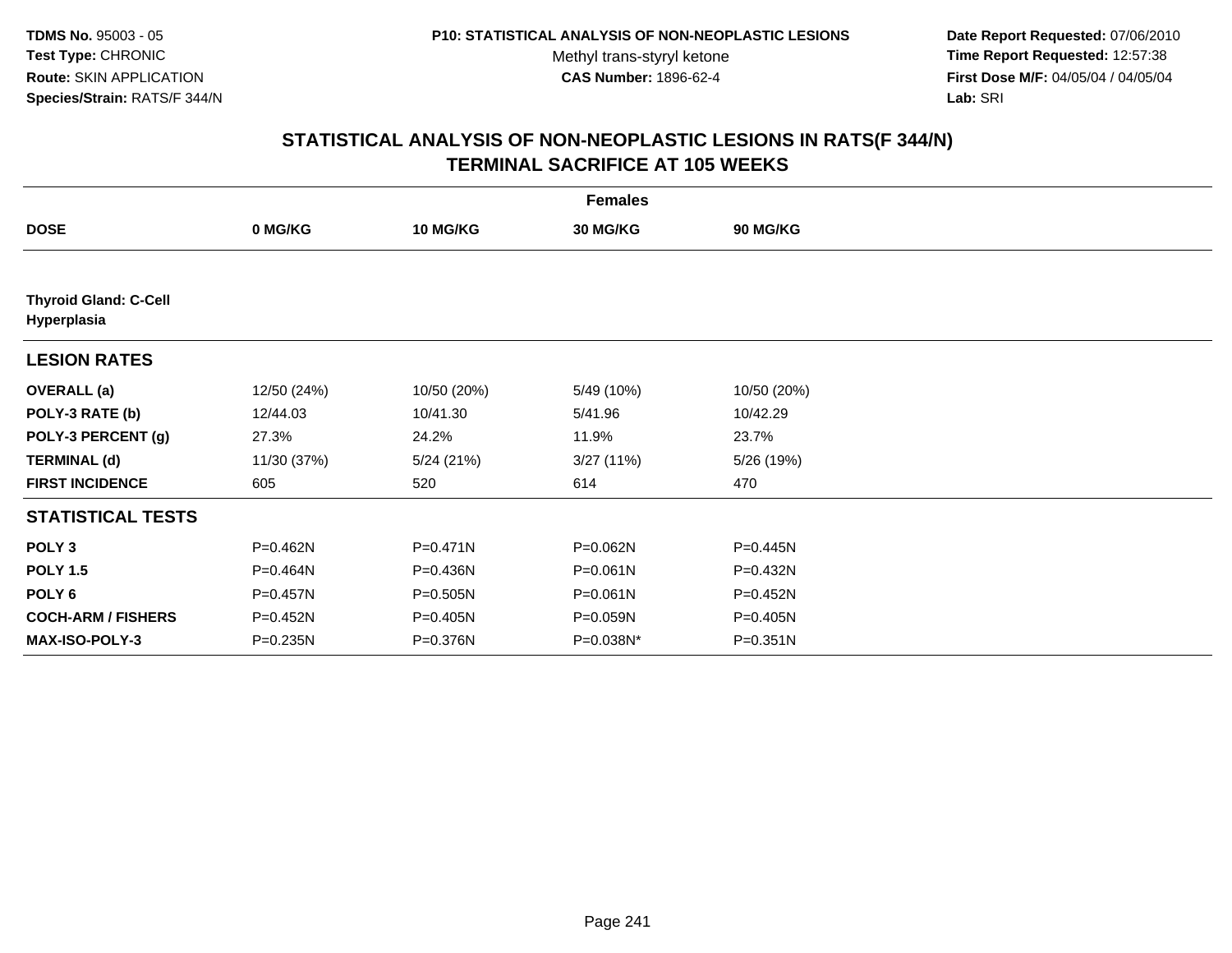**Date Report Requested:** 07/06/2010 **Time Report Requested:** 12:57:38 **First Dose M/F:** 04/05/04 / 04/05/04<br>Lab: SRI **Lab:** SRI

| <b>Females</b>                         |                        |                 |                 |                 |  |
|----------------------------------------|------------------------|-----------------|-----------------|-----------------|--|
| <b>DOSE</b>                            | 0 MG/KG                | <b>10 MG/KG</b> | <b>30 MG/KG</b> | <b>90 MG/KG</b> |  |
|                                        |                        |                 |                 |                 |  |
| <b>Thyroid Gland: Follicle</b><br>Cyst |                        |                 |                 |                 |  |
| <b>LESION RATES</b>                    |                        |                 |                 |                 |  |
| <b>OVERALL</b> (a)                     | 0/50(0%)               | 2/50(4%)        | 0/49(0%)        | 0/50(0%)        |  |
| POLY-3 RATE (b)                        | 0/43.60                | 2/41.01         | 0/41.36         | 0/40.93         |  |
| POLY-3 PERCENT (g)                     | 0%                     | 4.9%            | 0%              | 0%              |  |
| <b>TERMINAL (d)</b>                    | 0/30(0%)               | 1/24(4%)        | 0/27(0%)        | 0/26(0%)        |  |
| <b>FIRST INCIDENCE</b>                 | $\qquad \qquad \cdots$ | 520             | ---             | $--$            |  |
| <b>STATISTICAL TESTS</b>               |                        |                 |                 |                 |  |
| POLY <sub>3</sub>                      | P=0.398N               | $P=0.223$       | (e)             | (e)             |  |
| <b>POLY 1.5</b>                        | P=0.390N               | $P = 0.231$     | (e)             | (e)             |  |
| POLY 6                                 | P=0.406N               | $P = 0.216$     | (e)             | (e)             |  |
| <b>COCH-ARM / FISHERS</b>              | P=0.380N               | $P = 0.247$     | (e)             | (e)             |  |
| MAX-ISO-POLY-3                         | P=0.267N               | $P = 0.075$     | (e)             | (e)             |  |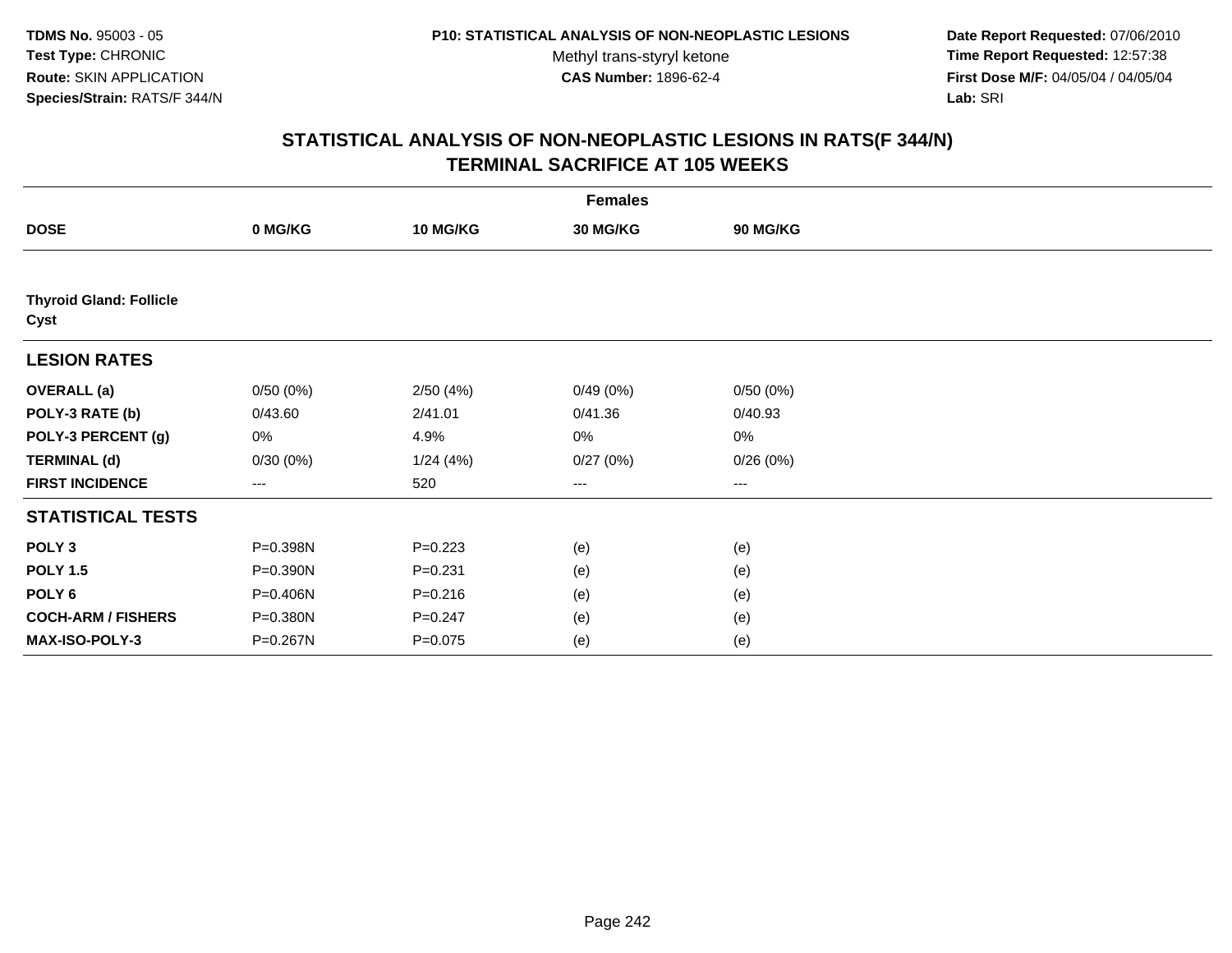**Date Report Requested:** 07/06/2010 **Time Report Requested:** 12:57:38 **First Dose M/F:** 04/05/04 / 04/05/04<br>Lab: SRI **Lab:** SRI

| <b>Females</b>                           |                     |                 |                 |              |  |
|------------------------------------------|---------------------|-----------------|-----------------|--------------|--|
| <b>DOSE</b>                              | 0 MG/KG             | <b>10 MG/KG</b> | <b>30 MG/KG</b> | 90 MG/KG     |  |
|                                          |                     |                 |                 |              |  |
| <b>Tongue: Epithelium</b><br>Hyperplasia |                     |                 |                 |              |  |
| <b>LESION RATES</b>                      |                     |                 |                 |              |  |
| <b>OVERALL</b> (a)                       | $0/0 (0\%)$         | $0/0 (0\%)$     | 1/1 (100%)      | 2/3(67%)     |  |
| POLY-3 RATE (b)                          | 0/0.00              | 0/0.00          | 1/1.00          | 2/3.00       |  |
| POLY-3 PERCENT (g)                       | 0%                  | 0%              | 100%            | 66.7%        |  |
| <b>TERMINAL (d)</b>                      | $0/0 (0\%)$         | $0/0 (0\%)$     | 1/1 (100%)      | $0/1$ $(0%)$ |  |
| <b>FIRST INCIDENCE</b>                   | $\qquad \qquad - -$ | ---             | 729 (T)         | 701          |  |
| <b>STATISTICAL TESTS</b>                 |                     |                 |                 |              |  |
| POLY <sub>3</sub>                        | (e)                 | (e)             | (e)             | (e)          |  |
| <b>POLY 1.5</b>                          | (e)                 | (e)             | (e)             | (e)          |  |
| POLY <sub>6</sub>                        | (e)                 | (e)             | (e)             | (e)          |  |
| <b>COCH-ARM / FISHERS</b>                | P=0.748N            | (e)             | (e)             | (e)          |  |
| MAX-ISO-POLY-3                           | (e)                 | (e)             | (e)             | (e)          |  |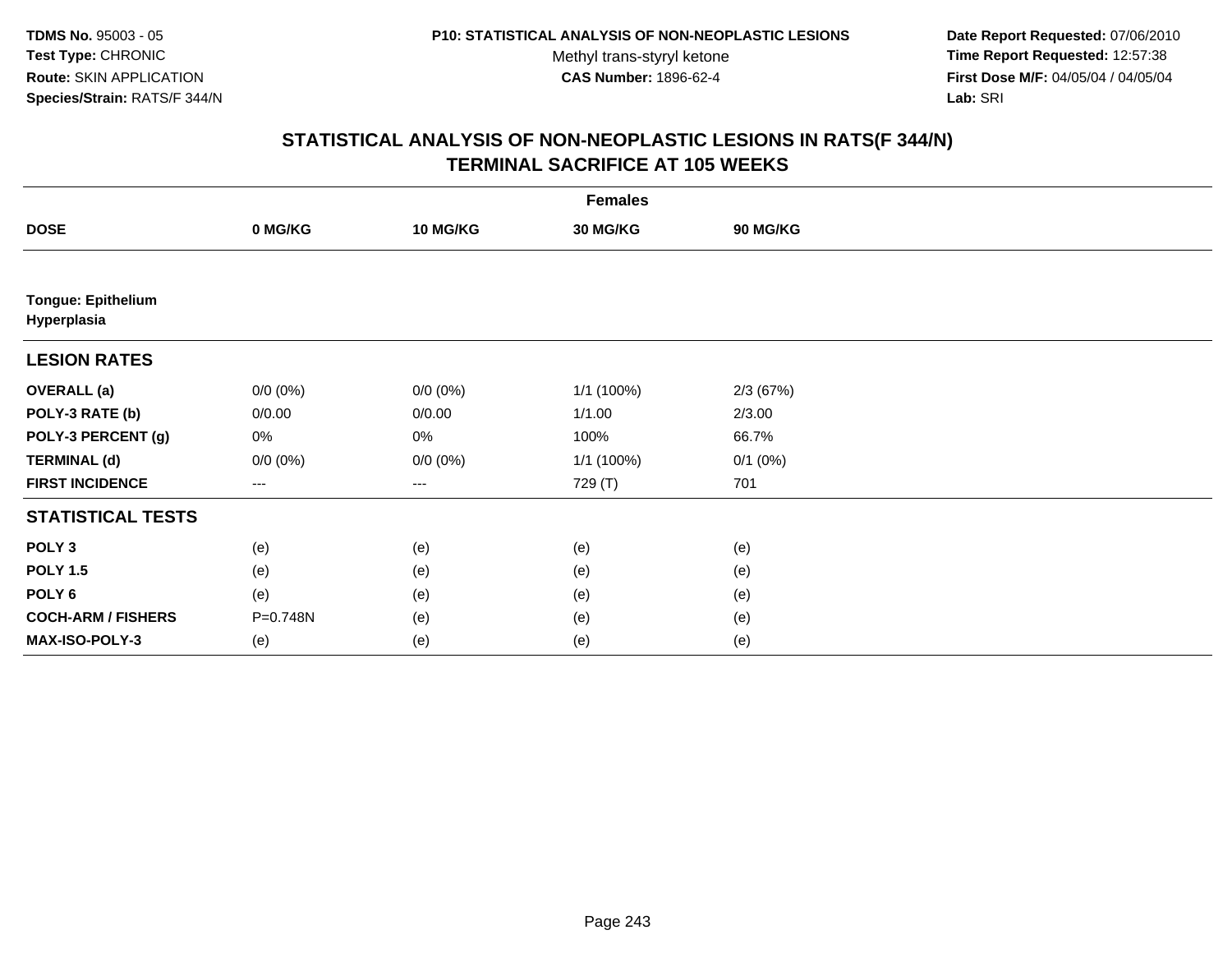**Date Report Requested:** 07/06/2010 **Time Report Requested:** 12:57:38 **First Dose M/F:** 04/05/04 / 04/05/04<br>Lab: SRI **Lab:** SRI

| <b>Females</b>                             |              |                 |                 |                 |  |
|--------------------------------------------|--------------|-----------------|-----------------|-----------------|--|
| <b>DOSE</b>                                | 0 MG/KG      | <b>10 MG/KG</b> | <b>30 MG/KG</b> | <b>90 MG/KG</b> |  |
|                                            |              |                 |                 |                 |  |
| <b>Uterus</b><br><b>Hyperplasia Cystic</b> |              |                 |                 |                 |  |
| <b>LESION RATES</b>                        |              |                 |                 |                 |  |
| <b>OVERALL</b> (a)                         | 5/50 (10%)   | 4/50 (8%)       | 9/49 (18%)      | 4/50(8%)        |  |
| POLY-3 RATE (b)                            | 5/43.91      | 4/40.38         | 9/41.90         | 4/40.95         |  |
| POLY-3 PERCENT (g)                         | 11.4%        | 9.9%            | 21.5%           | 9.8%            |  |
| <b>TERMINAL (d)</b>                        | 4/30 (13%)   | 4/24 (17%)      | 6/26(23%)       | 3/26 (12%)      |  |
| <b>FIRST INCIDENCE</b>                     | 644          | 729 (T)         | 614             | 724             |  |
| <b>STATISTICAL TESTS</b>                   |              |                 |                 |                 |  |
| POLY <sub>3</sub>                          | P=0.493N     | P=0.553N        | $P = 0.164$     | P=0.544N        |  |
| <b>POLY 1.5</b>                            | P=0.485N     | P=0.526N        | $P=0.171$       | P=0.528N        |  |
| POLY <sub>6</sub>                          | P=0.503N     | P=0.582N        | $P = 0.159$     | $P = 0.561N$    |  |
| <b>COCH-ARM / FISHERS</b>                  | $P = 0.461N$ | $P = 0.500N$    | $P = 0.183$     | P=0.500N        |  |
| <b>MAX-ISO-POLY-3</b>                      | $P = 0.408$  | P=0.415N        | $P = 0.105$     | P=0.406N        |  |